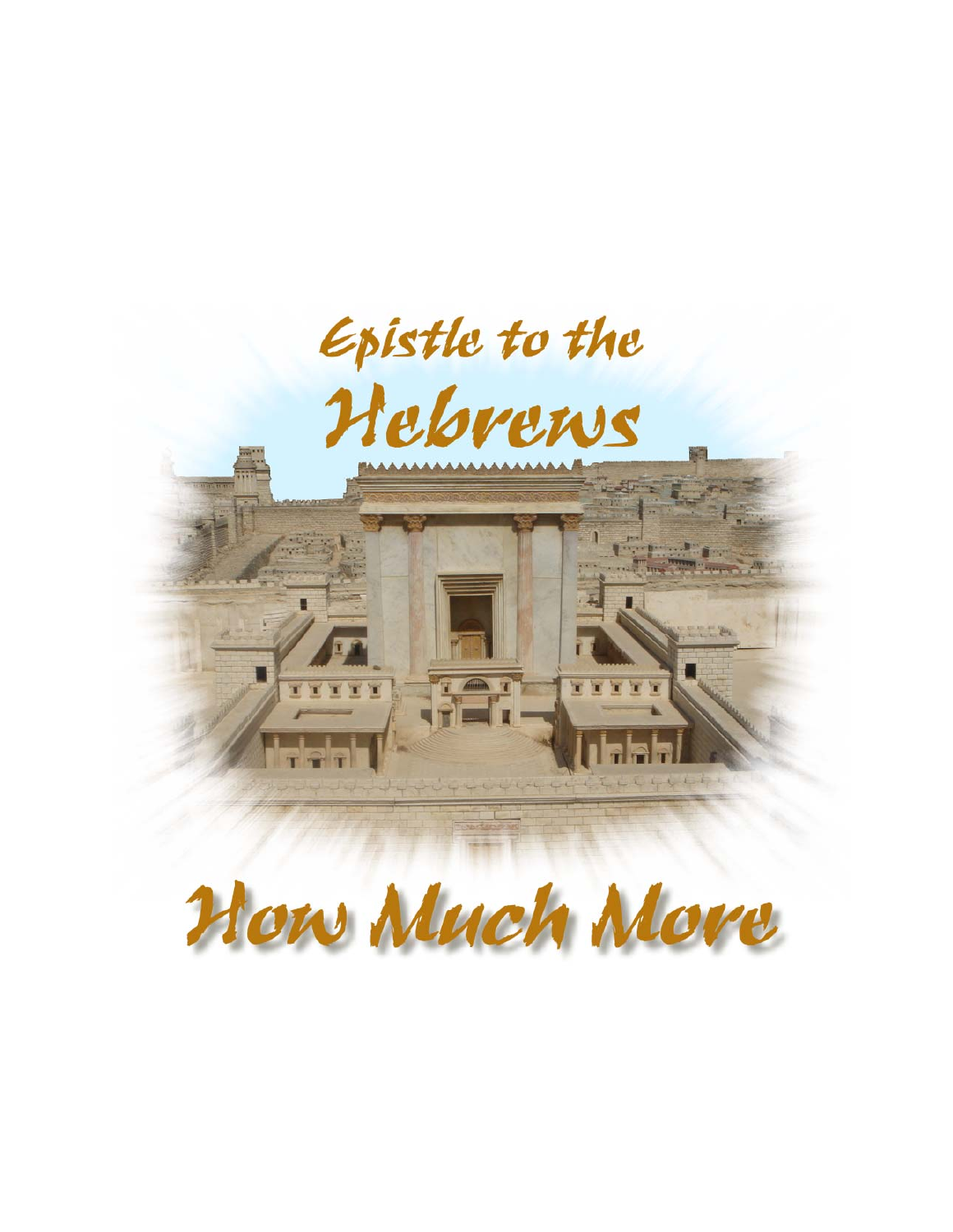

# **The Epistle to the Hebrews**

# *How Much More*

# *A Bible Study*

*Copyright* **©** *2005 Richard Spurlock* 

*Sh'ma! Chazak!*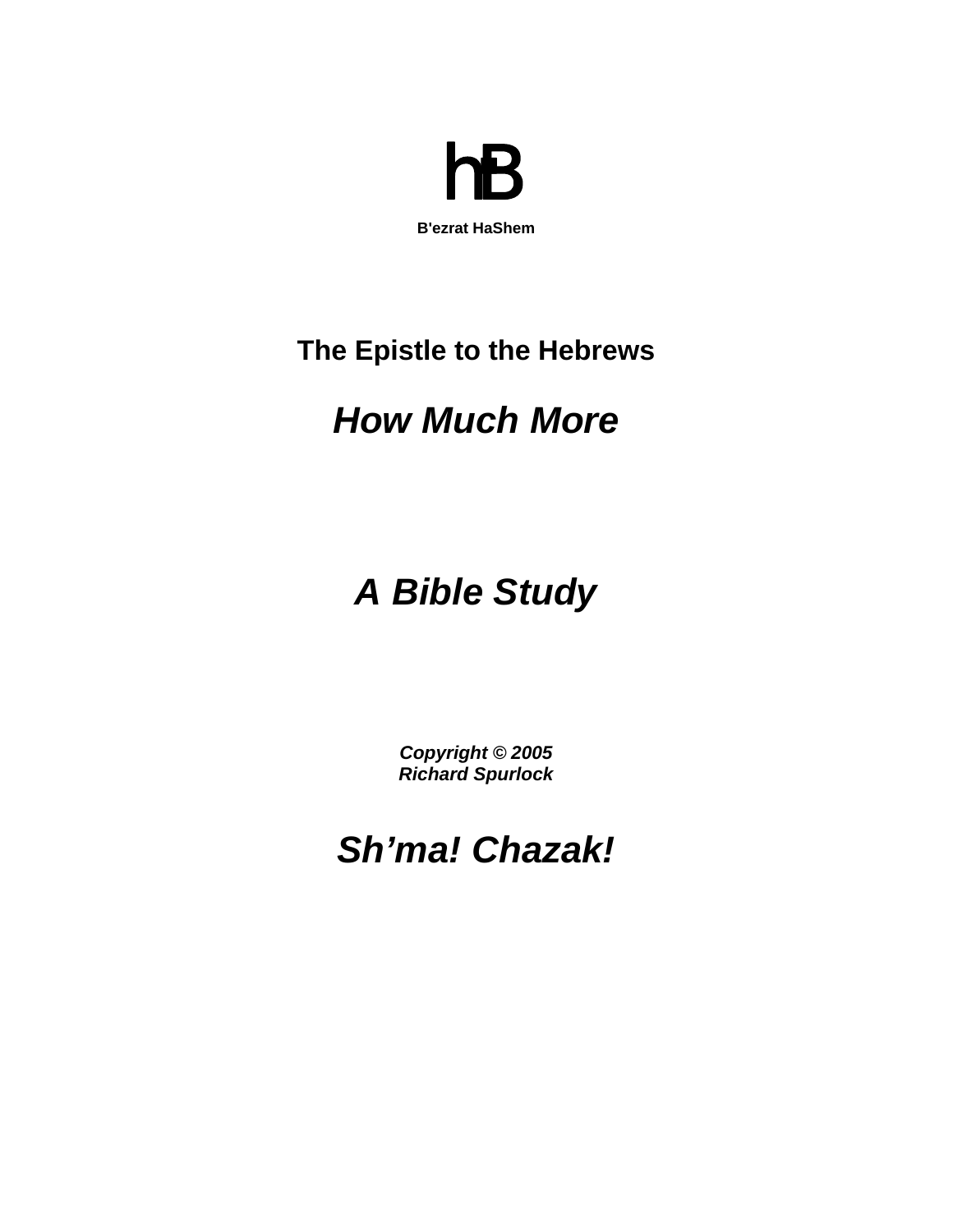# **Table of Contents**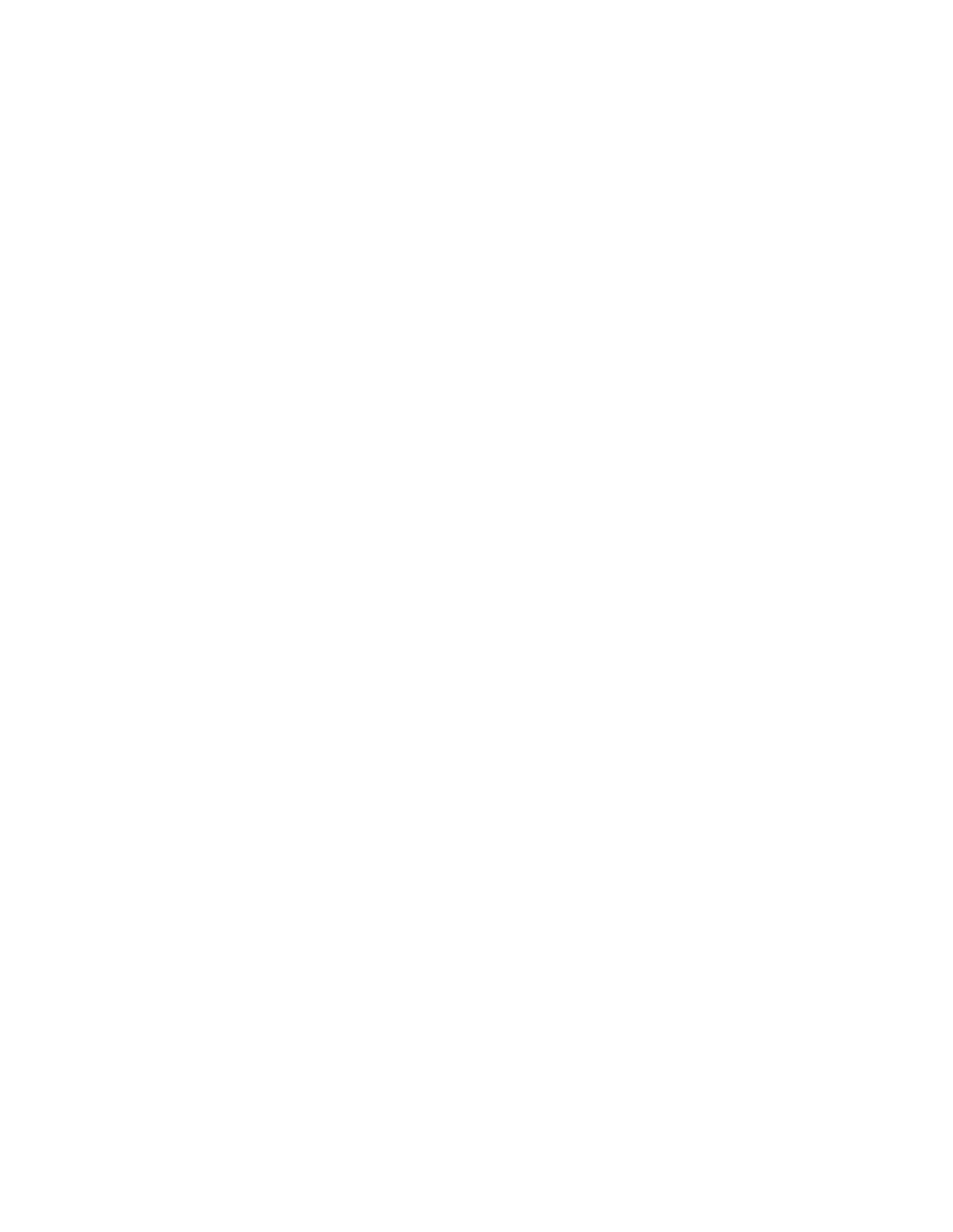## **Hebrews "How Much More"**

## **Introduction**

#### **Security Blankets**

For most of us, traditions are like well-worn comforters are to a young child. Security blankets keep us warm. They have a familiar feel and smell to them. They remind us of our mother. Take away the blanket, and there is a sense that something is wrong – something is unsafe – that we may be in danger. When we get older, we understand that such reliance on a blanket is childish, so we pretend that we are not dependent upon the blanket – that our well-being is not affected by such a silly thing. We replace the security blankets with other things that give us a sense of wellbeing.

In like manner, no one likes to admit that some of their beliefs are based on religious tradition. Especially we students of the Bible. So, let's be honest with ourselves: we all are affected in some way by our own religious traditions. That is not always bad.

Traditions may be very helpful to protect us from error. Like the security blanket, they can help us connect to our spiritual parents; so we can more easily spot things that don't quite jibe with what we have been taught. However, here is the danger in some religious traditions: they can blind us to the truth.

No one likes to think that his understanding of Scripture might be slightly askew; but if we are honest we must all admit that there is only one truth – and we are all off the mark in some way or another; some worse than others.

What we must agree on is that just like we inherit practical religious traditions, we also inherit doctrinal traditions. We may not understand all of the issues that went in to a certain perspective of Scripture, but we can sense when a counter of it seems wrong. When we get to that point, we must begin to seriously ask ourselves, "Do I really want to know the truth, or am I content to think we already I know the truth?" Our answer to that question determines how serious a Bible student we want to be.

This study is not about tearing down our traditions, or perspectives of Scripture. It is not about throwing out the 'old' in favor of the 'new'. It is not about just an another exchange of one tradition for a different tradition. It is about taking an historical, literary approach to Scripture, to gain a better understanding of the truth of Scripture. The most important purpose of this study is to see what God wants us to know about Messiah and our relationship to Him.

Although we all have certain doctrinal traditions, one thing is true: replacing the 'old' with the 'new' is not a new thing – it is something that man has always stooped to. This study is not about 'old' versus 'new' – it is about attempting to find the authentic, the original – and to pursue it.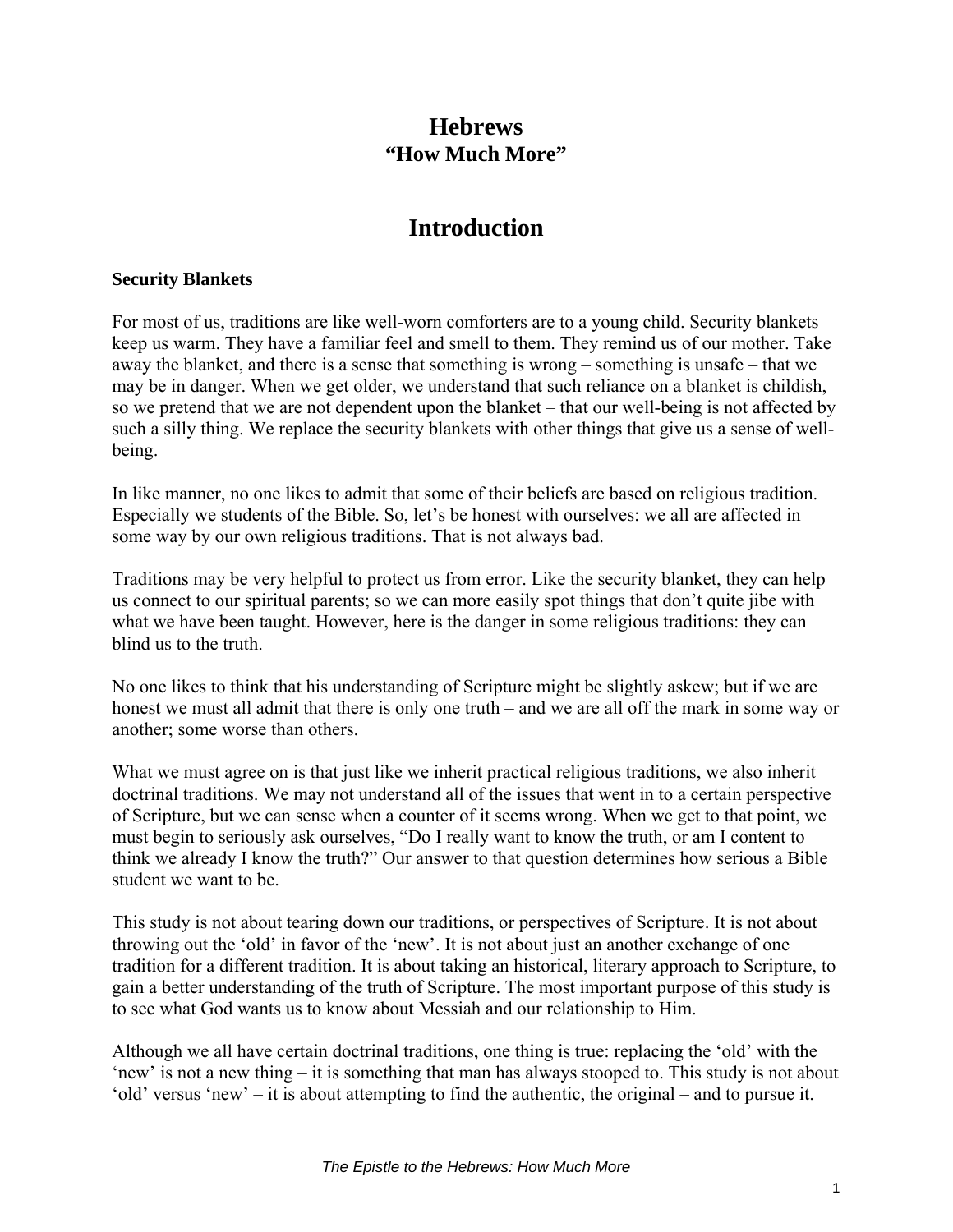Can we look at the Epistle to the Hebrews with the view and practice of the noble 'Bereans' who searched the Scriptures to see if what Paul said was true? Does the Epistle to the Hebrews contradict the Hebrew Scriptures of the day? If the believers from Berea read this Epistle, how would they have compared it to the Hebrew Scriptures that they had? Let us be noble as they.

#### **The Problem**

A principle focus of modern biblical manuscript research is found in the idea that 'oldest is best'. Of course, simple logic tells us that if a manuscript was found at the bottom of an ancient pile of garbage, it may not be the best no matter how early it can be dated. Such can be said for Bible study. Just because a point of view of Scripture is ancient, does not make it right.

What is curious about Protestantism is its inherent desire to 'get back to the original', which in this case means getting back to First Century faith and practice. This is inherent because of the basic tenet of why Protestants are not Catholics; namely, in oversimplified terms, the Catholic Church lost their way and forgot what the early church fathers taught. That is why, when a Protestant theologian wants to give greater authority for a given point, they leap-frog over a millennia of theology and quote an early church father. This seems to make sense. The problem is, they may be making the same critical error of assumption that we see in the case of the 'early manuscript is better' thinking. The assumption, of course, is that the early church fathers would not be in agreement with later Catholic doctrines. Maybe that is not a safe assumption. Maybe in the attempt to find the original, we do not go back far enough to cross the dividing line between the authentic, and those who have gone astray.

Maybe much of our religious tradition is not original or authentic because we continue to read Scripture with the biases of the Western, or Greek, mindset that facilitated the split between what we now call 'Judaism' and 'Christianity'. Like most modern Evangelicals, maybe we think the split between Judaism and Christianity was caused primarily by the belief that Messiah has come and is coming again. If we think that, we are at least partially wrong. To be sure, that was a factor (and it is most certainly the primary factor today), but the split did not take place around the time of the Resurrection as we have may have supposed. The split finally happened much, much later. Which means that some of the things we assume the Epistle to the Hebrews is speaking of were not even issues at the time.

We have layers of preconceived notions to remove if we are to get to the true meaning of this book. For example, in the preface to my New King James Bible by Thomas Nelson Publishing, it says this about the Epistle to the Hebrews,

*"Many Jewish believers, having stepped out of Judaism into Christianity, want to reverse their course in order to escape persecution by their countrymen. The writer of Hebrews exhorts them to 'go on to perfection' (6:1). His appeal is based upon the superiority of Christ over the Judaic system... In short, there is more to be gained in Christ than to be lost in Judaism. Pressing on in Christ produces tested faith, selfdiscipline, and a visible love seen in good works."*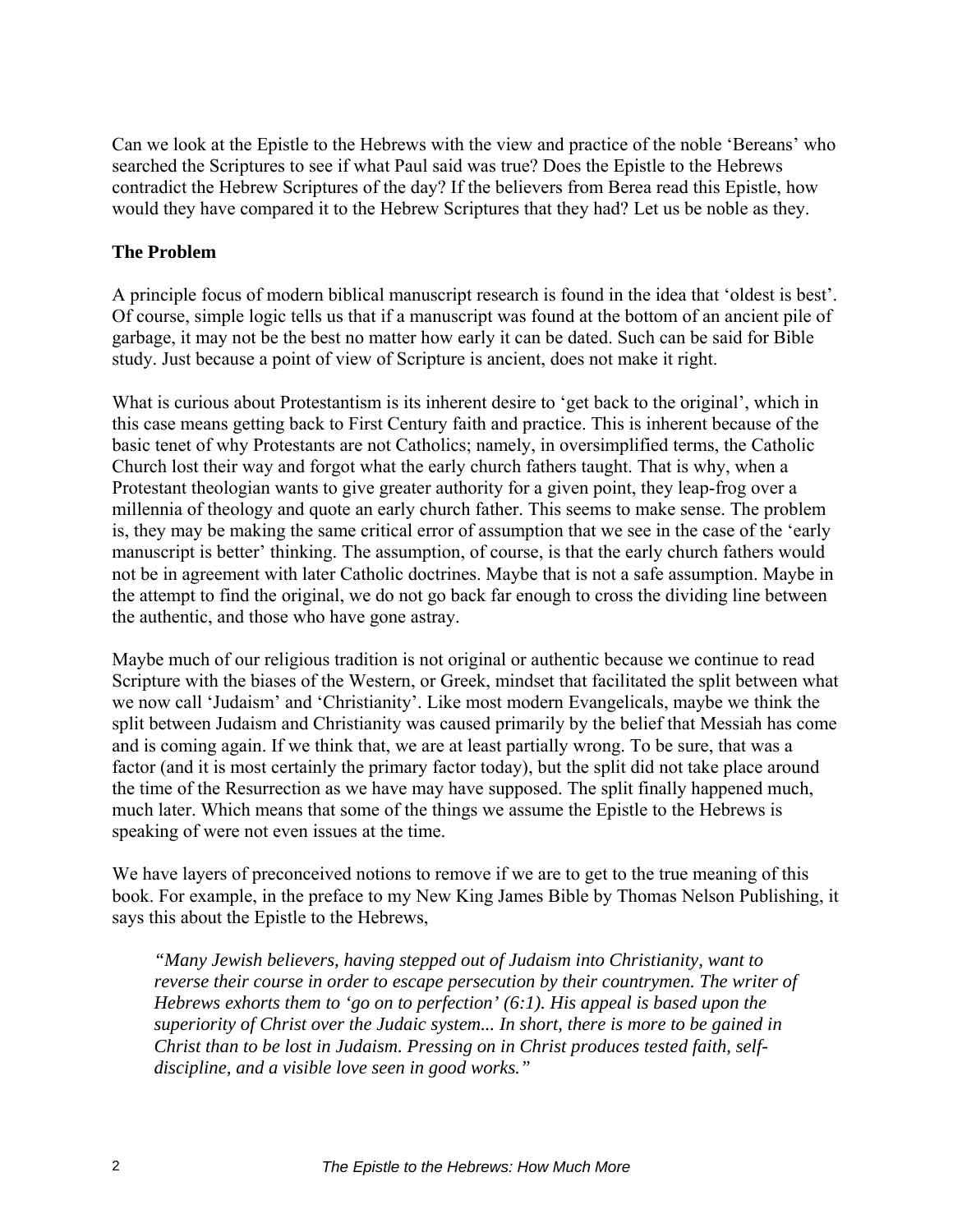Now, that may seem like a reasonable introduction to the Epistle to the Hebrews, but let's examine some anachronistic assumptions the writer of this introduction is making:

- Judaism is the 'old religion' and Christianity is the 'new religion'.
- Judaism is a religion that is antithetical to true faith.
- Christianity is the true religion of the Bible, albeit it a later one.
- Messiah is not only superior to, but antithetical to the 'Judaic system'.
- True believers, such to whom the letter is written, have left one religion in favor of another.
- The 'Judaic system' is not about faith.

At the outset, even the use of the terms 'Judaism' and 'Christianity' are anachronistic. First, Judaism was not as monolithic in the First Century as it may appear today<sup>1</sup>. Second, 'Christianity' as a religion outside of Judaism was not in view. Certainly, it was not an 'either, or' proposition. When I read things like this introduction from the New King James Version, I am reminded how difficult this study will be.

Beloved, the introduction to the New King James Bible is very misleading. In this study we will be looking at the faithful record in Scripture, namely the Book of Acts, so we can get the perspective of the people who received this letter. Remember, context is king – and Scripture's commentary upon Scripture is the most faithful.

To understand the Apostolic Scriptures<sup>2</sup> one cannot separate them from the Hebrew Scriptures. If one does, as the early church fathers did, you will arrive at a sort of Theistic Platonism. This is why so many of the early church fathers were enamored with Greek philosophy. It matched perfectly with their view of the 'New Testament'. Likewise, within the Apostolic Scriptures, to separate the Book of Acts from any of the Epistles is to arrive at a new religion some have called 'Christianity'. It is best illustrated this way:

#### **(Apostolic Scriptures) – (Hebrew Scriptures) = Theistic Platonism**

#### **(Apostolic Epistles) – (Book of Acts) = New Religion called 'Christianity'**

What is 'Theistic Platonism'? It is the merging of biblical concepts with Greek Philosophy. The fact that this merger has occurred is found in several general tenets in Evangelical thought:

- Jesus taught that our motives are what really matters.
- Paul taught that works are the antithesis of faith.
- The visible is not real the invisible is what is real.

Now, compare that with the main tenet of Platonism. Platonism is the theory that the substantive reality around us is only a reflection of a higher truth. Plato agued that truth is the abstract – not

 $\overline{a}$ 

 $<sup>1</sup>$  In reality, modern Judaism is not monolithic at all. The differences between sects are profound. It may be better to</sup> define modern Judaism by what is not: It is not 'Christianity' and it is not Islam.

<sup>&</sup>lt;sup>2</sup> Some call it the 'New Testament'.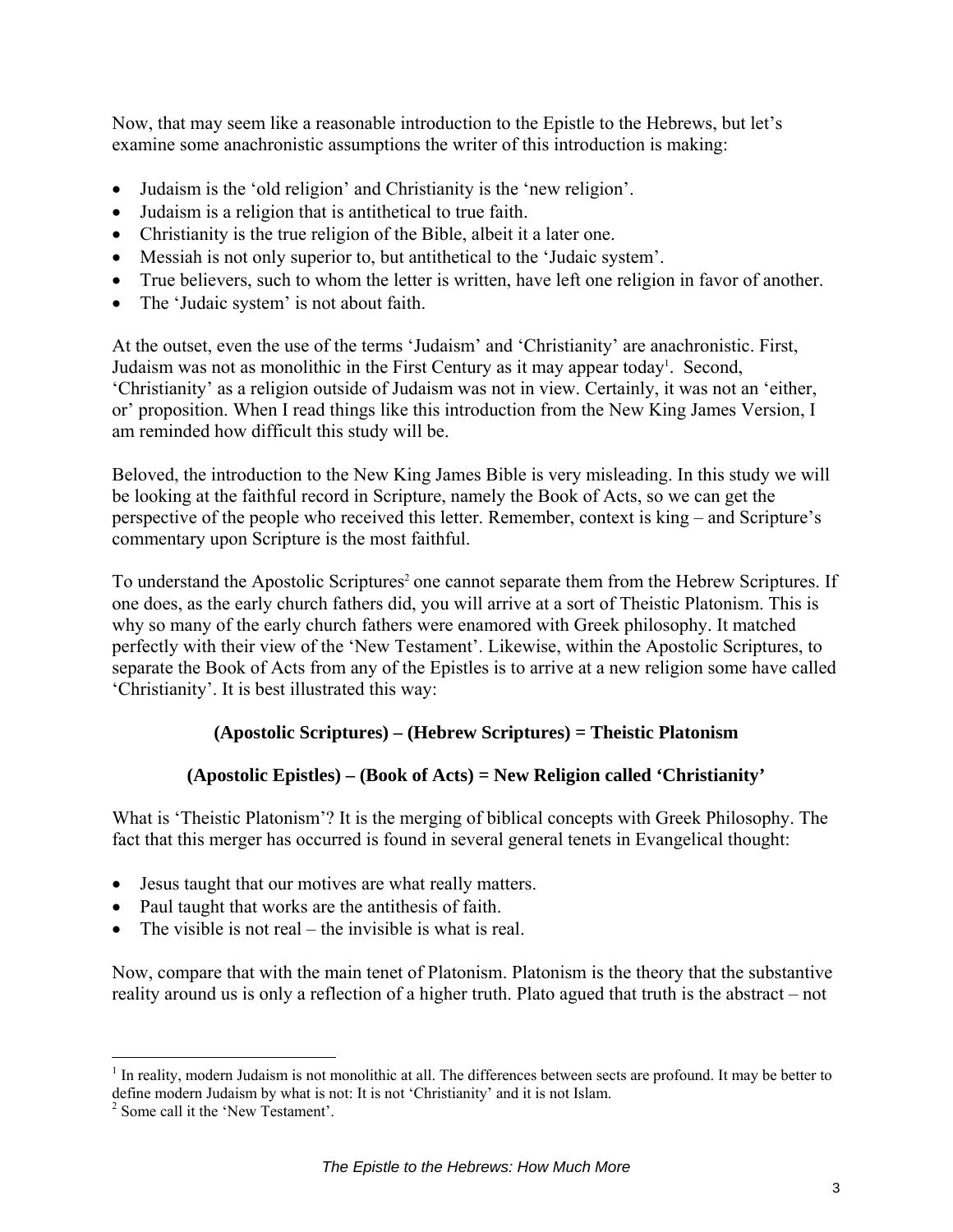the physical. When we lean toward Theistic Platonism, we are impressed with *the idea* more than the *physical* reality. This is not biblical. In fact, each one of the tenets listed previously are *false*.

- Yeshua taught that motives *result* in commensurate actions that sin *begins* in the heart.
- Paul and James taught that there is no such thing as faith without a demonstration of it (works).
- The visible *is* reality, *as well as* the invisible.

As we read the Epistle to the Hebrews in English, we may see some significant excursions into Theistic Platonism. Why? Because the translators saw things that way. Why did they see things that way? Because they were taught to see things that way. Why were they taught to see things that way? Because of the mistaken belief that the principle contest in the Apostolic Scriptures is between Christianity and Judaism; which is best defined (by some) as faith versus works. In this line of thinking, the religion before the cross was a religion of the Law – but now we have grace. This approach takes the Gospel accounts and the Book of Acts and explains away their historical context by calling them 'transitional'. In other words, those who express this idea would tell us not to use the Gospels or the Book of Acts to understand the complex teachings of the Epistles and their more 'mature theology'. As such, they group the Gospels and the Book of Acts as 'descriptive' but in no way 'prescriptive' in providing us examples of a normal life of faith. What this line of thinking does is this: it makes it appear that Yeshua taught neither the essence nor the necessary understandings of a walk with Him – and only after many years did His followers finally figure it out and distill it into a more complex theology. Theologians today would have us believe in *theological evolution* – that is, the simple (the teachings of Yeshua) evolved into the complex (the teachings of Paul). Does Paul trump Yeshua? Does Paul trump Moses?

This is the same approach that the heretic Marcion took. Marcion was an early church leader until early in the Second Century when he was branded a heretic. The problem is that Marcion's approach to Scripture is what was adopted by the other early church fathers. Marcion believed that the 'Old Testament' was the revelation of an Angry God (God the Father), whereas the 'New Testament' was the revelation of the Gracious God (Jesus). Marcion did not accept the Gospels as authoritative (in fact he rewrote parts of the book of Luke). He also discarded Acts. Marcion was an important figure to us, because he was one of those who introduced Theistic Platonism to us, and it has tainted our reading of Scripture ever since.

Let's illustrate Theistic Platonism and the classic approach to the Epistle to the Hebrews (and all the Apostolic Scriptures). It is best seen in 'either/or circles'. The things listed in the column on the left is *seen* as worse than what is in the column on the right in these illustrations.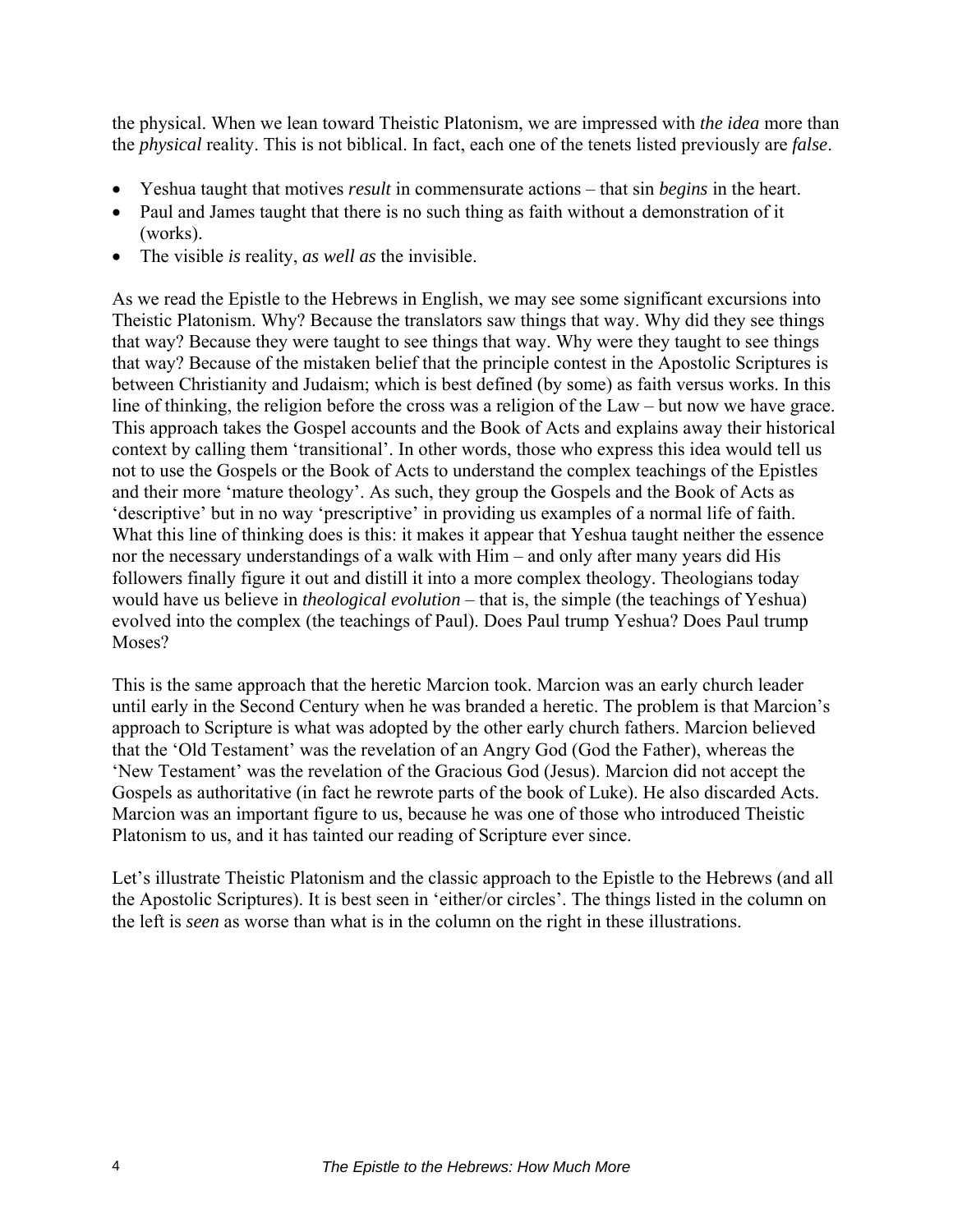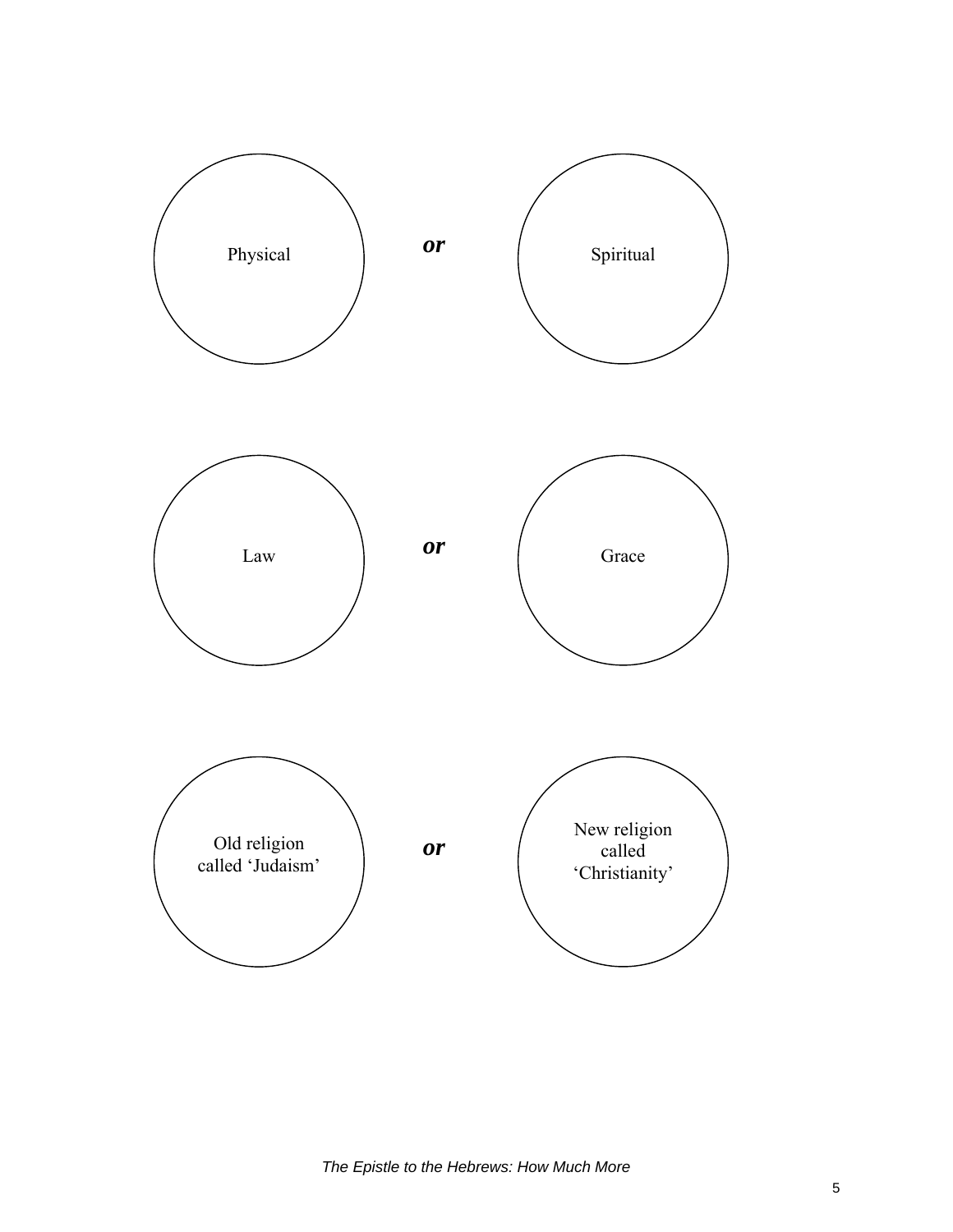

You can probably tell by these illustrations I think this is the *wrong approach* to understanding the Apostolic Scriptures. I believe there *are* many valid 'either/or' illustrations in Scripture – but not the ones illustrated above. Let's do our best to identify any errors of the Greek/Western philosophical approach to discover the truth. So to start with remember these 'either/or circles' as we do our study. *Are they valid?*

Beloved, it will be our goal to try to get past our own biases, the biases of our theologians, and the biases of our translators. Let's begin.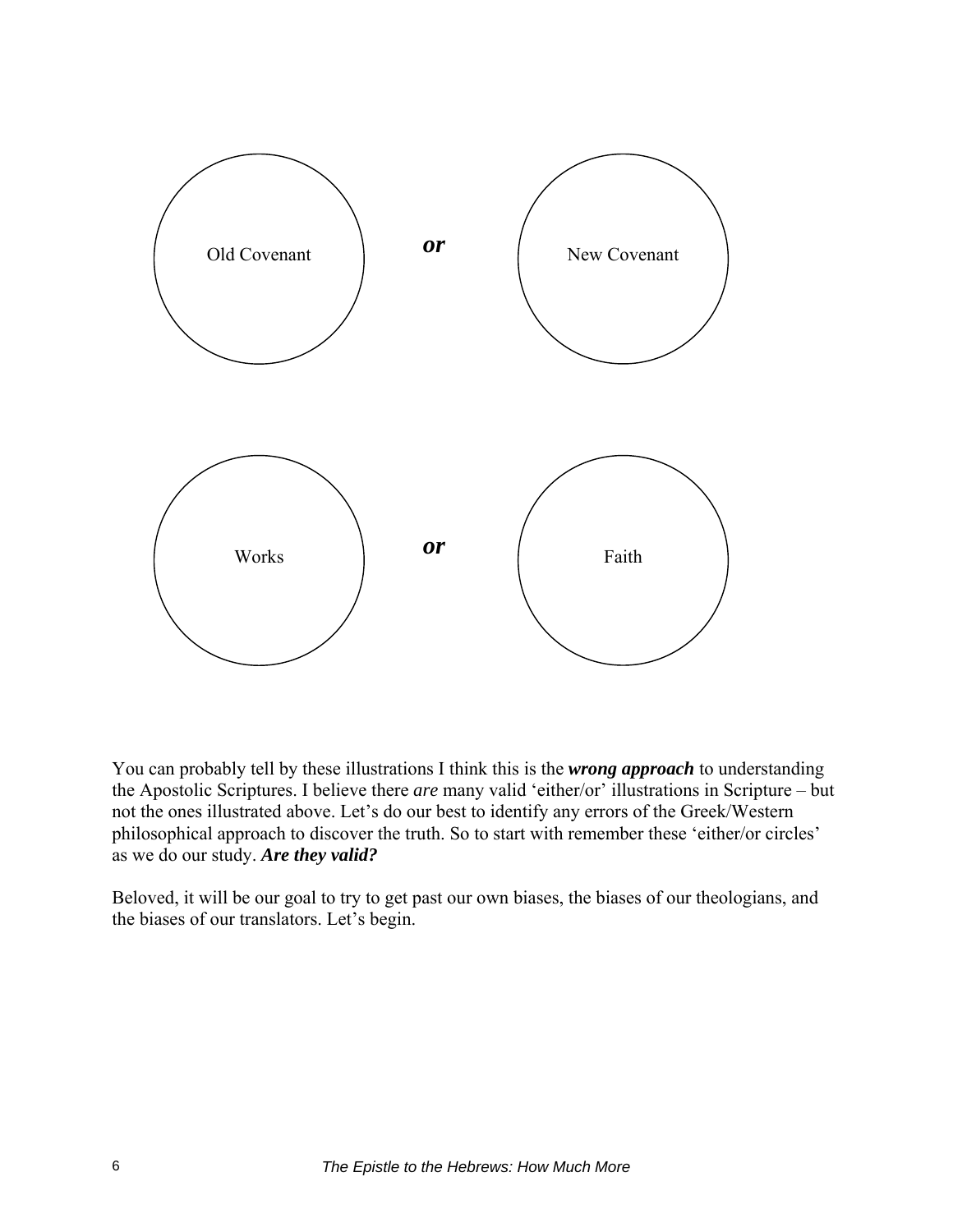## **Lesson One**

#### **Hebrews, The Setting**

*Who wrote the Epistle to the Hebrews? Who was it written to? What was the setting for the writing? When was it written? Where was the writer and where were the recipients when the book was written? Why did the writer write the book? How did the writer make his point(s)?* 

These may seem like silly questions when one reads Scripture. To some, the fact that the Bible is the Word of God and it will have its intended effect upon us without the answers to these questions is enough. That is somewhat true, but it denies the problem we discussed earlier. Is the English version in our hands authoritative, in itself? Am I to believe that the translators' biases have been supernaturally erased? If they were, we would not have disagreeing translations. So we must attempt to find the context for this book if we are to understand what God wants us to understand from it. Let's look at one passage from Hebrews and try to see that context is so important to seeing the truth of the entire book.

For you have not come to the mountain that may be touched and that burned with fire, and to blackness and darkness and tempest, and the sound of a trumpet and the voice of words, so that those who heard *it* begged that the word should not be spoken to them anymore. (For they could not endure what was commanded: *"And if so much as a beast touches the mountain, it shall be stoned* or shot with an arrow." And so terrifying was the sight *that* Moses said, *"I am exceedingly afraid* and trembling.")

But you have come to Mount Zion and to the city of the living God, the heavenly Jerusalem, to an innumerable company of angels, to the general assembly and church of the firstborn *who are* registered in heaven, to God the Judge of all, to the spirits of just men made perfect, to Jesus the Mediator of the new covenant, and to the blood of sprinkling that speaks better things than *that of* Abel.

Hebrews 12:18-24 NKJV

Now, let's examine this passage, *out of context* – and in light of Theistic Platonism.

- Two Mountains: One is Sinai (the physical), the other is Zion (in heaven). The principle: Heaven is better, and has replaced Sinai.
- Two Messages: One is God's voice at Sinai, with fire and darkness, the other is from Jesus, the message of mediation. The principle: It is a good thing we are on this side of the cross – back then God was pretty angry and frightening – now we only get love.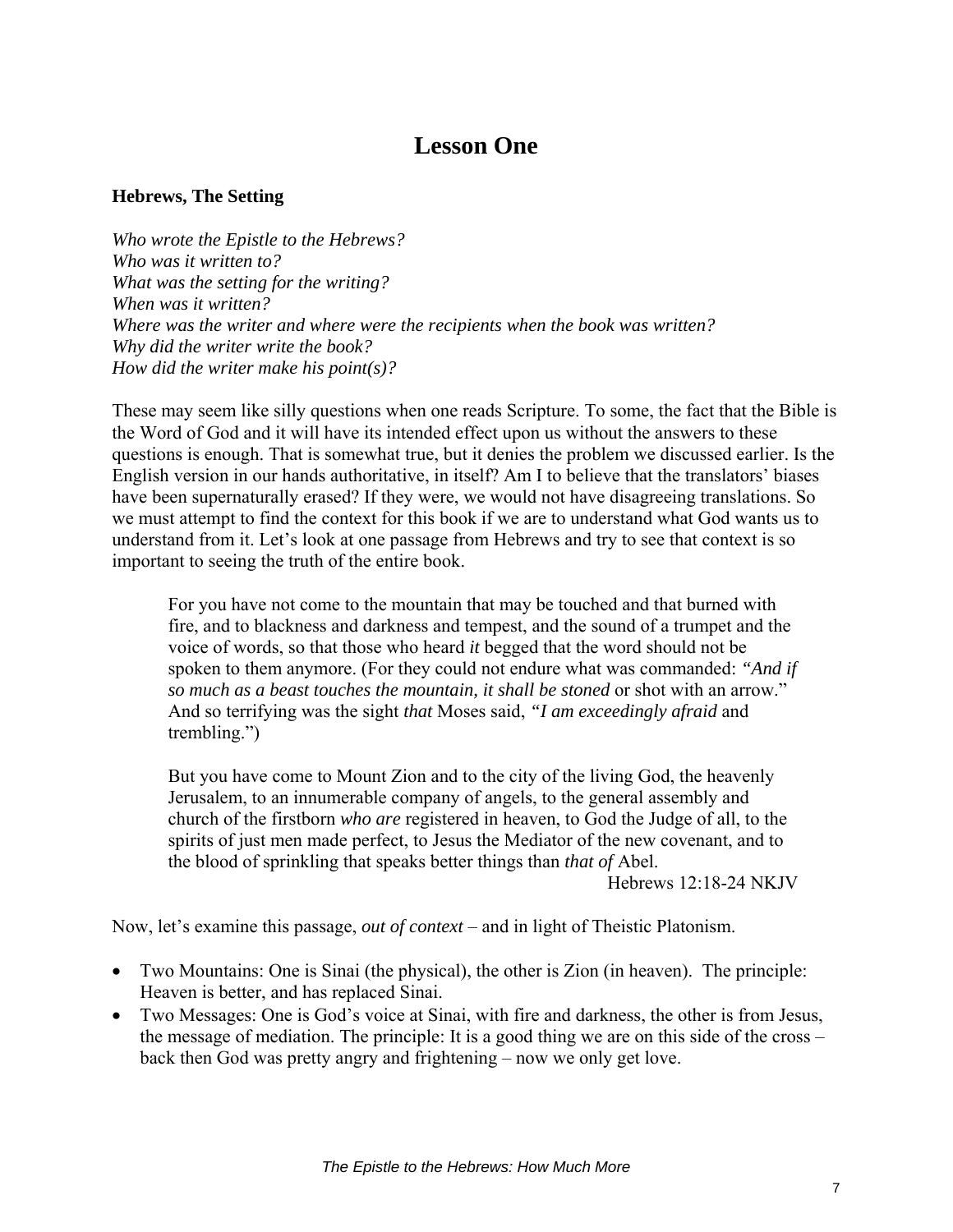• Two emotions: One is the terror at Sinai, the other is the peace of having a heavenly registration and residence. The principle: Which do you want, the terror of Sinai, or the peace of heaven? (Easy choice, isn't it?)

See how this passage, *out of context*, fits so nicely with these errant ideas:

- Law = bad. Grace = good.
- Old = bad. New = good.
- Physical = bad. Invisible, spiritual = good.
- God of Old Testament = scary. Jesus of the New Testament = nice.

There is a problem with the above assessment. Those are not the point the writer of Hebrews is making. He is not giving you an argument of replacement, or one of 'either or'. He is doing quite the opposite. If this interpretation of Hebrews 12:18-24 gives us a framework of the Epistle to the Hebrews, then we will never understand the profound truths therein. We will pompously look down our noses at those who have not come to the realization that 'faith' cannot be done – it is merely a working of the mind (we might say, 'a working of the spirit'). Of course, if we take that opinion, we will always struggle with the words of Yeshua – and the words of the Epistle of James. *If we take that position, we will be very wrong.* 

Now, let's just read a little further in Hebrews 12. Let's start in verse 25, right where we left off.

See that you do not refuse Him who speaks. For if they did not escape who refused Him who spoke on earth, **much more** *shall we not escape* **if we turn away from Him** who *speaks* from heaven, **whose voice then shook the earth;** but now He has promised, saying, *"Yet once more I* **shake not only the earth, but also heaven**." Now this, *"Yet once more,"* indicates the removal of those things that are being shaken, as of things that are made, that the things which cannot be shaken may remain. Therefore, **since** we are receiving a kingdom which cannot be shaken, let us have grace, by which we may **serve** God acceptably with **reverence and godly fear**. **For our God** *is* **a consuming fire**.

Hebrews 12:25-29 NKJV (*emphasis added*)

Now let's examine this entire passage again, but this time *in context*.

- Two Mountains: Sinai and Zion. Sinai is a picture of Zion. Principle: remember what it was like at Sinai – *now multiply: that is Zion*.
- One Message (not two): The Voice you hear is *the same One* that spoke at Sinai. If we trembled as Sinai, *how much more* now, if we abandon our walk with Yeshua. The mountain shook, and *how much more* will the heavens shake when Yeshua returns.
- One emotion (not two): *godly fear*. To understand grace, is not to disregard the fear of God. It is to *be mobilized by that fear*, rather than to ignore it, rather than to be motionless because of it.

Can you see how this book could be made to say something that it doesn't?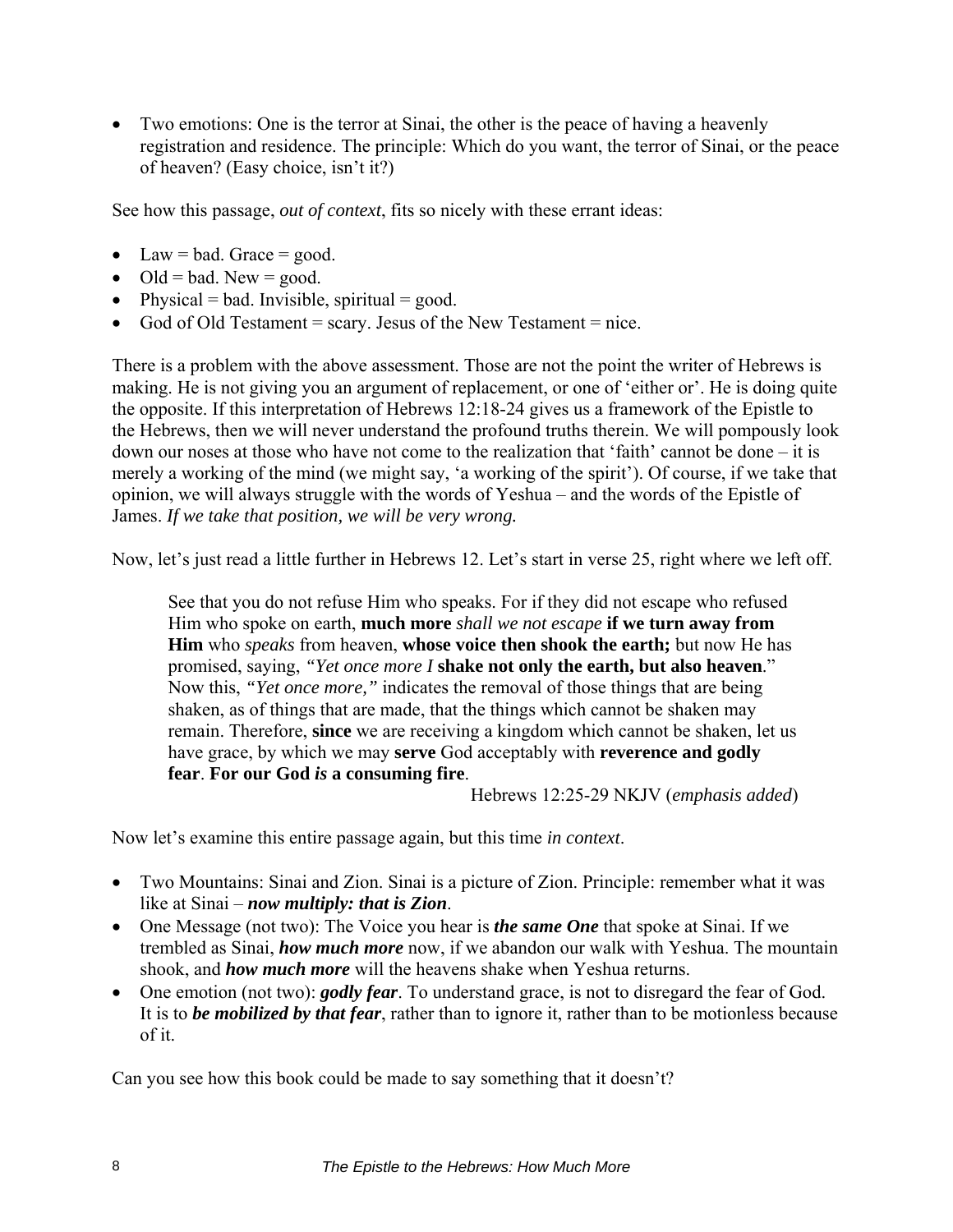But what does it say? When Hebrews 12:18-29 is examined as a single thought, instead of a theology of replacement, we are given an argument of 'light to heavy', or 'how much more'. This is a common device of Hebrew writers. Yeshua used it extensively. It is in effect saying, "If that was true, *how much more* is this true." We will come back to this often.

Yes, there are deep truths to be uncovered if we are willing to revisit our preconceptions. Let's start with trying to answer the "Who, What, When, Where, Why, and How" – and always remember why we are doing this: so we don't take anything out of context.

#### **Reading and Observation**

In the Appendix is a copy of the Epistle to the Hebrews in the Hebrew Names Version (HNV). Use this version as your principle reading source. This version is not perfect, and it is not devoid of its own biases – in fact some of the same ones you may find in KJV or NASB; but the Hebrew names and terms will take you partially out of your 'security blanket'. The HNV is the World English Bible (WEB) that has been edited with Hebrew substitutions. It is in the Public Domain. The WEB version is itself an updated variation of the 1901 American Standard Version (ASV), so it will be somewhat familiar to you as well.

Read the book of Hebrews and look for any hints you can find to the following questions (do not use any commentaries yet). Include the Scripture reference.

Who wrote it?

To whom was it written?

What was the historical setting? (i.e. look for any historical references).

When was the book written? (based upon the answer above, try to date it).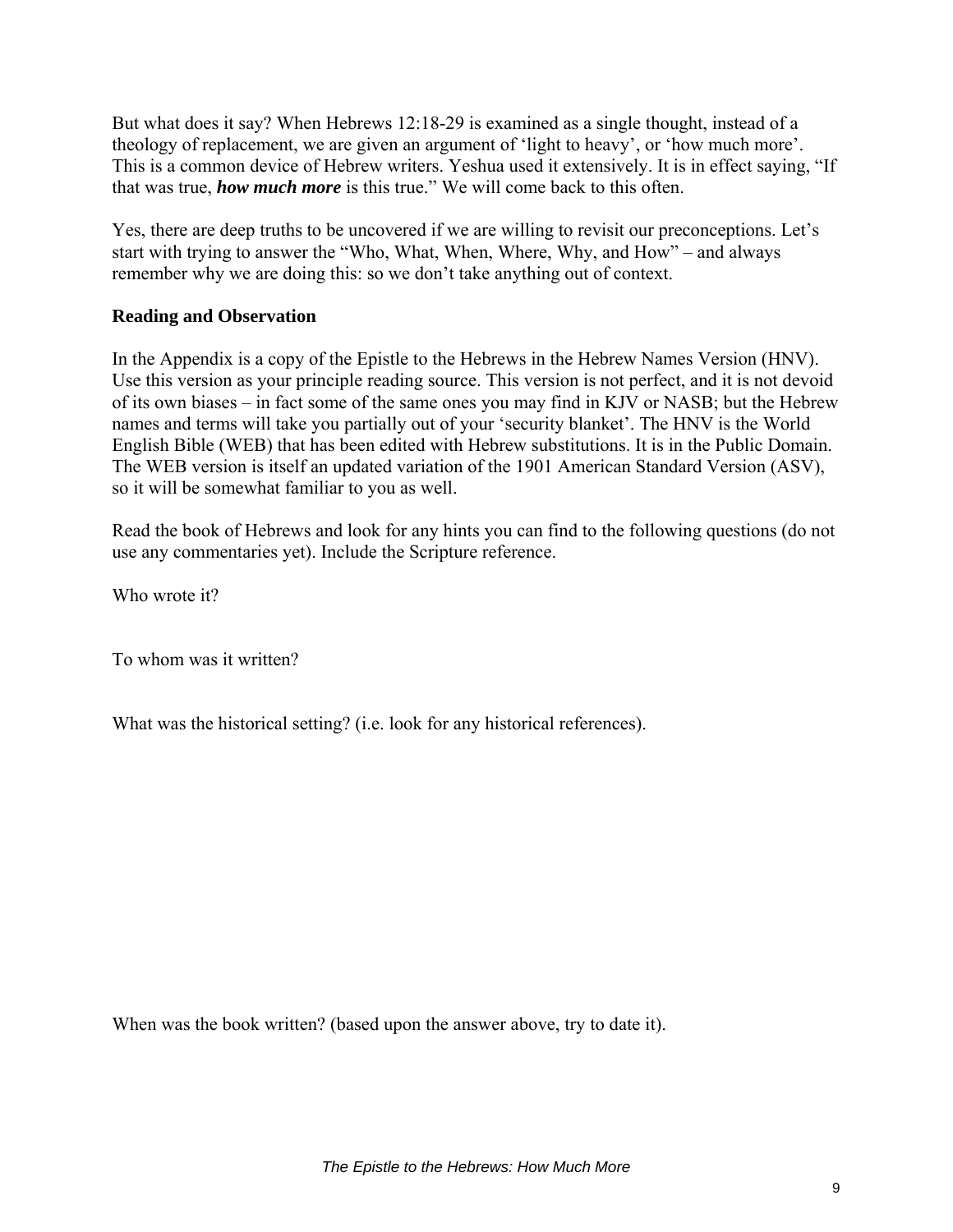Where was the book written from – and where were the recipients?

Why was the book written?

How did the writer make his point(s)?

#### **Acts, our Historical Context**

We need to take a look at the Book of Acts now. As we discussed in the introduction to this course, Acts provides us with rich context for all of the Epistles in the Apostolic Scriptures. Likewise, the traditional way of reading and studying Acts is to treat it as a 'transitional' book, where the characters are making the difficult but necessary transition from 'Judaism' the religion of the 'Old Testament' to 'Christianity' the religion of the 'New Testament'. This view is subject to errors and is actually poor observation. The reason that such a view is promoted is quite simple: Acts portrays something *quite different* from some of the theologies of today's modern church. For instance, when a congregation makes the statement, "We are a New Testament church" what they are claiming is something quite distant from the historical reality. The congregations of the Apostolic Scriptures would in many ways be unrecognizable to the modern 'church'. We need to acquaint ourselves with these, our spiritual ancestors. Let's look for some clues about the First Century believers.

In the Appendix, you will find a chart titled "Hebraic Context in Acts". Use this chart as you answer the questions that follow, noting any reference that will help us set the historical or cultural context of the First Century believers in Jerusalem. This chart has the first two Acts references finished for you.

Read Acts 1:1-14 and answer the following question as best you can.

Who is Theophilos and who is writing to him? (See Luke 1:1-4)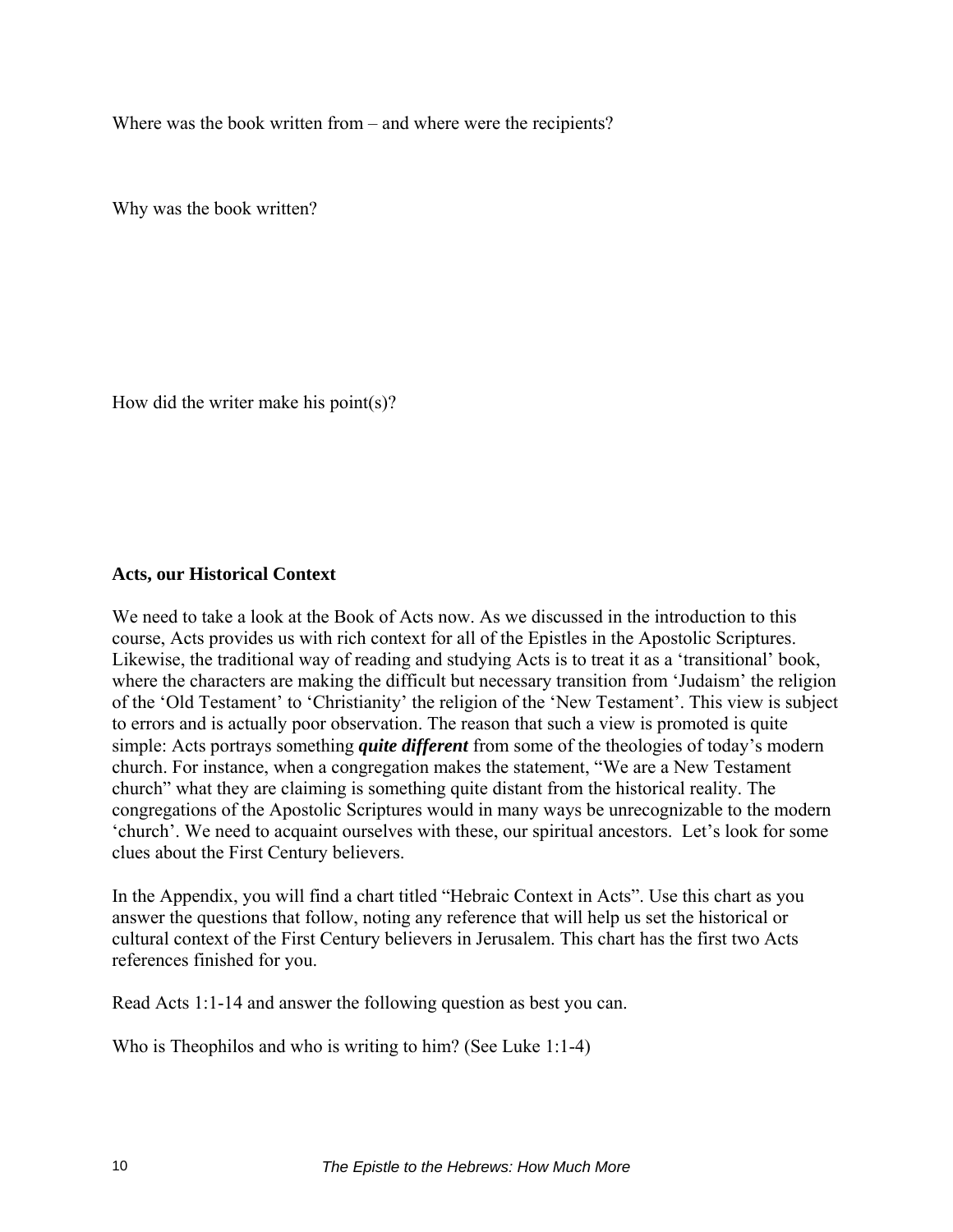Did Luke claim to be an eyewitness to Yeshua? (see Luke 1:2 and compare to Heb 2:3)

How far is it from the Mount of Olives to Jerusalem?

Who is listed as living in the "upper room"?

Now read Acts 2:1-47 and answer the following questions as best you can.

What is Pentecost? (See Leviticus 23:15-21)

Where is the location of the events of Acts 2 (i.e. what is the 'one place' and 'the house' in 2:1-2, and big enough for  $3,000 +$  from 2:41)?

Who is represented in this account – how many nationalities? (See 2:1-14 – careful, this is a trick question)

When (what time of the day) does this take place (See 2:15) and why is this significant?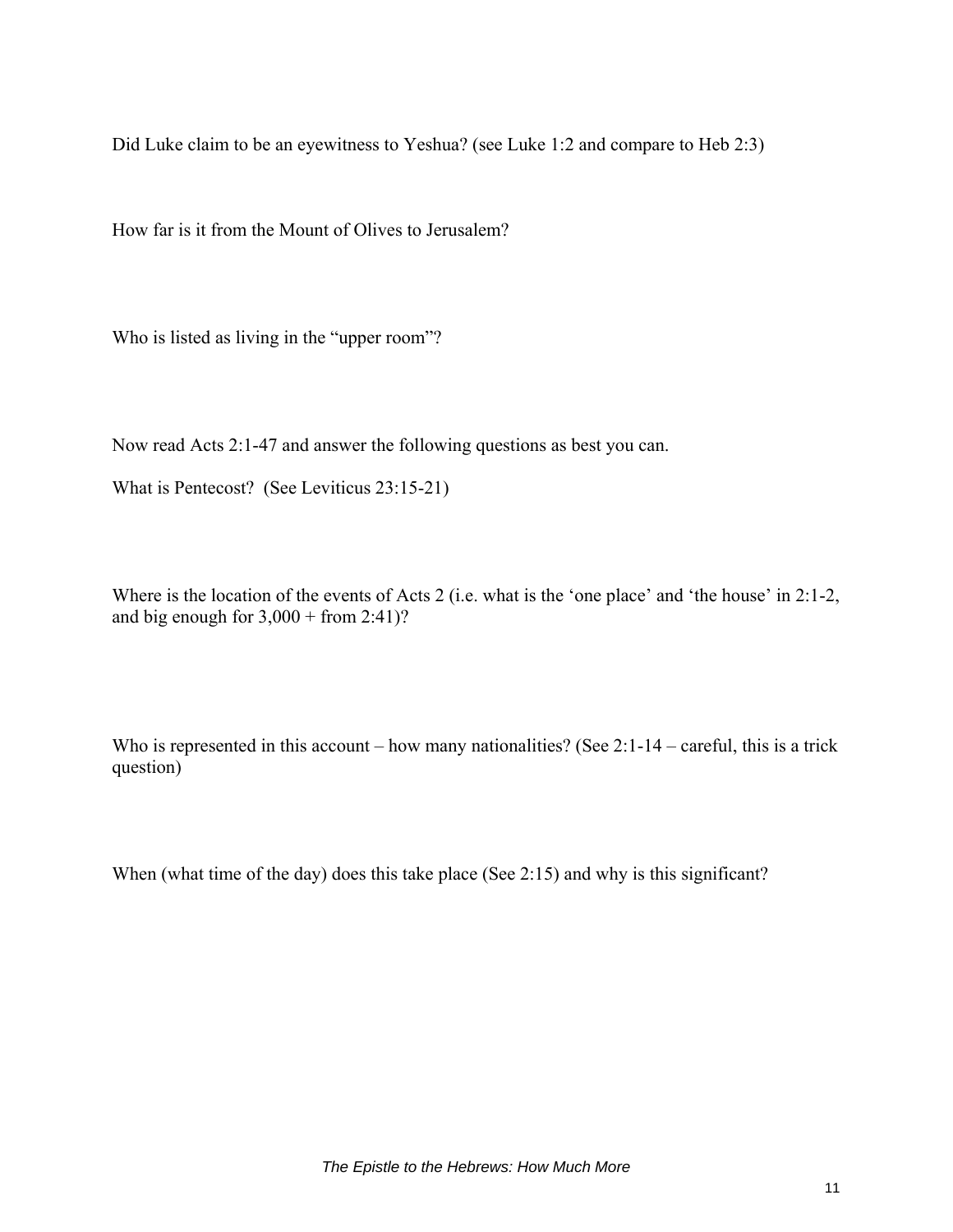List the things that Peter says that the hearers should do? (See 2:38)

It says 3,000 souls were added. To what were they added? (See 2:41, and 2:47) Note: the English word 'Church' is anachronistic – intending a meaning applied much later in history. The word is *ekklesia*, which is better translated 'assembly'.

List the things the believers did in 2:42-47. Note: in verse 42, where it says, "breaking of bread, and prayers" the Greek says, "breaking of bread and *the* prayers".

#### **Extra Reading**

Read the article "The Daily Service" located in the Appendix.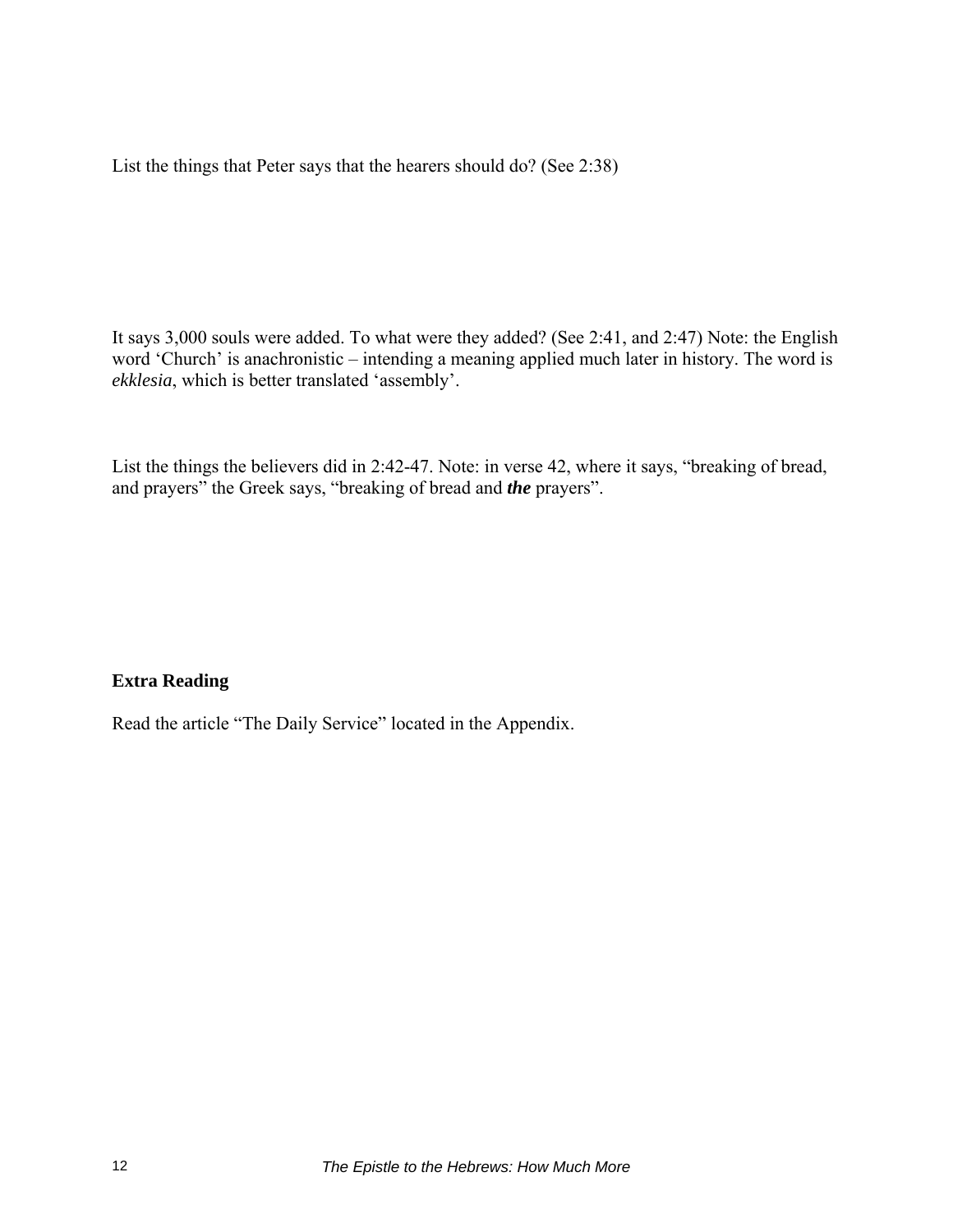## **Lesson Two**

#### **Examination of the Setting**

Last week we began our examination into the historical setting for the Epistle to the Hebrews. We already have a grasp of some of the issues that were present when this book was written. Remember, if we are to read this Scripture as it was intended *for us*, we must understand how it was intended *for the recipients back then*. In this lesson, we will continue both our observation of Hebrews and of the historical setting in the Book of Acts.

#### **Hebrews Key Words**

We are going to read the Epistle to the Hebrews again (**chapters 1 through 6 only**) – this time looking for key words and phrases. This will be helpful for us to focus upon the writer's purpose in writing the book. It will also help us in our cross referencing to other parts of Scripture.

Write each of the following key words or phrases on a separate 3x5 card.

House Angel(s) Scepter  $Son(s)$ Rest Shabbat [Sabbath] Today Believe Unbelief Faith / faithful Good News [Gospel] Word of God Kohen Gadol [High Priest] Shadow Covenant Blood Sacrifice(s) How much more (or any quantitative, comparitive phrase) World or Age Heaven(ly) To Come First Part, or Second Part Copy(s), Example, Pattern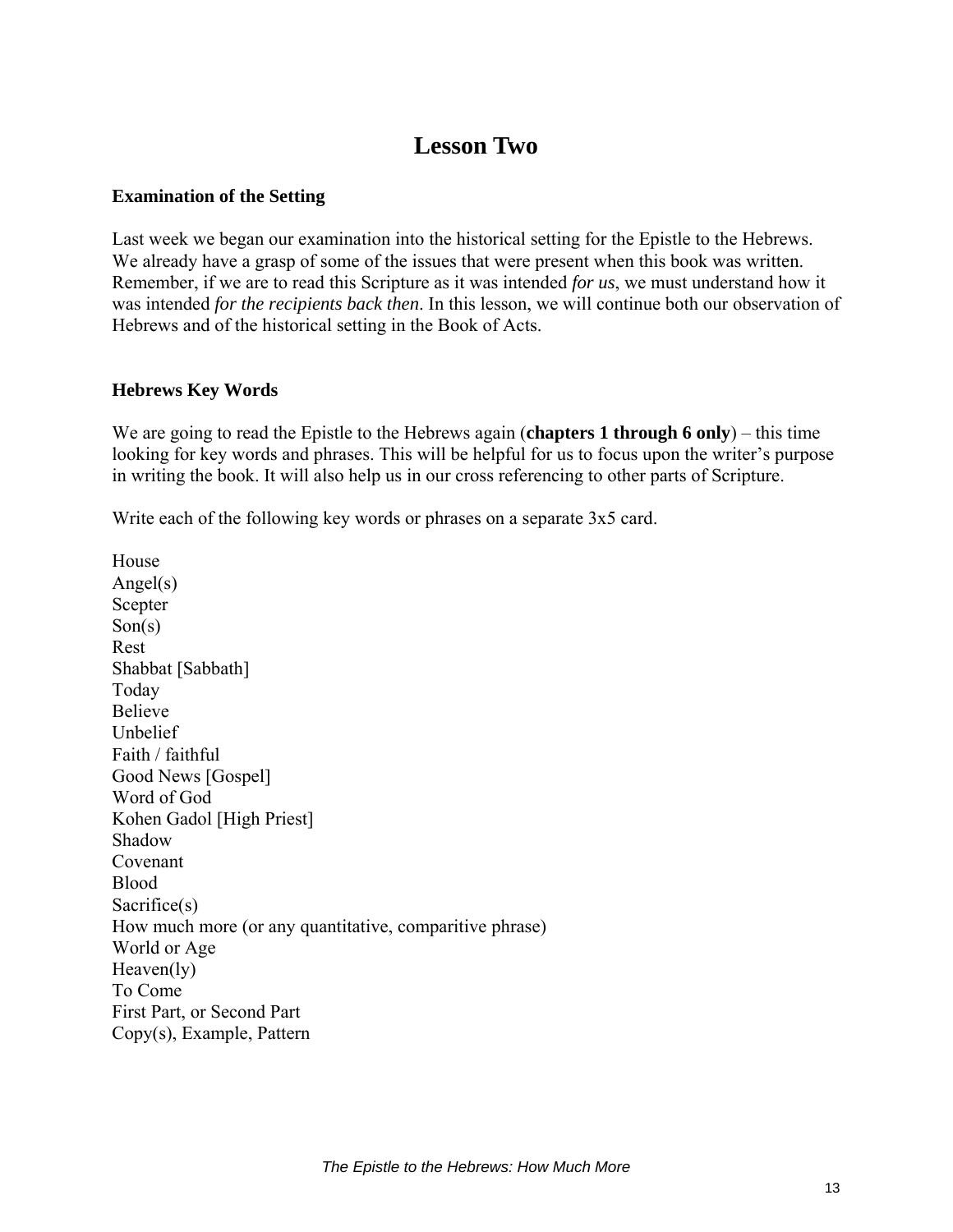Using the Hebrew Names Version (HNV) located in the Appendix, read Hebrews **chapters 1 through 6 only**. Every time you come across one of the key words or phrases, mark it in some way in the text in this workbook. Then add the reference to the 3x5 card for that word or phrase.

#### **Acts, our Historical Context**

We need to turn to Acts again to continue our observation of historical and cultural references. We left off in Acts chapter two. Go back to last week's lesson and reread your answers to the questions regarding the first two chapters of Acts. Continue using the chart in the Appendix titled "Hebraic Context in Acts" as you answer the questions in this lesson.

Read Acts 3:1-25 and answer the following questions:

What time of day did the healing of the crippled man take place, and why is this important?

Where were Peter and John going and why?

Where is 'Solomon's Colonnade'?

What did Peter preach that the listeners should do and *why* (verses 19-23)?

Read Acts 4:1-22; 33 and answer the following questions:

Who stopped Peter and John from teaching, and what was the specific reason why?

How many of the listeners in the Temple that day believed?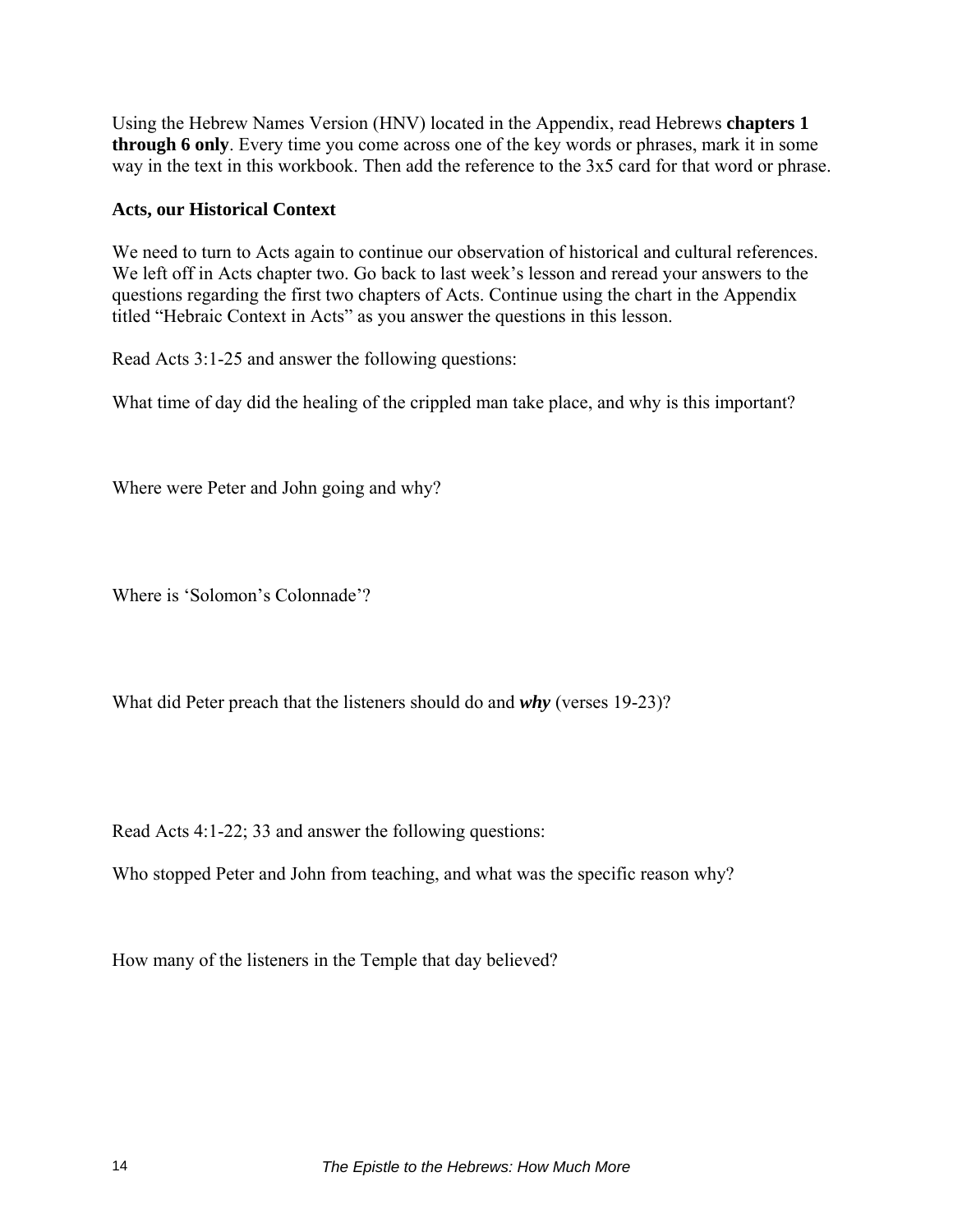When the Sanhedrin questioned Peter and John, what was their initial question and why? What in the primary testimony caused the greatest problem for the 'chief priests' who were Sadducee (note verses 2 and 33)?

Read Acts 5:12-42 and answer the following questions:

Where were did the believers meet (verse 12) and where is that?

In verse 17, who had the Apostles arrested and why?

In verses 29-32, Peter says something that in verse 33 infuriates the Sanhedrin. What was it, and why?

Verse 34 mentions a member of the Sanhedrin who comes to the aid of the Apostles. Who was it, and why is this significant?

Read Acts 6:1-8:1 and answer the following questions:

Two groups of people are mentioned 6:1. Both groups are Jewish. What distinguishes the two groups from each other? Why is this significant?

Of which group was Stephen? (hint, why were these men needed to start with?)

In verse 7, the Yeshua-movement is growing. There is a significant type of person (from a family) joining the believers: who is it and why is this significant?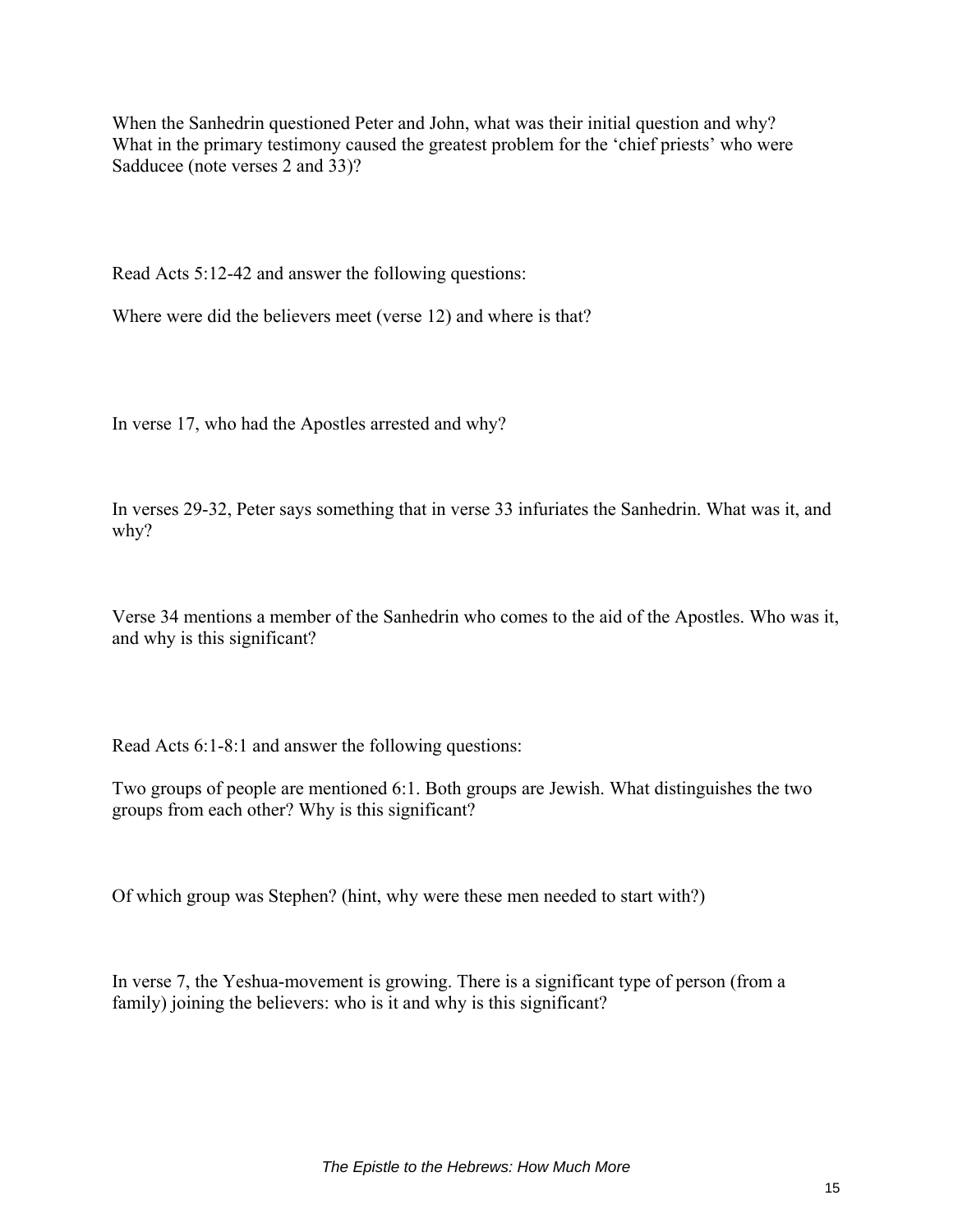A group of men disputed with Stephen. Who are they?

What was the accusation they made against Stephen?

Was the accusation true?

When Stephen is brought before the High Priest and the Sanhedrin, what is the charge against him?

How did Stephen respond, and what was his chief accusation against those listening to his defense (7:51-53)?

What did Stephen say that enflamed them when they began shouting at him?

Did the Sanhedrin issue a judgment on Stephen?

Read Acts 8:1-4; 9:1-2 (cross reference to Acts 22:3-5) and answer the following questions:

Based upon what you have read so far in Acts, what do you think is the primary reason for the persecution of the followers of Yeshua?

Up to this point, who (i.e. what sect or group) has been the primary instigator in persecuting the followers of Yeshua and why?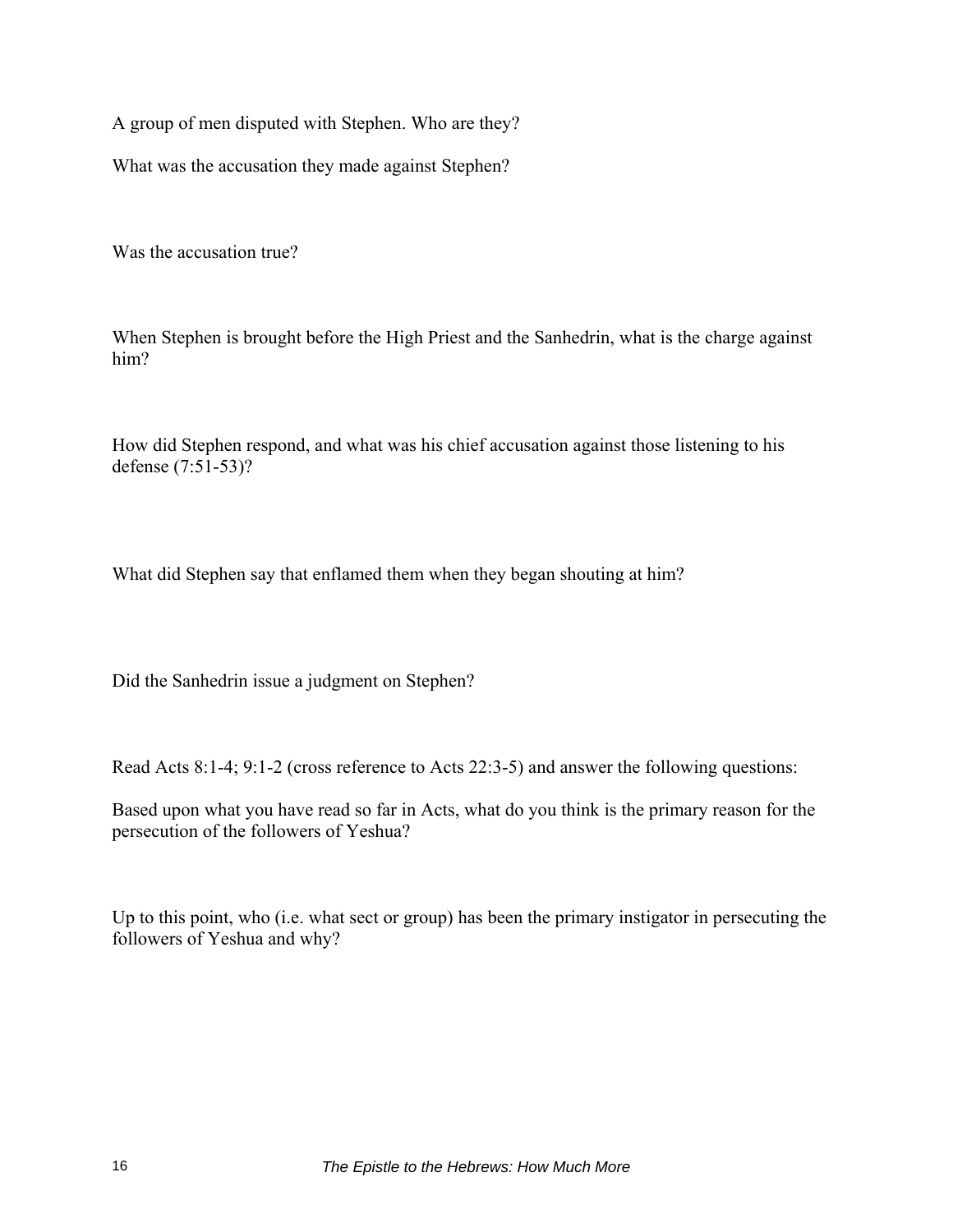Saul was a Pharisee, and a disciple of Gamliel (who had defended the Apostles in Acts 5). Who did Saul align himself with in 9:1-2 and why is this significant?

What does 9:2 and 22:44 call the sect of followers of Yeshua?

#### **Extra Reading**

In "The Daily Service" article located in the Appendix, you read that three times a day the worshippers in the Temple prayed the Amidah [Standing] prayer. It is called that because it is done while standing. This prayer is also called the 'Shemoneh Esrei', which means 'Eighteen' because it originally had eighteen blessings. The Twelfth Blessing (*Birkat HaMinim*) was added (making a total of nineteen) after 70 CE by Rabban Gamliel II. It was added, ostensibly, to keep followers of Yeshua from participating in the prayer in synagogues. It is was likely viewed then as a curse against believers in Yeshua.

The Amidah is an ancient prayer and likely was formulated in the days of Ezra. In the Appendix is a translation of the "Genizah Amidah" which was discovered in 1896 in a Cairo genizah. This, or something very close to it, was prayed thrice daily in the Second Temple period, and by the followers of Yeshua (Acts 2:42; Acts 3:1; Acts 6:4).

Read the "Genizah Amidah" located in the Appendix.

#### **In Conclusion**

That is enough reading for this week. Are you beginning to see some things you had not seen before regarding where the followers of Yeshua fit into the 'Judaism' of the First Century? Up to this point, what would *you* call the followers of Yeshua if you had to chose a name for them (there is no wrong answer as long as it uses words from the Bible)?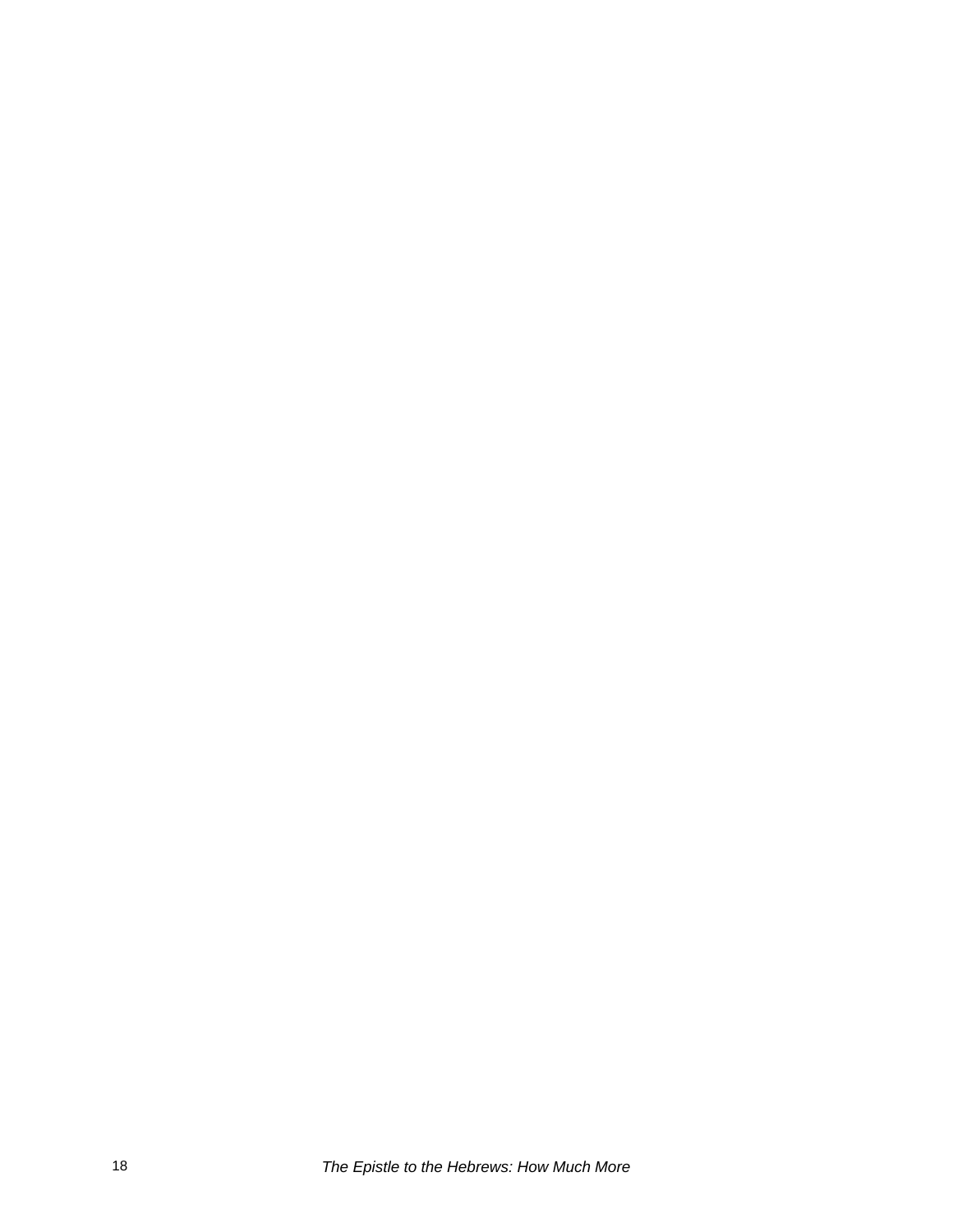# **Lesson Three**

#### **Examination of the Setting**

We are continuing our historical referencing in the Book of Acts. Half of the battle in understanding the Epistle to the Hebrews is understanding the setting. These few weeks of study of the Book of Acts will be invaluable in our study of the Epistle to the Hebrews.

#### **Hebrews Key Words**

Get out your 3x5 cards that have your key words on them. Look over them in a quick review and then read Hebrews **chapters 7 through 13**. Watch for and mark any of the key words or phrases you have on your 3x5 cards. Make sure that you add the references for any of the words or phrases you come across on the appropriate 3x5 card.

#### **Acts, our Historical Context**

We left our observations from Acts at the beginning of chapter 9. Go back and read your answers to the questions regarding Acts from the past two lessons. Continue using the chart in the Appendix titled "Hebraic Context in Acts" as you answer the questions in this lesson.

We have seen that up until this point, the followers of Yeshua have remained very much a part of the Temple system, and fully participating in Temple worship. I know that some people will take some issue with that last statement, but please assume this to be true for the time being. We will see in this week's study of Acts that this is in fact the case.

Based upon your observations of Acts so far, fill out the following chart identifying the similarities and the differences between the major Jewish sects up until this point. The first issue is filled out for you.

| Issue                                  | The Way    | Pharisees | <b>Sadducees</b> |
|----------------------------------------|------------|-----------|------------------|
| Belief that Yeshua is Messiah          | Absolutely | Maybe     | Unlikely         |
| Resurrection from the Dead             |            |           |                  |
| Worshipped in the Temple               |            |           |                  |
| Had leaders in the Sanhedrin           |            |           |                  |
| Enjoyed the approval of the            |            |           |                  |
| people                                 |            |           |                  |
| Made up of Jews <i>only</i> (including |            |           |                  |
| half Jews and Proselytes)              |            |           |                  |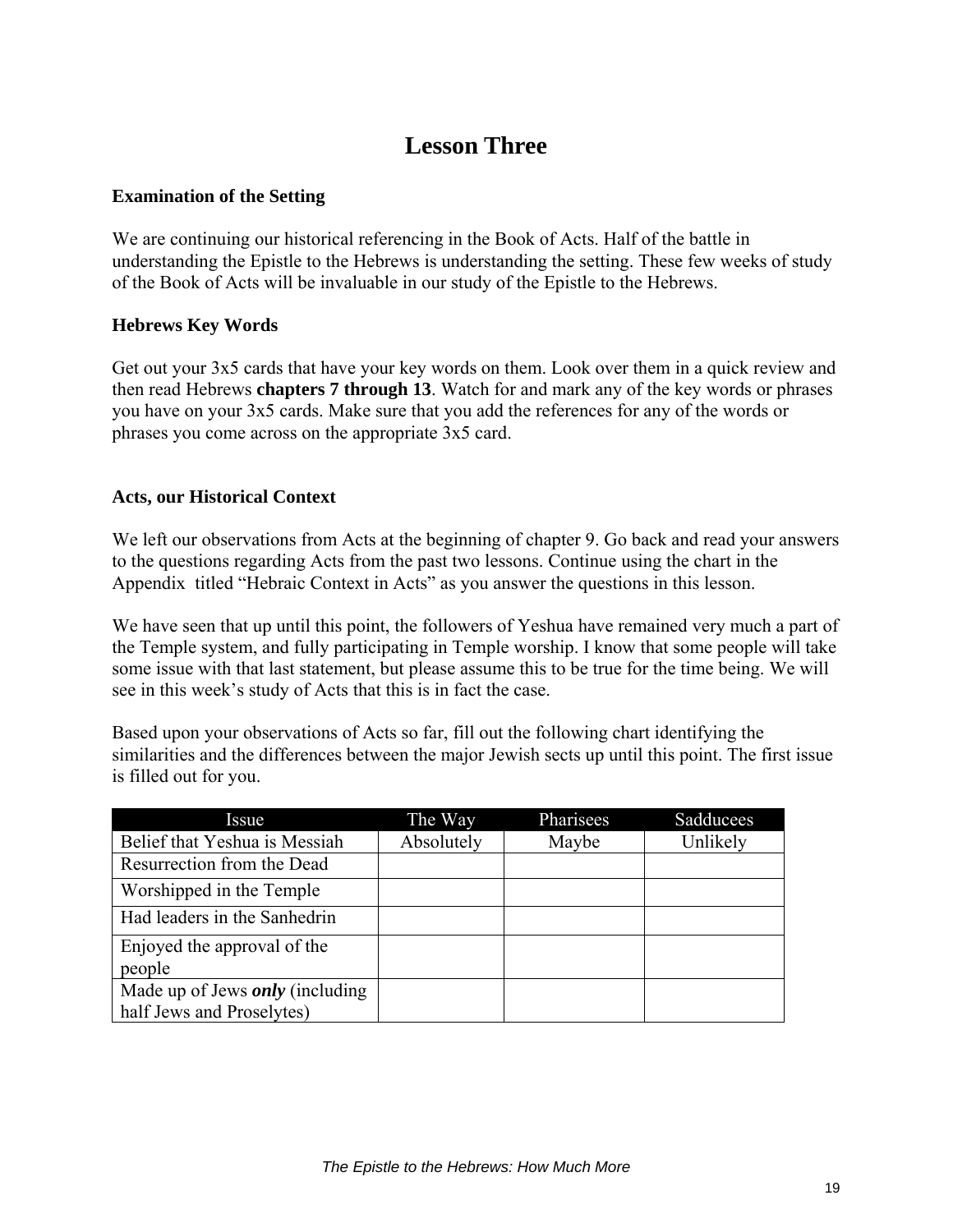Read Acts 9:1-22 and answer the following questions:

In verse 4, by what name does Yeshua call Paul?

In verses 10-18, Ananias [*Chananyah*] is told to go and pray for Paul. Read Acts 22:12. How does Paul describe this man years later?

After Ananias prays for Paul, in verses 19-22, what was Paul called (his name)? What does he preach? Where does he preach?

Read Acts 9:23-31 and answer the following questions:

When Paul left Damascus, where did he go and why?

Who were the ones that Paul disputed with in verse 29? Compare this to Acts 6:1. Are these people Jewish or Gentile?

Acts chapters 10 and 11 are often misunderstood because of a desire to remove what is seen as "Jewish" from the Gospel. Specifically, regarding what is kosher, or proper for food. Our goal in examining these passage is not necessarily to right that view, but rather to focus upon what the point of Peter's vision and experience were really all about.

Read Acts 10:1-6 and answer the following questions:

Was Cornelius Gentile or Jewish?

From verse 2, what things did Cornelius do that earned him the adjective "devout"?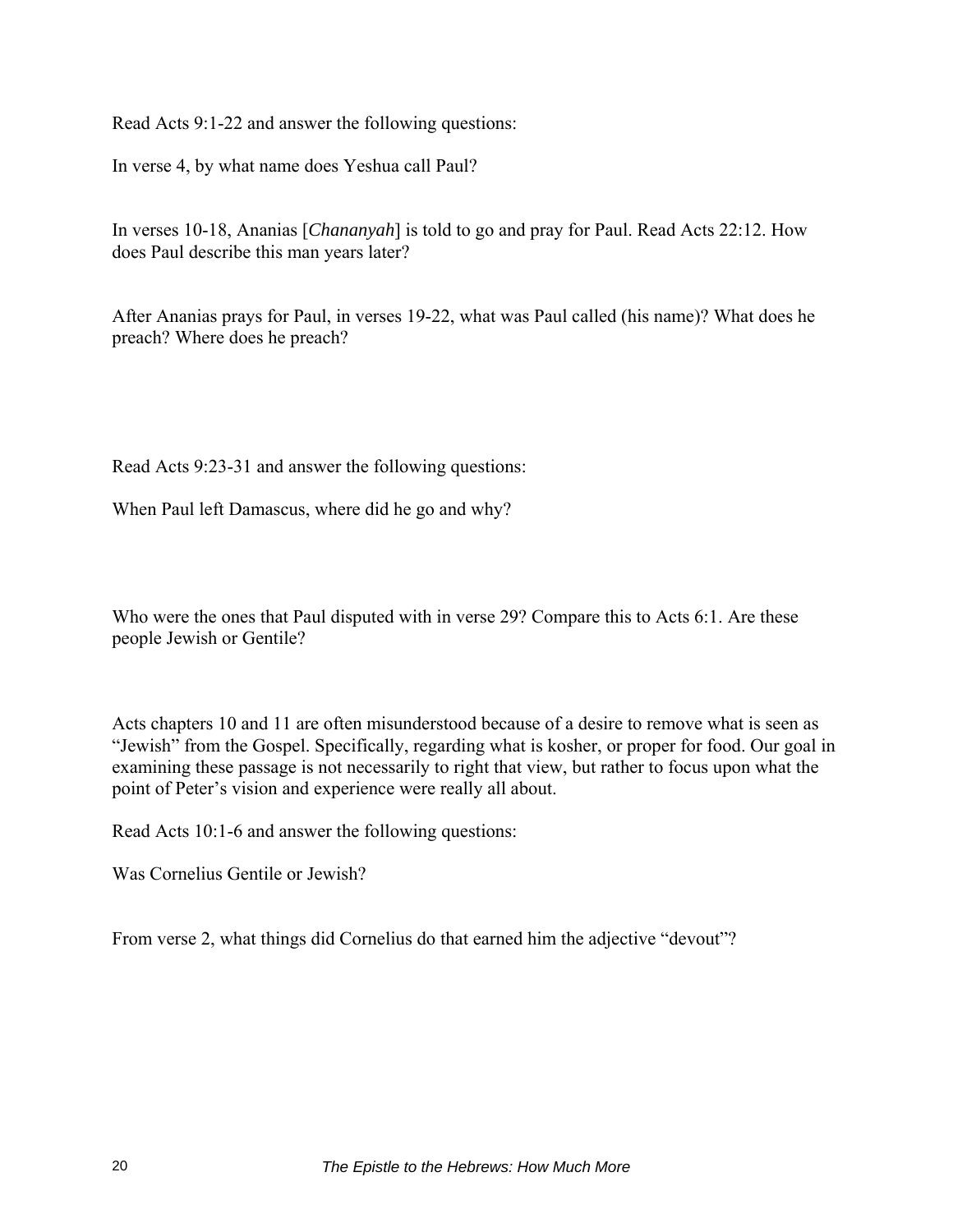In verse 3, what time of day did Cornelius see the vision of the angel, and why is it significant? (Hint: the "ninth hour" is 3:00pm)

In verse 4, why was Cornelius heard?

Read Acts 10:7-17 and answer the following questions:

In verses 12 and 13, what does the voice tell Peter to do?

In verse 14, Peter protests. There were *two* kinds of things that he had never eaten – what are they?

In verse 15, what does the voice tell Peter that he must not do?

In verse 14, how many times does this happen, and did Peter obey the "kill and eat"?

In verse 17, does Peter understand what the vision meant?

Read Ezekiel 4:9-15 and answer the following questions:

In verse 12, what does God tell Ezekiel to eat?

In verse 13, what is being symbolized by bread that is baked in such a way?

In verse 14, what is Ezekiel's response to God – and does it sound like Peter's response to the voice?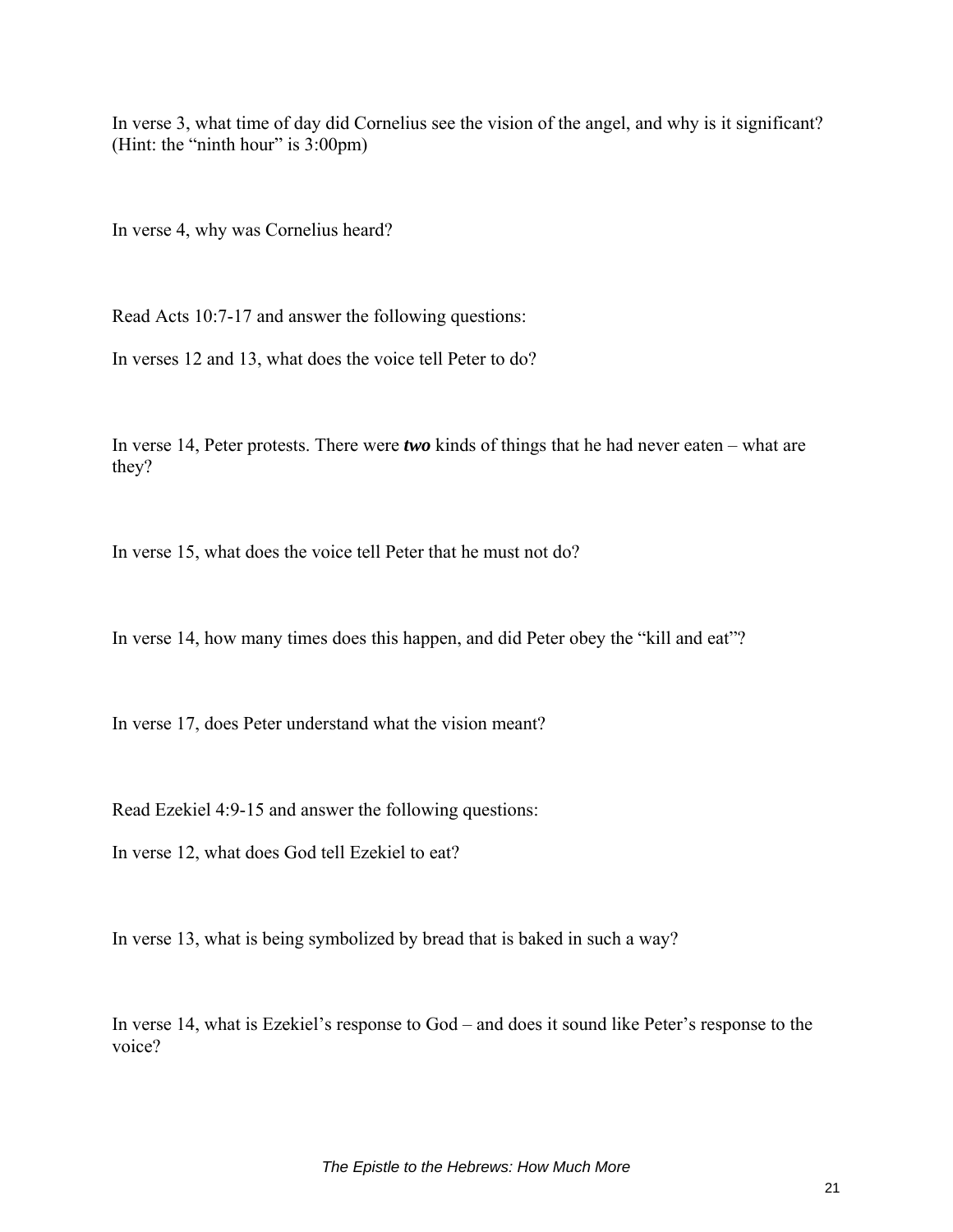Read Acts 10:17-35 and answer the following questions:

In verse 23, how did Peter obey the command of verse 15? Who were these men? Were they Jewish or Gentile? (Hint: read verse 28)

In verse 28, Peter explains that it is 'unlawful' for a Jew to keep company with a Gentile. The word 'unlawful' is the word '*athemitos*' which is distinguished from that which is against God's Law. In fact, no where in the Torah does it command this. Rather, *athemitos* is better described as a cultural issue, or a custom. In other words, Peter was telling Cornelius for a Jew to be with Gentiles was improper.

In verse 28, what does Peter say regarding his interpretation of his vision? Compare this to verses 34-35 and 11:17-18.

Read Acts 10:45-48; and 11:1-25 and answer the following questions:

In 11:1-3, what was the protest against Peter by the 'circumcision' (i.e. the faction that believed that only those who went through ritual conversion to 'Judaism' could be fellowshipped with)?

Did they complain about Peter eating non-kosher? If not, why not?

In verse 18, what is the conclusion drawn from hearing about what happened in Acts 10?

This is important. What changed in Acts 10 and 11? Was it really a change, or a revelation of what had always been right? Hint: in 10:15 it says, "What God has cleansed you must not call common." The word 'cleansed' is aorist tense (i.e. punctiliar action), active voice (i.e. God did it), and the indicative mood (i.e. God *truly* did it).

By the way, in 11:25, what is Paul called?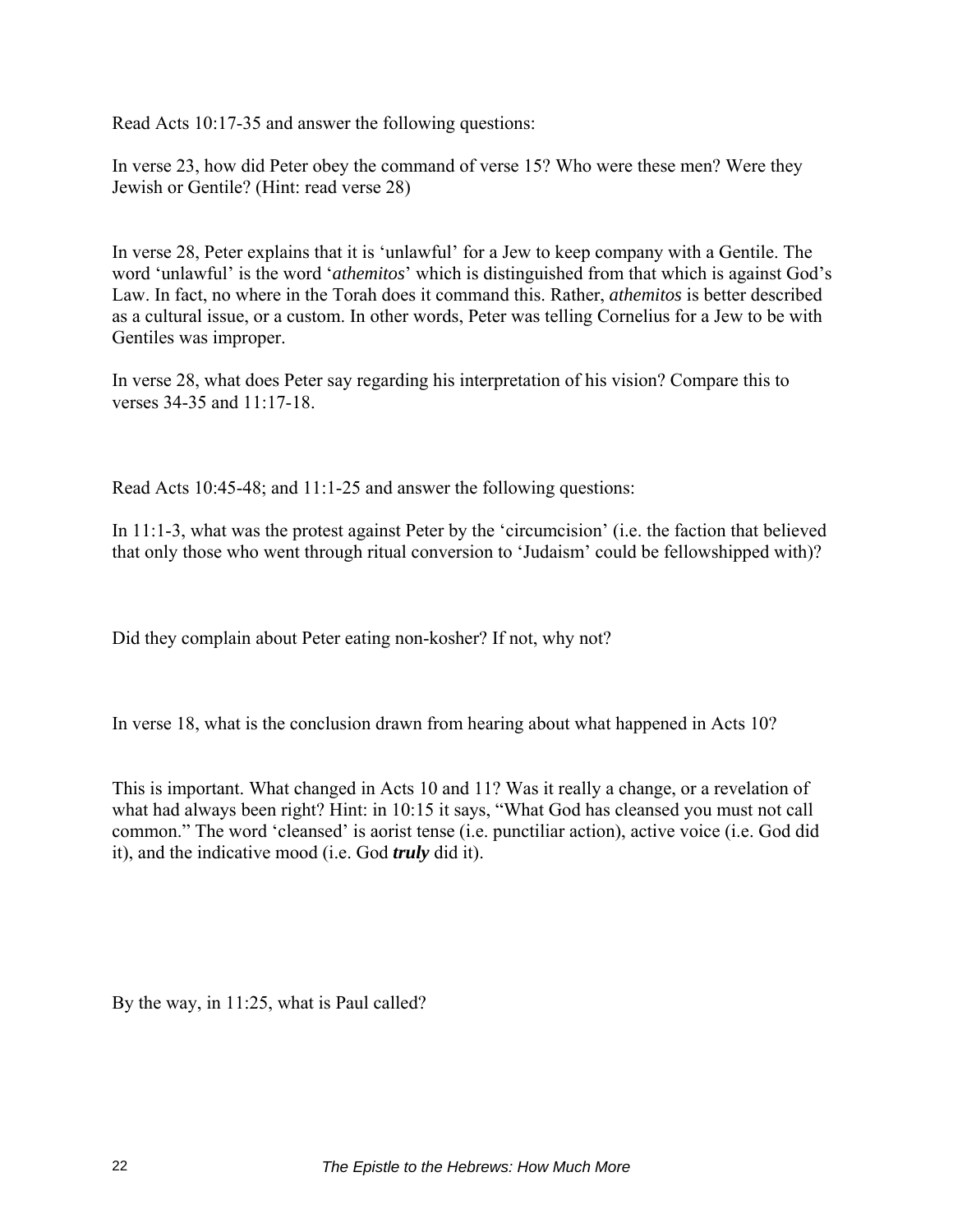To finish this week's study, we are going to jump around some in the Book of Acts. Read and comment on the use of 'Sabbath' and 'Synagogue' in the following passages. Understand that these passages all follow the change in Acts 10 and 11 whereby Gentiles were included into the fellowship of believers.

Acts 13:14-15:

Acts 13:42-45:

Acts 16:13:

Acts 17:1-4 (the devout Greeks in this are likely Gentile proselytes to Judaism):

Acts 18:4:

What were the early believers called and what did they call themselves?

Acts  $9:2$ :

Acts 19:9:

Acts 24:5 (a sect of what?):

Acts 24:14 (who called them a sect – and a sect of what?):

Acts 24:22: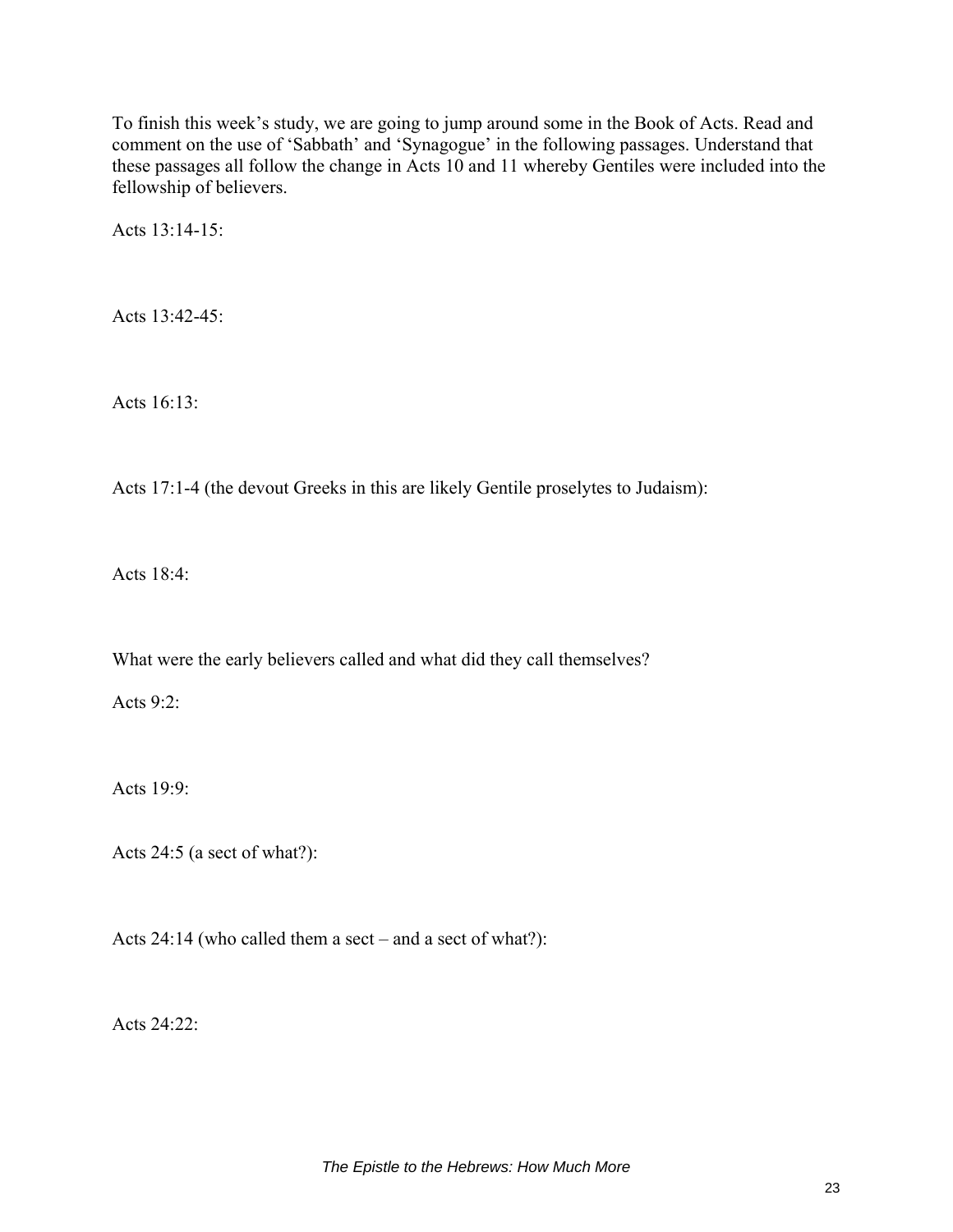Acts 11:26:

Acts 26:28:

#### **Conclusion**

Next week, we will finish up our general observation of the Epistle to the Hebrews and our overview of the Book of Acts. For now, summarize what you learned in this week's lesson.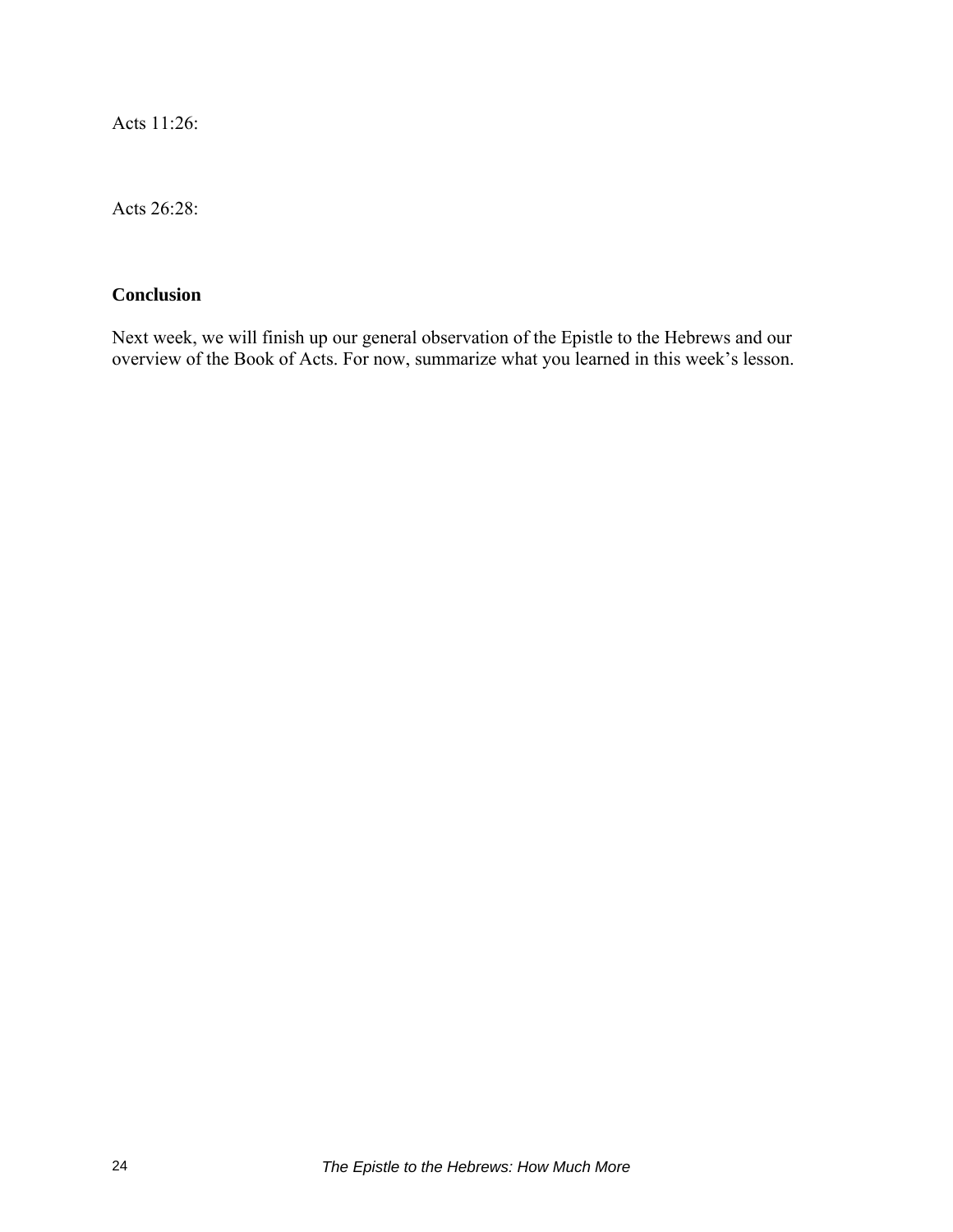# **Lesson Four**

#### **Observation and Historical Reference**

By now you may be asking yourself if you are studying the Epistle to the Hebrews, or the Book of Acts. We will be getting into the meat of Hebrews next week, but we have a little more observation and historical setting we need to examine first. We need to understand as much as we can about the recipients of the Epistle to the Hebrews before we can understand what they could have gotten from the book, and likewise what we should get from this book.

We also need to understand the issues that were surrounding them in First Century Judaism if we are to understand the reason for the Epistle to be written. And beloved, that reason applies very much to us today.

#### **Hebrews Key Words**

Get out your 3x5 cards that have your key words on them. Read through them, and the Scripture references on them. In light of what you have studied so far in the Book of Acts, make any appropriate notes or questions you may have regarding these words in these passages.

If some of your perceptions are being challenged, as is often the case in a historical study, it is important to document your questions and some of the things you are learning.

#### **Acts, our Historical Context**

We are going back to the Book of Acts. Continue using the chart in the Appendix titled "Hebraic Context in Acts" as you answer the questions in this lesson. Acts 15 deals with the subject of how Gentiles are to be accepted in predominately Jewish congregations. Read Acts 15:1-11 and answer the following questions:

What did the "certain men from Judea" say was a necessary requirement for "salvation"?

The question of what the phrase "circumcised according to the custom of Moses" means is rarely asked. Most people just assume it is the commands regarding the circumcision on the eighth day after birth. In verse 5 we have a hint that maybe the "Law of Moses" and "circumcised according to the custom of Moses" are *not* the same.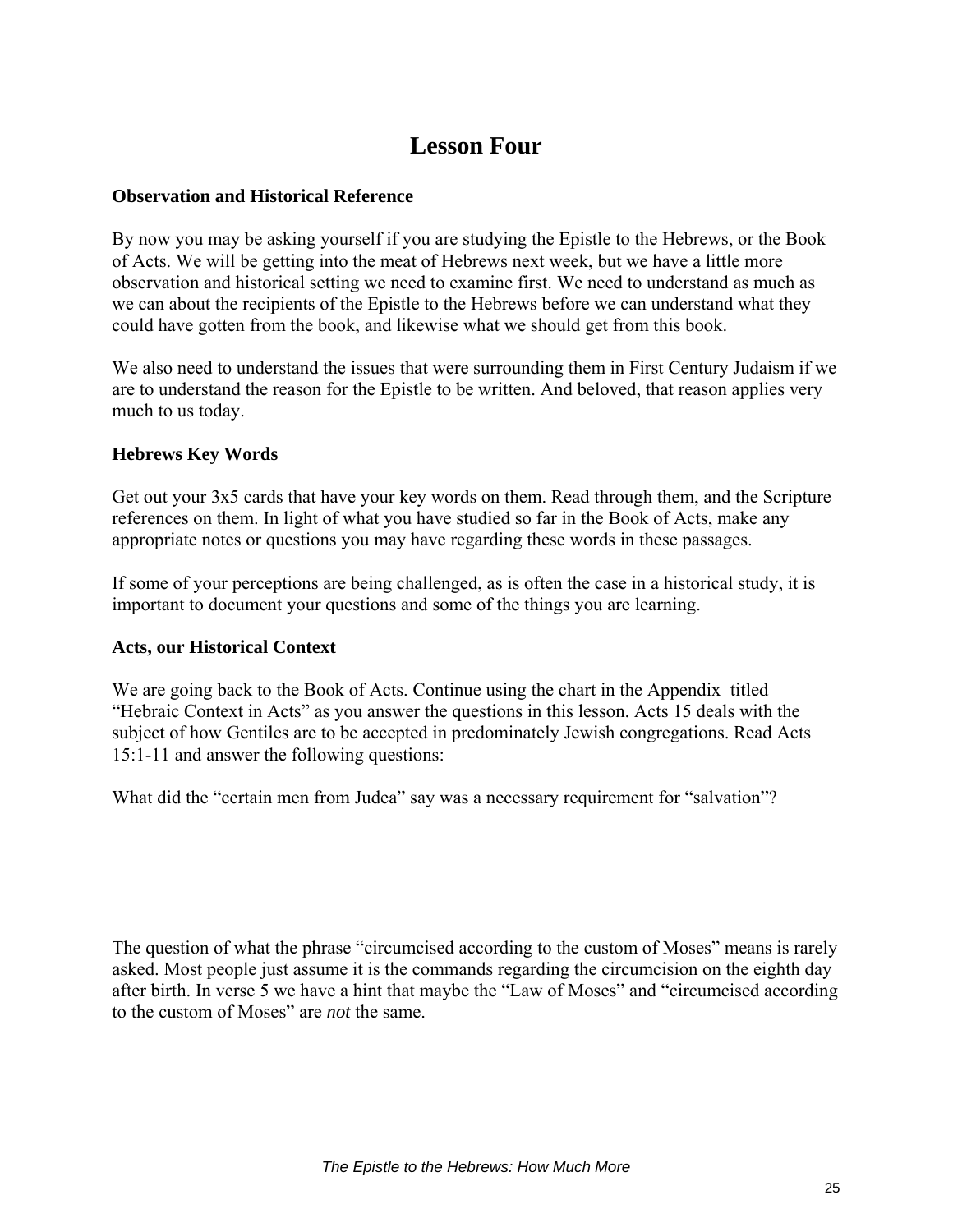In verse 10, what do you think the "yoke" that, "neither our fathers nor we were able to bear" is? Is Peter saying that the "Law of Moses" was a burden and yoke that they could not bear? In formulating your answer, read Deuteronomy 30:10-14 and 1John 5:2-3.

In verse 11, Peter uses an unusual twist of verse 1. What does he say that turns the whole question on its head? Why is this significant? (Hint: think about how a Jew back then might have thought about "being saved")

Now read Acts 15:11-29 and answer the following questions:

In verse 24, what does James say that they had *not* said? Based upon what you answered regarding verse 10 and Deuteronomy 30:10-14 and 1John 5:2-3, what do you think James meant?

Verses 20, 28 and 29 outlines the "necessary things". List them, then comment on where you think James and the council came up with *this list*.

Do you think that if this was today, from an American congregation the list would be different? If so, how so?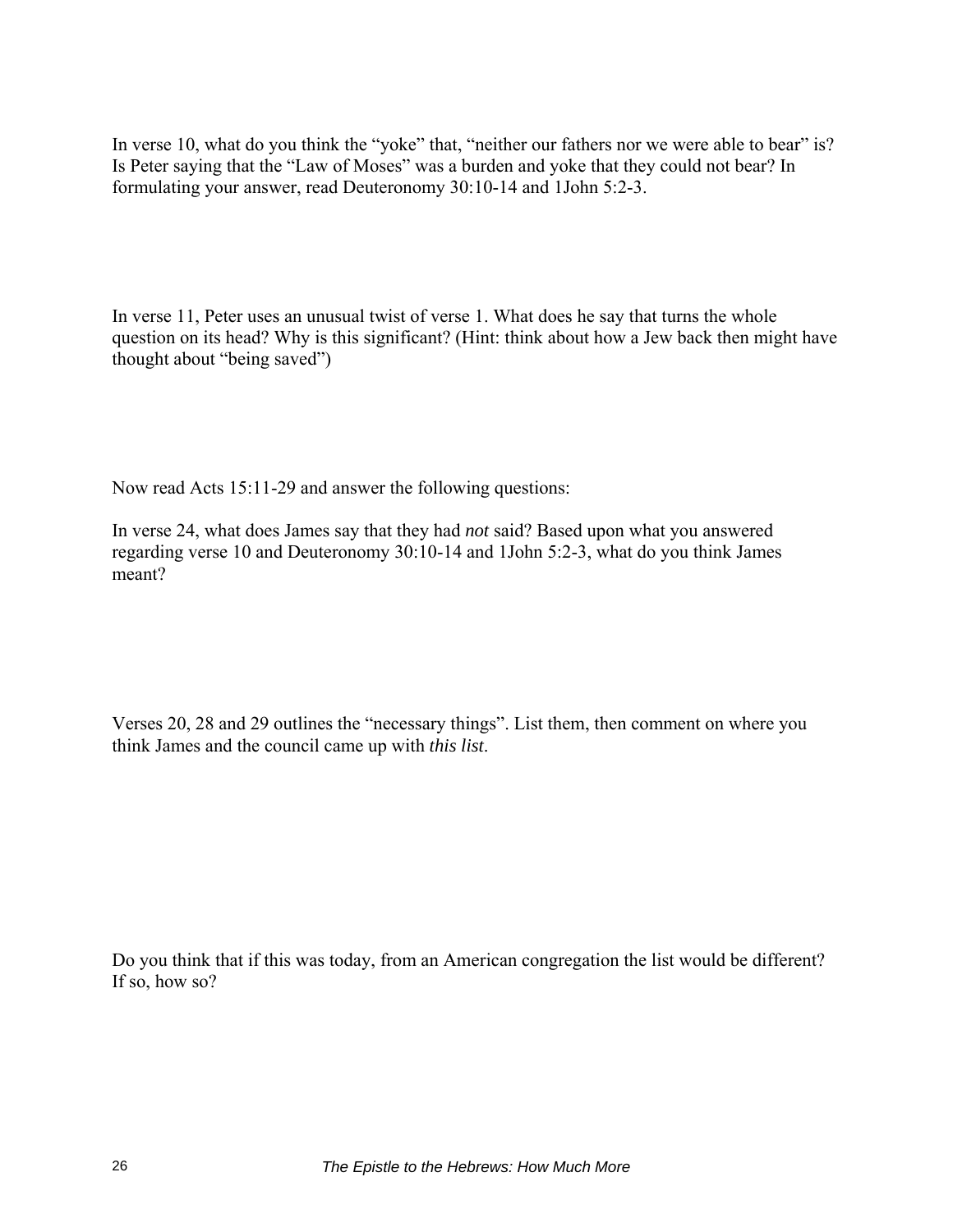In verse 21, James says something that appears completely out of sync with what he has said in verse 20. What do you think he means – and what does "Moses" have to do with it?

In verse 21, what day is "Moses" read in the synagogues?

Now let's skip to Acts 18, where Paul is beginning his journey back to Jerusalem.

Read Acts 18:18-20 and answer the following questions:

In verse 18, why did Paul cut off his hair? (Hint: read Numbers 6:1-21)

In verse 21, what was Paul returning to Jerusalem for? Compare to 20:16 for a possibility. Why did Paul feel so compelled?

Read Acts 20:1-10 and answer the following questions:

In verse 6, why did they delay their travel from Philippi?

In verse 7, what time of the day did the disciples gather to break bread?

Noting that the biblical reference of days is from sunset to sunset, what was the calendar day (evening) of this meeting? Why were they breaking bread? (Hint: Acts 19:8-9 tells us who these first Ephesian disciples were).

Of particular interest to us in our preparation for looking at the Epistle to the Hebrews is a look at the Hebrew congregation in Jerusalem and Judea. Acts 21 gives us some very important clues about them.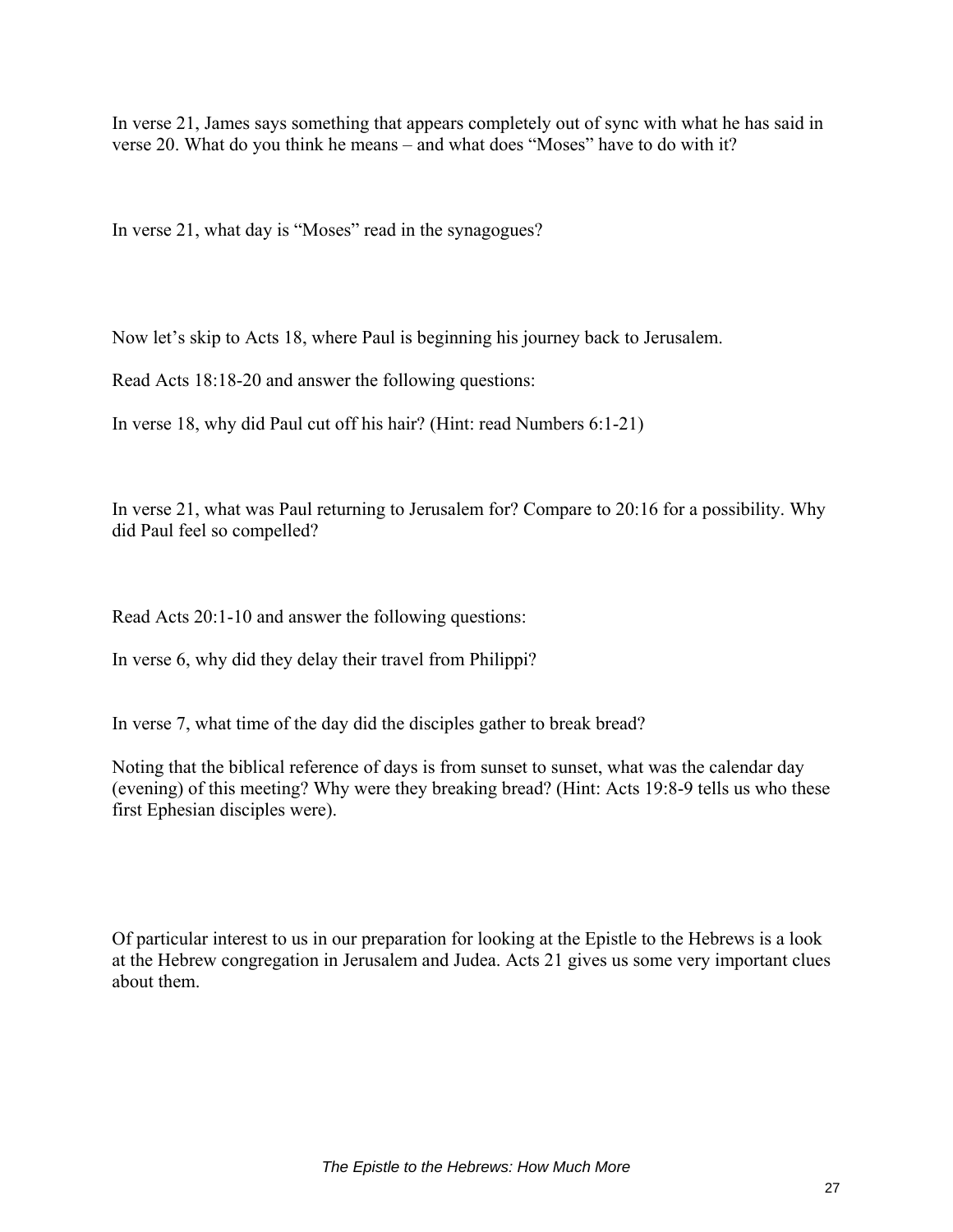Read Acts 21:17-27 and answer the following questions:

How many Jews believed in Yeshua, and how are they described in verse 20?

James presents a problem in verse 22. An allegation against Paul had sprung up. What was the allegation and was it true?

What does this allegation have to do with how James describes the Hebrew believers in verse 20?

In verses 22-24, James proposes something for Paul to remove the doubts that the believing Hebrews might have about him. What was it?

Read Acts 21:27 again. What "seven days"? Read Numbers 6:1-21 to understand the process of ending a Nazarite vow.

- $\blacksquare$  List the steps.
- Make a list of what sacrifices were required (remember this would be times five since Paul was doing this for himself, and paying for four others).
- Make note of whether a sacrifice is a sin sacrifice or not.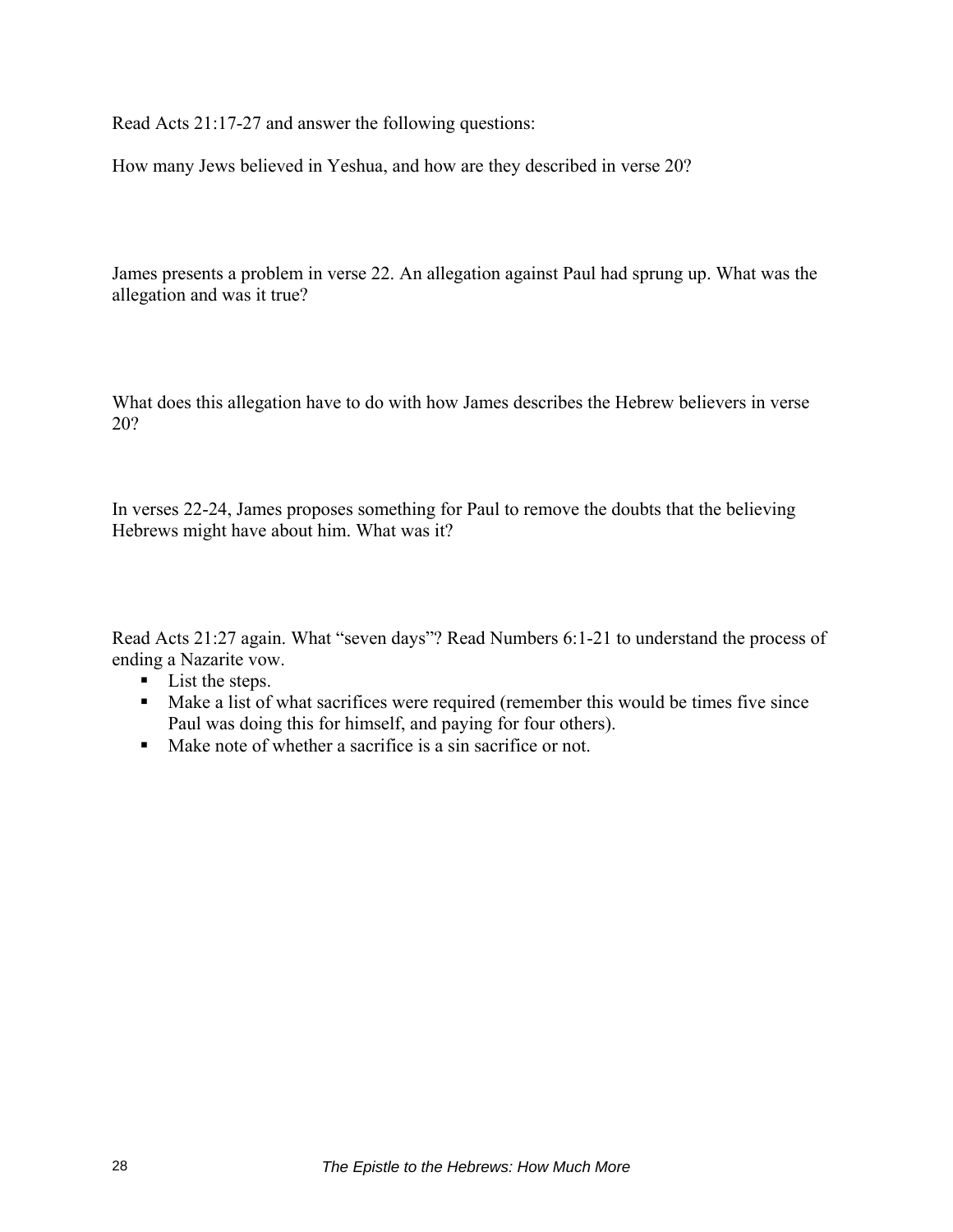Read Acts 21:27-22:22 and answer the following questions:

In verse 28 an accusation is made against Paul. What is it, and is it similar to what modern theologians also accuse him of?

Do you think this is a false allegation?

In 21:40 and 22:1-2, Paul speaks to the mob. What language does he chose to use? Why is this significant?

How does Paul describe himself in 22:3?

In Paul's personal testimony, there is a point where the mob is no longer willing to listen. When is it, and why is this a significant point (compare to 21:28)?

Did the mob seem to care about Paul's hearing from Yeshua?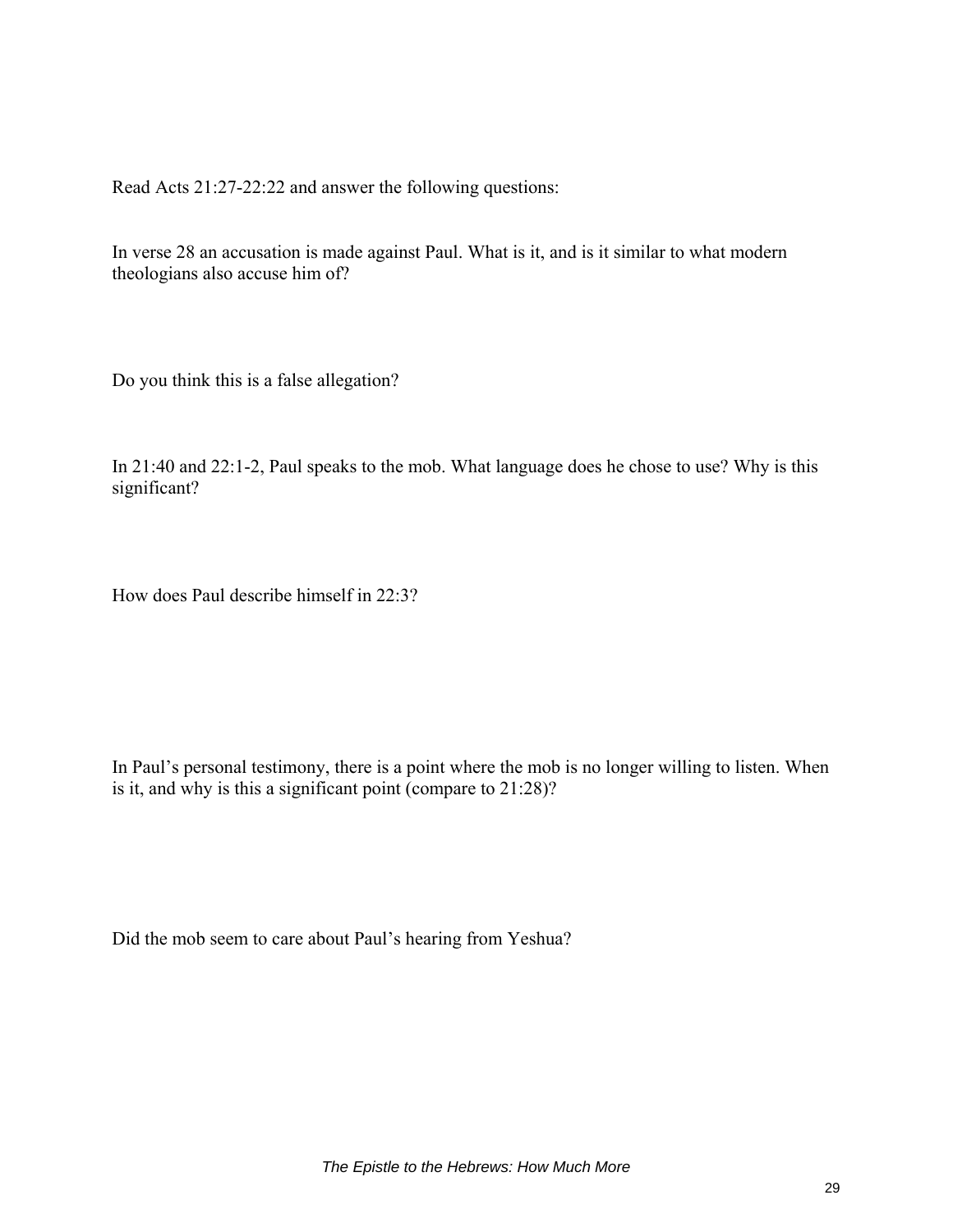Later in chapter 22, Paul is put before the Jewish council. Read Acts 22:30-23:11 and answer the following questions:

In 23:2-3, what does the High Priest do to Paul, and was it according to the Torah?

In verses 6-8, Paul sums up what the real problem that the 'chief priests' had with Paul and the other believers. What was it?

Who defended Paul? Why?

Read Acts 24:1-21 and answer the following questions:

In verses 5-6, what does Tertullas accuse Paul of?

In verses 10-11, Paul offers his defense. Are the accusations against him true? And how does he describe himself?

In verse 17, what are the "offerings" that Paul brought?

Again, what does Paul say the whole dispute boiled down to?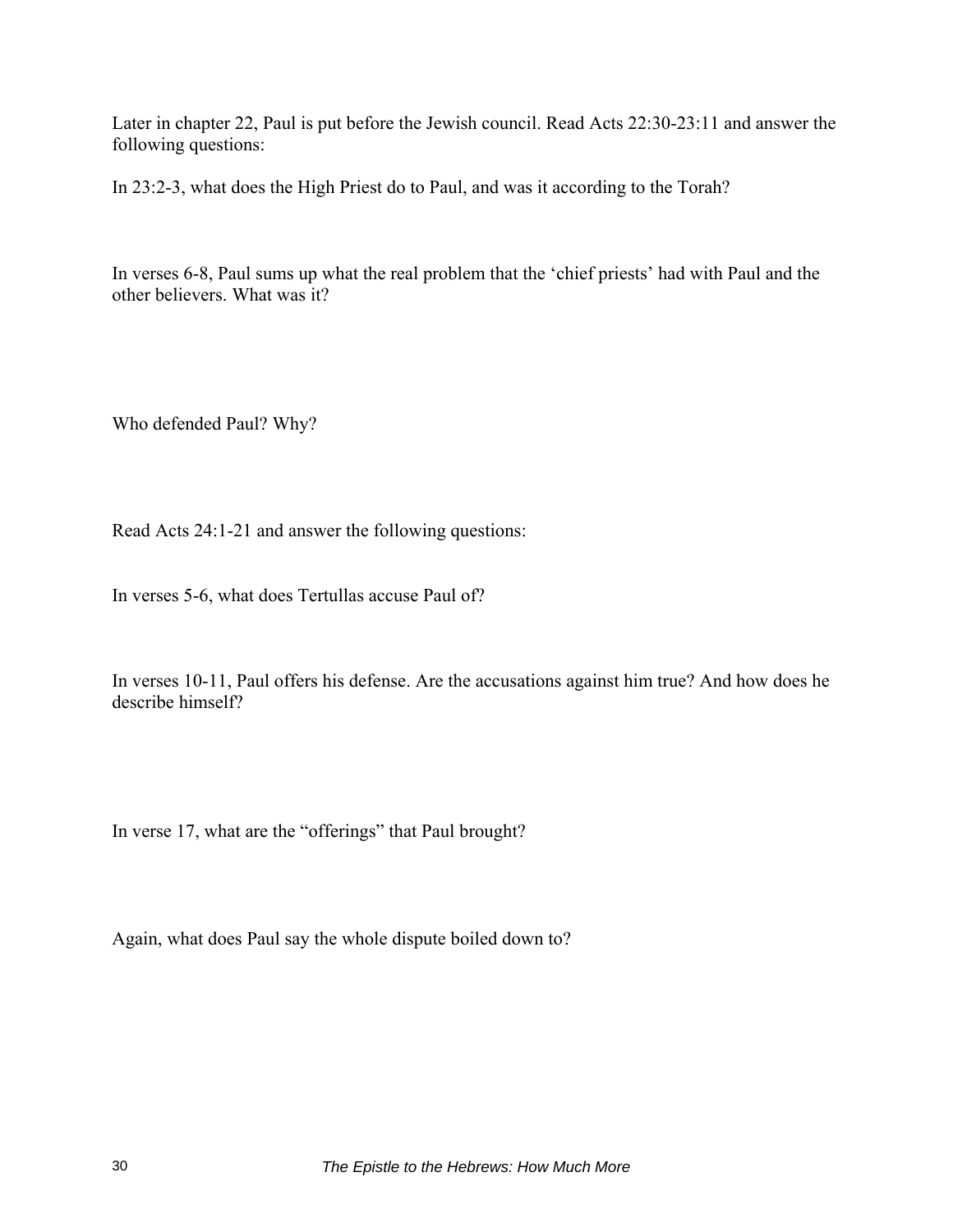In Acts 26, Paul gives his defense again – this time to King Agrippa. Read Acts 26:1-24 and answer the following questions:

In verses 19-21, what does Paul say is the reason that the some were trying to kill him?

One more thing to read about Paul's defense of himself. Note what he says in Acts 28:17-20:

#### **In Conclusion**

We have sped through the Book of Acts. It will be invaluable to us as we examine the book written to the believers in Jerusalem and Judea: the Hebrews. For now, take a moment to describe these believers from what you have seen in the Book of Acts. Try to address these areas:

- Where they met together
- Their use of the Temple and the Temple service including sacrifices
- What their view of the Torah was
- What was the level of their Torah education were they well-versed or not?
- Whether they considered themselves as new religion distinct from Judaism
- The main issue that the 'Chief Priests' had with them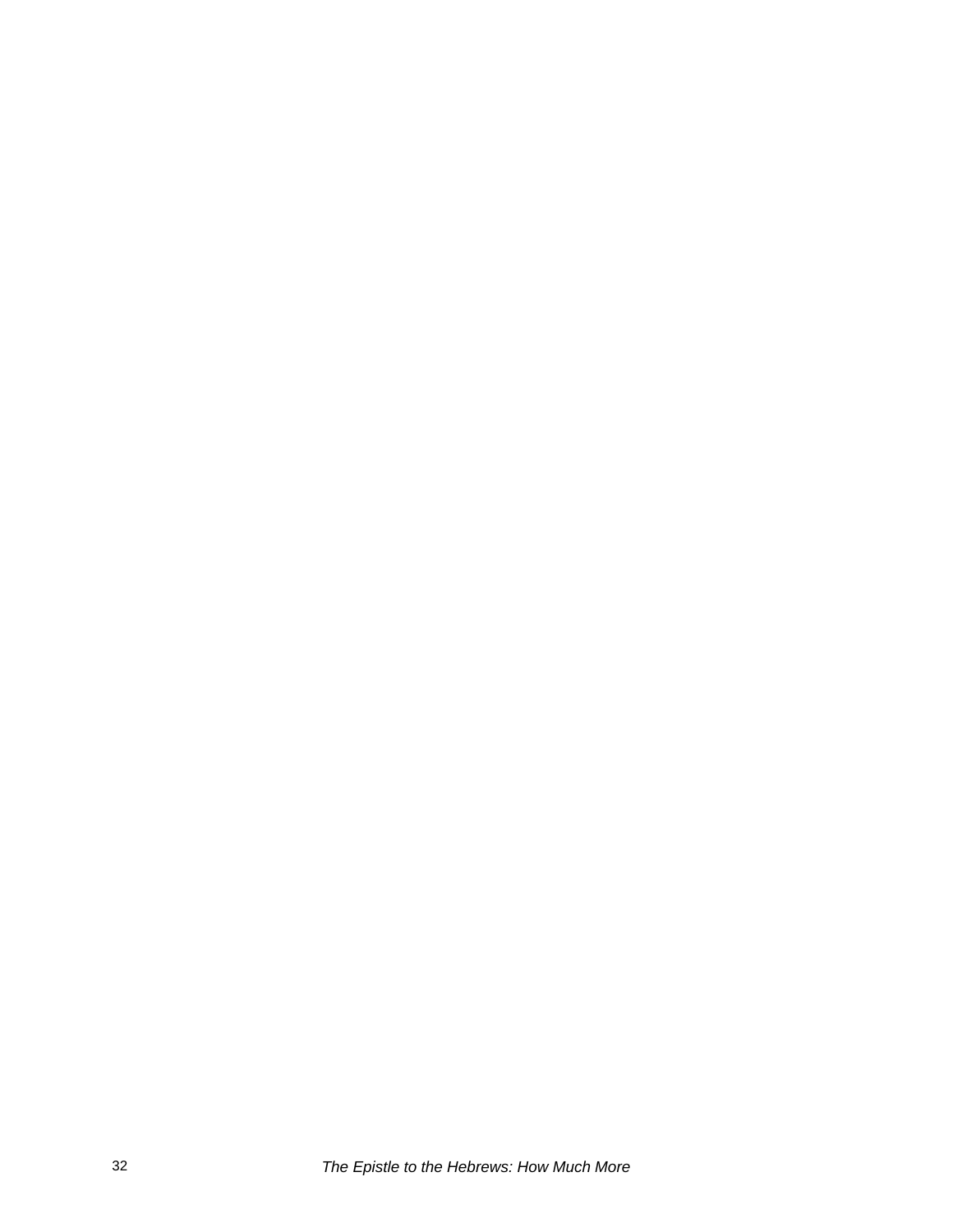# **Lessons Five and Six**

#### **More Historical Context**

Finally! We are almost ready to dig into the text of the Epistle to the Hebrews. By now you have a good idea who the recipients of this book were. You know what their Torah knowledge was, and where their religious life was centered. They were a Temple sect. They were zealous for the Torah. There were active priests who served in the Temple in their congregation. They had a deep reverence for God and for His Word. Their belief in Yeshua, instead of turning away from the Torah had made it all the more important to them. Their belief in Yeshua, instead of causing them to recoil from the Temple service, made it all the more meaningful to them.

Luke gave us a pretty clear perspective on those first followers of Yeshua. Read Luke 24:52-53 and write out the relationship between the first followers of Yeshua and the Temple following Yeshua's resurrection and ascension.

What does it mean, "continually"? (reread the article regarding the Daily Service in the Appendix if you need to).

#### **Dating the Epistle**

There are a couple of hints as to who the writer is and the date for the writing of the Epistle to the Hebrews. Read Hebrews 13:23-24 and write down the pertinent location and name.

So, the writer was an acquaintance of Timothy, and the letter was written from Italy. When was Timothy in prison? Neither Acts nor any other book records this. Turn to 2Timothy 4:9-18 and construct what may have happened when Timothy received the that letter from Paul.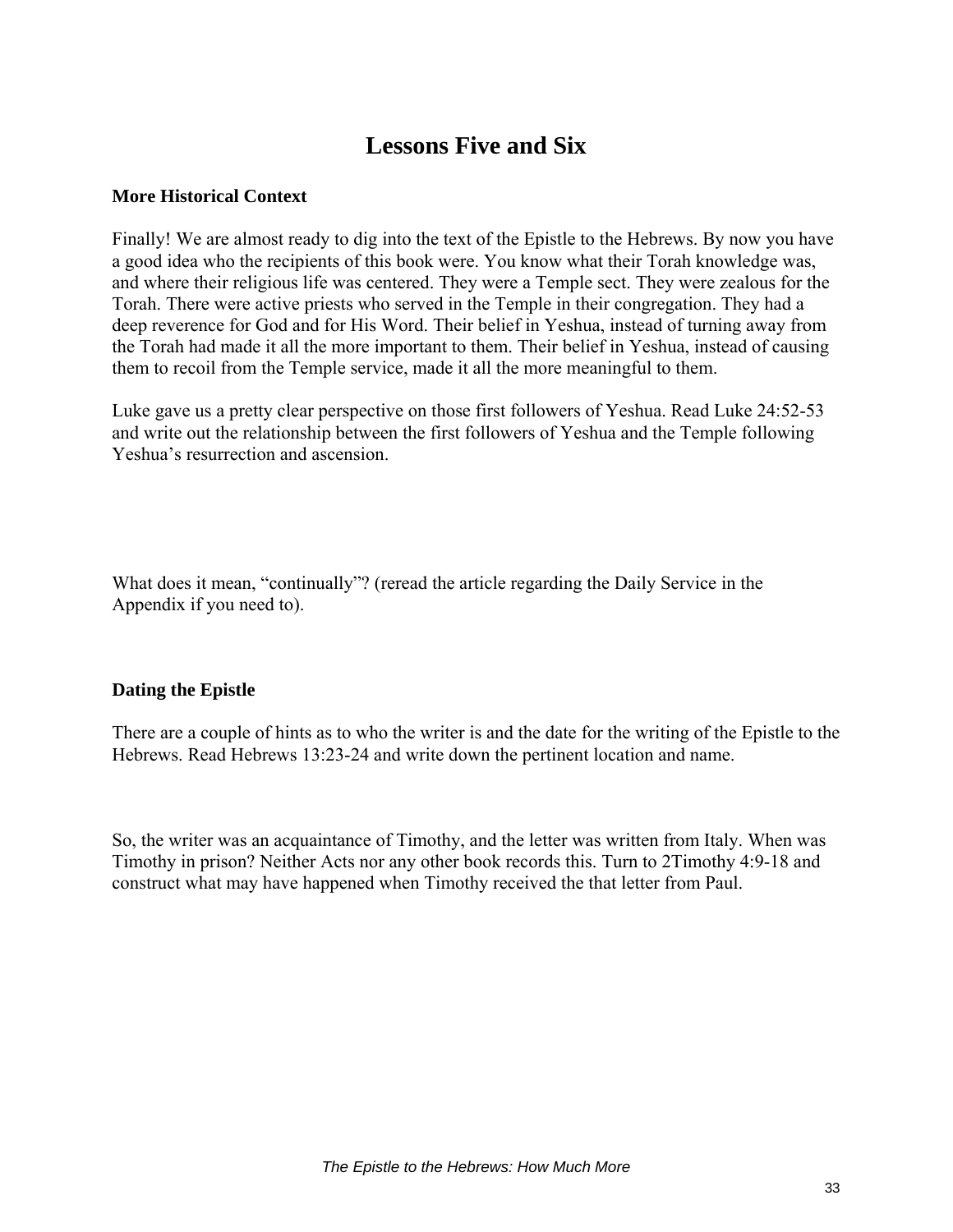It appears that the writer wrote sometime after Paul's imprisonment in Rome around 60 CE. In Acts 22, we saw that he had been arrested in Jerusalem two years earlier around 58 CE. Acts 28:30 further tells us that Paul remained in Rome under house arrest for two years. That would mean if Timothy's imprisonment followed that of Paul's, the Epistle to the Hebrews would have been written after 62 CE.

It appears that the writer of the Epistle to the Hebrews was from Paul's circle of friends since he is apparently waiting to travel with Timothy after Timothy's release from prison.

The Epistle to the Hebrews was likely not written after 66 CE, when the First Jewish revolt began because as we will see when we get into the book, the references to the Temple Service are in the present tense indicating that worship in the Temple was ongoing. Seeing that the book cannot have been written before 62 when Timothy was released from Roman imprisonment we can know that it is most likely that this book was written between the years 62 and 66 CE.

Both Josephus and Hegesippus record something very significant took place in Jerusalem around the year 62 CE. Josephus and Hegesippus were both Jewish historians. Josephus was a contemporary of Paul. He was Jewish, but kept his historical record for the Romans. Hegesippus was a Jewish believer that lived in the Second Century and wrote his histories on the basis of traditions handed down.

What we can gather from both Josephus and Hegesippus is that the believers in Jerusalem around 60 CE began to be persecuted again by the High Priest and the Sadducees. Between Roman procurators, the High Priest Chananiah ben Chananiah [Ananias] had several of the prominent leaders of the congregation in Jerusalem killed, and threw the believers out of the Temple, where they were gathering and worshipping. One of those leaders was the same James [Ya'akov], the brother of Yeshua, who had encouraged Paul to pay for the four men who were finishing the Nazarite vow in Acts 21.

The High Priest, Chananiah ben Chananiah was a Sadducee, and his family had been running the High Priest office for a number of years – very corruptly. When the procurator Festus died, Chananiah took advantage of the lack of a Roman procurator to once and for all rid the Temple of the followers of Yeshua.

Sometime around 62 CE, Josephus tells us that "James the brother of Jesus" was before the Sanhedrin where they accused him and others of being against the Torah. As we have seen, this would have been a false accusation.

Hegesippus gives a different account, that Ya'akov [aka "James"], one of the leaders of the Jerusalem congregation was called 'HaTzaddik' [the Righteous] because of his scrupulous Torah observance. As you have already seen, this would fit well with how 'James' [Ya'akov] refers to the believers in Jerusalem in Acts 21, i.e. "Zealous for the Torah".

Hegesippus gives us a picture of Ya'akov very much like the Acts record of the believers in Jerusalem.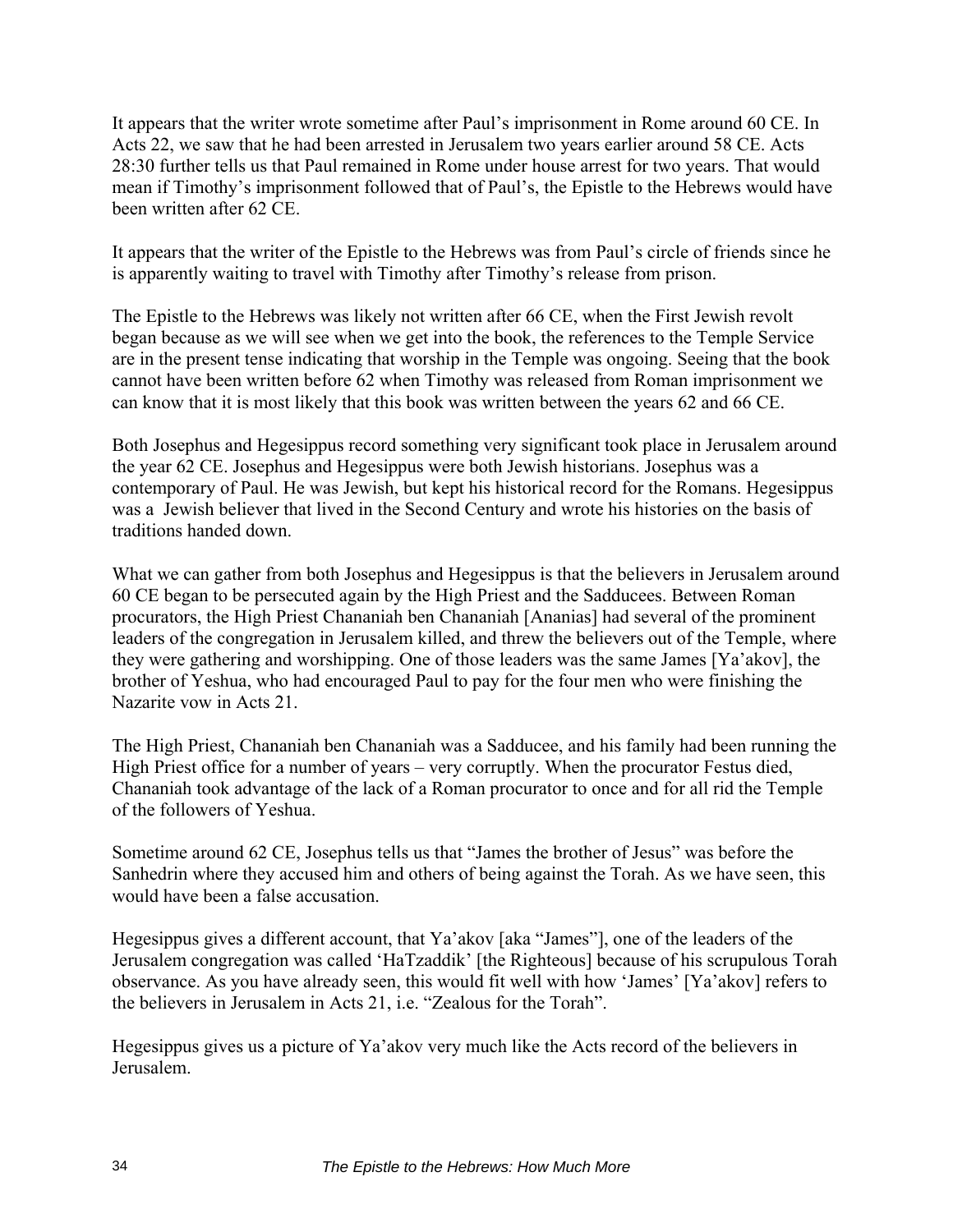For many bore the name of Ya'akov [James]; but this one was holy from his mother's womb. He drank no wine or other intoxicating liquor, nor did he eat flesh; no razor came upon his head; he did not anoint himself with oil, nor make use of the bath. He alone was permitted to enter the holy place: for he did not wear any woolen garment, but fine linen only. He alone, I say, was wont to go into the temple: and he used to be found kneeling on his knees, begging forgiveness for the people - so that the skin of his knees became horny like that of a camel's, by reason of his constantly bending the knee in adoration to God, and begging forgiveness for the people. Therefore, in consequence of his pre-eminent justice, he was called HaTzaddik [the Righteous]. $3$ 

Ya'akov, a leader in the Jerusalem congregation, brother of Yeshua was a Torah observant believer. He appears to have taken a Nazarite vow as well. He spent much time in the Temple in prayer and worship. This would fit completely with our Acts account.

Hegesippus tells us that some men put him on the pinnacle of the Temple at the beginning of Passover, while worshippers ascended the Temple Mount. He was told to publicly renounce Yeshua. They were sure that if they could get him to renounce Yeshua publicly, because Ya'akov was considered a very observant Jew, that this would turn the crowds against following Yeshua. Ya'akov did not comply. Hegesippus records his response,

And he answered with a loud voice: "Why ask ye me concerning Yeshua the Son of man? He Himself sitteth in heaven, at the right hand of the Great Power, and shall come on the clouds of heaven."<sup>4</sup>

The throng of worshippers below then started to chant, *"Hoshiana to the Son of David!"* Foiled in their plan, the men threw Ya'akov down from the height of the Temple to the valley below. Remarkably, Ya'akov survived the fall and stood up, still preaching. Then the same men (ostensibly Sadducees) stoned him, ending his life with the blow from a fullers club.

Josephus then records that the most Torah observant of the Jews were outraged at the acts of the men who were working with the High Priest in killing Ya'akov. A delegation of Pharisees was sent to King Agrippa to protest. Agrippa removed Chananiah from the office of High Priest, but there was tremendous upheaval in Jerusalem. Like Yeshua had prophesied in John 16:2 – the believers were now banned from the Temple as long as they continued to profess Yeshua.

#### **The Reason for Writing**

As you can see, we can come with a pretty good idea as to the reason the Epistle to the Hebrews was written. Commentators have long seen the reason for writing the Epistle as a desire to *warn* the recipients to remain faithful to Yeshua, and to not 'return to Judaism'. Remember, our historical look at Acts shows that the early believers had never left 'Judaism' nor did they stop worshipping in the Temple. They were considered a sect within 'Judaism', and they considered themselves in the same way. Is there anything in the Epistle to the Hebrews itself that would

<sup>&</sup>lt;sup>3</sup> Hegesippus – from Book Five (Roberts-Donaldson translation).

 $4$  ibid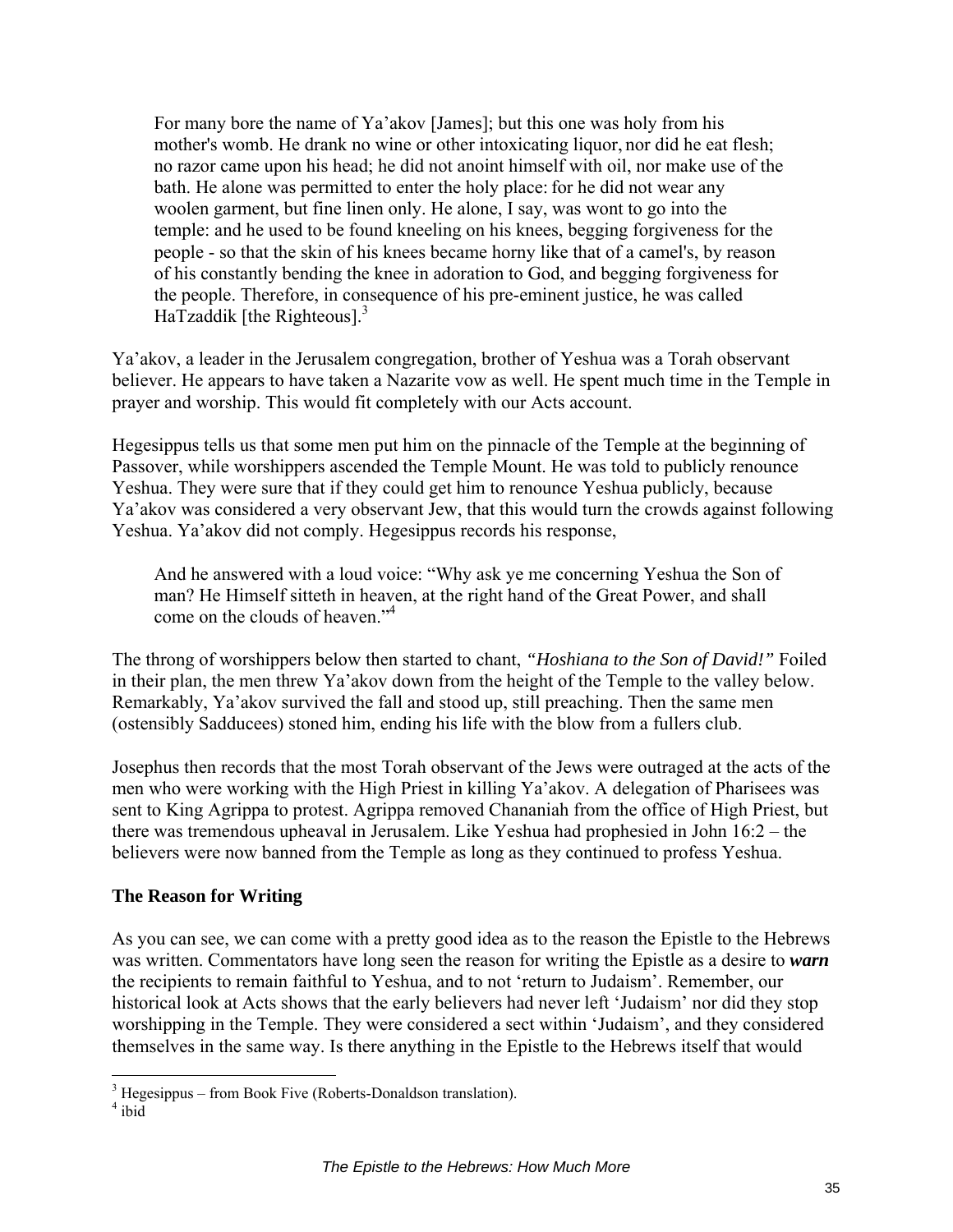indicate a reason for writing this book? There are important clues in all of the first ten chapters. For now, simply read chapter 10 and see if you can formulate a reason why you think the book was written. While you read, try to put yourself in the shoes of the recipients of this Epistle:

- You are continually in the Temple, as full participants.
- Paul had been arrested, right in the Temple as he offered sacrifices.
- One of your leaders, Ya'akov was murdered right outside the Temple by men from the High Priest.
- You are zealous for the Torah and have a zeal for the Temple and the things of God.
- You can remain in the Temple if you will only renounce Yeshua.

Remember, as we begin digging into this book, the believers in Jerusalem hadn't *left* Judaism – they were a sect within Judaism – a sect that made the belief of the promise of the Messiah a *central object* of faith. As Paul put it in Acts 28:20, it was all about the "Hope of Israel" – the coming, and returning of the Messiah Yeshua. But the truths of Scripture still called them to worship at the only Place that God had said that His Name was – where His abiding Presence was. It almost seems as difficult a choice as it would be for us to abandon the Bible, or what the Bible says about Yeshua – because either way you ultimately deny Yeshua... The Hebrews needed this letter of *encouragement*.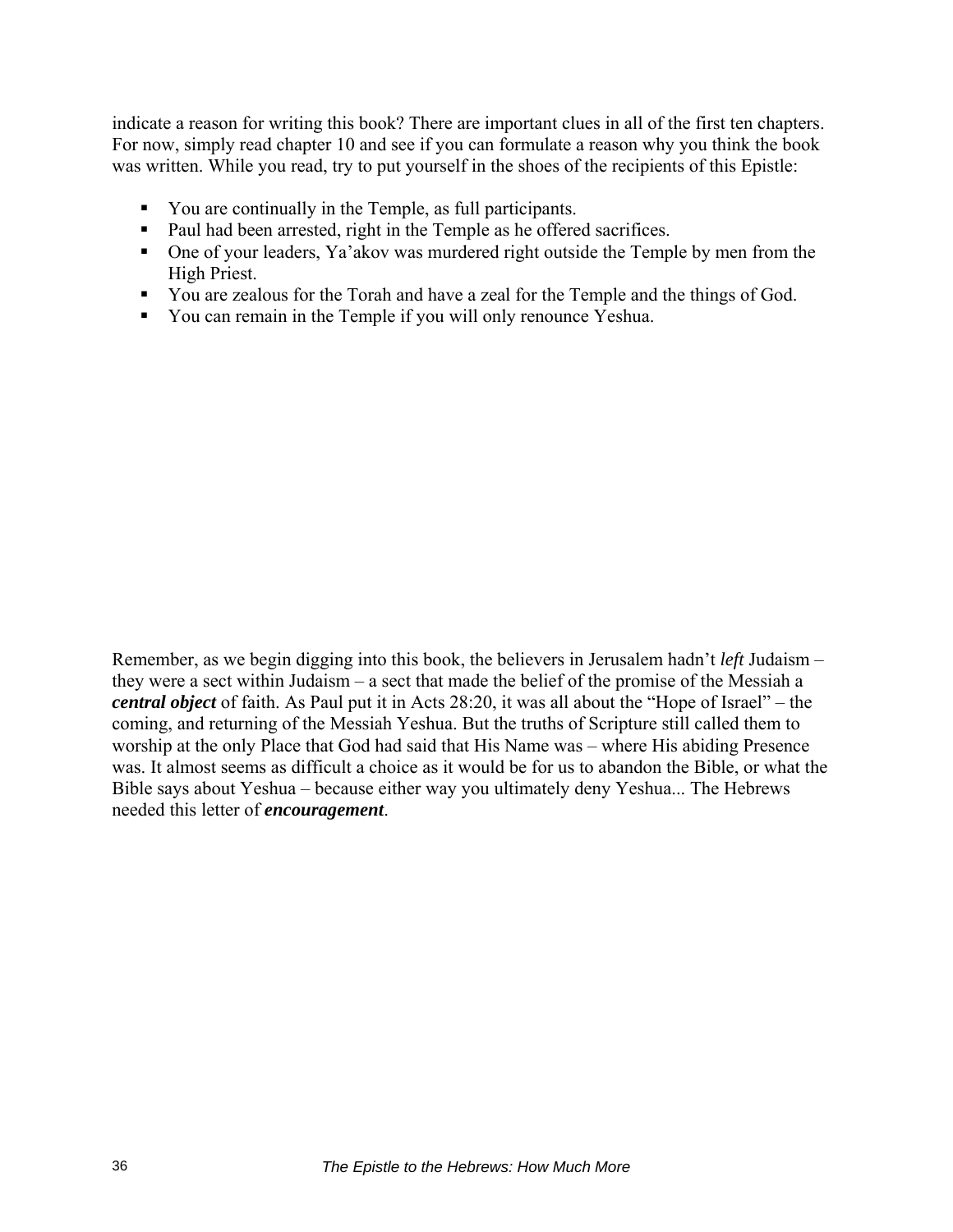### **Digging into Hebrews Chapter One and Two**

The first thing we notice when we begin to read Hebrews chapters 1 and 2 is the fact that the writer is trying to make a very important point. Numerous Scripture passages are quoted as proof texts. Because the obvious Christological nature of the minor points in the writer's argument, sometimes the way the writer uses Scripture is overlooked. We must not do this, because that point will be helpful to us in better understanding the main argument being made here. First, the Scripture being quoted is from the Greek Septuagint. That, paired with the fact that the Epistle to the Hebrews has the best Greek of any book in the Apostolic Scriptures may make some think that this book was written by a Gentile, or a Hellenist. The problem with that thinking is the way Scripture is used in chapters 1 and 2. It is like reading the Talmud. It is a very Jewish way of using Scripture.

In a day where there were no chapter and verse, the method for identifying your proof text was to use key words. This is called "*remez*". The writer of the Epistle to the Hebrews makes extensive use of this method. More than that, the writer uses a linking of key words and phrases from various texts to string together a larger point. This way of using Scripture is very *midrashic*, and very Jewish. Following this method, and following these cross-referenced passages will help us have a better understanding of his main point; even though his main point in chapters 1 and 2 *seems* to be stated outright.

Chapter 1 focuses upon the contrast between Yeshua and angels. "Why is that so important?" should be our next question. Is the writer trying to get us to understand the origin and make-up of Yeshua, or is he using those minor points to make a larger point? Follow the 'therefores', beloved.

Read Hebrews 2:1-3 and circle the phrase, "For if the word spoken through angels proved steadfast".

Now, go back and read Hebrews chapters 1 and 2. In your thinking what do you think is the main point in chapter one? This is just a preliminary exercise.

Now, let us follow the Scripture passages being used to make the writer's point. We will follow the key words and/or the key phrases. To do this, we will read the entire passage that is quoted. We will be trying to 'connect the dots'. You may want to use multiple colors in making your key word connections.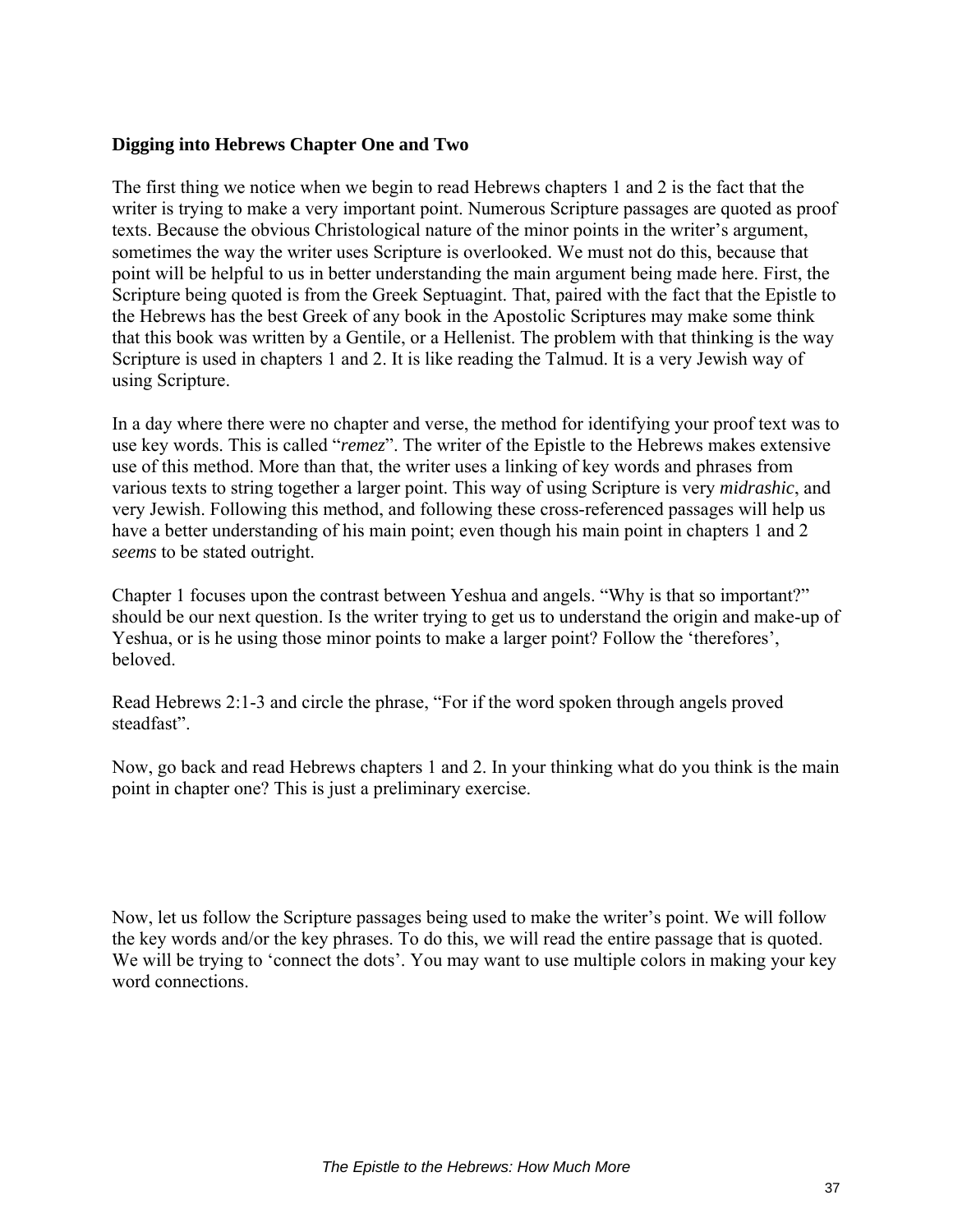#### *Hebrews 1:4-5:*

having become so much better than the angels, as he has inherited a more excellent name than they have.

For to which of the angels did he say at any time, "*You are my Son. Today have I become your father*?" [Ps 2:7] and again, "*I will be to him a Father, and he will be to me a Son*?" [2Sam 7:14]

*Step 1: Circle "Son" and draw a line from the first usage of "Son" in Heb 1:5 to the first usage of "Son" in Ps 2. Circle "Son" in Ps 2 as well. Circle "Anointed" in Ps 2.* 

*Step 2: Circle and draw a line from the second usage of "Son" in Heb 1:5 to "seed" and "son" in 2Sam 7. Draw a line from the first "Son" in Ps 2 to the "seed" and "son" in 2Sam 7.* 

#### *Hebrews 1:6:*

Again, when he brings in the firstborn into the world he says, "*Let all the angels of God worship him*." [Deut 32:43]

*Step 3: Circle and draw a line from the "worship" in Heb 1:6 to "worship" in Deut 32. Draw a line between "house" in 2Sam 7 and "sons" in Deut 32. Circle "sons" in Deut 32.* 

#### *Psalms 2:*

Why do the nations rage, and the people plot a vain thing? The kings of the earth set themselves, and the rulers take counsel together, against the LORD and against His Anointed [lit: *Messiah*], saying, "Let us break Their bonds in pieces and cast away Their cords from us." He who sits in the heavens shall laugh; the LORD shall hold them in derision. Then He shall speak to them in His wrath, and distress them in His deep displeasure: "Yet I have set My King on My holy hill of Zion. I will declare the decree: The LORD has said to Me, 'You are My Son, today I have begotten You. Ask of Me, and I will give You the nations for Your inheritance, and the ends of the earth for Your possession. You shall break them with a rod of iron; you shall dash them to pieces like a potter's vessel.'" Now therefore, be wise, O kings; be instructed, you judges of the earth. Serve the LORD with fear, and rejoice with trembling. Kiss the Son, lest He be angry, and you perish in the way, when His wrath is kindled but a little. Blessed are all those who put their trust in Him.

### *2Samuel 7:12-14a:*

"When your days are fulfilled and you rest with your fathers, I will set up your seed after you, who will come from your body, and I will establish his kingdom. He shall build a house for My name, and I will establish the throne of his kingdom forever. I will be his Father, and he shall be My son...

#### *Deuteronomy 32:43 (LXX):*

Rejoice, you heavens, with him, and let all the angels of God worship him; rejoice you Gentiles, with his people, and let all of the sons of God strengthen themselves in him; for he will avenge the blood of his sons, and he will render vengeance, and recompense justice to his enemies, and will reward them that hate him; and the LORD shall purge the Land of his people.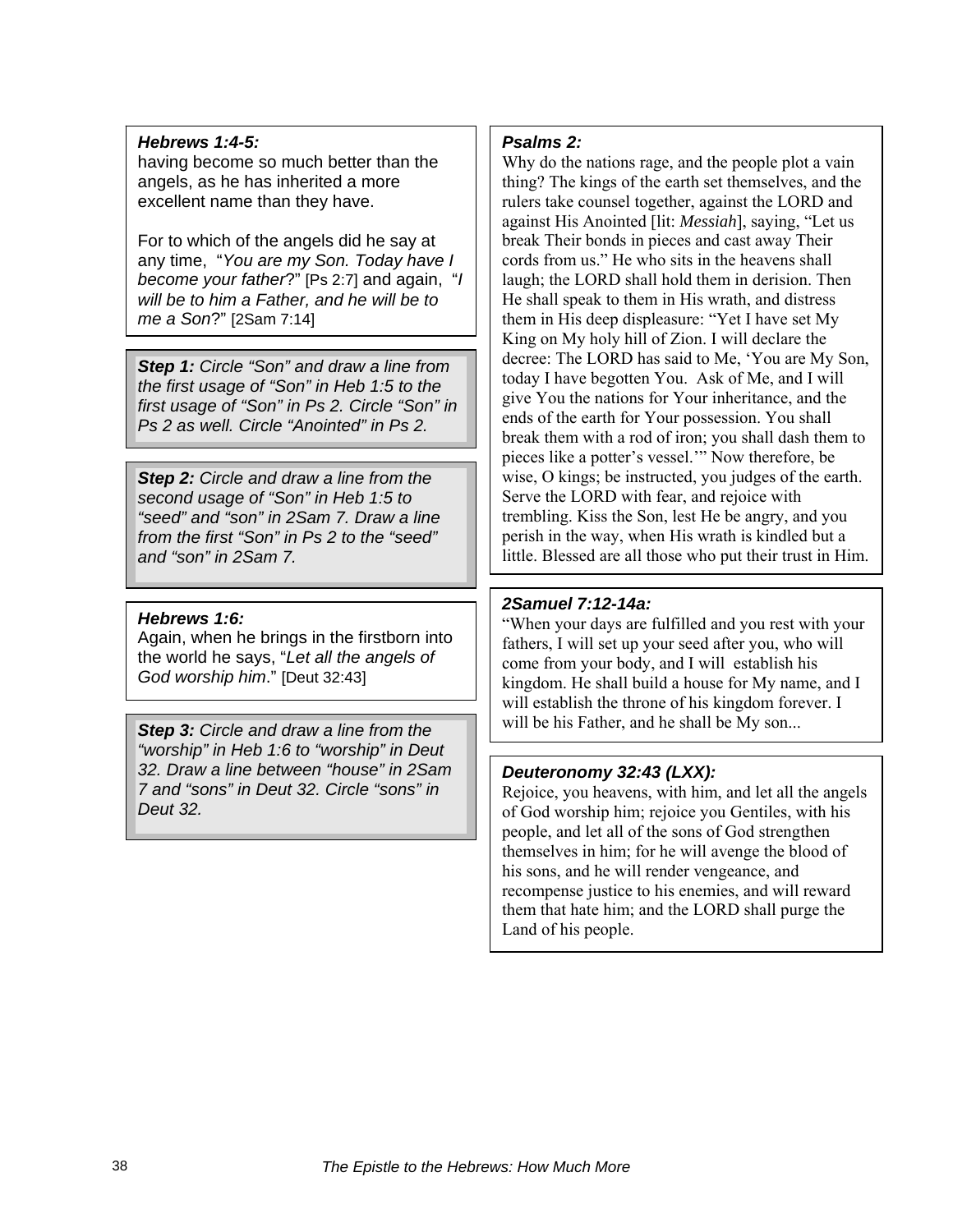### *Hebrews 1:7:*

Of the angels he says, "*Who makes his angels winds, and his servants a flame of fire*." [Ps 104:4]

*Step 4: Circle "servants" and draw a line in Heb 1:7 to "ministers" in Ps 104. Circle and draw a line from "lays" and "heavens" in Ps 104 to "laid" and "heavens" in Heb 1:10.* 

### *Hebrews 1:8-9:*

But of the Son he says, "*Your throne, O God, is forever and ever. The scepter of uprightness is the scepter of your Kingdom. You have loved righteousness, and hated iniquity; therefore God, your God, has anointed you with the oil of gladness above your fellows*." [Ps 45:6-7]

*Step 5: Back up to Ps 2 and 2Sam 7 (repeated here), circle and draw a line between "rod" in Ps 2 and "scepter" in Heb 1:8. Circle and draw a line between "throne" in 2Sam 7 and Heb 1:8.*

*Step 6: Circle and draw a line from the "throne" and "scepter" in Heb 1:8 to those words in Ps 45. Circle and draw a line between the word "forever" in 2Sam 7 and "forever" in Ps 45. Circle "anointed" in Ps 45.* 

*Step 7: Circle and draw a line from "forever and ever" in Heb 1:8 to "Your years will have no end" in Ps 102. Now draw that line to the phrase "Your years will not fail" in Heb 10. Connect "children of Your servants" in Ps102 to "sons of God" in Deut 32 from the previous page. Circle the title of Ps 102 "prayer of the afflicted man."*

#### *Hebrews 1:10-12:*

And, "*You, Lord, in the beginning, laid the foundation of the earth. The heavens are the works of your hands. They will perish, but you continue. They all will grow old like a garment does. As a mantle, you will roll them up, and they will be changed; but you are the same. Your years will not fail*." [Ps 102:25-27]

# *Psalms 104:1-4:*

Bless the LORD, O my soul! O LORD my God, You are very great: You are clothed with honor and majesty, Who cover Yourself with light as with a garment, Who stretch out the heavens like a curtain. He lays the beams of His upper chambers in the waters, Who makes the clouds His chariot, Who walks on the wings of the wind, Who makes His angels spirits, His ministers a flame of fire.

# *(repeated from previous page) Psalms 2:6-9 and 2Samuel 7:13*

"Yet I have set My King on My holy hill of Zion. I will declare the decree: The LORD has said to Me, 'You are My Son, today I have begotten You. Ask of Me, and I will give You the nations for Your inheritance, and the ends of the earth for Your possession. You shall break them with a rod of iron; you shall dash them to pieces like a potter's vessel.'"

He shall build a house for My name, and I will establish the throne of his kingdom forever.

# *Psalms 45:6-7:*

Your throne, O God, is forever and ever; a scepter of righteousness is the scepter of Your kingdom. You love righteousness and hate wickedness; therefore God, Your God, has anointed You with the oil of gladness more than Your companions.

# *Psalms 102:25-28: A prayer of the afflicted man*

Of old You laid the foundation of the earth, and the heavens are the work of Your hands. They will perish, but You will endure; yes, they will all grow old like a garment; like a cloak You will change them, and they will be changed. But You are the same, and Your years will have no end. The children of Your servants will continue, and their descendants will be established before You."

### *(repeated from previous page) Deuteronomy 32:43b (LXX):*

... and let all of the sons of God strengthen themselves in him; for he will avenge the blood of his sons...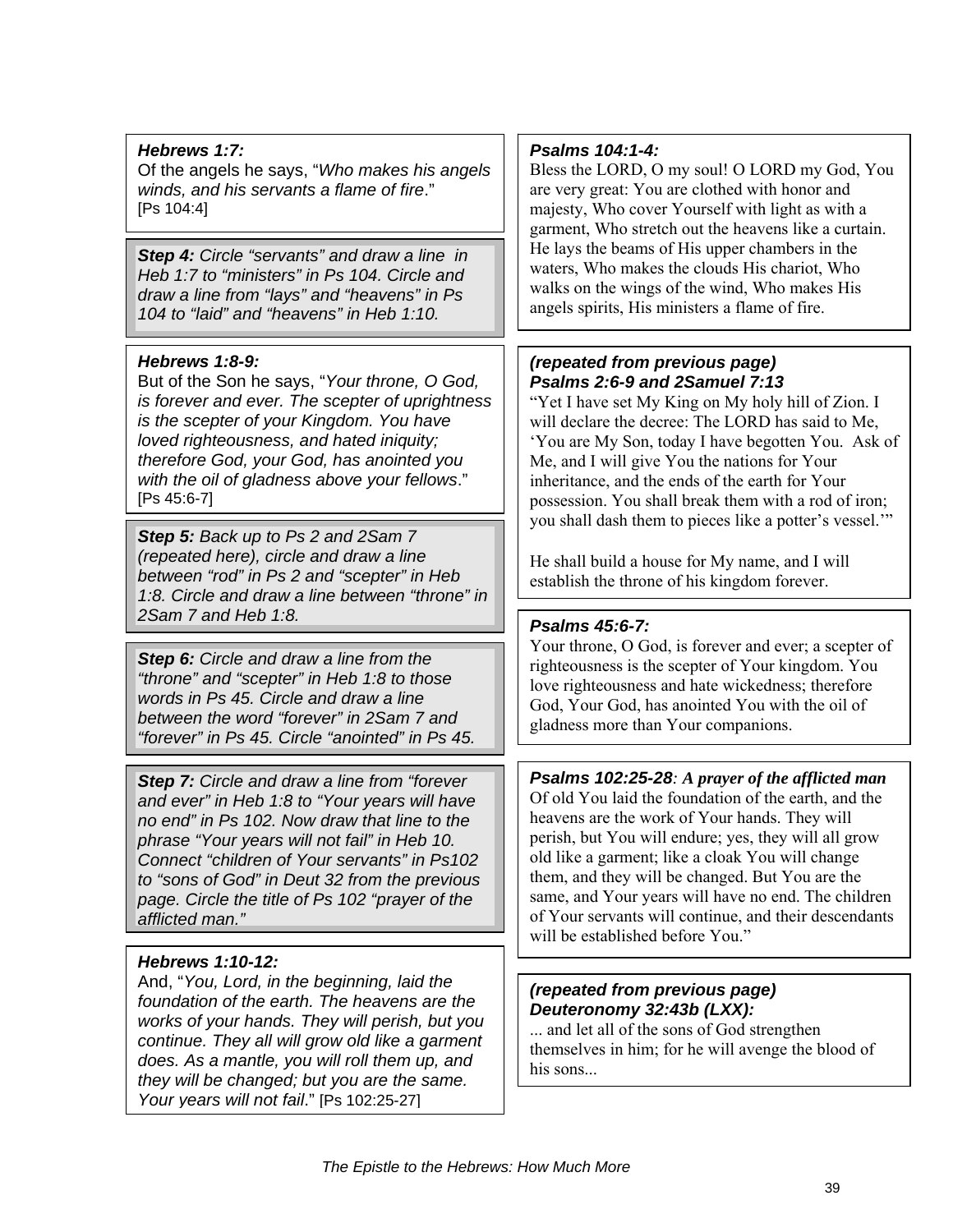# *Hebrews 1:13-14:*

But which of the angels has he told at any time, "*Sit at my right hand, until I make your enemies the footstool of your feet*?" [Ps 110:1]

Aren't they all serving spirits, sent out to do service for the sake of those who will inherit salvation? **Property Psalms 110** 

*Step 8: Circle "my right hand" Heb 1:13 and draw a line to the same phrase in Ps 110. Now, connect this to "Your throne" in Ps 45 (from previous page). Circle "for the sake of those" in Heb 1:14 and connect it to "sons of God" in Deut 32 (from previous page).* 

### *Hebrews 2:6b-8:*

But one has somewhere testified, saying, *"What is man, that you think of him? Or the son of man, that you care for him? You made him a little lower than the angels. You crowned him with glory and honor. You have put all things in subjection under his feet."* [Ps 8:4-6]

*Step 9: Circle "under His feet" Heb 2:8 and draw a line to the same phrase in Ps 8. Now, connect this to "Your footstool" in Ps 110. Circle "Son of Man" in Heb 2:8.* 

#### *Hebrews 2:12*

Saying*, "I will declare your name to my brothers. In the midst of the congregation I will sing your praise."* [Ps 22:22]

**Step 10:** Circle "brothers" in Heb 2:12 and draw a line to "brethren" in Ps 22. Circle "the afflicted" is Ps 22 then write "Ps 102" in the margin and draw a line to it (from the prev page). Circle the words "offspring" and "descendants" in Ps 22 and draw lines to "sons" in Deut 32 and also to "Ps 102" that you have written in the margin.

## *(repeated from previous page) Psalms 45:6-7:*

Your throne, O God, is forever and ever; a scepter of righteousness is the scepter of Your kingdom. You love righteousness and hate wickedness; therefore God, Your God, has anointed You with the oil of gladness more than Your companions.

The LORD said to my Lord, "Sit at My right hand, till I make Your enemies Your footstool." The LORD shall send the rod of Your strength out of Zion. Rule in the midst of Your enemies! Your people shall be volunteers in the day of Your power; in the beauties of holiness, from the womb of the morning, You have the dew of Your youth. The LORD has sworn and will not relent, "You are a priest forever according to the order of Melchizedek." The Lord is at Your right hand; He shall execute kings in the day of His wrath. He shall judge among the nations, He shall fill the places with dead bodies, He shall execute the heads of many countries. He shall drink of the brook by the wayside; therefore He shall lift up the head.

#### *(repeated from previous page) Deuteronomy 32:43b (LXX):*

... and let all of the sons of God strengthen themselves in him; for he will avenge the blood of his sons...

# *Psalms 8:4-6*

What is man that You are mindful of him, And the son of man that You visit him? For You have made him a little lower than the angels, and You have crowned him with glory and honor. You have made him to have dominion over the works of Your hands: You have put all *things* under his feet.

#### *Psalms 22:22-25*

I will declare Your name to My brethren; in the midst of the assembly I will praise You. You who fear the LORD, praise Him! All you descendants of Jacob, glorify Him, and fear Him, all you offspring of Israel! For He has not despised nor abhorred the affliction of the afflicted; nor has He hidden His face from Him; but when He cried to Him, He heard. My praise shall be of You in the great assembly; I will pay My vows before those who fear Him.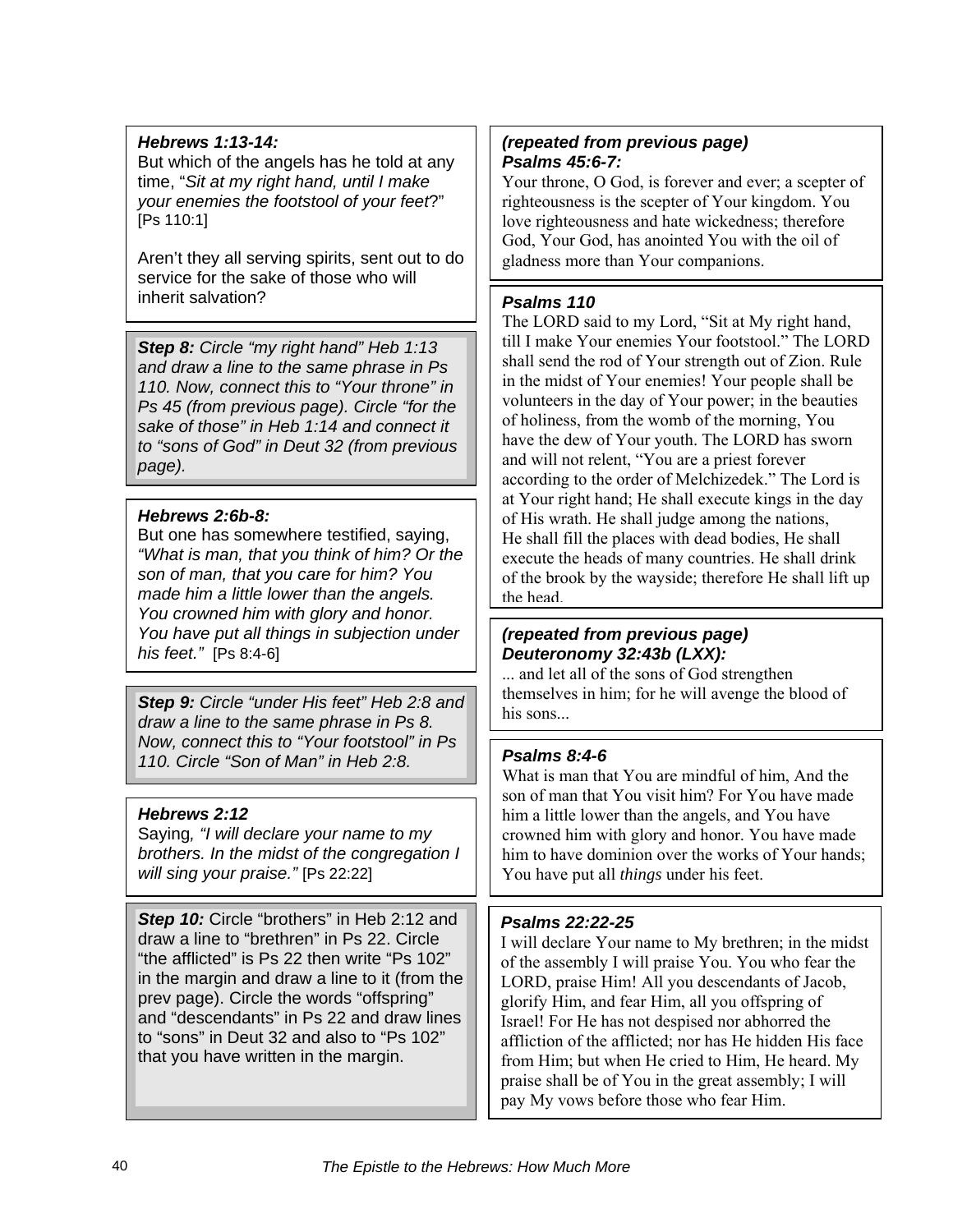# *Hebrews 2:13, 16:*

saying, *"I will declare your name to my brothers. In the midst of the congregation I will sing your praise." Again, "I will put my trust in him." Again, "Behold, here I am with the children whom God has given me."* [Is 8:17-18 LXX]

For most certainly, he doesn't give help to angels, *but he gives help to the seed of Avraham.* [Is 41:8]

*Step 11: Circle "I will put my trust in him" in Heb 2:13 and draw a line to and circle "I will trust him" in Is 8. Draw a line from both of those and connect it to Ps 2:12b repeated from the first page.*

*Step 12: Circle "children" and draw a line to and circle "sons of God" in Deut 32 and also in Ps 102. Make the same connection to "descendants" in Ps 102. Now, connect all of those to "house" in 2Sam 7.*

*Step 13: Circle "seed of Avraham" in Heb 2 and connect this to "seed of Abraham" in Is 41. Connect "established thee" in Is 41 with "descendents will be established" in Ps 102:28.* 

# *Isaiah 8:17-18 (LXX):*

And one shall say, I will wait for God, who has turned away his face from the house of Jacob, and I will trust in him. Behold I and the children which God has given me: and they shall be for signs and wonders in the house of Israel from the Lord of hosts, who dwells in mount Sion.

#### *(repeated from first page) Psalms 2:12b:*

Blessed are all those who put their trust in Him.

#### *(repeated from first page) Deuteronomy 32:43b (LXX):*

... and let all of the sons of God strengthen themselves in him; for he will avenge the blood of his sons...

# *(repeated from second page) Psalms 102:28: A prayer of the afflicted man*

... The children of Your servants will continue, and their descendants will be established before You."

#### *(repeated from first page) 2Samuel 7:13:*

... He shall build a house [family] for My name, and I will establish the throne of his kingdom forever. I will be his Father, and he shall be My son...

# *Isaiah 41:8-10 (LXX):*

But thou, Israel, art my servant Jacob, and he whom I have chosen, the seed of Abraham, whom I have loved: whom I have taken hold of from the ends of the earth, and from the high places of it I have called thee, and said to thee, Thou art my servant; I have chosen thee, and I have not forsaken thee. Fear not; for I am with thee: wander not; for I am thy God, who have strengthened thee; and I have helped thee, and have established thee with my just right hand.

Wow! Was that a complex string of passages, or what?

So why didn't the writer just say all of that? That is not the Hebrew way. The Hebrew way is to use Scripture to teach about Scripture. In this case, the writer has strung together seemingly disconnected passages of Scripture by key word associations to teach some deeper thing. So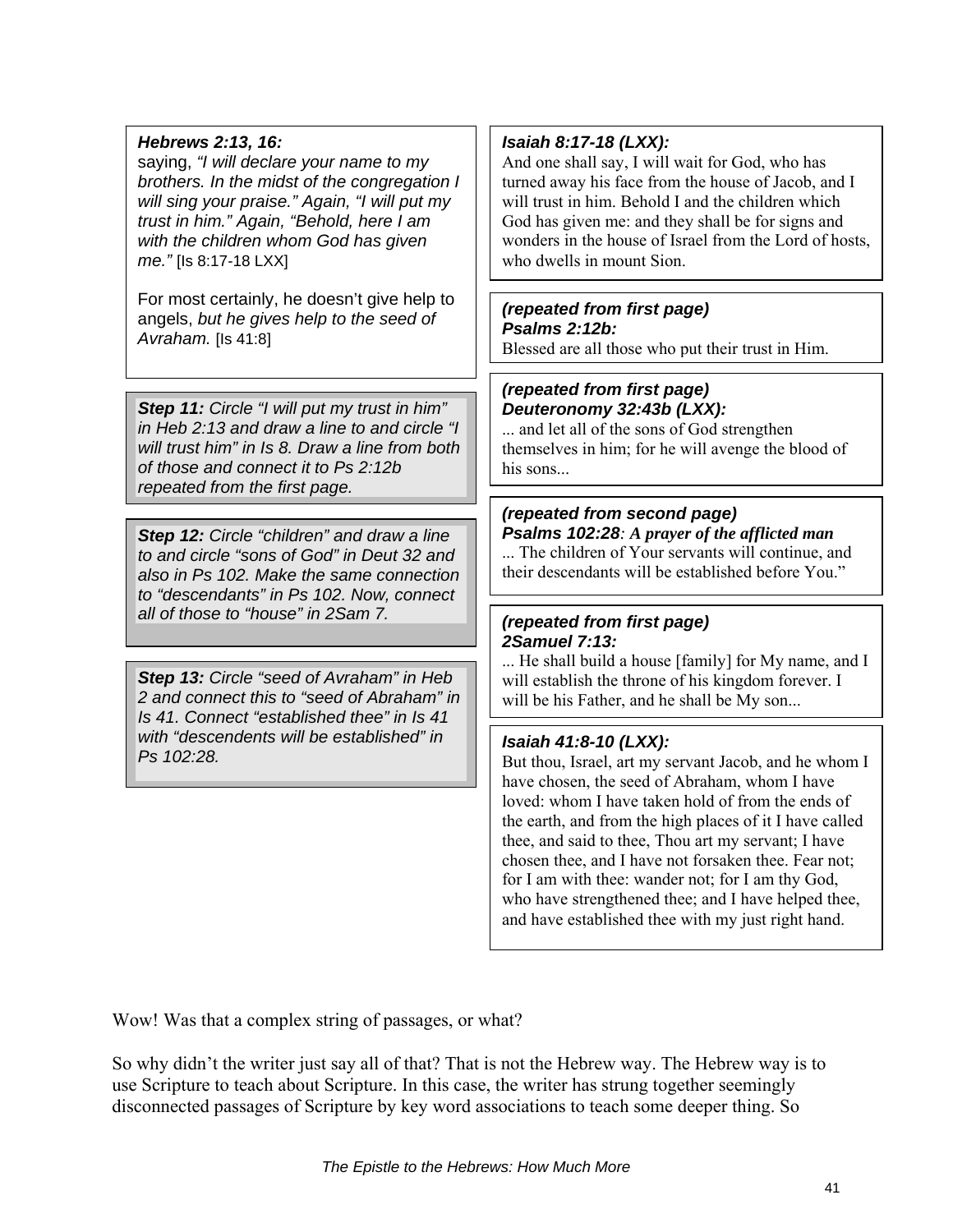what is the deeper thing, or things that the writer just taught us? Go back and read Hebrews chapters 1 and 2, and then look over your 'connecting work' on the previous pages. Fill out the chart that follows. The first entries are completed for you.

| <b>Hebrews</b> | Cross-Ref           | <b>Titles of Messiah</b>               | <b>Other information about Messiah</b>                                                                                                                                                     |
|----------------|---------------------|----------------------------------------|--------------------------------------------------------------------------------------------------------------------------------------------------------------------------------------------|
| $1:4-5$        | Ps2                 | Son, Anointed King<br>(King Messiah)   | All the nations of the earth given to Him. Messiah has an iron scepter.<br>One in Whom to place trust.                                                                                     |
| $1:4-5$        | $2\mathrm{Sam}$ $7$ | Son, King, Son of<br>David, Son of God | Seed from David's body. His Kingdom establish by God. His throne<br>would be established forever. He will build a house (a family) for<br>God's Name. God is Father to Him, and He is Son. |
|                |                     |                                        |                                                                                                                                                                                            |
|                |                     |                                        |                                                                                                                                                                                            |
|                |                     |                                        |                                                                                                                                                                                            |
|                |                     |                                        |                                                                                                                                                                                            |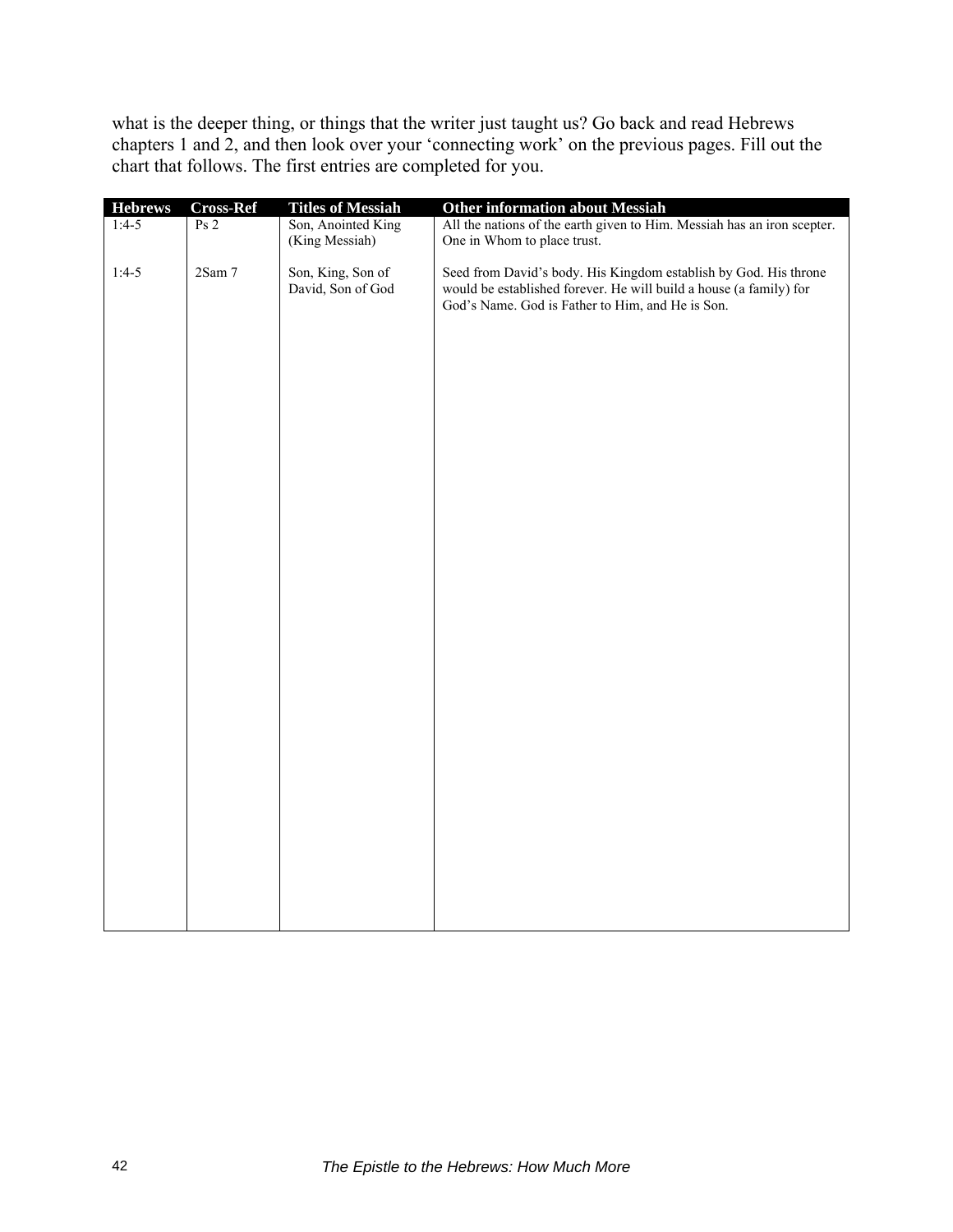| <b>Hebrews</b> | Cross-Ref | <b>Title of Messiah</b> | <b>Other information about Messiah</b> |
|----------------|-----------|-------------------------|----------------------------------------|
|                |           |                         |                                        |
|                |           |                         |                                        |
|                |           |                         |                                        |
|                |           |                         |                                        |
|                |           |                         |                                        |
|                |           |                         |                                        |
|                |           |                         |                                        |
|                |           |                         |                                        |
|                |           |                         |                                        |
|                |           |                         |                                        |
|                |           |                         |                                        |
|                |           |                         |                                        |
|                |           |                         |                                        |
|                |           |                         |                                        |
|                |           |                         |                                        |
|                |           |                         |                                        |
|                |           |                         |                                        |
|                |           |                         |                                        |
|                |           |                         |                                        |
|                |           |                         |                                        |
|                |           |                         |                                        |
|                |           |                         |                                        |
|                |           |                         |                                        |
|                |           |                         |                                        |
|                |           |                         |                                        |
|                |           |                         |                                        |
|                |           |                         |                                        |
|                |           |                         |                                        |
|                |           |                         |                                        |
|                |           |                         |                                        |
|                |           |                         |                                        |
|                |           |                         |                                        |
|                |           |                         |                                        |
|                |           |                         |                                        |
|                |           |                         |                                        |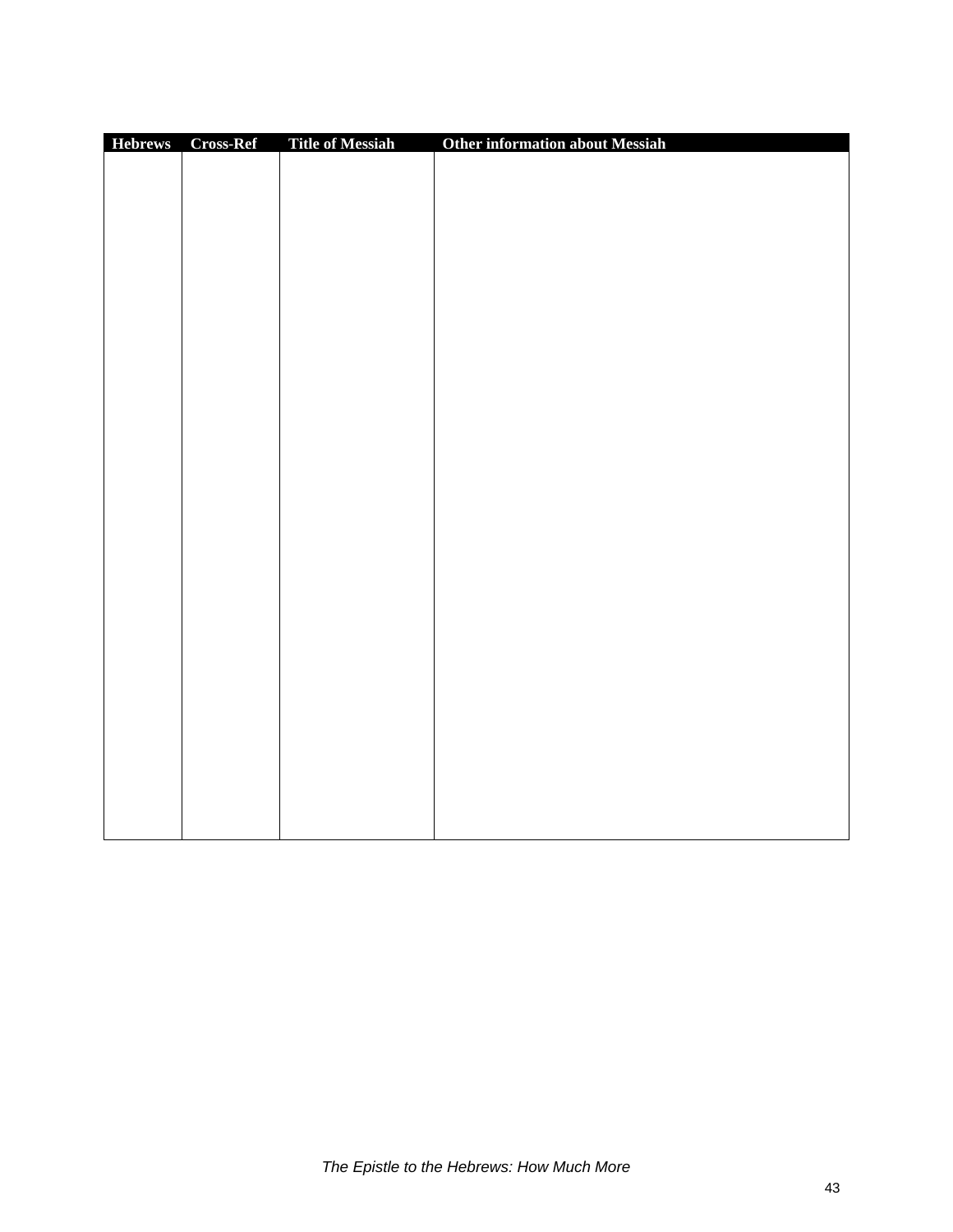# **The Point**

One might ask the writer of the Epistle to the Hebrews, "why not just come out and say all of that?" He did. He did it in the most powerful way – using Scripture to interpret Scripture.

Read Hebrews 2:1-3 again.

*Therefore we ought to pay greater attention to the things that were heard, lest perhaps we drift away. For if the word spoken through angels proved steadfast, and every transgression and disobedience received a just recompense; how will we escape if we neglect so great a salvation—which at the first having been spoken through the Lord, was confirmed to us by those who heard.* 

Hebrews 2:1-3

This is the point our writer was making when he went to extraordinary lengths to describe Yeshua. Highlight that verse in the text of the Epistle to the Hebrews in the Appendix. Do the same in your personal copy of the Bible. We will be coming back to this often. It is why this course is titled, "How Much More".

Now go back and count how many times the word 'angels' is used in Hebrews chapters 1-2. Why do you think the author is contrasting Yeshua and angels?

We can only surmise, but it is likely that there was some pressure to merely acknowledge Yeshua as angelic in nature for some. Does the writer of the Epistle to the Hebrews permit this 'compromise'?

#### **In Conclusion**

One last thing to do before we finish for this week. In the space below, write out what you think the main point the writer of the Epistle to the Hebrews is making in chapters 1 and 2: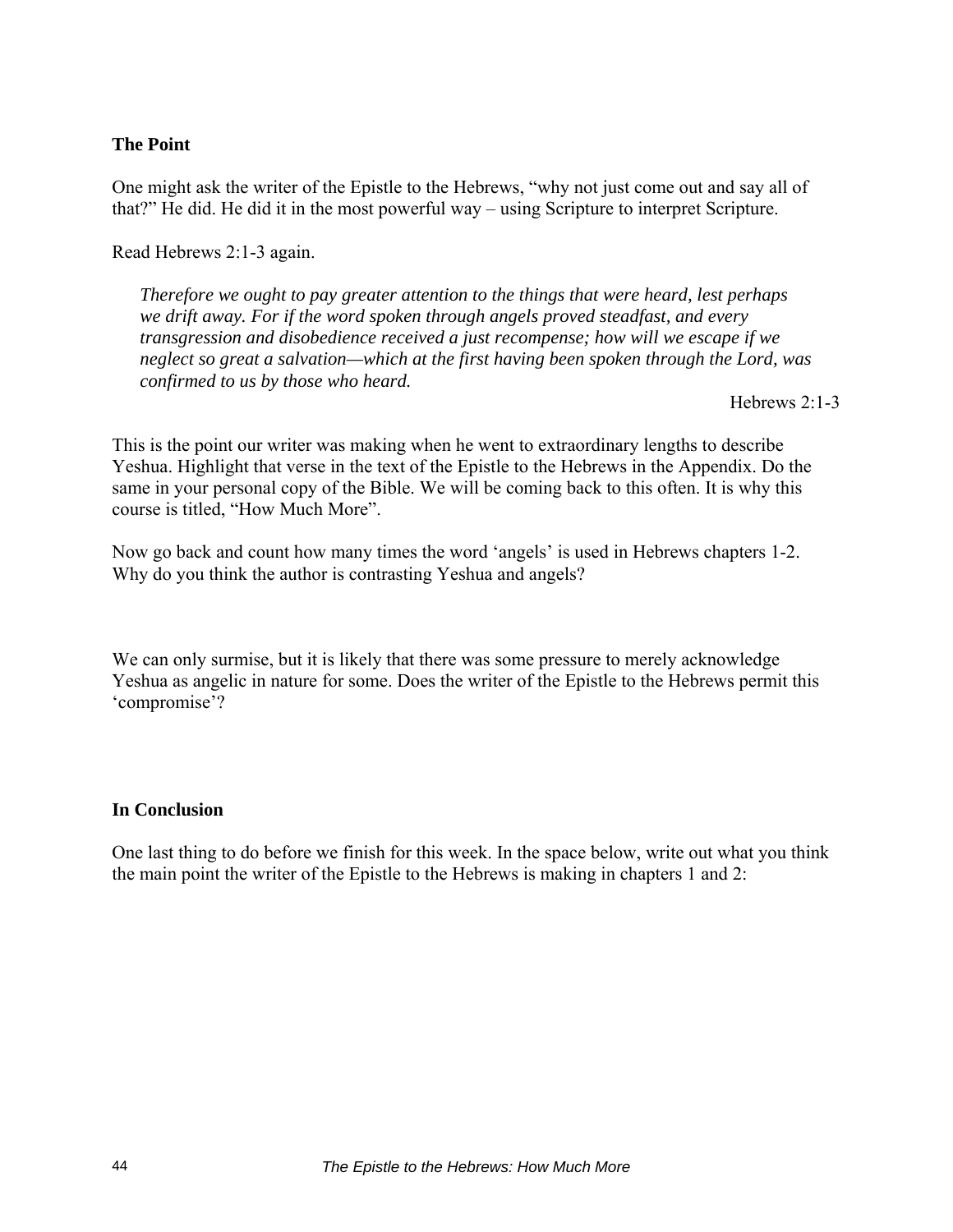# **Lessons Seven and Eight**

# **Detours**

The writer of the Epistle to the Hebrews will take several excursions in the next few chapters. Rather than combining these side-trips, we will keep the parts of those side-trips separate. It will help us over all to understand the reason why the writer takes these occasional detours. The first detour is found in chapter 3, beginning in verse 8 when he launches in to discourse about 'Today' and 'Rest'. This spans most of chapters 3 and 4, and this will be our focus in these lessons. In the process, we are going to leave behind an important point (the High Priesthood of Yeshua) – to pick it up again in a later lesson.

In 2:13, the writer quotes Isaiah 8:18 when he says,

*"Behold, here I am with the children whom God has given me."* 

Then he continues in 2:14 through 3:1 to use that as a starting point for his discussion of the High Priesthood of Yeshua. He will expand upon this thought in chapters 5, 7, and 8. So hold that thought.

#### **The Faithfulness of Yeshua**

For these two lessons, we are going to focus on a single theme that the writer of the Epistle to the Hebrews want us to understand. It begins in 3:2:

 [Yeshua] who was faithful to him who appointed him, as also was Moshe in all his house.

Hebrews 3:2

The line of reasoning ends in 4:11:

Let us therefore give diligence to enter into that rest, lest anyone fall after the same example of disobedience.

Hebrews 4:11

We have nearly two chapters that are going to define the faithfulness of Yeshua in terms of 'Today' and 'Entering Rest'. So, let's dig in.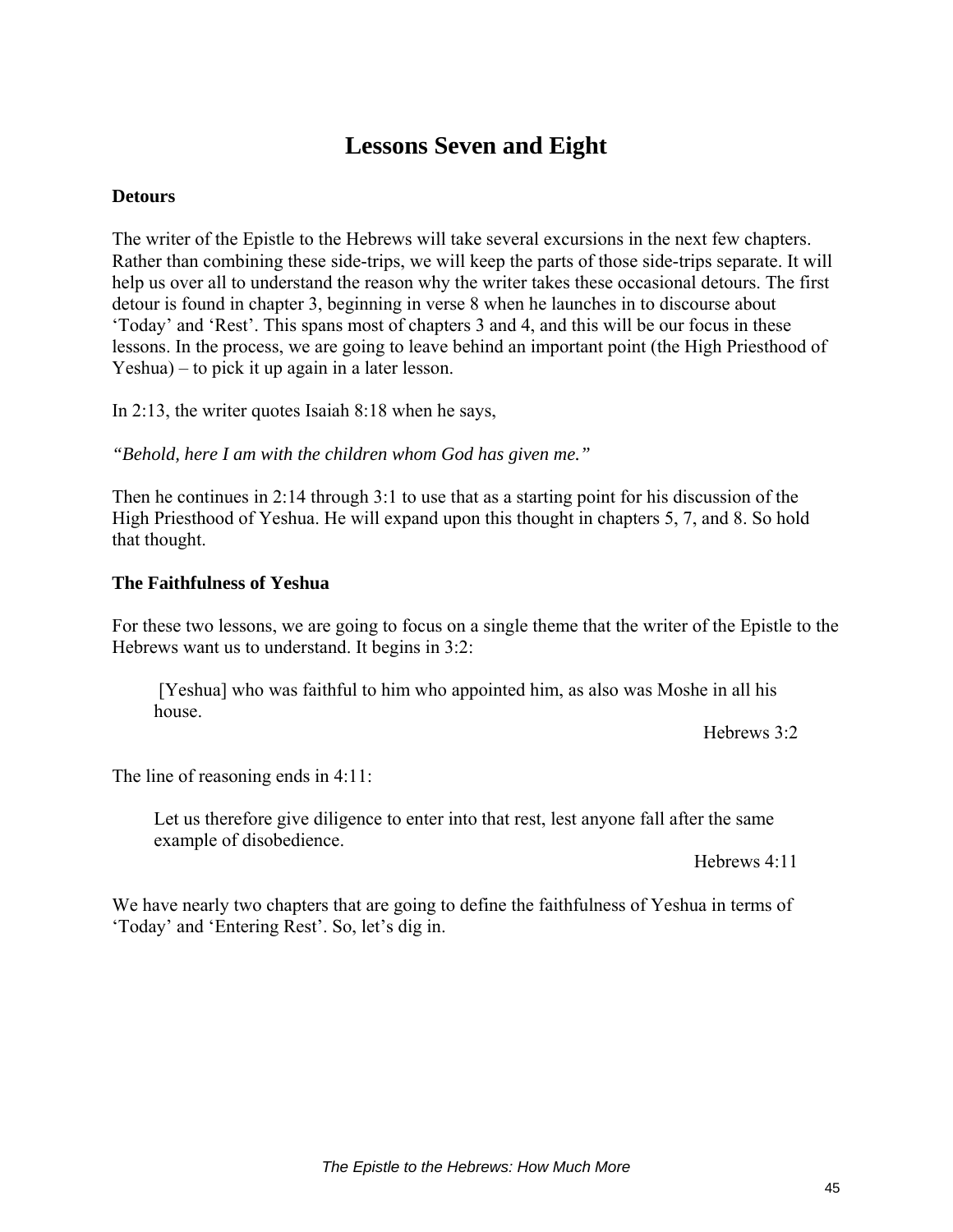#### **Today: Ha-Yom**

Three times in chapters 3 and 4 the writer quotes Psalms 95:7 where it says, *"Today if you will hear his voice, don't harden your hearts..."* There is an important point we will miss if we do not understand the use of the word, 'today'.

Read Hebrews chapters 3 and 4.

Read Psalms 95 and then list the ways that God is described:

In Psalms 95:8-11, what is it talking about when it is speaking of entering "My rest" [*m'nuchah*]. What is this a literal reference to?

Psalms 95:8-9 is drawing us back to something that occurred in the "wilderness" when Israel was wandering for forty years. The English word 'rebellion' or 'provocation' in verse 8 is the Hebrew word, *m'riybah*. This is referring to the account in Numbers 20:1-13. As an important time reference, this is toward the end of the forty years of wandering. This account takes place as the Children of Israel are assembling once again to take the Land.

Read Numbers 20:1-13 and then answer the following questions:

What is the main complaint against Moses and ultimately God?

How does Numbers 20:5 relate to any of the ways that God is described in Psalms 95?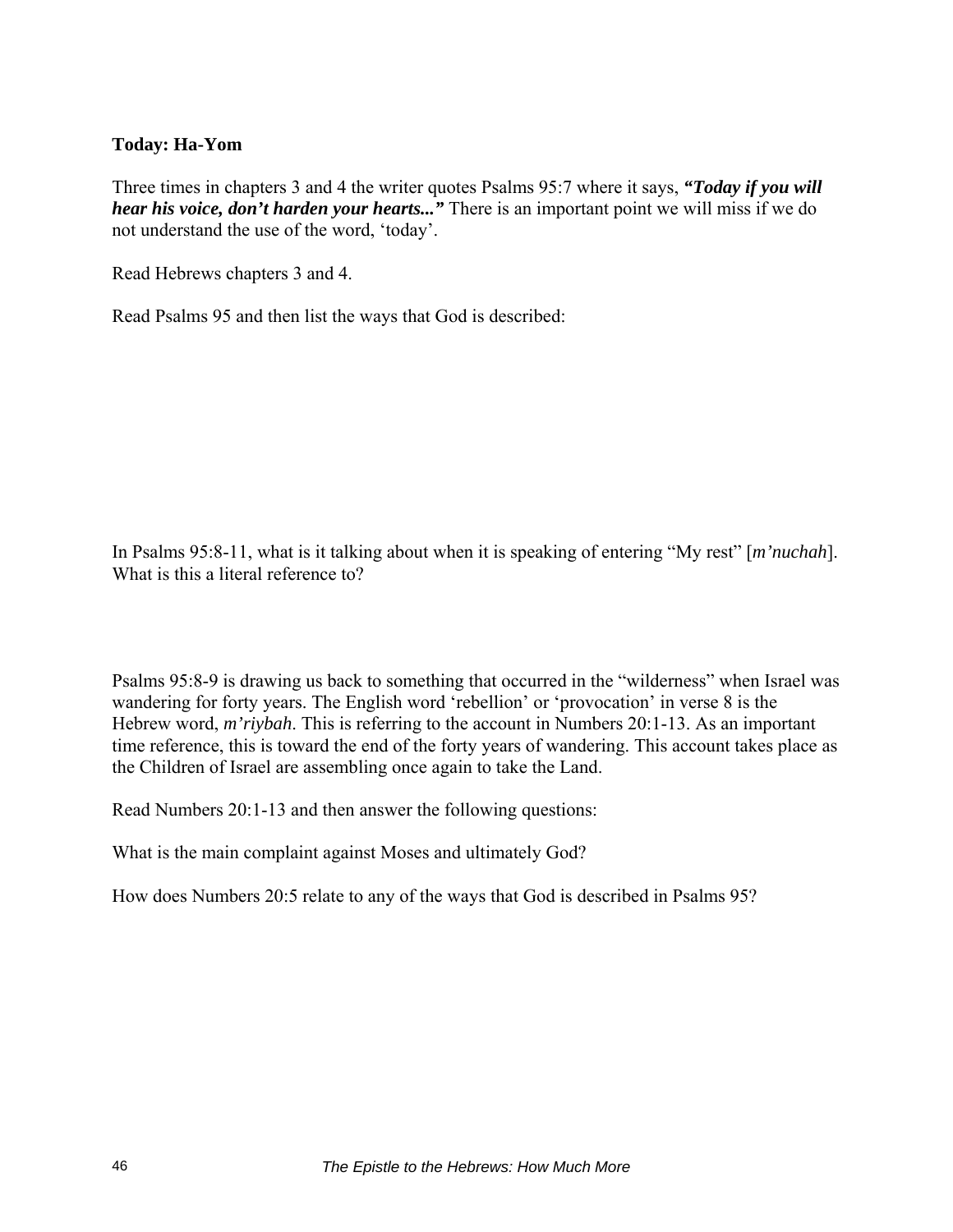Who is tested at *M'riybah*? The people, Moses, Aaron, or all of them?

Psalms 95 uses the word 'today'. This is the word *ha-yom* [the day]. Psalms 95 is a Sabbath Psalm used in the weekly synagogue liturgy. This is because of the use of the word *ha-yom*. Let's look into that.

Read Exodus 16:11-30. This is the account of the manna and the Sabbath.

Read Exodus 16:25 and count the number of times 'today' [*ha-yom* = the day] is used in this verse.

Now go back and read Hebrews 3:7-4:7 again and count the times the phrase, "Today, if you will hear His voice..." is used.

The writer of the Epistle to the Hebrews makes this connection between *ha-yom* and the Sabbath. Psalms 95 is aptly called a Sabbath Psalm.

But is the Psalmist speaking of the literal weekly Shabbat [Sabbath] in Psalms 95? Is the writer of the Epistle to the Hebrews speaking of the literal Shabbat in chapters 3 and 4? What 'rest' did the generation in the wilderness not enter? Was it not the 'rest' of entering the Land? So what is Psalms 95 and Hebrews 3 and 4 using the 'rest' term for? The Babylonian Talmud says this regarding Psalms 95 and Numbers 20:

Our Rabbis taught: The generation of the wilderness hath no portion in **the world to come**, as it is written, in this wilderness they shall be consumed, and there they shall die.' 'they shall be consumed', refers to this world; 'and there they shall die' — to **the world to come**. And it is also said, Forty years long was I grieved with his generation [sc. of the wilderness — . . .] Unto whom I sware in my wrath that they should not enter into **my rest**...

*b*.Sanhedrin 110b

Go back and read Hebrews 2:5. What is the 'venue' of this book. What is the writer 'speaking of'? Just like Sanhedrin 110b has seen Psalms 95's 'rest' as having a deeper meaning of the 'World to Come' so our writer of the Epistle to the Hebrews is making this point as well. He is using the *ha-yom* of the Shabbat as a picture of the eternal day in the World to Come.

Using our Psalms 95, Numbers 20, Exodus 16, and Hebrews 3 and 4 passages, fill out the following chart for contrast and compare.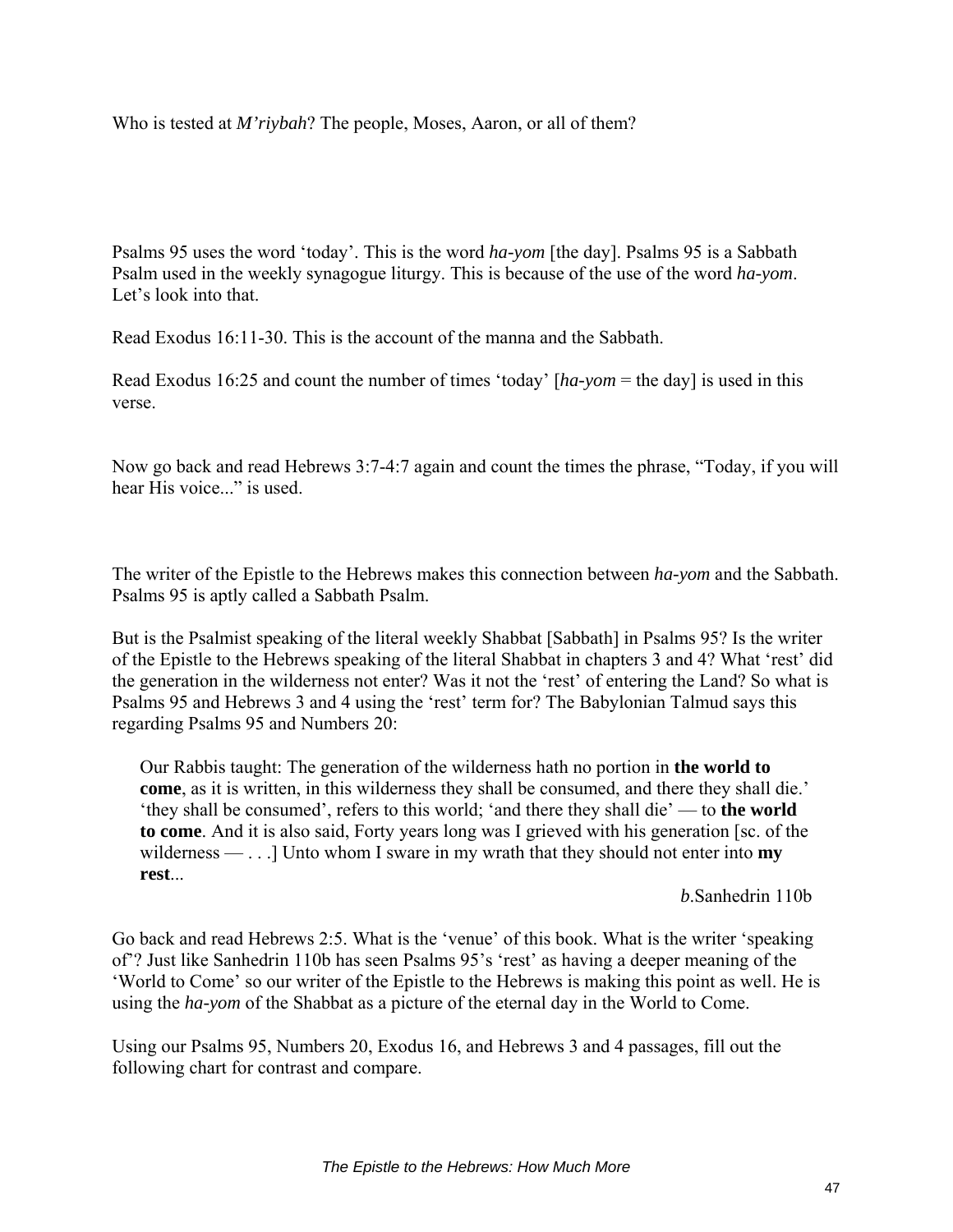| <b>Entering the Land</b> | <b>Entering Shabbat</b> | <b>Entering the World To Come</b> |
|--------------------------|-------------------------|-----------------------------------|
|                          |                         |                                   |
|                          |                         |                                   |
|                          |                         |                                   |
|                          |                         |                                   |
|                          |                         |                                   |
|                          |                         |                                   |
|                          |                         |                                   |
|                          |                         |                                   |
|                          |                         |                                   |
|                          |                         |                                   |
|                          |                         |                                   |
|                          |                         |                                   |
|                          |                         |                                   |
|                          |                         |                                   |
|                          |                         |                                   |
|                          |                         |                                   |
|                          |                         |                                   |
|                          |                         |                                   |
|                          |                         |                                   |
|                          |                         |                                   |
|                          |                         |                                   |
|                          |                         |                                   |
|                          |                         |                                   |
|                          |                         |                                   |
|                          |                         |                                   |
|                          |                         |                                   |
|                          |                         |                                   |
|                          |                         |                                   |
|                          |                         |                                   |
|                          |                         |                                   |
|                          |                         |                                   |
|                          |                         |                                   |
|                          |                         |                                   |
|                          |                         |                                   |
|                          |                         |                                   |
|                          |                         |                                   |
|                          |                         |                                   |
|                          |                         |                                   |
|                          |                         |                                   |
|                          |                         |                                   |
|                          |                         |                                   |
|                          |                         |                                   |
|                          |                         |                                   |
|                          |                         |                                   |

# **The Land, Shabbat, and the World To Come Contrast and Compare**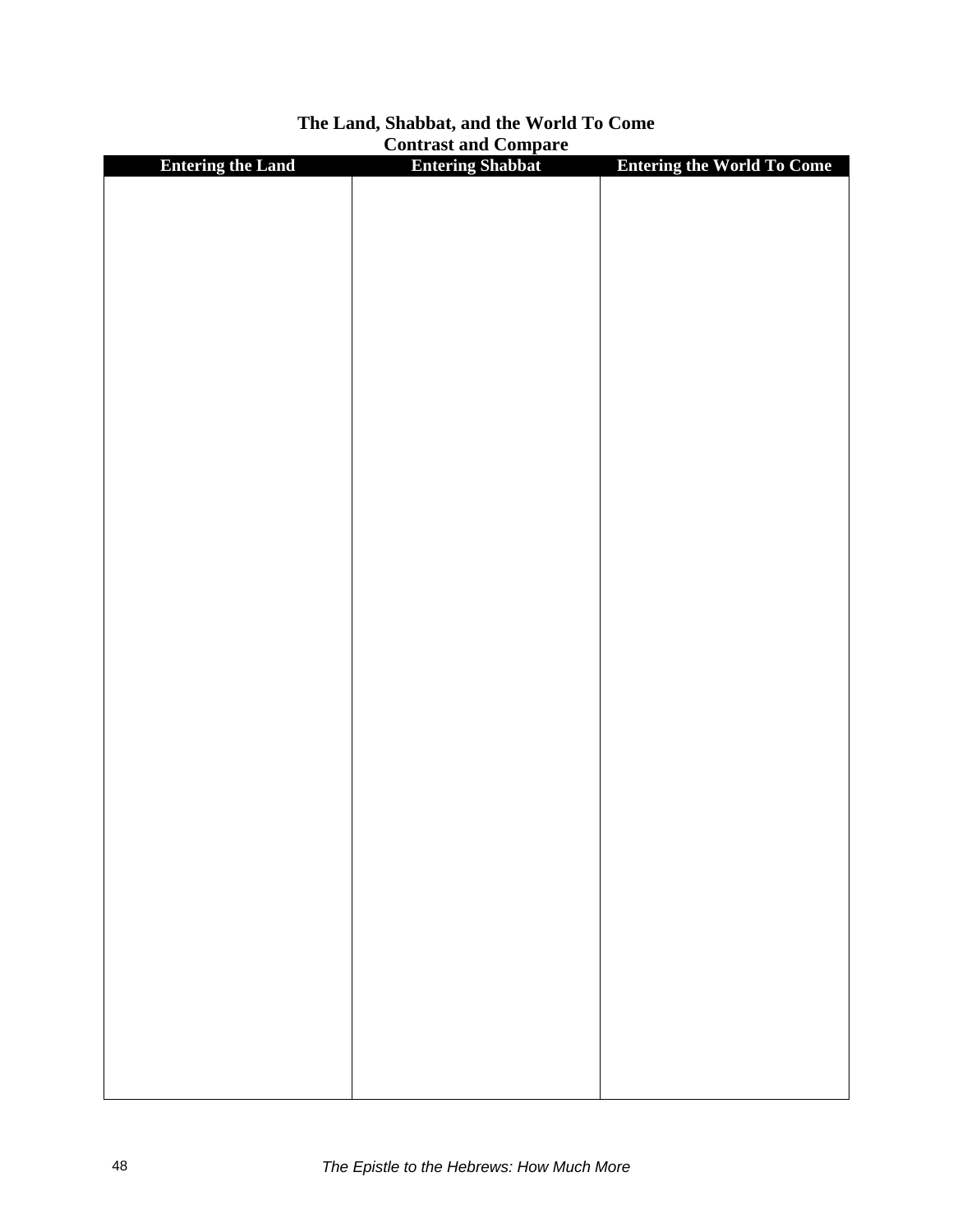Let's go back and take what we have learned into Hebrews 3 and 4.

Read Hebrews 3:1-6 and answer these questions:

Based upon what you saw in Hebrews 1 and 2, what is the significance of the word 'house' when applied to Moses and Yeshua?

Who is the 'house'? Who is the builder of the 'house'?

Referencing our Numbers 20:1-13 passage, did Moses lead the people into the Land? Who did lead them in?

Now read Hebrews 3:6-4:2 and answer the following questions:

List the reason(s) that the wilderness generation did not enter the Land ('rest'):

Reverse that and say how they *could have* (but didn't) entered the Land.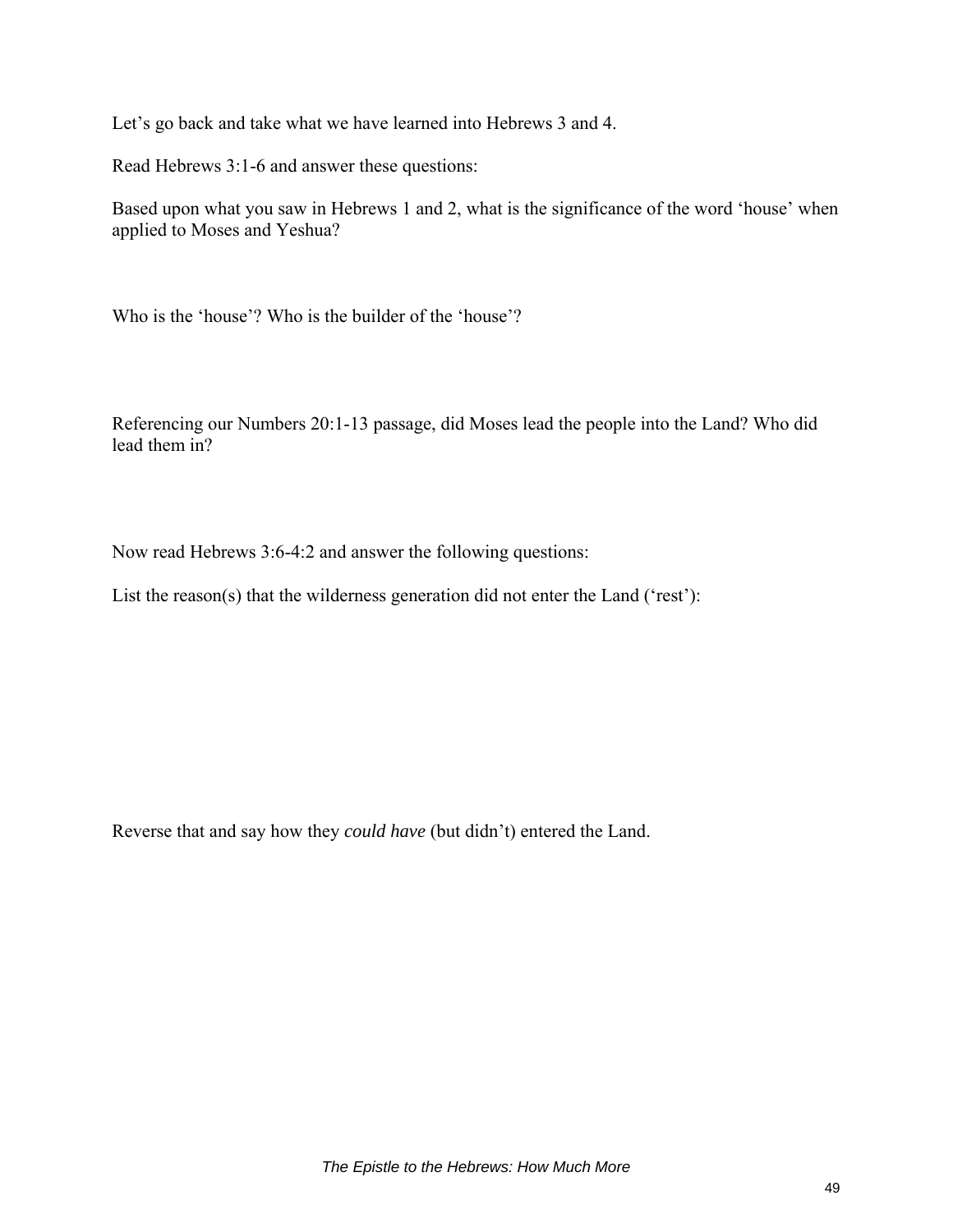#### **The Land Metaphor Explained**

In 4:8, the writer of the Epistle to the Hebrews finally gives us the clear sign that he is using the 'Entering into the Land' argument as a metaphor. Still maintaining the Sabbath [*ha-yom*] connection, he explains:

For if Yehoshua [Joshua] had given them rest, he would not have spoken afterward of another day. There remains therefore a Shabbat rest for the people of God.

Hebrews 4:8-9

Not only did Moses not lead them to rest – even Joshua did not ultimately lead them to rest. They were merely an example for us.

### **The Sabbath Challenge**

Now we get to the crux of the writer's point. Read Hebrews 4:9-11.

What is his challenge to the recipients of this epistle? For what purpose did he use the Land/Shabbat/Rest/World-to-Come *midrash* that he has been weaving in these two chapters and the cross references he wanted us to explore? What does the Spirit want us to take from this? Take some time to answer that question. Use another sheet of paper if you need to.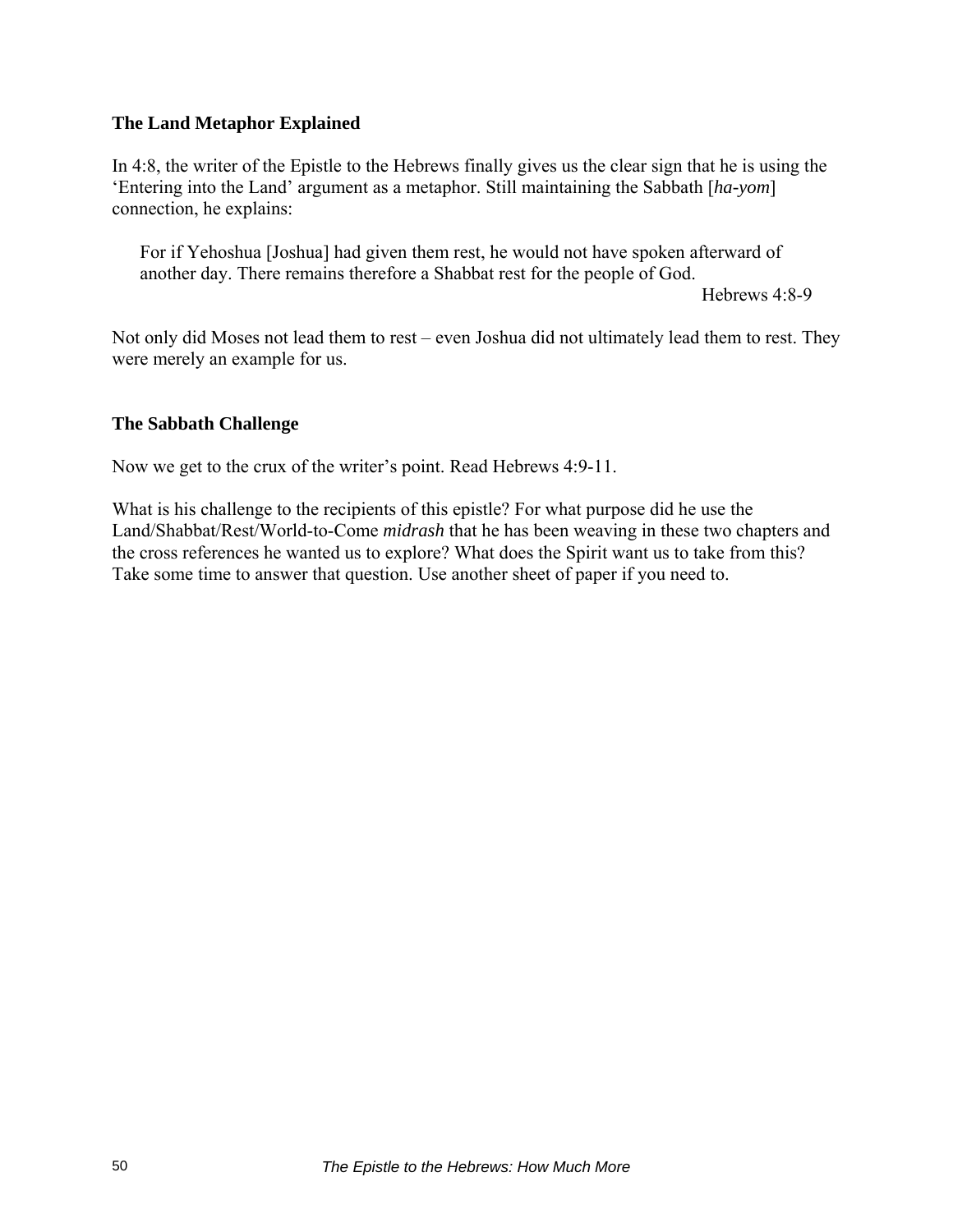# **Lesson Nine**

# **Detours**

For now, we have left the thought regarding the High Priesthood of Yeshua dangling and unresolved. We will get to that in depth in later lessons. Before we do, we need to delve into the particulars of the Tabernacle and Temple.

### **The Place: the Tabernacle, the Temple**

As we have seen, our recipients of the Epistle to the Hebrews were most likely Hebrew speakers living in the city of Jerusalem, or relatively nearby. Their place of assembly was the Temple itself (plus they broke bread together in their homes). We have seen that a large number of the *kohenim* [priests] were believers (Acts 6:7). This community of believers was intimately familiar with not only the imagery of the Temple, it was a primary part of their worship experience. The language of the sacrificial system was their language. The idioms of the Temple were used in relationship to Messiah. The writer of the Epistle to the Hebrews uses this to make some of his most significant points in this book. Since the Temple and the sacrificial system are not a part of our experience; and since most 'theologies' find them somewhat repugnant, it is very important to have a correct view of the Temple before we move any further into Hebrews.

The 'Temple' is not the same as the Tabernacle, but based upon the declarations of God regarding the acceptability of the Temple as a permanent version of the Tabernacle of the wilderness, we will treat them as the same for much of our discussion for now.

Then the LORD appeared to Solomon by night, and said to him: "I have heard your prayer, and have chosen this place for Myself as a house of sacrifice.... Now My eyes will be open and My ears attentive to prayer *made* in this place. For now I have chosen and sanctified this house, that My Name may be there forever; and My eyes and My heart will be there perpetually."

2Chronicles 7:12, 15-16

# **A Pattern**

Before the 'sin of the golden calf' – when Moses was on Sinai for the first forty day period, God gave him the plans for something never contemplated by man. It was the Tabernacle, the *Mish'kan*. Read Exodus 25:1-9 and then answer the following questions:

What was the purpose for the Tabernacle?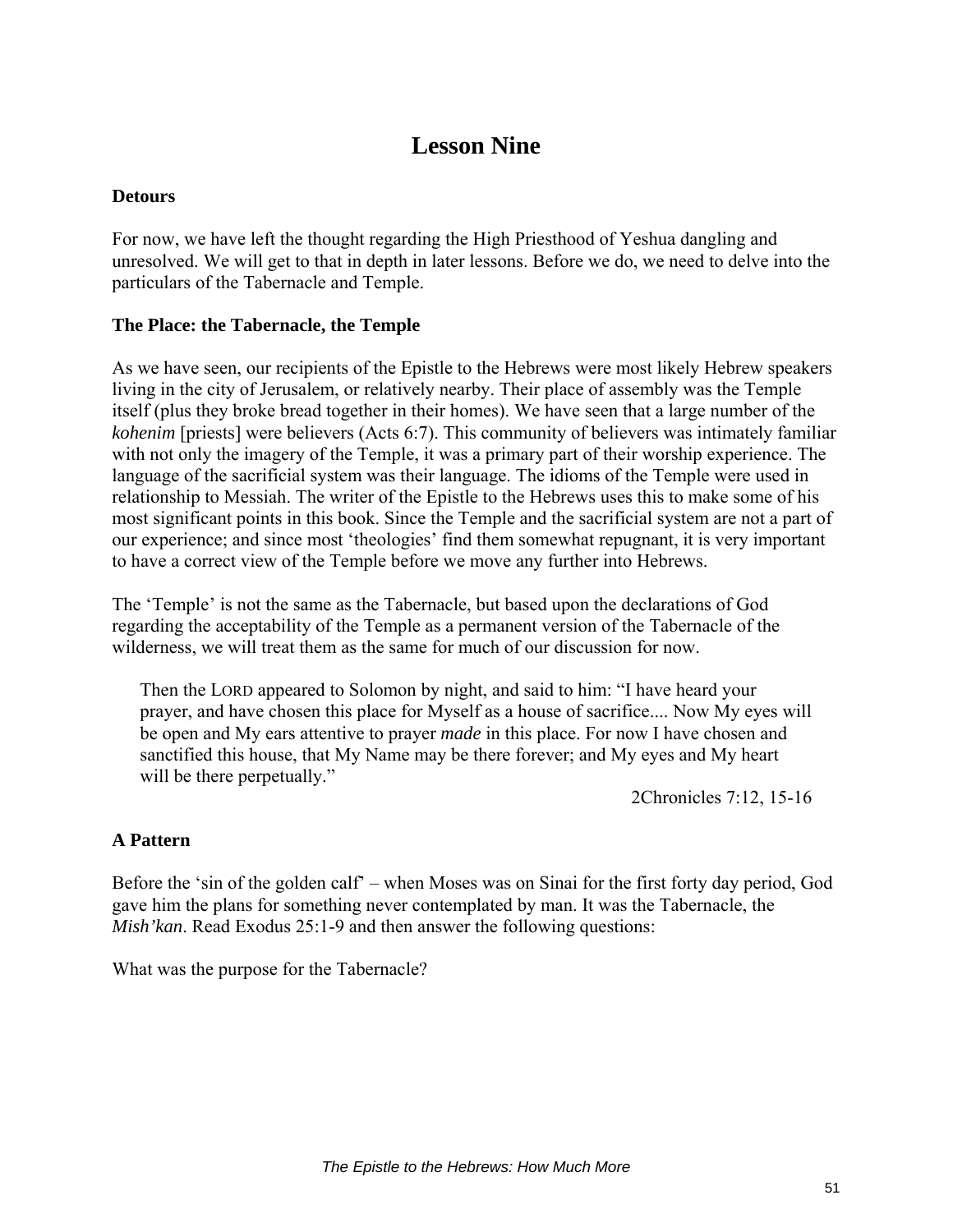Specifically, where was God going to dwell?

The materials were to come from the people, but where was the pattern to come from?

The word for pattern is the Hebrew word, *tab'niyt*. It means a form, or a figure. It is refers to an object of something that already exists. In other words, right in the beginning we are told that the Tabernacle is to be a copy or a pattern of something that Moses was shown.

Read Exodus 25:10-40 and then make a simple list of the major articles of furniture listed.

Go back and read verses 21-22. What was the purpose of the mercy seat?

Two times in verse 9 and then again in verse 40, the word *tab'niyt* [pattern] is used. The Tabernacle was to be a copy and the items in the Tabernacle were to be a copy of something. Is there a point being made by repeating this three times for us?

Read Exodus 26:1, and then Exodus 26:31-37 and answer the following questions:

What was 'embroidered' on the curtains that made up the Tabernacle?

What was 'embroidered' on the veil in 26:31?

What was the purpose of the veil?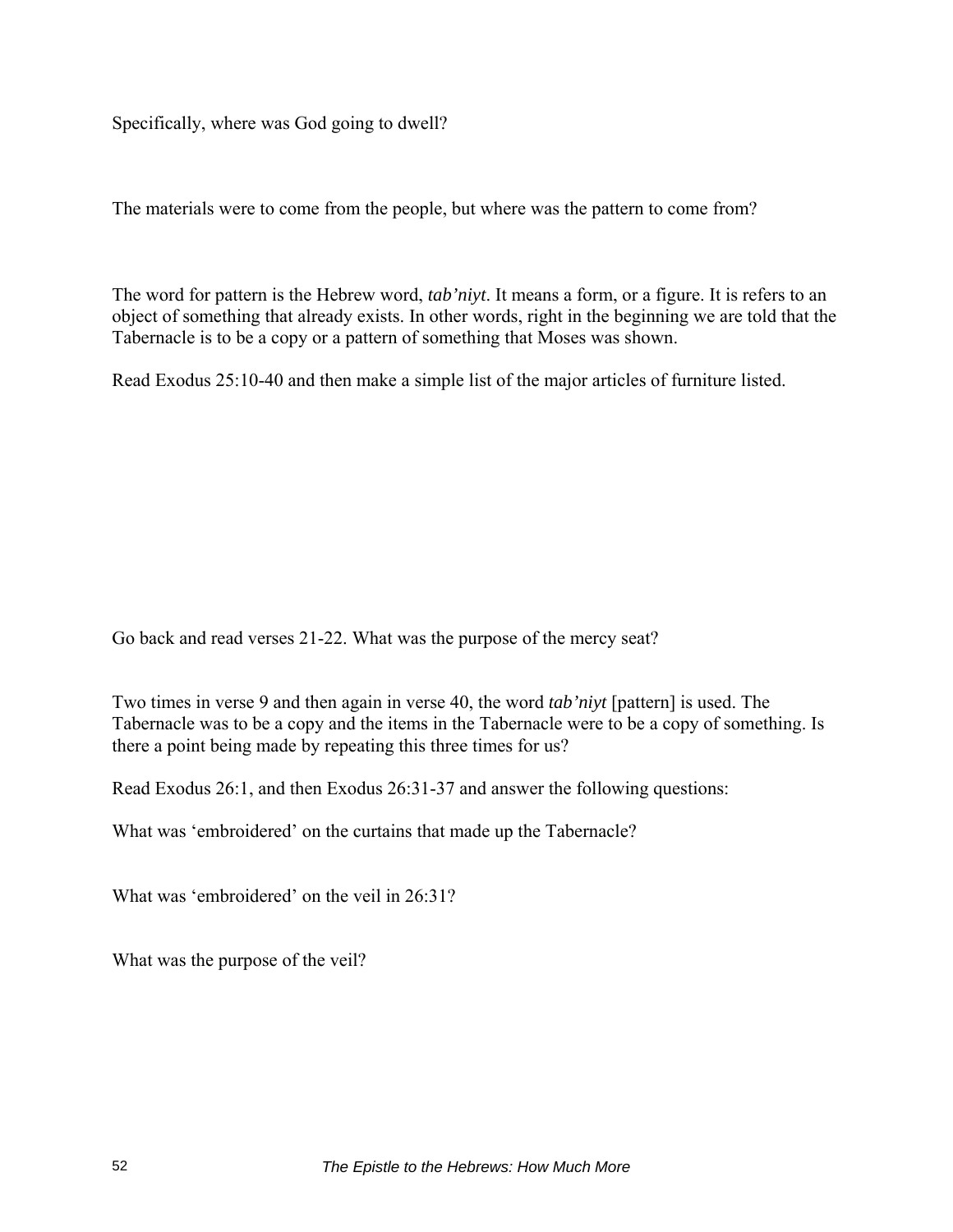Read Exodus 27:1-8 and then answer the following questions:

Where was the main altar to be placed?

Of what was it made?

Read Exodus 30:17-21. Where was the laver placed, and what was it used for?

The remainder of the book of Exodus is largely spent with the particulars of constructing the Tabernacle, its articles, the priestly garments etc. In Exodus 40 it is time to erect the Tabernacle. Read Exodus 40:1-11 and then turn to the article in the Appendix titled "The Tabernacle and Its Furnishings" and note the location of each of these pieces (label anything you are *sure* of).

Read Exodus 40:16-38 and answer the following question regarding the erecting of the Tabernacle:

Did Moses have the Tabernacle constructed correctly, according to the pattern show to him?

Did Moses erect the Tabernacle correctly, and place all of the 'furnishings' in the correct place?

Did Moses correctly anoint the Tabernacle and its 'furnishings'?

What was the result of Moses work? What filled the Tabernacle?

Is there a problem in verse 35, and if so, what was it?

Turn once again to the Appendix article, "The Tabernacle and Its Furnishings" and if you know the answers, fill in the fields that are left blank.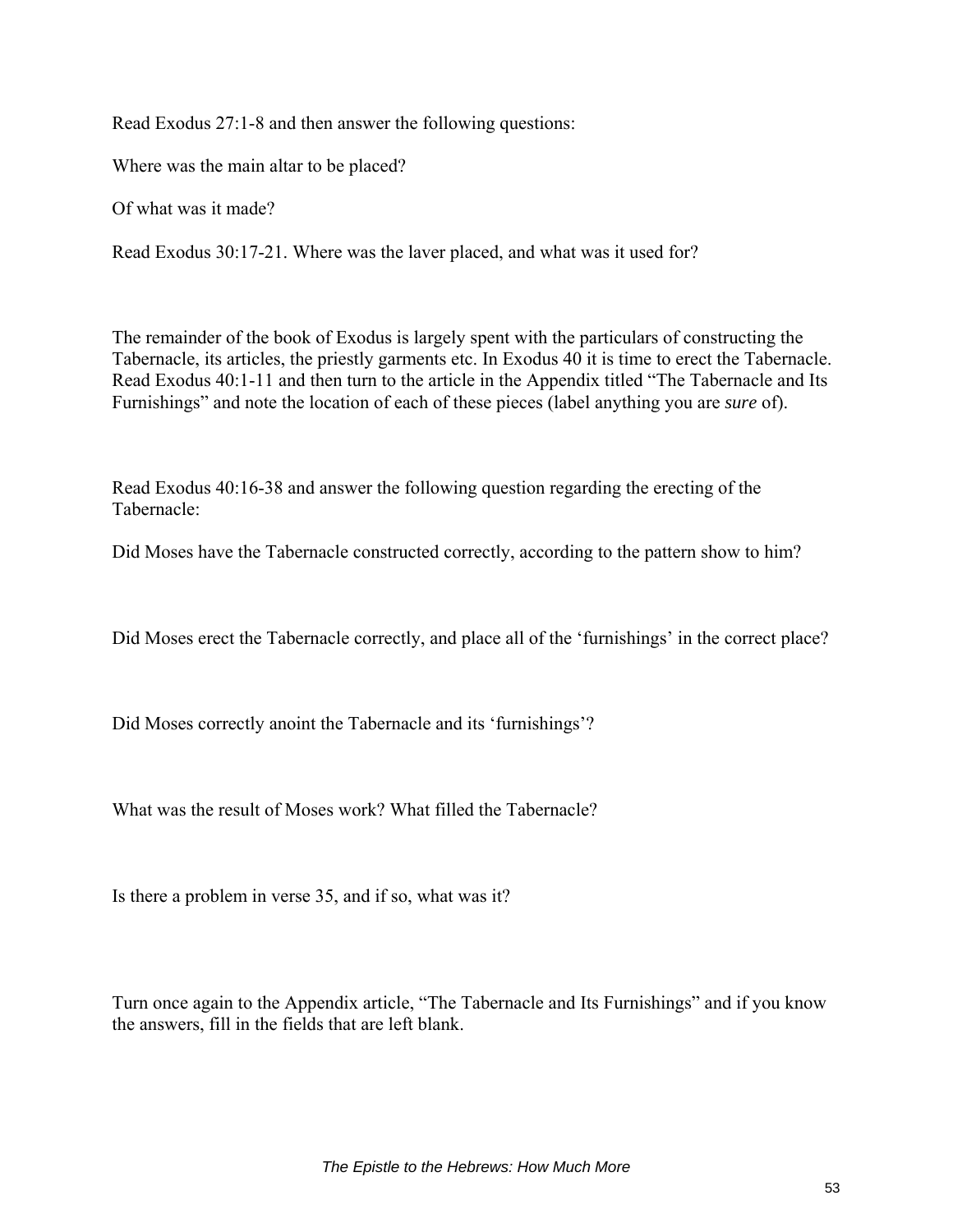# **In Conclusion**

Once again, what did God say was the purpose for the Tabernacle?

What do you think it was a copy of? Don't think in esoteric terms. Think in a Hebraic way.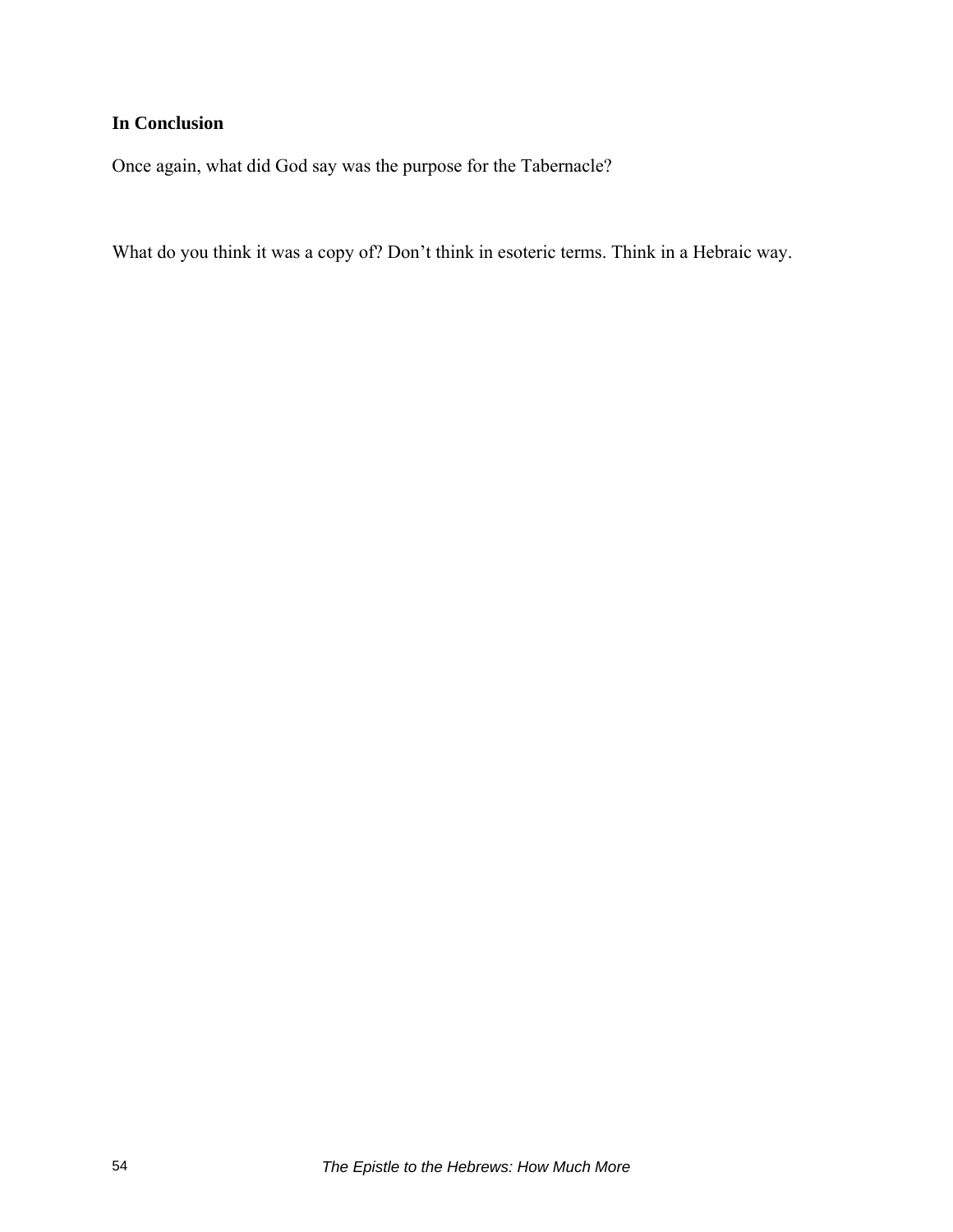# **Lesson Ten**

### **The Word, the Sword**

We saw something peculiar on the outside of the Tabernacle, woven into the curtains. We saw the same thing on the veil that divided between the Holy Place and the Holy of Holies. Go back and read Exodus 26:1 and 26:31. What is woven into the fabric?

On the Ark of the Covenant, there was something placed on top. What was it?

The word 'cherubim' is the Hebrew *k'rubiym*. This is the plural form as it is usually rendered (the English 'cherubims' is a superfluous plural form). The use of these beings as a form of 'symbolism' in the Tabernacle was commanded by God. It was all a part of the 'pattern' or copy of something else, somewhere else.

Read Ezekiel 10:1-22 and as best you can, describe what these cherubim looked like. Make special note of any mention of 'faces' and 'fire'.

Most people know that these cherubim were on the Ark of the Covenant. They are not as familiar with the fact that they were embroidered onto the curtains of the Tabernacle and on the Veil itself. There is some place else they are represented as well. Read 1Kings 6:21-38 and note the number of times cherubim are mentioned, and where they were placed.

What two additional things are carved into things in the Temple that Solomon built?

For *additional* study: Look up the Hebrew for these two things and follow the usage of those words through out the TaNaKh.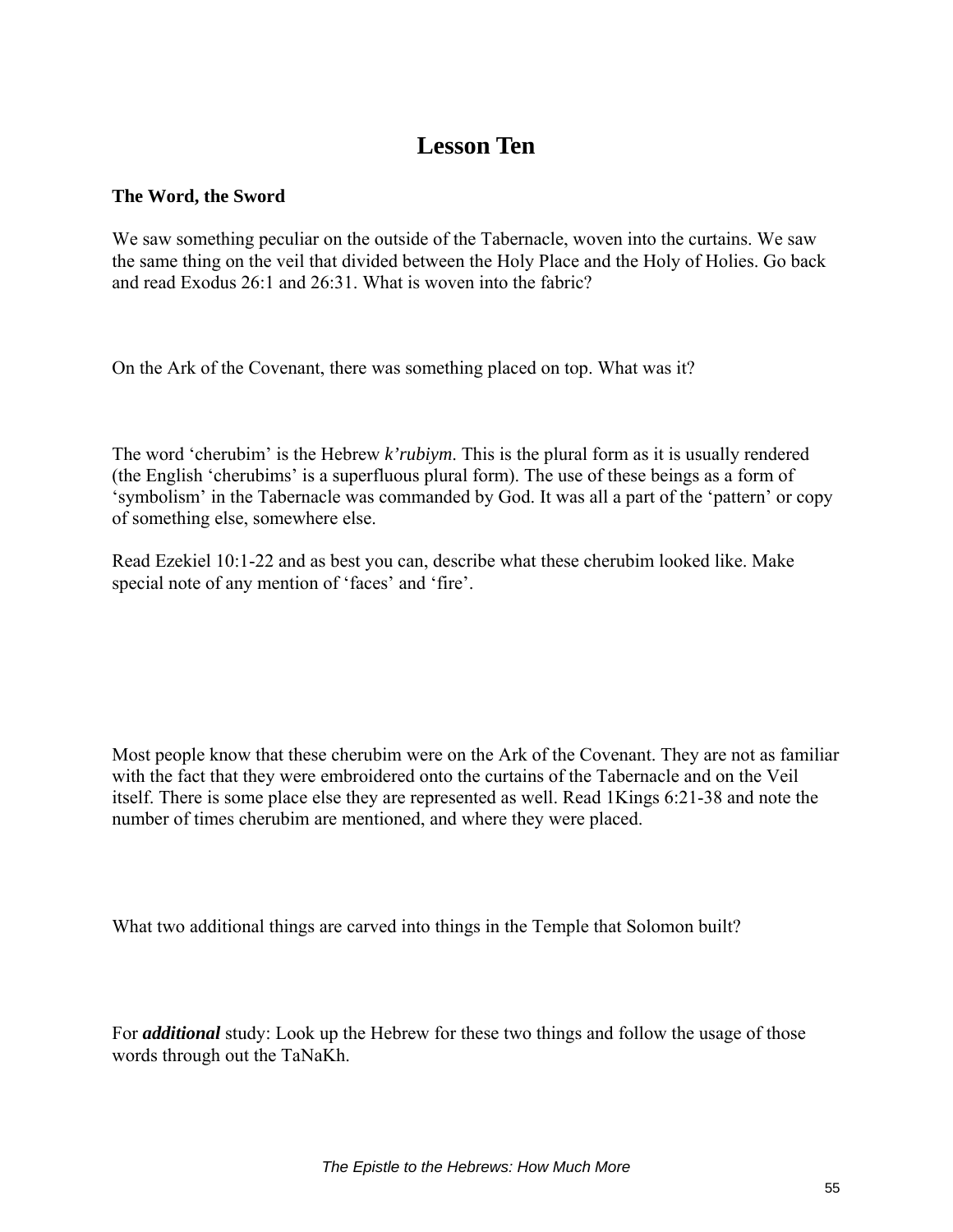Read and comment on the relationship between cherubim and God in the following passages:

Numbers 7:89:

1Samuel 4:4:

2Samuel 6:2:

What is one of the Names of God that uses the word 'cherubim' in it?

These cherubim are the 'near ones'. They are closest to the Almighty and His throne. Their presence seems to indicate the nearby presence of the Almighty Himself. Based upon what you have read so far about cherubim, what do you think the 'symbols' on the curtains, on the veil, and the cherubim on the Ark of the Covenant were copies (patterns) of? Comment on how this relates to the commandment in Exodus 20:4:

The first mention of the word *k'rubiym* [cherubim] is found in Genesis 3:24. Read Genesis 2:9, and then 3:1-24 and then answer the following questions:

What tree did Adam and Eve *not* eat from?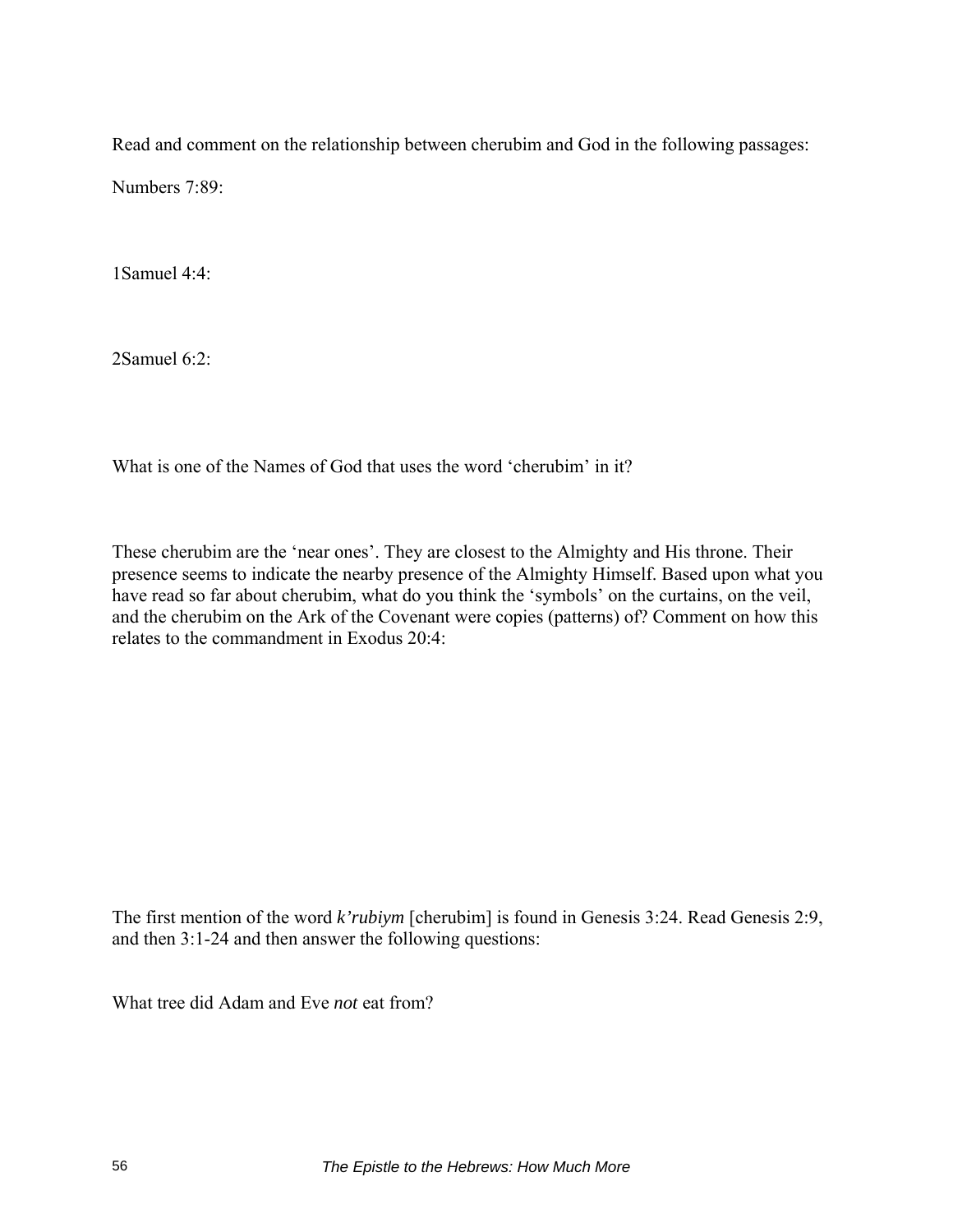What appears to be the reason for driving man from the Garden (verses 22-23):

What do the cherubim guard the 'way' to – and with what do they guard it?

Now read the following passages and comment on the Tree of Life:

Proverbs 3:18:

Proverbs 11:30:

Revelation 2:7:

Revelation 22:2:

Revelation 22:14:

Now go back to Genesis 3:24 and write it out in the space below: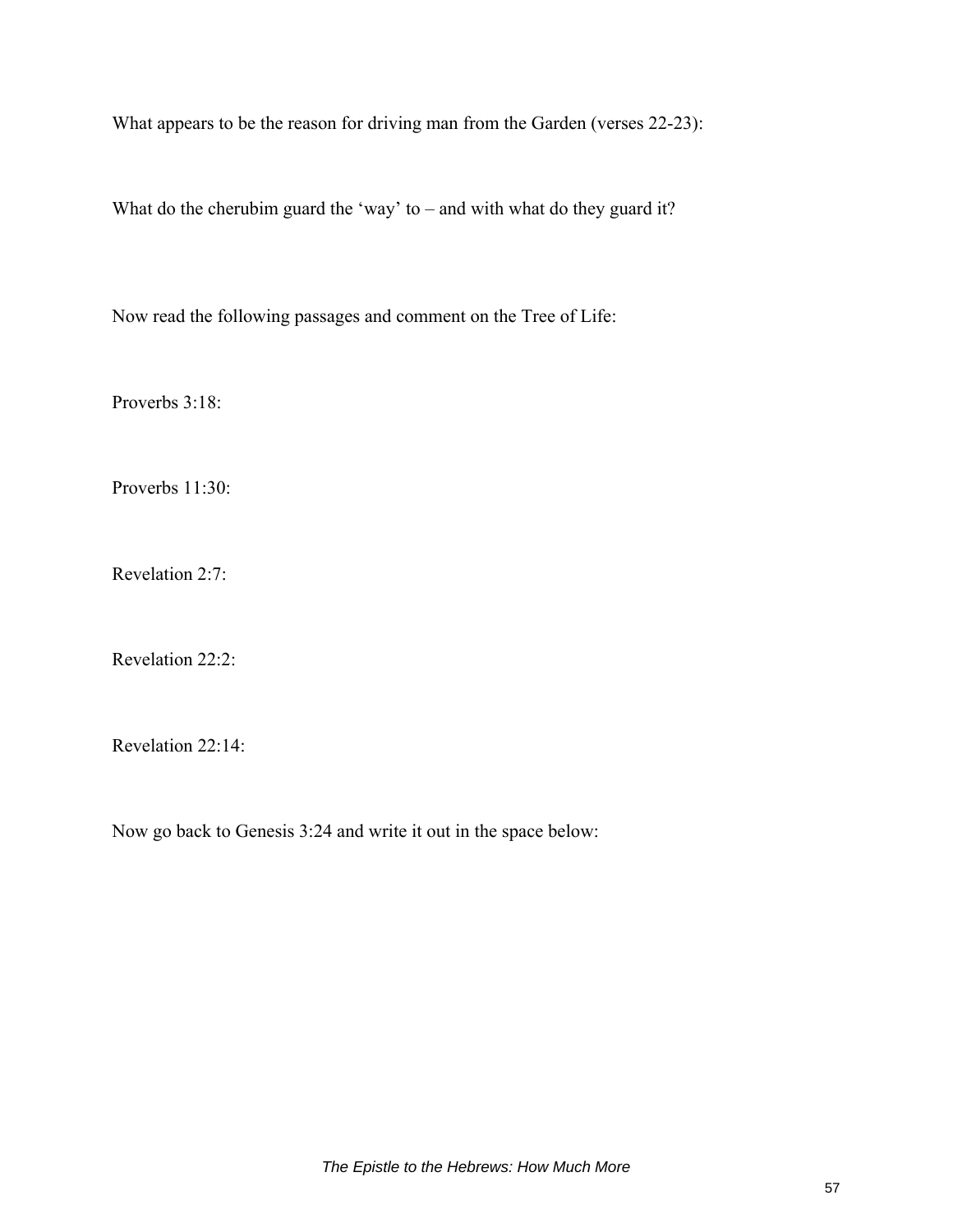The word for 'sword' in Genesis 3:24 is the Hebrew word *chereb* ( $\Box$  $\Box$ ) but in this case, it ֶ also has the definite article, so it is called *the* sword, or *ha-chereb*  $\Box \Box \Box$ ) ֶ ֶ

Read Exodus 3:1-2. Note the presence of an 'Angel' and also the mountain that Moses comes to.

Exodus 3:1 is the first usage of the word 'Horeb' [*choreb*]. It is the same place as Mount Sinai. Although in this verse it is a proper name, ending in the Hebrew letter *hey*, 'Horeb' is normally spelled this way:  $\Box \Box \Box \Box$  Even if you do not know Hebrew, you can see that the consonants are ֶ the same as *chereb* [sword]. In fact, they share the same root.<sup>5</sup>

Comment on the following quote from the Midrash Rabbah:

And why was it [Mt Horeb] called '*Choreb*'? (Exodus 33:6) - Because thereon was the Torah, called 'a sword' (*chereb*), given, as it says, "Let the high praises of God be in their mouth, and a two-edged sword in their hand." (Ps. 149:6) Midrash Rabbah Exodus LI:8

The Apostolic writers took a similar view of the Torah, the Word of God. Compare the following passages to the Midrash's comparison between the Word and the Sword.

Ephesians 6:17:

Revelation 1:16:

Revelation 2:16:

 $\overline{a}$ 

<sup>5</sup> Please note however, that although the English 'cherubim' appears similar to the transliterated '*chereb*' [sword]. Although they look like they may be related, they are spelled differently in Hebrew.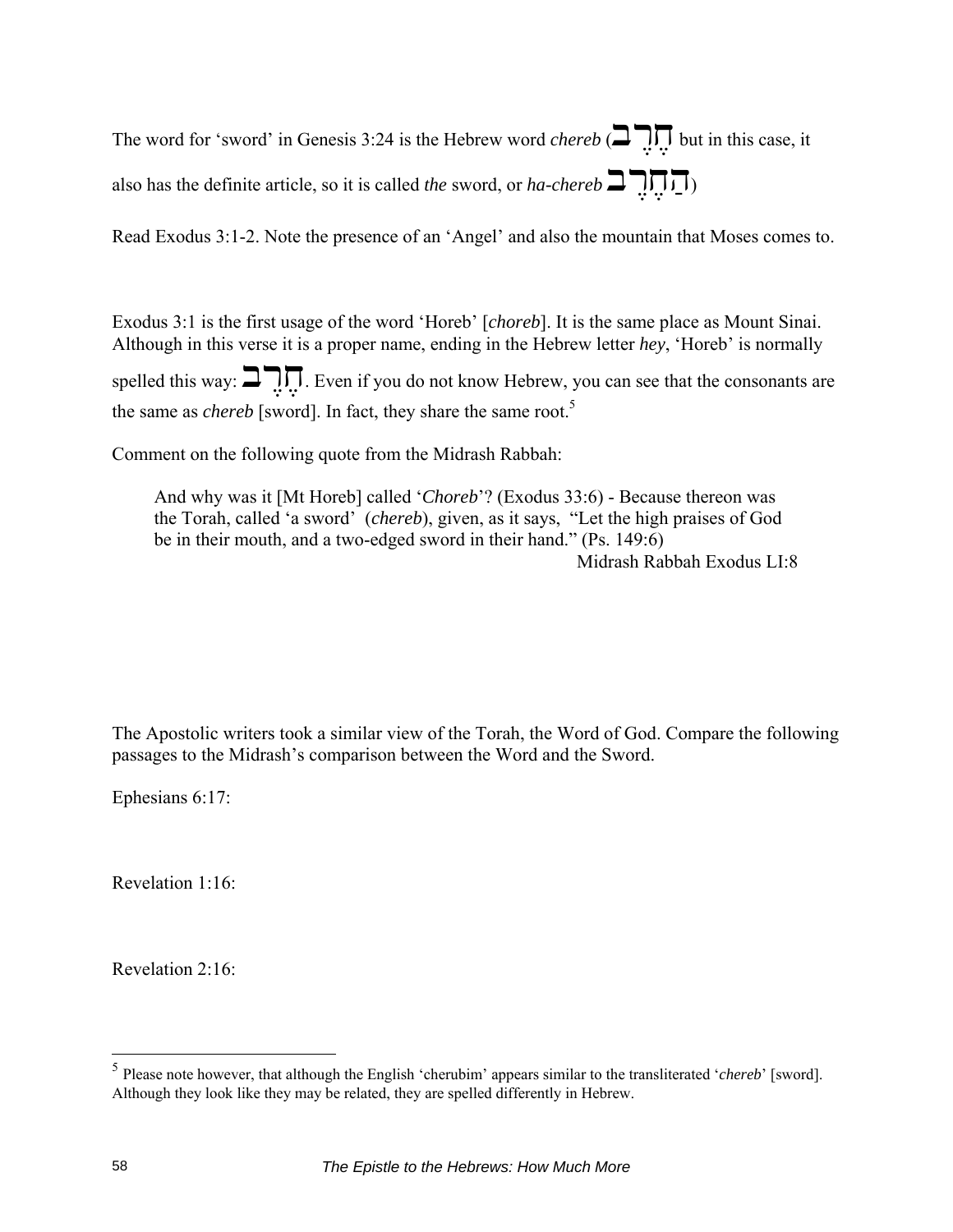Revelation 19:13-16:

Now let's focus our attention upon Hebrews 4:12, which says,

For the Word of God is living, and active, and sharper than any two-edged sword, and piercing even to the dividing of soul and spirit, of both joints and marrow, and is able to discern the thoughts and intentions of the heart.

Hebrews 4:12

Normally, this verse is used in a stand-alone manner without taking the context into account. Certainly, it does stand all by itself – but what is the context of this verse, and why does it start with the word 'for'?

Read Hebrews 4:11-15 and comment on the context of the 'Word' and the 'two-edged sword' – what point is the writer of the Epistle to the Hebrews trying to make?

Does verse 11 directly relate to verse 15 in your opinion?

Read Jeremiah 31:1-2 and comment on how this relates to the Hebrews 4:11-15 passage:

Remember how in Genesis 3:24 we saw that the cherubim with the flaming sword guard *the way* רְך ֵעץ ַה ַחִיּים] *?Life of Tree the to* דּ = *derek etz ha-chayim*] Read the following ֶ ֶ Scripture passages and comment on how they might relate to what we have been focusing on in Hebrews 4:12.

John 14:6: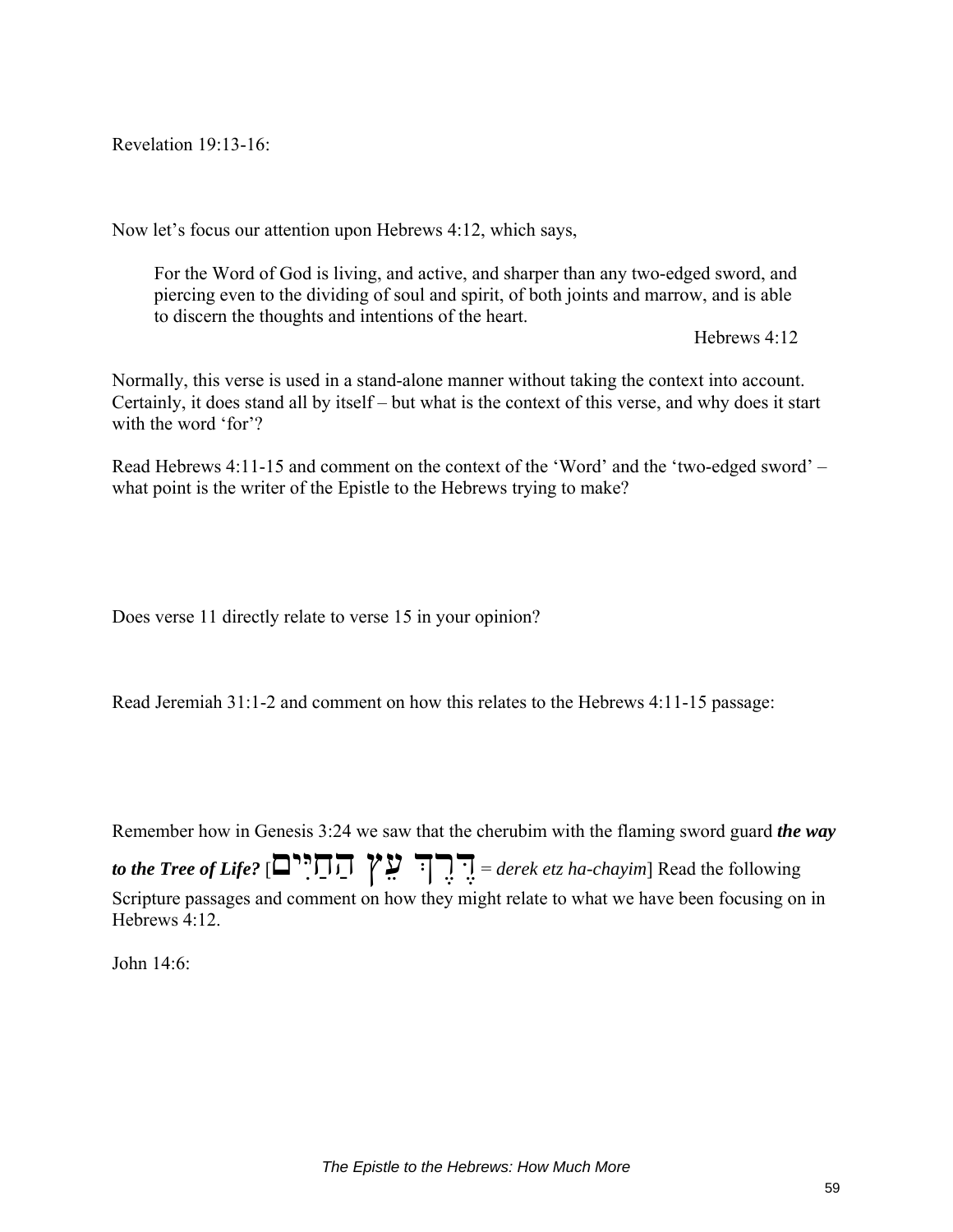Acts 2:25-28:

Acts 9:1-2:

Acts 18:26:

#### **In Conclusion**

As you can see, the writer of the Epistle to the Hebrews is busy weaving a complex argument. His use of words and their Tabernacle/Temple imagery is very import to understand his points.

Summarize what you have learned regarding Cherubim, the Sword, the Word, the Way, the Land/Eden, and the Presence of God.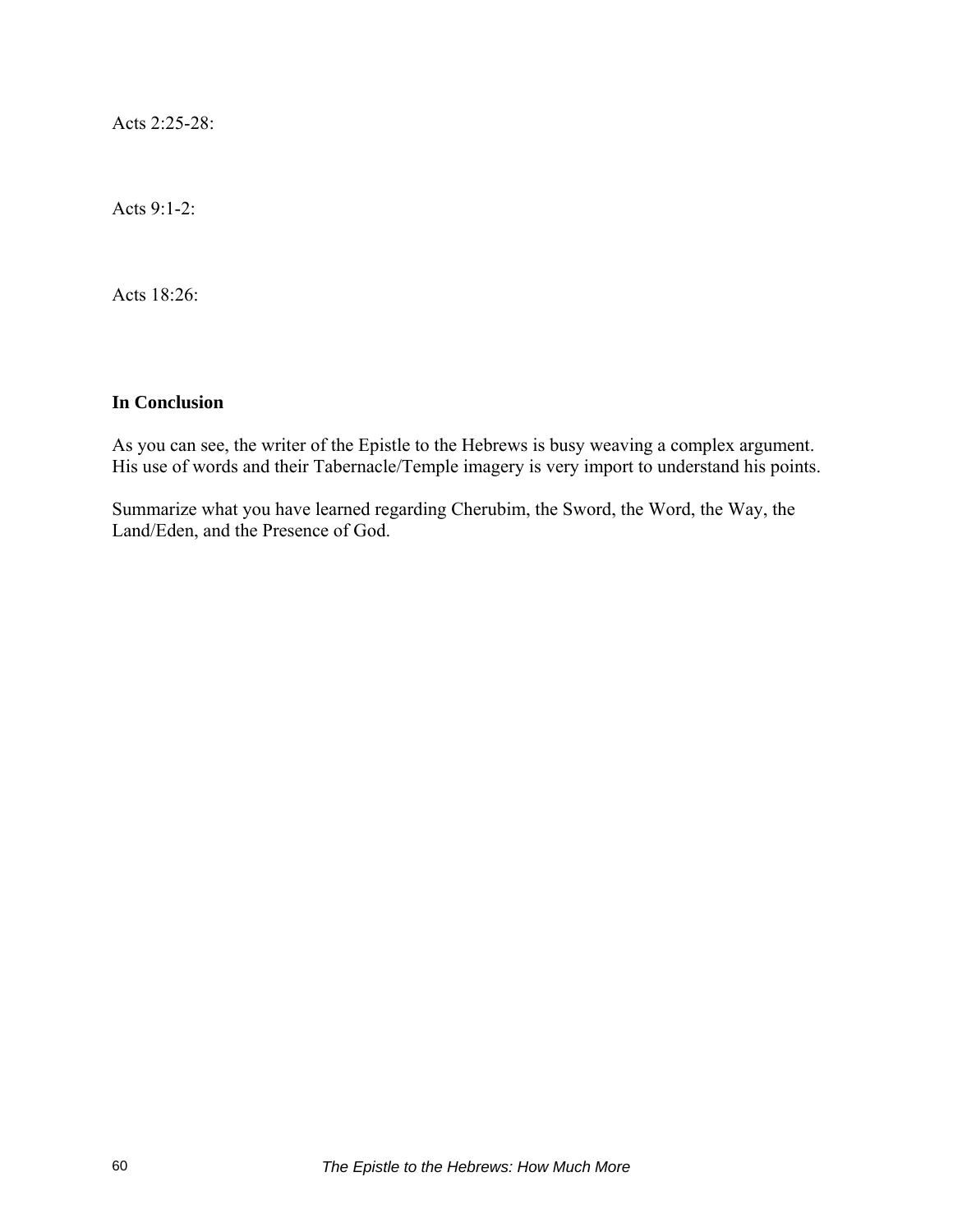# **Lesson Eleven**

# **Who Needs a Priest?**

So far in our study, we have skipped passages that pertain to the High Priesthood of Messiah. We are now ready to look deeper into this topic, which begins in Hebrews 2:17 and then becomes the off and on focus for the next eight chapters.

Because the writer of the Epistle to the Hebrews spends so much time developing the theme of the High Priesthood of Messiah, and yet interlaces it with various side trips, it will be helpful for us to spend some time getting an overview of the next few chapters.

In an effort to bring some consistency to the topic, we will divide it into sections and look only at the verses that are dealing with the topic of the High Priesthood of Messiah.

#### **Titles and Summaries**

Your work in this lesson will be to develop titles and summaries for the verses that deal with High Priest, or the work a High Priest does. In the intervening verses where the writer takes side trips, the titles and summary will be done for you. Use the chart that follows for your reading, but feel free to consult either the text of the Epistle to the Hebrews in the Appendix, or in your Bible.

Your title for each section should be able to fit in the space allowed. Your summary should simply be something that helps you to remember the main points of the section.

Remember, part of this process is to prompt questions on your part. Do not attempt to solve any 'problems' – simply let the text speak for itself as you title and summarize. We will delve deeply into the issues surrounding these eight chapters as we go forward from here.

Before we get started, remember what we have learned in Hebrews 2:5 is the subject matter of this Epistle. It is about the World To Come. Keep that in mind as you study about the High Priesthood of Messiah.

For He has not put **the world to come, of which we speak**, in subjection to angels. 6 Hebrews 2:5

<sup>&</sup>lt;u>.</u> 6 *The New King James Version*, Heb 2:5. Nashville: Thomas Nelson, 1996, c1982.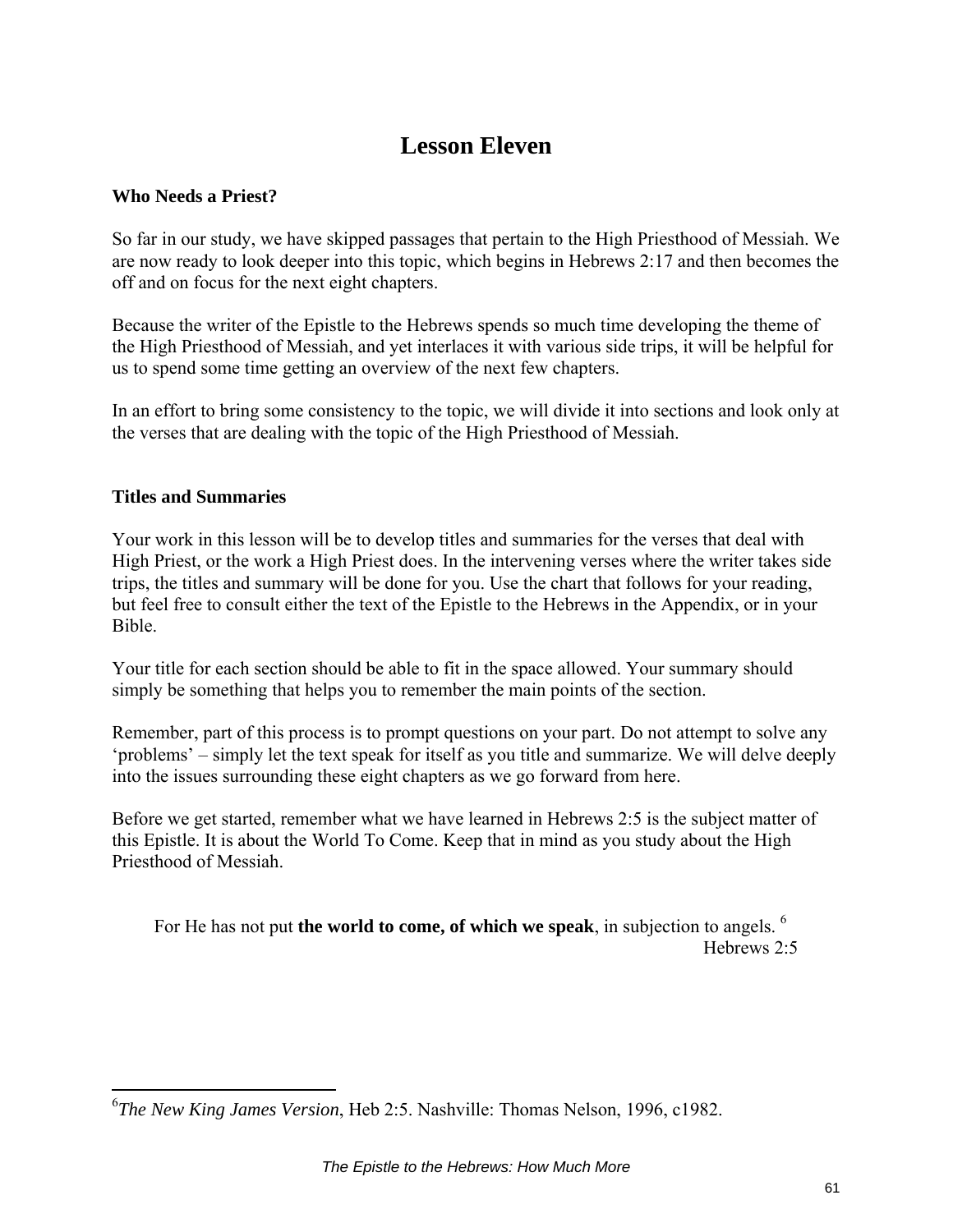|                | $2:13 - 3:2$                                                                      | Title:                                                                                                                                                                                                                |                               |
|----------------|-----------------------------------------------------------------------------------|-----------------------------------------------------------------------------------------------------------------------------------------------------------------------------------------------------------------------|-------------------------------|
| 13             |                                                                                   | Again, "I will put my trust in him." Again, "Behold, here I am<br>with the children whom God has given me."                                                                                                           | <b>Summary or main points</b> |
| 14             |                                                                                   | Since then the children have shared in flesh and blood, he<br>also himself in like manner partook of the same, that<br>through death he might bring to nothing him who had the<br>power of death, that is, the devil, |                               |
| 15             |                                                                                   | and might deliver all of them who through fear of death<br>were all their lifetime subject to bondage.                                                                                                                |                               |
| 16             |                                                                                   | For most certainly, he doesn't give help to angels, but he<br>gives help to the seed of Avraham.                                                                                                                      |                               |
| 17             |                                                                                   | Therefore he was obligated in all things to be made like his<br>brothers, that he might become a merciful and faithful<br>Kohen Gadol in things pertaining to God, to make<br>atonement for the sins of the people.   |                               |
| 18             |                                                                                   | For in that he himself has suffered being tempted, he is<br>able to help those who are tempted.                                                                                                                       |                               |
|                | <b>Chapter Three</b>                                                              |                                                                                                                                                                                                                       |                               |
| 1              | Yeshua;                                                                           | Therefore, holy brothers, partakers of a heavenly calling,<br>consider the Apostle and Kohen Gadol of our confession,                                                                                                 |                               |
| $\overline{2}$ | who was faithful to him who appointed him, as also was<br>Moshe in all his house. |                                                                                                                                                                                                                       |                               |

# **3:3-4:13: Discussion on how the listeners should remain steadfast in Messiah – following Him into rest.**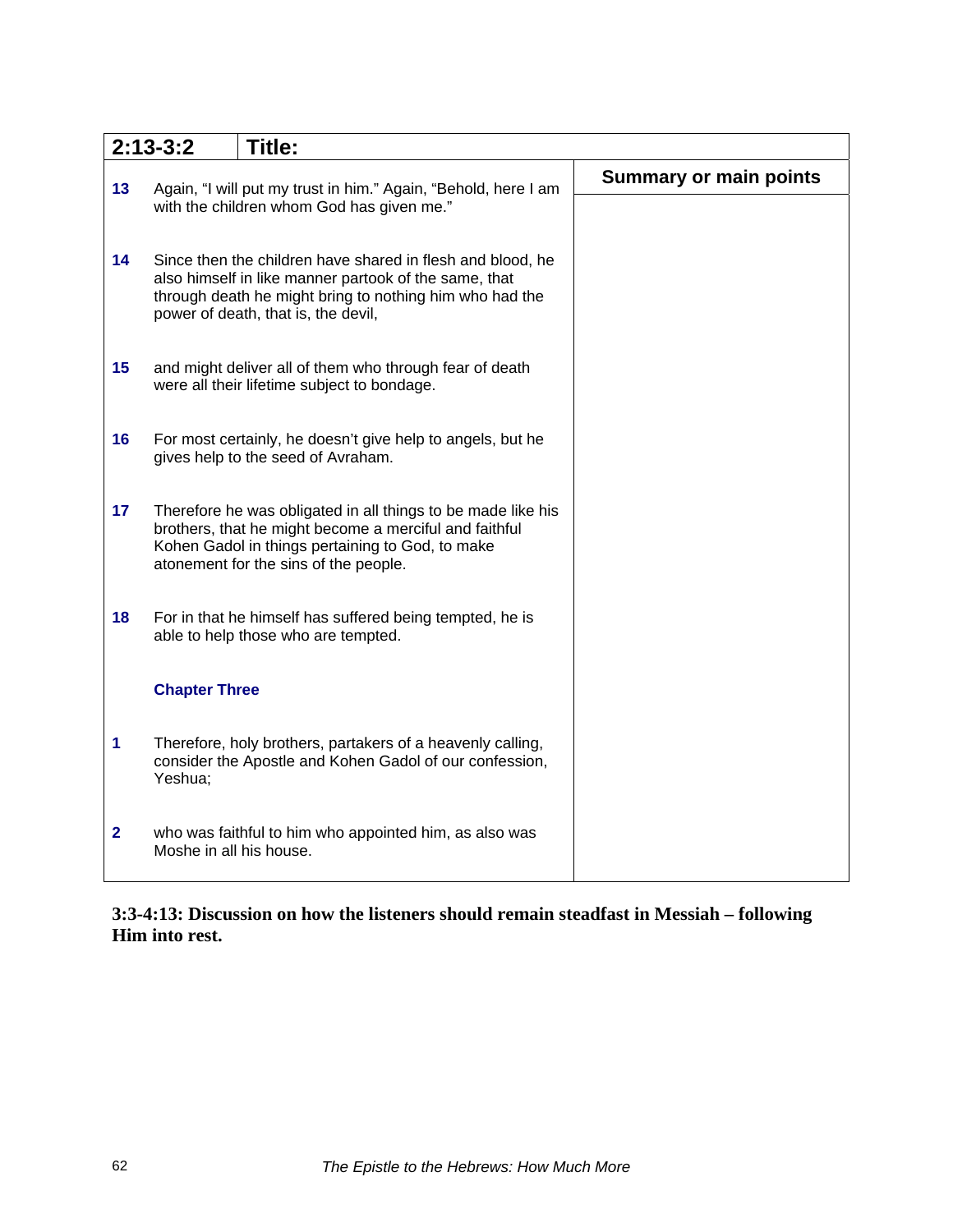|                         | 4:14-5:10                                                                                                                                                                                         | Title:                                                                                                                                                                   |                               |
|-------------------------|---------------------------------------------------------------------------------------------------------------------------------------------------------------------------------------------------|--------------------------------------------------------------------------------------------------------------------------------------------------------------------------|-------------------------------|
|                         |                                                                                                                                                                                                   |                                                                                                                                                                          | <b>Summary or main points</b> |
| 14                      | our confession.                                                                                                                                                                                   | Having then a great Kohen Gadol, who has passed through<br>the heavens, Yeshua, the Son of God, let us hold tightly to                                                   |                               |
| 15                      |                                                                                                                                                                                                   | For we don't have a Kohen Gadol who can't be touched<br>with the feeling of our infirmities, but one who has been in<br>all points tempted like we are, yet without sin. |                               |
| 16                      | help in time of need.                                                                                                                                                                             | Let us therefore draw near with boldness to the throne of<br>grace, that we may receive mercy, and may find grace for                                                    |                               |
|                         | <b>Chapter Five</b>                                                                                                                                                                               |                                                                                                                                                                          |                               |
| 1                       |                                                                                                                                                                                                   | For every Kohen Gadol, being taken from among men, is<br>appointed for men in things pertaining to God, that he may<br>offer both gifts and sacrifices for sins.         |                               |
| $\overline{\mathbf{2}}$ | surrounded with weakness.                                                                                                                                                                         | The Kohen Gadol can deal gently with those who are<br>ignorant and going astray, because he himself is also                                                              |                               |
| 3                       | people, as well as for himself.                                                                                                                                                                   | Because of this, he must offer sacrifices for sins for the                                                                                                               |                               |
| 4                       | God, just like Aharon was.                                                                                                                                                                        | Nobody takes this honor on himself, but he is called by                                                                                                                  |                               |
| 5                       |                                                                                                                                                                                                   | So also Messiah didn't glorify himself to be made a Kohen<br>Gadol, but it was he who said to him, "You are my Son.<br>Today I have become your father."                 |                               |
| 6                       | after the order of Malki-Tzedek."                                                                                                                                                                 | As he says also in another place, "You are a Kohen forever,                                                                                                              |                               |
| 7                       | He, in the days of his flesh, having offered up prayers and<br>petitions with strong crying and tears to him who was able<br>to save him from death, and having been heard for his<br>godly fear, |                                                                                                                                                                          |                               |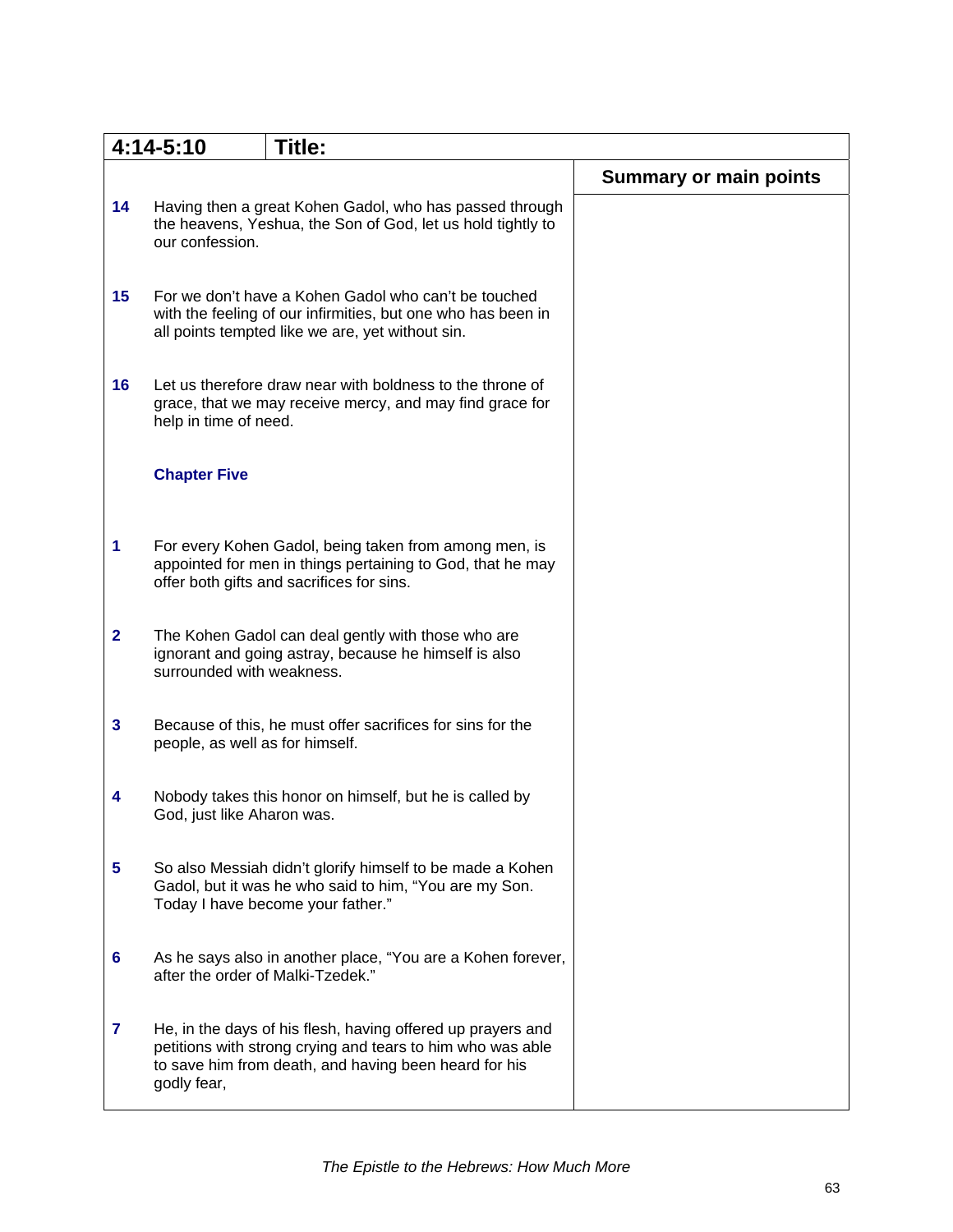| 8  | though he was a Son, yet learned obedience by the things<br>which he suffered.                       |  |
|----|------------------------------------------------------------------------------------------------------|--|
| 9  | Having been made perfect, he became to all of those who<br>obey him the author of eternal salvation, |  |
| 10 | named by God a Kohen Gadol after the order of Malki-<br>Tzedek.                                      |  |

**5:11-6:19: Rebuke and encouragement. Reminding the listeners that the subject matter regarding the High Priesthood of Yeshua is not elementary – and encouraging them to remain steadfast in Messiah.** 

| $6:20 - 7:10$<br><b>Title:</b> |                                                                                                                                                                                                                            |                                                                                                                                                                        |                               |
|--------------------------------|----------------------------------------------------------------------------------------------------------------------------------------------------------------------------------------------------------------------------|------------------------------------------------------------------------------------------------------------------------------------------------------------------------|-------------------------------|
| 20                             |                                                                                                                                                                                                                            | where as a forerunner Yeshua entered for us, having<br>become a Kohen Gadol forever after the order of Malki-                                                          | <b>Summary or main points</b> |
|                                | Tzedek.                                                                                                                                                                                                                    |                                                                                                                                                                        |                               |
|                                | <b>Chapter Seven</b>                                                                                                                                                                                                       |                                                                                                                                                                        |                               |
| 1                              | and blessed him,                                                                                                                                                                                                           | For this Malki-Tzedek, king of Shalem, Kohen of El 'Elyon,<br>who met Avraham returning from the slaughter of the kings                                                |                               |
| $\overline{2}$                 |                                                                                                                                                                                                                            | to whom also Avraham divided a tenth part of all (being<br>first, by interpretation, king of righteousness, and then also<br>king of Shalem, which is king of peace;   |                               |
| 3                              |                                                                                                                                                                                                                            | without father, without mother, without genealogy, having<br>neither beginning of days nor end of life, but made like the<br>Son of God), remains a Kohen continually. |                               |
| 4                              |                                                                                                                                                                                                                            | Now consider how great this man was, to whom even<br>Avraham, the patriarch, gave a tenth out of the best spoils.                                                      |                               |
| 5                              | They indeed of the sons of Levi who receive the Kohen's<br>office have a mitzvah to take tithes of the people according<br>to the Torah, that is, of their brothers, though these have<br>come out of the body of Avraham, |                                                                                                                                                                        |                               |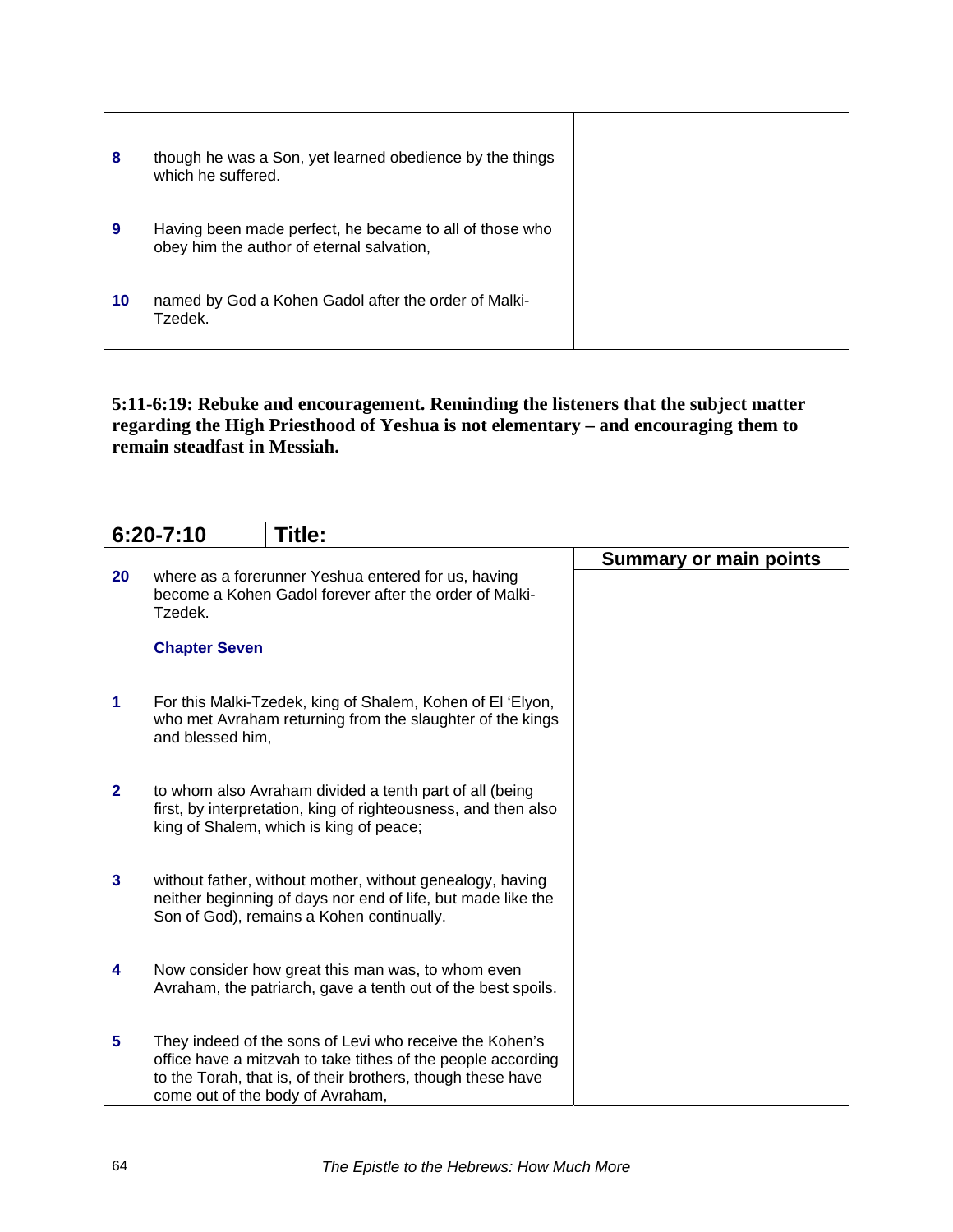| 6  | but he whose genealogy is not counted from them has<br>accepted tithes from Avraham, and has blessed him who<br>has the promises. |  |
|----|-----------------------------------------------------------------------------------------------------------------------------------|--|
| 7  | But without any dispute the lesser is blessed by the greater.                                                                     |  |
| 8  | Here people who die receive tithes, but there one receives<br>tithes of whom it is testified that he lives.                       |  |
| 9  | We can say that through Avraham even Levi, who receives<br>tithes, has paid tithes,                                               |  |
| 10 | for he was yet in the body of his father when Malki-Tzedek<br>met him.                                                            |  |

|                 | $7:11 - 7:25$                                                                                                                 | Title:                                                                                                                                                                                                                                                |                               |
|-----------------|-------------------------------------------------------------------------------------------------------------------------------|-------------------------------------------------------------------------------------------------------------------------------------------------------------------------------------------------------------------------------------------------------|-------------------------------|
| 11              | Aharon?                                                                                                                       | Now if there was perfection through the Levitical priesthood<br>(for under it the people have received the Torah), what<br>further need was there for another Kohen to arise after the<br>order of Malki-Tzedek, and not be called after the order of | <b>Summary or main points</b> |
| 12 <sup>2</sup> |                                                                                                                               | For the priesthood being changed, there is of necessity a<br>change made also in the Torah.                                                                                                                                                           |                               |
| 13              | For he of whom these things are said belongs to another<br>tribe, from which no one has officiated at the altar.              |                                                                                                                                                                                                                                                       |                               |
| 14              | For it is evident that our Lord has sprung out of Yehudah,<br>about which tribe Moshe spoke nothing concerning<br>priesthood. |                                                                                                                                                                                                                                                       |                               |
| 15              |                                                                                                                               | This is yet more abundantly evident, if after the likeness of<br>Malki-Tzedek there arises another Kohen,                                                                                                                                             |                               |
| 16              | who has been made, not after the Torah of a fleshly<br>mitzvah, but after the power of an endless life:                       |                                                                                                                                                                                                                                                       |                               |
| 17              | for it is testified, "You are a Kohen forever, according to the<br>order of Malki-Tzedek."                                    |                                                                                                                                                                                                                                                       |                               |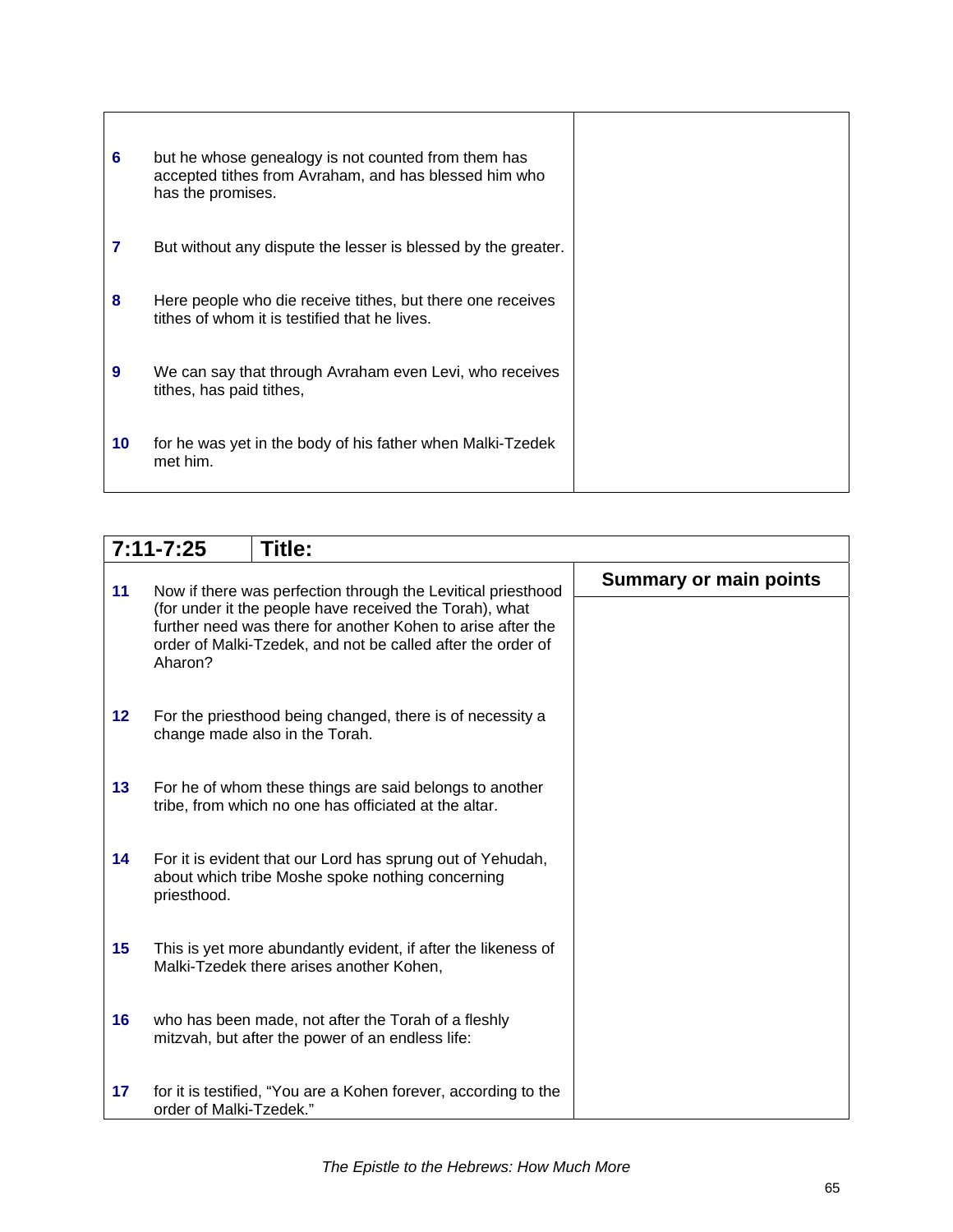| 18 | For there is an annulling of a foregoing mitzvah because of<br>its weakness and uselessness                                                                                                                                      |
|----|----------------------------------------------------------------------------------------------------------------------------------------------------------------------------------------------------------------------------------|
| 19 | (for the Torah made nothing perfect), and a bringing in of a<br>better hope, through which we draw near to God.                                                                                                                  |
| 20 | Inasmuch as he was not made Kohen without the taking of<br>an oath                                                                                                                                                               |
| 21 | (for they indeed have been made Kohanim without an<br>oath), but he with an oath by him that says of him, "The<br>Lord swore and will not change his mind, 'You are a Kohen<br>forever, according to the order of Malki-Tzedek." |
| 22 | By so much, Yeshua has become the collateral of a better<br>covenant.                                                                                                                                                            |
| 23 | Many, indeed, have been made Kohanim, because they<br>are hindered from continuing by death.                                                                                                                                     |
| 24 | But he, because he lives forever, has his priesthood<br>unchangeable.                                                                                                                                                            |
| 25 | Therefore he is also able to save to the uttermost those<br>who draw near to God through him, seeing that he lives<br>forever to make intercession for them.                                                                     |

|    | $7:26-8:6$   | Title:                                                                                                                                                                                       |                               |
|----|--------------|----------------------------------------------------------------------------------------------------------------------------------------------------------------------------------------------|-------------------------------|
| 26 |              | For such a Kohen Gadol was fitting for us: holy, guiltless,                                                                                                                                  | <b>Summary or main points</b> |
|    | the heavens; | undefiled, separated from sinners, and made higher than                                                                                                                                      |                               |
| 27 | up himself.  | who doesn't need, like those Kohenim Gedolim, to offer up<br>sacrifices daily, first for his own sins, and then for the sins<br>of the people. For he did this once for all, when he offered |                               |
| 28 |              | For the Torah appoints men as Kohenim Gedolim who have<br>weakness, but the word of the oath which came after the<br>Torah appoints a Son forever who has been perfected.                    |                               |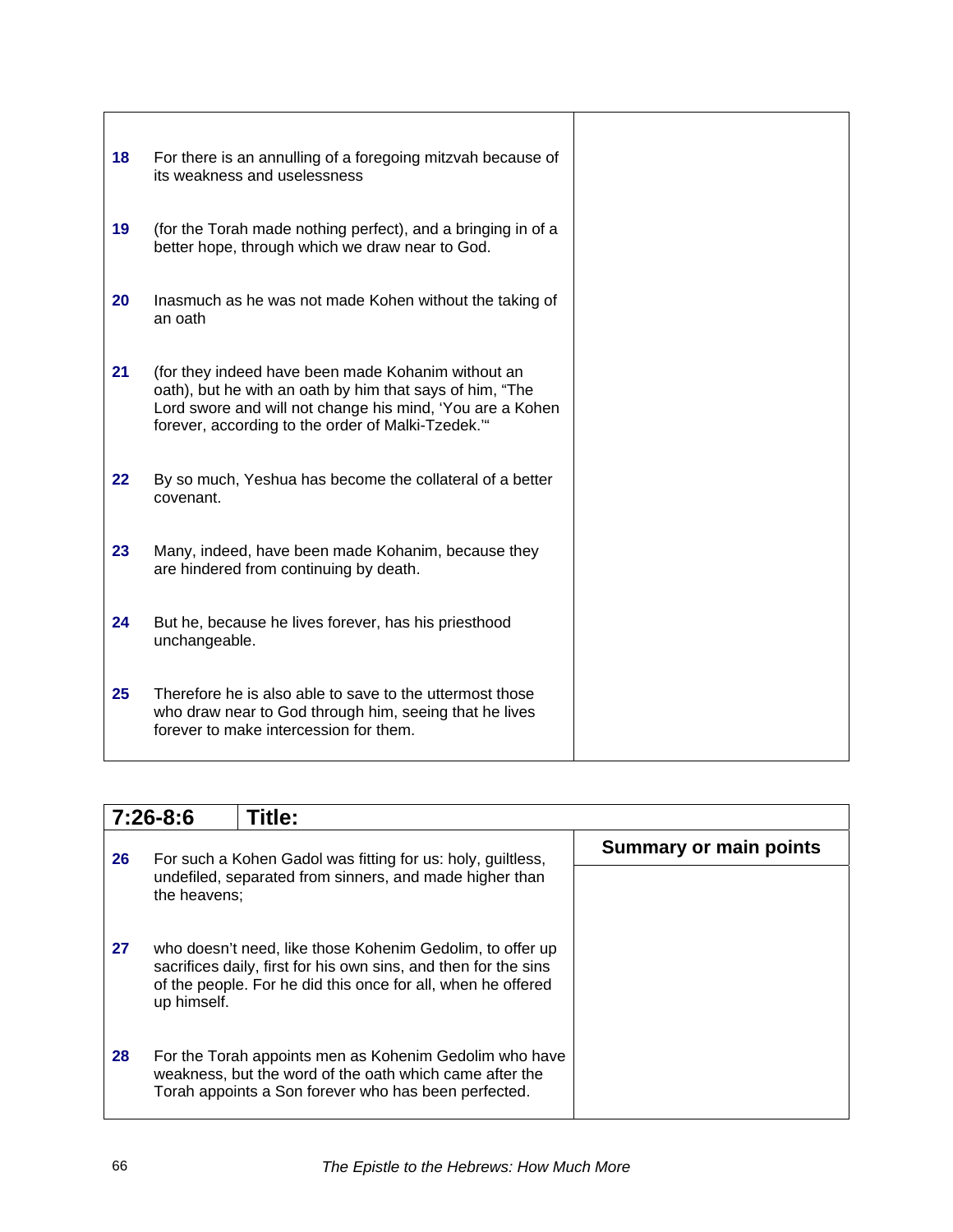|                         | <b>Chapter Eight</b>                                                                                                                                                                                                                                    |
|-------------------------|---------------------------------------------------------------------------------------------------------------------------------------------------------------------------------------------------------------------------------------------------------|
| 1                       | Now in the things which we are saying, the main point is<br>this. We have such a Kohen Gadol, who sat down on the<br>right hand of the throne of the Majesty in the heavens,                                                                            |
| $\overline{\mathbf{2}}$ | a servant of the sanctuary, and of the true tabernacle,<br>which the Lord pitched, not man.                                                                                                                                                             |
| 3                       | For every Kohen Gadol is appointed to offer both gifts and<br>sacrifices. Therefore it is necessary that this Kohen Gadol<br>also have something to offer.                                                                                              |
| 4                       | For if he were on earth, he would not be a Kohen at all,<br>seeing there are Kohanim who offer the gifts according to<br>the Torah;                                                                                                                     |
| 5                       | who serve a copy and shadow of the heavenly things, even<br>as Moshe was warned by God when he was about to make<br>the tabernacle, for he said, "See, you shall make everything<br>according to the pattern that was shown to you on the<br>mountain." |
| 6                       | But now he has obtained a more excellent ministry, by so<br>much as he is also the mediator of a better covenant, which<br>has been enacted on better promises.                                                                                         |

# **8:7- 9:14: Detailing the relationship between the Old and the New Covenants, using the Tabernacle imagery as an explanation.**

| $9:15-9:28$ |                                                                                                                                                                                                                                                               | Title:                                                                                                     |                               |  |
|-------------|---------------------------------------------------------------------------------------------------------------------------------------------------------------------------------------------------------------------------------------------------------------|------------------------------------------------------------------------------------------------------------|-------------------------------|--|
| 15          | For this reason he is the mediator of a new covenant, since<br>a death has occurred for the redemption of the<br>transgressions that were under the first covenant, that<br>those who have been called may receive the promise of the<br>eternal inheritance. |                                                                                                            | <b>Summary or main points</b> |  |
|             |                                                                                                                                                                                                                                                               |                                                                                                            |                               |  |
| 16          |                                                                                                                                                                                                                                                               | For where a last will and testament is, there must of<br>necessity be the death of him who made it.        |                               |  |
| 17          |                                                                                                                                                                                                                                                               | For a will is in force where there has been death, for it is<br>never in force while he who made it lives. |                               |  |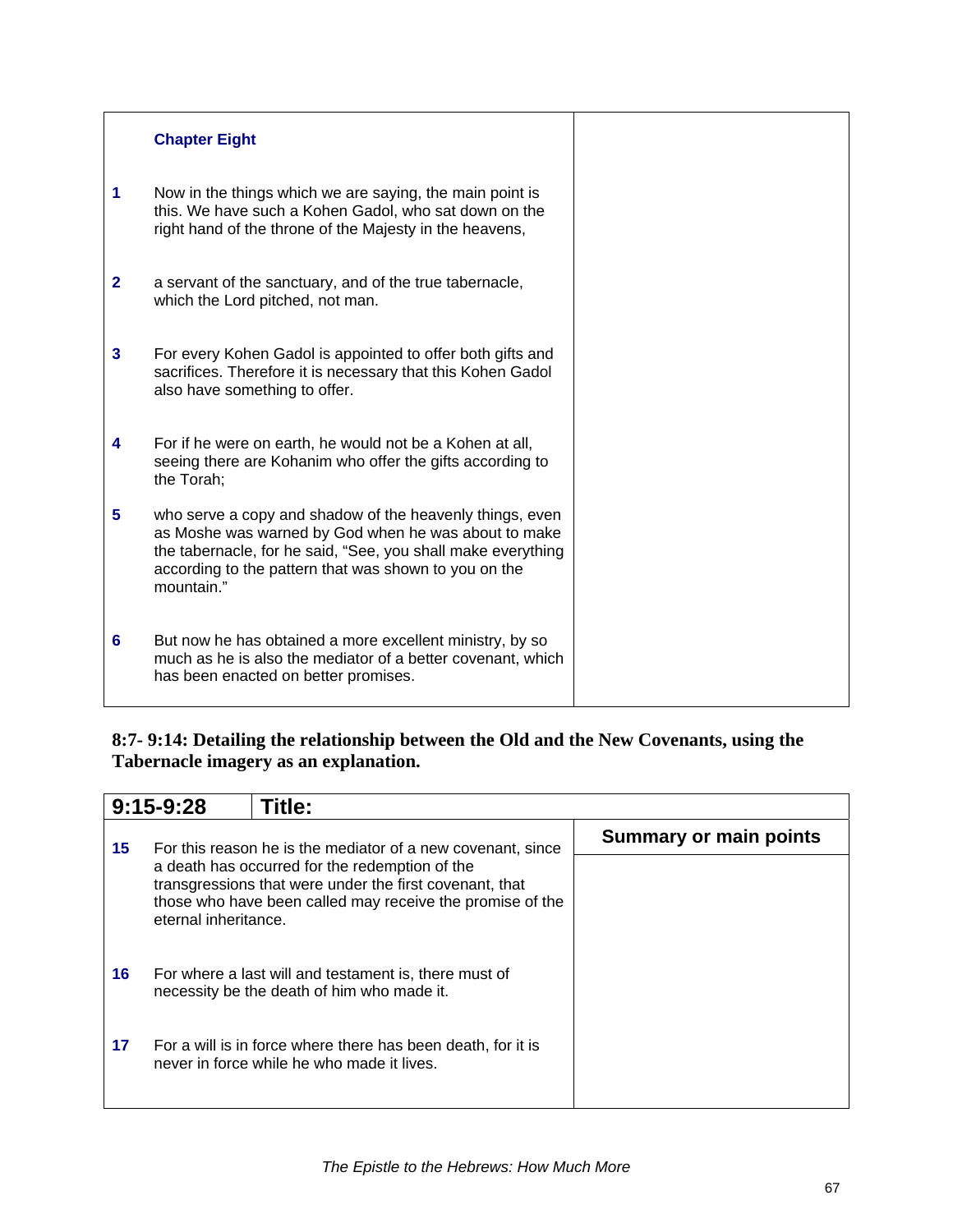| 18 | Therefore even the first covenant has not been dedicated<br>without blood.                                                                                                                                                                          |  |
|----|-----------------------------------------------------------------------------------------------------------------------------------------------------------------------------------------------------------------------------------------------------|--|
| 19 | For when every mitzvah had been spoken by Moshe to all<br>the people according to the Torah, he took the blood of the<br>calves and the goats, with water and scarlet wool and<br>hyssop, and sprinkled both the book itself and all the<br>people, |  |
| 20 | saying, "This is the blood of the covenant which God has<br>commanded you."                                                                                                                                                                         |  |
| 21 | Moreover he sprinkled the tabernacle and all the vessels of<br>the ministry in like manner with the blood.                                                                                                                                          |  |
| 22 | According to the Torah, nearly everything is cleansed with<br>blood, and apart from shedding of blood there is no<br>remission.                                                                                                                     |  |
| 23 | It was necessary therefore that the copies of the things in<br>the heavens should be cleansed with these; but the<br>heavenly things themselves with better sacrifices than<br>these.                                                               |  |
| 24 | For Messiah hasn't entered into holy places made with<br>hands, which are representations of the true, but into<br>heaven itself, now to appear in the presence of God for us;                                                                      |  |
| 25 | nor yet that he should offer himself often, as the Kohen<br>Gadol enters into the holy place year by year with blood not<br>his own,                                                                                                                |  |
| 26 | or else he must have suffered often since the foundation of<br>the world. But now once at the end of the ages, he has<br>been revealed to put away sin by the sacrifice of himself.                                                                 |  |
| 27 | Inasmuch as it is appointed for men to die once, and after<br>this, judgment,                                                                                                                                                                       |  |
| 28 | so Messiah also, having been offered once to bear the sins<br>of many, will appear a second time, without sin, to those<br>who are eagerly waiting for him for salvation.                                                                           |  |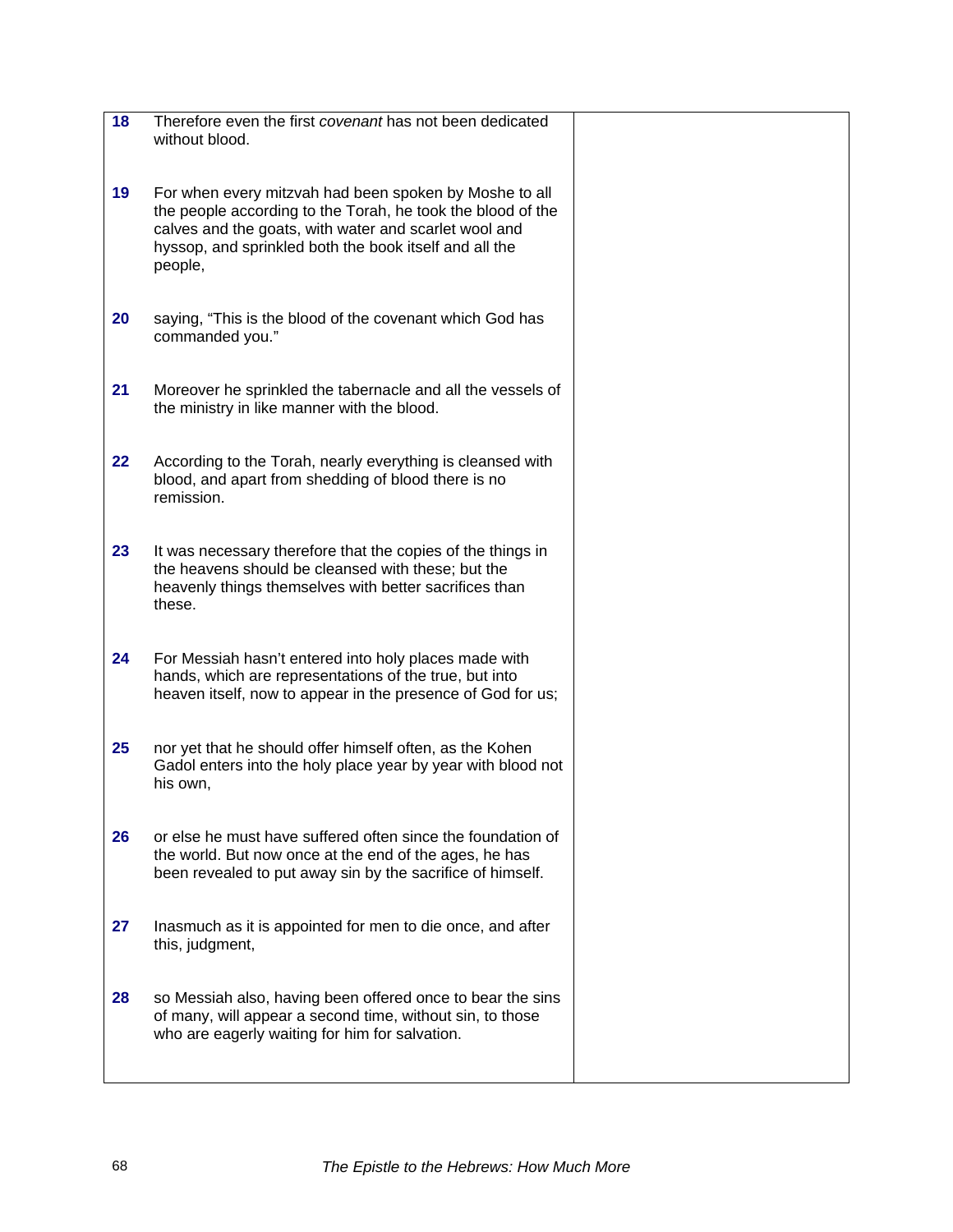## **10:1-10: A comparison between the sacrifices of the earthly Tabernacle and the sacrifice of Yeshua.**

| 10:11-10:23<br><b>Title:</b> |                                                                                                                                                                                     |                                                                                                             |  |  |  |
|------------------------------|-------------------------------------------------------------------------------------------------------------------------------------------------------------------------------------|-------------------------------------------------------------------------------------------------------------|--|--|--|
| 11                           | Every Kohen indeed stands day by day serving and often<br><b>Summary or main points</b><br>offering the same sacrifices, which can never take away<br>sins,                         |                                                                                                             |  |  |  |
| $12 \,$                      | but he, when he had offered one sacrifice for sins forever,<br>sat down on the right hand of God;                                                                                   |                                                                                                             |  |  |  |
| 13                           | footstool of his feet.                                                                                                                                                              | from that time waiting until his enemies are made the                                                       |  |  |  |
| 14                           | being sanctified.                                                                                                                                                                   | For by one offering he has perfected forever those who are                                                  |  |  |  |
| 15                           |                                                                                                                                                                                     | The Holy Spirit also testifies to us, for after saying,                                                     |  |  |  |
| 16                           | "This is the covenant that I will make with them: 'After those<br>days,' says the Lord, 'I will put my laws on their heart, I will<br>also write them on their mind;" then he says, |                                                                                                             |  |  |  |
| 17                           |                                                                                                                                                                                     | "I will remember their sins and their iniquities no more."                                                  |  |  |  |
| 18                           | Now where remission of these is, there is no more offering<br>for sin.                                                                                                              |                                                                                                             |  |  |  |
| 19                           |                                                                                                                                                                                     | Having therefore, brothers, boldness to enter into the holy<br>place by the blood of Yeshua,                |  |  |  |
| 20                           |                                                                                                                                                                                     | by the way which he dedicated for us, a new and living way,<br>through the veil, that is to say, his flesh; |  |  |  |
| 21                           | and having a great Kohen over the house of God,                                                                                                                                     |                                                                                                             |  |  |  |
| 22                           | let's draw near with a true heart in fullness of faith, having<br>our hearts sprinkled from an evil conscience, and having<br>our body washed with pure water,                      |                                                                                                             |  |  |  |
| 23                           | let us hold fast the confession of our hope without<br>wavering; for he who promised is faithful.                                                                                   |                                                                                                             |  |  |  |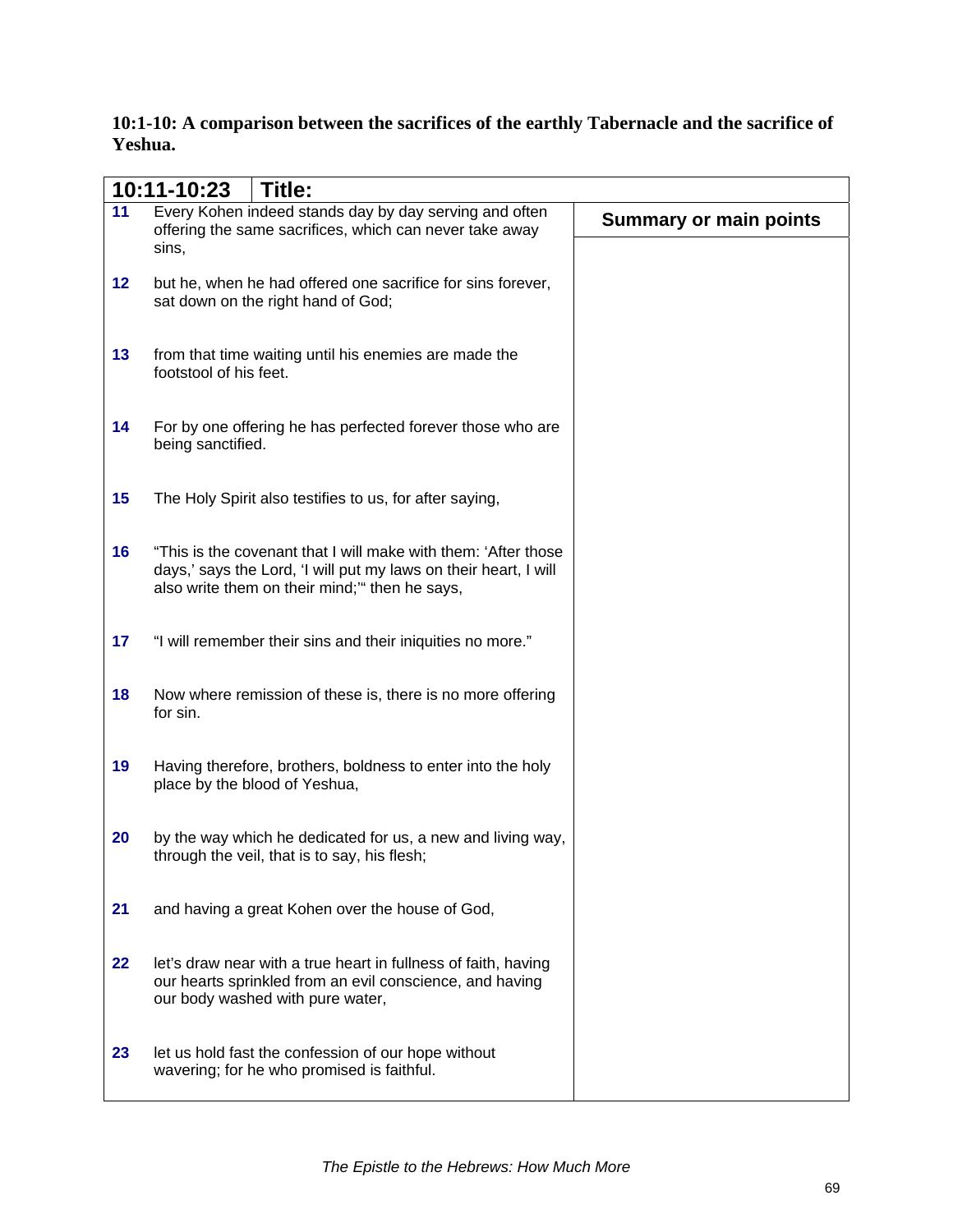## **Questions and Difficulties**

Using the chart titled "My Questions About Hebrews" located in the Appendix, go back and read each of the Scripture sections listed previous. If you run across something in these verses that gets your attention, or seems to cause you difficulty, list the verses and your question on the chart. Be honest, and be thorough.

## **Titles and Summaries**

Copy your titles and summaries from the previous pages to the chart that follows.

| $ 2:13-3:2 $ | Title: |                               |
|--------------|--------|-------------------------------|
|              |        | <b>Summary or main points</b> |
|              |        |                               |
|              |        |                               |
|              |        |                               |
|              |        |                               |

**3:3-4:13: Discussion on how the listeners should remain steadfast in Messiah – following Him into rest.** 

| 4:14-5:10 | Title: |                               |
|-----------|--------|-------------------------------|
|           |        | <b>Summary or main points</b> |
|           |        |                               |
|           |        |                               |
|           |        |                               |

**5:11-6:19: Rebuke and encouragement. Reminding the listeners that the subject matter regarding the High Priesthood of Yeshua is not elementary – and encouraging them to remain steadfast in Messiah.** 

| $6:20 - 7:10$ | Title:                        |
|---------------|-------------------------------|
|               | <b>Summary or main points</b> |
|               |                               |
|               |                               |
|               |                               |
|               |                               |
|               |                               |
|               |                               |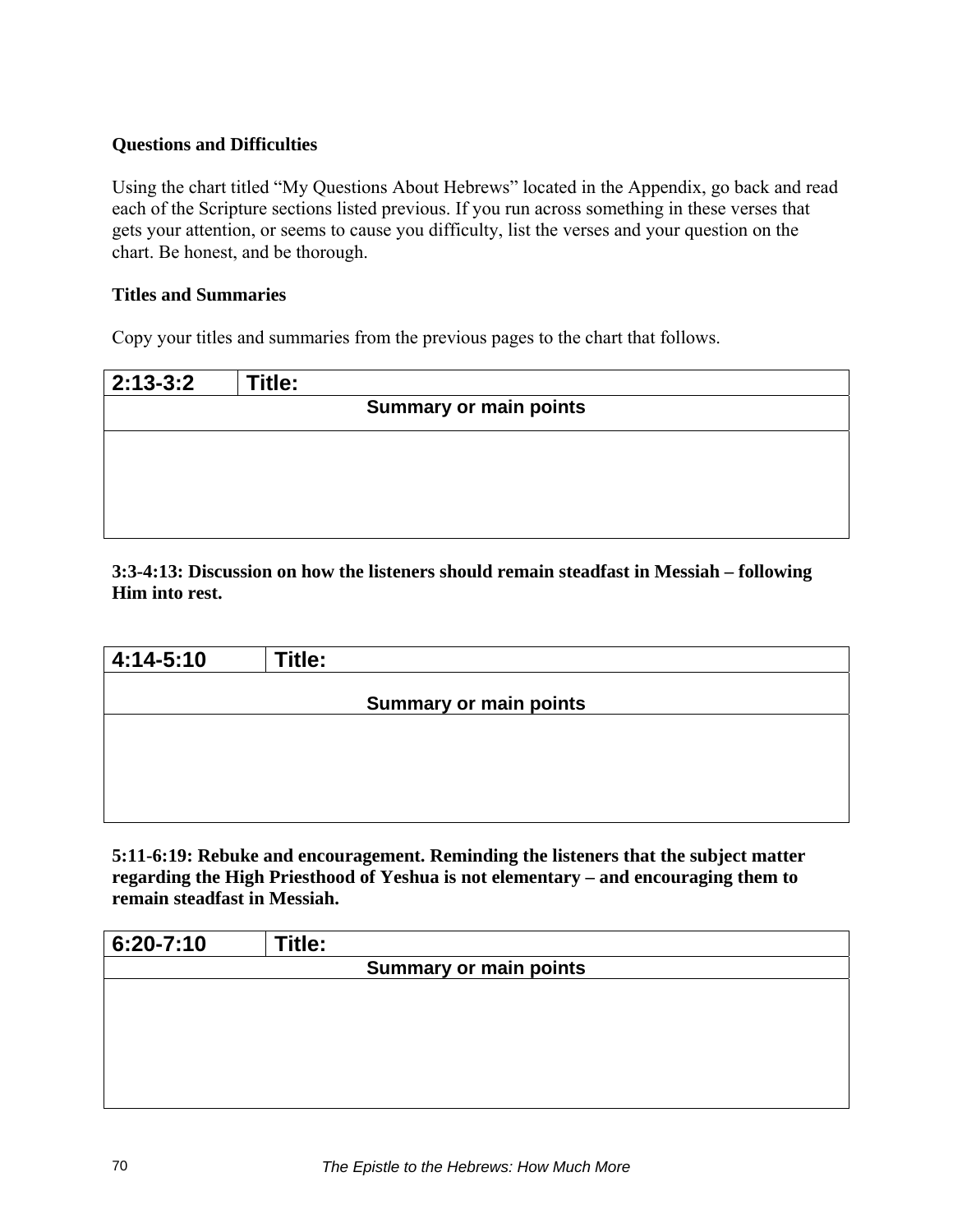| 7:11-7:25    | Title:                        |  |
|--------------|-------------------------------|--|
|              | <b>Summary or main points</b> |  |
|              |                               |  |
|              |                               |  |
|              |                               |  |
| $7.26 - 8.6$ | TiH <sub>0</sub>              |  |

| 7.ZU-0.U | TILIC. |                               |
|----------|--------|-------------------------------|
|          |        |                               |
|          |        | <b>Summary or main points</b> |
|          |        |                               |
|          |        |                               |
|          |        |                               |
|          |        |                               |
|          |        |                               |
|          |        |                               |
|          |        |                               |
|          |        |                               |

**8:7- 9:14: Detailing the relationship between the Old and the New Covenants, using the Tabernacle imagery as an explanation.** 

| $9:15-9:28$ | Title:                        |  |
|-------------|-------------------------------|--|
|             | <b>Summary or main points</b> |  |
|             |                               |  |
|             |                               |  |
|             |                               |  |
|             |                               |  |

**10:1-10: A comparison between the sacrifices of the earthly Tabernacle and the sacrifice of Yeshua.** 

| $10:11-10:23$   Title: |                               |
|------------------------|-------------------------------|
|                        | <b>Summary or main points</b> |
|                        |                               |
|                        |                               |
|                        |                               |
|                        |                               |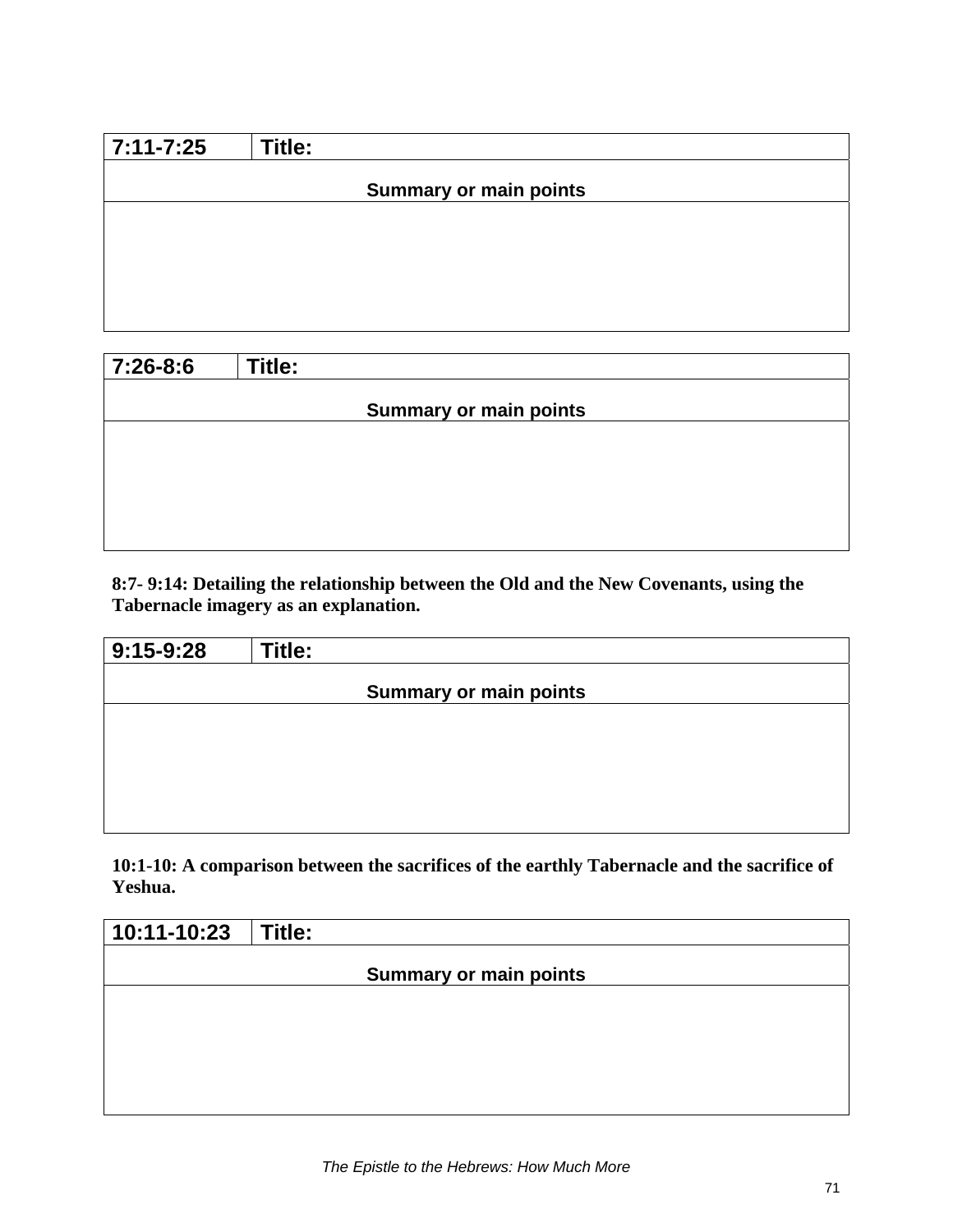## **Conclusion**

Based upon what you have observed so far, do you need a High Priest? Why?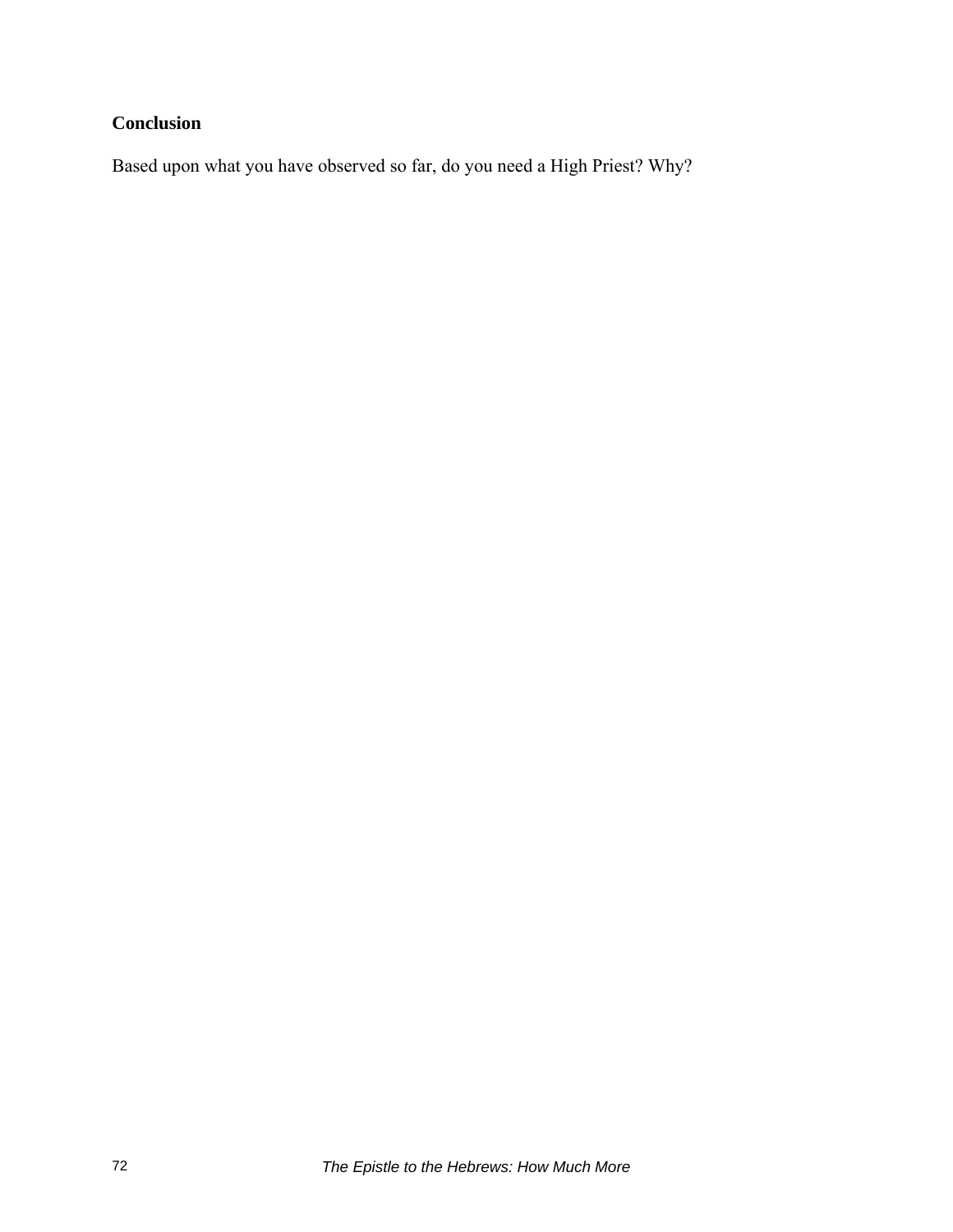## **Lesson Twelve**

### **We need a Priest**

In this lesson we will continue to focus upon the topic of priests, and the High Priesthood of Messiah.

The first thing you need to know about priests, is that the Tabernacle does not exist for them. Instead, the priests exist for the Tabernacle. So much confusion over the priesthood, and the High Priesthood of Messiah comes from misunderstanding the purpose of the Tabernacle and Temple – and misunderstanding of the purpose of priests and how they relate to the Tabernacle. To better understand the High Priesthood of Yeshua, we need to look into the Tabernacle and its priests.

## **A Problem with the Tabernacle**

In Lesson Nine we looked at the time when Moses and the Children of Israel first erected the Tabernacle after making it according the pattern that God showed Moses on the Mountain. It is recorded this way:

Thus Moses did; according to all that the LORD had commanded him, so he did. And it came to pass in the first month of the second year, on the first *day* of the month, *that* the tabernacle was raised up. So Moses raised up the tabernacle, fastened its sockets, set up its boards, put in its bars, and raised up its pillars. And he spread out the tent over the tabernacle and put the covering of the tent on top of it, as the LORD had commanded Moses. He took the Testimony and put *it* into the ark, inserted the poles through the rings of the ark, and put the mercy seat on top of the ark. And he brought the ark into the tabernacle, hung up the veil of the covering, and partitioned off the ark of the Testimony, as the LORD had commanded Moses.

He put the table in the tabernacle of meeting, on the north side of the tabernacle, outside the veil; and he set the bread in order upon it before the LORD, as the LORD had commanded Moses. He put the lampstand in the tabernacle of meeting, across from the table, on the south side of the tabernacle; and he lit the lamps before the LORD, as the LORD had commanded Moses. He put the gold altar in the tabernacle of meeting in front of the veil; and he burned sweet incense on it, as the LORD had commanded Moses. He hung up the screen *at* the door of the tabernacle. And he put the altar of burnt offering *before* the door of the tabernacle of the tent of meeting, and offered upon it the burnt offering and the grain offering, as the LORD had commanded Moses. He set the laver between the tabernacle of meeting and the altar, and put water there for washing; and Moses, Aaron, and his sons would wash their hands and their feet *with water* from it. Whenever they went into the tabernacle of meeting, and when they came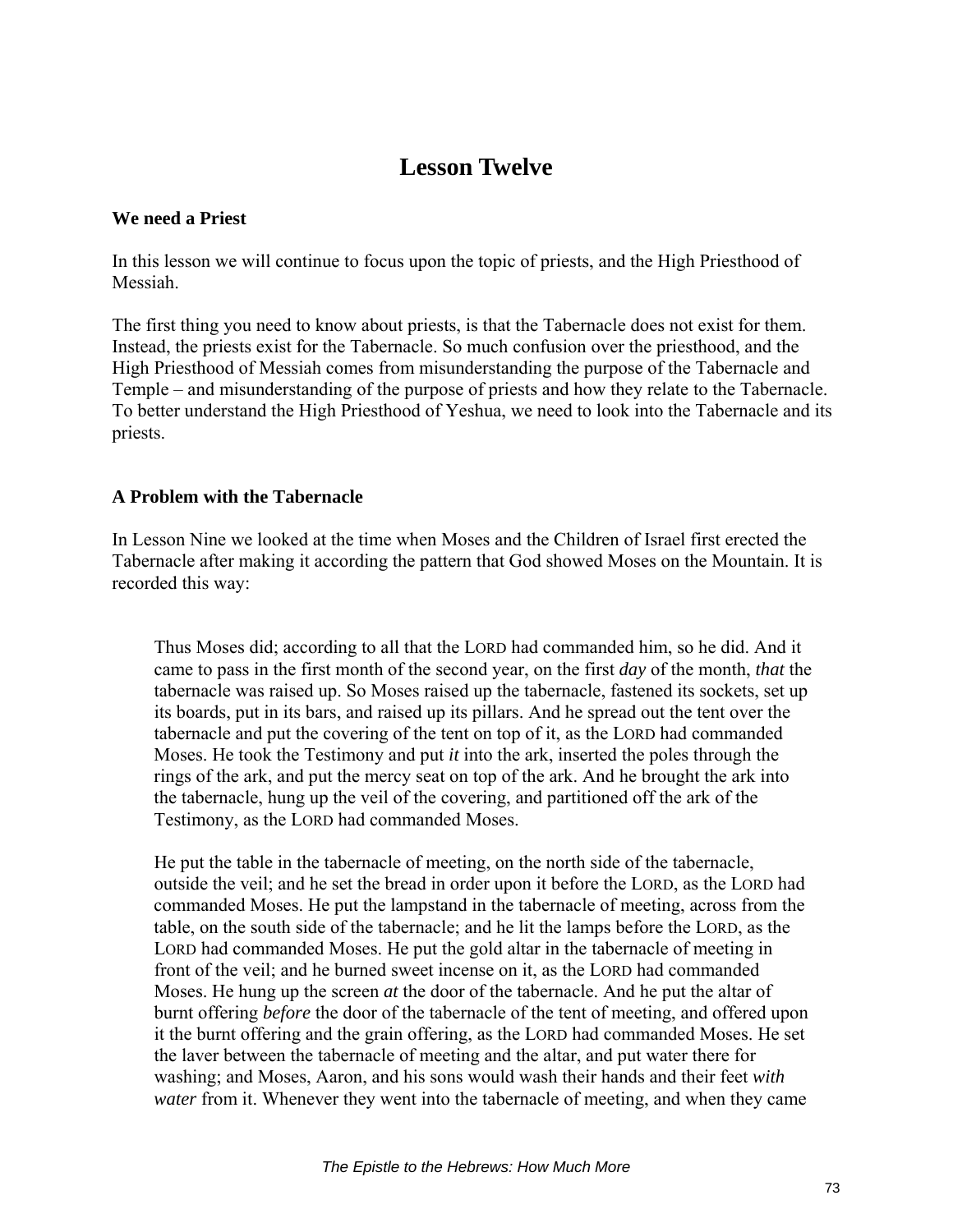near the altar, they washed, as the LORD had commanded Moses. And he raised up the court all around the tabernacle and the altar, and hung up the screen of the court gate. So Moses finished the work.

Then the cloud covered the tabernacle of meeting, and the glory of the LORD filled the tabernacle. Exodus 40:16-34

Do you remember the reason that the Tabernacle (and later the Temple) was to be constructed? It was never intended to be a *dwelling place* for the Almighty. It was created for a purpose though. Here it is again:

And let them make Me a sanctuary, that **I may dwell among them** [*b'tokham* = *in the middle of them*]. According to all that I show you, *that is,* the pattern of the tabernacle and the pattern of all its furnishings, just so you shall make *it.* 

Exodus  $25.8-9$ 

As we saw in our study in the book of Acts, Stephen correctly pointed out that the Tabernacle and the Temple were never to be the *dwelling place* of God. Instead, it was to be a means that the Holy, Infinite Sovereign of the Universe could *dwell among men*. It was to be a place set aside as holy, with every increasing levels of holiness the closer you were to the Holy of Holies.

So, did it work? Did the Tabernacle provide an effective *portal* for God to dwell in the presence of men? Could the Tabernacle alone provide a way for the Infinite God to be among men without them being consumed? Our hint is in this verse:

Then the cloud covered the tabernacle of meeting, and the glory of the LORD filled the tabernacle.

Exodus  $40.34$ 

But this is where a problem is revealed. Not a problem with the Tabernacle. We are told that Moses followed the plan perfectly. No, the problem was that the Tabernacle alone could not provide that link for God to dwell among men. Here is how the next verse tells us about that fact:

And Moses was not able to enter the tabernacle of meeting, because the cloud rested above it, and the glory of the LORD filled the tabernacle.

Exodus 40:35

Does that sound familiar?

Now Mount Sinai *was* completely in smoke, because the LORD descended upon it in fire. Its smoke ascended like the smoke of a furnace, and the whole mountain quaked greatly.

Exodus 19:18

There is a connection between Sinai and the Tabernacle. There is something here that we were intended to understand. Let's look a bit deeper into it.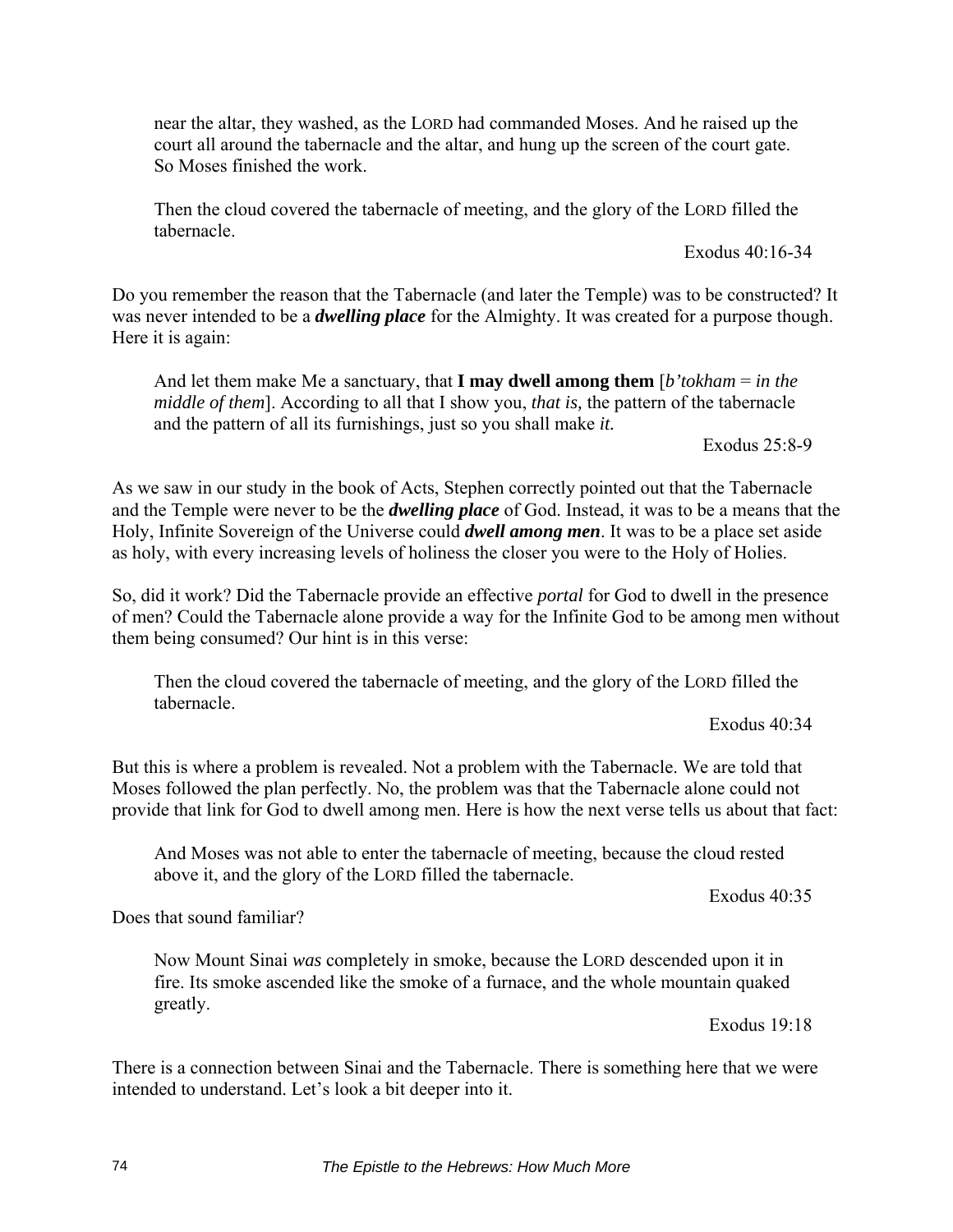Read Exodus 19:1-25 and comment on what you see in the relationship between Mount Sinai and the Tabernacle. Comment specifically regarding any mention of priests, and who they might be - and any 'problems' regarding the approaching to God by men.

The book of Exodus ends with the 'problem' where Moses himself cannot enter the Tabernacle because of the manifest Presence of God. Immediately, in the book of Leviticus, we are given the reason why.

Although the Tabernacle fits the pattern shown, and all the articles are successfully declared holy; men cannot enter it to commune with God because they are not sanctified and clean. And so, the offerings – they are needed to sanctify and clean people so that they can meet with God in the Tabernacle and Temple. Without priests, you cannot have offerings. What was lacking was offerings – and without priestly mediators, you cannot have offerings.

## **Saved, Temporal and Eternal**

Are priests, offerings, and the Tabernacle about getting people 'saved'? It depends upon what you mean by the word 'saved'. Remember, the purpose of the Tabernacle was to provide a way for the infinitely Holy One of Israel, blessed be He, **to dwell among us**. You may have a theological background that uses the words 'saved' and 'salvation' exclusively in an eternal sense. Although the importance of the eternal perspective **cannot** be understated, it is important to understand that these words have significant meaning in a temporal sense as well. Certainly with the Tabernacle and offerings they do, albeit indirectly. Let's consider that.

In understanding the significance of the earthly Tabernacle and Temple it is important to understand the concept of temporal 'salvation' – as odd as that may sound.

The place to start is in fact the name of Messiah Himself. *Yeshua*. It simply means "salvation". The root is *yasha* [  $\mathbf{W}$   $\mathbf{V}$ ]. In simple pictographic understanding, it points to the Almighty, showing "the Hand that Protects, also Sees, or is Provided".

The first usage of this Hebrew word is found in Exodus. Read the first usages of this word and comment on what someone is being 'saved' from:

Exodus 2:17 ( $KJV = "helped"$ ):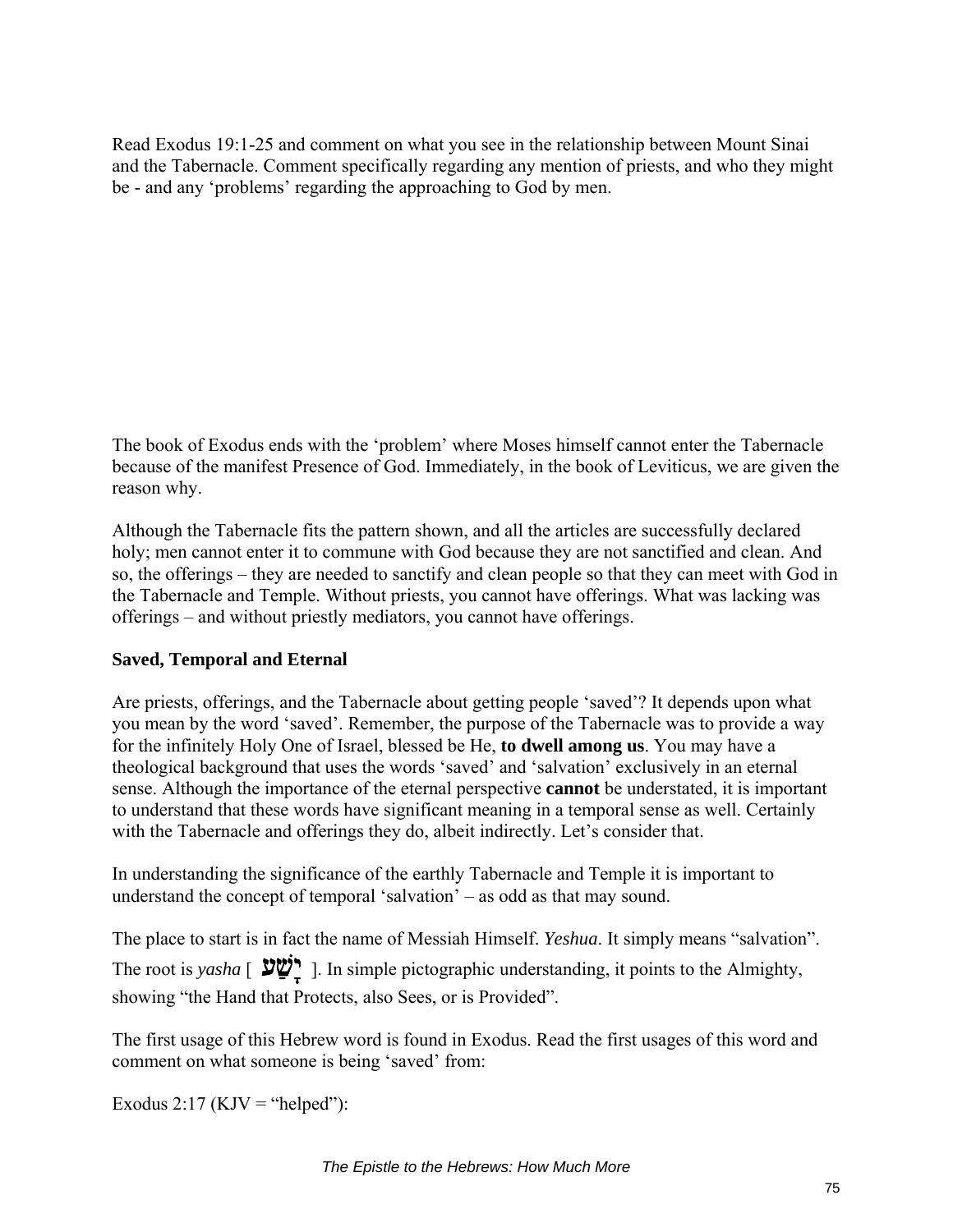Exodus 14:30:

Numbers 10:9:

Deuteronomy 20:4:

Deuteronomy 28:29 (read 28:15 for context):

Deuteronomy 33:29:

The Psalms use this word frequently. Comment on Psalms 3:7:

Read and comment on the usage of the word *yeshuah* [salvation]:

Genesis 49:18:

Exodus 14:13:

Exodus 15:2:

Deuteronomy 32:15: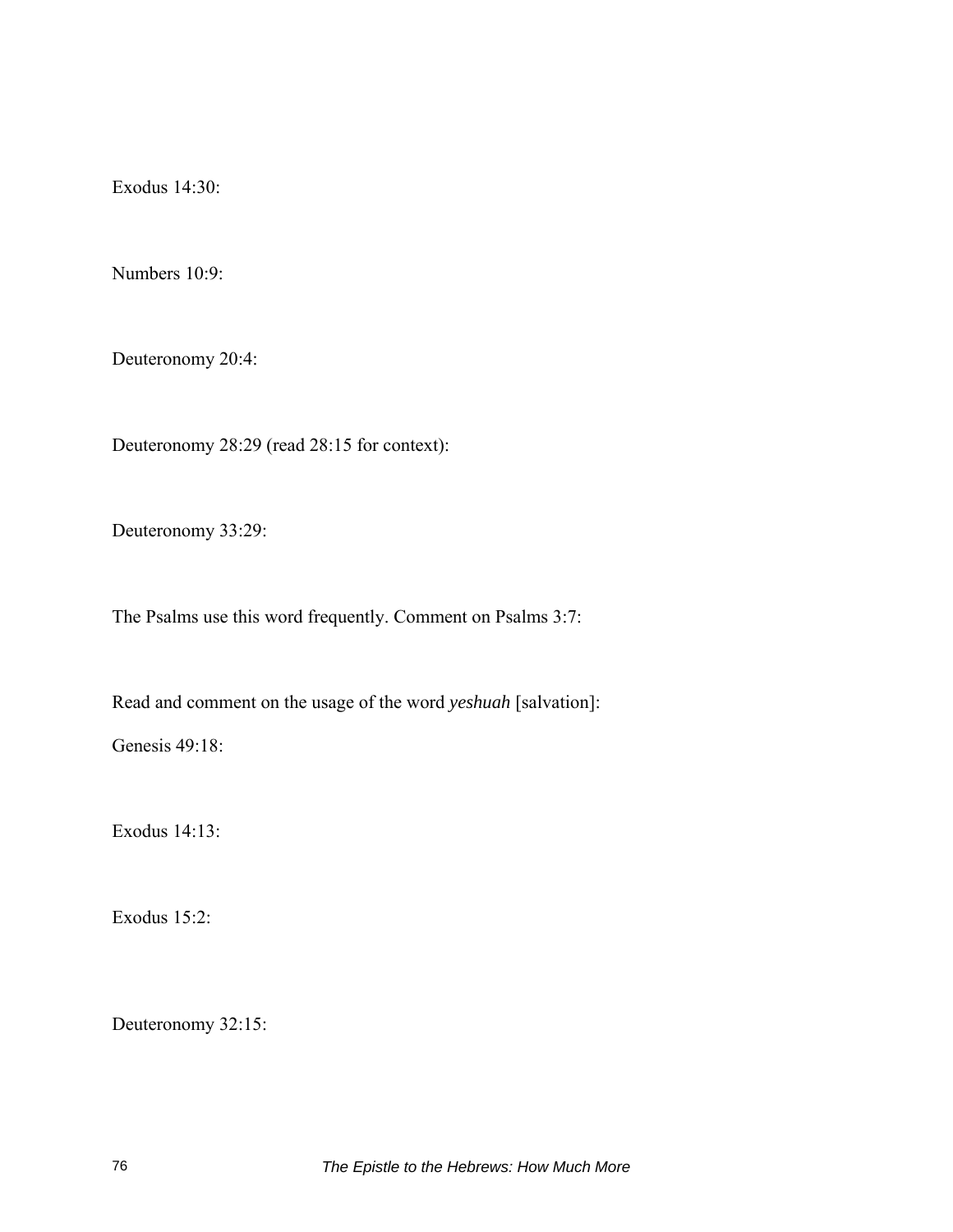Psalms 3:2, 8:

Based on these few references, what is the predominate idea behind 'save' or 'salvation'? Was it temporal, or eternal for the most part?

Why would a people want a holy God to *dwell among them*? One reason is tied up in the exodus from Egypt and that 'salvation'. With that in mind, comment on one relationship between temporal 'salvation' and the Tabernacle. Read Exodus 3:18; 6:6-7 first to get an idea where to start.

There is certainly an eternal element to the idea of 'salvation' – but to better understand that, we need to start with the temporal. As you will see, these verses point to something first temporal, and then eternal. These are the four 'I wills' of the Passover Seder:

Therefore say to the children of Israel: 'I am the LORD; **I will** bring you out from under the burdens of the Egyptians, **I wil**l rescue you from their bondage, and **I will redeem** you with an outstretched arm and with great judgments. **I will** take you as My people, and I will be your God. Then you shall know that I am the LORD your God who brings you out from under the burdens of the Egyptians.

Exodus 6:6-7

### **Conclusion**

We will spend some time in the next lesson looking at the specifics of the Levitical priesthood, and the offerings in a later lesson. This will be helpful when we focus on the specifics of chapters five through ten. For now, summarize what you learned today about the Tabernacle, its purpose, and what you know so far about the reason why the Tabernacle by itself could not fulfill its purpose: a means for God to dwell among men.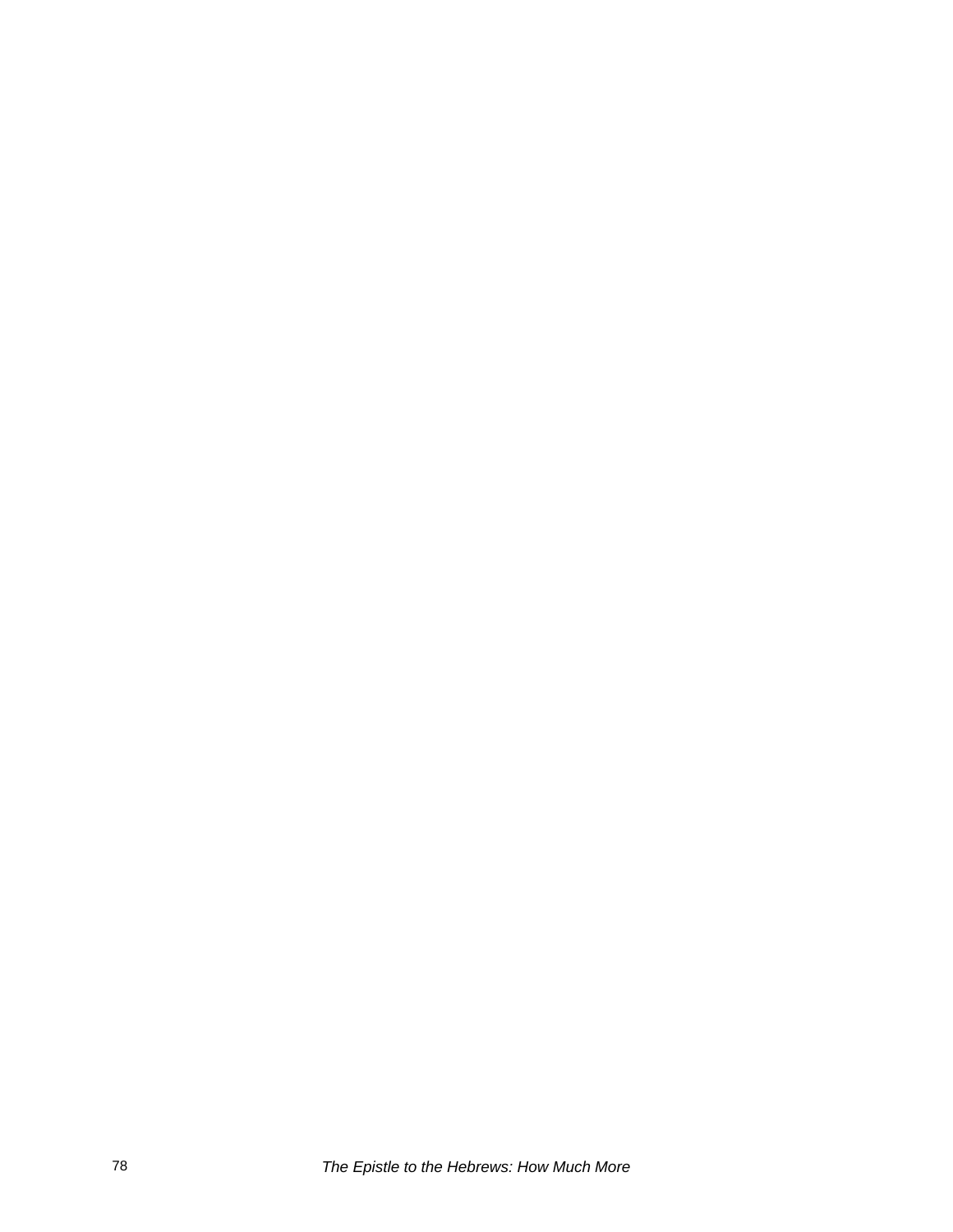## **Lesson Thirteen**

## **Priests, High Priest, and Yeshua**

We reviewed in the last lesson the Tabernacle existed so that God could dwell among and in His people. Moses built it correctly and exactly like God told him to. It was sanctified and dedicated correctly – and the result was that God's abiding Presence filled it – but that very Presence drove Moses from it. We saw that even though God was in the midst of the people, they could not approach Him physically. They need physical cleansing and physical sanctifying. The book of Leviticus begins with an introduction to the five major types of sacrifice that permitted God's people to physically enter the Tabernacle for communing with God.

Moses and Aaron were of the tribe of Levi. Read Genesis 29:31-34 and comment on why Leah named her fourth son "Levi". What does "Levi" mean?

## **Replacing Levitical Priests?**

Why are some theologians in a hurry to *replace* the 'Levitical' priesthood with the High Priesthood of Yeshua? It is because their mistaken understanding that the entire 'Levitical' system has been *replaced* by something new. They have arrived at their conclusion in large part because of their interpretation of the Epistle to the Hebrews. If they had read Hebrews not as Platonists, but as First Century Hebrew believers, they would have come to exactly the opposite opinion. It is right there in the verses above – but they were distracted and delighted with the Platonic implications of the word 'shadows' and missed the point. Let's look at the first phrase of verse 4.

For if He [Messiah] were on earth, **He would not be a priest**, since there **are** priests who offer the gifts according to the Torah...

If this 'new' system has replaced the 'old' system, why exactly would Messiah Yeshua *not* be a priest if He were on earth? What does being on earth have to do with it?

Let's look at these so-called 'Levitical' priests. Actually, they are the descendants of Aaron, and Pinchas [Phineas], Aaron's grandson.

Read and comment on the following passages regarding the priesthood:

Exodus  $40.12 - 15$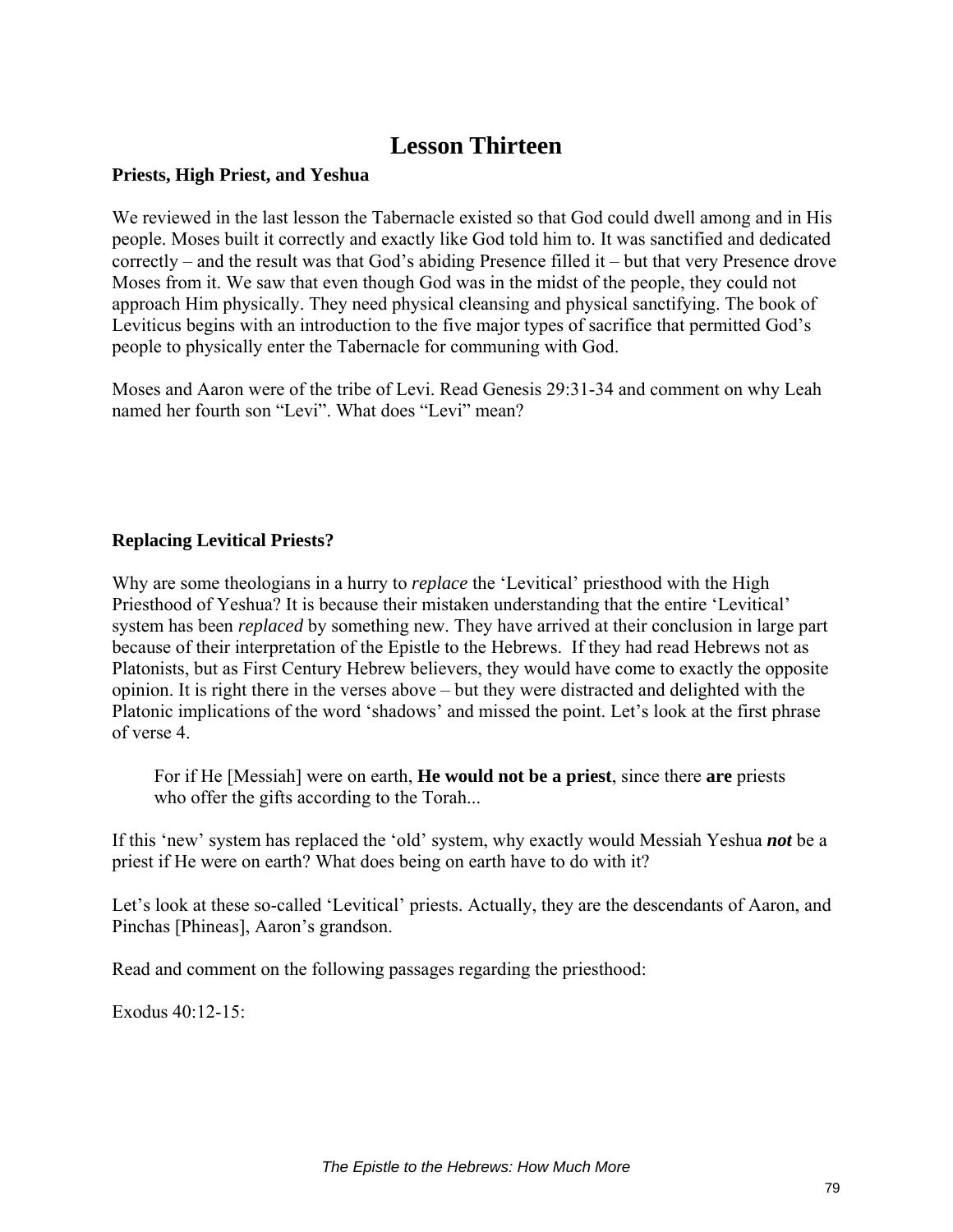Leviticus 24:8-9:

Numbers 25:10-12:

Hebrews 7:13-17:

Is the priesthood of Aaron and Pinchas eternal?

## **Compare and Contrast**

How do the priestly orders of Aaron and Malki-Tzedek compare and contrast in the Epistle to the Hebrews?

Use the chart that follows to compare the two orders. For you convenience, the following table outlines where the two orders are mentioned, compared, or contrasted.

| <b>Reference</b>       | <b>Priestly Older</b>             |  |
|------------------------|-----------------------------------|--|
| $2:13-3:2$             | Yeshua: Malki-Tzedek              |  |
| 4:14-5:10              | Yeshua: Malki-Tzedek, and Aaronic |  |
| $6:20 - 8:6$           | Malki-Tzedek, and Aaronic         |  |
| $9:6-7$ ; 11-12; 25-26 | Aaronic, and Yeshua               |  |
| 10:11-10:23            | Yeshua: Malki-Tzedek, and Aaronic |  |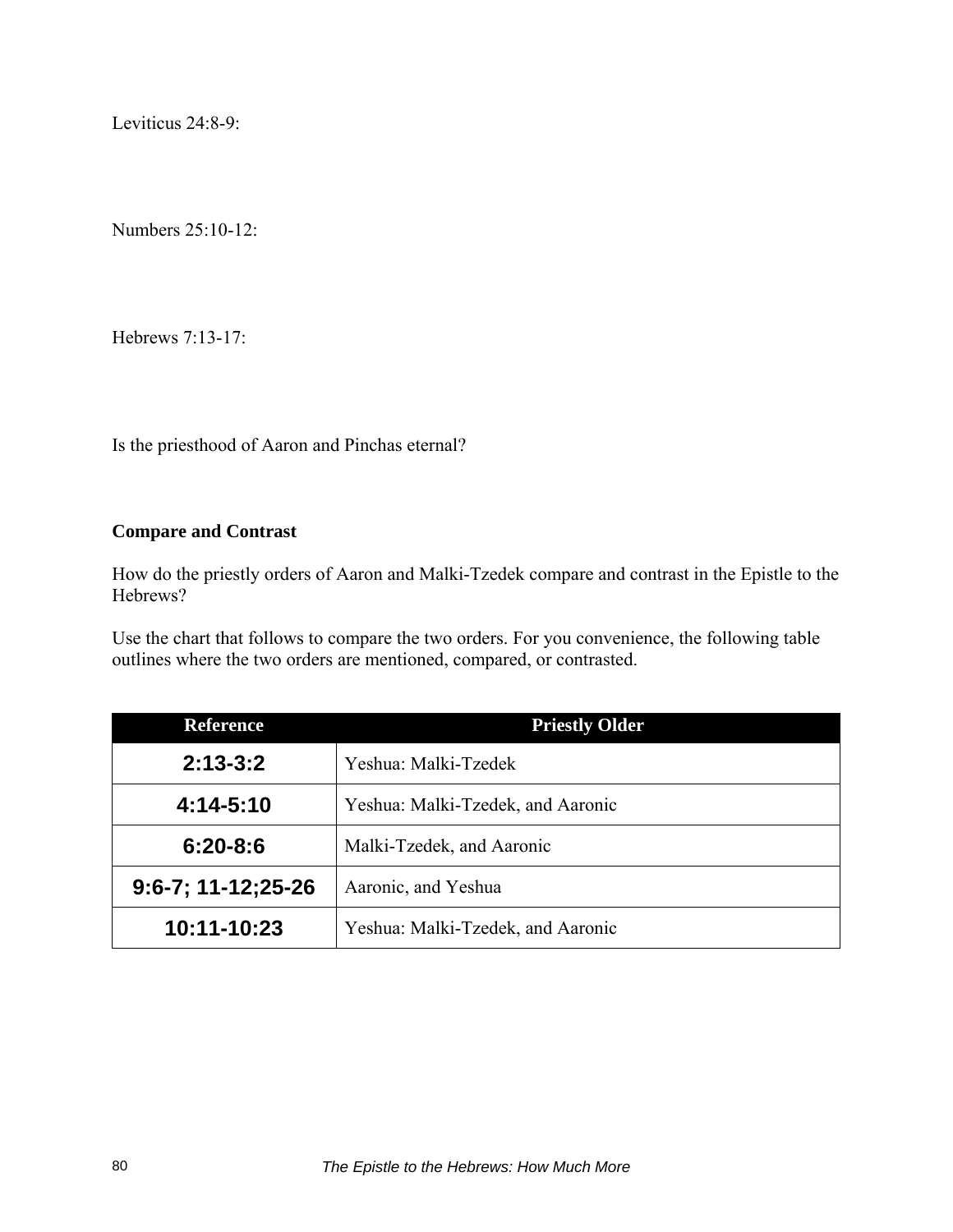| The first entries are filled out for you as examples. |  |  |
|-------------------------------------------------------|--|--|
|-------------------------------------------------------|--|--|

| <b>Priestly Order Verses</b> |           | <b>Contrast</b><br>or Compare | <b>Details</b>                                                                                                  |
|------------------------------|-----------|-------------------------------|-----------------------------------------------------------------------------------------------------------------|
| Both                         | $2:17-18$ | Compare                       | Human, merciful and faithful in things pertaining to<br>God – make propitiation for the sins of the people.     |
| Malki-Tzedek<br>(Yeshua)     | 4:14      | Contrast                      | Passed through the heavens                                                                                      |
| Malki-Tzedek<br>(Yeshua)     | 4:15      | Contrast                      | Without sin.                                                                                                    |
| Both                         | 5:1       | Compare                       | Human, taken from among men, appointed for men<br>in things pertaining to God. To offer gifts and<br>offerings. |
|                              |           |                               |                                                                                                                 |
|                              |           |                               |                                                                                                                 |
|                              |           |                               |                                                                                                                 |
|                              |           |                               |                                                                                                                 |
|                              |           |                               |                                                                                                                 |
|                              |           |                               |                                                                                                                 |
|                              |           |                               |                                                                                                                 |
|                              |           |                               |                                                                                                                 |
|                              |           |                               |                                                                                                                 |
|                              |           |                               |                                                                                                                 |
|                              |           |                               |                                                                                                                 |
|                              |           |                               |                                                                                                                 |
|                              |           |                               |                                                                                                                 |
|                              |           |                               |                                                                                                                 |
|                              |           |                               |                                                                                                                 |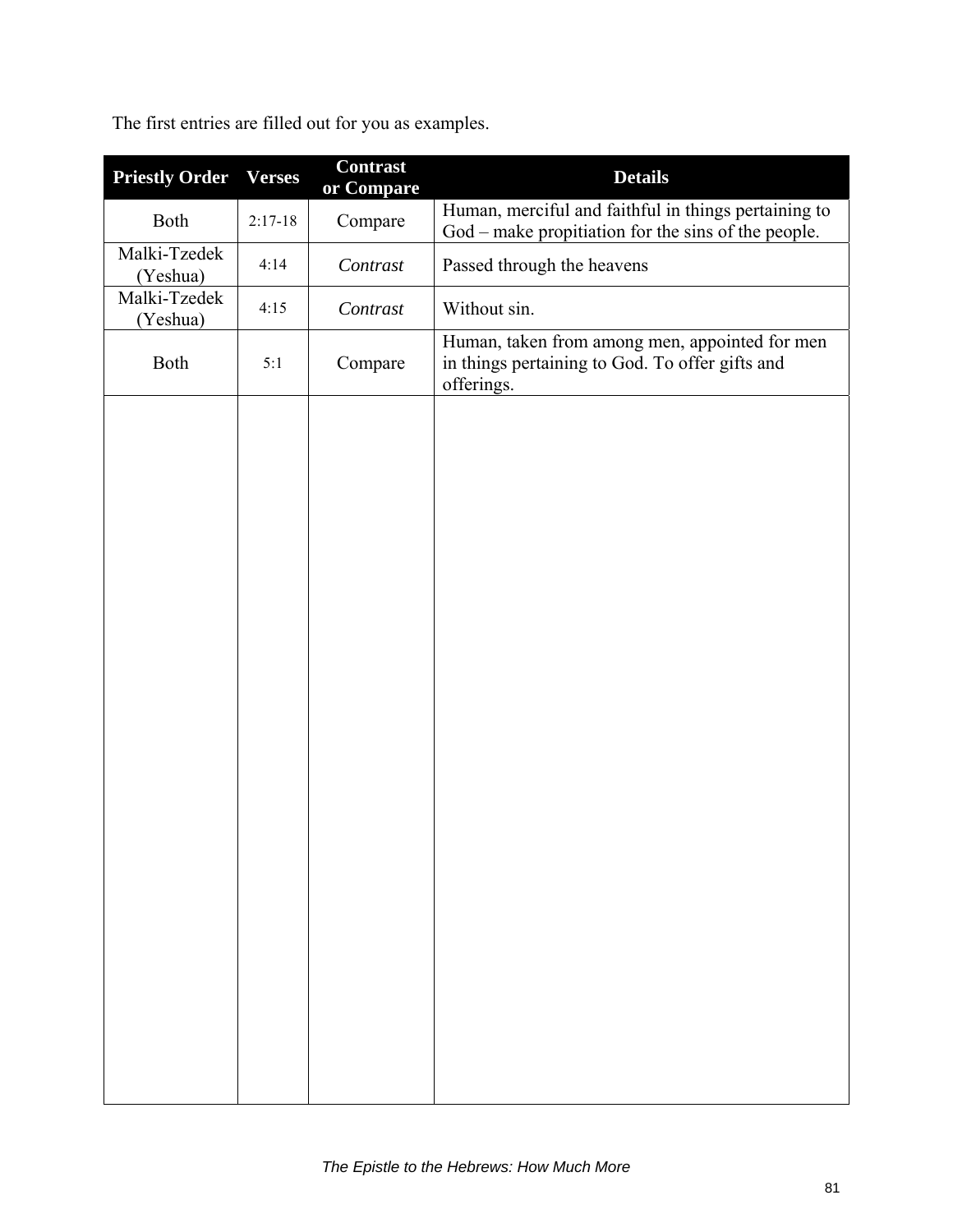| <b>Priestly Order Verses</b> | <b>Contrast</b><br>or Compare | <b>Details</b> |
|------------------------------|-------------------------------|----------------|
|                              |                               |                |
|                              |                               |                |
|                              |                               |                |
|                              |                               |                |
|                              |                               |                |
|                              |                               |                |
|                              |                               |                |
|                              |                               |                |
|                              |                               |                |
|                              |                               |                |
|                              |                               |                |
|                              |                               |                |
|                              |                               |                |
|                              |                               |                |
|                              |                               |                |
|                              |                               |                |
|                              |                               |                |
|                              |                               |                |
|                              |                               |                |
|                              |                               |                |
|                              |                               |                |
|                              |                               |                |
|                              |                               |                |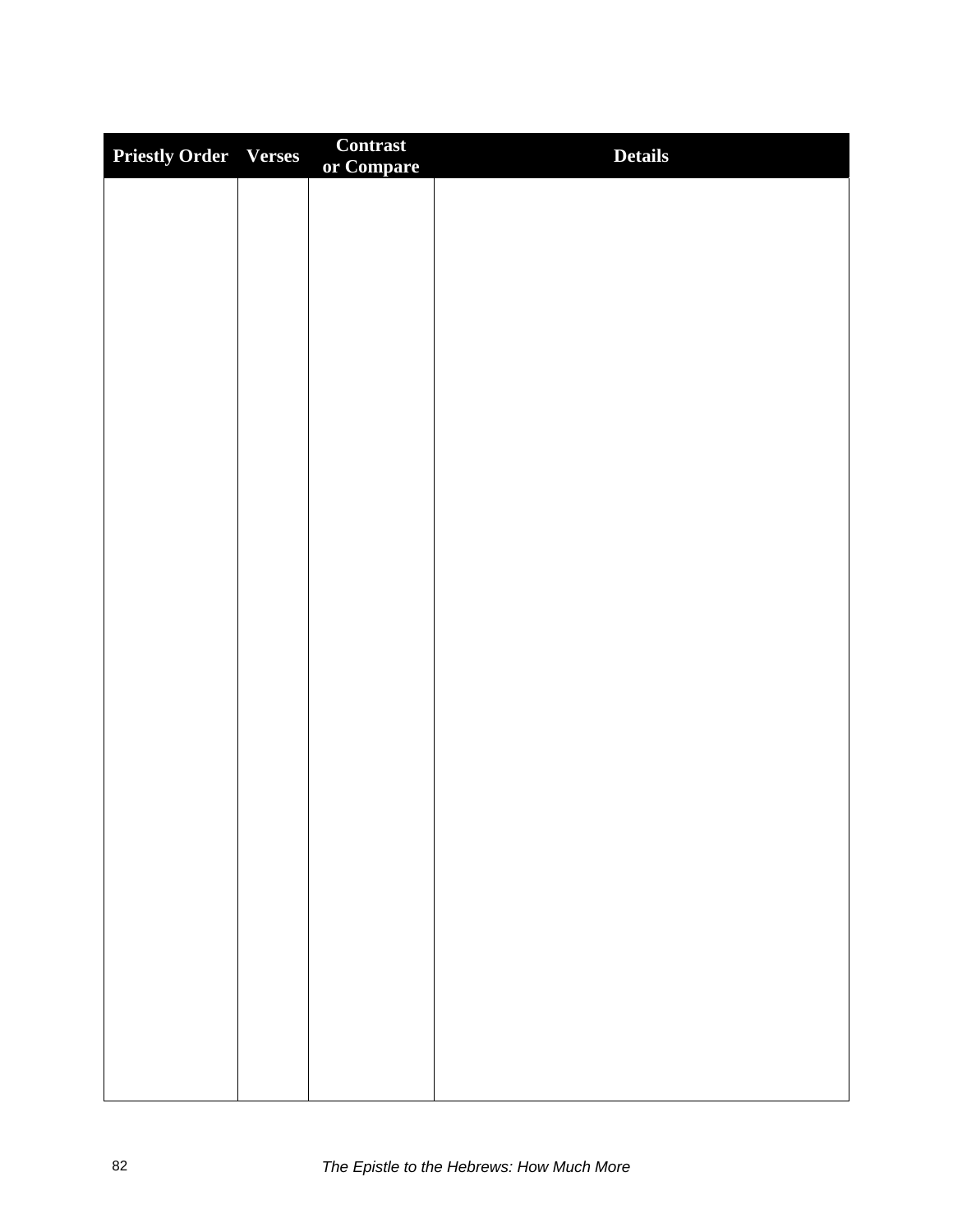Read Hebrews 8:4 and then answer the following questions:

If Yeshua were on earth, would He be the High Priest?

At the time of the writing of this Epistle, were there priests serving, and if so, was that service legitimate and right? Why?

### **Conclusion**

Has the priesthood of Aaron and Pinchas been replaced? The answer seems pretty obvious in Hebrews 7, that they have been replaced – but then in Hebrews 8:4, the writer of the Epistle to the Hebrews says that if Yeshua were on earth He would not be a priest. The writer is giving you amazing insight into the nature of *reality*. Reality is not defined as *only* spiritual as Platonism, and Theistic Platonism suggest. Reality is both physical and spiritual. The 'replacement theology' that appears to permeate the Epistle to the Hebrews is in fact an explanation of how the physical and spiritual work *together* in God's Universe.

Explain how you think the Priesthood of Yeshua and the priesthood of Aaron's line functions in relationship to each other: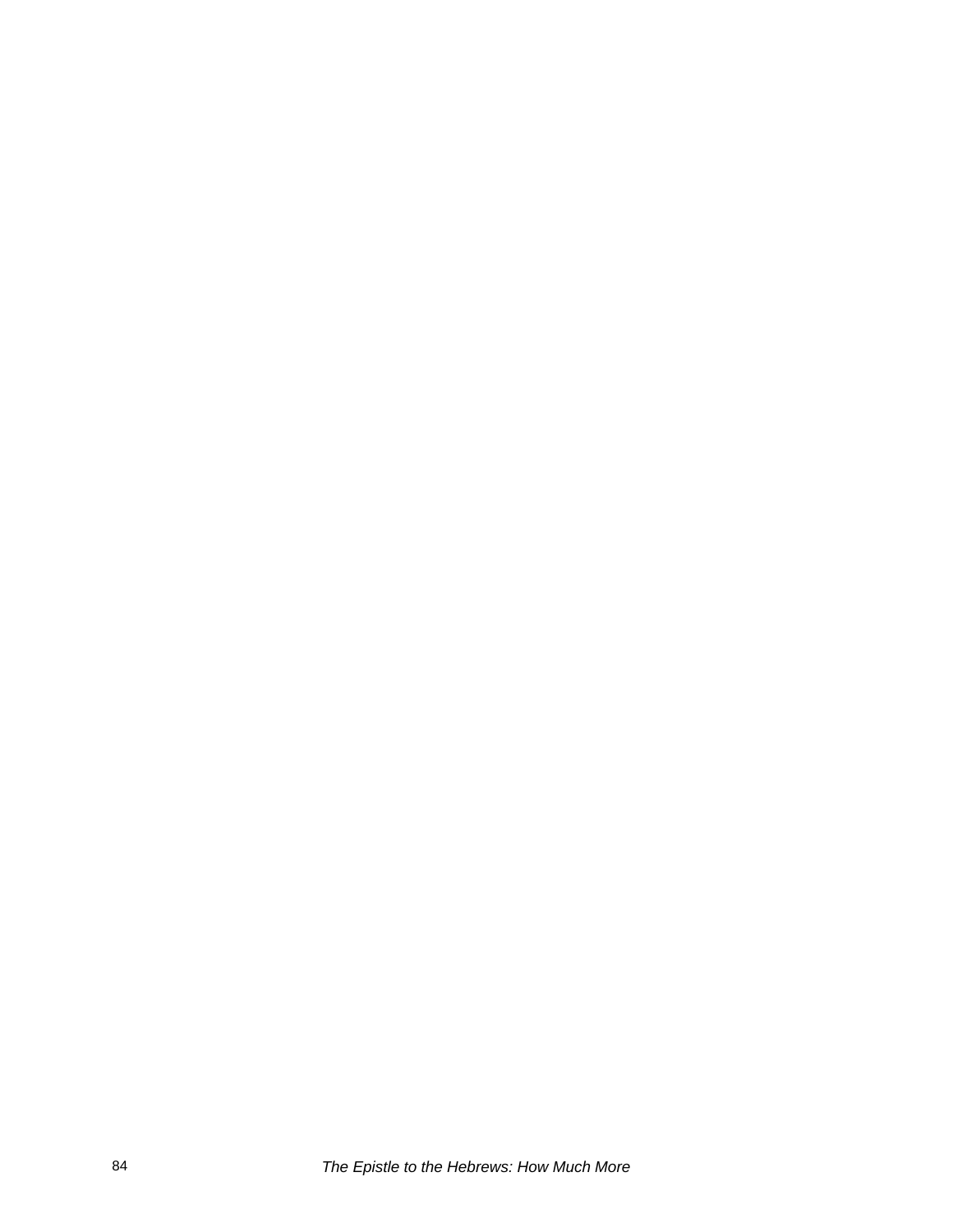## **Lesson Fourteen**

## **In Need of Sacrifices**

We have seen repeatedly that the Tabernacle was erected so that God could dwell among man. We saw that even though it was perfectly constructed, and there was a priesthood designated, neither Moses nor the people could approach God in the Tabernacle. Something else was still needed: sacrifices. Here is how Exodus records the problem:

And he raised up the court all around the tabernacle and the altar, and hung up the screen of the court gate. So Moses finished the work. Then the cloud covered the tabernacle of meeting, and the glory of the Lord filled the tabernacle. And Moses was not able to enter the tabernacle of meeting, because the cloud rested above it, and the glory of the Lord filled the tabernacle.

Exodus  $40.33-35$ 

This is the way that the book of Exodus closes. The book of Leviticus however, opens immediately with the solution to the problem: the sacrifices.

Here is how Leviticus opens:

Now the LORD called to Moses, and spoke to him from the tabernacle of meeting, saying, "Speak to the children of Israel, and say to them: 'When any one of you brings an offering to the LORD, you shall bring your offering of the livestock—of the herd and of the flock.

Leviticus 1:1-2

### **What are Sacrifices?**

Our main problem with sacrifices is that we usually see them through a prism that despises the Tabernacle/Temple system. Most people never ask the questions. For instance, "are all sacrifices sin sacrifices"? As we dig deeper, we will discover the answer to this and other questions.

Let's start with the first mention of sacrifices. Actually, the word used first is *minchah* [offering, gift, grain offering]. Read Genesis 4:1-15 and answer the following questions:

Exactly what was Cain's profession, and what *minchah* [offering] did he bring?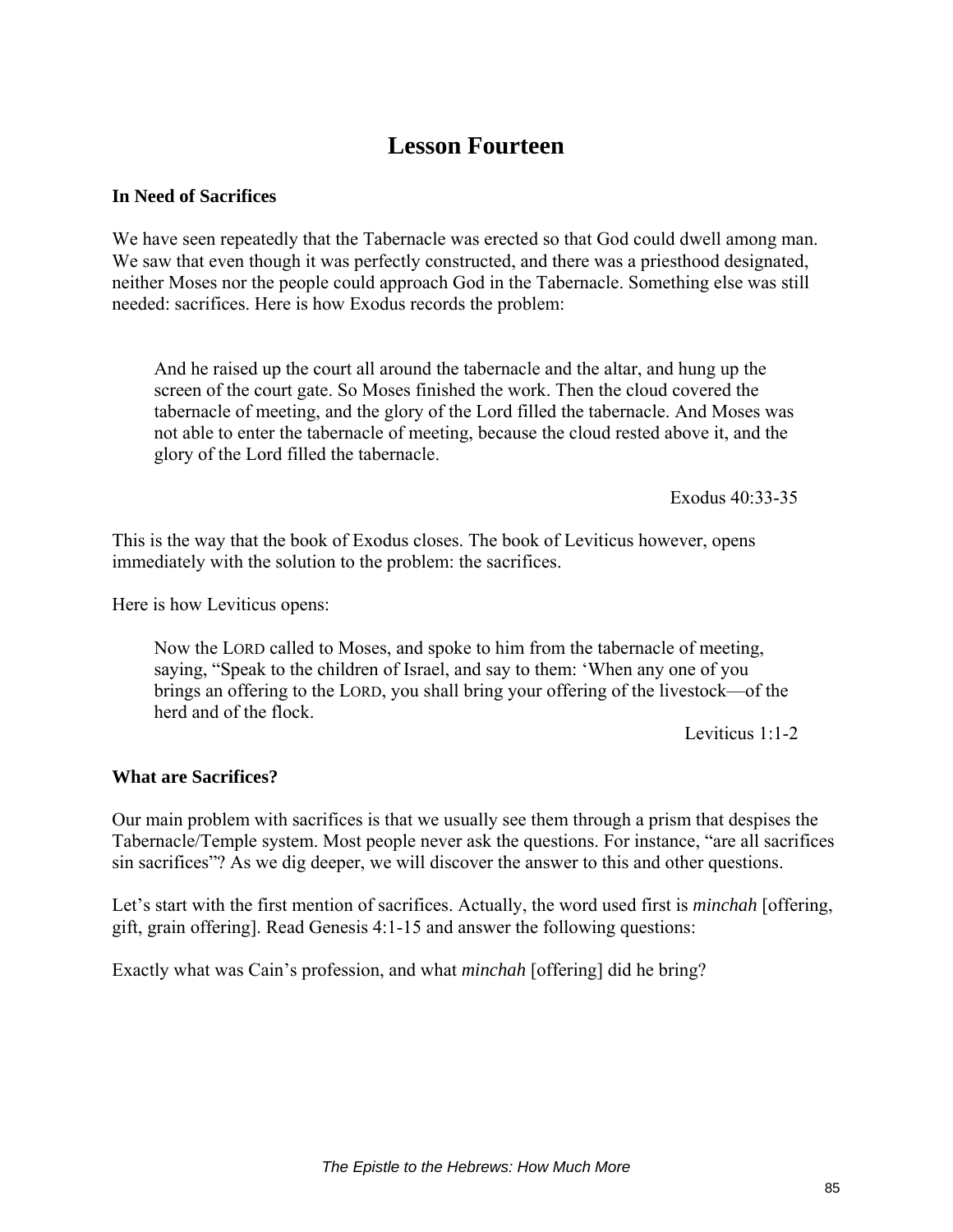Exactly what was Abel's profession, and what *minchah* [offering] did he bring?

Does Scripture tell us why they brought these offerings? Is there an inference?

Setting aside **all previous** perspectives of Cain, and his offering – what was the problem with Cain and/or his offering? Be specific.

What was right about Abel and/or his offering? Be specific.

Read Leviticus 2:1 and then comment on any correlation to the *minchah* of Cain or Abel.

We see numerous offerings in the Books of Genesis, and Exodus but to get an organized look at the sacrificial system we need to spend some time in Leviticus. Let's start by looking a few Hebrew words.

Here is the way most English versions handle the words in Leviticus chapter 1:

| Korban          | Offering                               |
|-----------------|----------------------------------------|
| Olah            | Elevation (KJV, 'burnt')               |
| Kafar           | Atonement                              |
| <b>Shelamim</b> | Peace offering                         |
| Chatat          | Sin offering                           |
| Todah           | Thanksgiving offering                  |
| Minchah         | Grain (KJV, incorrectly calles 'meat') |
| Lavonah         | Frankincense                           |
| Melach          | Salt                                   |
| Chametz.        | Leaven                                 |

As you can see, we are at a tremendous disadvantage in reading an English Bible in deciphering these words, which are usually simply rendered 'offering', or 'burnt offering', or 'sacrifice' etc.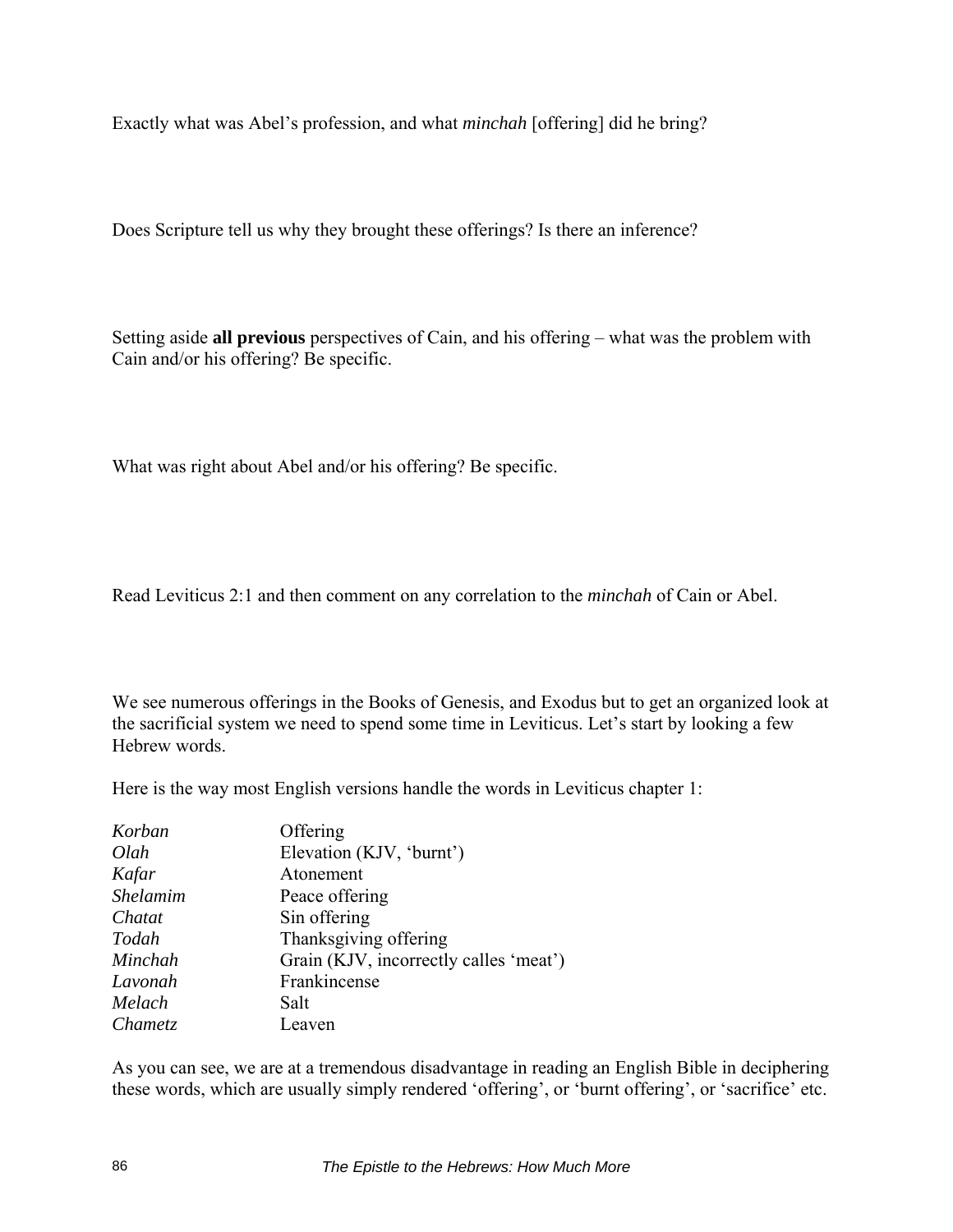## *Korban*

*Korban* is usually translated simply as 'offering' or 'sacrifice'. *Korban*, however is not 'animal sacrifice'. It has nothing to do with appeasing some pagan deity. The idea behind pagan sacrifices was for the offerer to seek some favor from a pagan deity, and then simply to be left alone. The opposite is the case with *korban. Korban* always has to do with drawing near. *Korban* is always about maintaining, or reestablishing close fellowship with the Almighty King of the Universe. You see, *korban* comes from the root verb *karab*, which means literally, 'to draw near'.

### Remember this: *Korban* **= Draw Near**

### **Five Main Types of Korban**

There are five main types of *korban* (personal and communal). We will focus upon these, but also look at some of the others like the *korban chataot* for Yom Kippur.

## *Korban Olah*

One of the most misunderstood words in the English Bible may be this one. *Olah* is usually translated 'burnt' as in 'burnt offering'. While it is true that in most cases the *olah* is consumed on the altar, that is not what the word means. *Olah* comes from the root *alah* [ascend]. The *olah* was an offering that first brought the worshipper near, then figuratively he ascended into the Presence of the Almighty. This *korban* is first detailed in Leviticus 1:3-7.

### *Korban Minchah*

This is a grain offering. There are varying kinds; some with, and some without leaven. Some are consumed by the fire on the Altar, some are consumed by the priests, and some are apportioned. Sometimes *lavonah* [frankincense] is used with the *korban minchah*. *Korban minchah* is first detailed in Leviticus 2. The King James Version unfortunately confuses the entire chapter by using the word 'meat' in place of *minchah*. These are grain offerings in Leviticus 2. Korban Minchah deals directly with the surrender of all of a man's work and labor to the Almighty. The most dramatic difference between *korban olah* and *korban minchah* is that most *korban minchah* is eaten, instead of entirely consumed by the fire on the Altar, as in the case of *korban olah*.

### *Korban Shelamim*

This is sometimes called *zevach*. It is usually translated 'peace offering'. This is the most joyous of all *korbanot* [offerings]. It is a *korban* of celebration. Unlike the *korban olah*, which is consumed by the fire on the Altar, this *korban* is eaten the priests, the offered, and guests. On a personal level, this sacrifice is entirely voluntary.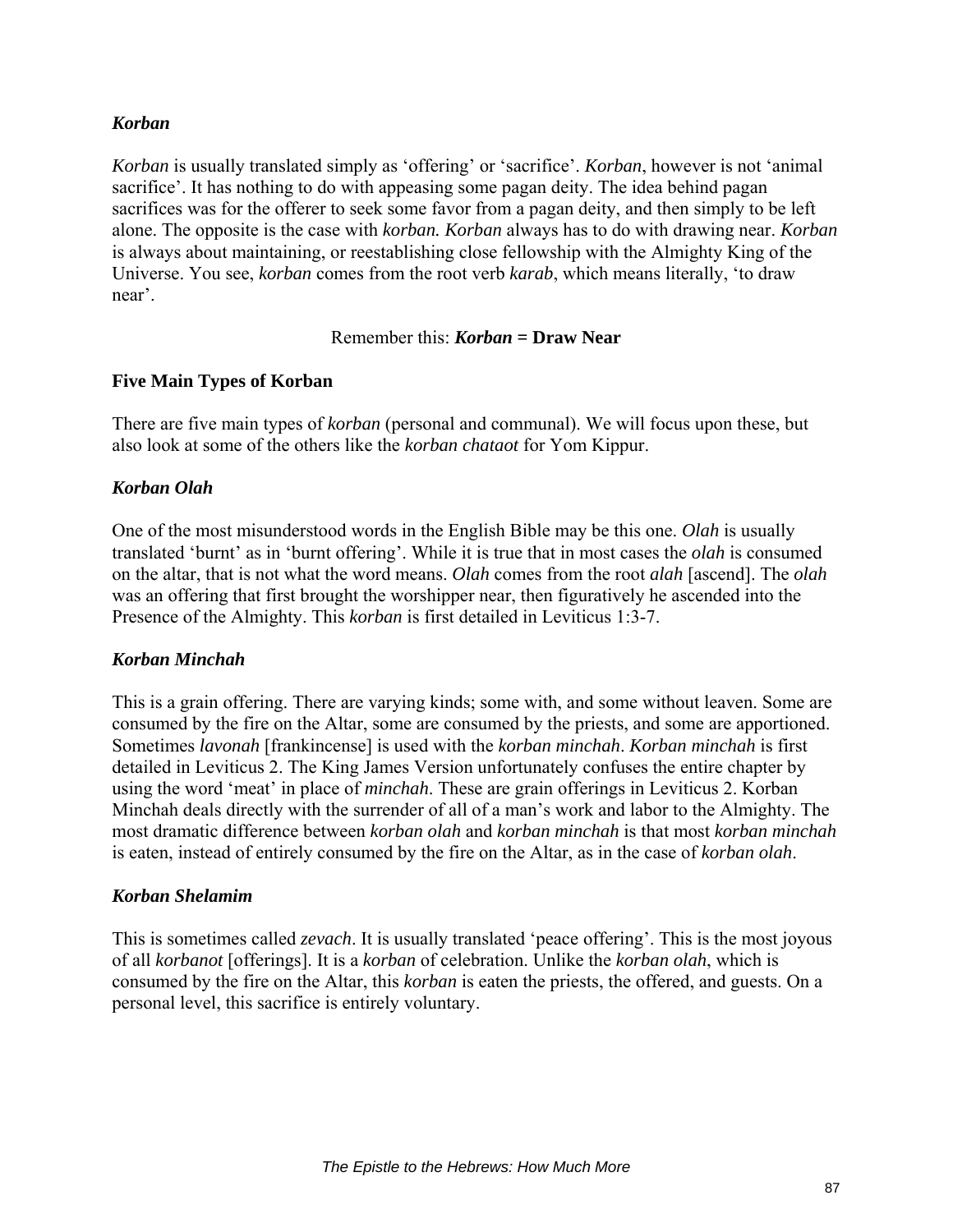## *Korban Chatat*

This is usually translated as 'sin offering'. The *korban chatat* can be personal, or communal in application. There is specific mention of the *korban chatat* in relationship to a priest who sins.

### *Korban Asham*

This is usually translated as 'guilt offering', or 'trespass offering'. *Korban asham* is sin related, like the *korban chatat*, but *asham* is focused upon sins of division, or a failure to maintain God's standards of division. Sins that cause a break down in relationships are where *korban asham* comes in (oaths, gossip, etc.). Failing to separate oneself from the things that God says are not to be in His presence is another place that *korban asham* applies.

### **Examining the Main Types of** *Korban*

Remember, when you hear 'offering' think '*korban*' – and when you think '*korban*' think 'to draw near'. Remember, *korban* can be communal or individual. The idea of a personal sacrifice seems familiar to most of us, the communal sacrifice on the other hand is quite foreign. It is something that oddly enough most people never even consider. So let's consider that for a moment. As best you can, answer these questions:

Why is the Passover Lamb sacrifice a personal one, unrelated to  $sin - but$  there are communal sin and guilt sacrifices?

Did an Israelite living in the Tabernacle or Temple periods gain and lose their eternal salvation on the basis of communal or individual sacrifices?

The Yom Kippur [Day of Atonement] *korbanot chataot* [sin offerings] were the ultimate communal offerings. They were offeried each year on that day only. If the Yom Kippur *korbanot chataot* were not offered, did the people 'lose their eternal salvation'?

You may not see where we are going with all of this, so let me say it plainly. Do you think the *korbanot* [offerings] were to gain eternal forgiveness of sin, and thereby gain eternal salvation?

If you answered 'no' to the above question, then the next question must be... "Then what was all this stuff for... what purpose did it serve?" Now that, is a question that sadly has not been asked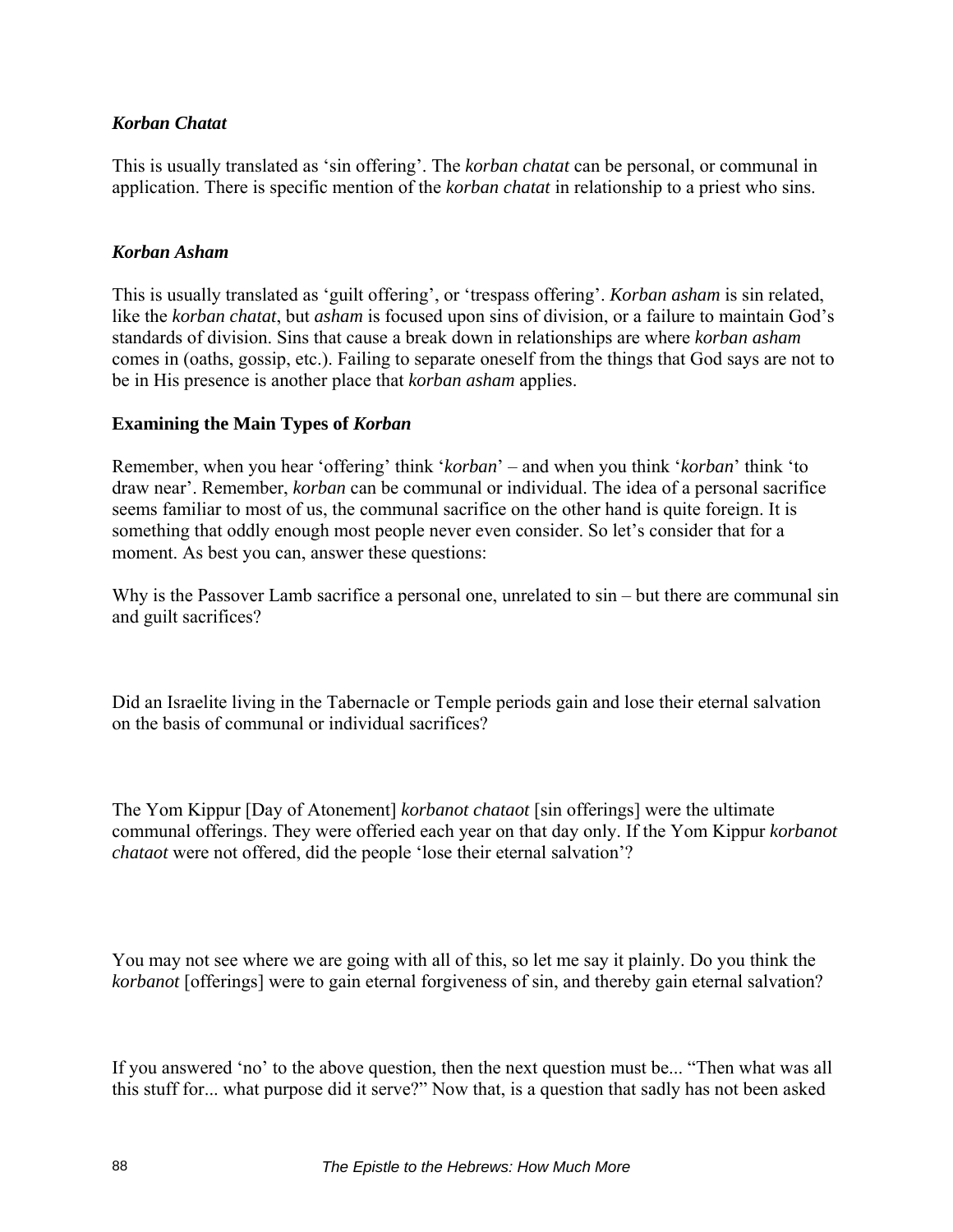enough, and is rarely answered satisfactorily. Beloved, the key to understanding *korban*, is that it is not a failed experiment by God. *It works*. Let's look at that. Read and comment on the following passages:

Leviticus 4:20:

Leviticus 5:10:

Leviticus 6:6-7:

Leviticus 19:22:

Leviticus 17:11:

Now read Hebrews 10:4 and Hebrews 10:11 and comment on how they relate to the passages you just read in Leviticus. Did God change His mind?

**No**, God did not change His mind. His ways have **not** changed. Some commentators have actually taken these and similar **apparent** contradictions to indicate that it was a sin on the part of righteous men and women to literally participate in the *korbanot* of the Torah. In that, they have done what HaShem warned against.

Woe to those who call evil good, and good evil; who put darkness for light, and light for darkness; who put bitter for sweet, and sweet for bitter!

Isaiah 5:20

Clearly, to best understand what Hebrews is speaking about we need to better understand the topic. Our preconceived ideas may have blinded us to what is going on in these passages.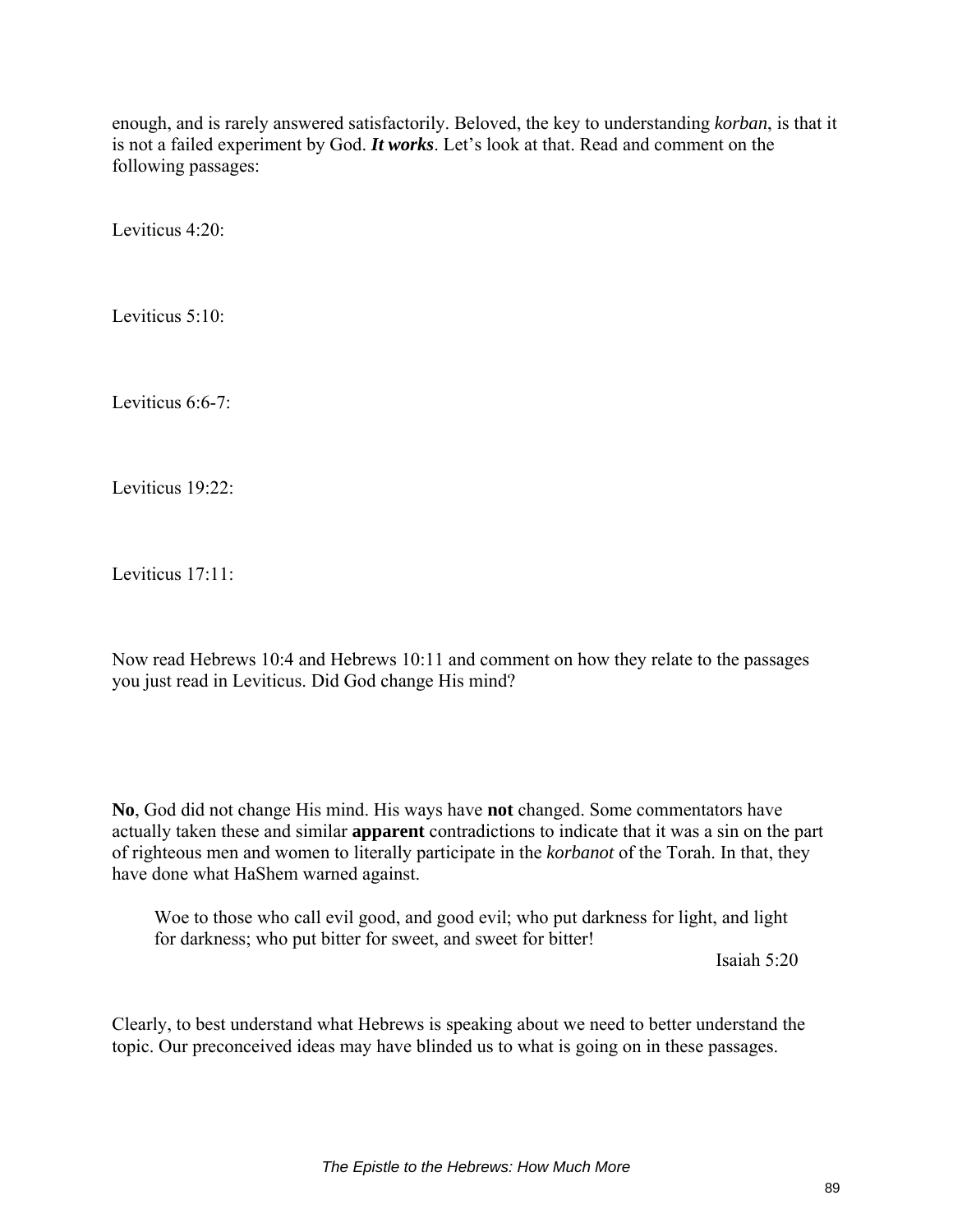Complete the following chart that details the five major *korbanot* [offerings]. If you get stumped on finding the answer to something, you can consult the tables in the Appendix on the various offerings, but please try to use Scripture to fill out the chart for yourself first.

| <b>Main Types of Korban</b>   |                        |                |            |                 |        |  |  |
|-------------------------------|------------------------|----------------|------------|-----------------|--------|--|--|
| <b>Type</b>                   | Reference              | <b>Purpose</b> | Voluntary? | Sin<br>Related? | Eaten? |  |  |
| Korban<br>Olah<br>[Elevation] | Leviticus 1            |                |            |                 |        |  |  |
| Korban<br>Minchah<br>[Grain]  | Leviticus <sub>2</sub> |                |            |                 |        |  |  |
| Korban<br>Shelamim<br>[Peace] | Leviticus 3            |                |            |                 |        |  |  |
| Korban<br>Chatat<br>[Sin]     | Leviticus 4            |                |            |                 |        |  |  |
| Korban<br>Asham<br>[Guilt]    | Leviticus 5            |                |            |                 |        |  |  |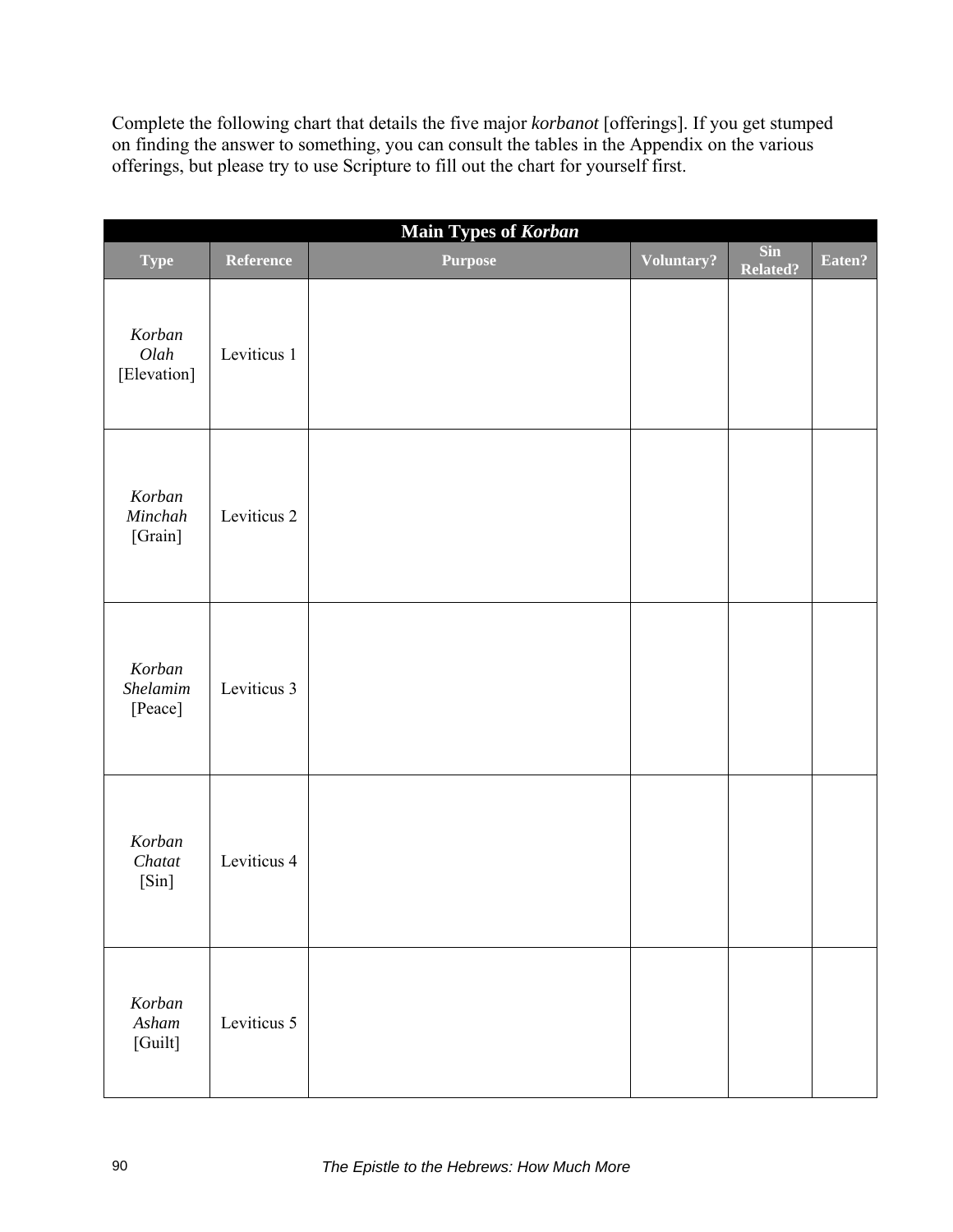As we have seen, *korban* can be individual or communal. The chart references were to individual *korban*. Why would any *korban* be voluntary?

## **Extra Reading**

Study the Offering Charts located in the Appendix. You will see that our study in this lesson has barely scratched the surface regarding *korban*.

## **Conclusion**

Read Hebrews 10:3-11 and write your opinion how it is possible that Leviticus chapters 1-5 are in the same Bible as this passage. In your opinion, address the question, "Does God change His mind?"

Hebrews 10:3-4 gives us a frame of reference often missed in commentators' views of the Epistle to the Hebrews.

But in those sacrifices there is yearly reminder of sins. For it is impossible that the blood of bulls and goats should take away sins.

Hebrews 10:3-4

The mention of "bulls and goats" points to a major *korban* that we did not study in this lesson. The *korbanot* of Yom Kippur [Day of Atonement]. We will look at that in depth next week.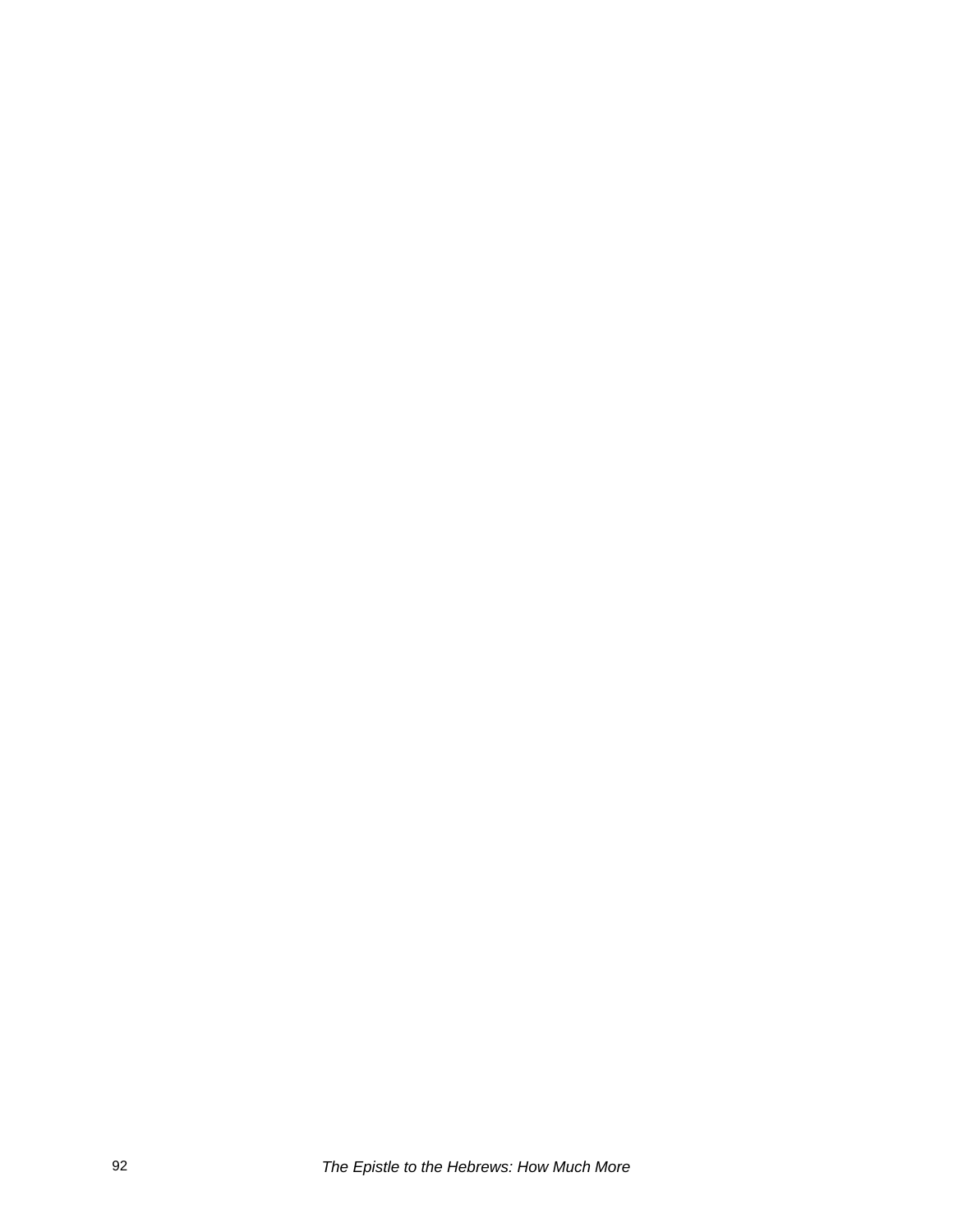# **Lesson Fifteen**

## **Yom Kippur – Day of Atonement**

In the last lesson we looked at the major *korbanot* [offerings] found in the first five chapters of Leviticus. We saw that they were both communal and individual offerings. We did not focus on the major communal offerings. Most of these are related to the *Sh'losh Regalim* [the Three Festivals] of *Pesach* [Passover], *Shavuot* [Weeks or Pentecost], and *Sukkot* [Tabernacles]. Of course the Passover offering was made communally, but applied individually – and as well, the main *korban* of the Torah is made on Yom Kippur [Day of Atonement] – a time when no one was commanded to go to the Tabernacle and later the Temple.

But in those sacrifices there is yearly reminder of sins. For it is impossible that the blood of bulls and goats should take away sins.

Hebrews 10:3-4

"Bulls and goats" is a direct reference to the *korbanot* of Yom Kippur, so we know that the main focus in the sacrifices and High Priesthood made in the Epistle to the Hebrews is related to Yom Kippur, so let's spend some time looking at that in this lesson.

### **Atonements**

In Leviticus 23:27, Yom Kippur is actually called '*Yom ha-Kippurim*' or the Day of Atonements. *Kippur* is a root verb, and it literally means, 'to cover'.

Read Leviticus 23:27-32 and list what passage tells us about Yom Kippur: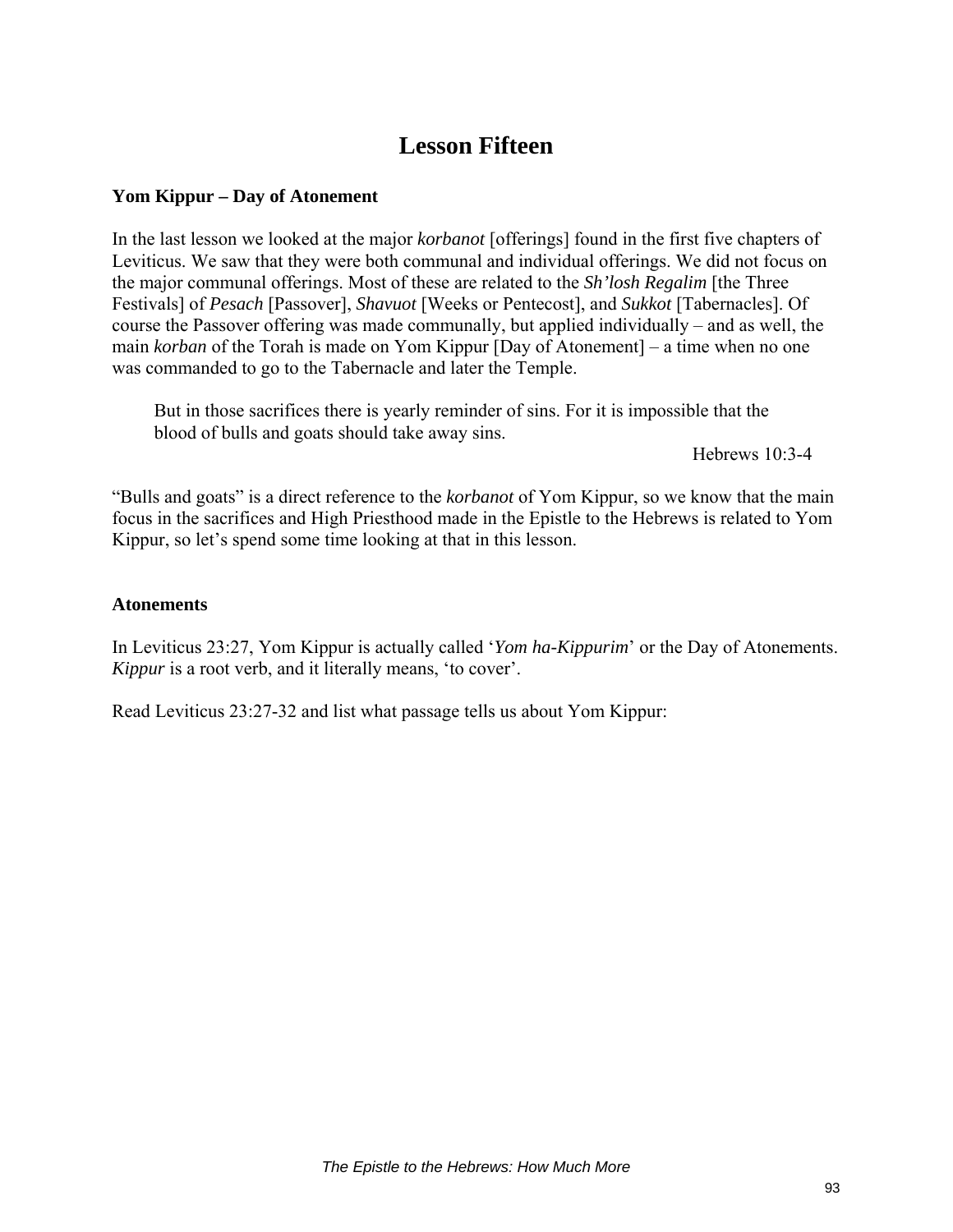Fill out the chart that compares how these passages speak of Yom Kippur. Read all of the questions in the left column, and then read each passage and see if it answers the questions or not. We will be looking for contrasts and comparisons. For clarity, if Hebrews is speaking of the Tabernacle Yom Kippur, identify it, and if speaking of the 'Heavenly' event, identify that as well.

|                                         | Leviticus 16:1-34 | Hebrews 7:27; 9:3-14;<br>$9:24-28$ ; 10:1-22 |
|-----------------------------------------|-------------------|----------------------------------------------|
| What was the purpose?                   |                   |                                              |
| What were the steps, or<br>the process? |                   |                                              |
| Who carried it out?                     |                   |                                              |
| Who was it for?                         |                   |                                              |
| How long was it for?                    |                   |                                              |
| Where was it done?                      |                   |                                              |
| How often repeated?                     |                   |                                              |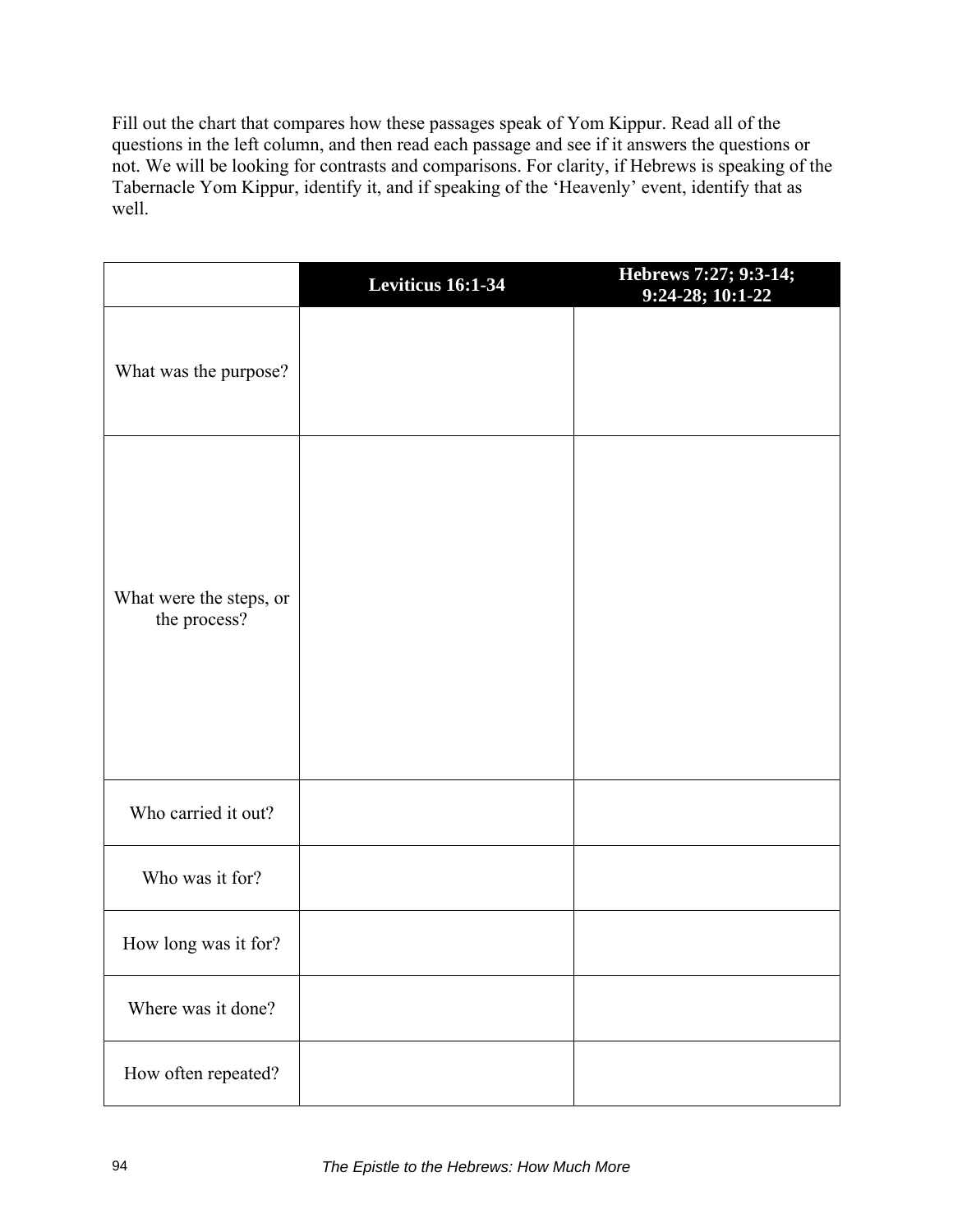|                                                                  | Leviticus 16:1-34 | Hebrews 7:27; 9:3-14;<br>9:24-28; 10:1-22 |
|------------------------------------------------------------------|-------------------|-------------------------------------------|
| What korban was<br>offered? e.g. goat, etc.                      |                   |                                           |
| Cleansed of sins?                                                |                   |                                           |
| Took away sin?                                                   |                   |                                           |
| Provided atonement?                                              |                   |                                           |
| Physically sanctified<br>and purified?                           |                   |                                           |
| Made the people<br>perfect?                                      |                   |                                           |
| Cleansed conscience?                                             |                   |                                           |
| Where is the incense<br>censor (altar) located<br>on Yom Kippur? |                   |                                           |
| Made a way to draw<br>near?                                      |                   |                                           |
| Sins never remembered<br>by God?                                 |                   |                                           |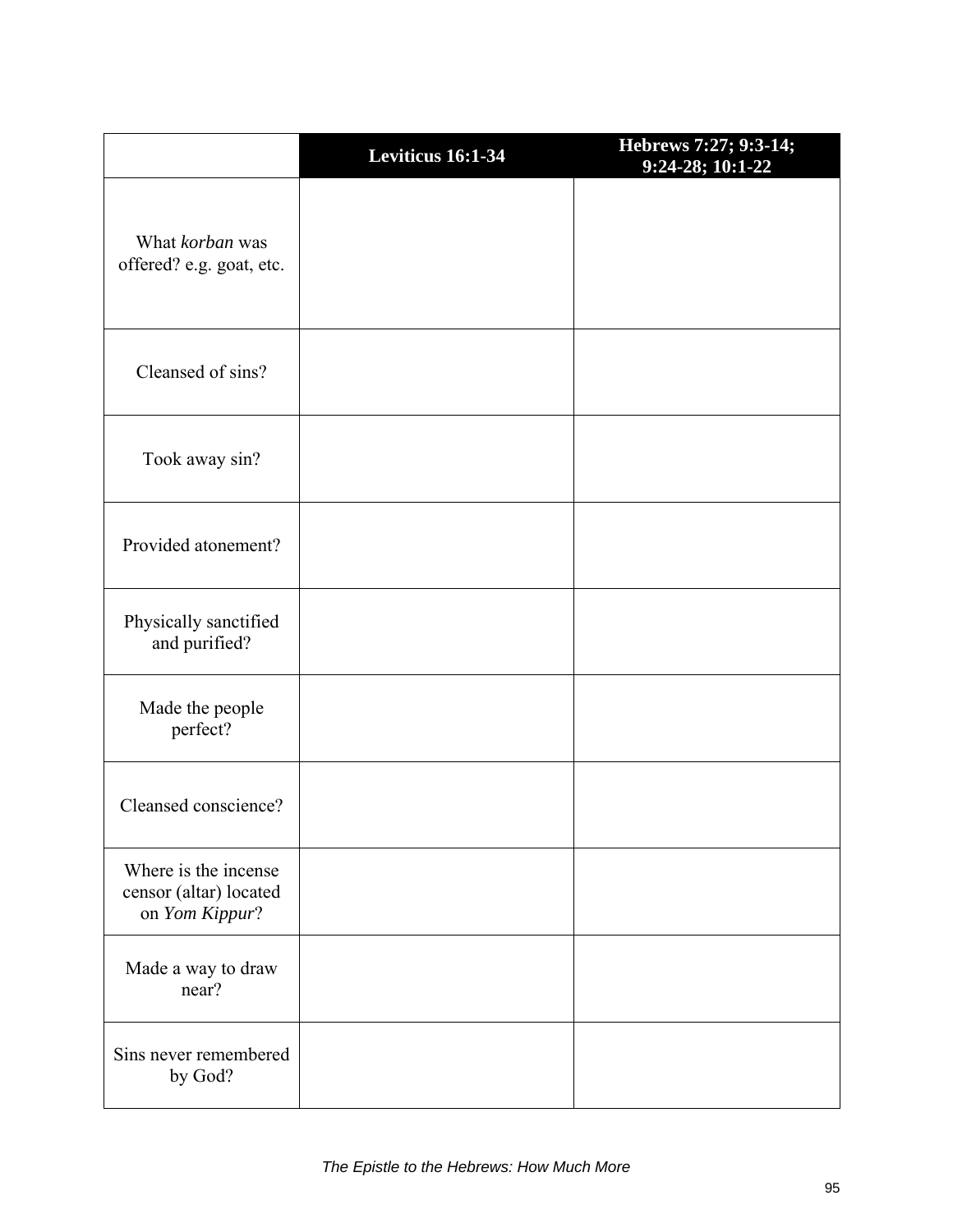## **Conclusion**

Take some time to look over your chart. First, focus upon the similarities between the Leviticus and Hebrews. Then go back and focus upon the differences, or contrasts. Write a paragraph explaining how the Yom Kippur of the Tabernacle/Temple compares and contrasts with the Yom Kippur of the Heavenlies.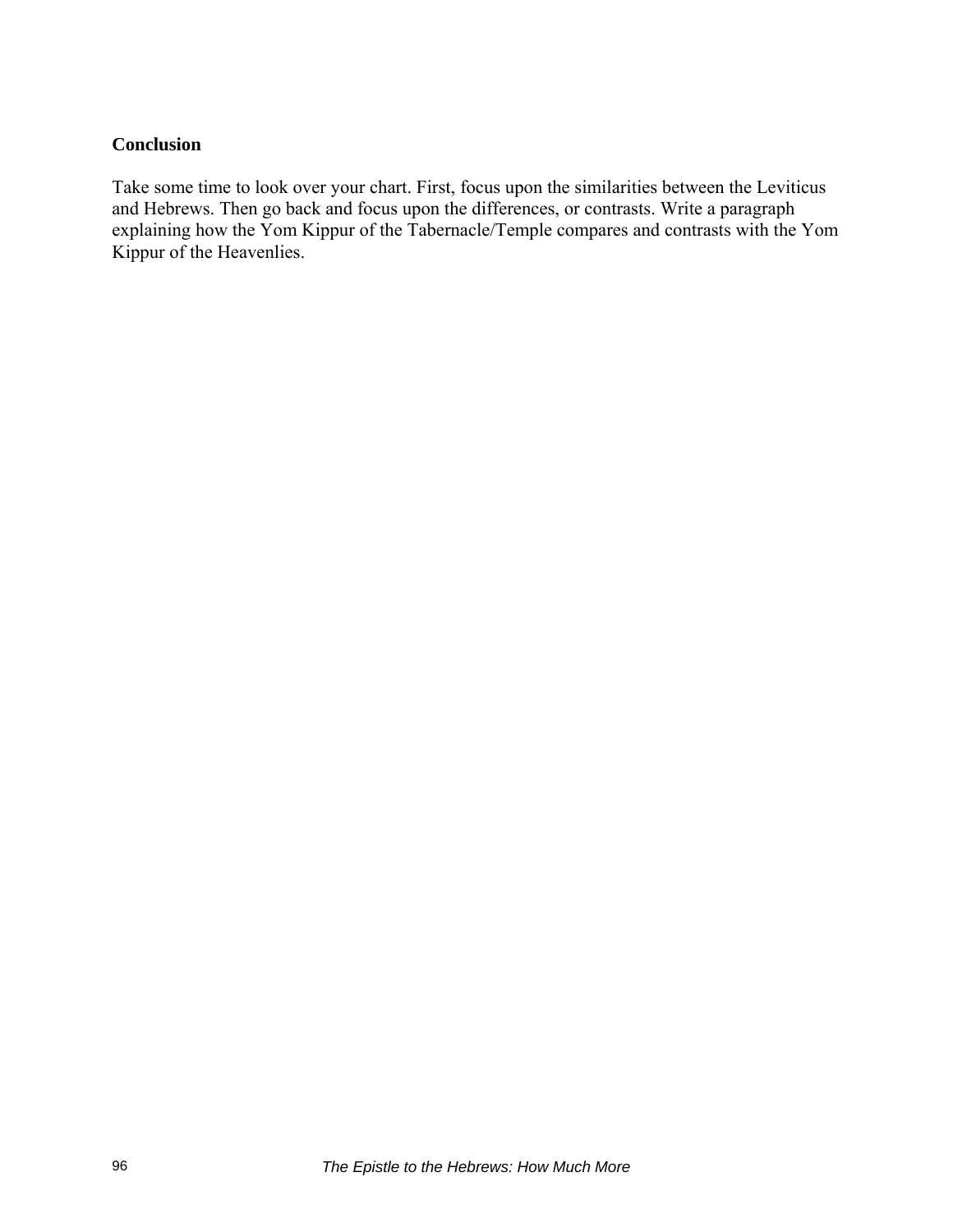# **Lesson Sixteen**

## **A Mere Shadow?**

What is it that some believers have against the physical things of life? What is it that some believers have against the spiritual things of life?

"What?" You may ask yourself. "Who has anything against spiritual things?"

Actually, anyone who has something against the physical, has something against the spiritual. You see, we are given some pretty good insights into the relationship between the physical and the spiritual in Scripture – but somewhere along the way, our theology was hijacked.

One way that our theology was hijacked as in the understanding of the relationship between the physical and the spiritual. One profound thing that the Epistle to the Hebrews does is explain that relationship. The problem is, that the Epistle to the Hebrews uses some language that if not understood from a biblical perspective, one might think that it is saying something that it isn't.

We will be spending the next few lessons looking at the Tabernacle, priests, and offerings – and how they relate to the issue of spiritual and physical reality. One of the words used is the word 'shadow'.

For if He were on earth, He would not be a priest, since there are priests who offer the gifts according to the law; who serve the copy and **shadow of the heavenly things**, as Moses was divinely instructed when he was about to make the tabernacle. For He said, *"See* that *you make all things according to the pattern shown you on the mountain."*

Hebrews 8:4-5

For the law, having a **shadow of the good things to come**, *and* **not the very image** of the things, can never with these same sacrifices, which they offer continually year by year, make those who approach perfect.

Hebrews 10:1

## **Theistic Platonism**

In the early Fourth Century BCE, the Greek philosopher Plato gave us the Cave Analogy in his work, *Republic*. Essentially, the Cave Analogy is that man in his current state is confined in a cave, where higher reality is casting shadows on the back wall of the cave. Man is limited to knowing reality by what is dimly projected by those shadows.

Plato's view was that truth cannot be know by looking at the shadows – but rather by perceiving the forms that cast the shadows. Plato was wrong. Scripture proves Plato wrong, but instead of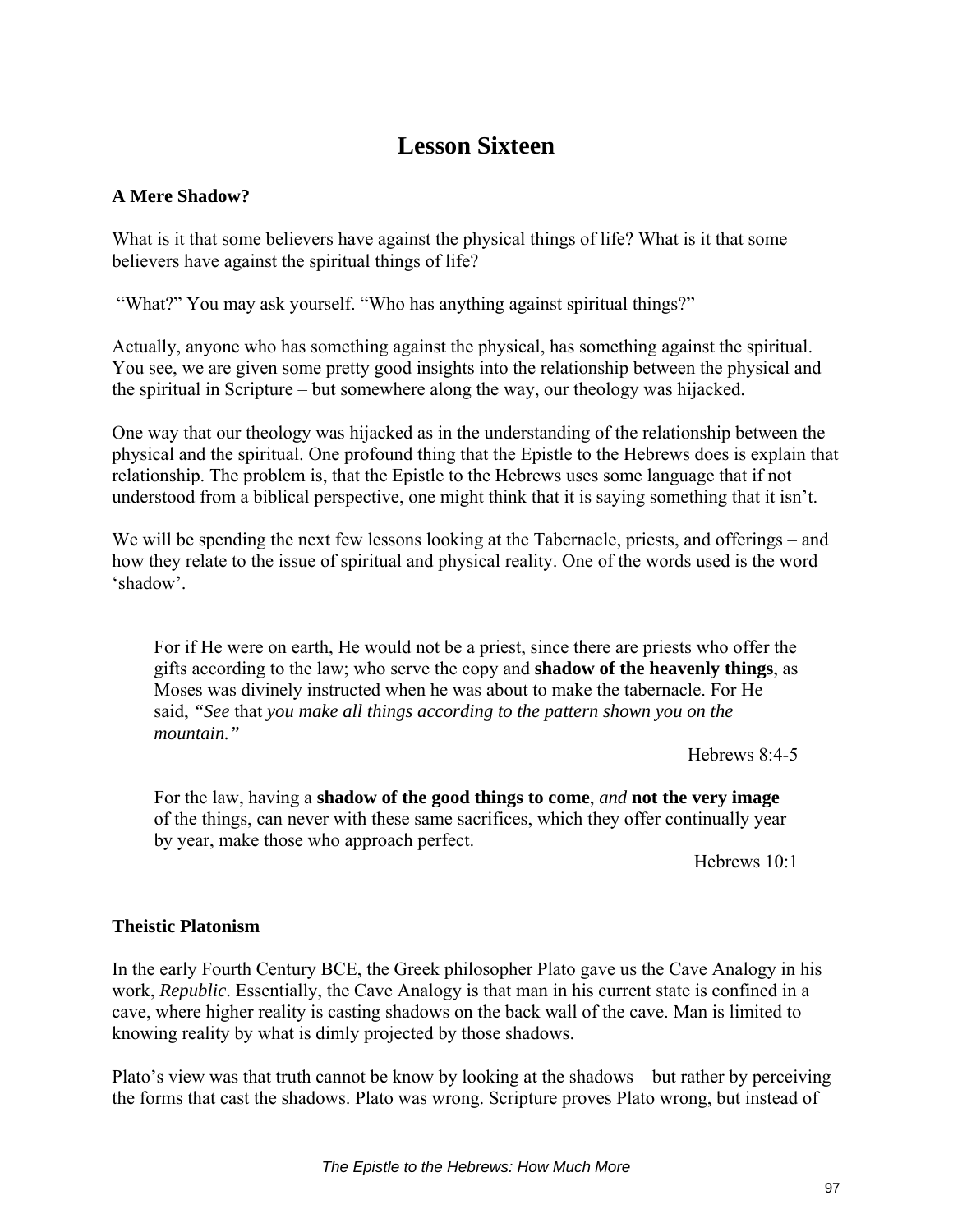shying away from Plato's view of reality, Christian philosophers adapted Plato's views on reality into their interpretation of Scripture. Justin Martyr, Origen, and Augustine were all Platonists. Their theologies and their views plus the views of countless of their adherents has given us a view of Scripture that is laced with Theistic Platonism.

Here is how the New American Standard Bible translates Colossians 2:16-17. Watch how easy it is for the translators to add the word "mere" to their translation even though it is not even hinted at in the original Greek.

Therefore no one is to act as your judge in regard to food or drink or in respect to a festival or a new moon or a Sabbath *day* — things which are a *mere* shadow of what is to come; but the substance belongs to Christ.

Colossians 2:16-17

See how easy this verse fits with Plato's Cave Analogy? No wonder Origen and Augustine were such Plato fans!

The word "shadow" is the word *skia*. The Greek *skia* in the Septuagint<sup>7</sup> points us to the Hebrew word *tzel.* It comes from the Hebrew root *tzalal*, which denotes *hovering over*.

In your Bible, look up the following references for the word *tzel* [shadow] and comment on what a *tzel* does.

Genesis 19:8 (for context read 19:1-10):

1Chronicles 29:15:

Job  $8.8-10$ 

<sup>&</sup>lt;sup>7</sup> The Greek version of the Hebrew Scriptures – translated from Hebrew to Greek in 270 BCE by a council of 70, hence the abbreviation: LXX.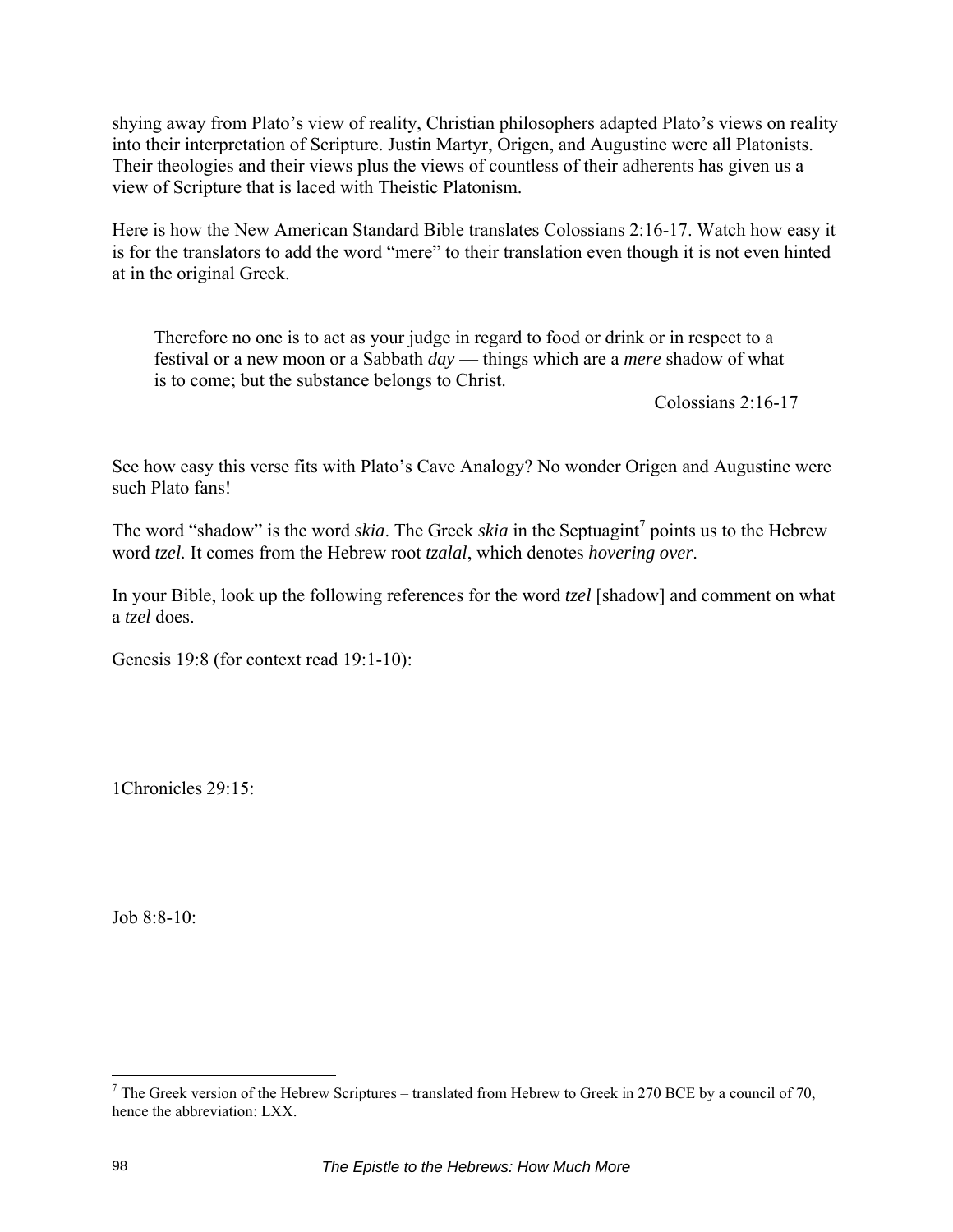Psalms 36:5-9:

Isaiah  $4.5-6$ 

Isaiah 49:2-3:

So, is a shadow a bad thing, or a good thing – or maybe it depends?

### **A Shadow Exercise**

Read the following textual description and imagine in your mind what it might look like:

The is a ferocious creature.

Extremely sharp teeth make it a very deadly predator.

It is able to eat more than its own body weight.

This mammal is known for its voracious appetite and vicious nature.

Now fix that picture in your mind. Have you got it? OK, now turn the page.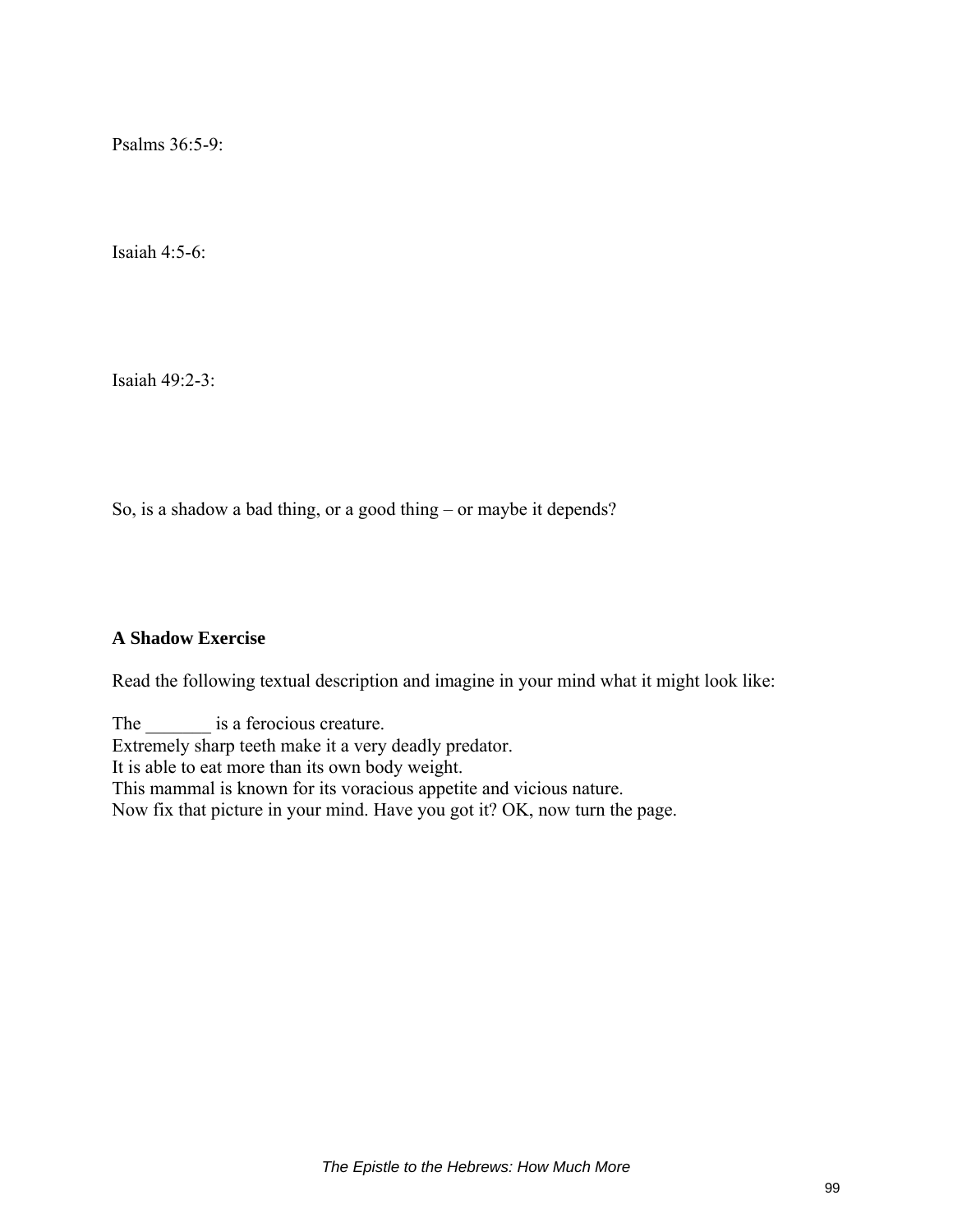Was your picture like this:



*A Shrew, the Smallest Mammal* 



*A Sabre-toothed Cat* 

A picture makes a big difference, doesn't it? Even an outline, or a shadow would have been helpful, wouldn't it? Once you see the outline, you would know whether the creature being described to you should be terrifying to you, or only terrifying to an insect.

What tells you if a shadow is a good thing, or a bad thing is not that it is a **shadow**, but what the shape **is pointing to**, or **outlining**. What makes the difference is the substance, or the **shadowcaster**. Seeing the picture, outline, or shadow reveals the substance. The shadow reveals the shadow-caster.

Or like this: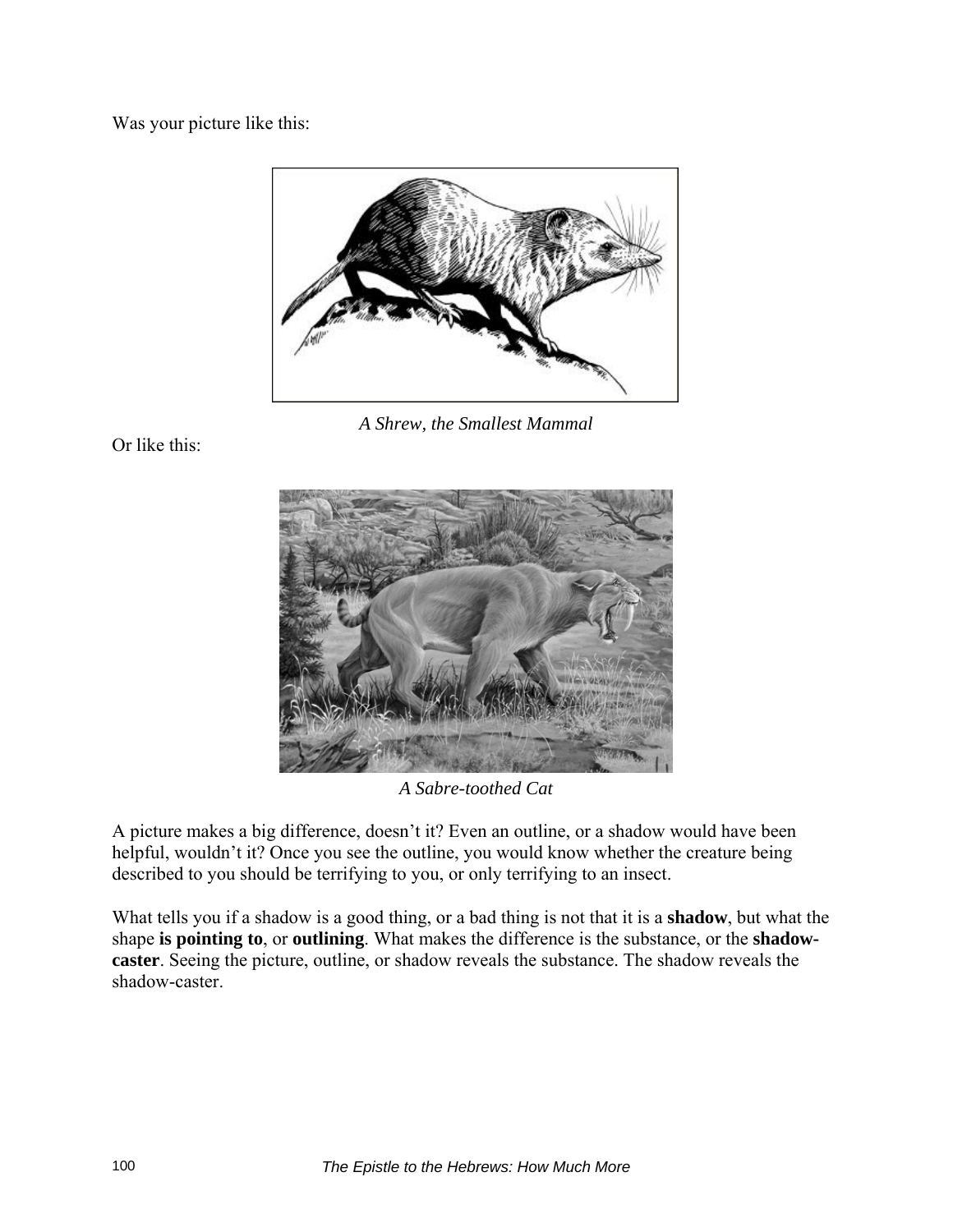Here is a reference to *tzel* [shadow] in the Hebrew Scriptures:

But I am the LORD your God, Who divided the sea whose waves roared— The LORD of hosts is His name. And I have put My words in your mouth; I have covered you with the shadow of My hand, That I may plant the heavens, Lay the foundations of the earth, And say to Zion, 'You are My people.' "

Isaiah 51:15-16

Although this is using a figure of speech – if this were literal, what would the shadow look like? What shape would it take?

Read the following verse and then comment on the relationship to Isaiah 51:15-16:

Because what may be known of God is manifest in them, for God has shown *it* to them. For since the creation of the world His **invisible** *attributes* **are clearly seen**, being understood by the things that are made, *even* His eternal power and Godhead, so that they are without excuse.

Romans 1:19-20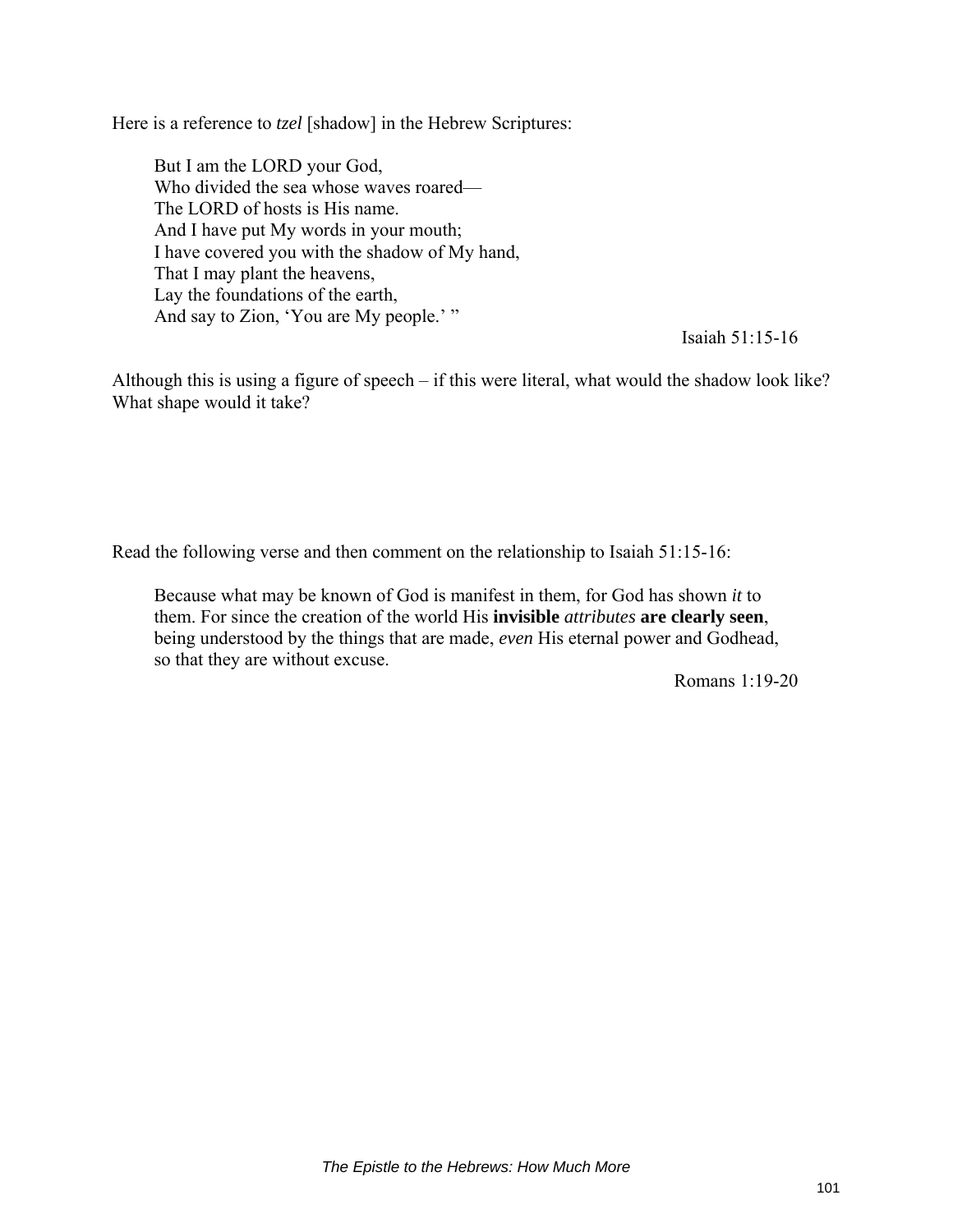When we begin to read the three references in the Apostolic Scriptures to the Greek equivalent to *tzel* a pattern begins to emerge. Our translators are steeped in Platonism – they really cannot imagine that a shadow can be a good thing – and that the reference to a *shadow* is a Hebraic reference to the *physical world*. They cannot imagine that in our present bodily state, **the only way we can see the spiritual is to see the shadows**.

Since the translators have no problem with fiddling with God's Word, let's return the favor and make these verses reflect their true intention.

### This:

So let no one judge you in food or in drink, or regarding a festival or a new moon or sabbaths, which are a **shadow** of things to come, but the substance is of Christ. Colossians 2:16-17 *NKJV*

#### Becomes:

So let no one judge you in food or in drink, or regarding a festival or a new moon or sabbaths, which are a shadow of **what is coming**, and<sup>8</sup> the Shadow-caster is Messiah. Colossians 2:16-17 *Sh'ma! Chazak! Version*

## And this:

For if He were on earth, He would not be a priest, since there are priests who offer the gifts according to the law; who serve the copy and **shadow** of the heavenly things, as Moses was divinely instructed when he was about to make the tabernacle. For He said, "See that you make all things according to the pattern shown you on the mountain."

Hebrews 8:4-5 *NKJV*

### Becomes:

For if Messiah were on earth, He would not be a priest, since there are *already* priests who offer the gifts according to the Torah; who serve in **the visible manifestation**<sup>9</sup> and shadow of **what is heavenly**<sup> $10$ </sup>, as Moses was divinely instructed when he was about to make the tabernacle. For He said, "See that you make all things according to the pattern shown you on the mountain."

Hebrews 8:4-5 *Sh'ma! Chazak! Version*

 $\overline{a}$ 

<sup>&</sup>lt;sup>8</sup> δὲ is a conjunction – unlike English it is not adversative. It can be adversative or continuative – it can be "but", "now" or "and".<br><sup>9</sup> ύποδείγματι [hupodeigma] hupo= under, in; deiknuo=expose to the eyes

<sup>&</sup>lt;sup>10</sup> των έπουρανίων can denote "what" or "who" is "heavenly" – but the word "things" is not found.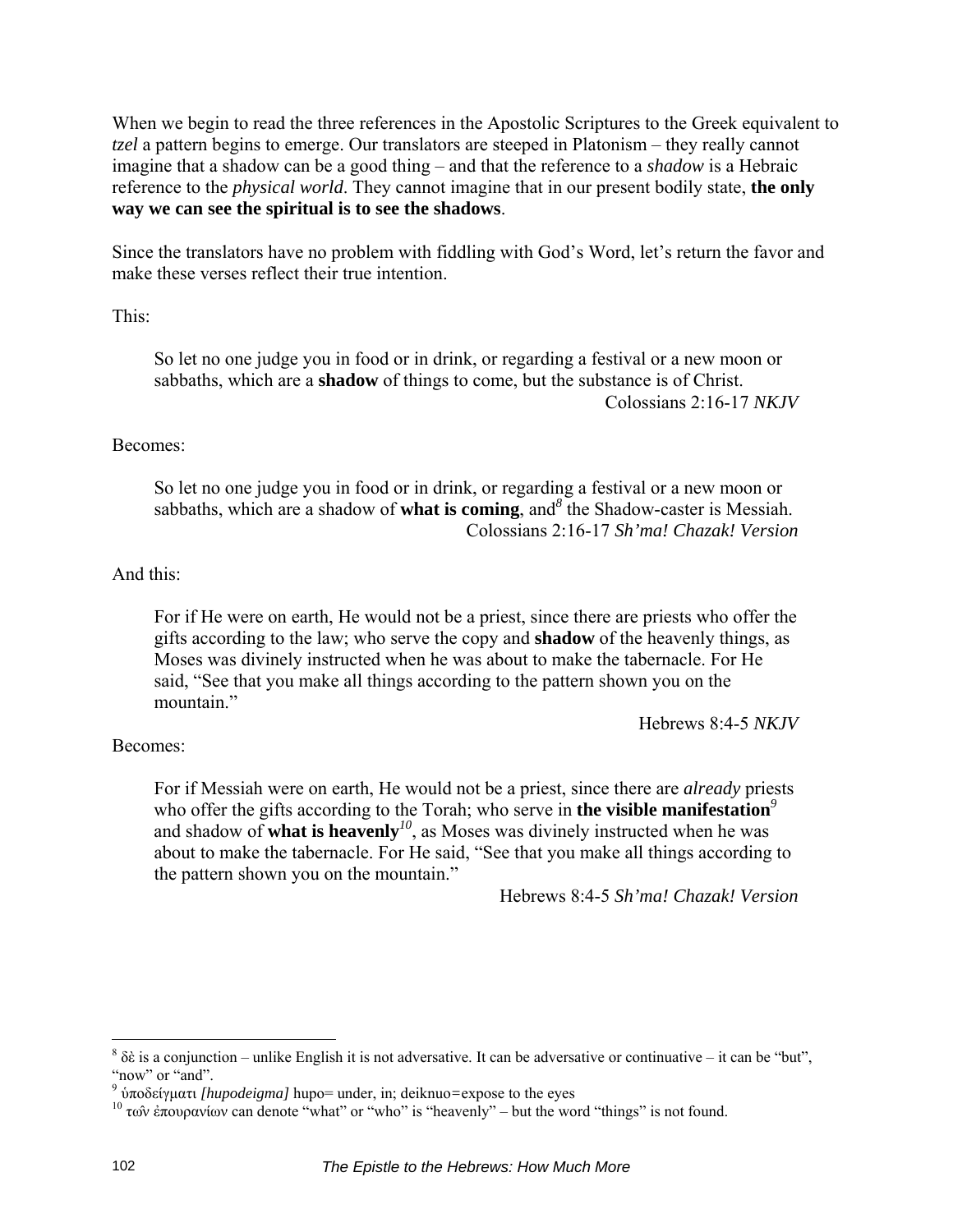### And this:

For the law, having a **shadow** of the good things to come, *and* not the very image of the things, can never with these same sacrifices, which they offer continually year by year, make those who approach perfect.

Hebrews 10:1 *NKVJ*

### Becomes:

For the Torah, *has* a shadow of the good **that is coming** – not the **physical representation or replacement for His work<sup>11</sup>, and can never with these same** sacrifices, which they offer continually year by year, make those who approach perfect (because they were never intended for that reason).

Hebrews 10:1 *Sh'ma! Chazak! Version*

## **Conclusion**

 $\overline{a}$ 

Write a paragraph or two about whether you think a biblical shadow is a good thing, or a bad thing.

<sup>&</sup>lt;sup>11</sup> αύτὴν τὴν εἰκόνα των πραγμάτων does not refer to an abstract, but the business or work of a Person. Use of the words αὐτὴν [*auto*s=his, her, their] and πραγμάτων [*pragma*=business, deed] indicate it is referring to the work of Messiah.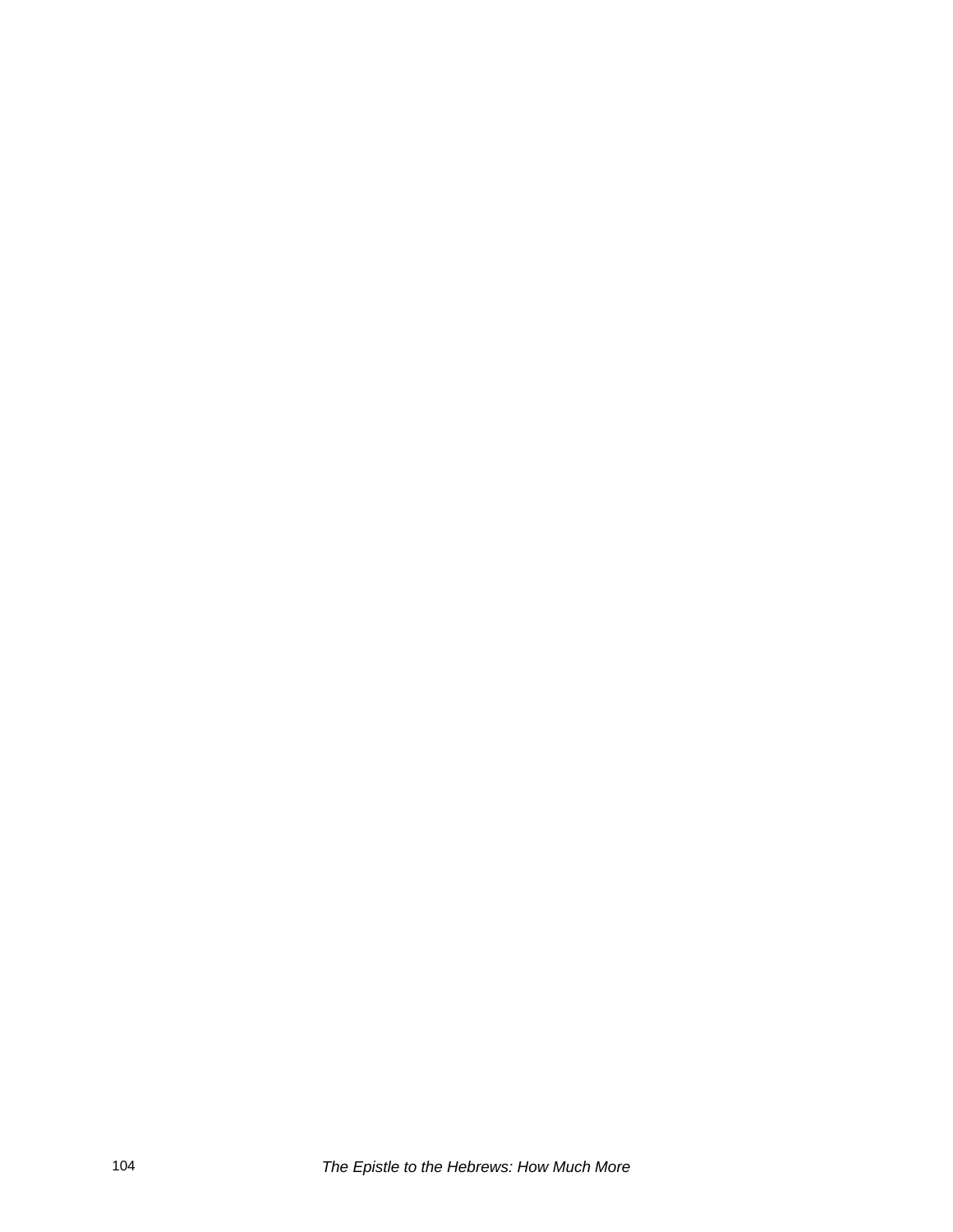# **Lesson Seventeen**

For if He were on earth, He would not be a priest, since there are priests who offer the gifts according to the Torah; who serve the **copy and shadow** of the heavenly things, as Moses was divinely instructed when he was about to make the tabernacle. For He said, "See that you make all things according to the pattern shown you on the mountain."

Hebrews 8:4-5

If you remember, in Lesson Thirteen, we saw that the High Priesthood of Yeshua did not replace the priesthood of Levi, or the High Priestly order of Aaron] Instead we saw that they operated in separate venues. Hebrews 8:4, speaking of Yeshua, says plainly, "For if He were on earth, He would not be a priest..."

Remember that in that lesson we saw again that the writer is giving us insight into the nature of *reality*. Reality is not defined as *only* spiritual as Platonism, and Theistic Platonism suggest. Reality is both physical and spiritual. This is an explanation of how the physical and spiritual work **together** in God's Universe. Let's look at how the traditional view of this issue might be illustrated.

Remember our 'either/or circles'? The things listed in the column on the left are *seen* as worse than what is in the column on the right in these illustrations.

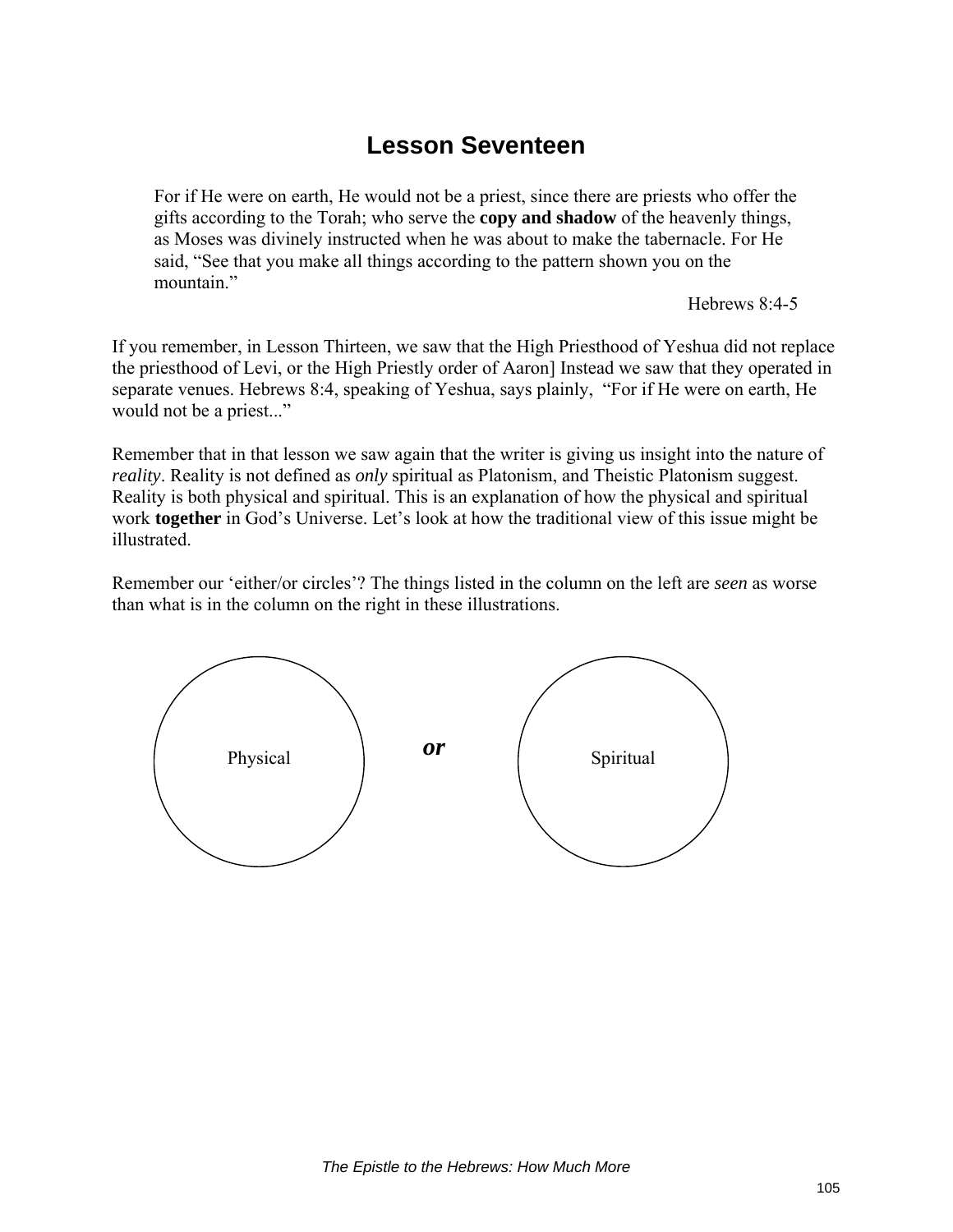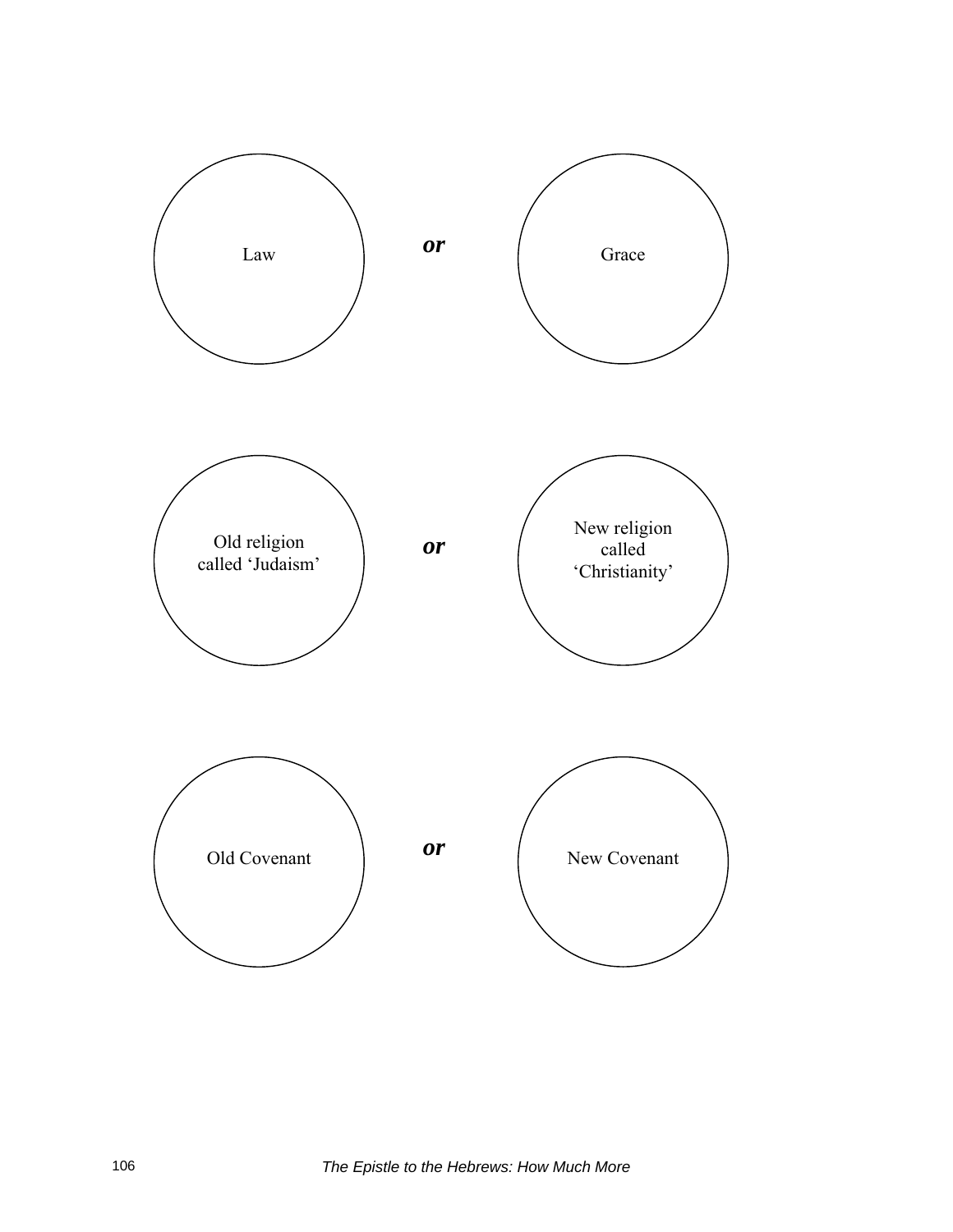

There *are* many valid 'either/or' illustrations in Scripture – but not the ones illustrated above. The answer begins to be more clear if we go back to our Hebrews 8 passage.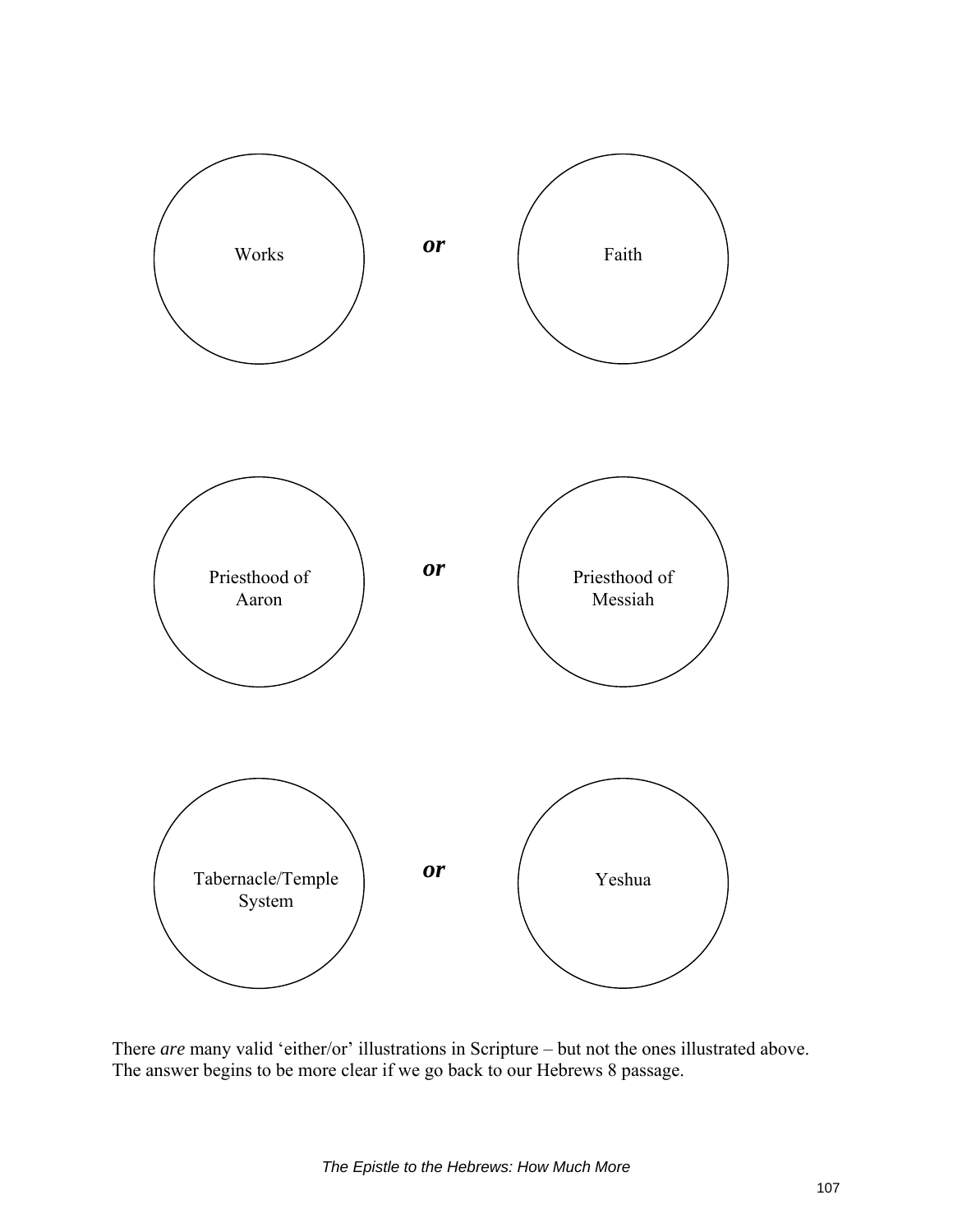For if He were on earth, He would not be a priest, since there are priests who offer the gifts according to the Torah; who serve the **copy and shadow** of the heavenly things, as Moses was divinely instructed when he was about to make the tabernacle. For He said, "See that you make all things according to the pattern shown you on the mountain."

Hebrews 8:4-5

Where is it that the priests on earth serve? In the **copy and shadow**... "as Moses was divinely instructed when he was about to make the tabernacle."

Read and comment on the following passages:

Exodus 25:9

Exodus 26:30:

Acts 7:44:

What did Moses see while he was on the mountain? What is the earthly Tabernacle a copy of?

Read Exodus 25:1-9 and write out again, the purpose for which the Tabernacle was to be constructed.

Was the Tabernacle to be a 'house' for God? Specifically, where was God going to dwell?

Now we are ready to dig into the passage that has been traditionally used to sum up why the Tabernacle/Temple system has been replaced by the 'temple' represented by the assembly of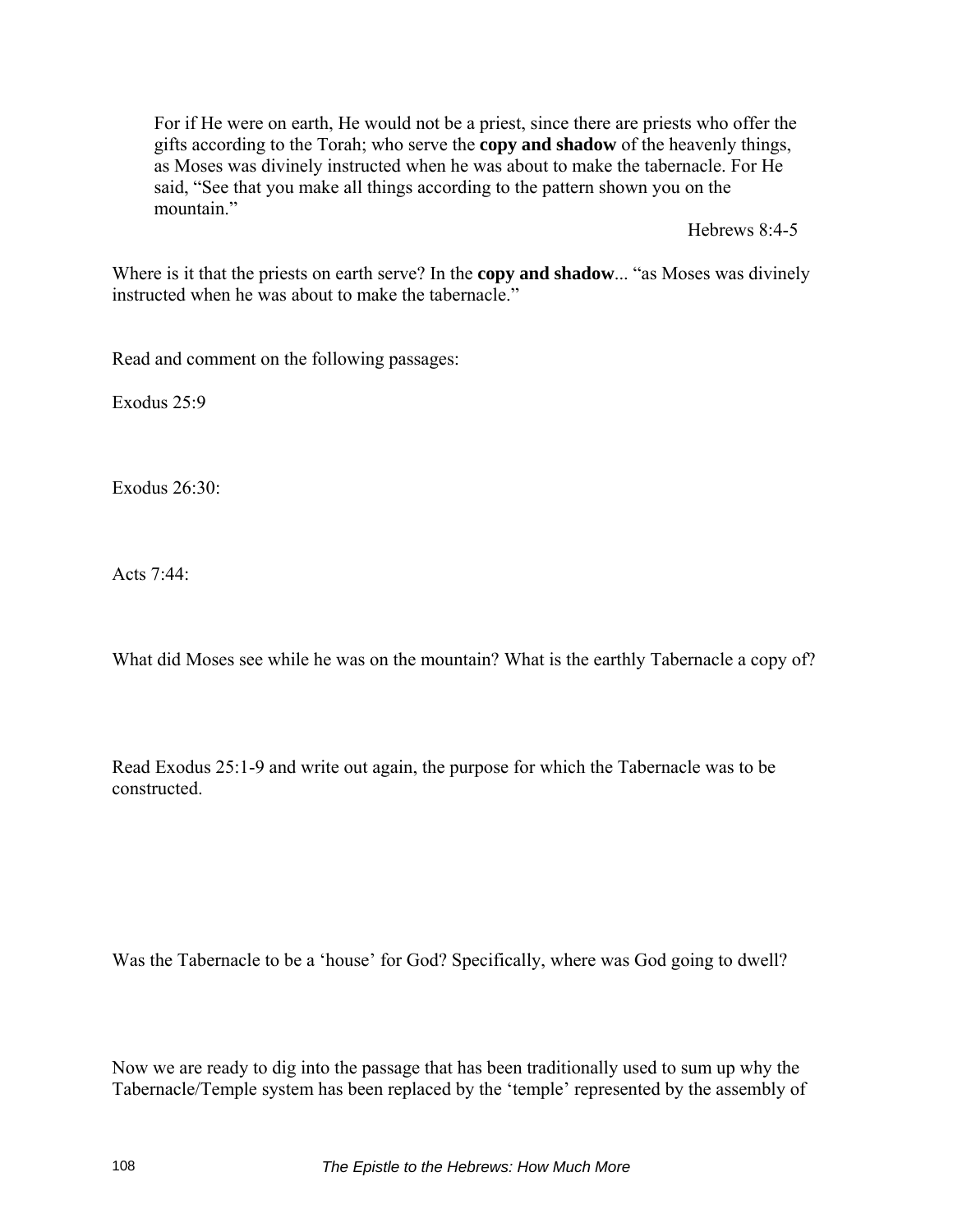believers – the 'body of Messiah'. As we do, remember the hint we had of this in the picture of the priesthood of Aaron and Yeshua being priesthoods that are not in conflict, but for different venues (on earth, or in heaven).

To better understand Hebrews 9:1-11 and to minimize our theological biases, we will temporarily substitute some words. I am telling you up front, that we are doing this – not as the translators who commonly insert words without even warning the reader. The reason is that these verses are not contrasting the 'first, earthly Tabernacle' with the 'second, heavenly Tabernacle' but rather it is comparing the relationship between the earthly Tabernacle and the Heavenly Tabernacle and that is illustrated in the two parts of the earthly Tabernacle.

The writer's assertion is that if we can understand how the **two parts** of the earthly Tabernacle worked together, we will better understand how Yeshua'ss work in the Heavenly Tabernacle is not just superior in effectiveness to the earthly Tabernacle; but one can **best** understand the work of Yeshua by looking at the copy and shadow. There are two parts to the earthly Tabernacle – the visible part and the invisible part. The invisible part is that which is behind the veil in the Holy of Holies where only the High Priest can go, and only once a year.

Every time the Greek word '*protos*' [first] is used, from verses 2-11, we will use the word 'visible part' – every time the word '*deutero*s' [second] we will use the phrase 'invisible part'.

Then indeed, even the first covenant had ordinances of divine service and the earthly sanctuary. For a tabernacle was prepared: the **visible part**, in which was the lampstand, the table, and the showbread, which is called the sanctuary; and behind the **invisible part's** veil, the part of the tabernacle which is called the Holiest of All, which had the golden censer and the ark of the covenant overlaid on all sides with gold, in which were the golden pot that had the manna, Aaron's rod that budded, and the tablets of the covenant; and above it were the cherubim of glory overshadowing the mercy seat. Of these things we cannot now speak in detail.

Now when these things had been thus prepared, the priests always went into the **visible part** of the tabernacle, performing the services. But into the **invisible part** the high priest went alone once a year, not without blood, which he offered for himself and for the people's sins committed in ignorance; the Holy Spirit **was illustrating this point**: that the way into **the invisible part**, the Holiest of All was not yet made **evident** while the **visible part** still **has standing, or is in use**.

It (the **visible part**) is a parable for the present time in which both gifts and sacrifices are offered which cannot make him who performed the service perfect in regard to the conscience — concerned only with foods and drinks, various washings, and fleshly ordinances imposed until the time of reformation.

But Messiah came as High Priest of the **good that is coming**, with the greater and more perfect tabernacle not made with hands, that is, not of this creation.

Hebrews 9:1-11 *Sh'ma! Chazak! Version*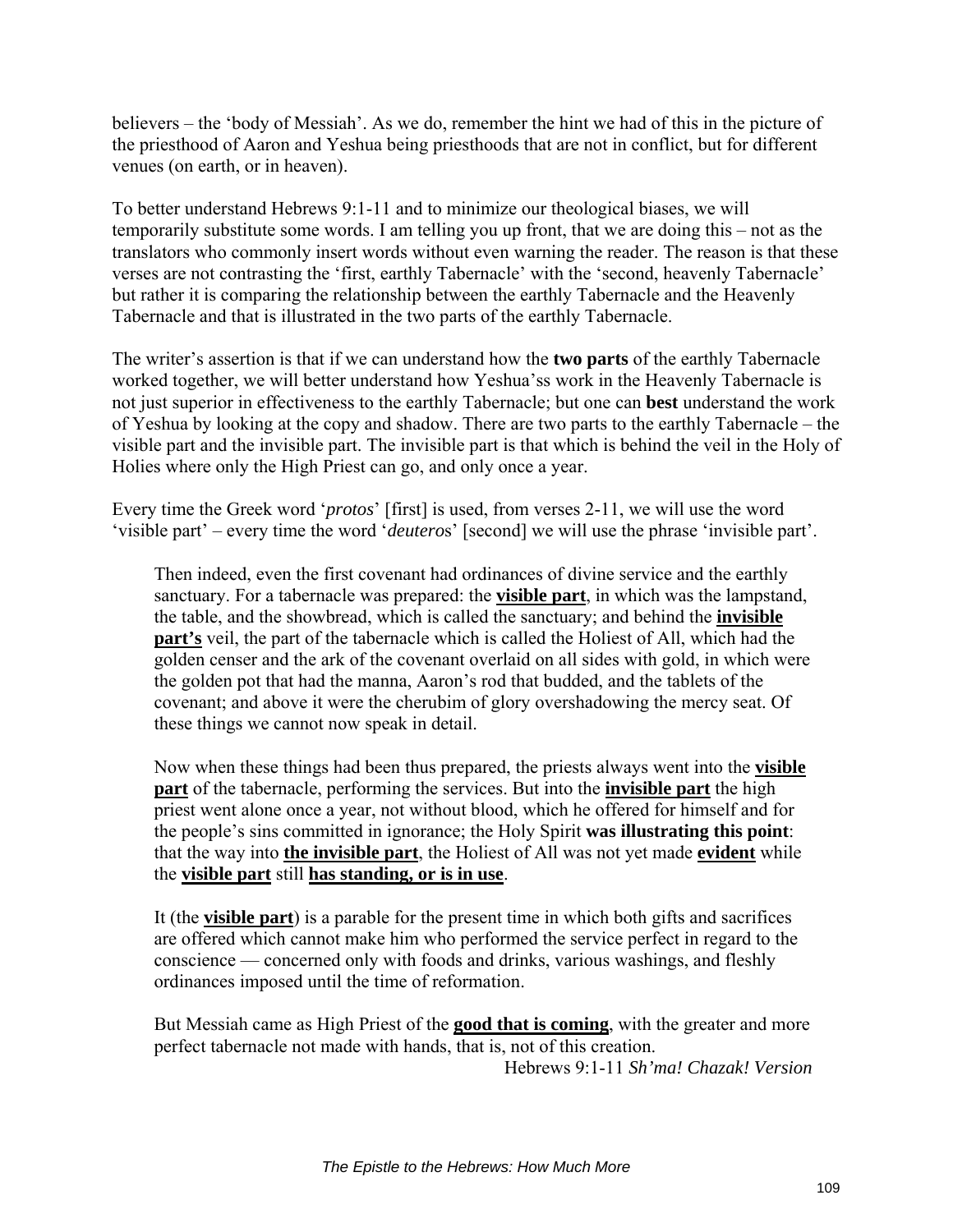So we can see that there are two parts of the earthly Tabernacle, which represent two parts of a single whole.

There is the visible part, which according to verse 9 is a parable, or an illustration of this present time, or **this present world** [*olam hazeh*]. The work that gets done by priests and sacrifices in the visible part is only temporary and temporal (remember how the shadow analogy was used to explain the temporal nature of the world around us?) On the other hand, the invisible part of the Tabernacle, what we know as the Holy of Holies is an illustration of the invisible, or the **World to Come** [*olam haba*]. This invisible part is where the eternal stuff gets done. This is where Yeshua serves as High Priest in the order of Malk-Tzedek. It is where Messiah Yeshua has made the once-and-for-all atonement – in the more perfect Tabernacle.

Let's look at a visual aid to help us understand what Hebrews 9:1-11 is picturing.

Instead of competing, or contrasting circles (either/or), we are presented with concentric circles:



Since the writer of the Epistle to the Hebrews is using this "two part" Tabernacle as a visual aid to explain the relationship between the 'First Covenant' and the 'New Covenant' (8:13-9:1), let's see the visual aid express that relationship: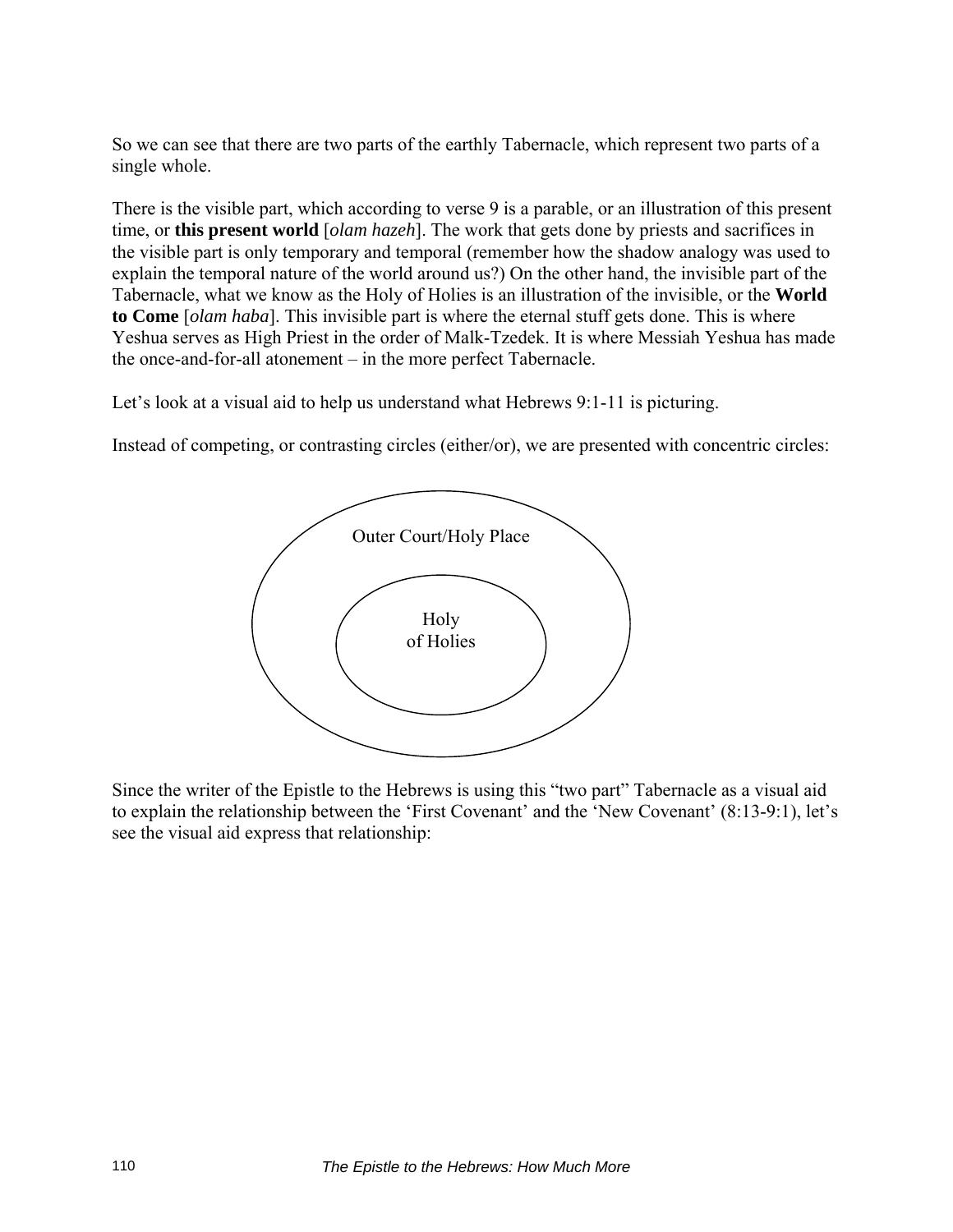

What is the "whole" where both of these covenants are found? God's Word. It is His Torah.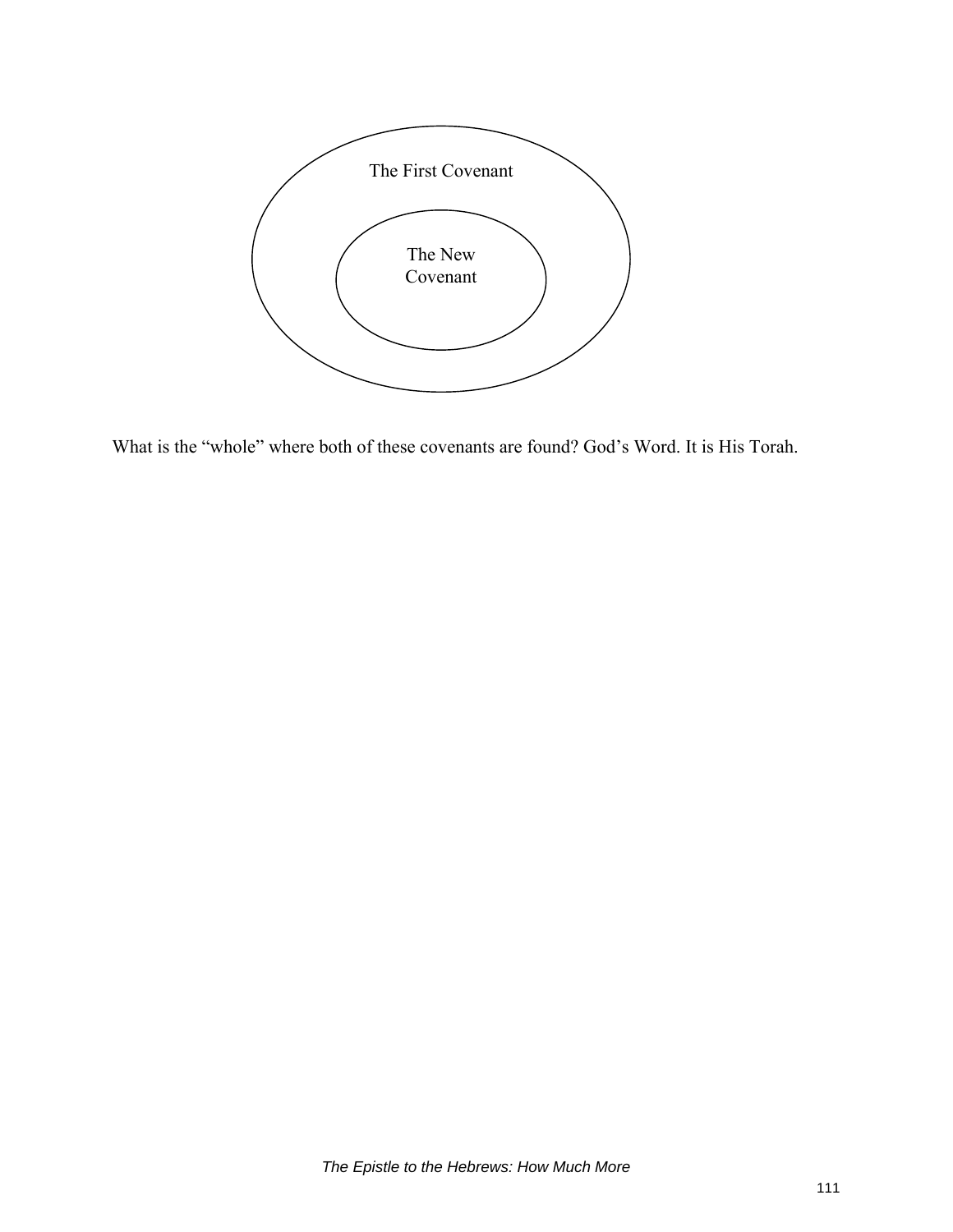Read the following passages and explain how you think they fit with Hebrews 9:1-11.

1Timothy 1:17:

John 1:18:

Colossians 1:15:

John 1:1-14:

John 14:8-11:

James 2:14-26:

The physical is not in conflict with the spiritual. While the spiritual is the higher plane, both the physical and the spiritual comprise a single whole: reality. God's created reality. He created it to reveal Himself.

Plato would have us think that since the 'shadows' are not reality, we should ignore them and cast them off in our pursuit of understanding the forms of what is real.

Theistic Platonists have used Replacement Theology and Dispensationalism to explain away the first  $\frac{3}{4}$  of our Bibles – to discard the 'shadows'. Hopefully, we have learned that the shadows, patterns, copies, and illustrations are there to **reveal** the reality of that which is not visible – to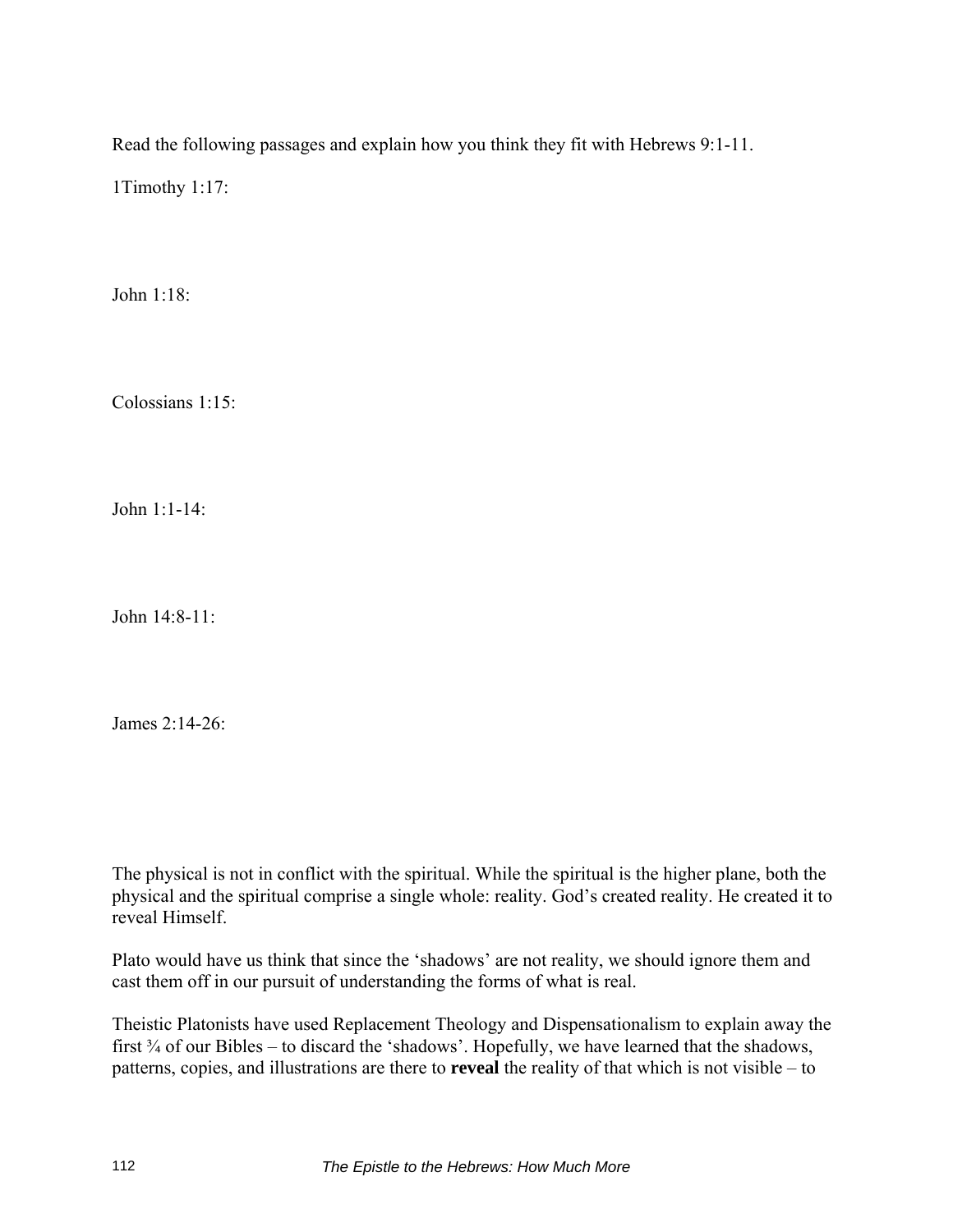reveal God Himself. In a world where the unknown has been figured in idols and icons – God instead gave us pictures of Himself and His work. Have you looked at them? Yeshua said,

For if you believed Moses, you would believe Me; **for he wrote about Me**. But if you do not believe his writings, how will you believe My words?

John 5:46-47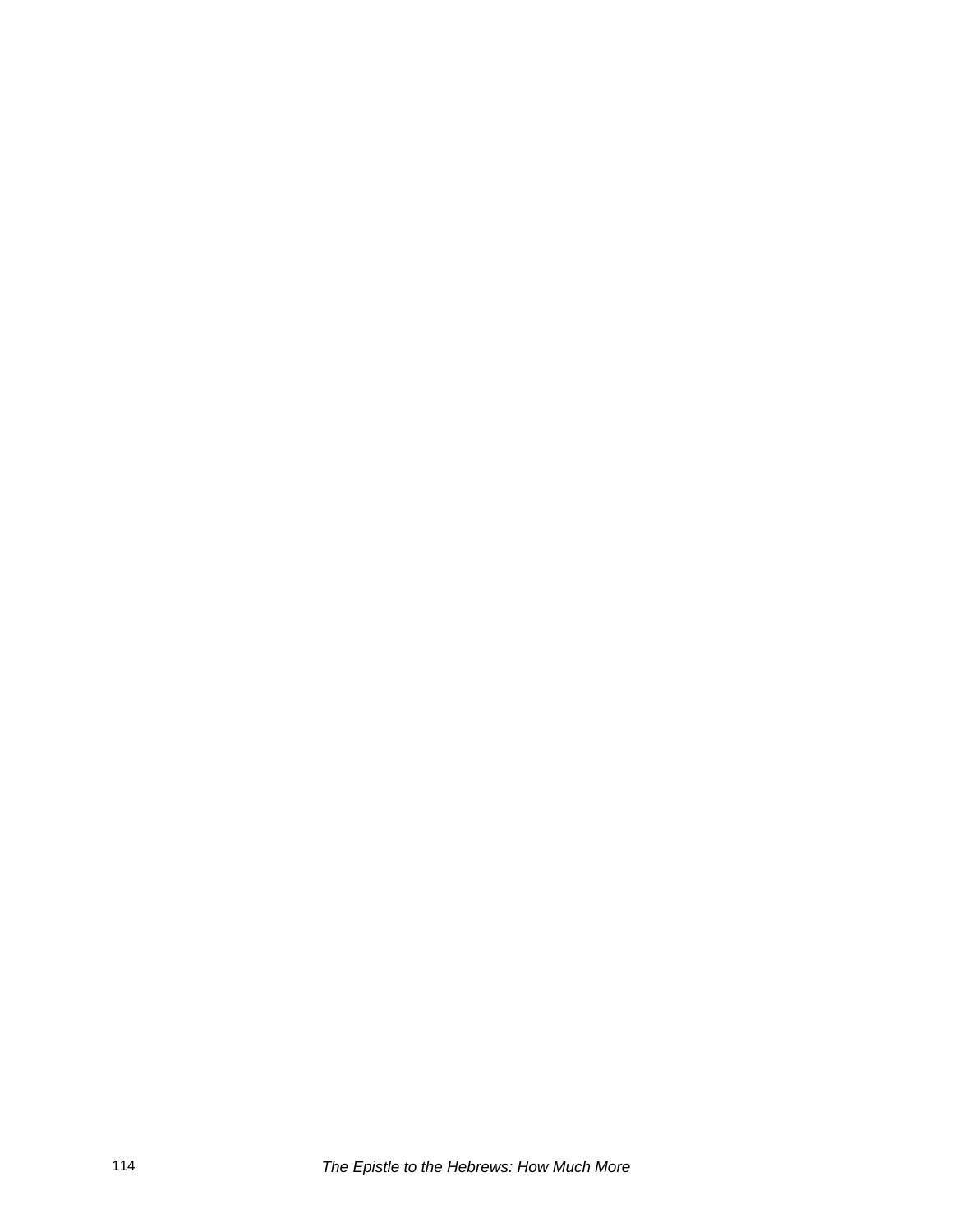# **Lesson Eighteen**

#### **Old Covenant and New Covenant?**

Beginning in chapter seven and going through chapter ten, there a several things being used to explain the nature of the relationship of the physical to the spiritual, the visible to the invisible. The writer of the Epistle to the Hebrews uses the comparisons and contrasts between the orders of High Priest, between the earthly Tabernacle and the heavenly one, and between the Covenants. We saw that in the previous lesson. Some of our problems in reading these chapters is born from a misunderstanding of the Covenants, and also a incorrect correlation between the 'Law' and the Covenants.

Go to the chart in the Appendix titled, "My Questions about Hebrews" and look for any questions related to Hebrews 7:12, which says,

For the priesthood being changed, there is of necessity a change made also in the Torah [law].

Hebrews 7:12

One of the problems we have in the Apostolic Scriptures is that the Greek word for 'Law' or 'Torah' is *nomos*. *Nomos* does not have to be God's Law, the Torah. It can be any authoritative instructions, although in the Apostolic Scriptures it is often referring to the Torah of Moses (the first five books of the Bible). Read the following passages that use *nomos*, and try and see if by the context, if you can tell if the reference is to the Torah of Moses, or some other instruction or rule.

Matthew 5:17-19:

John 1:43-45:

Acts 13:39:

Romans 3:31: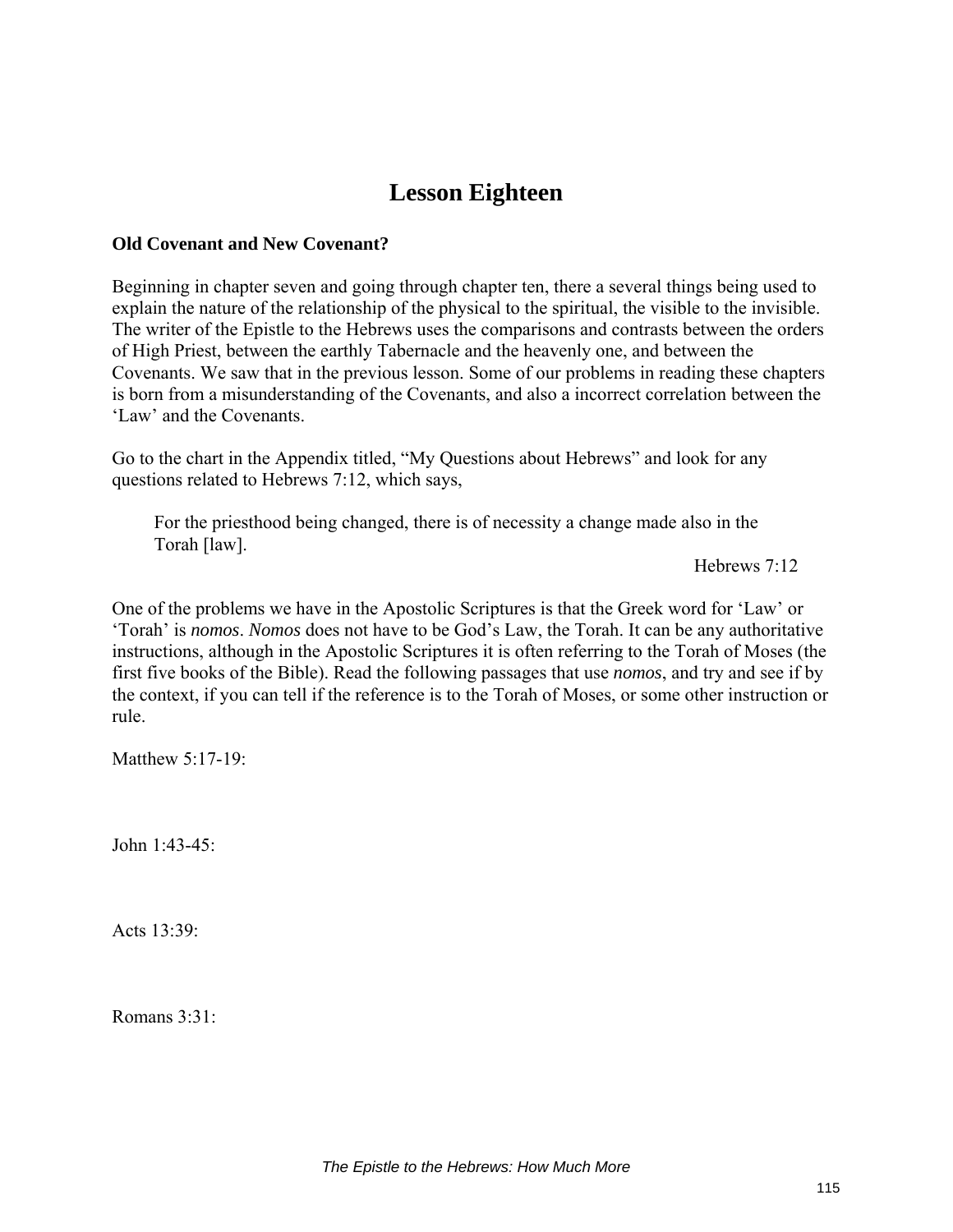Romans 7:18-25 (list all that you find):

James 1:25:

James 4:11-12:

There are many more references to *nomos*, so do not consider this an exhaustive look at the word. Suffice it to say that it is the context that determines what 'law' is being referenced. Not all references to *nomos* are speaking of the Torah, although most are. One thing you may have realized when you were reading these passages, was the absence of the word 'covenant'. Beloved, this is very important. If you get nothing else from this lesson, understand this:

#### **The Torah is not a covenant**

In its words it contains covenants, but it is not itself a covenant. The Torah's instructions are stipulations of various covenants, but the Torah is not itself a covenant.

Hebrews 7:12 is **not** saying, *For the priesthood being changed, there is of necessity a change made also in the Torah.* It is **not** saying, *of necessity a change made also in the Covenant*. It is merely pointing out that there must be **a different** *nomo*s that creates the High Priesthood of Yeshua than the *nomos* that created the High Priesthood of Aaron. Why? Because they operate in different domains:

For if He [Yeshua] were on earth, He would not be a Priest at all, seeing there are Priests who offer the gifts according to the Torah.

Hebrews 8:4

## **Biblical Covenants**

There are numerous covenants within the words of the Torah. 'Covenant Theology' has taught some very good things about the Covenants of the Almighty, but in some regards it has also done us some disservice, in that it has given us an incorrect perspective of sequential and exclusive covenants. This is quite wrong. Tremendous insights can be discovered in these pages of the Epistle to the Hebrews if you will forever banish the idea that Torah [Law] is the same as 'Old Covenant', or the 'Covenant of Sinai'.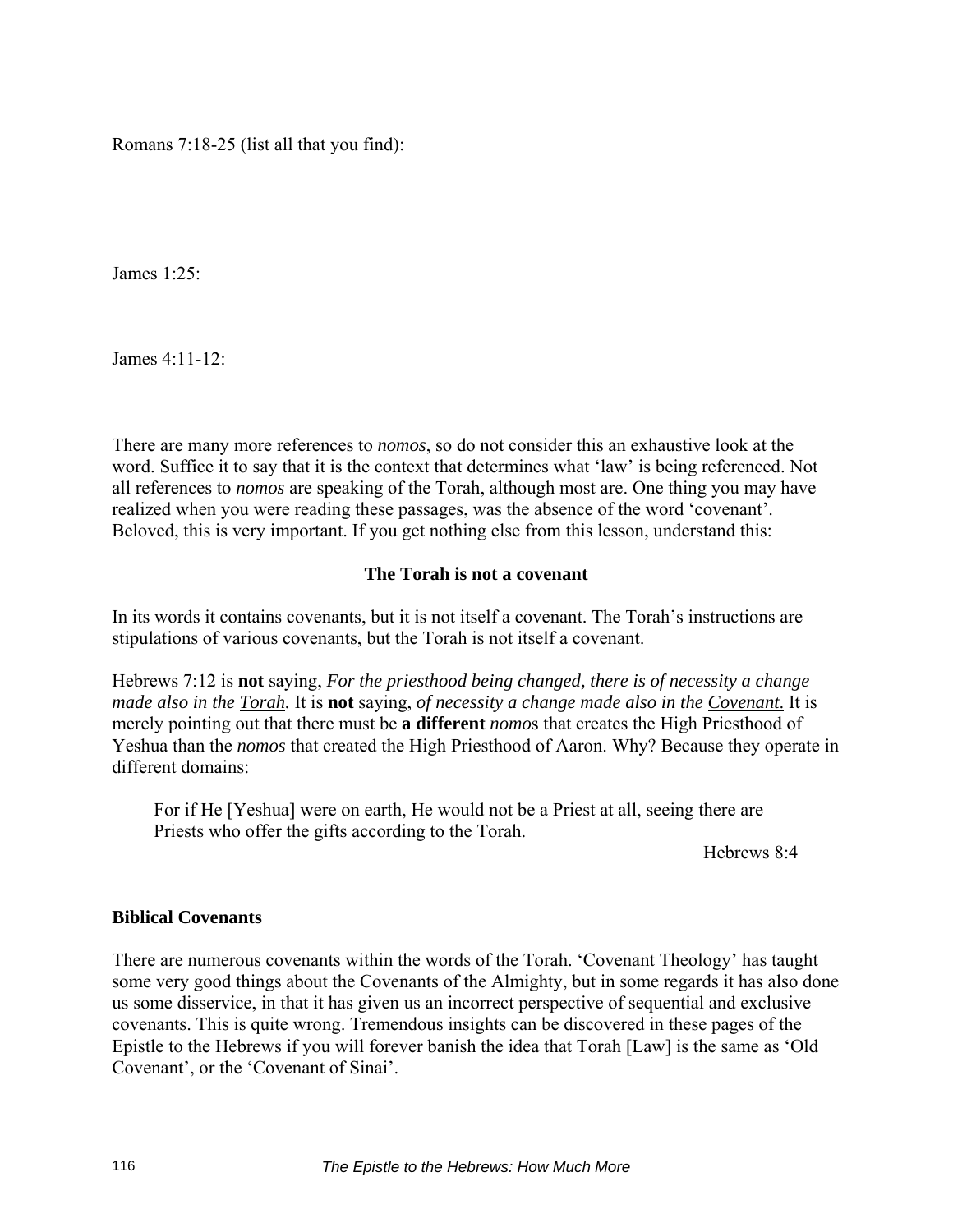Here are some clear God-given covenants in Scripture:

- Noachic [Covenant with Noah and sons and all living creatures]
- Abrahamic [Covenant with Abraham, Isaac, Jacob, and descendants]
- **Mosaic/Sinai [Covenant with Israel and descendants]**
- Davidic [Covenant with David and descendants]
- New Covenant [Covenant with the house of Israel and the house of Judah]

Read and comment on how Paul tells us that these Covenants are related to one another – namely, do subsequent covenants supersede or annul previous ones?:

Galatians 3:15:

## **The Primary Topic of Hebrews Chapter Nine**

It seems that when you are reading Hebrews nine, that the topic is the Tabernacle. Remember, our previous lesson however. We learned that the Tabernacle imagery was being used to teach us something else. What is it? Read Hebrews 8:7-9:1 and see if you can find the reason why the writer uses the Tabernacle imagery in Hebrews chapter nine.

Hebrews 8:7-9:1:

What is the primary topic?

#### **The Old Covenant**

'Old Covenant' – there is only one such phrase in the entire Scripture, in Hebrew or Greek. Your English Bible may contain it many times – but you find it only once in the original languages (2Corinthians 3:14). That one reference refers to is as something being read. From the misreading of this one reference an enormous fraud has been perpetrated on believers since the days of the early 'church fathers'. Here, the fraud is exposed:

#### **The 'Old Covenant' is not the 'Old Testament' The 'New Covenant is not the 'New Testament'**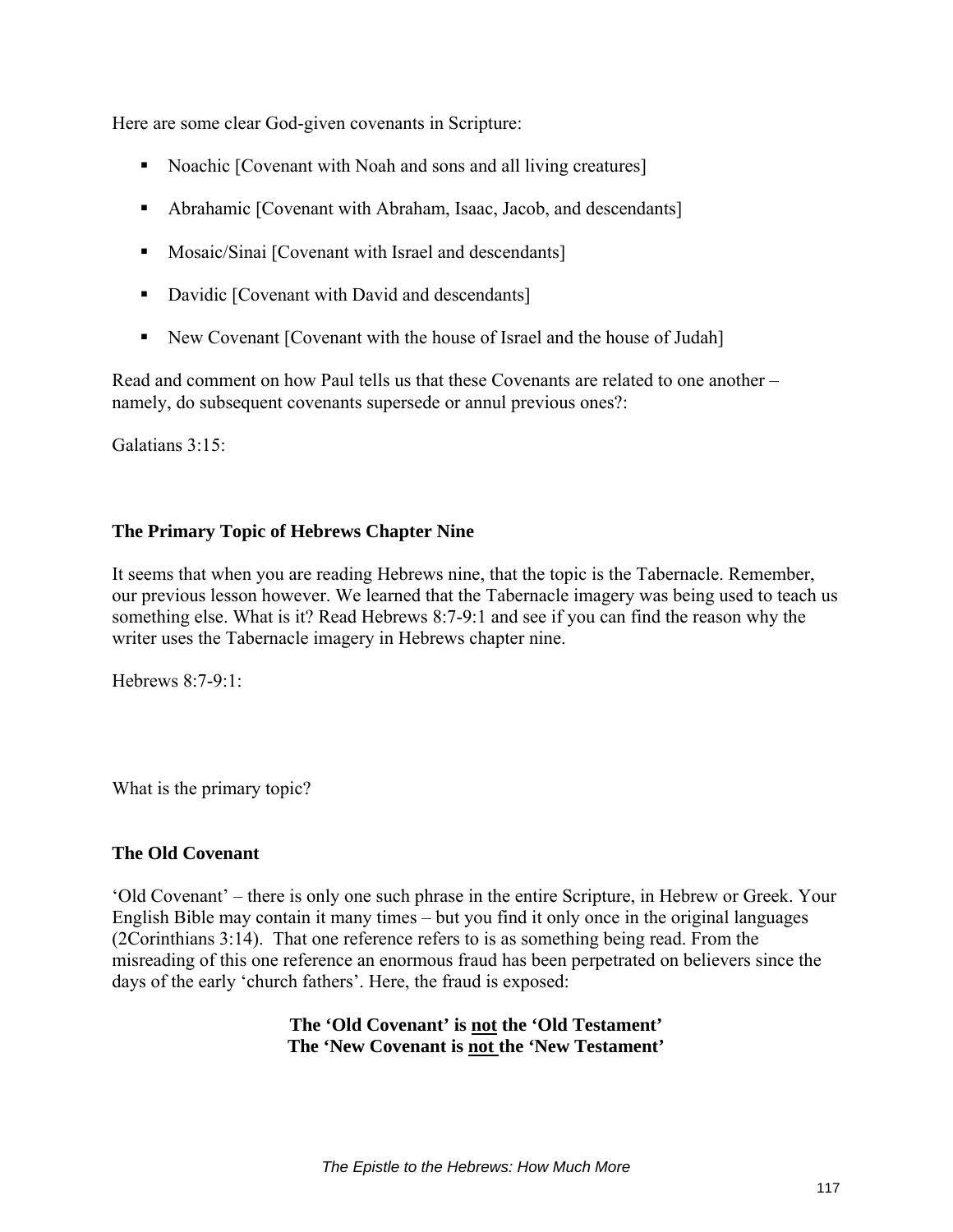These supposed two parts to our Bible are a man-made invention that continue to obscure the truth of the Almighty. Neither Yeshua, nor His Apostles ever intended for believers to divide Scripture into a 'relevant' part in the last  $\frac{1}{4}$ , nor a 'non-relevant' part in the front  $\frac{3}{4}$ . This is an error of the highest order. The 'old/first' being spoken of in Hebrews chapters eight and the 'new/second' being spoken of is **not** speaking of supposed parts of Scripture!

Let's consider that error for a moment, and what it can do to our understanding of Scripture, if left unchecked. Read the following passages and comment on how they express how a believer should approach Scripture. Please note that all references are to the only Scripture available at the time: the TaNaKh<sup>12</sup> (incorrectly called the 'Old Testament') – when it speaks of 'Scriptures' they are not referring to the Apostolic Scriptures<sup>13</sup> (incorrectly called the 'New Testament').

Matthew 5:17-19:

Luke 24:25-32; 44-47:

Acts 17:1-4; 10-13:

2Peter  $1:20$ 

2Peter 3:15-17:

In the previous verses, Peter tells his readers something that many commentators have picked up on; namely, that Peter equates Paul's epistles with 'Scripture'. Indeed they are. What is often missed however, is that Peter is warning people about mishandling Scripture – and showing that those who mishandle 'other Scriptures' (i.e. the TaNaKh), will also mishandle Paul's epistles. This is a stern warning to all those out there that think it is OK, and even imperative that a later passage should trump an earlier passage. If a later passage seems to contradict an earlier passage, only one thing is possible – **you are misunderstanding the later passage**.

 $\overline{a}$  $12$  TaNaKh, is an acronym for 'Torah, Nevi'im, Ketuvim', or 'Torah, Prophets, and Writings' – this is what Yeshua called the Scriptures that so many of His followers think is 'old' when they call it the 'Old Testament'.

 $13$  Calling the last  $\frac{1}{4}$  of our Bibles the 'New Testament' conveys the false impression that 'New' is better. That is false, even though these Scriptures are precious and valuable – they are not 'better' – merely a further revelation. Messianics who renamed this the 'Brit Chadasha' [New Covenant] – thereby putting a Hebrew name on an errant concept – may merely be perpetuating the same myth. The TaNaKh is not the 'Old Covenant' and the Apostolic Scriptures are not the 'New Covenant'.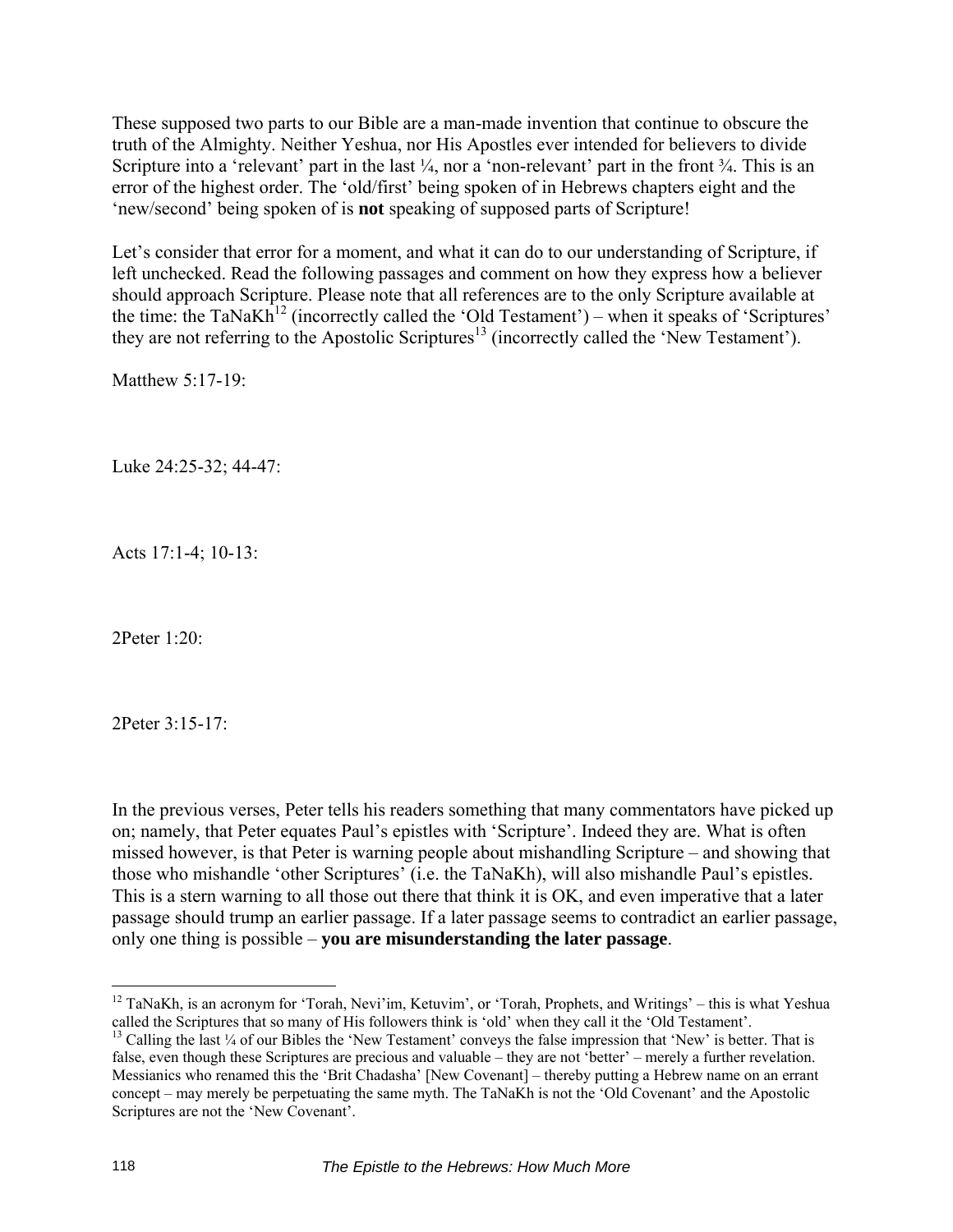List things we need to remember about Scripture found in 2Timothy 3:16 (remember, this is speaking specifically of the TaNaKh, the 'Scripture' that early believers had):

So we have seen one thing that the 'old' and 'new' are not. They **are not** references to supposed divisions of our Bible.

So what is the 'Old' being referenced in passage in Hebrews chapter eight and nine? Is it the 'Old Covenant' or an 'old priesthood' or what? If it is the 'Old Covenant' of what is it speaking of? The Covenant of Abraham? The Covenant at Sinai? Most of the English translators inset the word 'covenant' because that is their view of what the subject is. Most commentators actually go to great lengths to prove it is speaking of the Covenant at Sinai – but more specifically, the Torah itself. Remember, **the Torah is not a covenant**.

Because the 'old' being referenced in chapter eight is related to the Tabernacle imagery in chapter nine, let's assume (for better or worse) for a moment that the 'old' is referring to the Sinai Covenant, because it is in fact where the command to build and use the Tabernacle is found. The Tabernacle is one of its facets.

Assuming the 'old' is speaking of the Sinai Covenant, how does the writer describe it?

Hebrews 8:13:

Consider for a moment that the phrase, "becoming old and grows aged" are verbs in the present tense – **not** past tense, as the most translators try to make them appear. Since this book was written long after the resurrection of Yeshua, what is the significance of these verbs (if any)?

Read and comment on how the following passages might relate to the idea of a Covenant of the Eternal, unchanging God, might be 'made old'. They use the same Greek word (*palaioo* = "wax old, becoming obsolete, made old").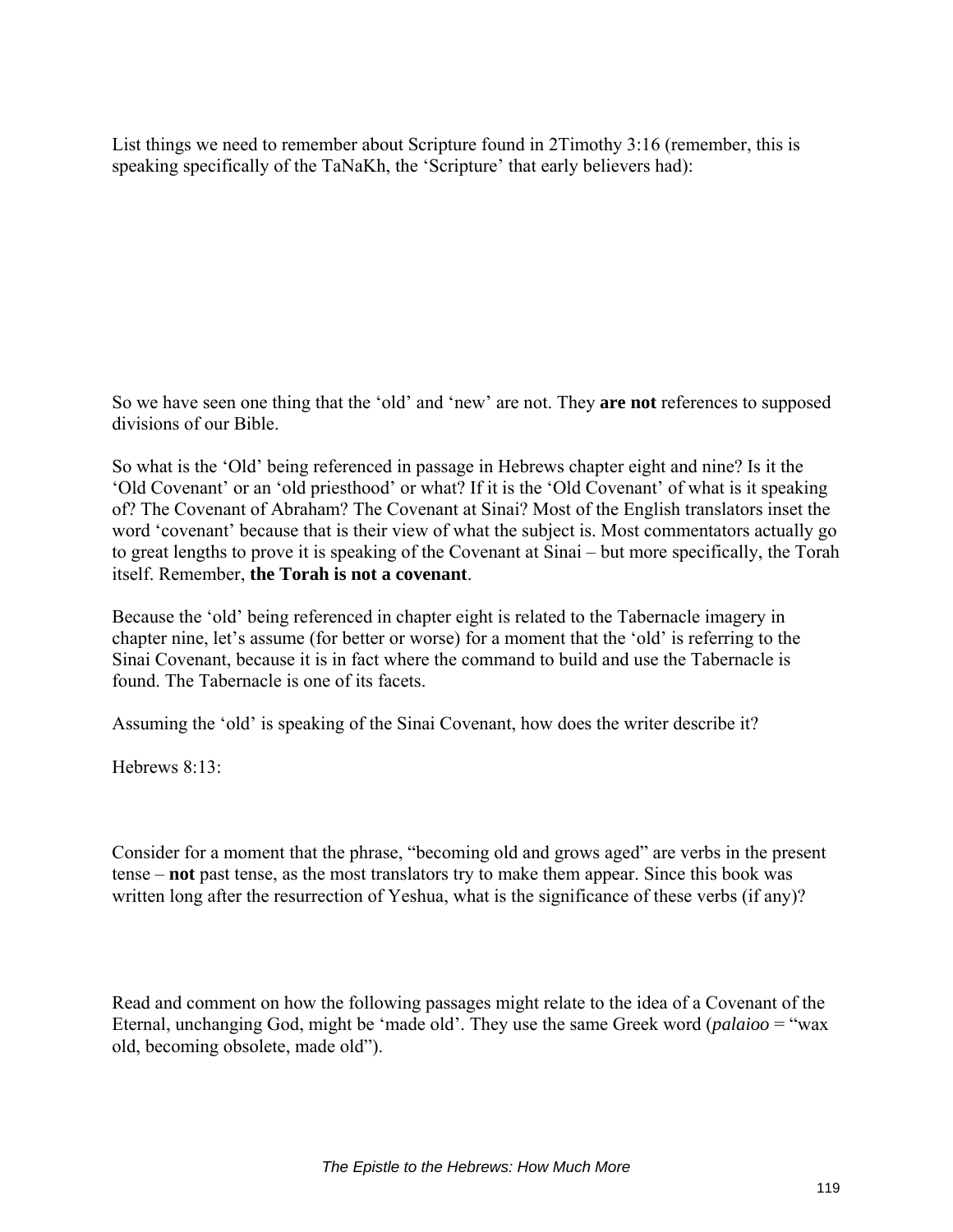Romans 8:20-25:

Hebrews 1:8-11

Is 'old' bad? Read the following passage that uses the noun form of the word (*palaios* = "old"):

Luke 5:39:

In the case of the 'old' and 'new' of Hebrews eight and nine, it is clear that the 'new' is better than the 'old'. But is the 'old' the Sinai Covenant, and is the 'new' the New Covenant expressed specifically in what some people call the 'New Testament'? We've seen that it is not writings, that define it – maybe it is dispensations? Maybe the 'old' is a dispensation governed by the Sinai Covenant, and the 'new' is a dispensation governed by the New Covenant, what is called by some the 'Covenant of Grace'. If that is the case, by what measurement do we find out when one dispensation ends, and another begins? There are serious problems with the dispensational understanding of 'old' and 'new' – namely the Scripture passage being quoted by the writer of the Epistle to the Hebrews.

Read Hebrews 8:8-11. This is a quote from Jeremiah 31. Remember, that the first readers of this Epistle would have known the passage – and understood the context. Read Jeremiah 31:23-37 and answer the following questions:

Who is this 'New Covenant' between? Be specific.

What is this 'New Covenant' **not like**? Identify the antithesis to the 'New Covenant' in detail (verse 32).

What defines the 'New Covenant'? (verses 33-34).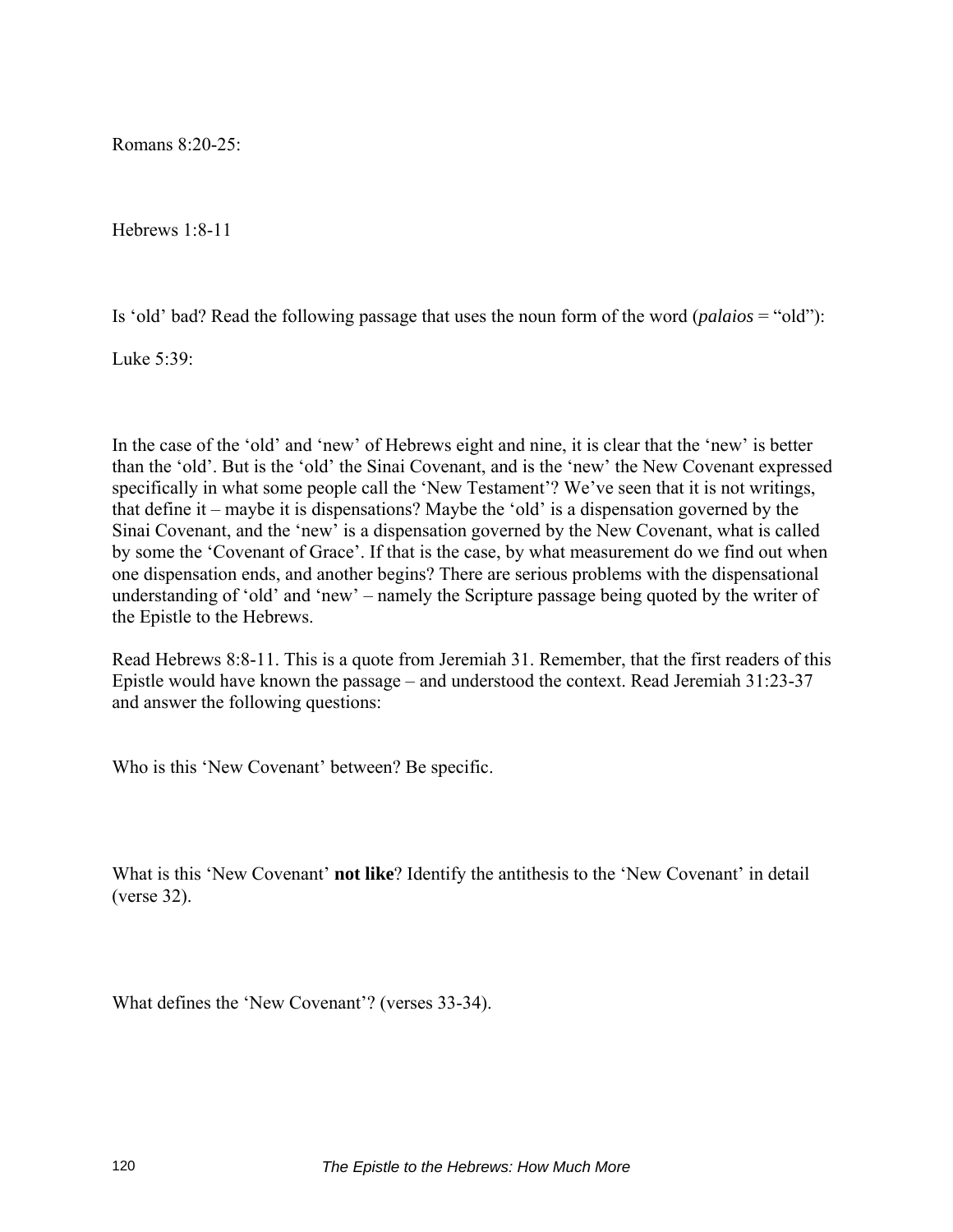Based upon verses 35-37, is it even possible that this 'New Covenant' is speaking of a new dispensation – a dispensation where God replaces His people Israel, with a new people; His Word with a new set of writings that supersede; the 'Law' with 'Grace'?

Based upon this passage, has this 'New Covenant' prophecy been fulfilled? If so, explain why (using this passage only). If not, explain why (using this passage only).

Another passage often used to discuss the 'New Covenant' is found in Ezekiel chapters thirty six and thirty seven. Read Ezekiel 36:22-28 and Ezekiel 37:1-28 and answer the following questions:

Who is this promise to? Be specific.

What is God going to do regarding their sin, and His commandments? Specifically, which does He get rid of? (36:25-27; and 37:23:24).

Does this promise seem to be based upon physical and visible things, or spiritual and invisible things? Or maybe both? List the 'physical' things and list the 'spiritual' things.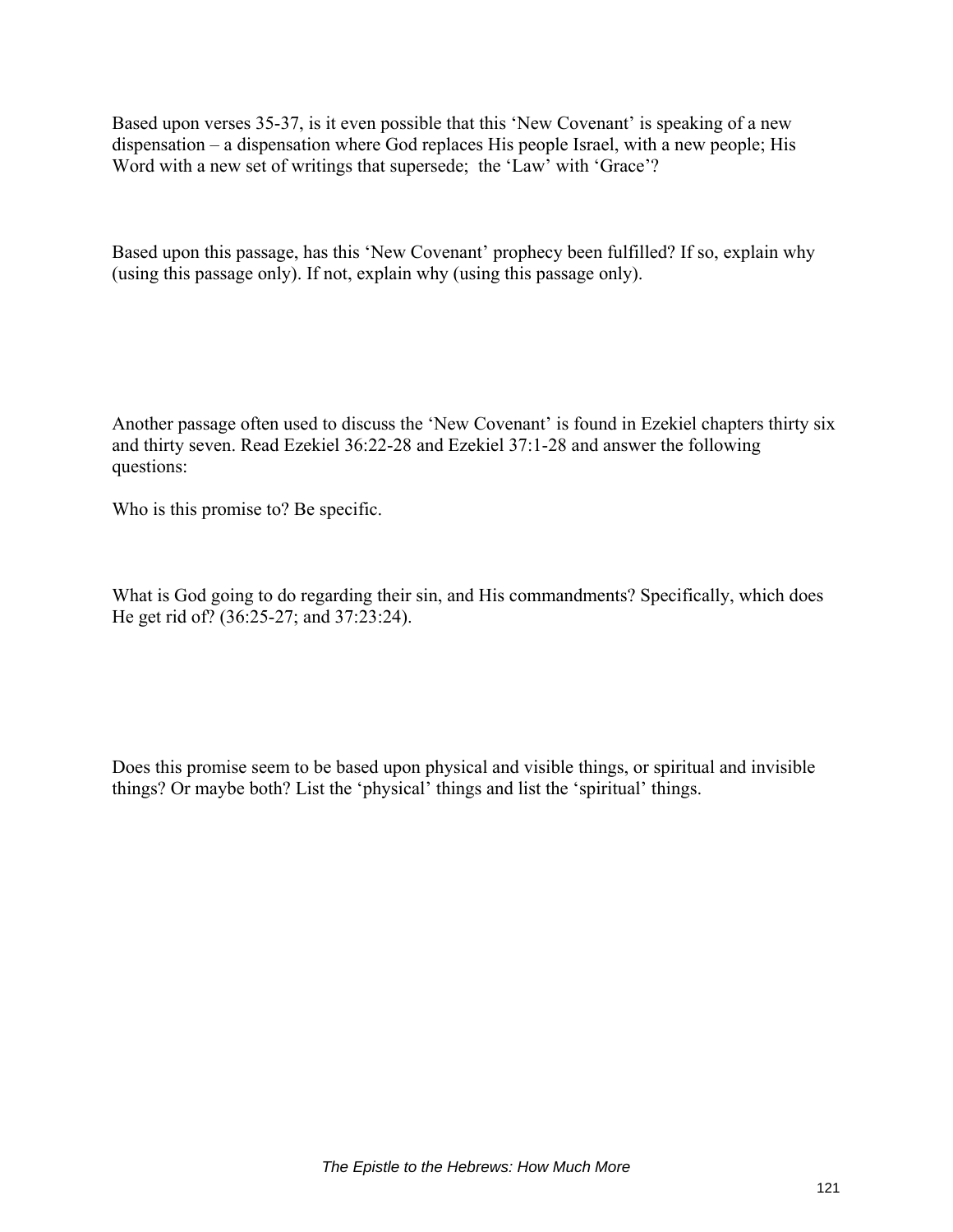List the sequence of events in order. (36:24-31; and 37:12-27).

Ezekiel 37:26 seems to be speaking about the same 'New Covenant' that Jeremiah 31 spoke of. When will this 'New Covenant' be made, and what will be its term and its sign?

A very interesting picture is given to us in Ezekiel 36:26-27. The picture of the replacement of a heart of stone, for a heart of flesh – the picture of the indwelling Spirit of the Almighty, bringing obedience to God's 'statutes' and the keeping of His 'judgments'. The word for 'statutes' here is from the word *chok*. *Chokim* [plural, *chokim* or *chukot*] are those Torah commands that seem to make no sense to them. The commands regarding the ashes of the red heifer discussed in the Epistle to the Hebrews are considered *chokim*. What will be the result of this 'New Covenant' in the actions of the participants?

Read Deuteronomy 30:5-6 and comment on how it relates to Ezekiel 36:26-27:

Explain how Deuteronomy 10:16 relates to both of the previous passages: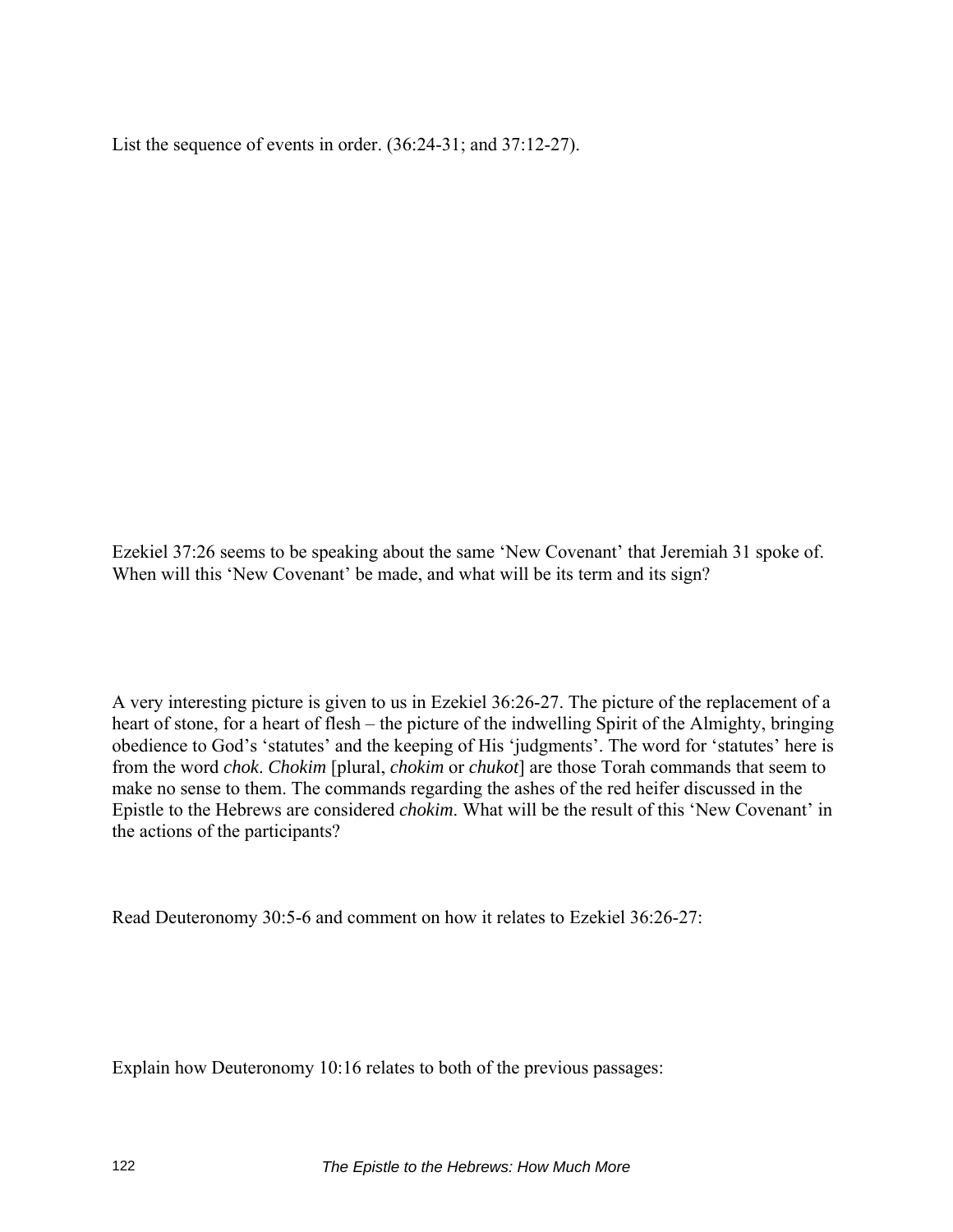There is much about the 'New Covenant' that is spoken of in believing communities. How much of it comes from Scripture, and how much of it is the result of the doctrines of men? Are we who believe in Messiah participants in the 'New Covenant'? When did this 'New Covenant' come into being – or when will it be fulfilled? Read the following passages and then comment on how they relate to the 'New Covenant' (look for the connections):

Jeremiah 31:32:

Exodus 12:1-14:

Matthew 26:26-29:

Hebrews 9:15:

#### **Compare and Contrast**

We have one more thing to do. Complete the chart that compares and contrasts the 'old' and 'new'. Don't spend too much time on it. Based upon the passages in Exodus, Hebrews, Jeremiah, and Ezekiel, compare and contrast the 'old' with the 'New Covenant'(include Scripture references in your answers):

|                                   | <b>Old Covenant</b> | <b>New Covenant</b> |
|-----------------------------------|---------------------|---------------------|
| Participants?                     |                     |                     |
| When enacted?                     |                     |                     |
| What blood seals it?              |                     |                     |
| What is the sign (if<br>any $)$ ? |                     |                     |
| Where are the<br>commandments,    |                     |                     |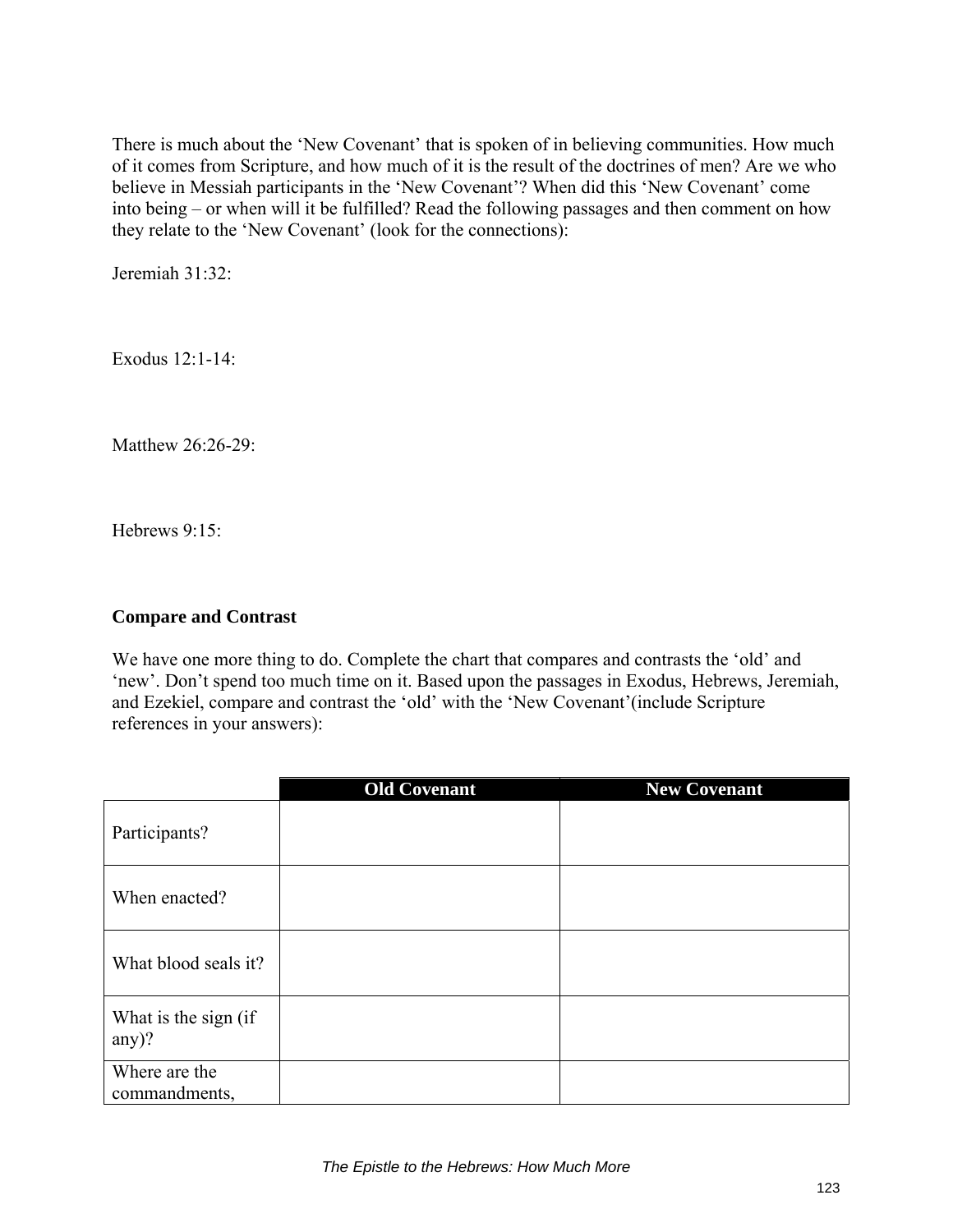| statutes, etc. written? |  |
|-------------------------|--|
| Relationship to the     |  |
| physical Land of        |  |
| Israel?                 |  |
| Temporal or<br>Eternal? |  |

Beloved, you can see where this is going... In dealing with the 'old' and 'new' – your theological biases are what determines your understanding. But what does the writer intend for his readers, and us, to understand regarding the 'old' and the 'new'? Certainly not the annulling of Scripture (remember Yeshua'ss words in Matthew 5:17-19?). Certainly not a change in God's Word, which is eternal, and reflects His unchanging character. It is about a difference between what is seen, and what is unseen. The two parts of reality: the physical, and the spiritual.

## **Conclusion**

That was a lot of work, and as you know it was not an exhaustive look at the New Covenant.

As believers in Yeshua the Messiah, we are most certainly participants, even the first fruits of the New Covenant that Moses, Jeremiah, and Ezekiel prophesied about. The writer of the Epistle to the Hebrews wants his readers to understand what a profound thing it is to be a part of the New Covenant. What is most unusual, and often missed by people, is the list of people that our writer includes in his analysis of the New Covenant, and people of faith. We may be first fruits of the New Covenant, but Hebrews chapter eleven makes a dramatic point by starting with Abel in the discussion of faith: The 'New Covenant' is very old in historical terms – and although it remains at least partially unfulfilled, its participants go way, way back. That is what we will look at in the next lesson.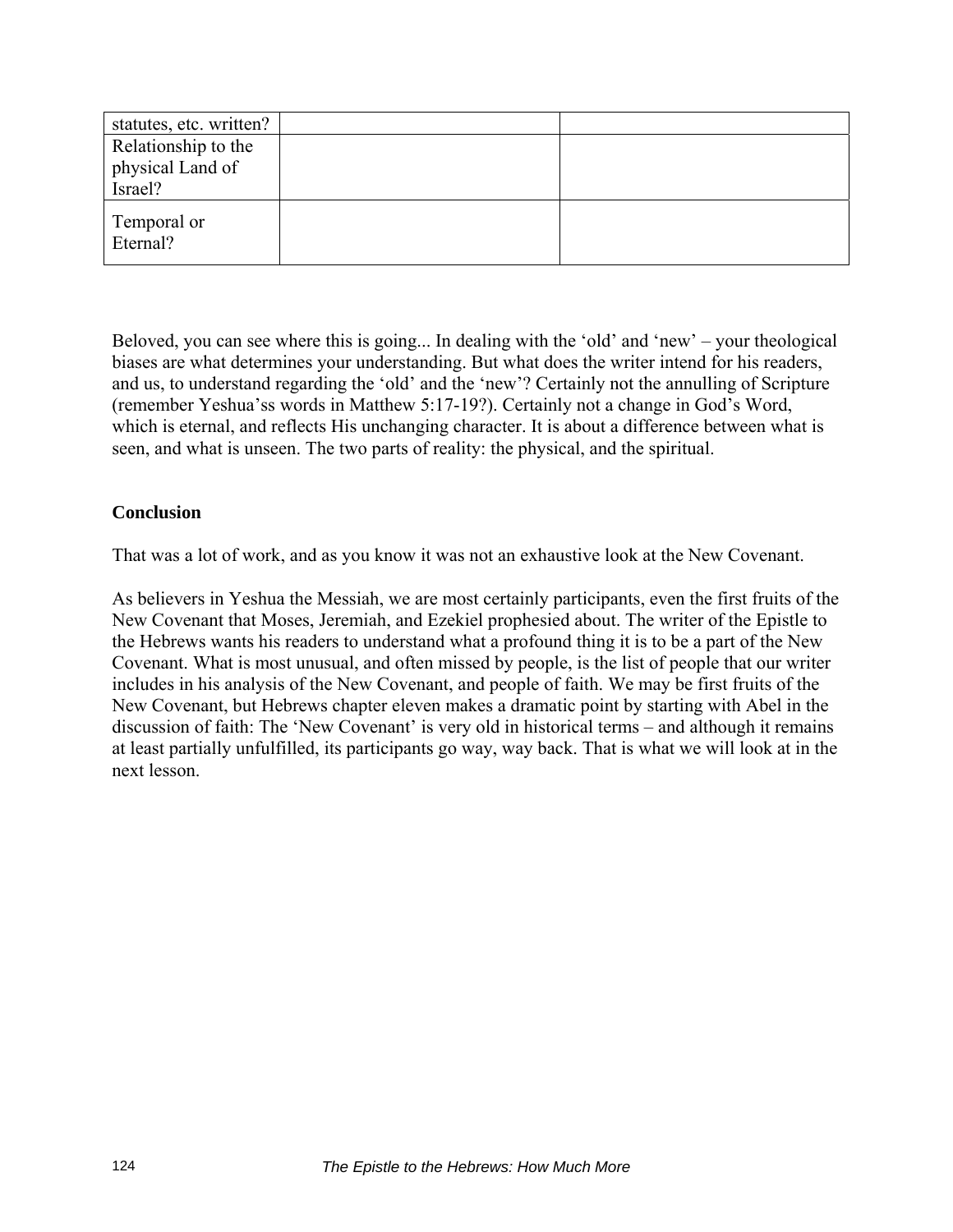## **Lesson Nineteen**

"And he [Abram] believed in the LORD, and He accounted it to him for righteousness"

Genesis 15:6

But without faith it is impossible to please Him, for he who comes to God must believe that He is, and that He is a rewarder of those who diligently seek Him.

Hebrews 11:6

#### **What is Faith?**

Like 'rest', there is a dichotomy in the Western mindset between the verb and noun usage of 'believe'. Faith, after all is the opposite of doing, isn't it? Or is it? Evangelicals have rightly taught that 'salvation' is not about 'our doing' – but about God's doing. Therein lies the problem, beloved – we are not talking about 'salvation' so much in these action words – rather, we are talking about the visible outgrowth of those who have 'passed from death unto life'.

It is our Western minds that embrace the noun 'faith' and yet tend to de-emphasize the verb 'believe'. Some, have encouraged doubters to 'have more faith' – which is much like telling a drowning man to "have a life preserver". Why not tell a doubter to 'believe'? Better yet, why not throw them a 'life preserver'?

Beloved, we need to understand this word 'believe' – as God has revealed in Scripture – and we need to understand that it is a verb. It is something we **do**!

The Hebrew word 'believe' is *aman* (pronounced: *aw-mawn*). It is where we get our English word 'amen'. It is spelled *alef-mem-nun sofit*. The Hebrew word *aman* means verify, establish, confirm, or to cause to be nourished. It carries with it a definite certainty – or 100% 'probability'. This does not appear to be a simple mental exercise. Let us pursue the 'to cause to be nourished' definition<sup>14</sup>. In the same vein it can mean 'to be carried by a nurse'. God appeared to Abram in Genesis 17:1 as "God Almighty" – which in Hebrew is *El Shaddai*. The word *Shaddai* comes from the word *shad* which typifies **a nursing mother** – protecting ferociously, and nurturing lovingly.

This understanding makes the first mention of the word *aman* quite profound, because it precedes where God reveals Himself as *El Shaddai* in Genesis chapter seventeen. The first mention of *aman* is found in Genesis 15:6. This verse is one of the foundations of biblical soterology<sup>15</sup>. To get a fuller grasp of what this verse is teaching about *aman* [believe], read Genesis 15:1-5 and answer the following questions:

 $\overline{a}$ 14 The "hiphil" form of a Hebrew verb usually expresses "causative" action – thus the hiphil form of *aman* showing a relationship between the one who is being nourished or nurtured (Abram) and the One who is nourishing and nurturing (God Almighty) – similar to a baby's cry being causative for the mother to feed it.

<sup>&</sup>lt;sup>15</sup> System, doctrine, or teaching of salvation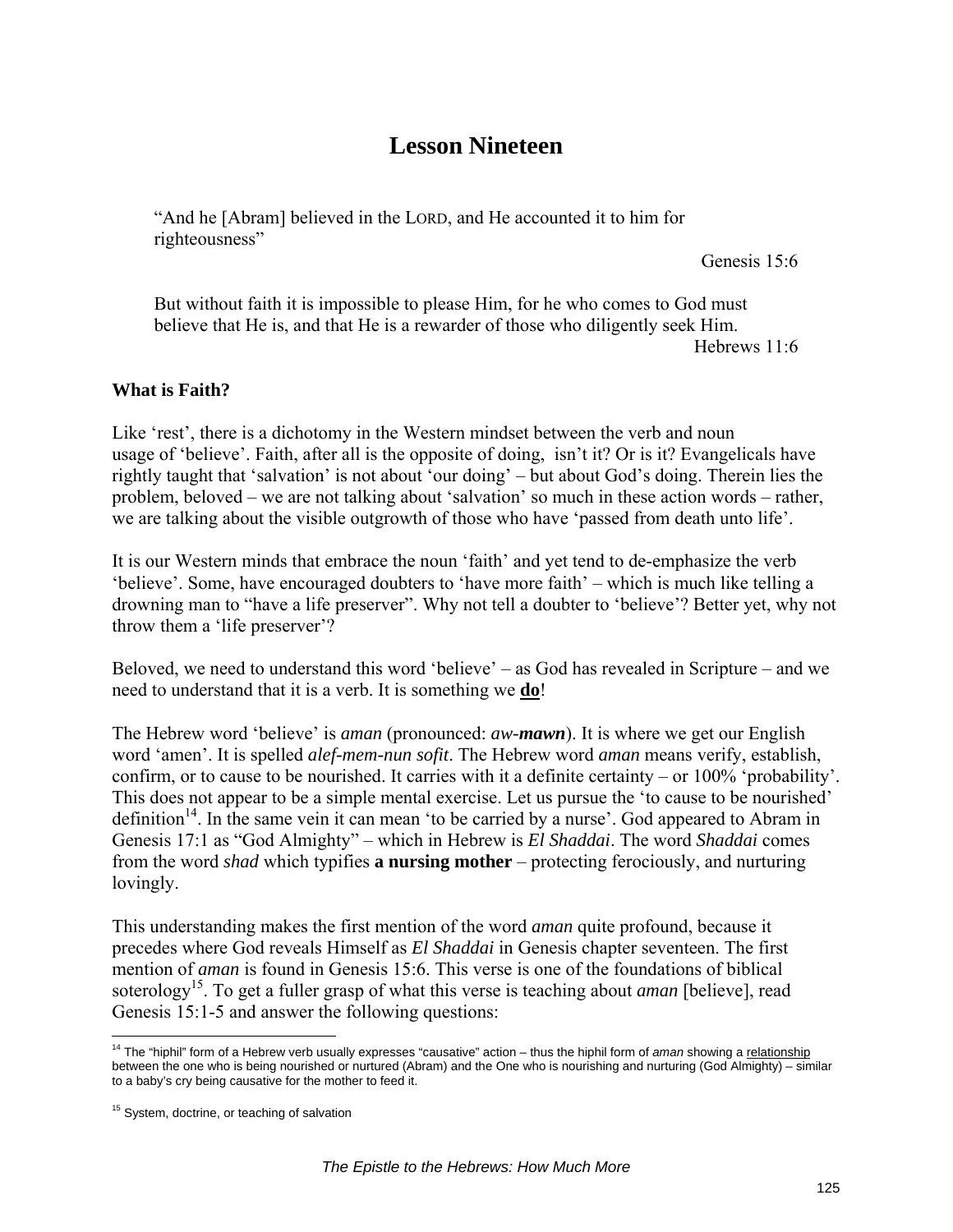What was Abram's response to God's declaration of finding favor with Abram?

Why did Abram want something to show for the fact that God said He was Abram's shield and exceeding great reward? Was He saying God was not enough?

What did God offer as 'proof' of His favor toward Abram?

Was Abram promised something he could accomplish himself?

The best commentary on Scripture is Scripture itself. To best understand what Genesis 15:6 is saying let's see what Romans 4:1-5 says about this passage.

Read Romans 4:1-5. Does the use of the word 'believe' here sound like a mental exercise?

Now read Galatians 3:5-9. Note that this account in Genesis is described as preaching the 'gospel' to Abraham. Abraham is called 'believing Abraham' – could you be called 'believing [your name]'?

Now think how a suckling child 'believes' [*aman*] in his mother. Can that child provide for itself? Can it sustain itself? Can it protect itself? Does it **do** something in finding nourishment? Does the suckling action **earn** it nourishment and preservation? Does not the breast of the mother promise sustenance – providing what is needed for the child? What we see in Genesis 15:6, is Abram, in effect 'rooting' as a newborn instinctively searches for what it needs for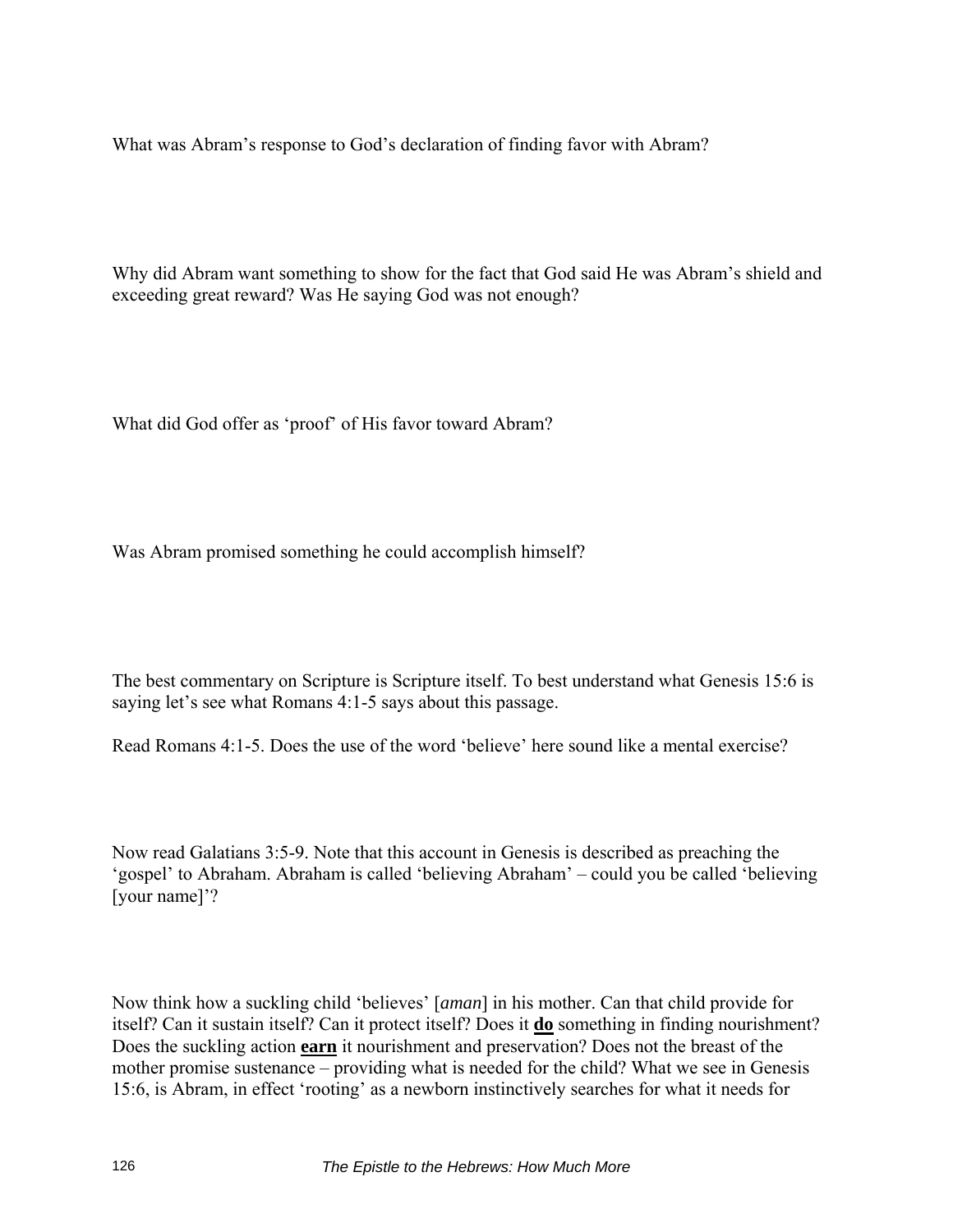sustenance. Can you hear Yeshua's words in Mark 10:15, *"whoever does not receive the kingdom of God as a little child will by no means enter it"* – now beloved, you are thinking Hebraically!

A key verse in Scripture on this is Habakkuk 2:4, where it says, *"Behold the proud, His soul is not upright in him; but the just shall live by his faith."* Here the noun form of *aman* [believe] is used – *emunah* [faith].

The Greek word used for *aman* [believe] is *pisteuo* (pronounced: *pist-yoo-o*). As you may well know, this word is used many times in the Epsitle to the Hebrews in chapter eleven. Many have said the definition for "faith" is found in Hebrews 11:1, *"Now faith is the substance of things hoped for, the evidence of things not seen."*, but maybe a better definition is found later in the passage – because it uses the verb **believe**:

But without faith [pistis] it is impossible to please Him, for he who comes to God must believe [pisteuo] that He is, and that He is a rewarder of those who diligently seek Him. Hebrews 11:6

Now, read this again:

After these things the word of the LORD came to Abram in a vision, saying, "Do not be afraid, Abram. I am your shield, your exceedingly great reward.

Genesis 15:1

And he (Abram) believed [aman] in the LORD, and He accounted it to him for righteousness.

Genesis 15:6

Comment on the relationship between Hebrews 11:6 and Genesis 15:1, 6):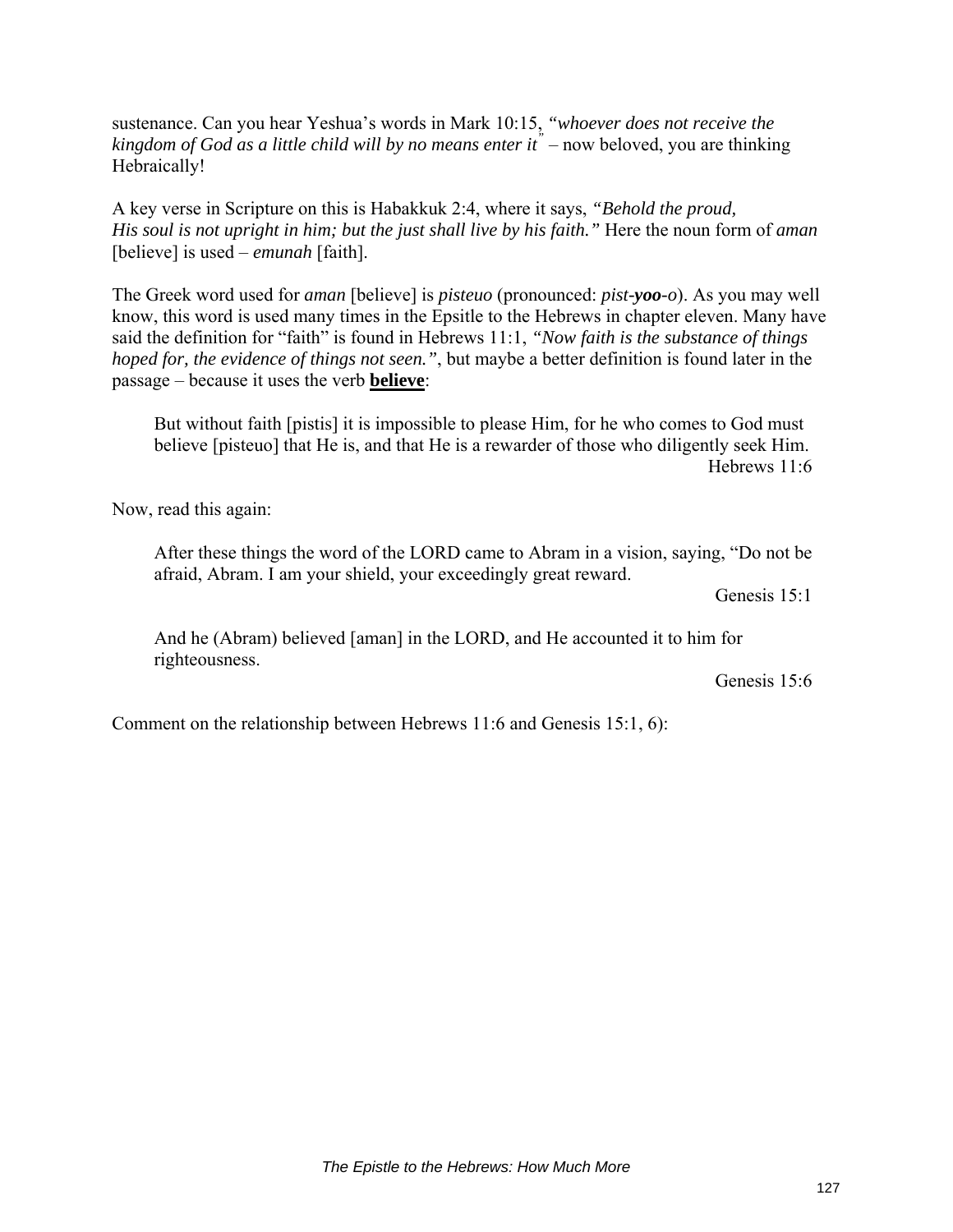It is true that the noun form of believe [*pisteuo*] is used quite often in Hebrews chapter eleven, however do not let that fool you into thinking that 'faith' or 'believing' is passive. Let's look through this "Hall of Believers" – in the chart that follows, make note of the actions that **follow** the 'by faith' phrase (Abel is already done for you):

| <b>Hebrews Chapter Eleven Hall of Believers</b> |                          |                                                   |  |  |
|-------------------------------------------------|--------------------------|---------------------------------------------------|--|--|
| By Faith                                        | Did                      | Reward                                            |  |  |
| Abel                                            | Offered a more excellent | A witness of righteousness - God testified to his |  |  |
|                                                 | sacrifice                | gifts                                             |  |  |
| Enoch                                           |                          |                                                   |  |  |
|                                                 |                          |                                                   |  |  |
|                                                 |                          |                                                   |  |  |
| Noah                                            |                          |                                                   |  |  |
|                                                 |                          |                                                   |  |  |
|                                                 |                          |                                                   |  |  |
| Abraham                                         |                          |                                                   |  |  |
|                                                 |                          |                                                   |  |  |
|                                                 |                          |                                                   |  |  |
|                                                 |                          |                                                   |  |  |
|                                                 |                          |                                                   |  |  |
|                                                 |                          |                                                   |  |  |
|                                                 |                          |                                                   |  |  |
|                                                 |                          |                                                   |  |  |
| Sarah                                           |                          |                                                   |  |  |
|                                                 |                          |                                                   |  |  |
|                                                 |                          |                                                   |  |  |
|                                                 |                          |                                                   |  |  |
| Isaac                                           |                          |                                                   |  |  |
|                                                 |                          |                                                   |  |  |
|                                                 |                          |                                                   |  |  |
|                                                 |                          |                                                   |  |  |
| Jacob                                           |                          |                                                   |  |  |
|                                                 |                          |                                                   |  |  |
|                                                 |                          |                                                   |  |  |
| Joseph                                          |                          |                                                   |  |  |
|                                                 |                          |                                                   |  |  |
|                                                 |                          |                                                   |  |  |
|                                                 |                          |                                                   |  |  |
| Moses                                           |                          |                                                   |  |  |
|                                                 |                          |                                                   |  |  |
|                                                 |                          |                                                   |  |  |
|                                                 |                          |                                                   |  |  |
|                                                 |                          |                                                   |  |  |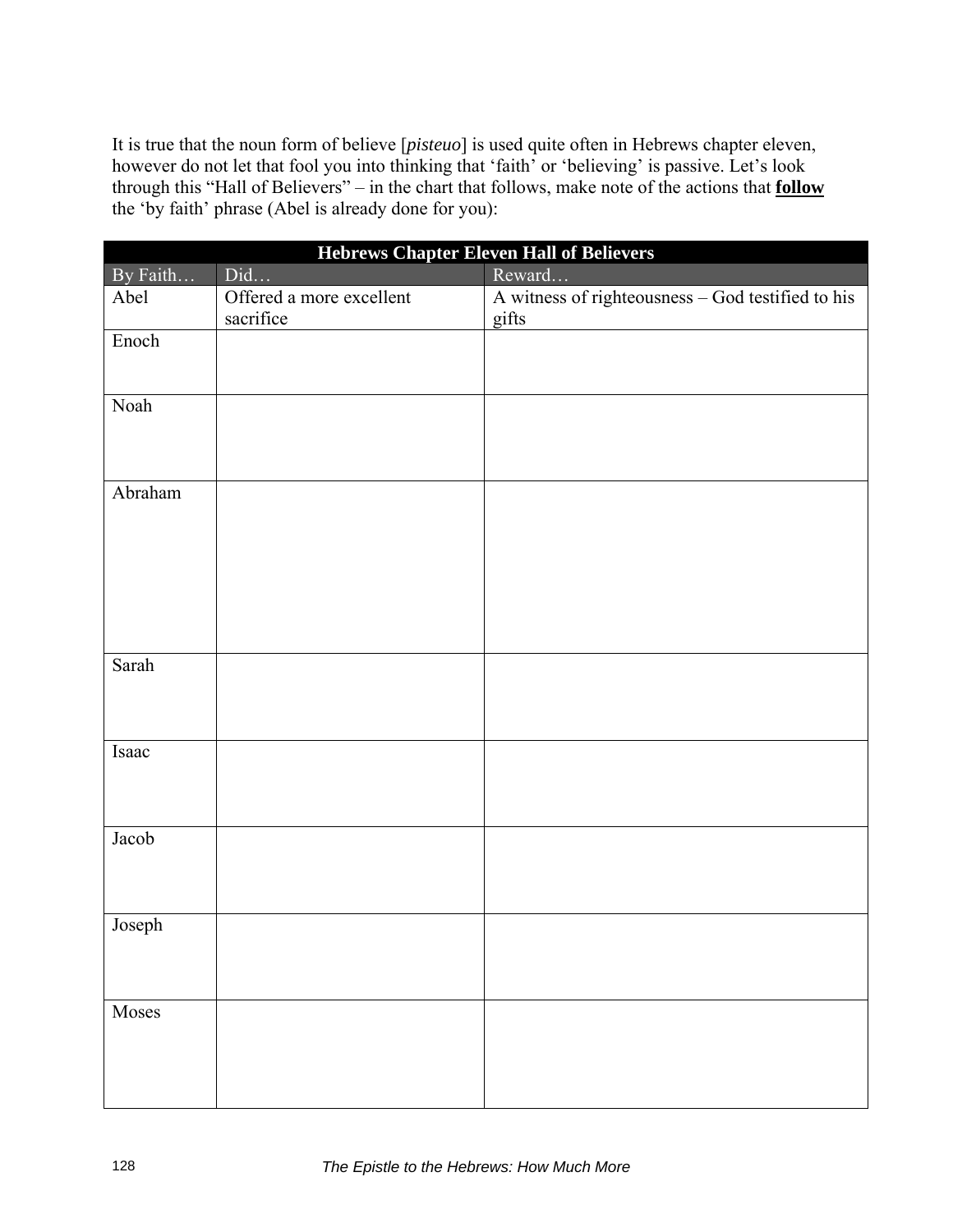Can you begin to see that to 'believe' is not a passive thing, but something that motivates actions that surely follow?

In Ephesians 2:8-10, we see an odd relationship between 'faith' and 'works' – at least it is odd to our Western mindset. Read Ephesians 2:8-10 and answer these questions:

How are we saved? Specifically note the progression:

What was the purpose of faith?

What was a purpose for salvation?

Now read James 2:14-26 and comment on how you think Ephesians 2:8-10 correlates to James  $2:14-26$ :

Think about what you have seen so far with regard to the word "believe". You have seen the Hebraic picture of a nursing child, and the principle that deeds follow true belief. Now comment on the following Scripture passages:

Then Yeshua said to those Jews who believed *[pisteuo]* Him, 'If you abide in My word, you are My disciples indeed.'

John  $8.31$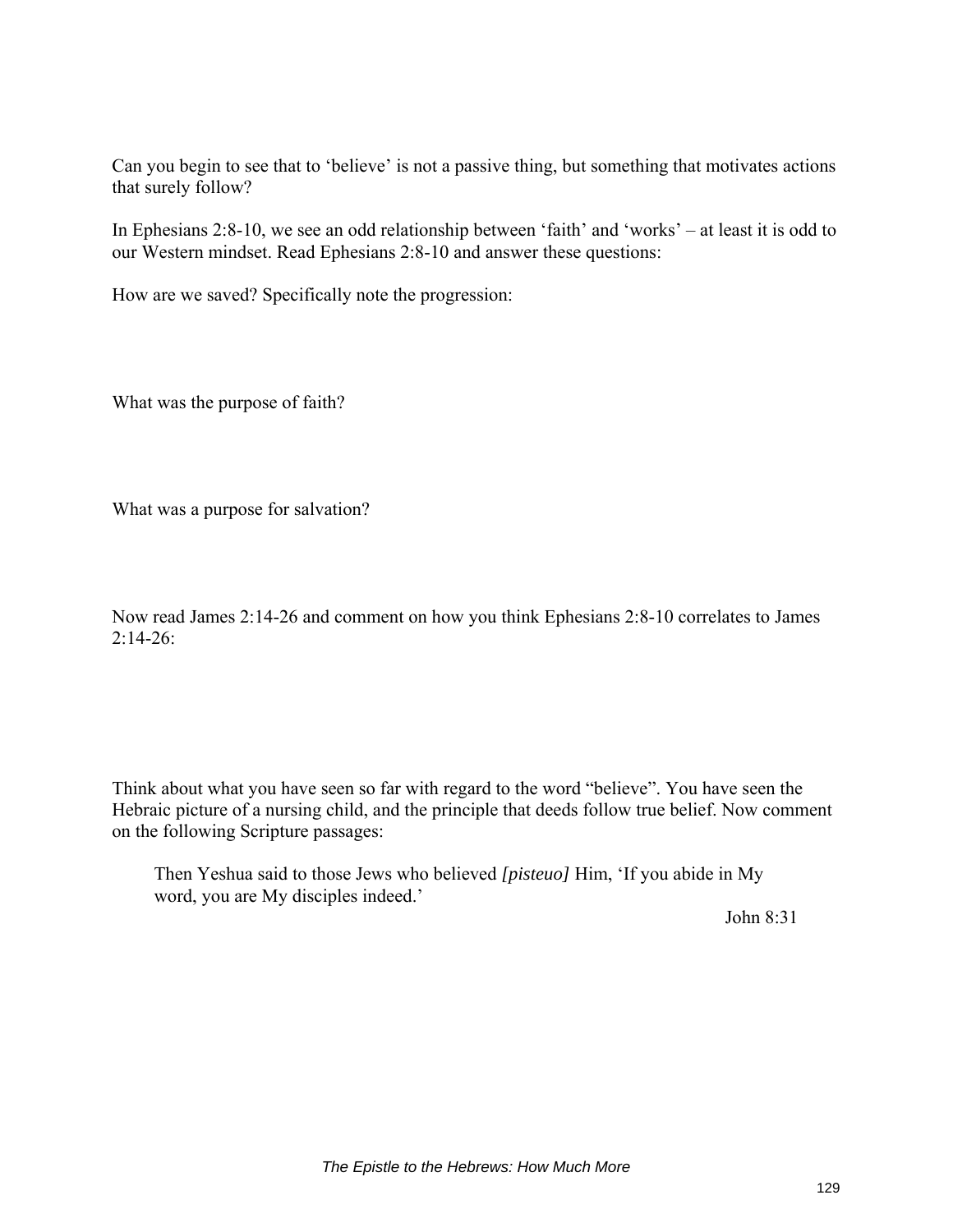But what does it say? 'The word is near you, In your mouth and in your heart' (that is, the word of faith which we preach): that if you confess with your mouth the Lord Yeshua and believe [*pisteuo*] in your heart that God has raised Him from the dead, you will be saved. For with the heart one believes [*pisteuo*] unto righteousness, and with the mouth confession is made unto salvation.

Romans 10:8-11

The phrase "*The word is near you, in your mouth and in your heart"* in Roman 10:8 comes from Deuteronomy. Here is the phrase in full context:

For this commandment which I command you today is not too mysterious for you, nor is it far off. It is not in heaven, that you should say, 'Who will ascend into heaven for us and bring it to us, that we may hear it and do it?' Nor is it beyond the sea, that you should say, 'Who will go over the sea for us and bring it to us, that we may hear it and do it?' But the word is very near you, in your mouth and in your heart, that you may do it.

Deuteronomy 30:11-14

Remembering the context of Deuteronomy 30:11-14, go back and read Romans 10:8-11 again. Now, do you think it is possible to 'believe in your heart' that Yeshua was raised from the dead and yet not have actions and deeds that would follow as a result of that belief?

Read and comment on these passages that use the Hebrew word for 'faith' [*emunah*]

Exodus 17:12 (steady = *emunah*) Note: this is the first place that *emunah* is found in Scripture:

Psalms 119:85 (faithful = *emunah*):

Habakkuk 2:4: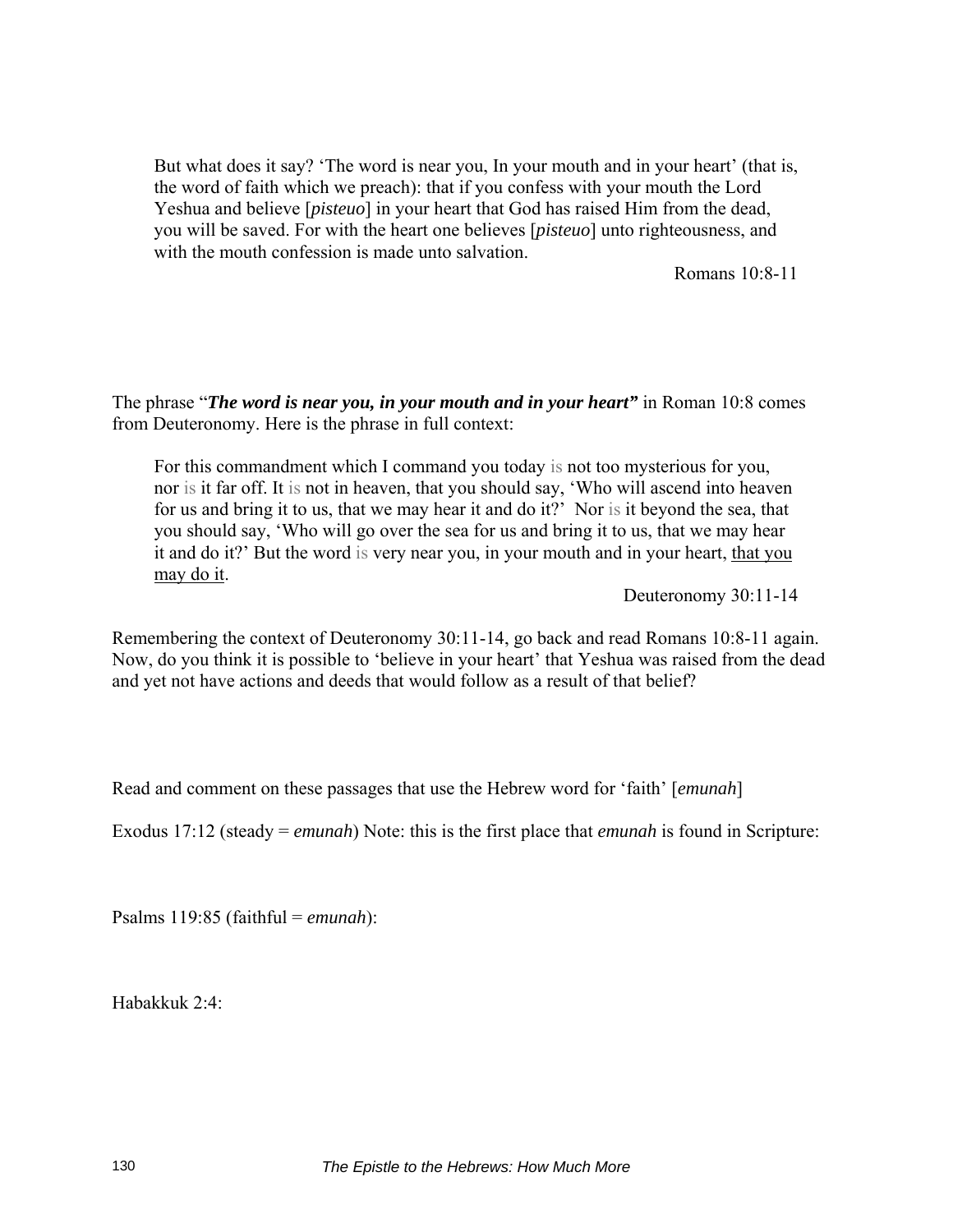# **Lesson Twenty**

## **An Encouragement or a Rebuke?**

Most commentators that the view that the Epistle to the Hebrews is meant mostly as a warning and a rebuke toward those who were considering returning to Judaism. We have seen that such a view is not only anachronistic, it is laced with the errant views of the theologies of Supercessionism (Replacement Theology) and Dispensationalism.

There are most certainly warnings and rebukes in this book, but as we have seen, the majority of the book is explanatory in nature and intended as an encouragement to a people who were concerned with the meaning of their circumstances, and what they should do on the basis of them.

Our last lesson in the Epistle to the Hebrews will be to go back and compare all of the warnings, rebukes, and encouraging exhortations throughout the book.

#### **Contrast and Compare the Warnings, Rebukes, and Exhortations**

| <b>Reference</b> | <b>Text</b>                                                                                                                                                                                                                                                                                                                                                                                                             | <b>Exhortation,</b><br>Rebuke, or<br><b>Warning?</b> | <b>Comments</b> |
|------------------|-------------------------------------------------------------------------------------------------------------------------------------------------------------------------------------------------------------------------------------------------------------------------------------------------------------------------------------------------------------------------------------------------------------------------|------------------------------------------------------|-----------------|
| $2:1-2:3$        | Therefore we ought to pay greater<br>attention to the things that were<br>heard, lest perhaps we drift away. For<br>if the word spoken through angels<br>proved steadfast, and every<br>transgression and disobedience<br>received a just recompense; how will<br>we escape if we neglect so great a<br>salvation—which at the first having<br>been spoken through the Lord, was<br>confirmed to us by those who heard; |                                                      |                 |
| $3:5-6$          | Moshe indeed was faithful in all his<br>house as a servant, for a testimony of<br>those things which were afterward to<br>be spoken, but Messiah is faithful as<br>a Son over his house; whose house<br>we are, if we hold fast our confidence<br>and the glorying of our hope firm to<br>the end.                                                                                                                      |                                                      |                 |

Complete the following chart using the context of the text (compare to the text of Hebrews for context).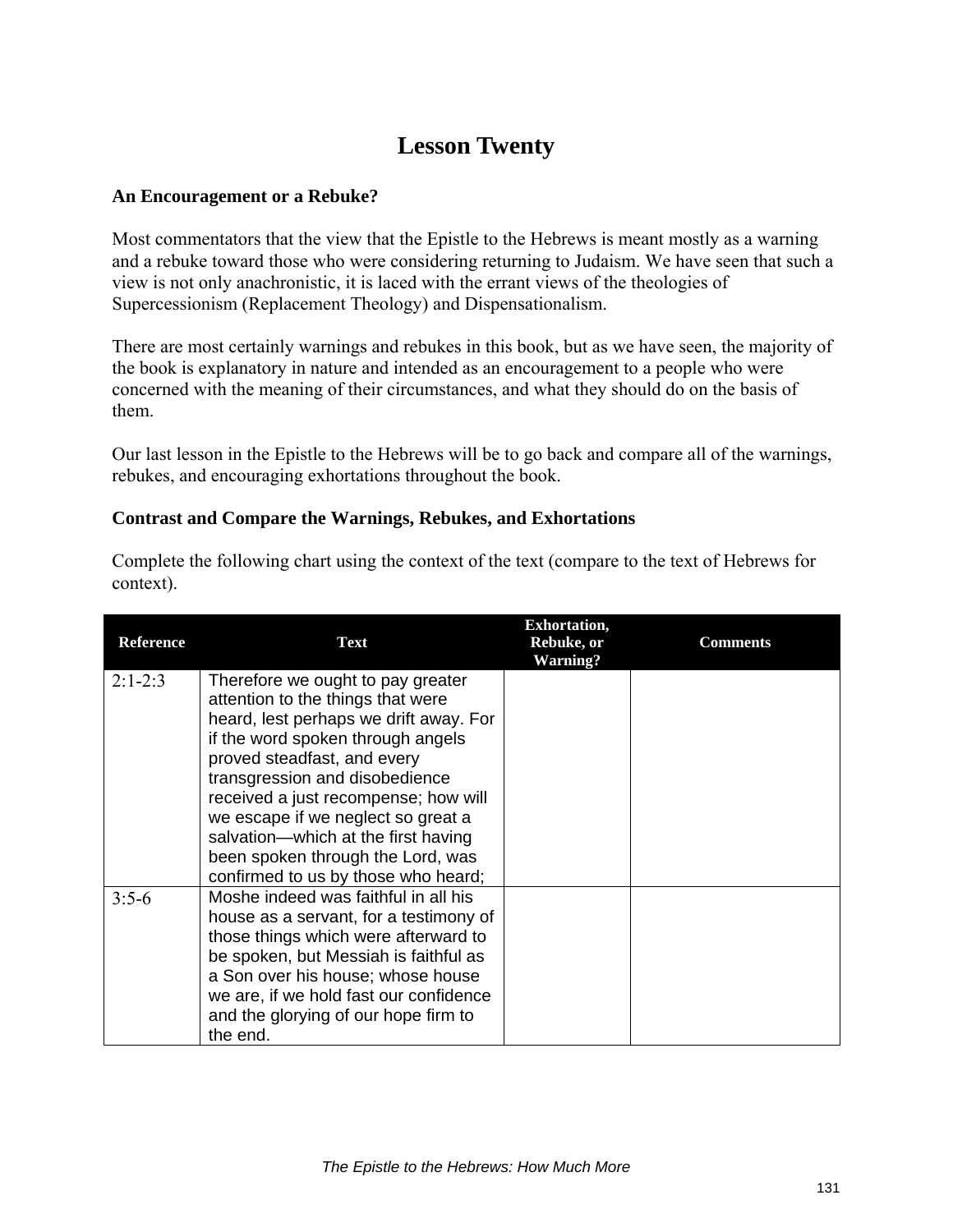| Reference | <b>Text</b>                                                                 | <b>Exhortation,</b><br>Rebuke, or | <b>Comments</b> |
|-----------|-----------------------------------------------------------------------------|-----------------------------------|-----------------|
|           |                                                                             | <b>Warning?</b>                   |                 |
| $3:12-13$ | Beware, brothers, lest perhaps there                                        |                                   |                 |
|           | be in any one of you an evil heart of                                       |                                   |                 |
|           | unbelief, in falling away from the                                          |                                   |                 |
|           | living God; but exhort one another                                          |                                   |                 |
|           | day by day, so long as it is called                                         |                                   |                 |
|           | "today;" lest any one of you be                                             |                                   |                 |
|           | hardened by the deceitfulness of sin.                                       |                                   |                 |
|           | For we have become partakers of                                             |                                   |                 |
|           | Messiah, if we hold fast the beginning                                      |                                   |                 |
|           | of our confidence firm to the end:                                          |                                   |                 |
| $4:1-3$   | Let us fear therefore, lest perhaps<br>anyone of you should seem to have    |                                   |                 |
|           | come short of a promise of entering                                         |                                   |                 |
|           | into his rest. For indeed we have had                                       |                                   |                 |
|           | good news preached to us, even as                                           |                                   |                 |
|           | they also did, but the word they heard                                      |                                   |                 |
|           | didn't profit them, because it wasn't                                       |                                   |                 |
|           | mixed with faith by those who heard.                                        |                                   |                 |
|           | For we who have believed do enter                                           |                                   |                 |
|           | into that rest, even as he has said,                                        |                                   |                 |
|           | "As I swore in my wrath, they will not                                      |                                   |                 |
|           | enter into my rest;" although the                                           |                                   |                 |
|           | works were finished from the                                                |                                   |                 |
|           | foundation of the world.                                                    |                                   |                 |
| 4:11      | Let us therefore give diligence to                                          |                                   |                 |
|           | enter into that rest, lest anyone fall                                      |                                   |                 |
|           | after the same example of                                                   |                                   |                 |
|           | disobedience.                                                               |                                   |                 |
| $4:14-16$ | Having then a great Kohen Gadol,                                            |                                   |                 |
|           | who has passed through the                                                  |                                   |                 |
|           | heavens, Yeshua, the Son of God, let                                        |                                   |                 |
|           | us hold tightly to our confession. For                                      |                                   |                 |
|           | we don't have a Kohen Gadol who                                             |                                   |                 |
|           | can't be touched with the feeling of                                        |                                   |                 |
|           | our infirmities, but one who has been                                       |                                   |                 |
|           | in all points tempted like we are, yet                                      |                                   |                 |
|           | without sin. Let us therefore draw                                          |                                   |                 |
|           | near with boldness to the throne of                                         |                                   |                 |
|           | grace, that we may receive mercy,<br>and may find grace for help in time of |                                   |                 |
|           | need.                                                                       |                                   |                 |
|           |                                                                             |                                   |                 |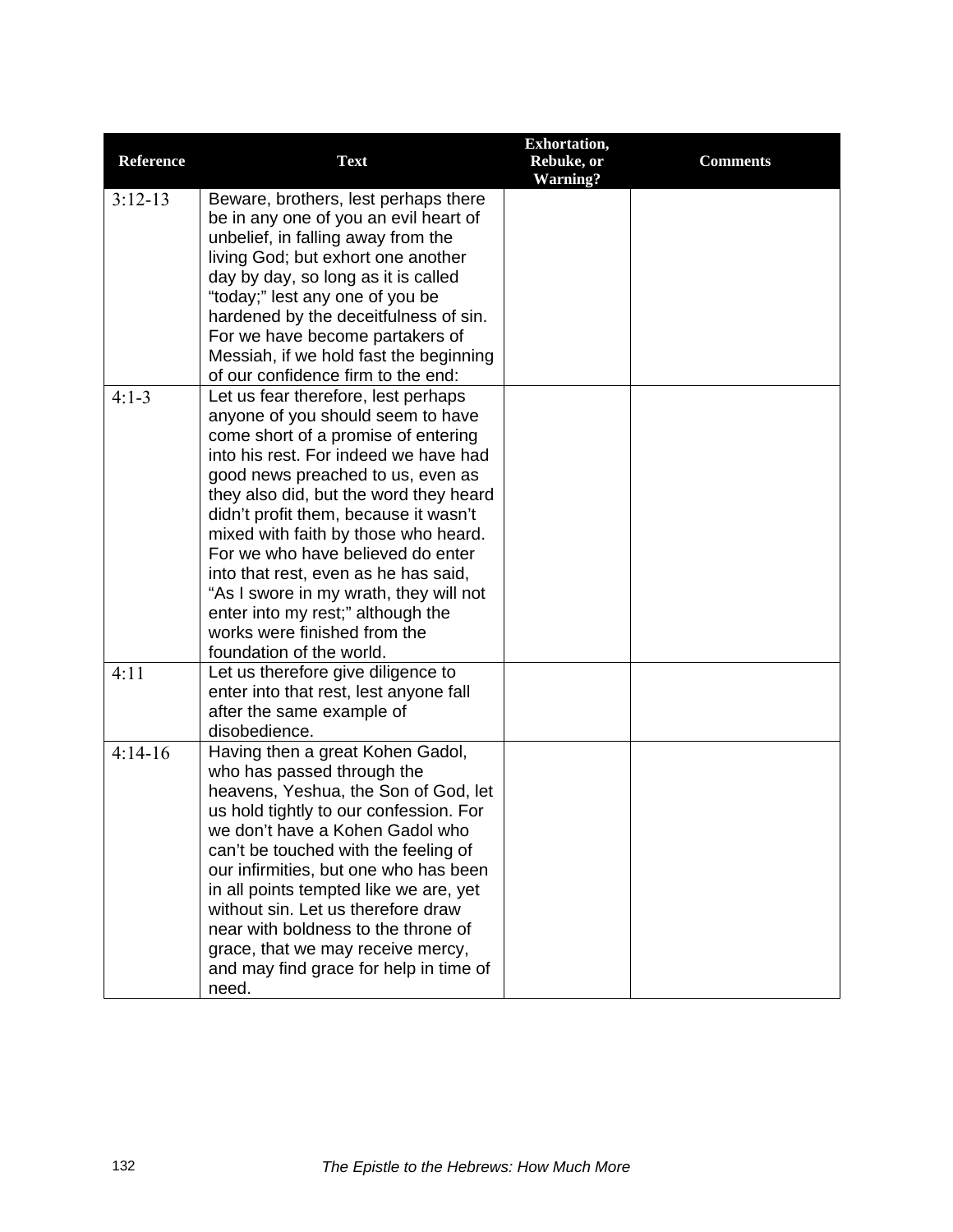| Reference | <b>Text</b>                              | <b>Exhort/Rebuke?</b> | <b>Comments</b> |
|-----------|------------------------------------------|-----------------------|-----------------|
| $5:11-12$ | About him we have many words to          |                       |                 |
|           | say, and hard to interpret, seeing you   |                       |                 |
|           | have become dull of hearing. For         |                       |                 |
|           | when by reason of the time you ought     |                       |                 |
|           | to be teachers, you again need to        |                       |                 |
|           | have someone teach you the               |                       |                 |
|           | rudiments of the first principles of the |                       |                 |
|           | oracles of God. You have come to         |                       |                 |
|           | need milk, and not solid food.           |                       |                 |
| $6:1-12$  | Therefore leaving the doctrine of the    |                       |                 |
|           | first principles of Messiah, let us      |                       |                 |
|           | press on to perfection-not laying        |                       |                 |
|           | again a foundation of repentance         |                       |                 |
|           | from dead works, of faith toward God,    |                       |                 |
|           | of the teaching of baptisms, of laying   |                       |                 |
|           | on of hands, of resurrection of the      |                       |                 |
|           | dead, and of eternal judgment. This      |                       |                 |
|           | will we do, if God permits. For          |                       |                 |
|           | concerning those who were once           |                       |                 |
|           | enlightened and tasted of the            |                       |                 |
|           | heavenly gift, and were made             |                       |                 |
|           | partakers of the Holy Spirit, and        |                       |                 |
|           | tasted the good word of God, and the     |                       |                 |
|           | powers of the age to come, and then      |                       |                 |
|           | fell away, it is impossible to renew     |                       |                 |
|           | them again to repentance; seeing         |                       |                 |
|           | they crucify the Son of God for          |                       |                 |
|           | themselves again, and put him to         |                       |                 |
|           | open shame. For the land which has       |                       |                 |
|           | drunk the rain that comes often on it,   |                       |                 |
|           | and brings forth a crop suitable for     |                       |                 |
|           | them for whose sake it is also tilled,   |                       |                 |
|           | receives blessing from God; but if it    |                       |                 |
|           | bears thorns and thistles, it is         |                       |                 |
|           | rejected and near being cursed,          |                       |                 |
|           | whose end is to be burned. But,          |                       |                 |
|           | beloved, we are persuaded of better      |                       |                 |
|           | things for you, and things that          |                       |                 |
|           | accompany salvation, even though         |                       |                 |
|           | we speak like this. For God is not       |                       |                 |
|           | unrighteous, so as to forget your work   |                       |                 |
|           | and the labor of love which you          |                       |                 |
|           | showed toward his name, in that you      |                       |                 |
|           | served the holy ones, and still do       |                       |                 |
|           | serve them. We desire that each one      |                       |                 |
|           | of you may show the same diligence       |                       |                 |
|           | to the fullness of hope even to the      |                       |                 |
|           | end, that you won't be sluggish, but     |                       |                 |
|           | imitators of those who through faith     |                       |                 |
|           | and patience inherited the promises.     |                       |                 |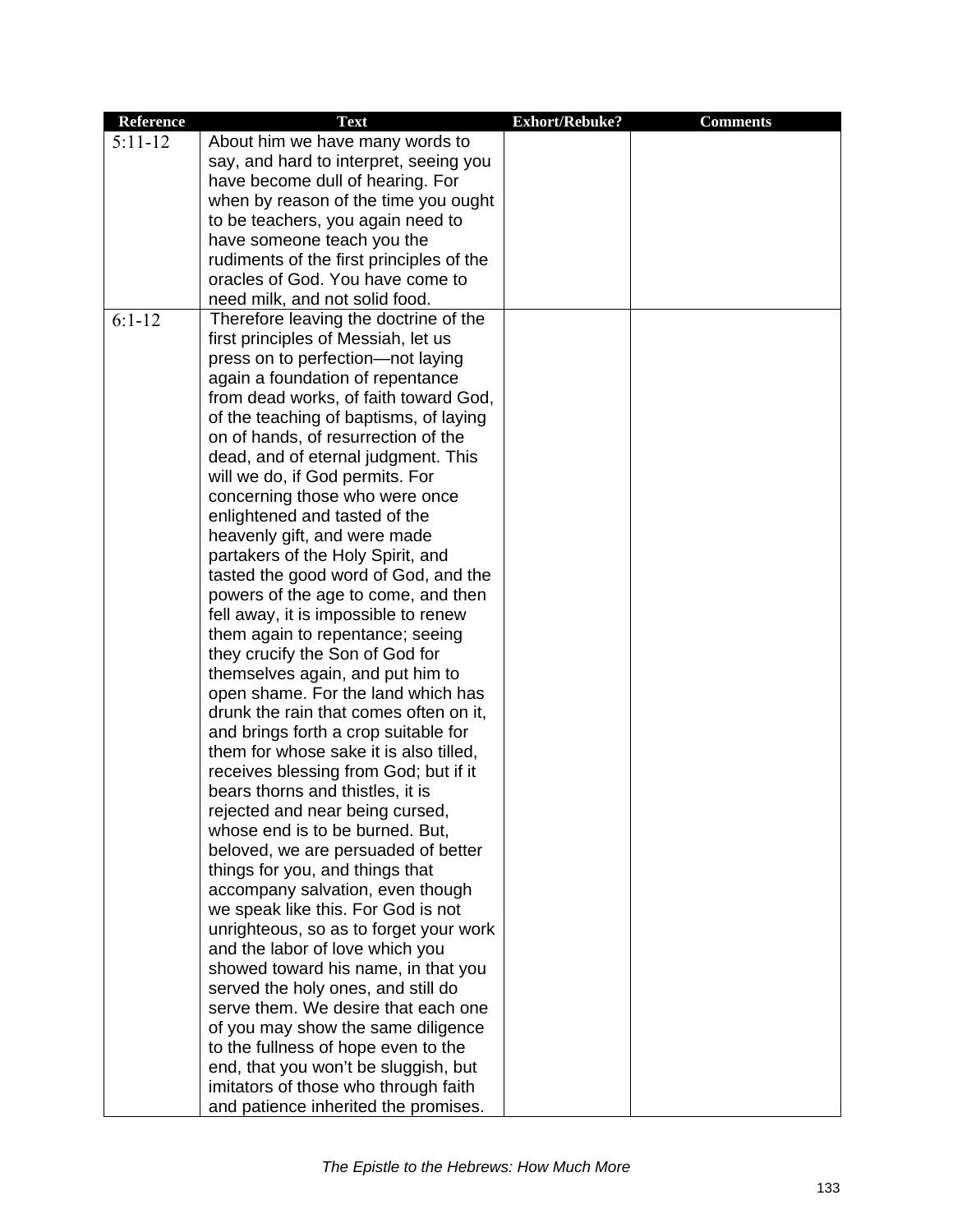|           |                                                                                                                                                                                                                                                                                                                                                                                                                                                                                                                                                                                                                                      | <b>Exhortation,</b>           |                 |
|-----------|--------------------------------------------------------------------------------------------------------------------------------------------------------------------------------------------------------------------------------------------------------------------------------------------------------------------------------------------------------------------------------------------------------------------------------------------------------------------------------------------------------------------------------------------------------------------------------------------------------------------------------------|-------------------------------|-----------------|
| Reference | <b>Text</b>                                                                                                                                                                                                                                                                                                                                                                                                                                                                                                                                                                                                                          | Rebuke, or<br><b>Warning?</b> | <b>Comments</b> |
| $8:1 - 2$ | Now in the things which we are<br>saying, the main point is this. We<br>have such a Kohen Gadol, who sat<br>down on the right hand of the throne<br>of the Majesty in the heavens, a<br>servant of the sanctuary, and of the<br>true tabernacle, which the Lord<br>pitched, not man.                                                                                                                                                                                                                                                                                                                                                 |                               |                 |
| 10:19-23  | Having therefore, brothers, boldness<br>to enter into the holy place by the<br>blood of Yeshua, by the way which<br>he dedicated for us, a new and living<br>way, through the veil, that is to say,<br>his flesh; and having a great Kohen<br>over the house of God, let's draw<br>near with a true heart in fullness of<br>faith, having our hearts sprinkled from<br>an evil conscience, and having our<br>body washed with pure water, let us<br>hold fast the confession of our hope<br>without wavering; for he who<br>promised is faithful.                                                                                    |                               |                 |
| 10:24-25  | Let us consider how to provoke one<br>another to love and good works, not<br>forsaking our own assembling<br>together, as the custom of some is,<br>but exhorting one another; and so<br>much the more, as you see the Day<br>approaching.                                                                                                                                                                                                                                                                                                                                                                                           |                               |                 |
| 10:26-29  | For if we sin willfully after we have<br>received the knowledge of the truth,<br>there remains no more a sacrifice for<br>sins, but a certain fearful expectation<br>of judgment, and a fierceness of fire<br>which will devour the adversaries. A<br>man who disregards the Torah of<br>Moshe dies without compassion on<br>the word of two or three witnesses.<br>How much worse punishment, do you<br>think, will he be judged worthy of,<br>who has trodden under foot the Son<br>of God, and has counted the blood of<br>the covenant with which he was<br>sanctified an unholy thing, and has<br>insulted the Spirit of grace? |                               |                 |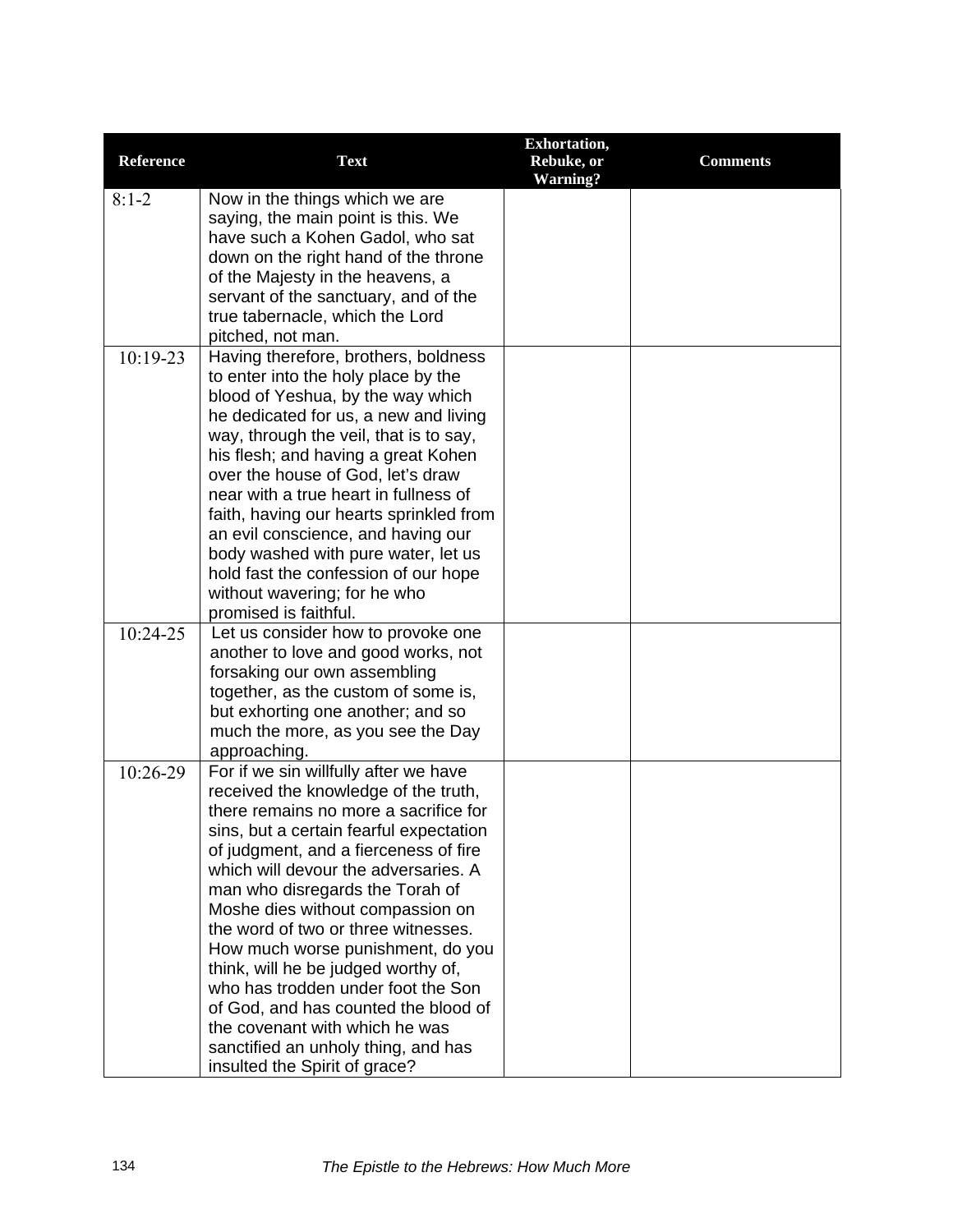|                  |                                                                                                                                                                                                                                                                                                                                                                                                                                                                                                                                                                                                                                                                                                                                                                                                                                                                                                                                                                                              | Exhortation,    |                 |
|------------------|----------------------------------------------------------------------------------------------------------------------------------------------------------------------------------------------------------------------------------------------------------------------------------------------------------------------------------------------------------------------------------------------------------------------------------------------------------------------------------------------------------------------------------------------------------------------------------------------------------------------------------------------------------------------------------------------------------------------------------------------------------------------------------------------------------------------------------------------------------------------------------------------------------------------------------------------------------------------------------------------|-----------------|-----------------|
| <b>Reference</b> | <b>Text</b>                                                                                                                                                                                                                                                                                                                                                                                                                                                                                                                                                                                                                                                                                                                                                                                                                                                                                                                                                                                  | Rebuke, or      | <b>Comments</b> |
| $10:32-36$       | But remember the former days, in<br>which, after you were enlightened,<br>you endured a great struggle with<br>sufferings; partly, being exposed to<br>both reproaches and oppressions;<br>and partly, becoming partakers with<br>those who were treated so. For you<br>both had compassion on me in my<br>chains, and joyfully accepted the<br>plundering of your possessions,<br>knowing that you have for yourselves<br>a better possession and an enduring<br>one in the heavens. Therefore don't                                                                                                                                                                                                                                                                                                                                                                                                                                                                                        | <b>Warning?</b> |                 |
|                  | throw away your boldness, which has<br>a great reward. For you need<br>endurance so that, having done the<br>will of God, you may receive the<br>promise.                                                                                                                                                                                                                                                                                                                                                                                                                                                                                                                                                                                                                                                                                                                                                                                                                                    |                 |                 |
| $11:37-$<br>12:3 | They were stoned. They were sawn<br>apart. They were tempted. They were<br>slain with the sword. They went<br>around in sheep skins and in goat<br>skins; being destitute, afflicted, ill-<br>treated (of whom the world was not<br>worthy), wandering in deserts,<br>mountains, caves, and the holes of<br>the earth. These all, having had<br>testimony given to them through their<br>faith, didn't receive the promise, God<br>having provided some better thing<br>concerning us, so that apart from us<br>they should not be made perfect.<br>Therefore let us also, seeing we are<br>surrounded by so great a cloud of<br>witnesses, lay aside every weight and<br>the sin which so easily entangles us,<br>and let us run with patience the race<br>that is set before us, looking to<br>Yeshua, the author and perfecter of<br>faith, who for the joy that was set<br>before him endured the cross,<br>despising shame, and has sat down<br>at the right hand of the throne of God. |                 |                 |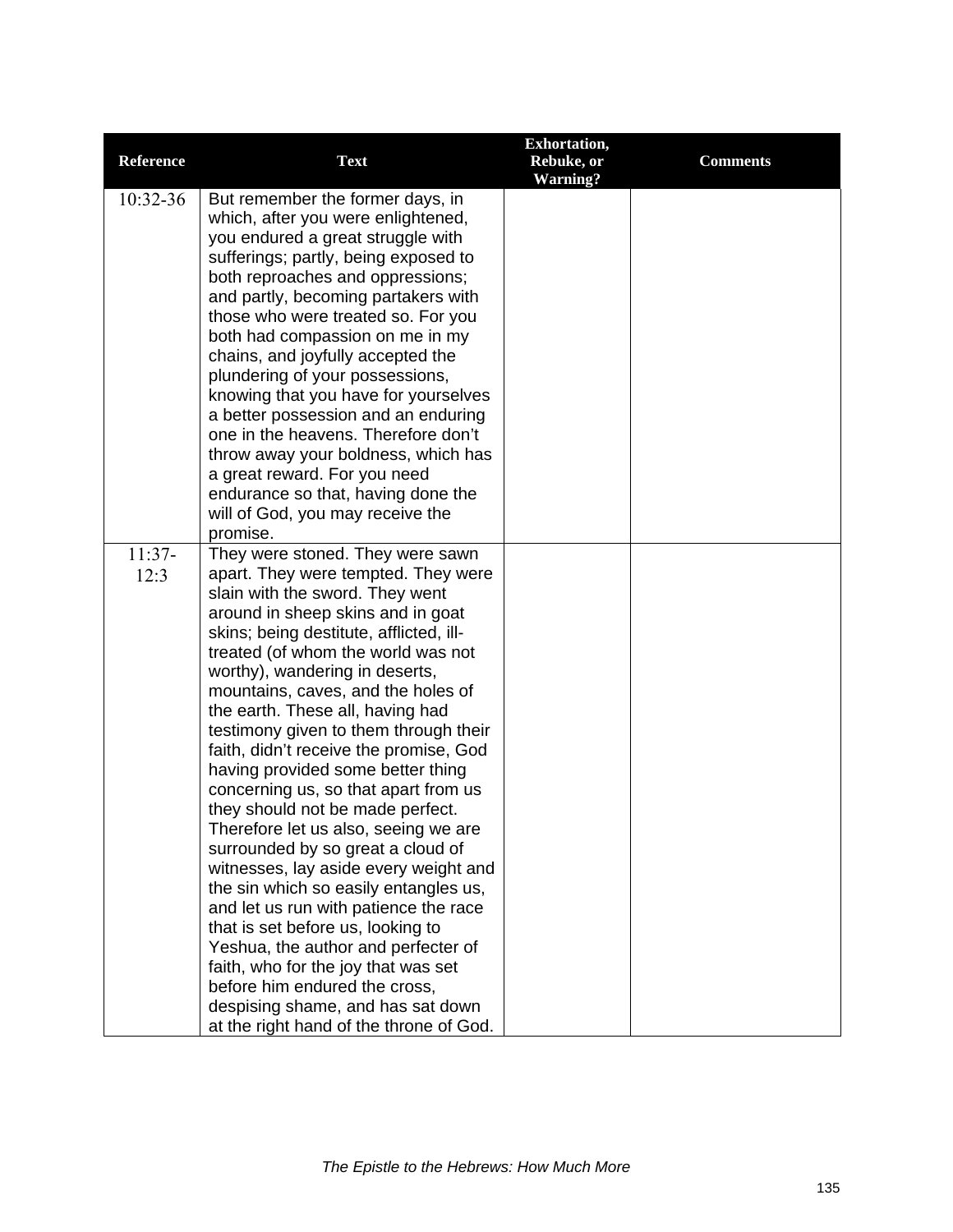| Reference  | <b>Text</b>                                                     | Exhortation,<br>Rebuke, or | <b>Comments</b> |
|------------|-----------------------------------------------------------------|----------------------------|-----------------|
| $12:3 - 7$ | For consider him who has endured                                | <b>Warning?</b>            |                 |
|            | such contradiction of sinners against                           |                            |                 |
|            | himself, that you don't grow weary,                             |                            |                 |
|            | fainting in your souls. You have not                            |                            |                 |
|            | yet resisted to blood, striving against                         |                            |                 |
|            | sin; and you have forgotten the                                 |                            |                 |
|            | exhortation which reasons with you                              |                            |                 |
|            | as with children, "My son, don't take                           |                            |                 |
|            | lightly the chastening of the Lord, nor                         |                            |                 |
|            | faint when you are reproved by him;                             |                            |                 |
|            | For whom the Lord loves, he<br>chastens, and scourges every son |                            |                 |
|            | whom he receives." It is for discipline                         |                            |                 |
|            | that you endure. God deals with you                             |                            |                 |
|            | as with children, for what son is there                         |                            |                 |
|            | whom his father doesn't discipline?                             |                            |                 |
| $12:11-13$ | All chastening seems for the present                            |                            |                 |
|            | to be not joyous but grievous; yet                              |                            |                 |
|            | afterward it yields the peaceful fruit of                       |                            |                 |
|            | righteousness to those who have                                 |                            |                 |
|            | been exercised thereby. Therefore,                              |                            |                 |
|            | lift up the hands that hang down and                            |                            |                 |
|            | the feeble knees, and make straight                             |                            |                 |
|            | paths for your feet, so that which is                           |                            |                 |
|            | lame may not be dislocated, but                                 |                            |                 |
|            | rather be healed.                                               |                            |                 |
| $12:14-16$ | Follow after shalom with all men, and                           |                            |                 |
|            | the sanctification without which no                             |                            |                 |
|            | man will see the Lord, looking                                  |                            |                 |
|            | carefully lest there be any man who                             |                            |                 |
|            | falls short of the grace of God; lest                           |                            |                 |
|            | any root of bitterness springing up                             |                            |                 |
|            | trouble you, and many be defiled by                             |                            |                 |
|            | it; lest there be any sexually immoral                          |                            |                 |
|            | person, or profane person, as Esav,                             |                            |                 |
|            | who sold his birthright for one meal.                           |                            |                 |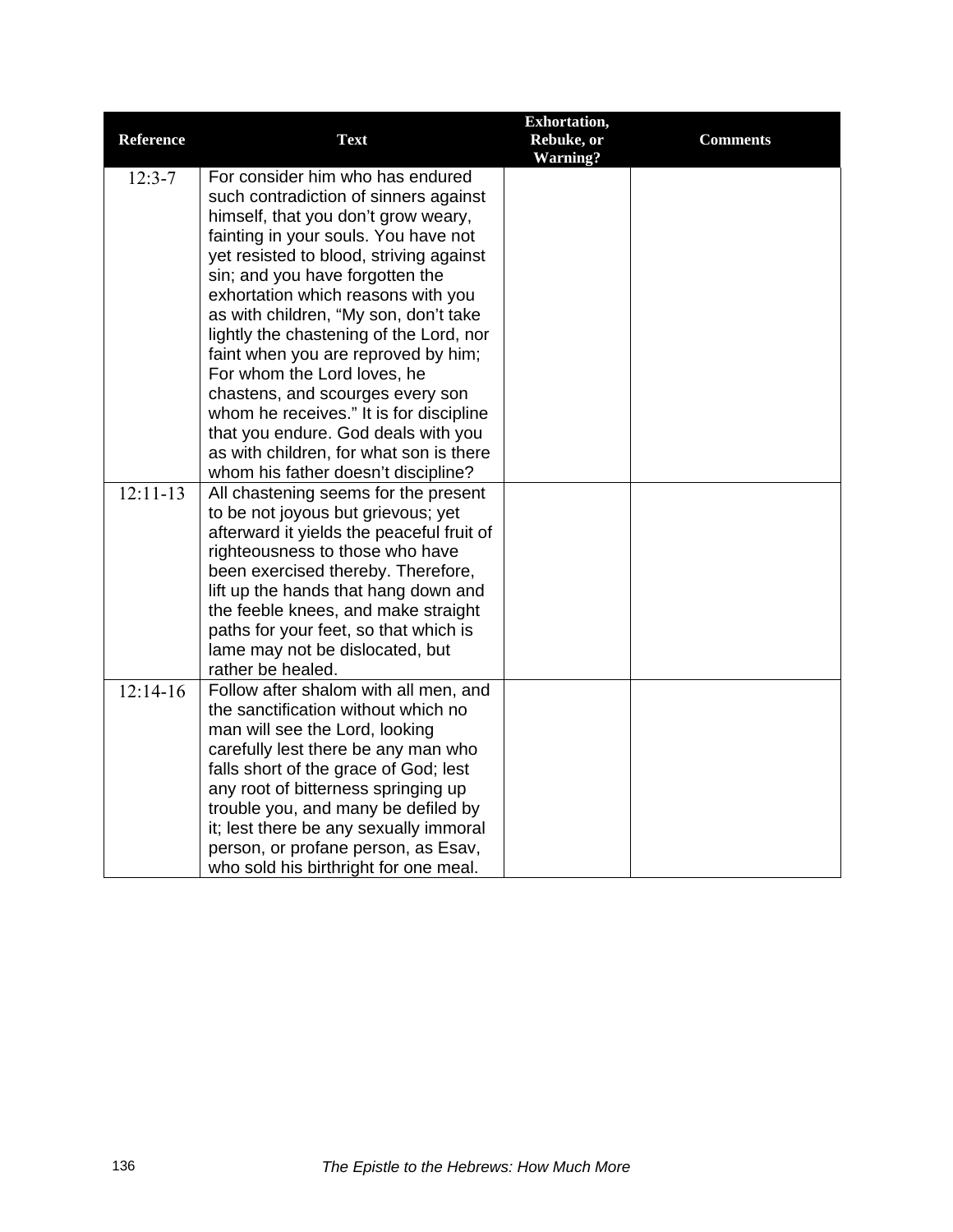|           |                                                                                                                                                                                                                                                                                                                                                                                                                                                                                                                                                                                                                                                                                                                                                                                                                                                                                                                                                                                                                                                                                                                                                                                                                                                                 | Exhortation,                  |                 |
|-----------|-----------------------------------------------------------------------------------------------------------------------------------------------------------------------------------------------------------------------------------------------------------------------------------------------------------------------------------------------------------------------------------------------------------------------------------------------------------------------------------------------------------------------------------------------------------------------------------------------------------------------------------------------------------------------------------------------------------------------------------------------------------------------------------------------------------------------------------------------------------------------------------------------------------------------------------------------------------------------------------------------------------------------------------------------------------------------------------------------------------------------------------------------------------------------------------------------------------------------------------------------------------------|-------------------------------|-----------------|
| Reference | <b>Text</b>                                                                                                                                                                                                                                                                                                                                                                                                                                                                                                                                                                                                                                                                                                                                                                                                                                                                                                                                                                                                                                                                                                                                                                                                                                                     | Rebuke, or<br><b>Warning?</b> | <b>Comments</b> |
| 12:18-26  | For you have not come to a mountain<br>that might be touched, and that<br>burned with fire, and to blackness,<br>darkness, storm, the sound of a<br>shofar, and the voice of words; which<br>those who heard it begged that not<br>one more word should be spoken to<br>them, for they could not stand that<br>which was commanded, "If even an<br>animal touches the mountain, it shall<br>be stoned;" and so fearful was the<br>appearance, that Moshe said, "I am<br>terrified and trembling." But you have<br>come to Mount Tziyon, and to the city<br>of the living God, the heavenly<br>Yerushalayim, and to innumerable<br>multitudes of angels, to the general<br>assembly and assembly of the<br>firstborn who are enrolled in heaven,<br>to God the Judge of all, to the spirits<br>of just men made perfect, to Yeshua,<br>the mediator of a new covenant, and<br>to the blood of sprinkling that speaks<br>better than that of Hevel. See that<br>you don't refuse him who speaks. For<br>if they didn't escape when they<br>refused him who warned on the<br>Earth, how much more will we not<br>escape who turn away from him who<br>warns from heaven, whose voice<br>shook the earth then, but now he has<br>promised, saying, "Yet once more I |                               |                 |
|           | will shake not only the earth, but also<br>the heavens."                                                                                                                                                                                                                                                                                                                                                                                                                                                                                                                                                                                                                                                                                                                                                                                                                                                                                                                                                                                                                                                                                                                                                                                                        |                               |                 |
| $13:1-3$  | Let brotherly love continue. Don't<br>forget to show hospitality to<br>strangers, for in doing so, some have<br>entertained angels without knowing it.<br>Remember those who are in bonds,<br>as bound with them; and those who<br>are ill-treated, since you are also in<br>the body.                                                                                                                                                                                                                                                                                                                                                                                                                                                                                                                                                                                                                                                                                                                                                                                                                                                                                                                                                                          |                               |                 |
| 13:4      | Let marriage be held in honor among<br>all, and let the bed be undefiled: but<br>God will judge the sexually immoral<br>and adulterers.                                                                                                                                                                                                                                                                                                                                                                                                                                                                                                                                                                                                                                                                                                                                                                                                                                                                                                                                                                                                                                                                                                                         |                               |                 |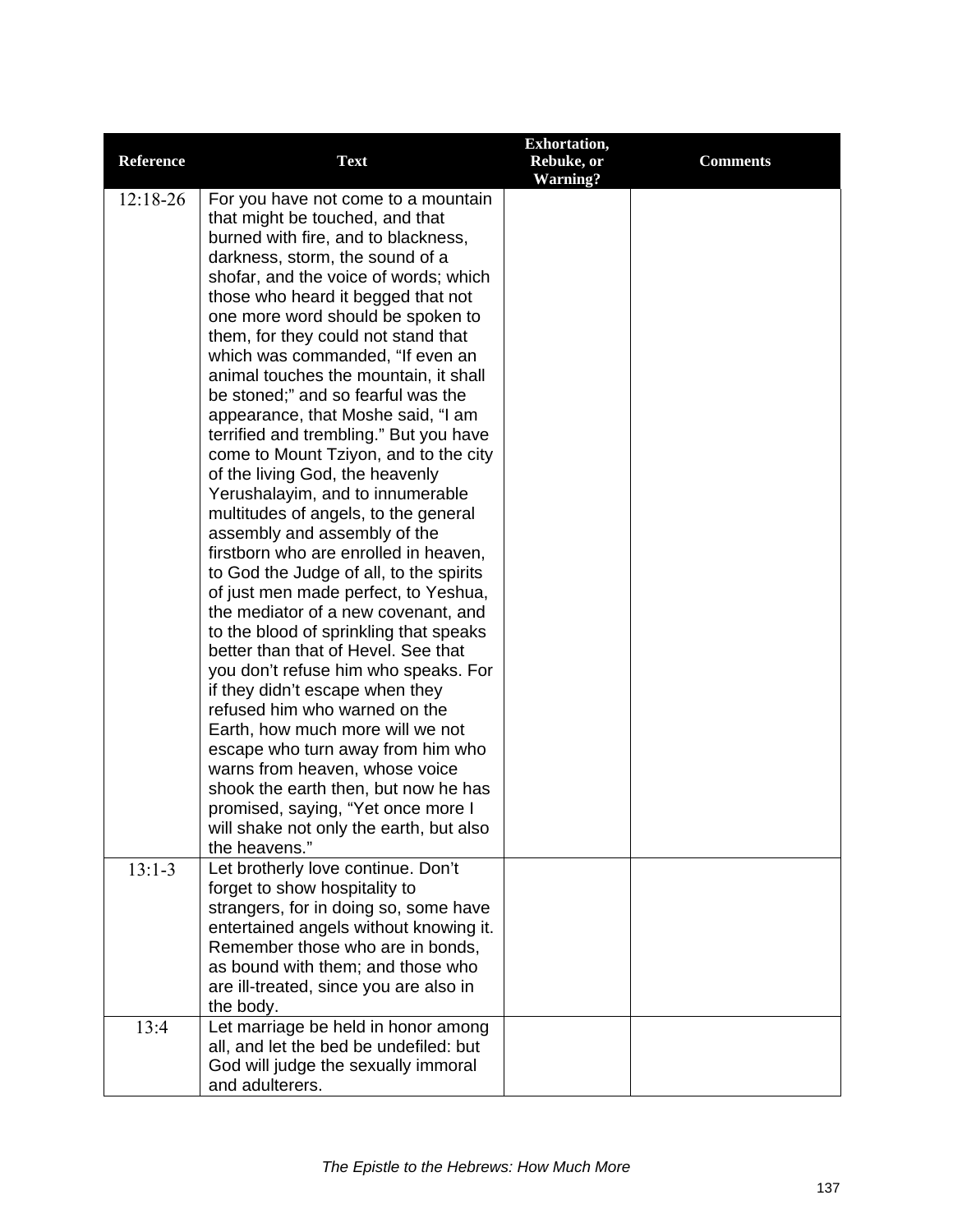|                  |                                                                       | Exhortation,                  |                 |
|------------------|-----------------------------------------------------------------------|-------------------------------|-----------------|
| <b>Reference</b> | <b>Text</b>                                                           | Rebuke, or<br><b>Warning?</b> | <b>Comments</b> |
| $13:5-6$         | Be free from the love of money,                                       |                               |                 |
|                  | content with such things as you have,                                 |                               |                 |
|                  | for he has said, "I will in no way leave                              |                               |                 |
|                  | you, neither will I in any way forsake                                |                               |                 |
|                  | you." So that with good courage we                                    |                               |                 |
|                  | say, "The Lord is my helper. I will not                               |                               |                 |
|                  | fear. What can man do to me?"                                         |                               |                 |
| $13:7-8$         | Remember your leaders, men who                                        |                               |                 |
|                  | spoke to you the word of God, and                                     |                               |                 |
|                  | considering the results of their                                      |                               |                 |
|                  | conduct, imitate their faith. Yeshua                                  |                               |                 |
|                  | the Messiah is the same yesterday,                                    |                               |                 |
|                  | today, and forever.                                                   |                               |                 |
| $13:9-13$        | Don't be carried away by various and                                  |                               |                 |
|                  | strange teachings, for it is good that                                |                               |                 |
|                  | the heart be established by grace, not                                |                               |                 |
|                  | by food, through which those who                                      |                               |                 |
|                  | were so occupied were not benefited.                                  |                               |                 |
|                  | We have an altar from which those                                     |                               |                 |
|                  | who serve the holy tabernacle have                                    |                               |                 |
|                  | no right to eat. For the bodies of                                    |                               |                 |
|                  | those animals, whose blood is                                         |                               |                 |
|                  | brought into the holy place by the                                    |                               |                 |
|                  | Kohen Gadol as an offering for sin,                                   |                               |                 |
|                  | are burned outside of the camp.                                       |                               |                 |
|                  | Therefore Yeshua also, that he might                                  |                               |                 |
|                  | sanctify the people through his own                                   |                               |                 |
|                  | blood, suffered outside of the gate.                                  |                               |                 |
|                  | Let us therefore go out to him outside                                |                               |                 |
| 13:17            | of the camp, bearing his reproach.<br>Obey your leaders and submit to |                               |                 |
|                  | them, for they watch on behalf of your                                |                               |                 |
|                  | souls, as those who will give account,                                |                               |                 |
|                  | that they may do this with joy, and not                               |                               |                 |
|                  | with groaning, for that would be                                      |                               |                 |
|                  | unprofitable for you.                                                 |                               |                 |
| 13:18-19         | Pray for us, for we are persuaded                                     |                               |                 |
|                  | that we have a good conscience,                                       |                               |                 |
|                  | desiring to live honorably in all things.                             |                               |                 |
|                  | I strongly urge you to do this, that I                                |                               |                 |
|                  | may be restored to you sooner.                                        |                               |                 |
| 13:22            | But I exhort you, brothers, endure the                                |                               |                 |
|                  | word of exhortation, for I have written                               |                               |                 |
|                  | to you in few words.                                                  |                               |                 |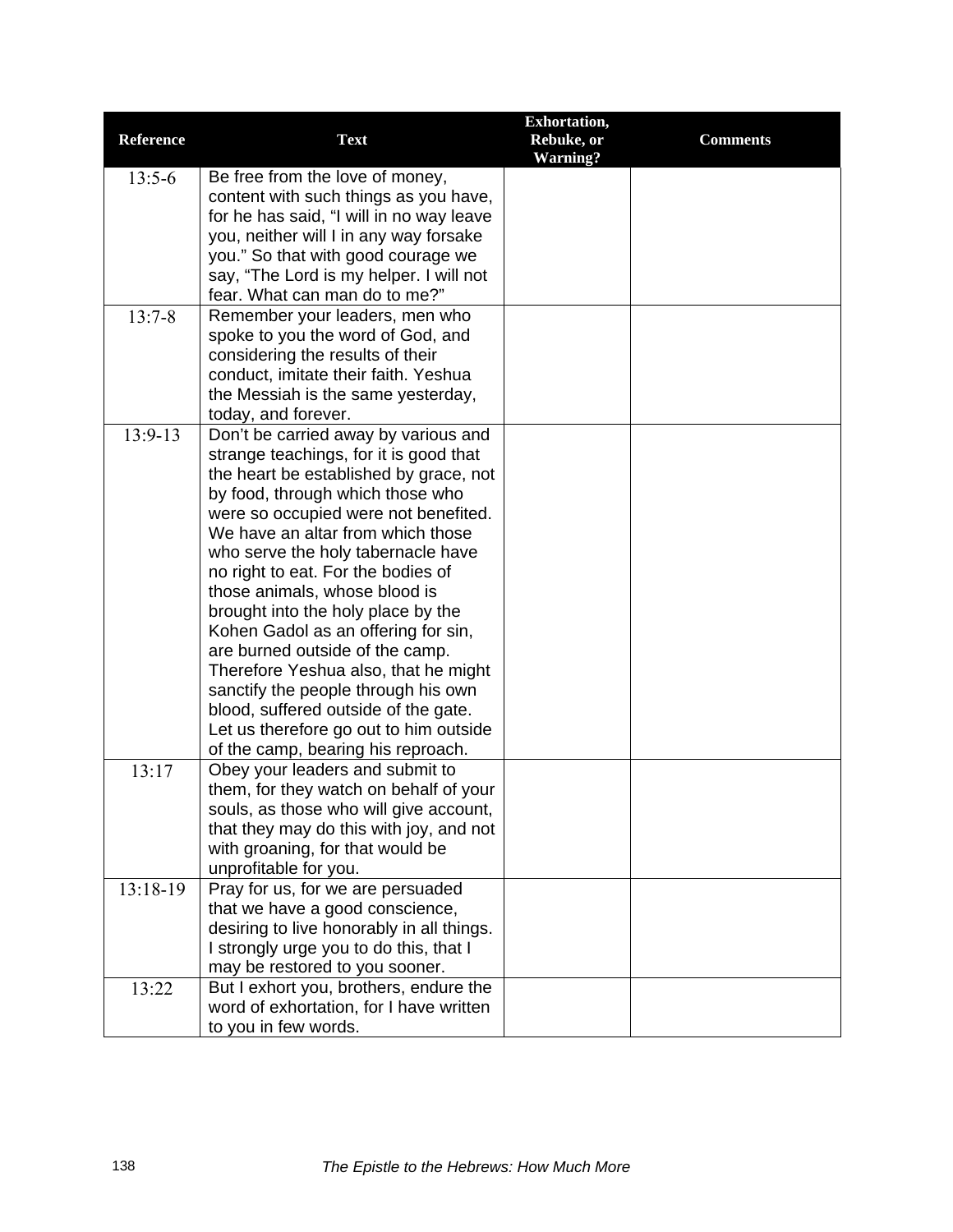## **Conclusion**

Beloved, we have seen that these words written seem long and at times like a rebuke – but by careful examination we have seen better that these words were written as an encouragement to the readers – including us. These are not word meant to keep believers from returning to 'Judaism' or any such nonsense. These thirteen chapters were a brief look at the nature of reality and where we fit into the scheme of things – being people who have an inheritance in the eternal, not yet visible Kingdom of Messiah; and yet at the same time living in the physical world.

We too need these words of encouragement. They are meant for us as a reminder that although this world may be decaying and passing away, our duty is the live lives of faith now, with the expectation of His soon return – and the establishment of His Kingdom, in His city Jerusalem.

Even so, come quickly Lord Yeshua!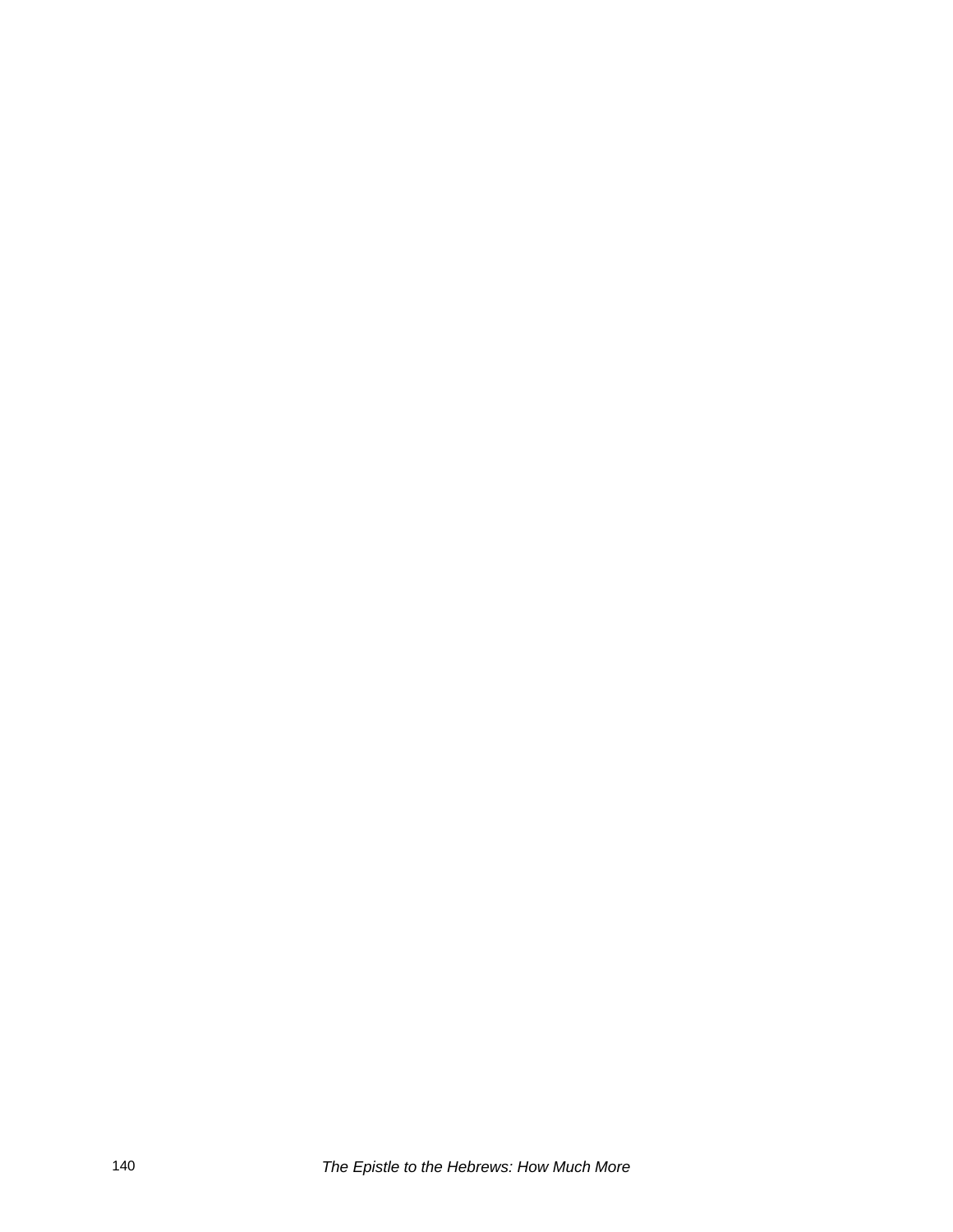# **Appendix**

# *The Letter To The Hebrews*

(Hebrew Names Version)

## **Chapter One**

- **1** God, having in the past spoken to the fathers through the prophets at many times and in various ways,
- **2** has at the end of these days spoken to us by his Son, whom he appointed heir of all things, through whom also he made the worlds.
- **3** His Son is the radiance of his glory, the very image of his substance, and upholding all things by the word of his power, when he had by himself made purification for our sins, sat down on the right hand of the Majesty on high;
- **4** having become so much better than the angels, as he has inherited a more excellent name than they have.
- **5** For to which of the angels did he say at any time, "You are my Son. Today have I become your father?" and again, "I will be to him a Father, and he will be to me a Son?"
- **6** Again, when he brings in the firstborn into the world he says, "Let all the angels of God worship him."
- **7** Of the angels he says, "Who makes his angels winds, and his servants a flame of fire."
- **8** But of the Son he says, "Your throne, O God, is forever and ever. The scepter of uprightness is the scepter of your Kingdom.
- **9** You have loved righteousness, and hated iniquity; therefore God, your God, has anointed you with the oil of gladness above your fellows."
- **10** And, "You, Lord, in the beginning, laid the foundation of the earth. The heavens are the works of your hands.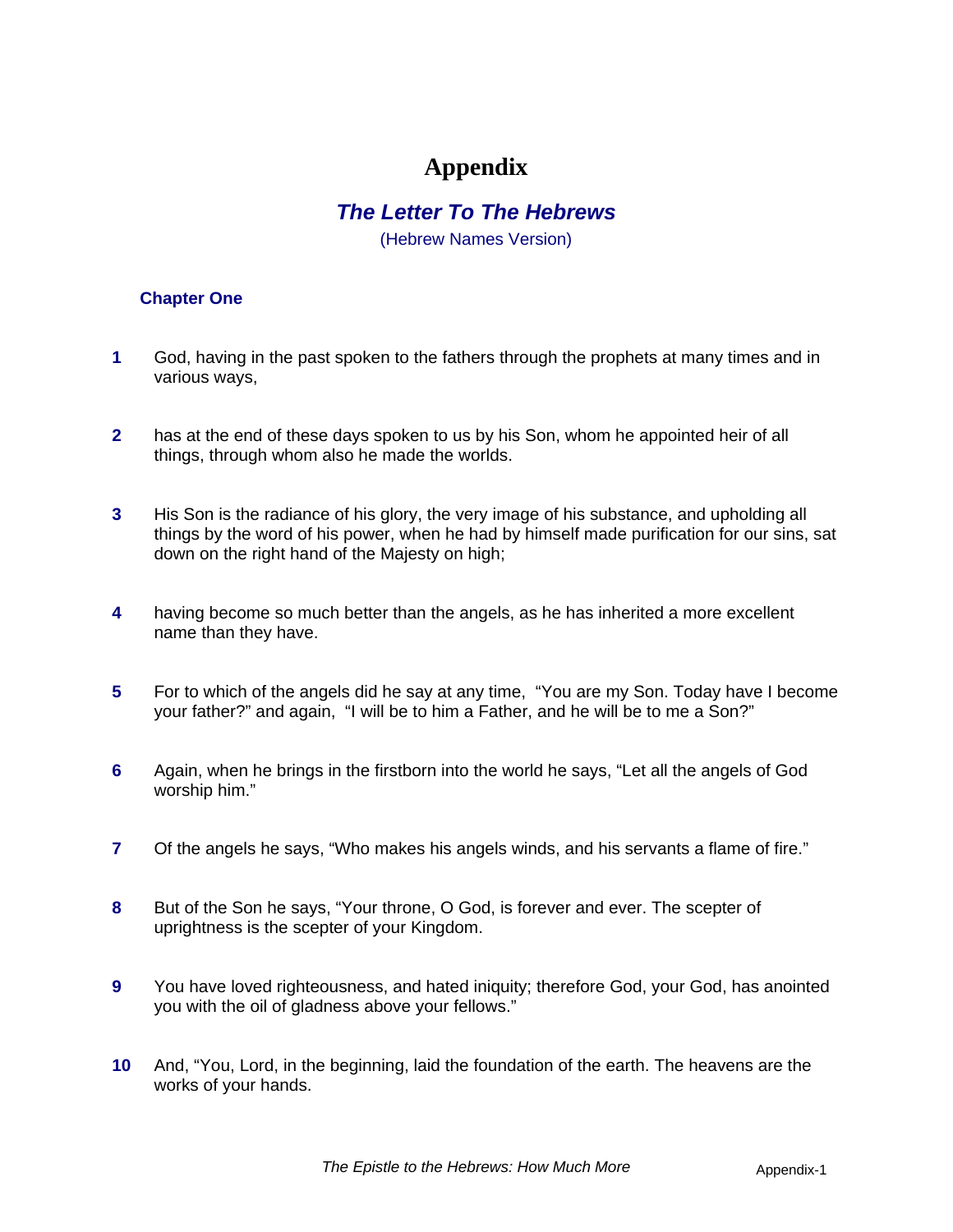- **11** They will perish, but you continue. They all will grow old like a garment does.
- **12** As a mantle, you will roll them up, and they will be changed; but you are the same. Your years will not fail."
- **13** But which of the angels has he told at any time, "Sit at my right hand, until I make your enemies the footstool of your feet?"
- **14** Aren't they all serving spirits, sent out to do service for the sake of those who will inherit salvation?

#### **Chapter Two**

- **1** Therefore we ought to pay greater attention to the things that were heard, lest perhaps we drift away.
- **2** For if the word spoken through angels proved steadfast, and every transgression and disobedience received a just recompense;
- **3** how will we escape if we neglect so great a salvation—which at the first having been spoken through the Lord, was confirmed to us by those who heard;
- **4** God also testifying with them, both by signs and wonders, by various works of power, and by gifts of the Holy Spirit, according to his own will?
- **5 For he didn't subject the world to come, of which we speak, to angels.**
- **6** But one has somewhere testified, saying, "What is man, that you think of him? Or the son of man, that you care for him?
- **7** You made him a little lower than the angels. You crowned him with glory and honor.
- **8** You have put all things in subjection under his feet." For in that he subjected all things to him, he left nothing that is not subject to him. But now we don't see all things subjected to him, yet.
- **9** But we see him who has been made a little lower than the angels, Yeshua, because of the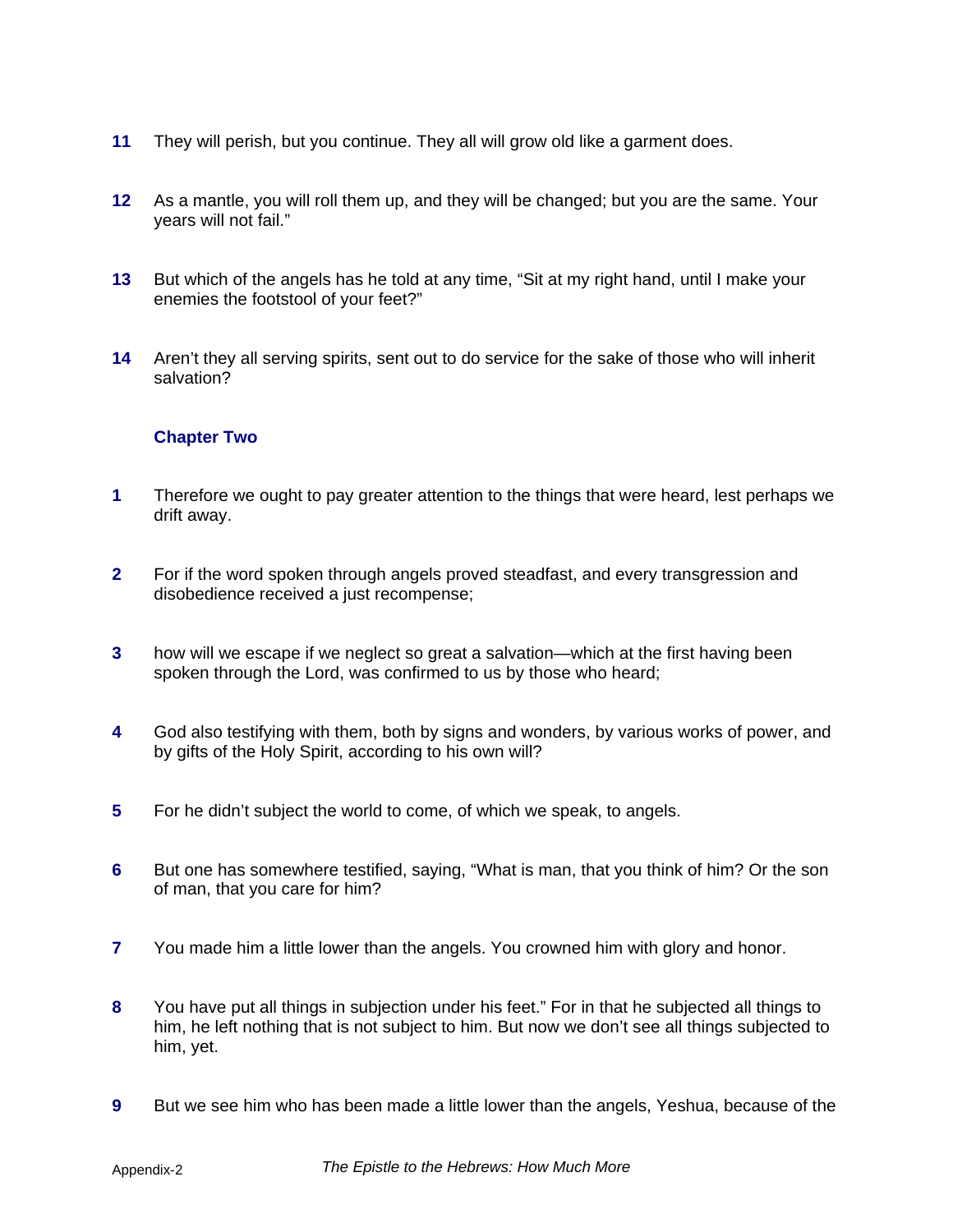suffering of death crowned with glory and honor, that by the grace of God he should taste of death for everyone.

- **10** For it became him, for whom are all things, and through whom are all things, in bringing many children to glory, to make the author of their salvation perfect through sufferings.
- **11** For both he who sanctifies and those who are sanctified are all from one, for which cause he is not ashamed to call them brothers,
- **12** saying, "I will declare your name to my brothers. In the midst of the congregation I will sing your praise."
- **13** Again, "I will put my trust in him." Again, "Behold, here I am with the children whom God has given me."
- **14** Since then the children have shared in flesh and blood, he also himself in like manner partook of the same, that through death he might bring to nothing him who had the power of death, that is, the devil,
- **15** and might deliver all of them who through fear of death were all their lifetime subject to bondage.
- **16** For most certainly, he doesn't give help to angels, but he gives help to the seed of Avraham.
- **17** Therefore he was obligated in all things to be made like his brothers, that he might become a merciful and faithful Kohen Gadol in things pertaining to God, to make atonement for the sins of the people.
- **18** For in that he himself has suffered being tempted, he is able to help those who are tempted.

#### **Chapter Three**

- **1** Therefore, holy brothers, partakers of a heavenly calling, consider the Apostle and Kohen Gadol of our confession, Yeshua;
- **2** who was faithful to him who appointed him, as also was Moshe in all his house.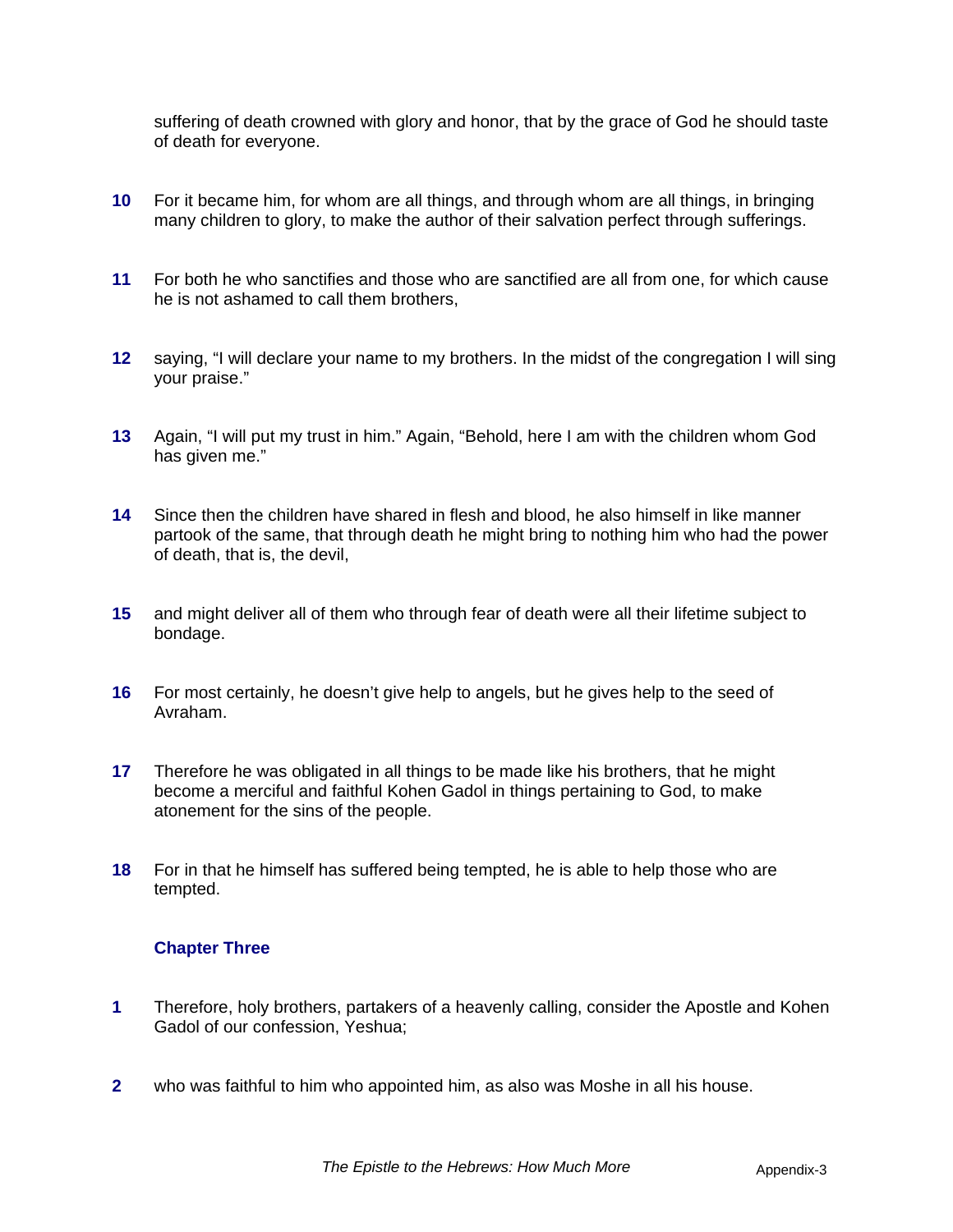- **3** For he has been counted worthy of more glory than Moshe, inasmuch as he who built the house has more honor than the house.
- **4** For every house is built by someone; but he who built all things is God.
- **5** Moshe indeed was faithful in all his house as a servant, for a testimony of those things which were afterward to be spoken,
- **6** but Messiah is faithful as a Son over his house; whose house we are, if we hold fast our confidence and the glorying of our hope firm to the end.
- **7** Therefore, even as the Holy Spirit says, "Today if you will hear his voice,
- **8** don't harden your hearts, as in the provocation, like as in the day of the trial in the wilderness,
- **9** where your fathers tested me by proving me, and saw my works for forty years.
- **10** Therefore I was displeased with that generation, and said, 'They always err in their heart, but they didn't know my ways;'
- **11** as I swore in my wrath, 'They will not enter into my rest.'"
- **12** Beware, brothers, lest perhaps there be in any one of you an evil heart of unbelief, in falling away from the living God;
- **13** but exhort one another day by day, so long as it is called "today;" lest any one of you be hardened by the deceitfulness of sin.
- **14** For we have become partakers of Messiah, if we hold fast the beginning of our confidence firm to the end:
- **15** while it is said, "Today if you will hear his voice, don't harden your hearts, as in the rebellion."
- **16** For who, when they heard, rebelled? No, didn't all those who came out of Egypt by Moshe?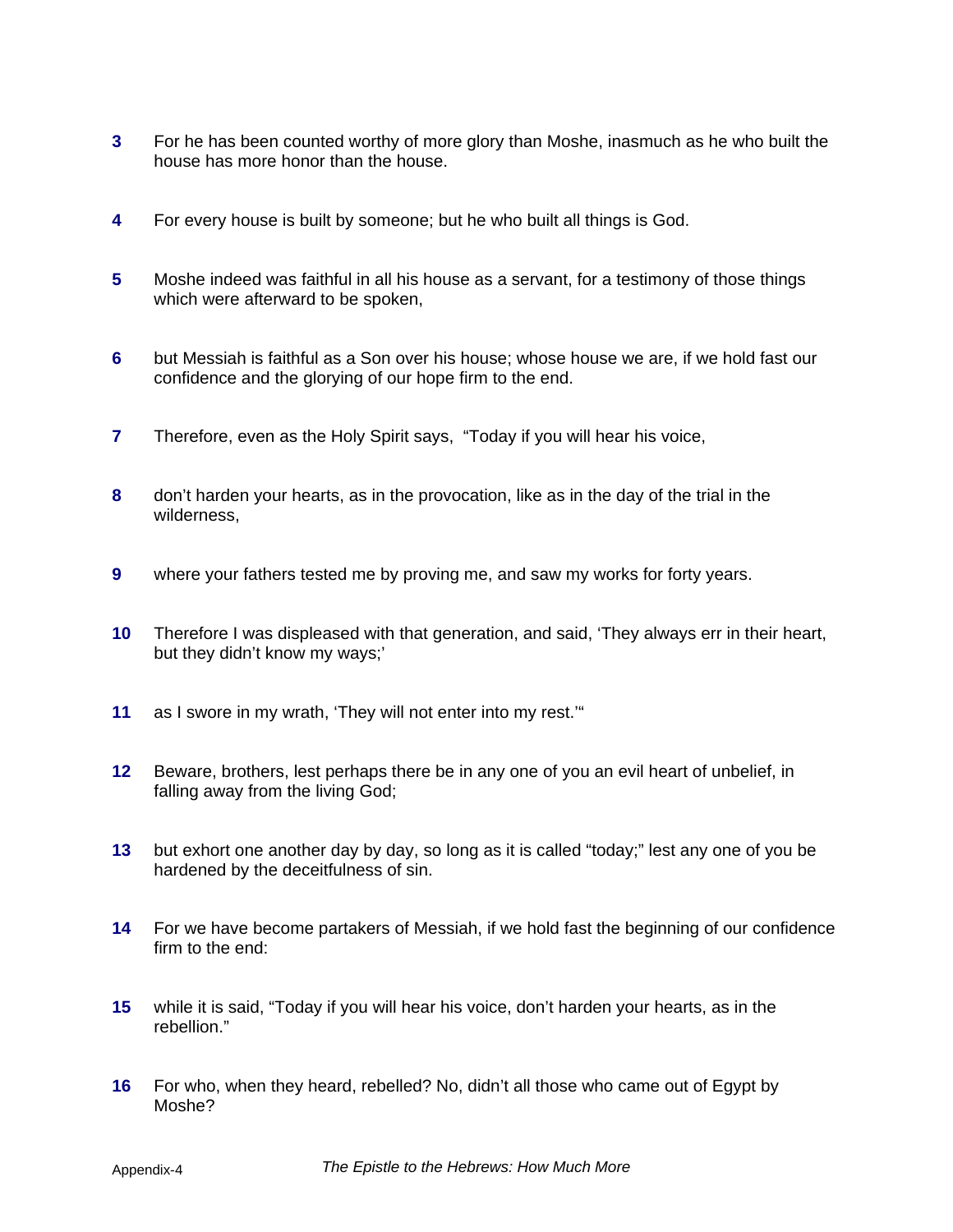- **17** With whom was he displeased forty years? Wasn't it with those who sinned, whose bodies fell in the wilderness?
- **18** To whom did he swear that they wouldn't enter into his rest, but to those who were disobedient?
- **19** We see that they were not able to enter in because of unbelief.

## **Chapter Four**

- **1** Let us fear therefore, lest perhaps anyone of you should seem to have come short of a promise of entering into his rest.
- **2** For indeed we have had good news preached to us, even as they also did, but the word they heard didn't profit them, because it wasn't mixed with faith by those who heard.
- **3** For we who have believed do enter into that rest, even as he has said, "As I swore in my wrath, they will not enter into my rest;" although the works were finished from the foundation of the world.
- **4** For he has said this somewhere about the seventh day, "God rested on the seventh day from all his works;"
- **5** and in this place again, "They will not enter into my rest."
- **6** Seeing therefore it remains that some should enter therein, and they to whom the good news was before preached failed to enter in because of disobedience,
- **7** he again defines a certain day, today, saying through David so long a time afterward (just as has been said), "Today if you will hear his voice, don't harden your hearts."
- **8** For if Yehoshua had given them rest, he would not have spoken afterward of another day.
- **9** There remains therefore a Shabbat rest for the people of God.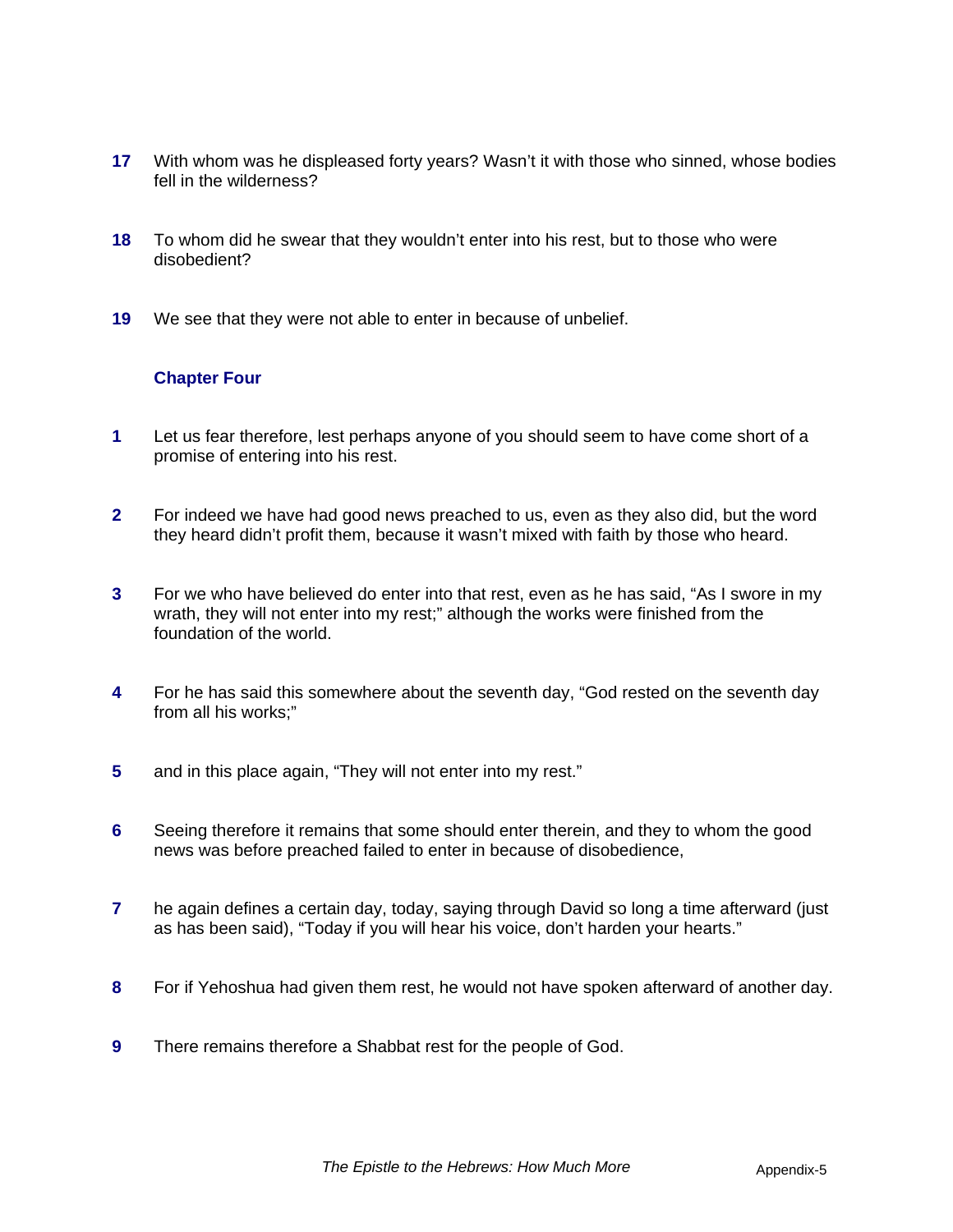- **10** For he who has entered into his rest has himself also rested from his works, as God did from his.
- **11** Let us therefore give diligence to enter into that rest, lest anyone fall after the same example of disobedience.
- **12** For the word of God is living, and active, and sharper than any two-edged sword, and piercing even to the dividing of soul and spirit, of both joints and marrow, and is able to discern the thoughts and intentions of the heart.
- **13** There is no creature that is hidden from his sight, but all things are naked and laid open before the eyes of him with whom we have to do.
- **14** Having then a great Kohen Gadol, who has passed through the heavens, Yeshua, the Son of God, let us hold tightly to our confession.
- **15** For we don't have a Kohen Gadol who can't be touched with the feeling of our infirmities, but one who has been in all points tempted like we are, yet without sin.
- **16** Let us therefore draw near with boldness to the throne of grace, that we may receive mercy, and may find grace for help in time of need.

#### **Chapter Five**

- **1** For every Kohen Gadol, being taken from among men, is appointed for men in things pertaining to God, that he may offer both gifts and sacrifices for sins.
- **2** The Kohen Gadol can deal gently with those who are ignorant and going astray, because he himself is also surrounded with weakness.
- **3** Because of this, he must offer sacrifices for sins for the people, as well as for himself.
- **4** Nobody takes this honor on himself, but he is called by God, just like Aharon was.
- **5** So also Messiah didn't glorify himself to be made a Kohen Gadol, but it was he who said to him, "You are my Son. Today I have become your father."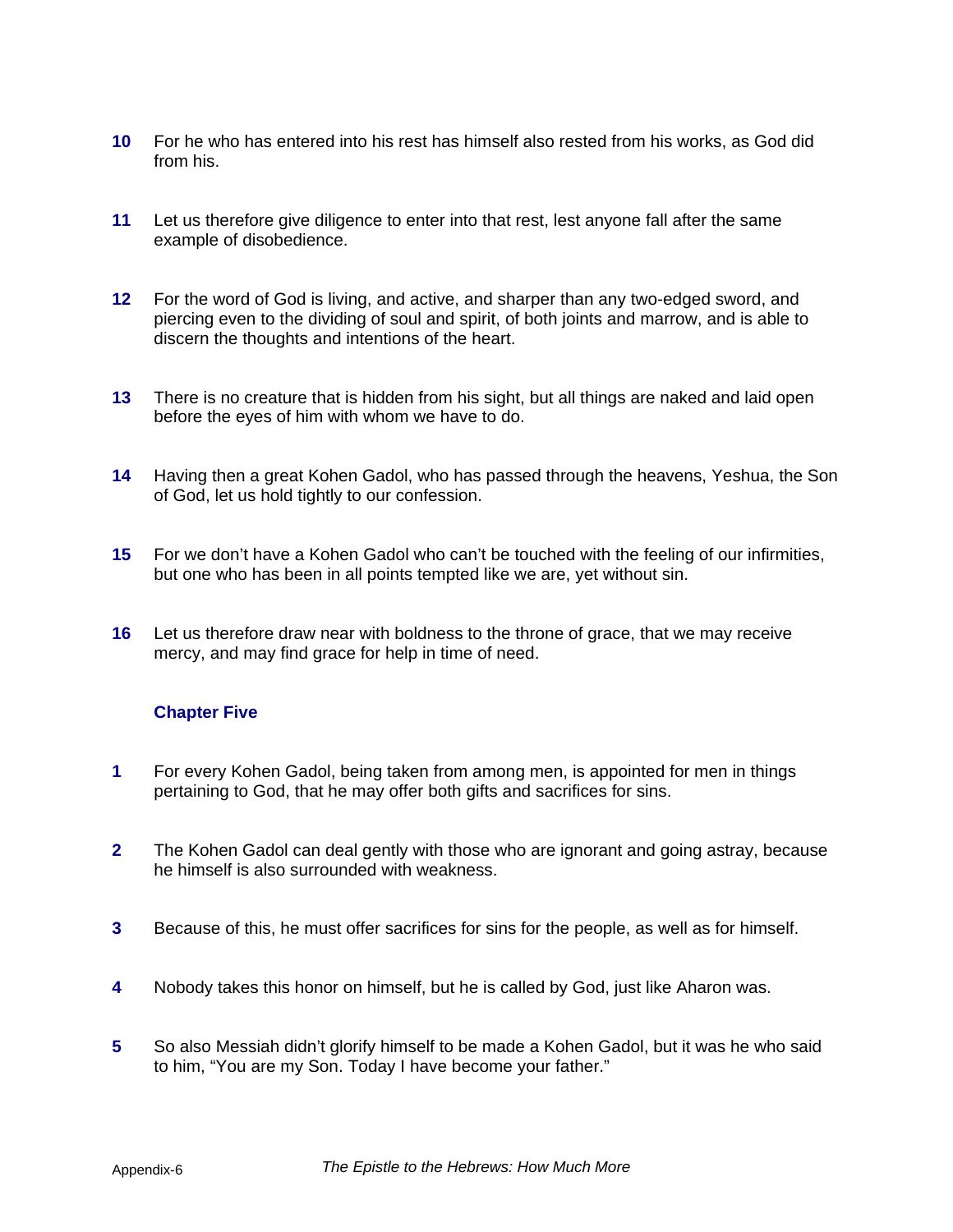- **6** As he says also in another place, "You are a Kohen forever, after the order of Malki-Tzedek."
- **7** He, in the days of his flesh, having offered up prayers and petitions with strong crying and tears to him who was able to save him from death, and having been heard for his godly fear,
- **8** though he was a Son, yet learned obedience by the things which he suffered.
- **9** Having been made perfect, he became to all of those who obey him the author of eternal salvation,
- **10** named by God a Kohen Gadol after the order of Malki-Tzedek.
- **11** About him we have many words to say, and hard to interpret, seeing you have become dull of hearing.
- **12** For when by reason of the time you ought to be teachers, you again need to have someone teach you the rudiments of the first principles of the oracles of God. You have come to need milk, and not solid food.
- **13** For everyone who lives on milk is not experienced in the word of righteousness, for he is a baby.
- **14** But solid food is for those who are full grown, who by reason of use have their senses exercised to discern good and evil.

#### **Chapter Six**

- **1** Therefore leaving the doctrine of the first principles of Messiah, let us press on to perfection—not laying again a foundation of repentance from dead works, of faith toward God,
- **2** of the teaching of baptisms, of laying on of hands, of resurrection of the dead, and of eternal judgment.
- **3** This will we do, if God permits.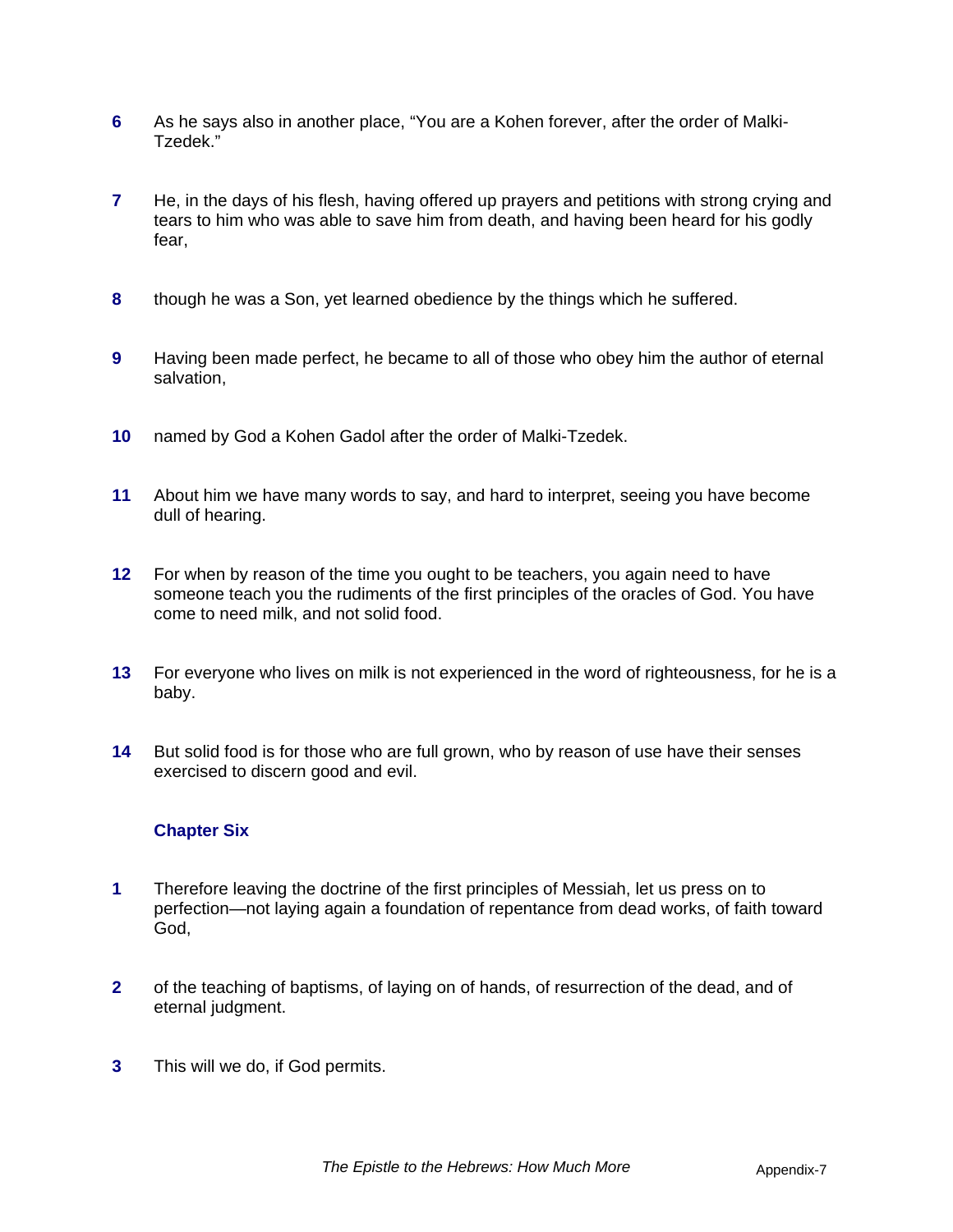- **4** For concerning those who were once enlightened and tasted of the heavenly gift, and were made partakers of the Holy Spirit,
- **5** and tasted the good word of God, and the powers of the age to come,
- **6** and then fell away, it is impossible to renew them again to repentance; seeing they crucify the Son of God for themselves again, and put him to open shame.
- **7** For the land which has drunk the rain that comes often on it, and brings forth a crop suitable for them for whose sake it is also tilled, receives blessing from God;
- **8** but if it bears thorns and thistles, it is rejected and near being cursed, whose end is to be burned.
- **9** But, beloved, we are persuaded of better things for you, and things that accompany salvation, even though we speak like this.
- **10** For God is not unrighteous, so as to forget your work and the labor of love which you showed toward his name, in that you served the holy ones, and still do serve them.
- **11** We desire that each one of you may show the same diligence to the fullness of hope even to the end,
- **12** that you won't be sluggish, but imitators of those who through faith and patience inherited the promises.
- **13** For when God made a promise to Avraham, since he could swear by none greater, he swore by himself,
- **14** saying, "Surely blessing I will bless you, and multiplying I will multiply you."
- **15** Thus, having patiently endured, he obtained the promise.
- **16** For men indeed swear by a greater one, and in every dispute of theirs the oath is final for confirmation.
- **17** In this way God, being determined to show more abundantly to the heirs of the promise the immutability of his counsel, interposed with an oath;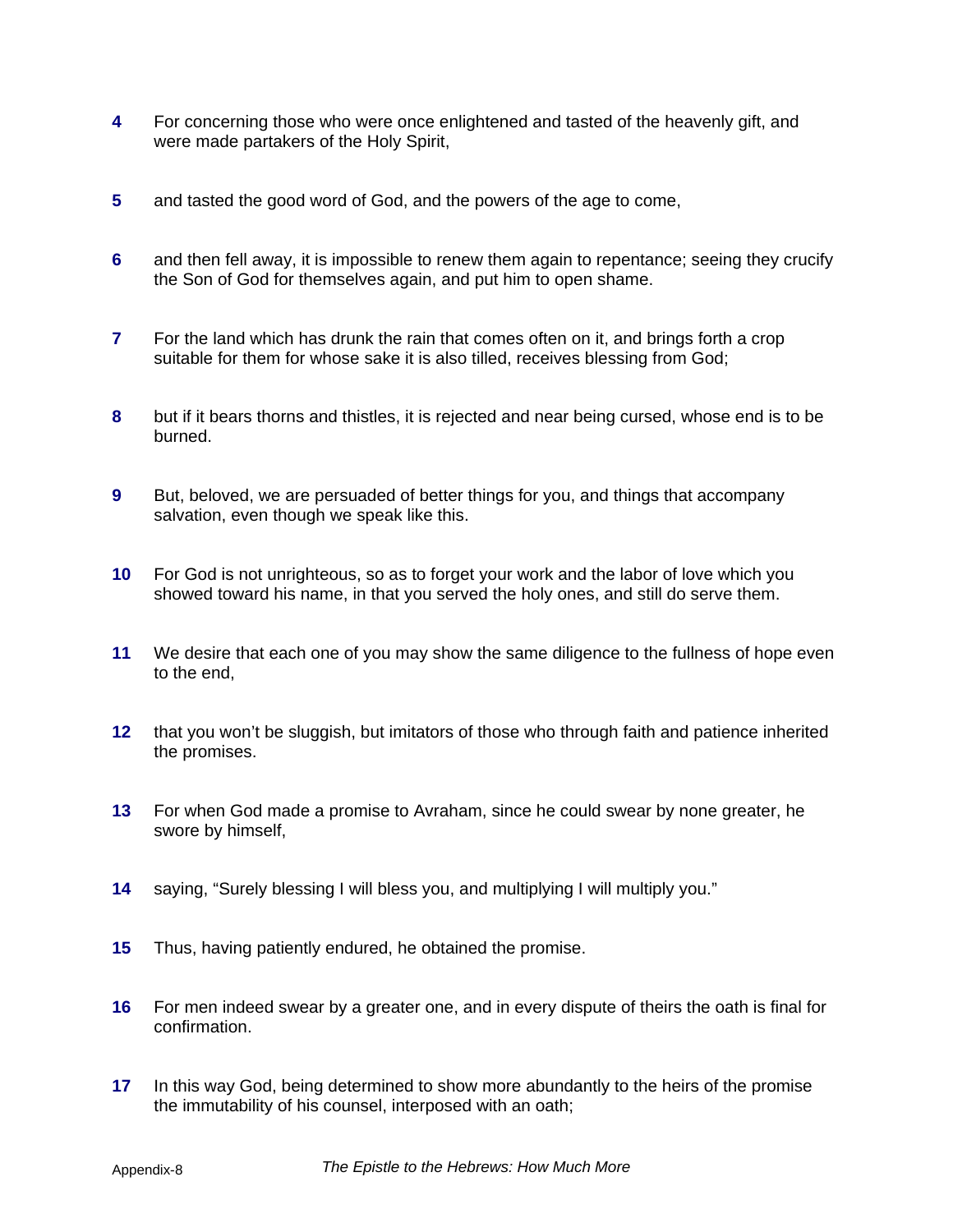- **18** that by two immutable things, in which it is impossible for God to lie, we may have a strong encouragement, who have fled for refuge to take hold of the hope set before us.
- **19** This hope we have as an anchor of the soul, a hope both sure and steadfast and entering into that which is within the veil;
- **20** where as a forerunner Yeshua entered for us, having become a Kohen Gadol forever after the order of Malki-Tzedek.

#### **Chapter Seven**

- **1** For this Malki-Tzedek, king of Shalem, Kohen of El 'Elyon, who met Avraham returning from the slaughter of the kings and blessed him,
- **2** to whom also Avraham divided a tenth part of all (being first, by interpretation, king of righteousness, and then also king of Shalem, which is king of peace;
- **3** without father, without mother, without genealogy, having neither beginning of days nor end of life, but made like the Son of God), remains a Kohen continually.
- **4** Now consider how great this man was, to whom even Avraham, the patriarch, gave a tenth out of the best spoils.
- **5** They indeed of the sons of Levi who receive the Kohen's office have a mitzvah to take tithes of the people according to the Torah, that is, of their brothers, though these have come out of the body of Avraham,
- **6** but he whose genealogy is not counted from them has accepted tithes from Avraham, and has blessed him who has the promises.
- **7** But without any dispute the lesser is blessed by the greater.
- **8** Here people who die receive tithes, but there one receives tithes of whom it is testified that he lives.
- **9** We can say that through Avraham even Levi, who receives tithes, has paid tithes,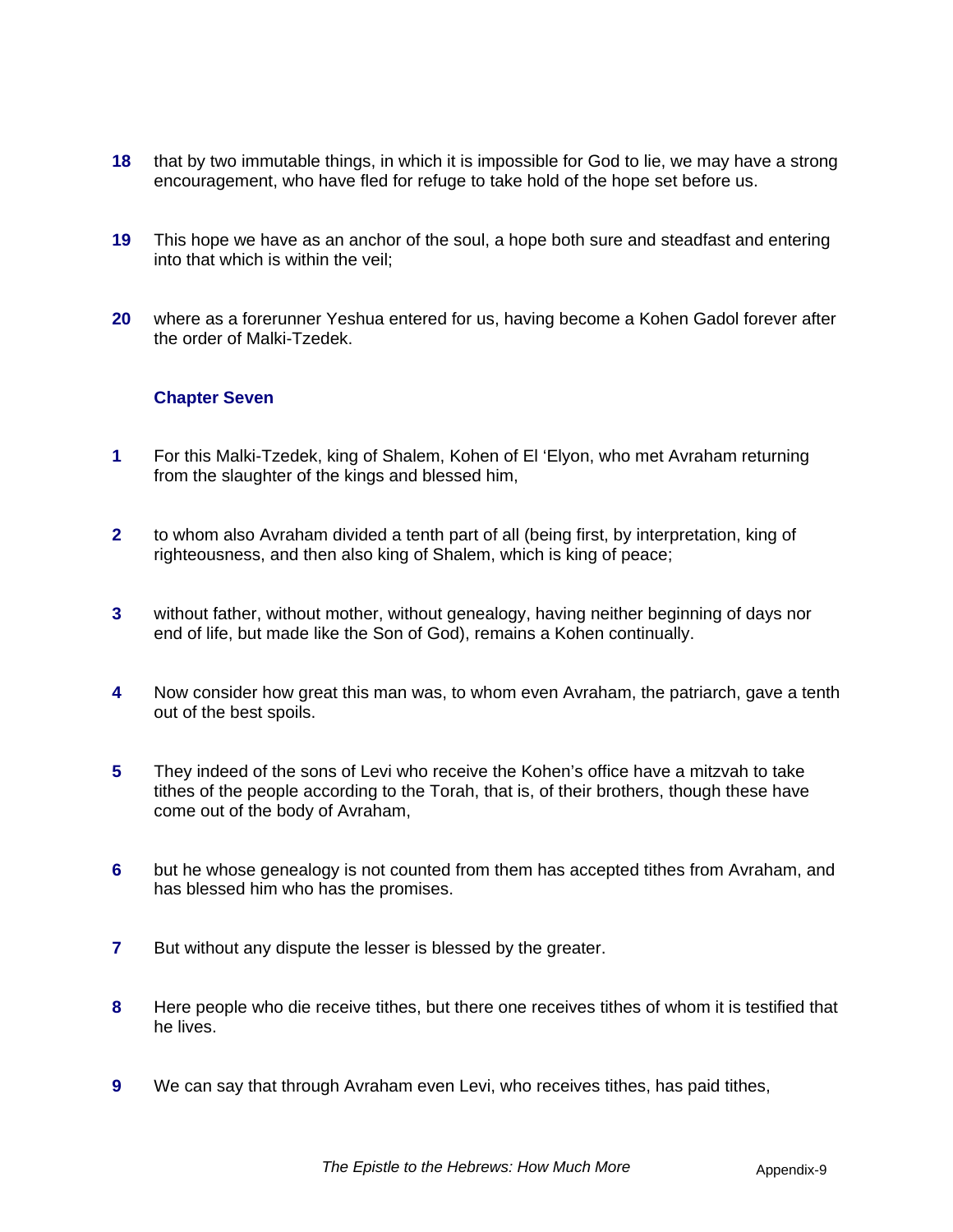- **10** for he was yet in the body of his father when Malki-Tzedek met him.
- **11** Now if there was perfection through the Levitical priesthood (for under it the people have received the Torah), what further need was there for another Kohen to arise after the order of Malki-Tzedek, and not be called after the order of Aharon?
- **12** For the priesthood being changed, there is of necessity a change made also in the Torah.
- **13** For he of whom these things are said belongs to another tribe, from which no one has officiated at the altar.
- **14** For it is evident that our Lord has sprung out of Yehudah, about which tribe Moshe spoke nothing concerning priesthood.
- **15** This is yet more abundantly evident, if after the likeness of Malki-Tzedek there arises another Kohen,
- **16** who has been made, not after the Torah of a fleshly mitzvah, but after the power of an endless life:
- **17** for it is testified, "You are a Kohen forever, according to the order of Malki-Tzedek."
- **18** For there is an annulling of a foregoing mitzvah because of its weakness and uselessness
- **19** (for the Torah made nothing perfect), and a bringing in of a better hope, through which we draw near to God.
- **20** Inasmuch as he was not made Kohen without the taking of an oath
- **21** (for they indeed have been made Kohanim without an oath), but he with an oath by him that says of him, "The Lord swore and will not change his mind, 'You are a Kohen forever, according to the order of Malki-Tzedek.'"
- **22** By so much, Yeshua has become the collateral of a better covenant.
- **23** Many, indeed, have been made Kohanim, because they are hindered from continuing by death.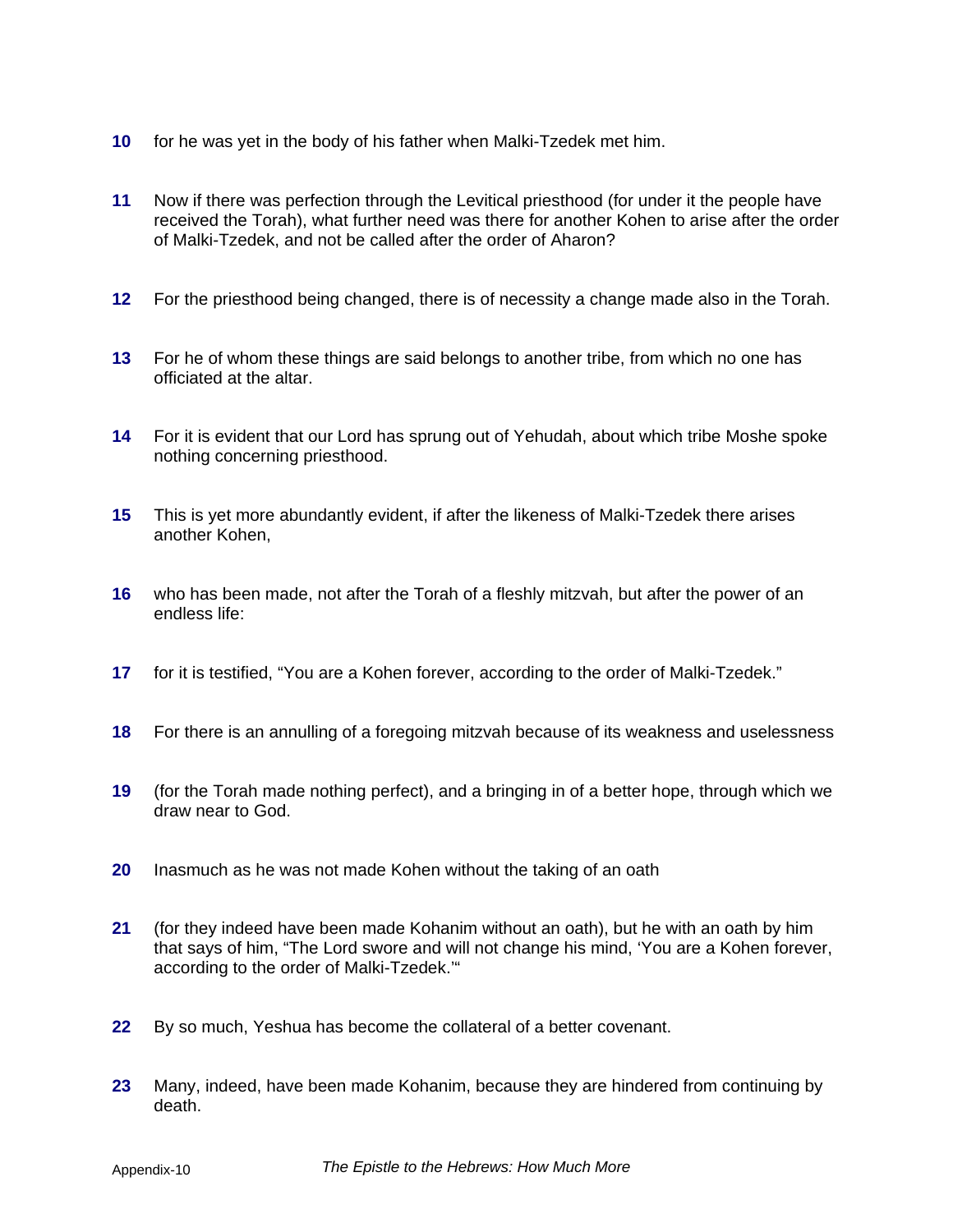- **24** But he, because he lives forever, has his priesthood unchangeable.
- **25** Therefore he is also able to save to the uttermost those who draw near to God through him, seeing that he lives forever to make intercession for them.
- **26** For such a Kohen Gadol was fitting for us: holy, guiltless, undefiled, separated from sinners, and made higher than the heavens;
- **27** who doesn't need, like those Kohenim Gedolim, to offer up sacrifices daily, first for his own sins, and then for the sins of the people. For he did this once for all, when he offered up himself.
- **29** For the Torah appoints men as Kohenim Gedolim who have weakness, but the word of the oath which came after the Torah appoints a Son forever who has been perfected.

# **Chapter Eight**

- **1** Now in the things which we are saying, the main point is this. We have such a Kohen Gadol, who sat down on the right hand of the throne of the Majesty in the heavens,
- **2** a servant of the sanctuary, and of the true tabernacle, which the Lord pitched, not man.
- **3** For every Kohen Gadol is appointed to offer both gifts and sacrifices. Therefore it is necessary that this Kohen Gadol also have something to offer.
- **4** For if he were on earth, he would not be a Kohen at all, seeing there are Kohanim who offer the gifts according to the Torah;
- **5** who serve a copy and shadow of the heavenly things, even as Moshe was warned by God when he was about to make the tabernacle, for he said, "See, you shall make everything according to the pattern that was shown to you on the mountain."
- **6** But now he has obtained a more excellent ministry, by so much as he is also the mediator of a better covenant, which has been enacted on better promises.
- **7** For if that first *covenant* had been faultless, then no place would have been sought for a second.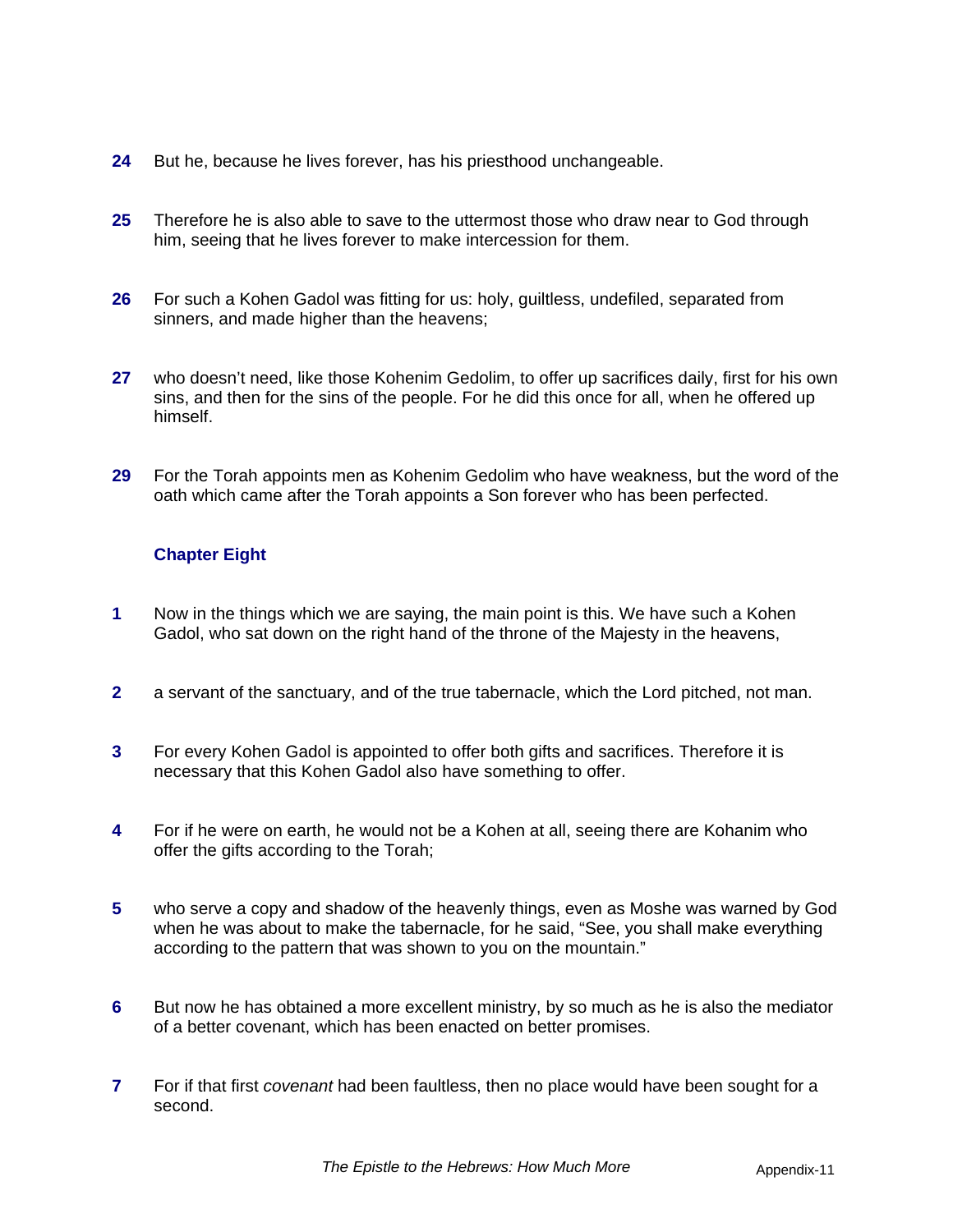- **8** For finding fault with them, he said, "Behold, the days come," says the Lord, "that I will make a new covenant with the house of Yisra'el and with the house of Yehudah;
- **9** not according to the covenant that I made with their fathers, in the day that I took them by the hand to lead them out of the land of Egypt; for they didn't continue in my covenant, and I disregarded them," says the Lord.
- **10** "For this is the covenant that I will make with the house of Yisra'el. After those days," says the Lord; "I will put my laws into their mind, I will also write them on their heart. I will be to them a God, and they will be to me a people.
- **11** They will not teach every man his fellow citizen, and every man his brother, saying, 'Know the Lord,' for all will know me, from the least of them to the greatest of them.
- **12** For I will be merciful to their unrighteousness. I will remember their sins and lawless deeds no more."
- **13** In that he says, "A new *covenant*," he has made the first old. But that which is becoming old and grows aged is near to vanishing away.

#### **Chapter Nine**

- **1** Now indeed even the first *covenant* had ordinances of divine service, and an earthly sanctuary.
- **2** For a tabernacle was prepared. In the first part were the menorah, the table, and the show bread; which is called the Holy Place.
- **3** After the second veil was the tabernacle which is called the Holy of Holies,
- **4** having a golden altar of incense, and the ark of the covenant overlaid on all sides with gold, in which was a golden pot holding the manna, Aharon's rod that budded, and the tablets of the covenant;
- **5** and above it Keruvim of glory overshadowing the mercy seat, of which things we can't speak now in detail.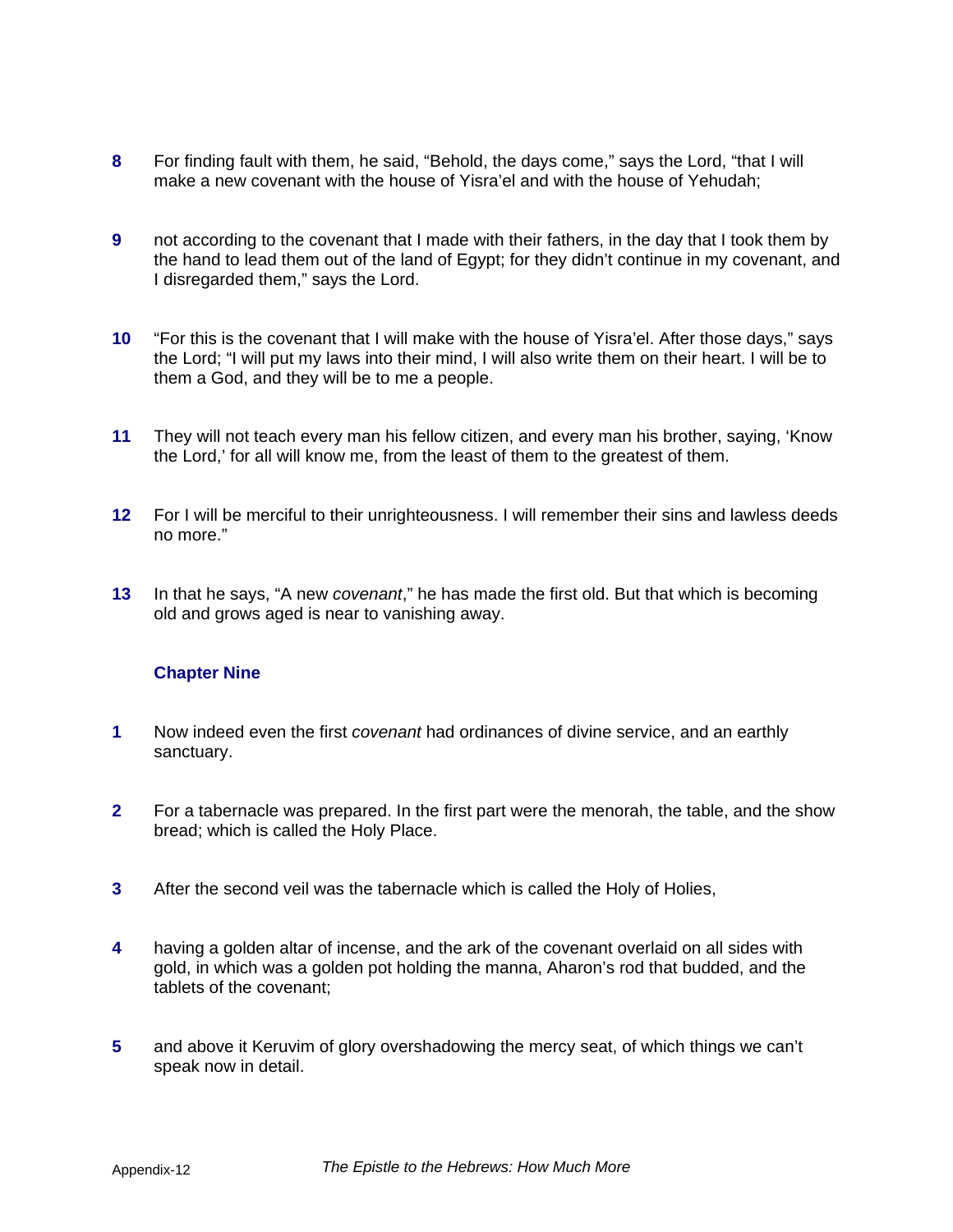- **6** Now these things having been thus prepared, the Kohanim go in continually into the first tabernacle, accomplishing the services,
- **7** but into the second the Kohen Gadol alone, once in the year, not without blood, which he offers for himself, and for the errors of the people.
- **8** The Holy Spirit is indicating this, that the way into the Holy Place wasn't yet revealed while the first tabernacle was still standing;
- **9** which is a symbol of the present age, where gifts and sacrifices are offered that are incapable, concerning the conscience, of making the worshipper perfect;
- **10** being only (with meats and drinks and various washings) fleshly ordinances, imposed until a time of reformation.
- **11** But Messiah having come as a Kohen Gadol of the coming good things, through the greater and more perfect tabernacle, not made with hands, that is to say, not of this creation,
- **12** nor yet through the blood of goats and calves, but through his own blood, entered in once for all into the Holy Place, having obtained eternal redemption.
- **13** For if the blood of goats and bulls, and the ashes of a heifer sprinkling those who have been defiled, sanctify to the cleanness of the flesh:
- **14** how much more will the blood of Messiah, who through the eternal Spirit offered himself without blemish to God, cleanse your conscience from dead works to serve the living God?
- **15** For this reason he is the mediator of a new covenant, since a death has occurred for the redemption of the transgressions that were under the first covenant, that those who have been called may receive the promise of the eternal inheritance.
- **16** For where a last will and testament is, there must of necessity be the death of him who made it.
- **17** For a will is in force where there has been death, for it is never in force while he who made it lives.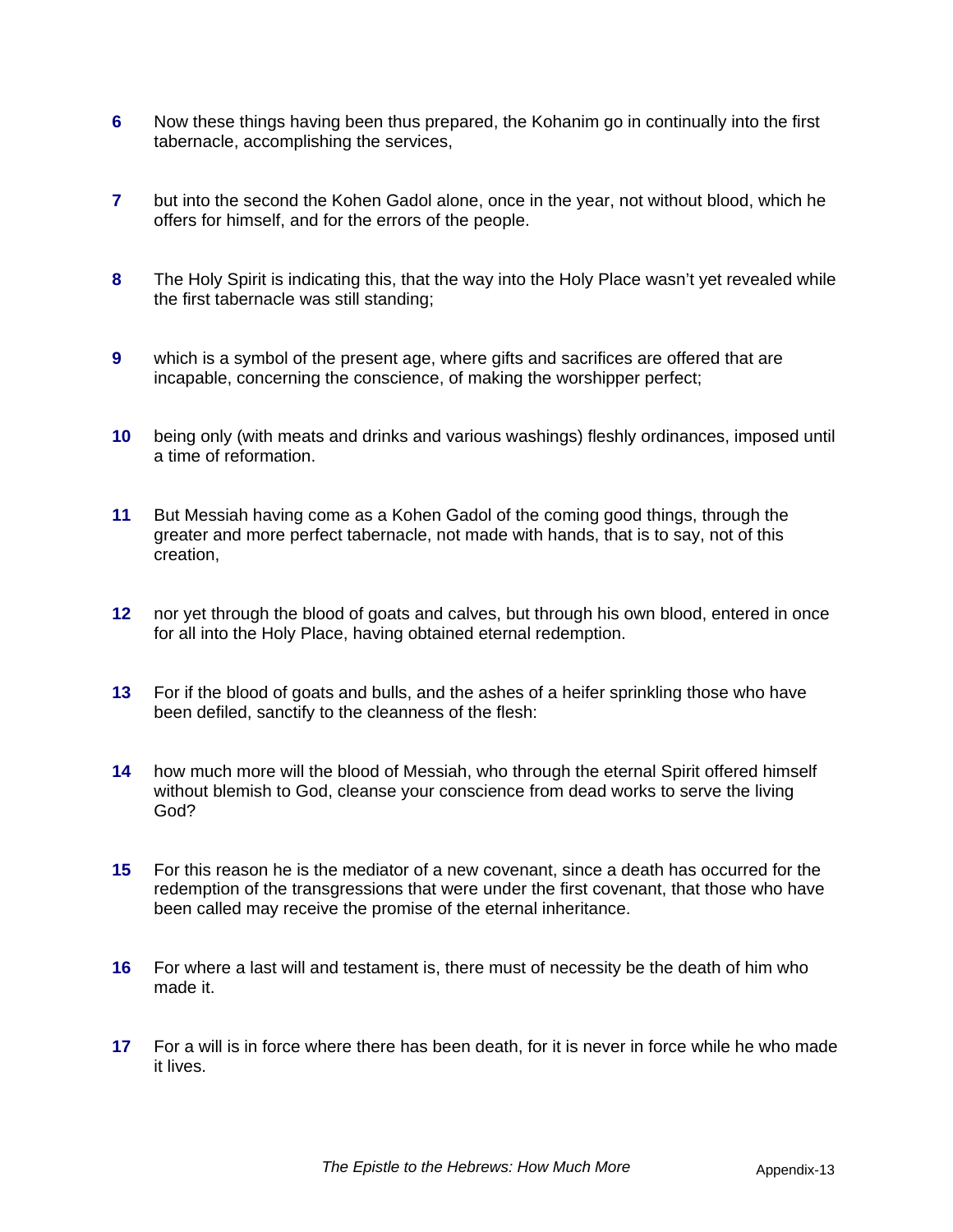- **18** Therefore even the first *covenant* has not been dedicated without blood.
- **19** For when every mitzvah had been spoken by Moshe to all the people according to the Torah, he took the blood of the calves and the goats, with water and scarlet wool and hyssop, and sprinkled both the book itself and all the people,
- **20** saying, "This is the blood of the covenant which God has commanded you."
- **21** Moreover he sprinkled the tabernacle and all the vessels of the ministry in like manner with the blood.
- **22** According to the Torah, nearly everything is cleansed with blood, and apart from shedding of blood there is no remission.
- **23** It was necessary therefore that the copies of the things in the heavens should be cleansed with these; but the heavenly things themselves with better sacrifices than these.
- **24** For Messiah hasn't entered into holy places made with hands, which are representations of the true, but into heaven itself, now to appear in the presence of God for us;
- **25** nor yet that he should offer himself often, as the Kohen Gadol enters into the holy place year by year with blood not his own,
- **26** or else he must have suffered often since the foundation of the world. But now once at the end of the ages, he has been revealed to put away sin by the sacrifice of himself.
- **27** Inasmuch as it is appointed for men to die once, and after this, judgment,
- **28** so Messiah also, having been offered once to bear the sins of many, will appear a second time, without sin, to those who are eagerly waiting for him for salvation.

#### **Chapter Ten**

- **1** For the Torah, having a shadow of the good to come, not the very image of the things, can never with the same sacrifices year by year, which they offer continually, make perfect those who draw near.
- **2** Or else wouldn't they have ceased to be offered, because the worshippers, having been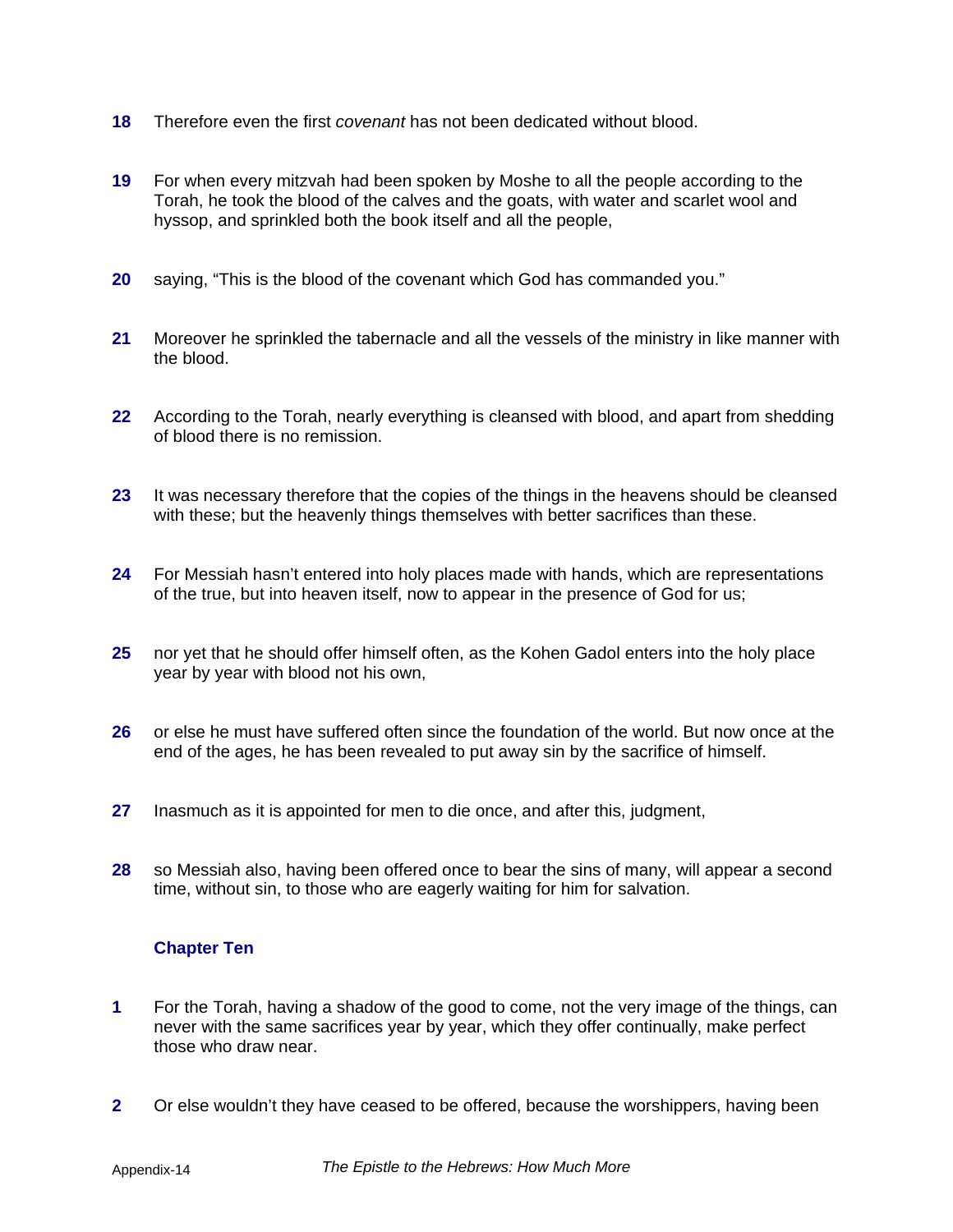once cleansed, would have had no more consciousness of sins?

- **3** But in those sacrifices there is yearly reminder of sins.
- **4** For it is impossible that the blood of bulls and goats should take away sins.
- **5** Therefore when he comes into the world, he says, "Sacrifice and offering you didn't desire, but you prepared a body for me;
- **6** You had no pleasure in whole burnt offerings and sacrifices for sin.
- **7** Then I said, 'Behold, I have come (in the scroll of the book it is written of me) to do your will, O God.'"
- **8** Previously saying, "Sacrifices and offerings and whole burnt offerings and sacrifices for sin you didn't desire, neither had pleasure in them" (those which are offered according to the Torah),
- **9** then he has said, "Behold, I have come to do your will." He takes away the first, that he may establish the second,
- **10** by which will we have been sanctified through the offering of the body of Yeshua the Messiah once for all.
- **11** Every Kohen indeed stands day by day serving and often offering the same sacrifices, which can never take away sins,
- **12** but he, when he had offered one sacrifice for sins forever, sat down on the right hand of God;
- **13** from that time waiting until his enemies are made the footstool of his feet.
- **14** For by one offering he has perfected forever those who are being sanctified.
- **15** The Holy Spirit also testifies to us, for after saying,
- **16** "This is the covenant that I will make with them: 'After those days,' says the Lord, 'I will put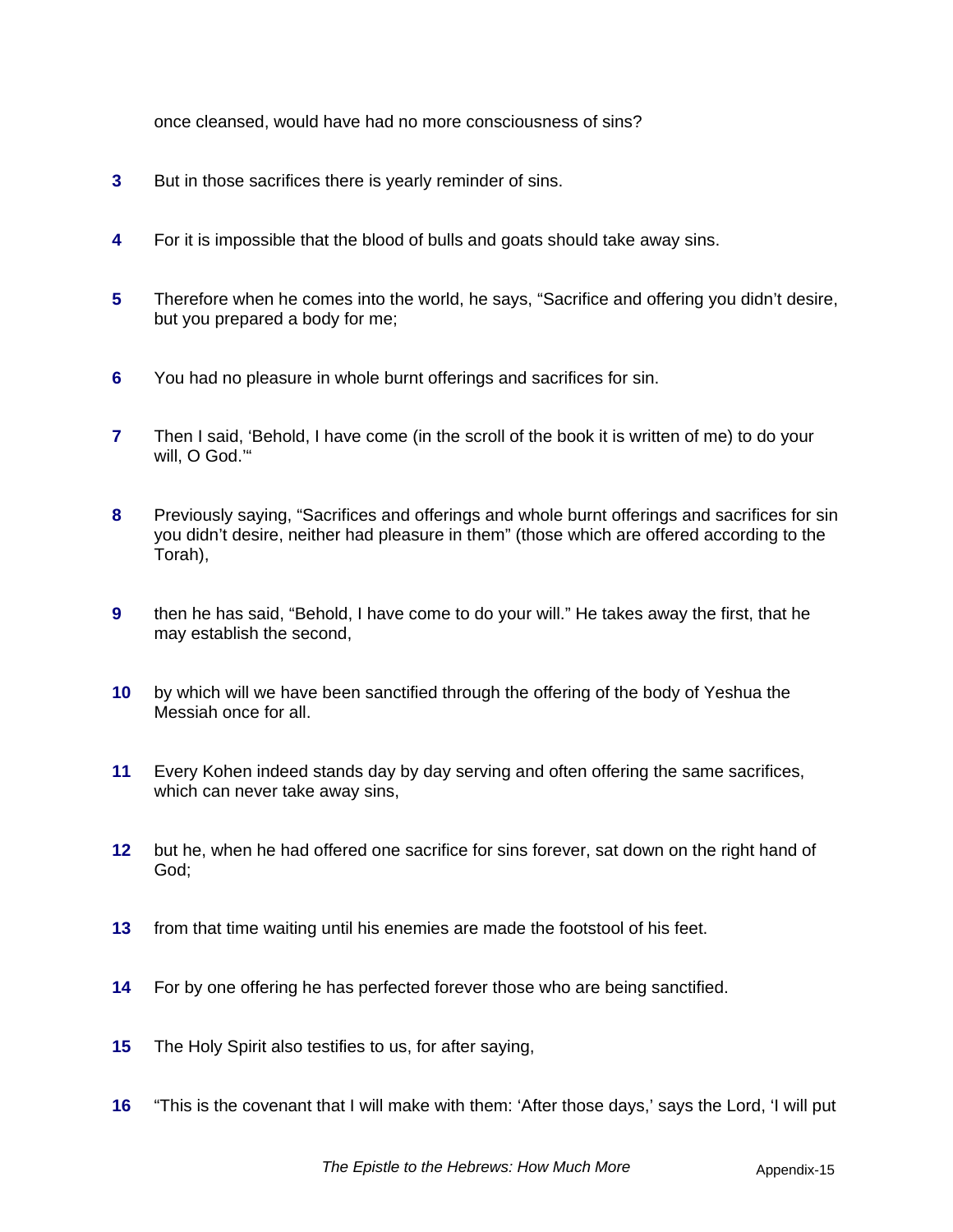my laws on their heart, I will also write them on their mind;'" then he says,

- **17** "I will remember their sins and their iniquities no more."
- **18** Now where remission of these is, there is no more offering for sin.
- **19** Having therefore, brothers, boldness to enter into the holy place by the blood of Yeshua,
- **20** by the way which he dedicated for us, a new and living way, through the veil, that is to say, his flesh;
- **21** and having a great Kohen over the house of God,
- **22** let's draw near with a true heart in fullness of faith, having our hearts sprinkled from an evil conscience, and having our body washed with pure water,
- **23** let us hold fast the confession of our hope without wavering; for he who promised is faithful.
- **24** Let us consider how to provoke one another to love and good works,
- **25** not forsaking our own assembling together, as the custom of some is, but exhorting one another; and so much the more, as you see the Day approaching.
- **26** For if we sin willfully after we have received the knowledge of the truth, there remains no more a sacrifice for sins,
- **27** but a certain fearful expectation of judgment, and a fierceness of fire which will devour the adversaries.
- **28** A man who disregards the Torah of Moshe dies without compassion on the word of two or three witnesses.
- **29** How much worse punishment, do you think, will he be judged worthy of, who has trodden under foot the Son of God, and has counted the blood of the covenant with which he was sanctified an unholy thing, and has insulted the Spirit of grace?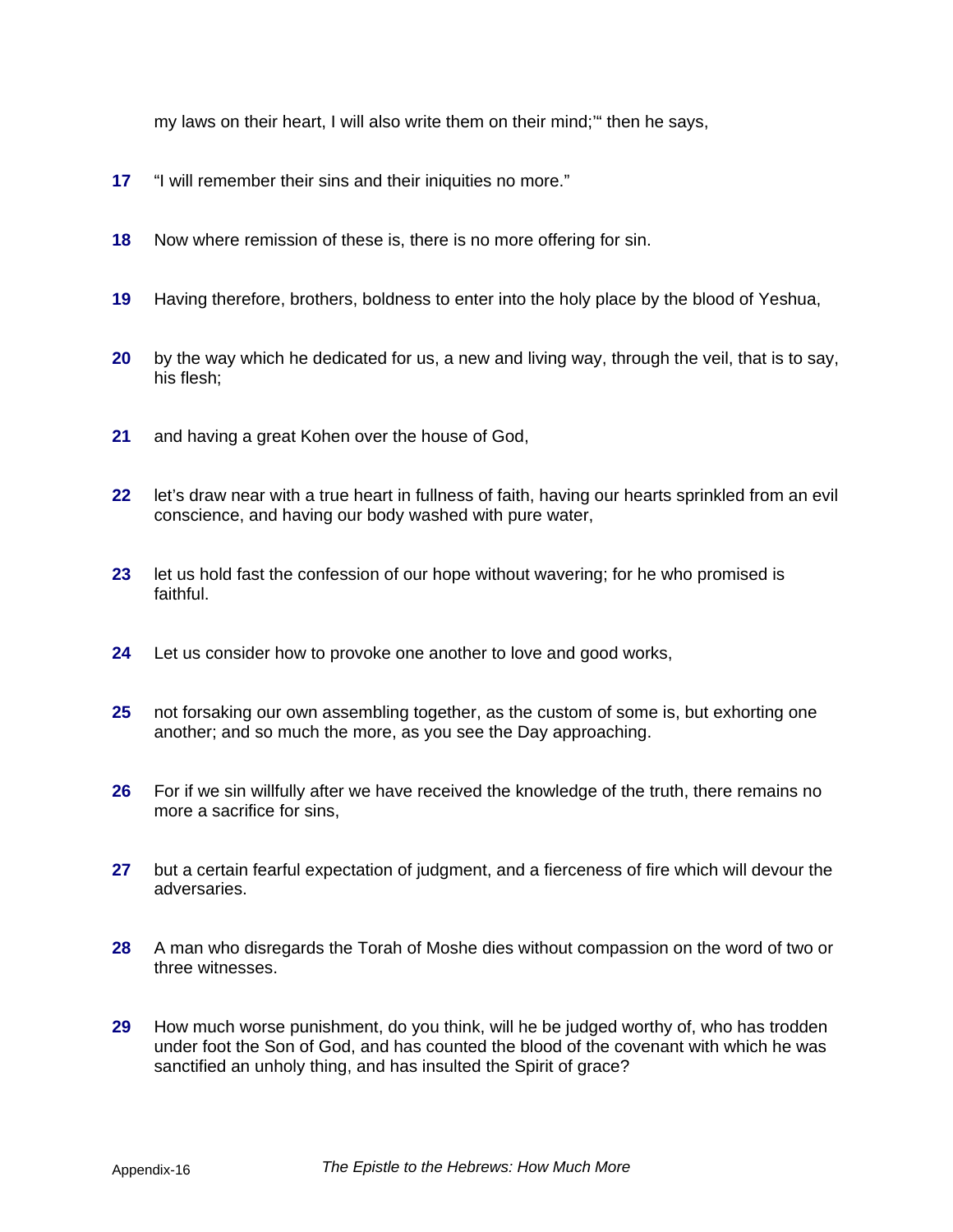- **30** For we know him who said, "Vengeance belongs to me," says the Lord, "I will repay." Again, "The Lord will judge his people."
- **31** It is a fearful thing to fall into the hands of the living God.
- **32** But remember the former days, in which, after you were enlightened, you endured a great struggle with sufferings;
- **33** partly, being exposed to both reproaches and oppressions; and partly, becoming partakers with those who were treated so.
- **34** For you both had compassion on me in my chains, and joyfully accepted the plundering of your possessions, knowing that you have for yourselves a better possession and an enduring one in the heavens.
- **35** Therefore don't throw away your boldness, which has a great reward.
- **36** For you need endurance so that, having done the will of God, you may receive the promise.
- **37** "In a very little while, he who comes will come, and will not wait.
- **38** But the righteous will live by faith. If he shrinks back, my soul has no pleasure in him."
- **39** But we are not of those who shrink back to destruction, but of those who have faith to the saving of the soul.

#### **Chapter Eleven**

- **1** Now faith is assurance of things hoped for, proof of things not seen.
- **2** For by this, the elders obtained testimony.
- **3** By faith, we understand that the universe has been framed by the word of God, so that what is seen has not been made out of things which are visible.
- **4** By faith, Hevel offered to God a more excellent sacrifice than Kayin, through which he had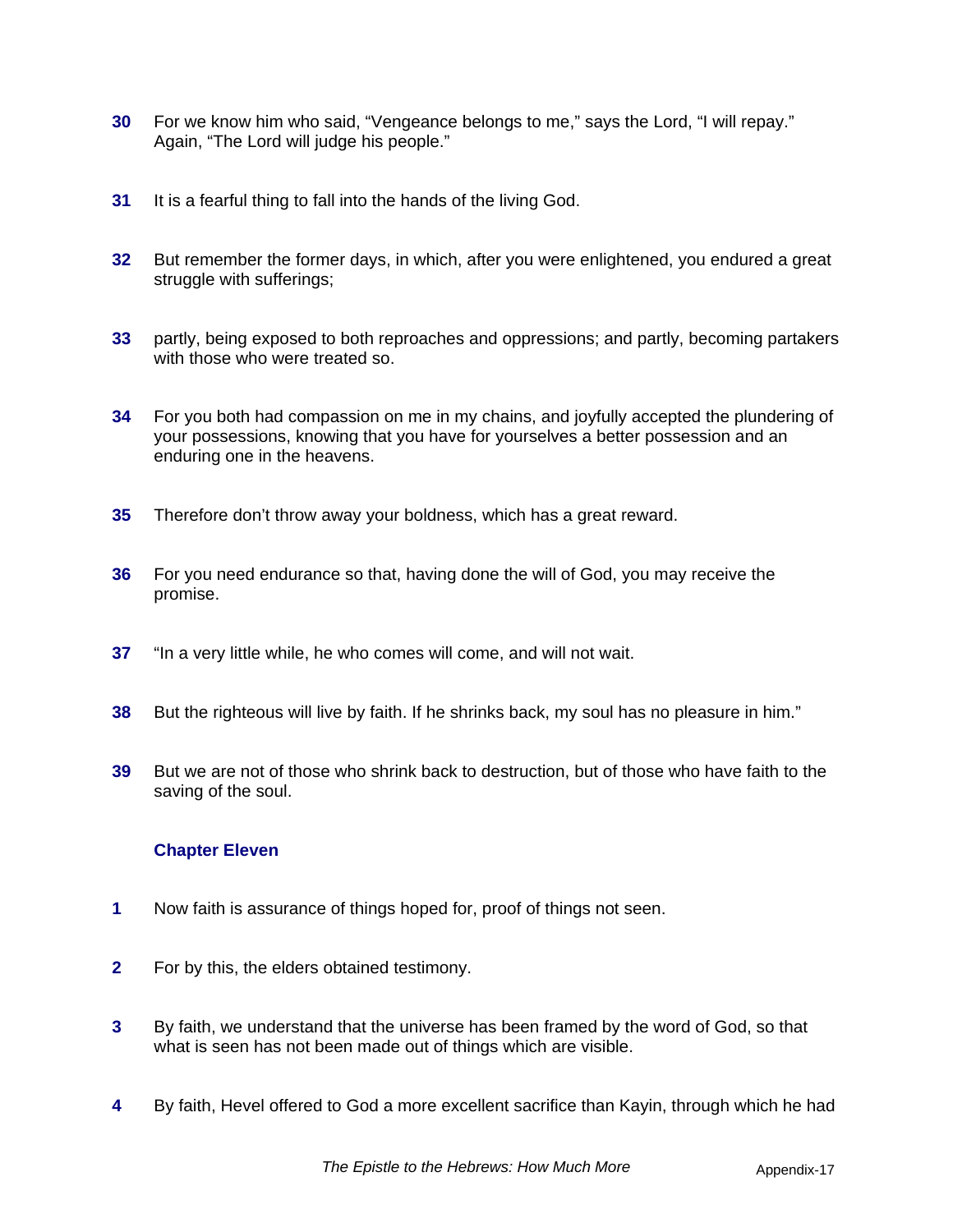testimony given to him that he was righteous, God testifying with respect to his gifts; and through it he, being dead, still speaks.

- **5** By faith, Chanokh was taken away, so that he wouldn't see death, and he was not found, because God translated him. For he has had testimony given to him that before his translation he had been well pleasing to God.
- **6** Without faith it is impossible to be well pleasing to him, for he who comes to God must believe that he exists, and that he is a rewarder of those who seek him.
- **7** By faith, Noach, being warned about things not yet seen, moved with godly fear, prepared a teivah for the saving of his house, through which he condemned the world, and became heir of the righteousness which is according to faith.
- **8** By faith, Avraham, when he was called, obeyed to go out to the place which he was to receive for an inheritance. He went out, not knowing where he went.
- **9** By faith, he lived as an alien in the land of promise, as in a land not his own, dwelling in tents, with Yitzchak and Ya'akov, the heirs with him of the same promise.
- **10** For he looked for the city which has the foundations, whose builder and maker is God.
- **11** By faith, even Sarah herself received power to conceive, and she bore a child when she was past age, since she counted him faithful who had promised.
- **12** Therefore as many as the stars of the sky in multitude, and as innumerable as the sand which is by the sea shore, were fathered by one man, and him as good as dead.
- **13** These all died in faith, not having received the promises, but having seen them and embraced them from afar, and having confessed that they were strangers and pilgrims on the earth.
- **14** For those who say such things make it clear that they are seeking a country of their own.
- **15** If indeed they had been thinking of that country from which they went out, they would have had enough time to return.
- **16** But now they desire a better country, that is, a heavenly one. Therefore God is not ashamed of them, to be called their God, for he has prepared a city for them.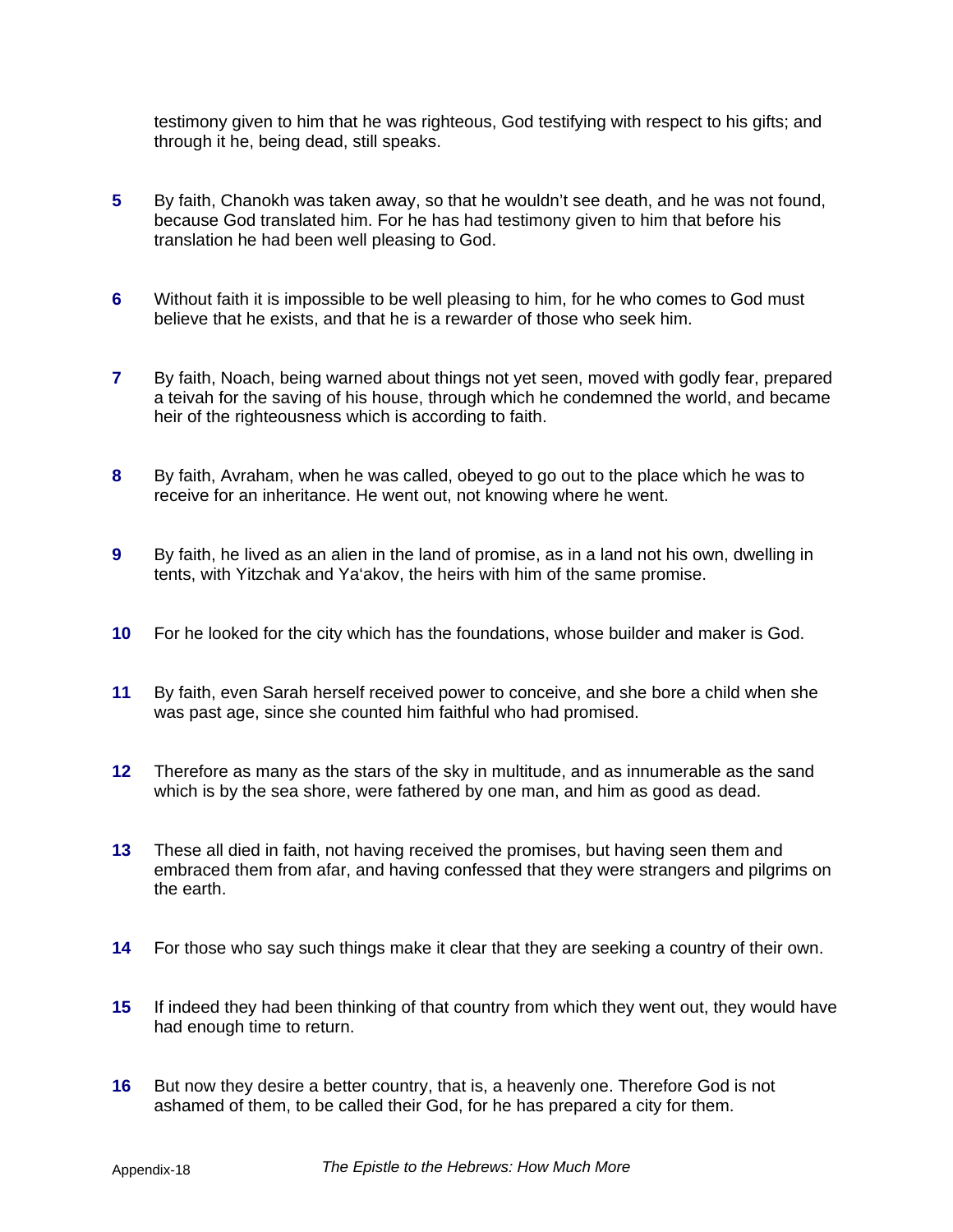- **17** By faith, Avraham, being tested, offered up Yitzchak. Yes, he who had gladly received the promises was offering up his one and only son;
- **18** even he to whom it was said, "In Yitzchak will your seed be called;"
- **19** concluding that God is able to raise up even from the dead. Figuratively speaking, he also did receive him back from the dead.
- **20** By faith, Yitzchak blessed Ya'akov and Esav, even concerning things to come.
- **21** By faith, Ya'akov, when he was dying, blessed each of the sons of Yosef, and worshiped, leaning on the top of his staff.
- **22** By faith, Yosef, when his end was near, made mention of the departure of the children of Yisra'el; and gave instructions concerning his bones.
- **23** By faith, Moshe, when he was born, was hidden for three months by his parents, because they saw that he was a beautiful child, and they were not afraid of the king's mitzvah.
- **24** By faith, Moshe, when he had grown up, refused to be called the son of Par'oh's daughter,
- **25** choosing rather to share ill treatment with God's people, than to enjoy the pleasures of sin for a time;
- **26** accounting the reproach of Messiah greater riches than the treasures of Egypt; for he looked to the reward.
- **27** By faith, he left Egypt, not fearing the wrath of the king; for he endured, as seeing him who is invisible.
- **28** By faith, he kept the Pesach, and the sprinkling of the blood, that the destroyer of the firstborn should not touch them.
- **29** By faith, they passed through the Red sea as on dry land. When the Egyptians tried to do so, they were swallowed up.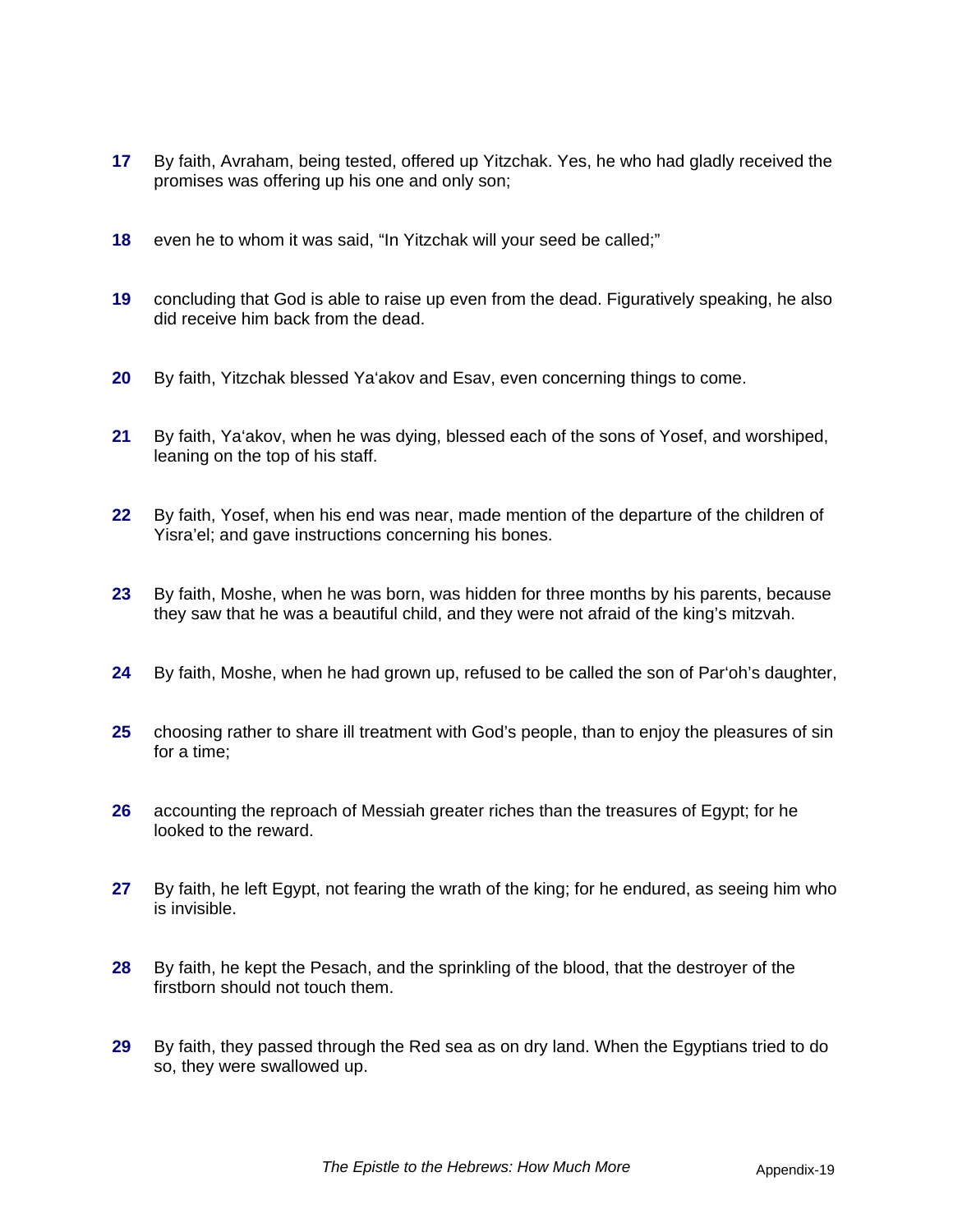- **30** By faith, the walls of Yericho fell down, after they had been encircled for seven days.
- **31** By faith, Rachav the prostitute, didn't perish with those who were disobedient, having received the spies in shalom.
- **32** What more shall I say? For the time would fail me if I told of Gid'on, Barak, Shimshon, Yiftach, David, Shemu'el, and the prophets;
- **33** who, through faith subdued kingdoms, worked out righteousness, obtained promises, stopped the mouths of lions,
- **34** quenched the power of fire, escaped the edge of the sword, from weakness were made strong, grew mighty in war, and caused foreign armies to flee.
- **35** Women received their dead by resurrection. Others were tortured, not accepting their deliverance, that they might obtain a better resurrection.
- **36** Others were tried by mocking and scourging, yes, moreover by bonds and imprisonment.
- **37** They were stoned. They were sawn apart. They were tempted. They were slain with the sword. They went around in sheep skins and in goat skins; being destitute, afflicted, illtreated
- **38** (of whom the world was not worthy), wandering in deserts, mountains, caves, and the holes of the earth.
- **39** These all, having had testimony given to them through their faith, didn't receive the promise,
- **40** God having provided some better thing concerning us, so that apart from us they should not be made perfect.

#### **Chapter Twelve**

**1** Therefore let us also, seeing we are surrounded by so great a cloud of witnesses, lay aside every weight and the sin which so easily entangles us, and let us run with patience the race that is set before us,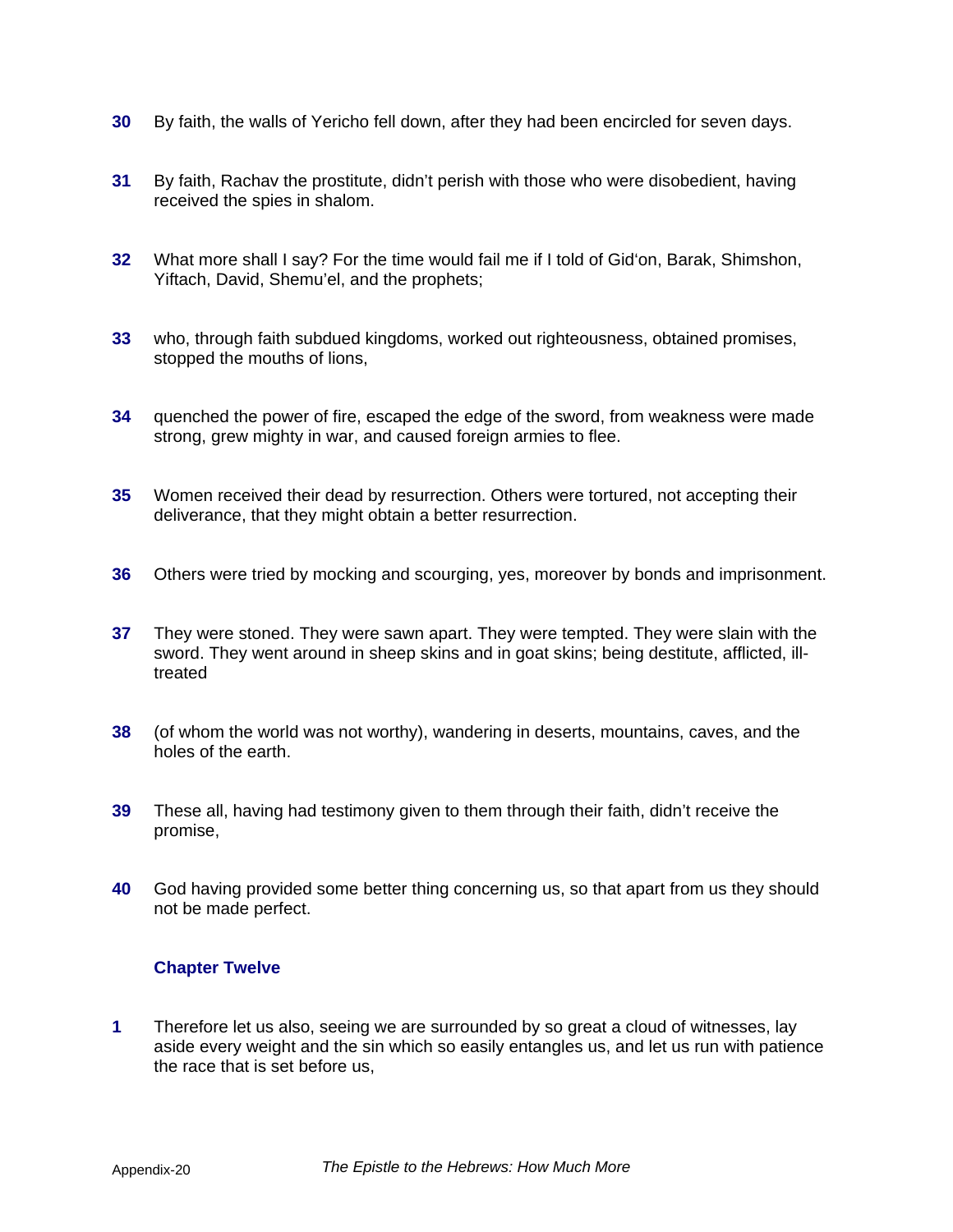- **2** looking to Yeshua, the author and perfecter of faith, who for the joy that was set before him endured the cross, despising shame, and has sat down at the right hand of the throne of God.
- **3** For consider him who has endured such contradiction of sinners against himself, that you don't grow weary, fainting in your souls.
- **4** You have not yet resisted to blood, striving against sin;
- **5** and you have forgotten the exhortation which reasons with you as with children, "My son, don't take lightly the chastening of the Lord, nor faint when you are reproved by him;
- **6** For whom the Lord loves, he chastens, and scourges every son whom he receives."
- **7** It is for discipline that you endure. God deals with you as with children, for what son is there whom his father doesn't discipline?
- **8** But if you are without discipline, of which all have been made partakers, then are you illegitimate, and not children.
- **9** Furthermore, we had the fathers of our flesh to chasten us, and we paid them respect. Shall we not much rather be in subjection to the Father of spirits, and live?
- **10** For they indeed, for a few days, punished us as seemed good to them; but he for our profit, that we may be partakers of his holiness.
- **11** All chastening seems for the present to be not joyous but grievous; yet afterward it yields the peaceful fruit of righteousness to those who have been exercised thereby.
- **12** Therefore, lift up the hands that hang down and the feeble knees,
- **13** and make straight paths for your feet, so that which is lame may not be dislocated, but rather be healed.
- **14** Follow after shalom with all men, and the sanctification without which no man will see the Lord,
- **15** looking carefully lest there be any man who falls short of the grace of God; lest any root of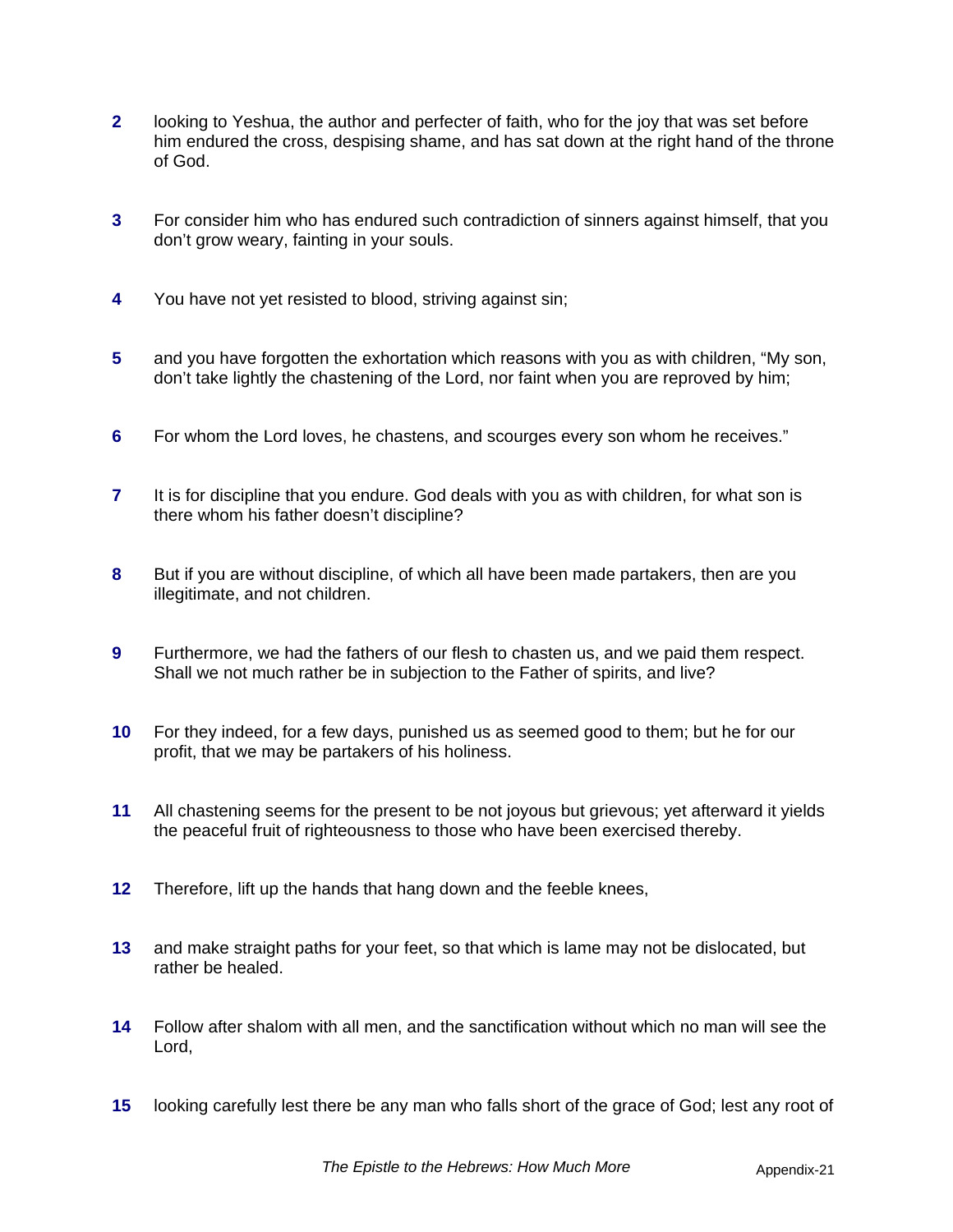bitterness springing up trouble you, and many be defiled by it;

- **16** lest there be any sexually immoral person, or profane person, as Esav, who sold his birthright for one meal.
- **17** For you know that even when he afterward desired to inherit the blessing, he was rejected, for he found no place for a change of mind though he sought it diligently with tears.
- **18** For you have not come to a mountain that might be touched, and that burned with fire, and to blackness, darkness, storm,
- **19** the sound of a shofar, and the voice of words; which those who heard it begged that not one more word should be spoken to them,
- **20** for they could not stand that which was commanded, "If even an animal touches the mountain, it shall be stoned;"
- **21** and so fearful was the appearance, that Moshe said, "I am terrified and trembling."
- **22** But you have come to Mount Tziyon, and to the city of the living God, the heavenly Yerushalayim, and to innumerable multitudes of angels,
- **23** to the general assembly and assembly of the firstborn who are enrolled in heaven, to God the Judge of all, to the spirits of just men made perfect,
- **24** to Yeshua, the mediator of a new covenant, and to the blood of sprinkling that speaks better than that of Hevel.
- **25** See that you don't refuse him who speaks. For if they didn't escape when they refused him who warned on the Earth, how much more will we not escape who turn away from him who warns from heaven,
- **26** whose voice shook the earth then, but now he has promised, saying, "Yet once more I will shake not only the earth, but also the heavens."
- **27** This phrase, "Yet once more," signifies the removing of those things that are shaken, as of things that have been made, that those things which are not shaken may remain.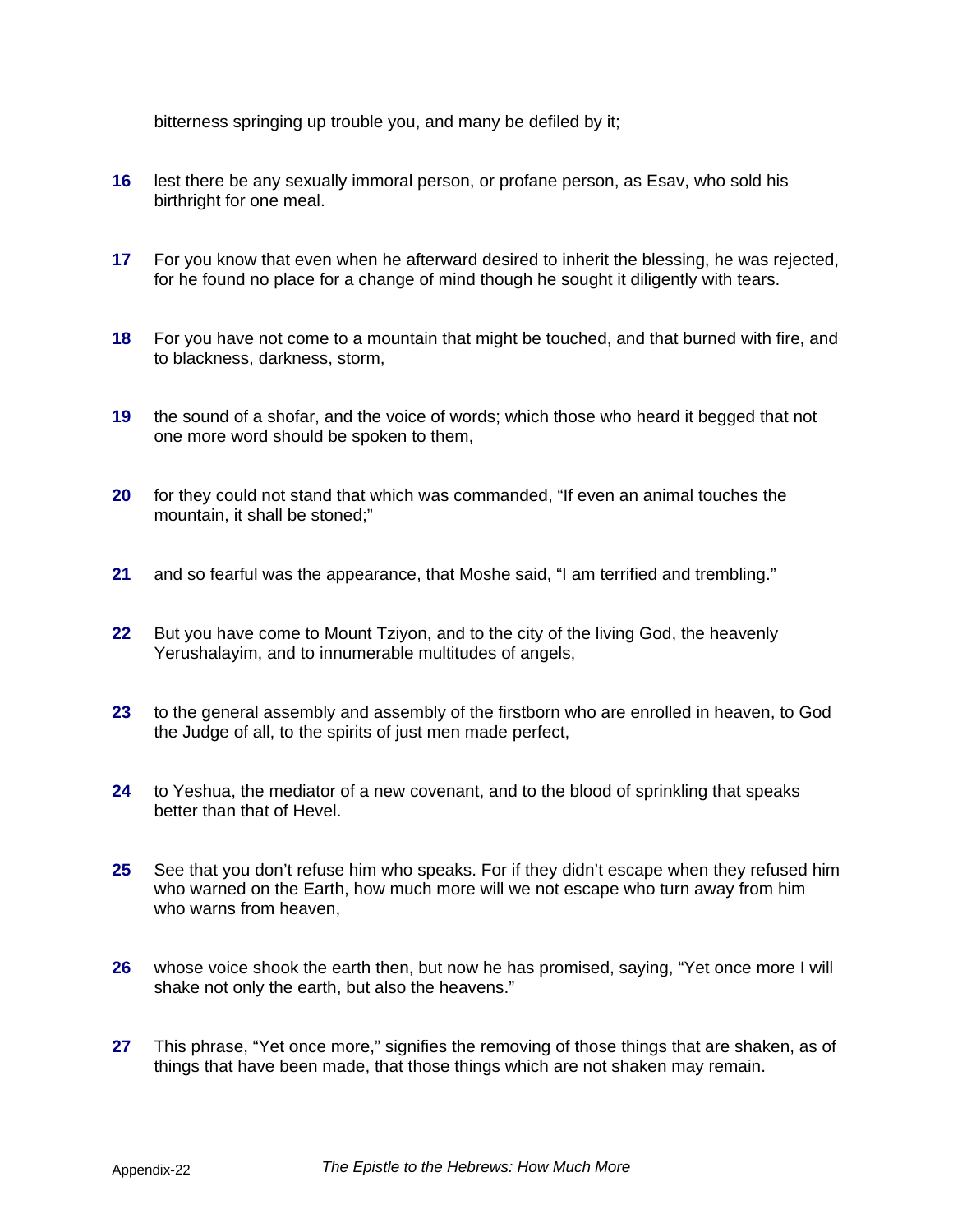- **28** Therefore, receiving a Kingdom that can't be shaken, let us have grace, through which we serve God acceptably, with reverence and awe,
- **29** for our God is a consuming fire.

#### **Chapter Thirteen**

- **1** Let brotherly love continue.
- **2** Don't forget to show hospitality to strangers, for in doing so, some have entertained angels without knowing it.
- **3** Remember those who are in bonds, as bound with them; and those who are ill-treated, since you are also in the body.
- **4** Let marriage be held in honor among all, and let the bed be undefiled: but God will judge the sexually immoral and adulterers.
- **5** Be free from the love of money, content with such things as you have, for he has said, "I will in no way leave you, neither will I in any way forsake you."
- **6** So that with good courage we say, "The Lord is my helper. I will not fear. What can man do to me?"
- **7** Remember your leaders, men who spoke to you the word of God, and considering the results of their conduct, imitate their faith.
- **8** Yeshua the Messiah is the same yesterday, today, and forever.
- **9** Don't be carried away by various and strange teachings, for it is good that the heart be established by grace, not by food, through which those who were so occupied were not benefited.
- **10** We have an altar from which those who serve the holy tabernacle have no right to eat.
- **11** For the bodies of those animals, whose blood is brought into the holy place by the Kohen Gadol as an offering for sin, are burned outside of the camp.
- **12** Therefore Yeshua also, that he might sanctify the people through his own blood, suffered outside of the gate.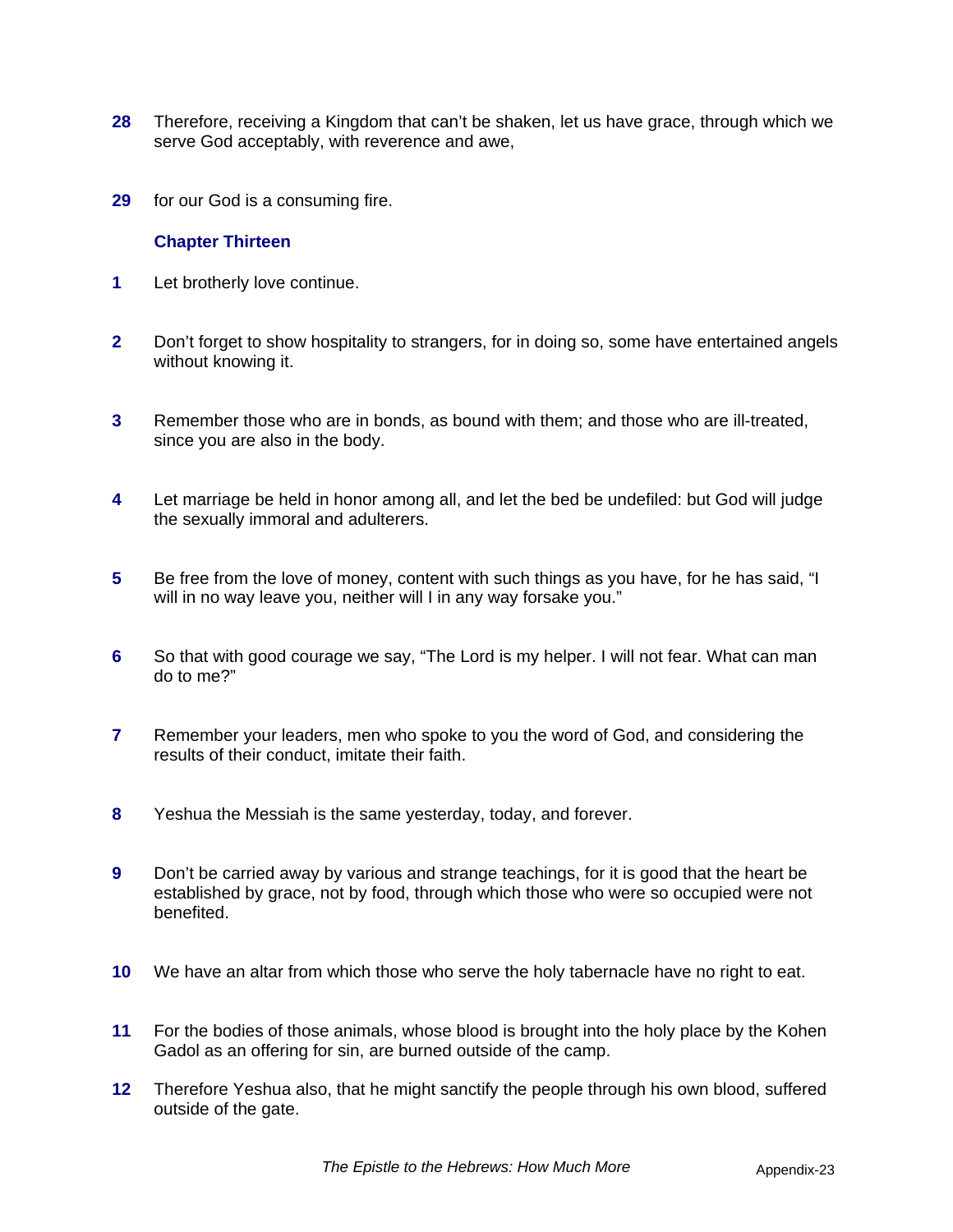- **13** Let us therefore go out to him outside of the camp, bearing his reproach.
- **14** For we don't have here an enduring city, but we seek that which is to come.
- **15** Through him, then, let us offer up a sacrifice of praise to God continually, that is, the fruit of lips which make confession to his name.
- **16** But don't forget to be doing good and sharing, for with such sacrifices God is well pleased.
- **17** Obey your leaders and submit to them, for they watch on behalf of your souls, as those who will give account, that they may do this with joy, and not with groaning, for that would be unprofitable for you.
- **18** Pray for us, for we are persuaded that we have a good conscience, desiring to live honorably in all things.
- **19** I strongly urge you to do this, that I may be restored to you sooner.
- **20** Now may the God of shalom, who brought again from the dead the great shepherd of the sheep with the blood of an eternal covenant, our Lord Yeshua,
- **21** make you complete in every good work to do his will, working in you that which is well pleasing in his sight, through Yeshua the Messiah, to whom be the glory forever and ever. Amein.
- **22** But I exhort you, brothers, endure the word of exhortation, for I have written to you in few words.
- **23** Know that our brother Timothy has been freed, with whom, if he comes shortly, I will see you.
- **24** Greet all of your leaders and all the holy ones. The Italians greet you.
- **25** Grace be with you all. Amein.

The Hebrew Names Version of the World English Bible is an update of the American Standard Version of 1901.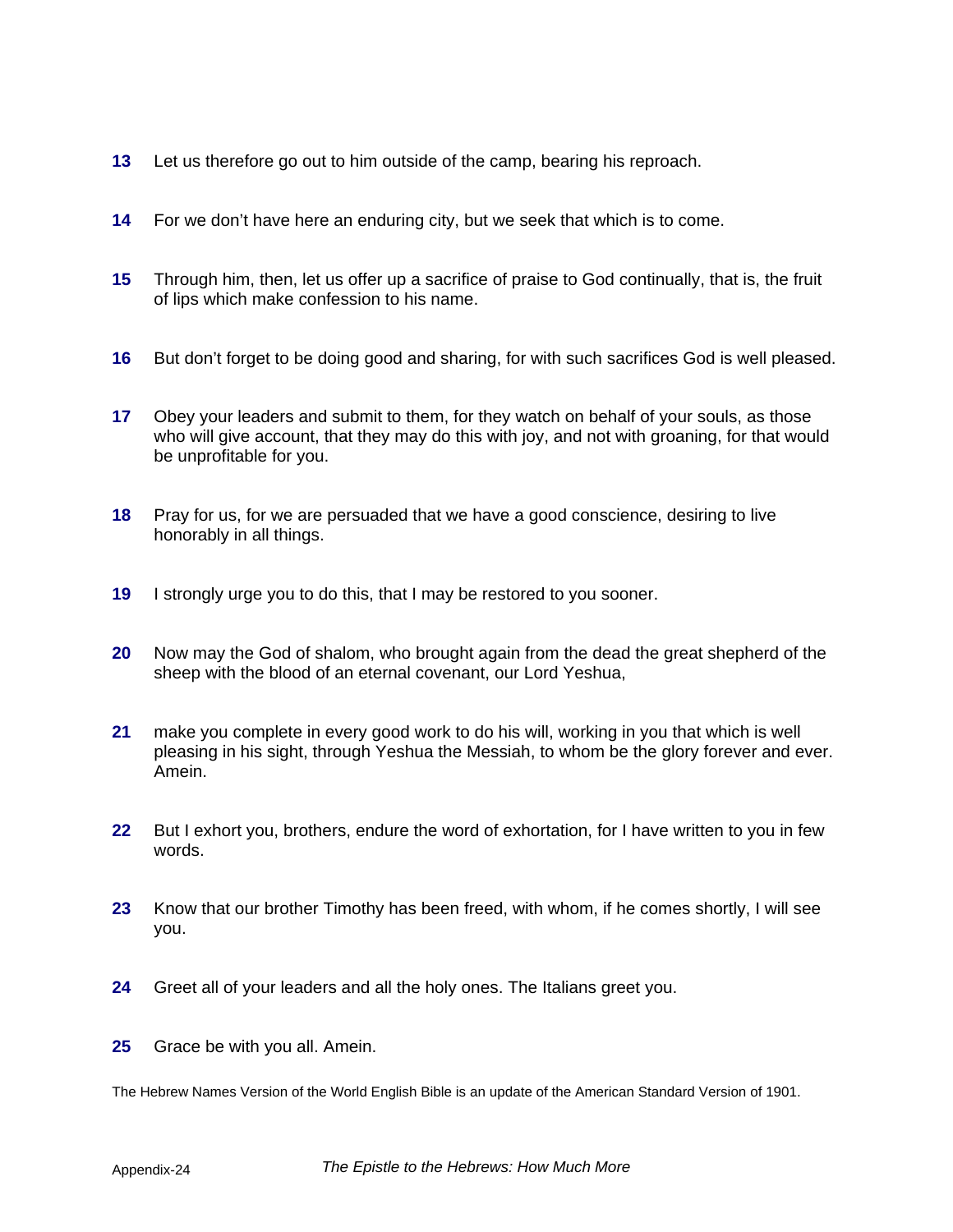# **Hebraic Context in Acts**

Understanding the Historical and Cultural Setting of the First Century Believers in Jerusalem

| Reference   | Historical / cultural reference                                                            | What it means                                                                                                                                                                                                |
|-------------|--------------------------------------------------------------------------------------------|--------------------------------------------------------------------------------------------------------------------------------------------------------------------------------------------------------------|
| Acts $1:12$ | "a sabbath-day's journey"                                                                  | Implies a familiarity with the term; and an acceptance of at<br>least some tradition (there is no 'sabbath-day's journey<br>command).                                                                        |
| Acts 2:1-2  | "When the Day of Pentecost had fully come,<br>they were all with one accord in one place." | The First Century believers were participating in the Lev 23<br>feasts. Luke assumes that the reader of Acts is also familiar<br>with the particulars of being 'in one place' in the Temple in<br>Jerusalem. |
|             |                                                                                            |                                                                                                                                                                                                              |
|             |                                                                                            |                                                                                                                                                                                                              |
|             |                                                                                            |                                                                                                                                                                                                              |
|             |                                                                                            |                                                                                                                                                                                                              |
|             |                                                                                            |                                                                                                                                                                                                              |
|             |                                                                                            |                                                                                                                                                                                                              |
|             |                                                                                            |                                                                                                                                                                                                              |
|             |                                                                                            |                                                                                                                                                                                                              |
|             |                                                                                            |                                                                                                                                                                                                              |
|             |                                                                                            |                                                                                                                                                                                                              |
|             |                                                                                            |                                                                                                                                                                                                              |
|             |                                                                                            |                                                                                                                                                                                                              |
|             |                                                                                            |                                                                                                                                                                                                              |
|             |                                                                                            |                                                                                                                                                                                                              |
|             |                                                                                            |                                                                                                                                                                                                              |
|             |                                                                                            |                                                                                                                                                                                                              |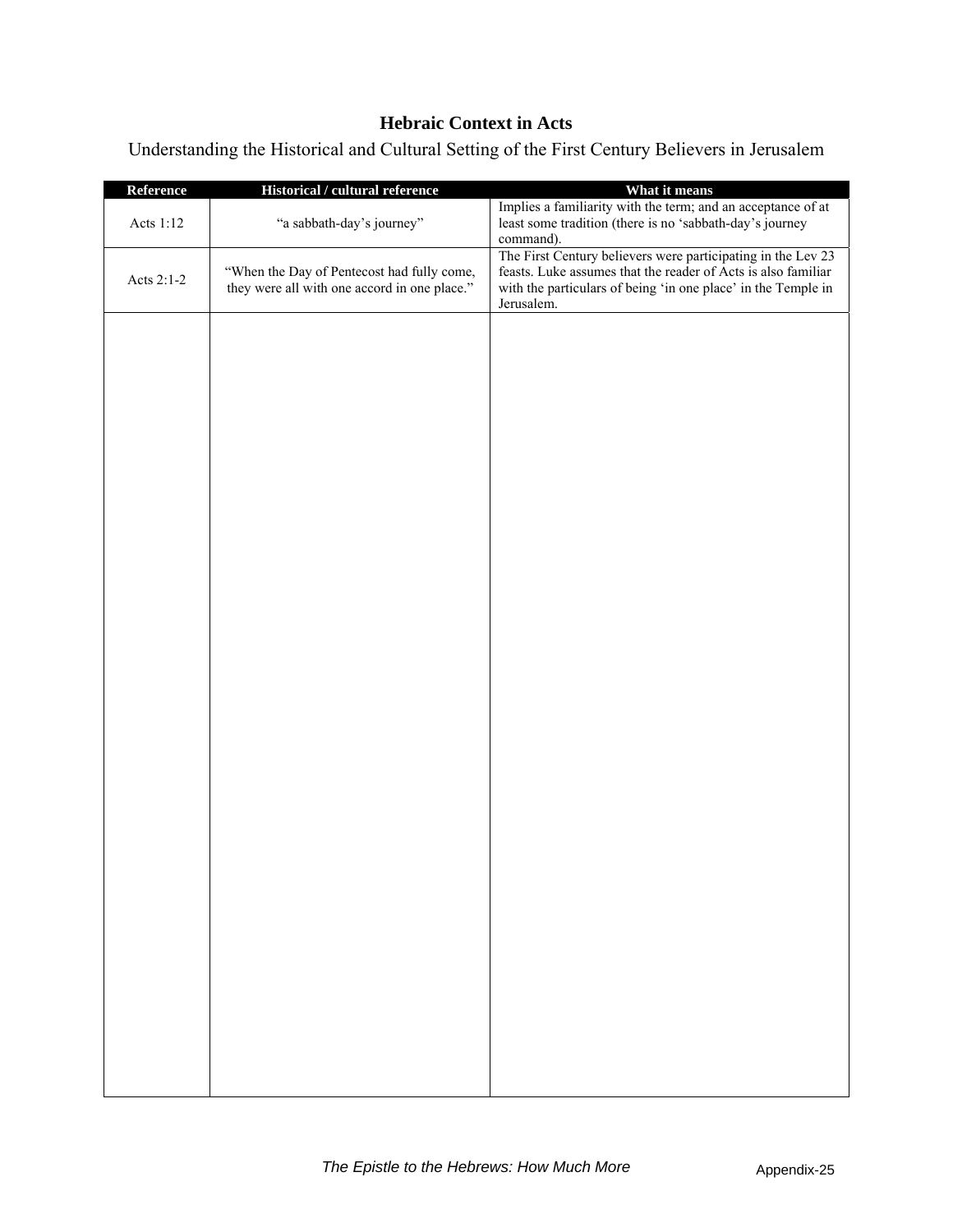# **Hebraic Context in Acts**

Understanding the Historical and Cultural Setting of the First Century Believers in Jerusalem

| Reference | Historical / cultural reference | What it means |
|-----------|---------------------------------|---------------|
|           |                                 |               |
|           |                                 |               |
|           |                                 |               |
|           |                                 |               |
|           |                                 |               |
|           |                                 |               |
|           |                                 |               |
|           |                                 |               |
|           |                                 |               |
|           |                                 |               |
|           |                                 |               |
|           |                                 |               |
|           |                                 |               |
|           |                                 |               |
|           |                                 |               |
|           |                                 |               |
|           |                                 |               |
|           |                                 |               |
|           |                                 |               |
|           |                                 |               |
|           |                                 |               |
|           |                                 |               |
|           |                                 |               |
|           |                                 |               |
|           |                                 |               |
|           |                                 |               |
|           |                                 |               |
|           |                                 |               |
|           |                                 |               |
|           |                                 |               |
|           |                                 |               |
|           |                                 |               |
|           |                                 |               |
|           |                                 |               |
|           |                                 |               |
|           |                                 |               |
|           |                                 |               |
|           |                                 |               |
|           |                                 |               |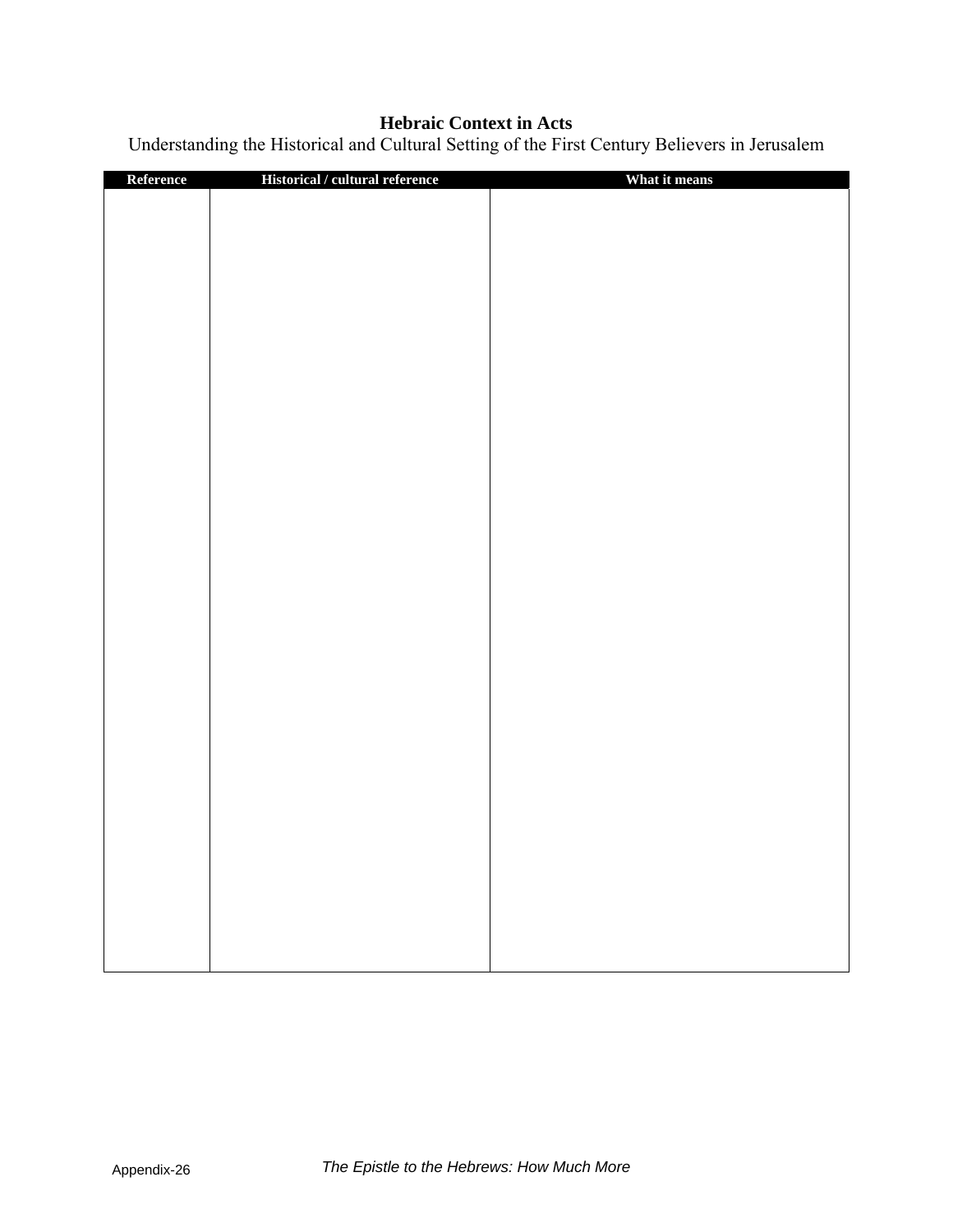# **The Daily Service**

Much is known about the daily services during Second Temple times. Although the Temple was destroyed in 70 CE, the Sanhedrin escaped and was reconvened at Yavneh [Jamnia]. It was at Yavneh that Rabbi Yochanan ben Zakkai reconstituted the Sanhedrin and began the difficult task of establishing a framework for worship for larger Judaism, since the Temple was now destroyed.

It was from this reconstituted Sanhedrin, and those that followed in the period between 70 and 132 CE, that the beginnings of Rabbinic Judaism arose. The Mishnah, and later the Talmud codified their work.

When the Temple was destroyed, along with it the center of Jewish religious life was destroyed. Gone were the daily sacrifices. Gone was the daily place of prayer. Gone was the place where three times each year each man who could, came up to the Temple to worship. What were they to do in place of the Temple? This problem cannot be underestimated in understanding the context of the First Century.

There had been a similar problem during the Babylonian Captivity five hundred years earlier. During that time, men like Daniel had learned to 'do what they could' without the Temple. Sacrifices were forbidden anywhere except that 'place' in Jerusalem – but one could still pray during the times when the priests and worshippers would pray. As during Daniel's time, faithful Jews continued to remember the Temple service with prayer at the same times of the day as the sacrifices. This is a main tenet of Judaism today.

Add to the practice of prayer at the times of the daily sacrifices, an opportunity to study the laws of the sacrifice as a way to 'partially fulfill' the commands regarding sacrifice. Since the sacrifices were now gone, pious men began to study the sacrifices as means to somehow remember and honor them. It is from this tradition that we have the detailed knowledge not only of the way Torah describes Tabernacle and Temple service, but the very practice of it. From the Mishnah and the Talmud we know a lot about the Temple service in the First Century. The order of the Daily Service is generally present in Synagogue worship today.

Most people equate the Temple sacrifices as 'sin sacrifices'. This is quite inadequate. Of the five major types of sacrifices that went on in the Temple each day, only two were 'sin' related – and those were still related to the physical approach to the Presence of God's in the Tabernacle/Temple, not a source for 'eternal cleansing'.

The first sacrifice of the day took place at 9:00 am, or the "Third Hour". This sacrifice was left on the altar during the day. Throughout the day each new sacrifice was added to the altar until the last sacrifice was offered at the Ninth hour (3:00 pm), so that all the sacrifices were sandwiched between the morning and afternoon sacrifices. These two comprise the 'daily sacrifice'. They are also called the *tamid* [continual] sacrifices. No sacrifice was offered before the lamb of the morning, and no sacrifice was offered after the lamb of the afternoon. Always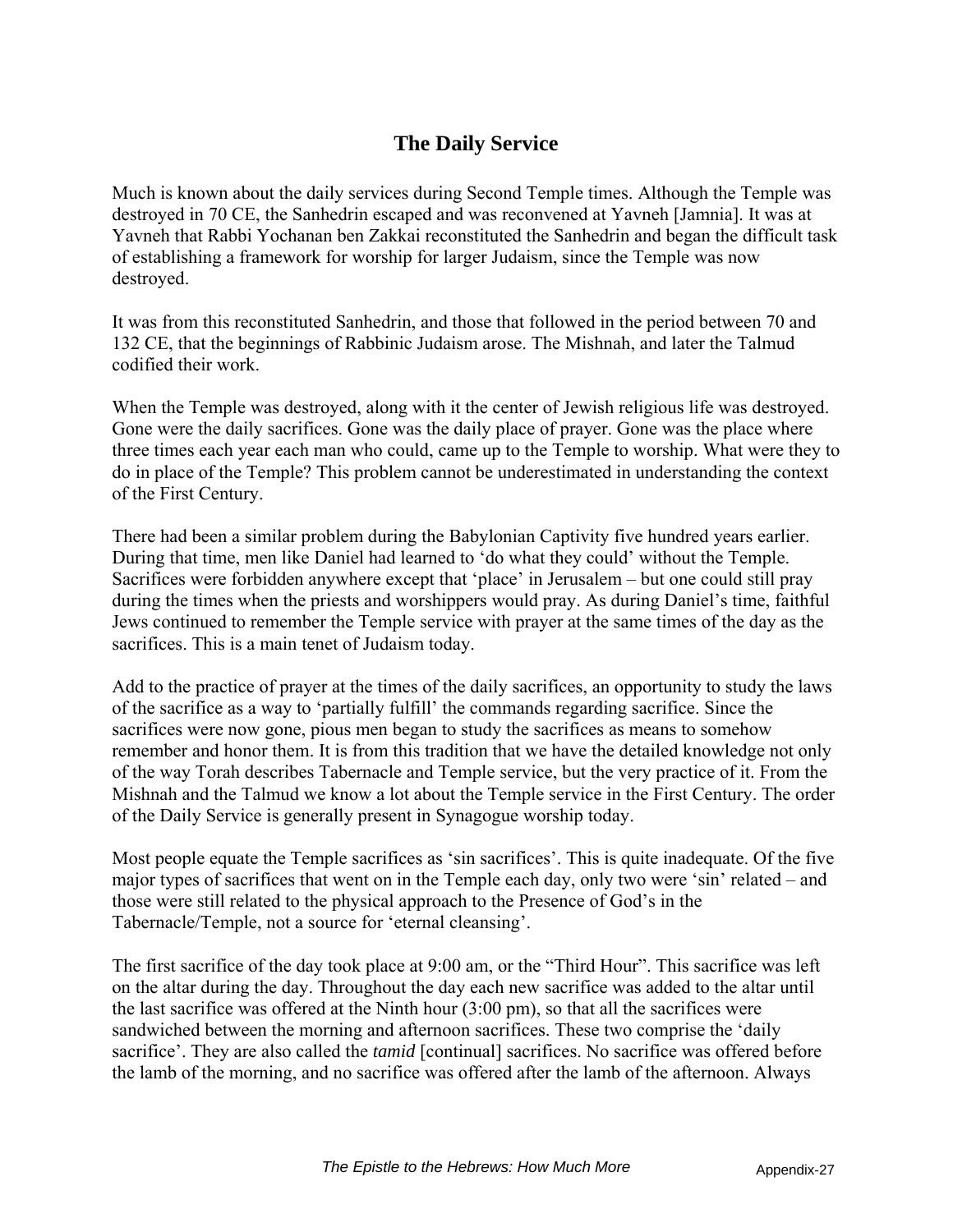pay attention to the use of the words, "daily" and "continual" in English Bibles. It is usually referring to these Temple services and sacrifices.

## **9:00 am: Shacharit (morning prayers):**

- Morning benedictions
- Sh'ma prayer
- Amidah (Shemoneh Esrei)
- Morning *tamid* Sacrifice

## **3:00 pm: Minchah (afternoon prayers):**

- Amidah (Shemoneh Esrei)
- Afternoon *tamid* Sacrifice

# **After sundown: Ma'ariv (evening prayers):**

- S'hma prayer
- Amidah (Shemoneh Esrei)

During the day, the Temple environs were a place for Torah discussions in the courtyards or in various rooms in the perimeter.

During the Sabbath and festival times, the Temple became ever busier. This is especially true during the *Sh'losh Regalim*, or the three pilgrimage festivals of Pesach (Passover), Shavuot (Pentecost), and Sukkot (Tabernacles).

As the center of Jewish religious life, when the Temple was destroyed in 70 CE, it left an indelible mark upon Judaism, so that even to this day its daily practices are remembered in study and in Synagogue service order.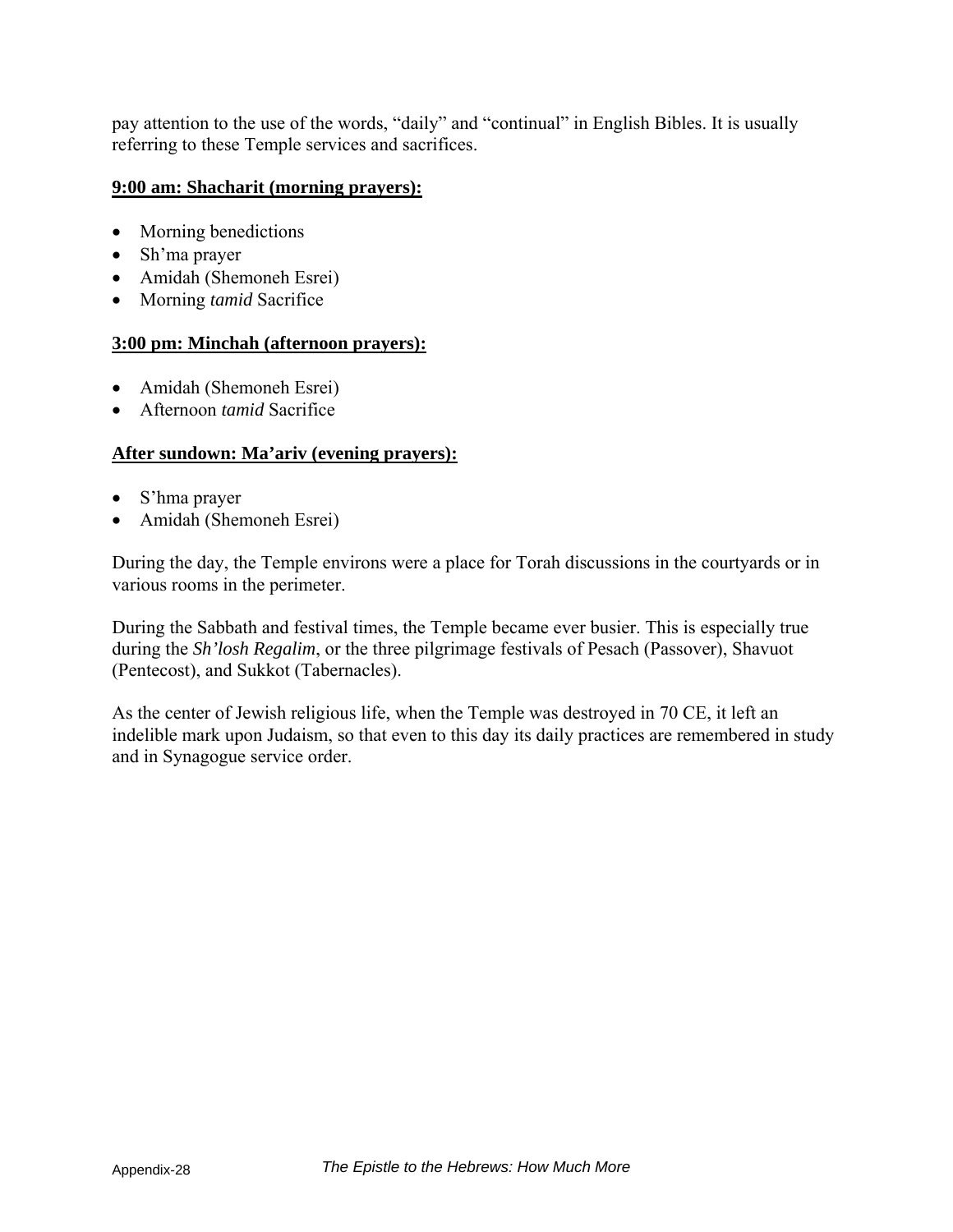# **The Genizah Amidah**

# **Opening Meditation**

HaShem, open my lips that my mouth may declare Your praise.

### **Blessings of Praise**

#### **One – The Fathers**

Blessed are You, HaShem, our God and our ancestors' God, Abraham's God, Isaac's God, Jacob's God, great, mighty, and revered God, supreme God, Master of heaven and earth, our protector and our ancestors' protector, our security in each and every generation. Blessed are You, HaShem, Abraham's protector.

#### **Two – God's Power**

You are mighty, You humble the proud, You are strong, You judge the wicked, and You live forever; You support the dead, cause the wind to blow and bring down the dew, and sustain life giving life to the dead; in the blink of an eye You bring salvation. Blessed are You, HaShem, who gives life to the dead.

#### **Three – Sanctification of God's Name**

Holy are You, and Your Name is revered; there is no god other than You. Blessed are You, HaShem, the holy God.

#### **Blessings of Petition**

#### **Four – Knowledge**

Favor us, with Your knowledge, our Father; and with Your Torah's understanding and wisdom. Blessed are You, HaShem, who favors people with knowledge.

#### **Five – Repentance**

Bring us back to You, HaShem, that we shall return. Renew our days as of old. Blessed are You, HaShem, who takes pleasure in repentance.

#### **Six – Forgiveness**

Forgive us, our Father, for we have sinned before You; wipe out and remove our transgressions from before Your eyes, for great is Your mercy. Blessed are You, HaShem, who is quick to forgive.

#### **Seven – Deliverance**

See our affliction and fight our fight; redeem us for the sake of Your Name. Blessed are You, HaShem, who redeems Israel.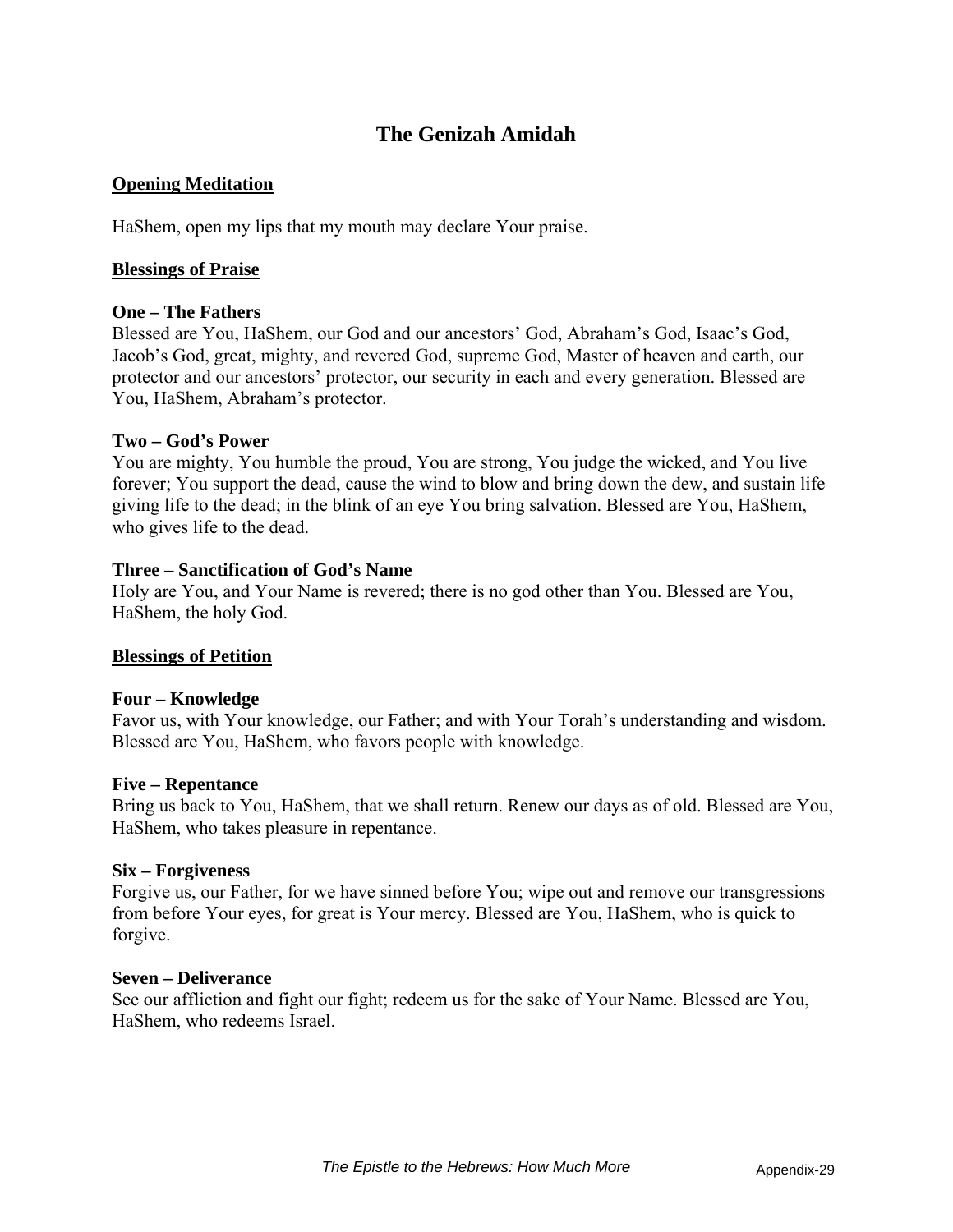### **Eight – Healing**

Heal us, HaShem, from the pains of our heart, and remove sorrow and complaint from among us. Bring healing to our wounds. Blessed are You, HaShem, who heals the sick among his people Israel.

### **Nine – Years**

Bless this year for us for goodness through its produce, HaShem our God, and quickly bring the year near that ends our exile. Grant dew and rain on the surface of the ground, and eternal abundance from the stores of Your goodness, and grant blessing through the work of our hands. Blessed are You, HaShem, who blesses our years.

## **Ten – Gathering of Exiles**

Sound a great shofar for our freedom, and lift up a banner for the gathering of our exiles. Blessed are You, HaShem, who gathers the dispersed among his people Israel.

#### **Eleven – Justice**

Restore our judges as in the days of old, and our counselors as in the former times, and reign over us, You alone. Blessed are You, HaShem, who loves justice.

## **Twelve – Against Heretics** *(added after 70 CE by Rabban Gamliel II)*

May there be no hope for apostates, and may You quickly uproot the insolent reign in our day, and may the heretics instantly perish. May they be erased from the book of life, and may they not be written with the righteous. Blessed are You, HaShem, who humbles the insolent.

#### **Thirteen – The Righteous**

Show compassion to righteous converts, and give us a good reward with those who do Your will. Blessed are You, HaShem, who is the trust of the righteous.

#### **Fourteen – Jerusalem and David**

Have mercy, HaShem our God, in Your great mercy, on Israel Your people, and on Jerusalem Your city, and on Zion where Your presence dwells, and on Your palace and on Your habitation and on Your righteous servant David's Kingdom. Blessed are You, HaShem, David's God, who builds Jerusalem.

#### **Fifteen – Prayer**

HaShem, our God, hear the voice of our prayers and have mercy on us, for You are the God who is gracious and merciful. Blessed are You, HaShem, who hears prayer.

#### **Blessings of Thanksgiving**

#### **Sixteen – Sacrificial Service**

Find favor; HaShem our God, and dwell in Zion that You may be served by Your servants in Jerusalem. Blessed are You, HaShem, whom we will serve with awe.

#### **Seventeen – Grateful Acknowledgement**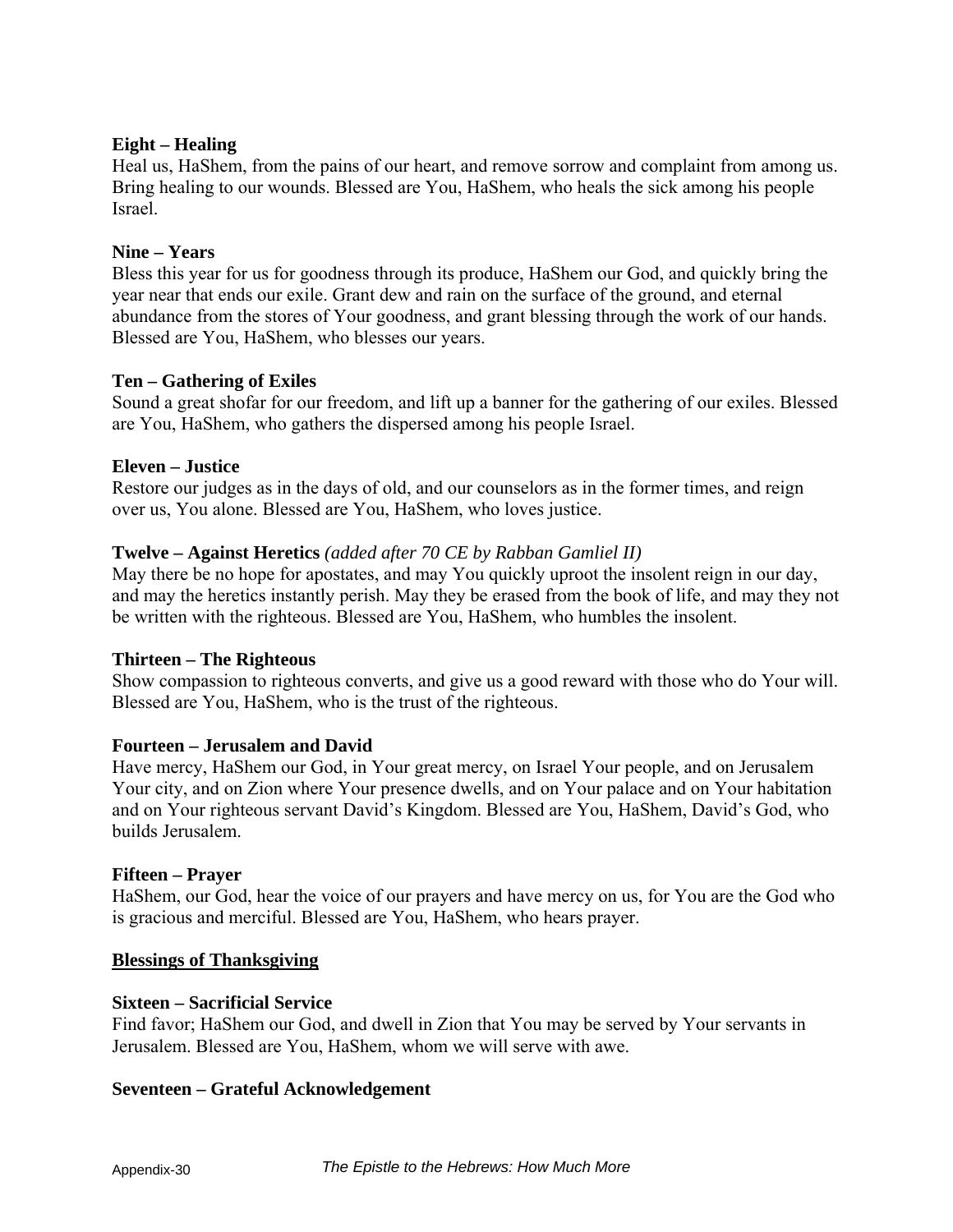We gratefully acknowledge You – You are HaShem our God and our ancestors' God – for all the goodness, the kindness, and the mercy that You have shown and done for us and for our ancestors before us, and if we say our step has faltered, Your kindness will support us. Blessed are You, whom it is good to gratefully acknowledge.

## **Eighteen – The Priestly Blessing**

Grant Your peace on Israel Your people and on Your city and on Your heritage, and bless all of us as one. Blessed are You, HaShem, who brings peace.

## **Closing Meditation**

May the words of my mouth and the thoughts of my heart be favorable before You, HaShem, my rock and my redeemer.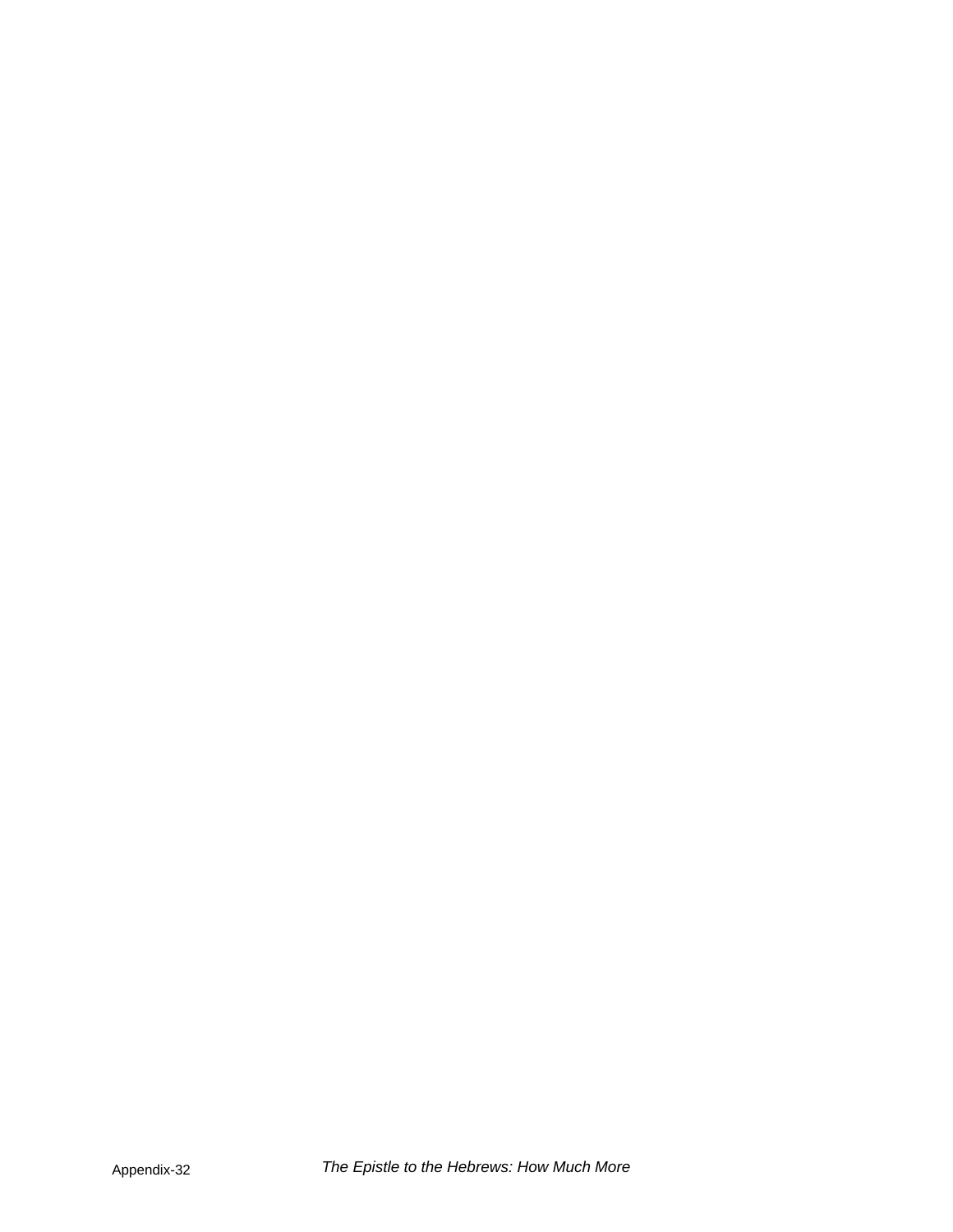# **The Tabernacle and Its Furnishings**

*North* 

| Purpose for the Tabernacle/Temple (include ref):              |                                               |
|---------------------------------------------------------------|-----------------------------------------------|
| Purpose for the Ark of the Covenant/Mercy Seat (include ref): |                                               |
| Purpose for the Veil (include ref):                           |                                               |
| The Tabernacle was made according to the                      | shown to Moses on the mountain (include ref). |



Only the \_\_\_\_\_\_\_\_\_\_\_\_\_\_\_ was permitted into the Holy of Holies, and only on \_\_\_\_\_\_\_\_\_\_\_\_(include ref). Only the were permitted into the Holy Place (include ref).

# *South*

*Note: not to scale*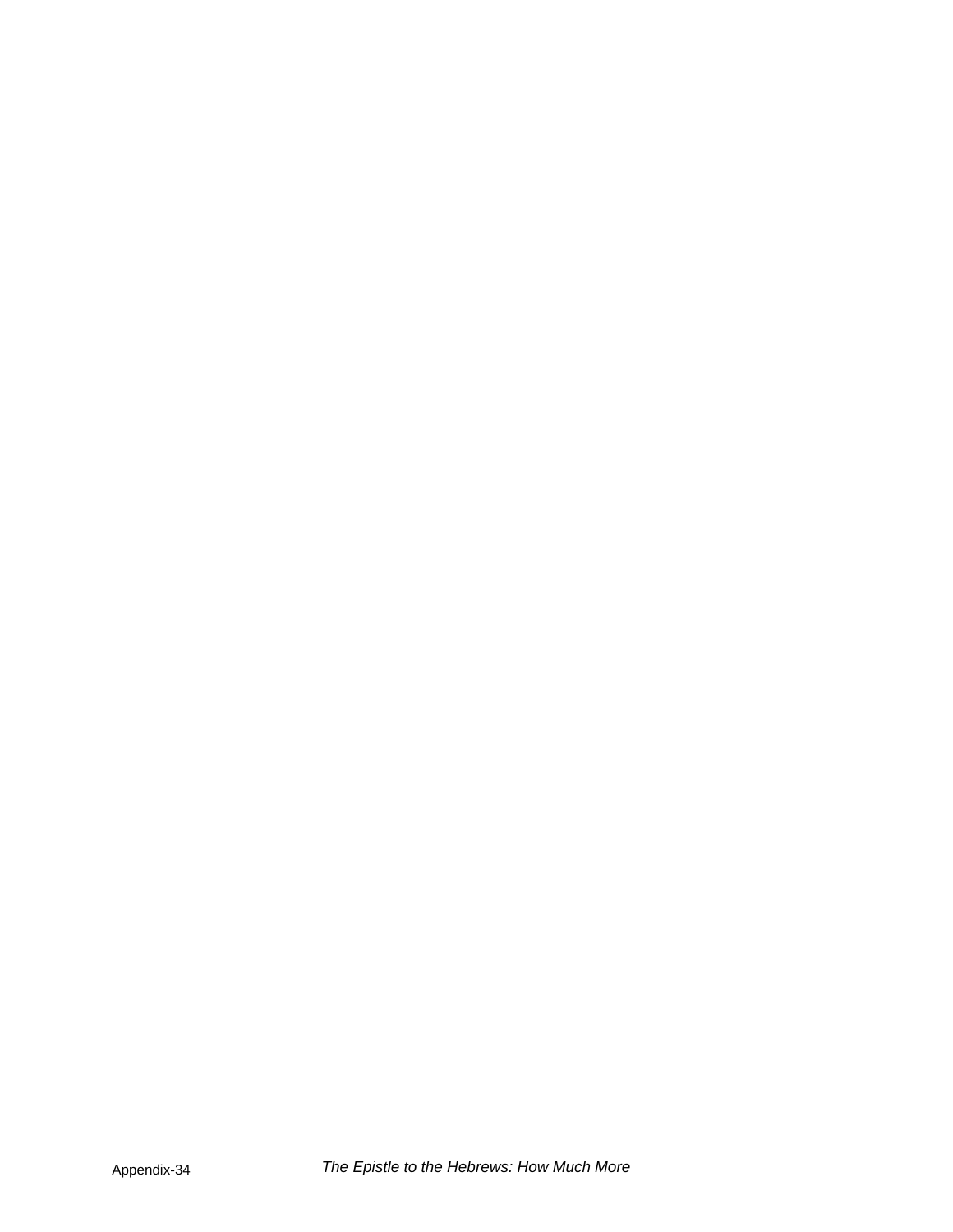# **My Questions About Hebrews**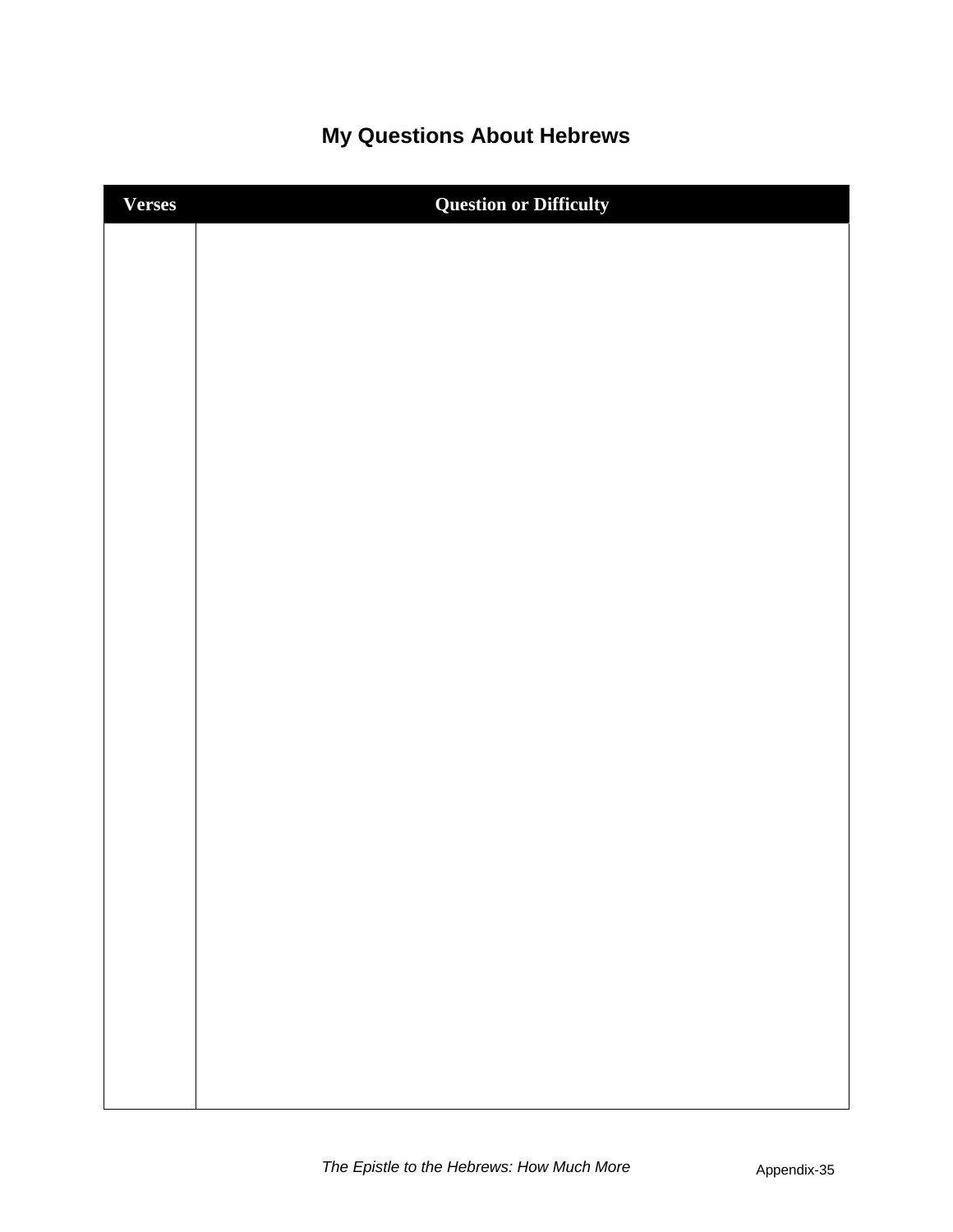# **My Questions About Hebrews**

| <b>Verses</b> | <b>Question or Difficulty</b> |
|---------------|-------------------------------|
|               |                               |
|               |                               |
|               |                               |
|               |                               |
|               |                               |
|               |                               |
|               |                               |
|               |                               |
|               |                               |
|               |                               |
|               |                               |
|               |                               |
|               |                               |
|               |                               |
|               |                               |
|               |                               |
|               |                               |
|               |                               |
|               |                               |
|               |                               |
|               |                               |
|               |                               |
|               |                               |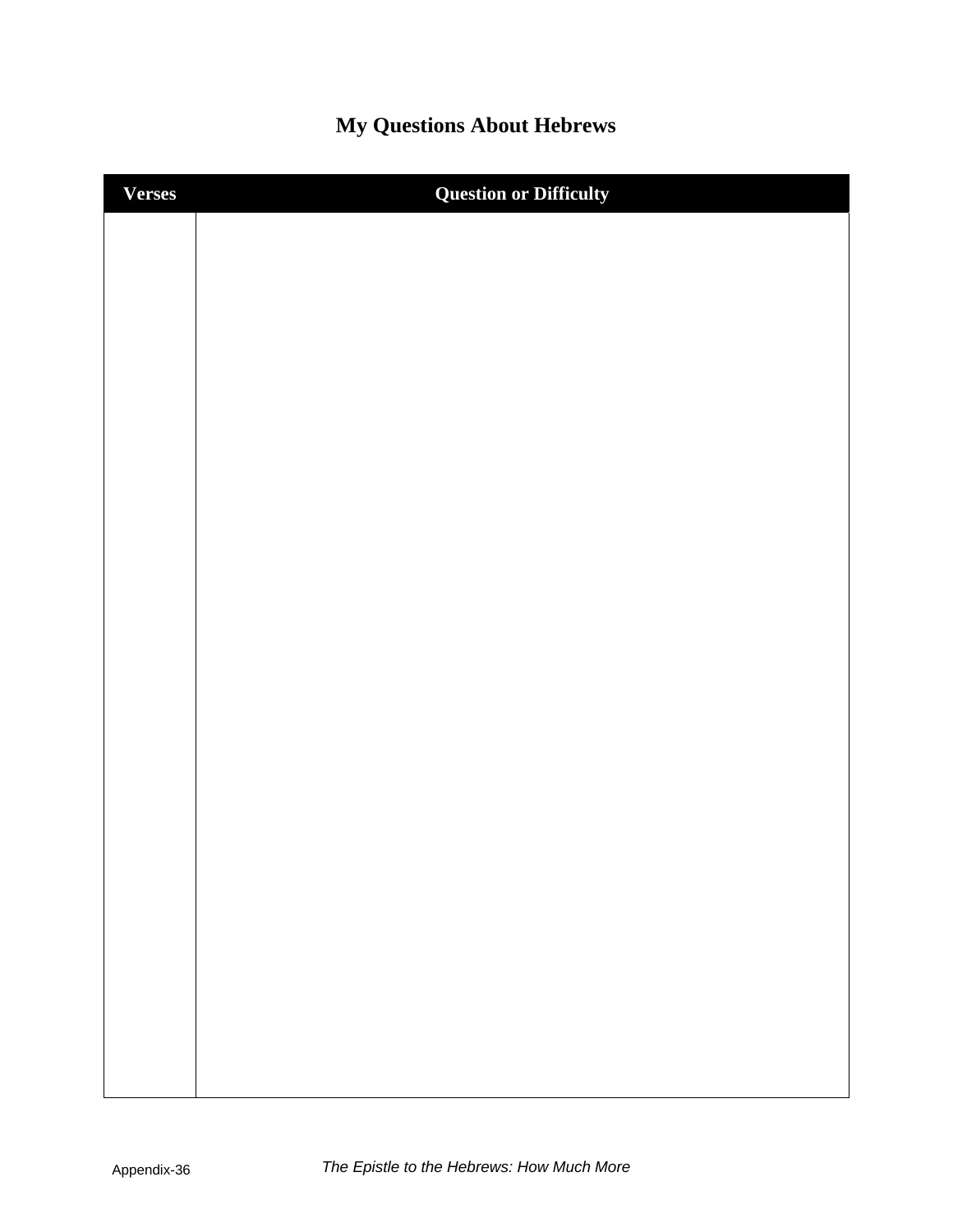### *Korbanot –* **Offerings**

### **Animal Offerings**

| Type                                   | Ref                 | <b>Class</b>   | Slaughter<br><b>Site</b> | <b>Blood Applied</b>                                      | <b>Blood</b><br><b>Application</b>     | <b>Number</b><br>of<br><b>Application</b> | Meat                                                                            | <b>Eating Place</b> | Eating<br><b>Time</b>    |
|----------------------------------------|---------------------|----------------|--------------------------|-----------------------------------------------------------|----------------------------------------|-------------------------------------------|---------------------------------------------------------------------------------|---------------------|--------------------------|
| Inner Chataot<br>Yom Kippur<br>[Sin]   | Lev 16              | Most<br>Holy   | Courtyard<br>North       | Holy of<br>Holies, Holy,<br>Inner Altar                   | Sprinkling<br>and Daubing<br>by Finger | 43<br>(total for<br>both)                 | <b>Burned</b><br>Outside Camp                                                   | Not Eaten           | Not<br>Eaten             |
| Other Inner<br>Chataot<br>[Sin]        | Lev 4               | Most<br>Holy   | Courtyard<br>North       | Holy, Inner<br>Altar                                      | Sprinkling<br>and Daubing<br>by Finger | 11                                        | Burned<br>Outside Camp                                                          | Not Eaten           | Not<br>Eaten             |
| Outer Chatat<br>[Sin]                  | Lev<br>6:24         | Most<br>Holy   | Courtyard<br>North       | Horns of<br>Outer Altar                                   | Daubing by<br>Finger                   | $\overline{4}$                            | Eaten<br><b>By Priests</b>                                                      | Courtyard           | 1 Day<br>and<br>Night    |
| Olah<br>[Elevation]                    | Lev <sub>1</sub>    | Most<br>Holy   | Courtyard<br>North       | N.E. and S.W.<br>Corners of<br>Outer Altar.<br>Lower Part | Throwing                               | 2/4                                       | <b>Burned</b><br>on Outer Altar                                                 | Not Eaten           | Not<br>Eaten             |
| Asham<br>[Guilt]                       | Lev <sub>5</sub>    | Most<br>Holy   | Courtyard<br>North       | N.F. and S.W.<br>Corners of<br>Outer Altar.<br>Lower Part | Throwing                               | 2/4                                       | Eaten by Male<br>Priests                                                        | Courtyard           | 1 Day<br>and<br>Night    |
| Shelamim<br>[Communal<br>Peace]        | Lev<br>23:9         | Most<br>Holy   | Courtyard<br>North       | N.E. and S.W.<br>Corners of<br>Outer Altar.<br>Lower Part | Throwing                               | 2/4                                       | Eaten by Male<br>Priests                                                        | Courtyard           | 1 Day<br>and<br>Night    |
| Shelamim<br><b>[Personal</b><br>Peace] | lev <sub>3</sub>    | Lesser<br>Holy | Courtyard<br>Anywhere    | N.E. and S.W.<br>Corners of<br>Outer Altar,<br>Lower Part | Throwing                               | 2/4                                       | Breast and Thigh<br>Eaten by Priests<br>and Household<br>Remainder by<br>Anyone | Anywhere<br>in Camp | 2 Days<br>and 1<br>Night |
| Todah<br>[Thanksgiving]                | Lev <sub>7</sub>    | Lesser<br>Holy | Courtyard<br>Anywhere    | Lower Part of<br>Corners of<br>Outer Altar.<br>Lower Part | Throwing                               | 2/4                                       | Breast and Thigh<br>Eaten by Priests<br>and Household<br>Remainder by<br>Anyone | Anywhere<br>in Camp | 1 Day<br>and<br>Night    |
| Firstborn                              | <b>Num</b><br>18:17 | Lesser<br>Holy | Courtyard<br>Anywhere    | Lower Part of<br>Altar Wall                               | Pouring                                | $\mathbf{1}$                              | Eaten by Priests<br>and Household                                               | Anywhere in<br>Camp | 2 Days<br>and 1<br>Night |
| Tithe                                  | Lev<br>27:32        | Lesser<br>Holy | Courtyard<br>Anywhere    | Lower Part of<br>Altar Wall                               | Pouring                                | $\mathbf{1}$                              | Eaten by Anyone                                                                 | Anywhere<br>in Camp | 2 Days<br>and 1<br>Night |
| Passover                               | Ex 12               | Lesser<br>Holy | Courtyard<br>Anywhere    | Lower Part of<br>Altar Wall                               | Pouring                                | $\mathbf{1}$                              | Eaten by Anyone<br>(Registered)                                                 | Anywhere<br>in Camp | Until<br>Midnight        |

### **Bird Offerings**

Unlike animal offerings, bird offerings are slaughtered by something called *melikah*, which is where the priest punctures the back of the next with his thumbnail and then cuts through the front. The blood is not caught, but applied directly to the Altar with the body of the bird. Bird offerings fell into two types: *chatat* [sin], and *olah* [elevation].

|                                             | Chatat                                                   | Olah                                                 |  |  |
|---------------------------------------------|----------------------------------------------------------|------------------------------------------------------|--|--|
| <b>Class</b>                                | Most Holy                                                | Most Holy                                            |  |  |
| Place of <i>Melikah</i>                     | Floor Of The Courtyard Near Southwest<br>Corner Of Altar | Top Of The Altar or Southeast or Southwest<br>Corner |  |  |
| <b>Type of Melikah</b>                      | Either Windpipe Or Esophagus                             | Both Windpipe and Esophagus                          |  |  |
| <b>Site of Blood</b><br><b>Applications</b> | Lower Part Of Southwest Corner Of Altar                  | Upper Wall of Altar                                  |  |  |
| <b>Type of Blood</b><br><b>Applications</b> | Sprinkling And Draining                                  | Draining                                             |  |  |
| <b>Meat</b>                                 | Eaten by Priests                                         | Burned on the Altar                                  |  |  |
| <b>Place for Eating</b>                     | Courtyard                                                | Not Eaten                                            |  |  |
| <b>Time for Eating</b>                      | 1 Day And Night                                          | Not Eaten                                            |  |  |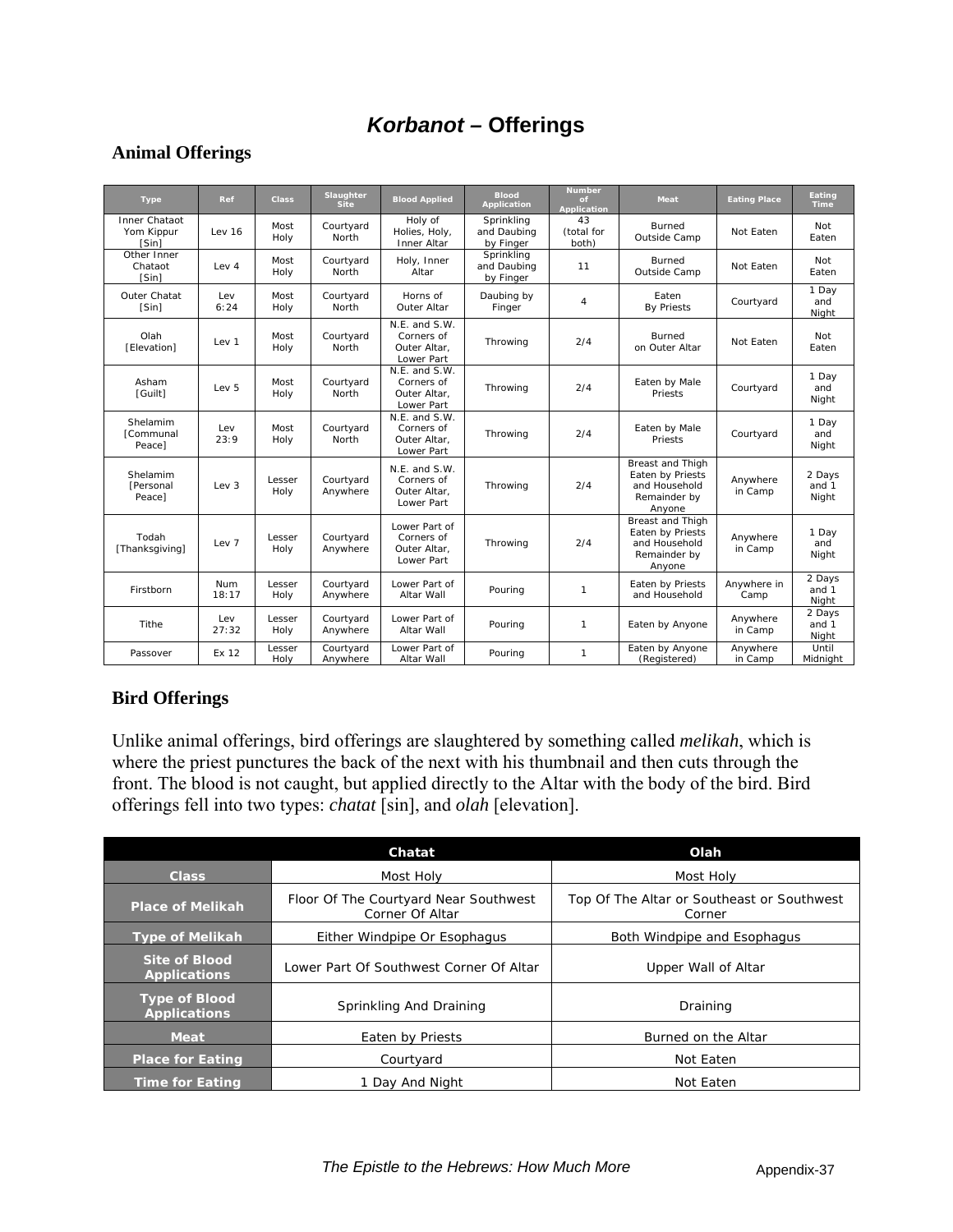| <b>Type</b>           | <b>Who</b><br><b>Occasion</b><br>Animal                                     |                                   |                                        | Gender | Voluntary |
|-----------------------|-----------------------------------------------------------------------------|-----------------------------------|----------------------------------------|--------|-----------|
|                       | Communal Yom Kippur                                                         | Communal                          | Kid                                    | Male   | No        |
| Inner Chatat<br>[Sin] | High Priest on Yom Kippur                                                   | Personal                          | Bull                                   | Male   | No        |
|                       | Bull for a Matter Hidden from<br>Congregation                               | Communal                          | Bull                                   | Male   | No        |
|                       | Chatat for Communal Idolatry                                                | Communal                          | Kid                                    | Male   | No        |
|                       | Bull of The Anointed Priest                                                 | Personal                          | Bull                                   | Male   | No        |
|                       | Mussaf on New Moon, the Three<br>Festivals,<br>Rosh Hashanah and Yom Kippur | Communal                          | Kid                                    | Male   | No        |
|                       | With Two Loaves of Shavuot                                                  | Communal                          | Kid                                    | Male   | No        |
| Outer Chatat          | Personal Sin, Variable Chatat                                               | Personal                          | Kid or Lamb                            | Female | No        |
| [Sin]                 | Chatat for Personal Idolatry                                                | Personal                          | Kid                                    | Female | No        |
|                       | He-Goat Of A Ruler                                                          | Personal                          | Kid                                    | Male   | No        |
|                       | Nazarite Completion and Metzora<br>(Leper)                                  | Personal                          | Lamb                                   | Female | No        |
|                       | Tamid (Daily Offering)                                                      | Communal                          | 1 Lamb (morning)<br>1 Lamb (afternoon) | Male   | No        |
|                       | Mussaf of Shabbat                                                           | Communal                          | 2 Lambs                                | Male   | No        |
|                       | Mussafof Rosh Chodesh, Pesach<br>(7 Days),<br>Shavuot                       | Communal                          | 2 Bulls, 1 Ram,<br>7 Lambs             | Male   | No        |
|                       | Mussaf Yom T'ruah, Yom Kippur                                               | Communal                          | 1 Bull, 1 Ram, 7 Lambs                 | Male   | No        |
|                       | Mussaf of Sukkot, Days 1-7                                                  | Communal                          | 13-7 Bulls, 2 Rams,<br>14 Lambs        | Male   | No        |
|                       | Mussaf of Shemini Atzeret                                                   | Communal                          | 1 Bull, 1 Ram, 7 Lambs                 | Male   | No        |
|                       | With Omer Offering                                                          | Communal                          | Lamb                                   | Male   | No        |
| Olah                  | With Two Loaves of Shavuot                                                  | Communal                          | 1 Bull, 2 Rams, 7 Lambs                | Male   | No        |
| [Elevation]           | Personal<br>High Priest on Yom Kippur<br>Ram                                |                                   |                                        | Male   | No        |
|                       | Olat Re'lyah on 3 Festivals                                                 | Personal<br>Sheep, Goat or Cattle |                                        | Male   | No        |
|                       | Woman After Childbirth,<br>Nazarite Completion, Metzora                     | Personal                          | Lamb                                   | Male   | No        |
|                       | Communal Idolatry                                                           | Communal                          | Bull                                   | Male   | No        |
|                       | Convert                                                                     | Personal                          | Sheep, Goat or Cattle                  | Male   | No        |
|                       | Voluntary                                                                   | Personal                          | Sheep, Goat or Cattle                  | Male   | Yes       |
|                       | Kayitz Hamizbe'ach (idle Altar)                                             | Communal                          | Sheep, Goat or Cattle                  | Male   | Yes       |
| Asham<br>(Guilt)      | Doubtful Sin, Me'llah, Theft,<br>Betrothed Maidservant                      | Personal                          | Ram                                    | Male   | No        |
|                       | Nazarite Tamei, Metzora                                                     | Personal                          | Lamb                                   | Male   | No        |
|                       | With Two Loaves of Shavuot                                                  | Communal                          | 2 Lambs                                | Male   | No        |
|                       | Chagigah and Simchah on The<br><b>Three Festivals</b>                       | Personal                          | Sheep, Goat or Cattle                  | Both   | No        |
| Shelamim<br>(Peace)   | Nazarite Completion                                                         | Personal                          | Ram                                    | Male   | No        |
|                       | Voluntary                                                                   | Personal                          | Sheep, Goat or Cattle                  | Both   | Yes       |
|                       | Todah [Thanks]                                                              | Personal                          | Sheep, Goat or Cattle                  | Both   | Yes       |
|                       | Bechor                                                                      | Personal                          | Sheep, Goat or Cattle                  | Male   | No        |
|                       | Maaser                                                                      | Personal                          | Sheep, Goat or Cattle                  | Both   | No        |
|                       | Pesach [Passover]                                                           | Personal                          | Lamb or Kid                            | Male   | No        |

# *Korbanot – Offerings*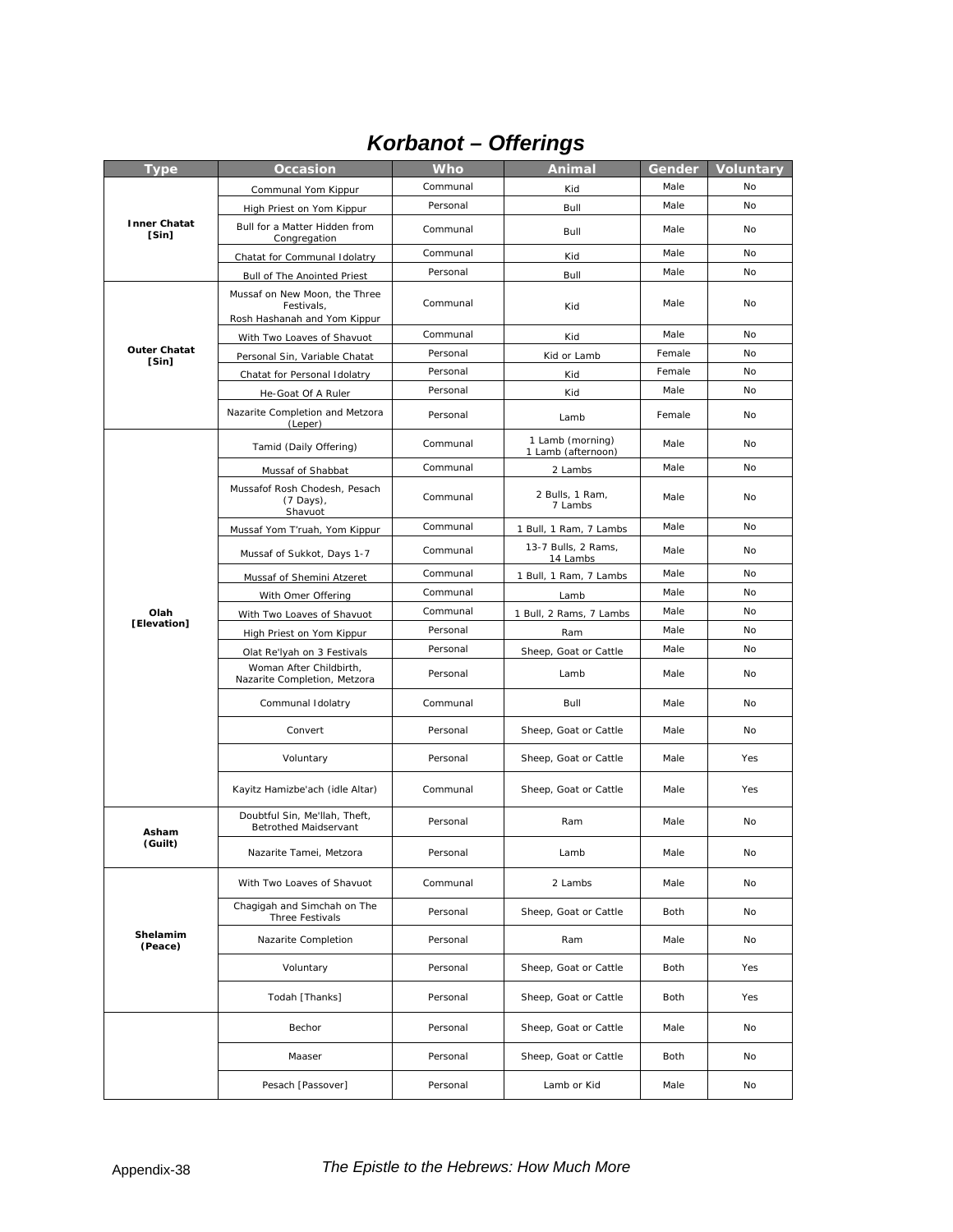### *Korban Minchah - Grain Offerings*

Grain offerings (called *Minchah*) have different forms but all are primarily made with flour. All have at least some part offered on the Altar, and some are burned completely on the Outer Altar.

For *Minchah* not burned up, the part removed is called the *Kometz* - and the rest is eaten by the priests.

Some *Minchah* have frankincense [*levonah*] added to them. Some are fried and some are baked. *Minchah* can be personal or communal, voluntary or obligatory.

*Issaron* = a tenth *Log* = about half a liter

| <b>Type</b>                                     | <b>Flour</b>  | Quantity<br>of Flour                                       | Quantity<br>of Oil                       | Levonah   | Preparation                                                    | <b>Offering</b>                                                            | <b>Who</b> |
|-------------------------------------------------|---------------|------------------------------------------------------------|------------------------------------------|-----------|----------------------------------------------------------------|----------------------------------------------------------------------------|------------|
| Fine Flour                                      | Wheat         | $1 - 60$<br><b>Issaron</b>                                 | $1$ Log<br>Per<br>Issaron                | Yes       | Mixed With Oil                                                 | Kometz to Altar,<br>Remainder to<br>Priests                                | Personal   |
| Machavat                                        | Wheat         | $1 - 60$<br>Issaron                                        | 1 Log<br>Per<br>Issaron                  | Yes       | Mixed With Oil,<br>Fried On A<br>Griddle                       | Kometz to Altar,<br>Remainder to<br>Priests                                | Personal   |
| Marcheshet                                      | Whmt          | $1 - 60$<br><b>Issaron</b>                                 | 1 Log<br>Per<br><i>Issaron</i>           | Yes       | Mixed With Oil.<br>Fried In Pan                                | Kometz to Altar,<br>Remainder to<br>Priests                                | Personal   |
| Challot                                         | Wheat         | $1 - 60$<br><b>Issaron</b>                                 | 1 Log<br>Per<br><i>Issaron</i>           | Yes       | Mixed With Oil,<br>Baked In Oven                               | Kometz to Altar,<br>Remainder to<br>Priests                                | Personal   |
| Rekikim                                         | Wheat         | $1 - 60$<br><b>Issaron</b>                                 | $1$ Log                                  | Yes       | Baked,<br>Oil Smeared,<br><b>Baked Wafers</b>                  | Kometz to Altar,<br>Remainder to<br>Priests                                | Personal   |
| Priest's Minchah                                | Wheat         | $1 - 60$<br><i>Issaron</i>                                 | 1 Log<br>Per<br><b>Issaron</b>           | Yes       | Any Of The<br>Above                                            | <b>Burned Entirely</b><br>On Altar                                         | Personal   |
| Of the High<br>Priest                           | Wheat         | 1 Issaron                                                  | 3 Log                                    | Yes       | Mixed With Oil,<br>Scalded In Hot<br>Water, Baked<br>And Fried | <b>Burned Entirely</b><br>On Altar, 1/2 In<br>Morning, 1/2 In<br>Afternoon | Personal   |
| Induction<br>Minchah of<br>Priests              | Wheat         | 1 Issaron                                                  | 3 Log                                    | Yes       | Mixed With Oil.<br>Scalded In Hot<br>Water, Baked<br>And Fried | <b>Burned Entirely</b><br>On Altar                                         | Personal   |
| Sinner's Minchah                                | Wheat         | 1 Issaron                                                  | None                                     | No        | Raw Flour                                                      | Kometz to Altar,<br>Remainder to<br>Priests                                | Personal   |
| Jealousy Minchah<br>Sotah                       | Barley        | 1 Issaron                                                  | None                                     | No        | Raw Flour                                                      | Kometz to Altar,<br>Remainder to<br>Priests                                | Personal   |
| Omer Minchah                                    | <b>Barley</b> | 1 Issaron                                                  | $1$ Log                                  | Yes       | Mixed With Oil                                                 | Kometz to Altar,<br>Remainder to<br>Priests                                | Communal   |
| Minchat<br>Nesachim                             | Wheat         | 3 Issaron<br>Bull<br>2 Issaron<br>Ram<br>1 Issaron<br>Lamb | 6 Log Bull<br>4 Log Ram<br>3 Log<br>Lamb | <b>No</b> | Mixed With Oil                                                 | <b>Burned Entirely</b><br>On Altar                                         | Communal   |
| Minchat<br>Nesachim<br>Accompanying<br>The Omer | Wheat         | 2 Issaron                                                  | 3 Log                                    | No        | Mixed With Oil                                                 | <b>Burned Entirely</b><br>On Altar                                         | Communal   |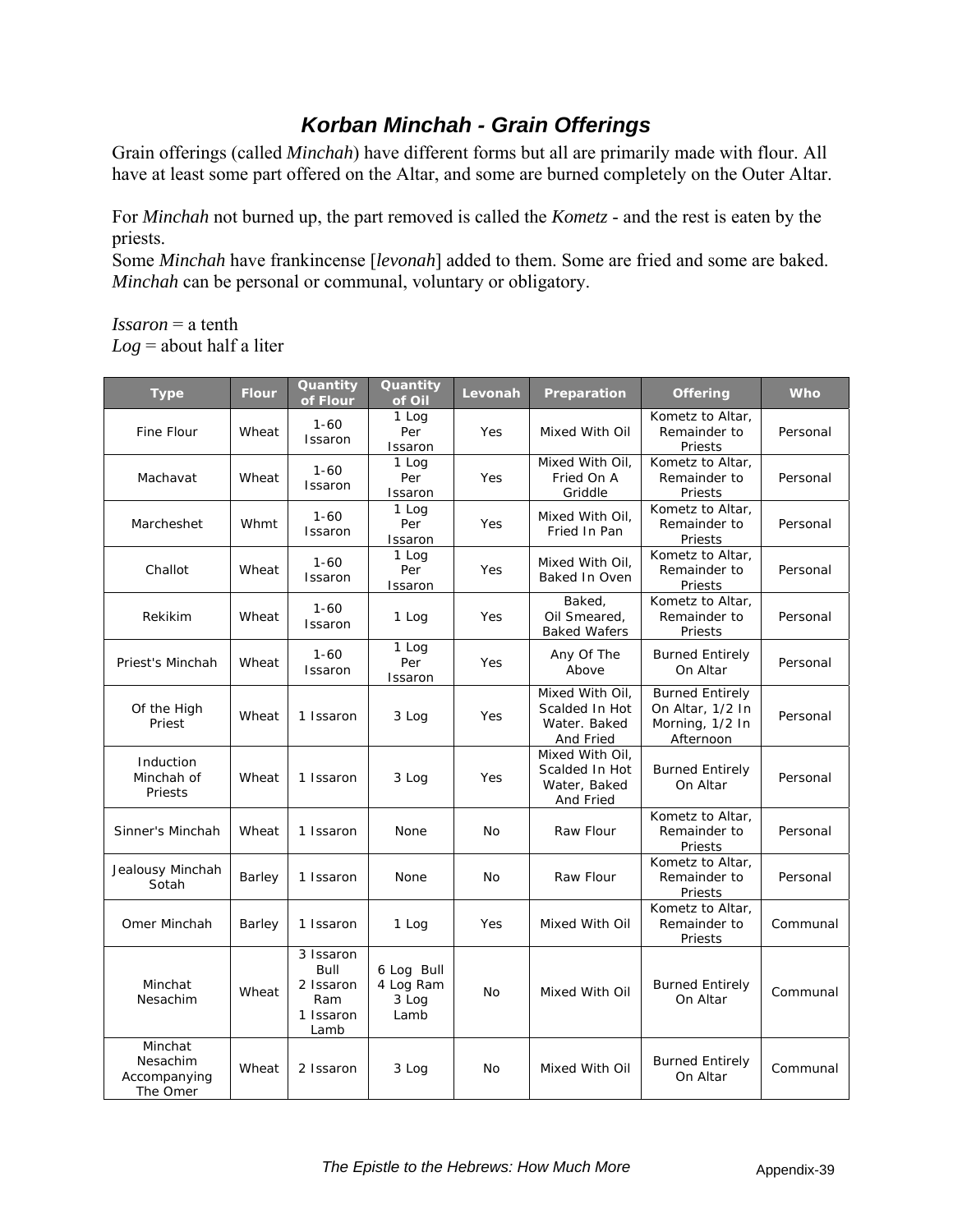# *Minchah* **[Grain] Not for the Altar**

Four kinds of *minchah* offerings had no portion burned on the Altar. They are all made from wheat flour and one has *levonah*. They are all oven baked.

| <b>Type</b>                     | <b>Amount Of</b><br><b>Flour</b> | <b>Type Of Loaves</b>                                                                                           | Loaves               | <b>Flour In Each</b><br>Loaf                                              | <b>Associated</b><br>Offering                  | <b>Disposition</b>                                                      |
|---------------------------------|----------------------------------|-----------------------------------------------------------------------------------------------------------------|----------------------|---------------------------------------------------------------------------|------------------------------------------------|-------------------------------------------------------------------------|
| Show<br>Bread                   |                                  | 24 <i>Issaron</i> Unleavened, Specially Shaped                                                                  | $12 \overline{ }$    | 2 Issaron                                                                 | Two Spoonfuls<br>of Levonah                    | Eaten by Priests                                                        |
| Two Loaves<br>of Shavuot        | 2 <i>Issaron</i>                 | Leavened, Specially Shaped                                                                                      | 2                    | <i>Issaron</i>                                                            | Two Shelamim<br>Lambs<br>of Shavuot            | Eaten by Priests                                                        |
| Todah<br><b>Breads</b>          | 20 Issaron                       | Chametz, Leavened Bread<br>Challot, Unleavened Loaves<br>Rekekim, Unleavened Wafers<br>Revuchah, Scalded Loaves | 10<br>10<br>10<br>10 | Issaron<br>1/3 <i>Issaron</i><br>1/3 <i>Issaron</i><br>1/3 <i>Issaron</i> | Todah<br>(Thanks)                              | <b>Given To Priests</b><br>Remainder Eaten<br>by Owner and<br>Guests    |
| Bread With<br>Nazarite's<br>Ram | 62/3<br><i>Issaron</i>           | Challot, Unleavened Loaves<br>Rekikim, Unleavened Wafers                                                        | 10<br>10             | 1/3 Issaron                                                               | 1/3 <i>Issaron</i> Nazarite's Ram <sup>1</sup> | <b>Given To Priests</b><br>Remainder Eaten<br>by Nazarite and<br>Guests |

*Korban* and offering charts  $*$ 

 $\overline{a}$ 

<sup>∗</sup> All *korban* and offering chart derived from Artscroll's *Vayikra*